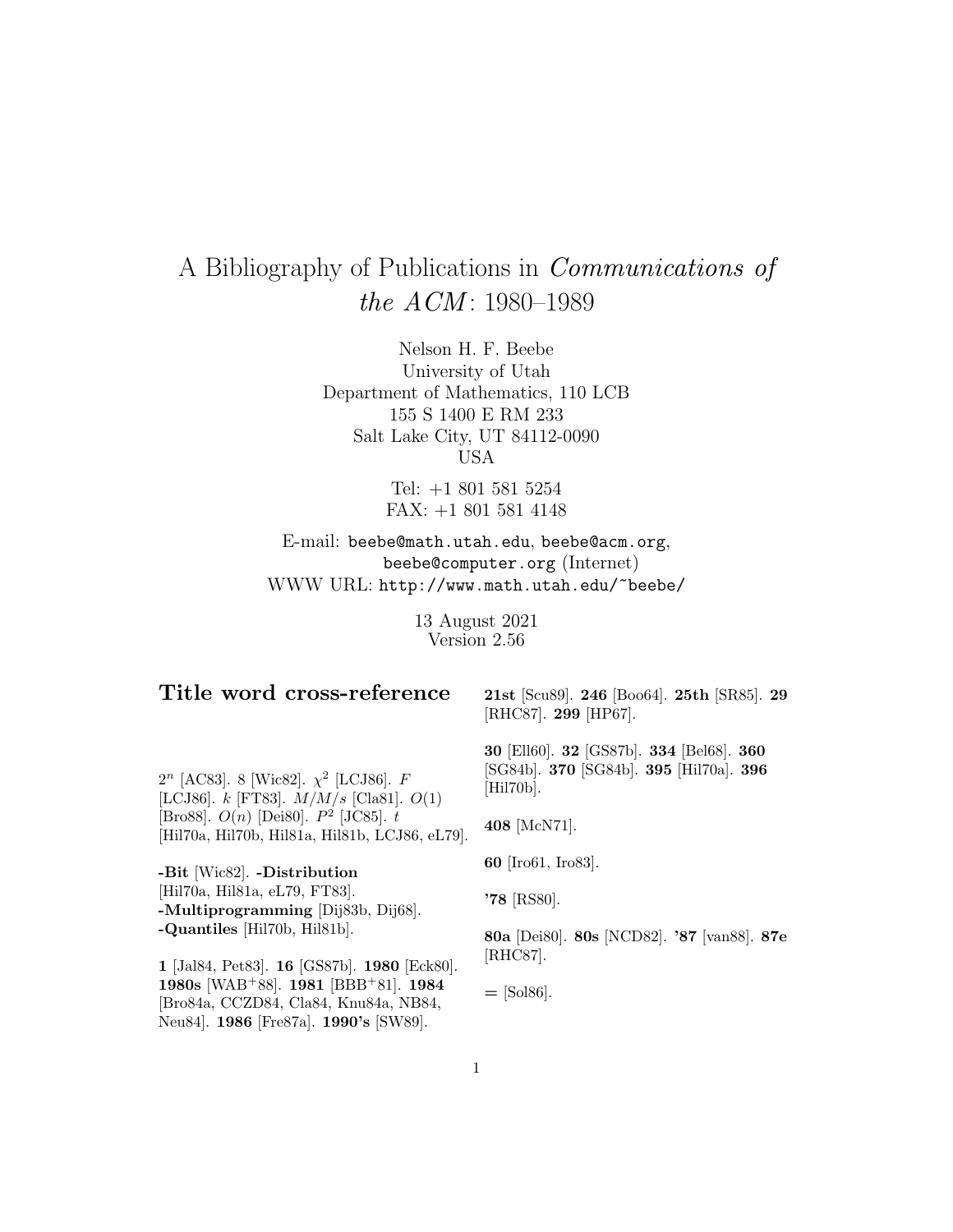**abbreviation** [BW84]. **above** [MG86]. **Abstract** [BG84, BG87, CG88, Rot81]. **Abstraction** [BGN86, Gar88, Isn82, Abb87, LWS87]. **Abstraction-based** [BGN86]. **abuse** [IHS86]. **Academic** [GMRY86, Tho86, Pre89b]. **accelerating** [TT82]. **Acceptability** [Ore81]. ¨ **Access** [CGM83, Dal84, Gre82, Hay84, LK84,  $\tilde{O}$ re81, PS83, VR82, JM89]. **Accesses** [Che82, LS82b, Luk83, WWS83]. **accessibility** [Lad89]. **Accessing** [Hay86]. **Accommodate** [Moz82]. **Accommodating** [Gid84, NHSS87]. **Accreditation** [MD84, BM87, BM87]. **Accuracy** [KC73, Sal88, KC83]. **ACL** [Wil83b]. **ACM** [Ano80b, Dei80, RHC87, Sta86, Alt87, Ano80c, Ash86a, Ash86b, Ash86c, Ash86d, Ash86e, Ash86f, Ash86g, Ash86i, Ash86j, Ash86k, Ash89, Bel68, BSE<sup>+</sup>90, Boo64, Coc87, D'A84, Den88, DBFJ86, Ell60, Fec87, Fox88, HP67, Hil70a, Hil70b, KSW85, LSS86, MAB<sup>+</sup>81, McN71, Min81, Min85, MD84, NK88, NK89, NHSS87, Pel88, Rev87, SR84, Ske82, WWSD90, Ash86h]. **ACM/IEEE** [MD84]. **Acquire** [Maz80]. **Act** [SSK<sup>+</sup>86]. **activities** [BM87]. **Ada** [LS82c, Raj85, CDV<sup>+</sup>86, GKB86, Ich84, LS82c, NB84, NS87a, NS87b, Sam86, Ske82, WW84, Weg81, Wic84]. **Adaptability** [Wil84]. **adaptable** [KS89]. **Adapting** [JAV86]. **Adaptive** [Abr89, BSTW86, OA85, RHC87]. **additive** [Pri81a, Pri81b]. **Address** [van88]. **Addresses** [Cha81]. **adequacy** [Wey88]. **Adjacency** [LL87a]. **adjusted** [HL81]. **Administration** [Gil82, Kah83]. **Advance** [CCZD84]. **Advanced** [Ash81, PW86]. **advice** [CM87]. **advice-giving** [CM87]. **Affecting** [VW83]. **after** [KI84]. **Aftermath** [Spa89]. **Against** [Dav81, MM84, Gru89]. **Age** [Ano84a, Fox88, RME84, Cra87]. **Aha** [Ben83a]. **Aid** [EM82, TWBK89]. **Aided**

[LLK82]. **algebra** [Nas85]. **ALGLIB** [SW85]. **ALGOL** [Iro61, Iro83, MK80]. **Algol-W** [MK80]. **Algorithm** [Bel68, Ben84a, Ben84d, Boo64, Dwy81b, Ear70, Ear83, Ell60, Er85, Fin84, Fle80, Fra82, Gal81, Gau82, Gus78, HKM80, HP67, Hil70a, Hil70b, Hil81a, Hil81b, HP85, JC85, KJ84, Lee80, LW86, Mar82, McC82, McN71, Mis75, Nov85, Pea82, RA81, Sip77, Tar87, Tay83, Til84, Tra82, ZS84, eL76, eL79, CN82, DZ89, Dei80, Ger88, GS87b, HSCP87, KJ85, Kwo88, LL83, LB83, LB84b, LB84a, Luo89, O'R81, Pee83, PW80, PW81, RSS88, Pap85]. **Algorithmic** [Mae80]. **Algorithms** [Ano80a, Ben83a, CM82, CI84, CK80, GH89a, GH89b, Hal89b, Hal89a, Has84, HS87, KR81, Kor82, LS84, LS82a, LR82b, LR82a, NP82, Smi81, Wai84, BFP82, CS80b, CLC82, Ebe87, GT83, Gor88, HS86a, Man88, MS81a, Mer85, OS85, SCL87, Wai85]. **Allan** [Fre87c]. **allocating** [BK89]. **Allocation** [Bec82, SH85, VVG85, YM86]. **Alpha** [Pea82]. **Alpha-Beta** [Pea82]. **Alternative** [DGST88]. **alternatives** [LSS86]. **Ambler** [Eck80]. **Amdahl** [Gus88]. **American** [BBB<sup>+</sup>81, Bur83, Dal84, NK89]. **Among** [Bar83]. **Amortized** [BM84, BM85a, ST85]. **AN/FSQ7** [Bel83a]. **Analogy** [Win80]. **Analyses** [BM84, Nor83, BM85a, Kan89]. **Analysis** [Bar83, BL80, BC84, CF83, Den81a, HC84, Lin80, MJ89, MS81a, Med84, Oli83, PL80, She87, SV87, Suz82, VD83, WW84, BS81, BM85b, FB81, LB83, LB84b, LB84a, MT88, ON85, RS86, RPL89, San89a, SA81, YBCR88, ZSEG82]. **analyst** [BG86]. **Analyzing** [JL82, Tay83]. **Anatomy** [SK88]. **Andrew** [MSC<sup>+</sup>86]. **Andries** [Ano84a]. **anniversary** [SR85]. **annotations** [PC89]. **Announcing** [Den87a]. **annual** [FM86, FMB88, FB89]. **Anomalies** [LS84]. **Answers** [Wic84]. **Anthony** [Eck80]. **Antithetic** [FH83]. **Anxiety** [Pap85, Guy88, HS86b]. **APL** [Bil81, Bil82]. **Application**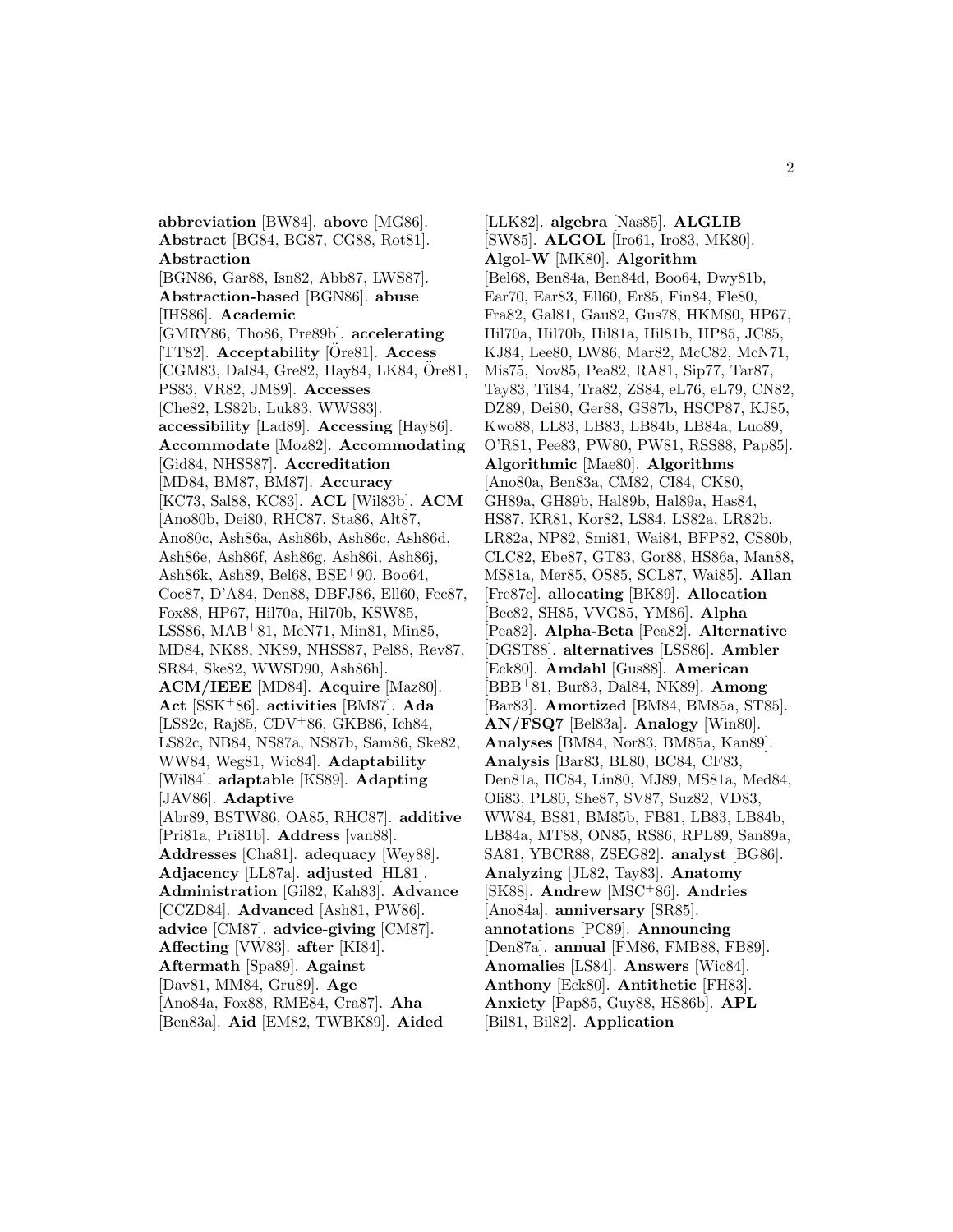[Gui83, Jon88, LS81, Mar84, MMP84, SDP84, TTH<sup>+</sup>84, GG85b, Gui85, Man85, SDP87]. **Applications** [BB81, DGST88, Nej88, PB80, Bas85, Fin85, FB81, MD89, RSS88, YSB<sup>+</sup>89]. **Approach** [Ala84, Bic87, GHJ<sup>+</sup>81, HM84, Hil88, KD80, Lam89, Lic83, Mae80, MK80, San89b, Yen89, AS87, DDM86, GT83, RRHD88, TK89, Zav84]. **Approaches** [Mow81]. **approximate** [Cla81]. **approximately** [San84]. **Approximation** [BFP82, LR82a, Sam85]. **April** [Bro84a, CCZD84, Cla84, Knu84a, NB84, Neu84]. **Arabic** [Bec87]. **architect** [Mil85]. **architectural** [TDP89]. **Architecture** [Car84, Den81b, Den85, HSS89, MKNS87, SG84b, WC84, AS87, GS87a, SDP87]. **Architectures** [SDP84, Fri85, Wir86]. **Archival** [Pec82]. **Area** [AA80, Bro83]. **Area-Time** [AA80]. **Argus** [Lis88]. **ARIADNE** [LWS87]. **Arithmetic** [WNC87, LL87b]. **Arrays** [Ben85b]. **Art** [Fre88b, Knu73]. **Artificial** [Mar84, BH89, McC87a]. **Arts** [GT86]. **Aspects** [Led86, Mad84, Par85]. **Assessing** [Ber84]. **Assessment** [Ala84, Gou82, Gup84, HS80a, KK84, Ste85a, Ste82, Weg81, Wei82b, Wei83a, WC84, Bic89, DLA85, Lan86, Mun88, SB86, Ste85b, Web88, Wei87b, DLA85]. **assignment** [NMF87]. **assist** [ON85]. **Assistant** [Cha82]. **Assisted** [CS80a, Coh82]. **Associative** [Ben85b]. **Assurance** [GK82]. **Astrophysics** [Arn84, Arn85]. **Asymptotic** [LLTvdL82]. **asymptotically** [Koo86]. **Asynchronous** [CM81]. **Athena** [BLP85]. **ATN** [Kai81]. **Attitudes** [INW83, Mor83c]. **Attributes** [EDF84, EDF87]. **audio** [YSB<sup>+</sup>89]. **Audit** [Han83, KvE84]. **Auditing** [HM84]. **Auditor** [LR81]. **Auditors** [Wil83b]. **Authentication** [Boo81, GJ82, Lam81]. **Author** [Pec83a]. **Authoring** [Kea82, MB89a]. **Authors** [Ste86a, Ste86b, Ste86c, Ste86d, Ste86e,

Ste86f, Ste86g, Ste86h, Ste86i, Ste86j, Ste86k, Ste86l, Sta86]. **Automated** [SDP84, AS86, FB81, SDP87]. **Automatic** [Bic87, Kai81, MG89, NB84, PZ84, BCDM89, Sal86]. **automating** [Fre85b]. **Automation** [Ber86, OL82, Rob86]. **Averaging** [CF83]. **Avionics** [Car84]. **AVL** [LP80]. **Avoid** [HT85]. **avoidance** [JM89]. **Award** [Coc88, Gre88, Fre87a, Pel88]. **Axiomatic** [Hoa69, Hoa83a]. **Axis** [Sam83].

**B** [DF84, Gup84]. **B-trees** [DF84, Gup84]. **B.** [Ste83]. **Back** [Ben84j, Ben86a, HH87]. **back-pointers** [HH87]. **backup** [KNT88]. **bad** [RS89]. **Balance** [CI84]. **Balanced** [ZSEG82]. **Balancing** [Gon83]. **banking** [GS85]. **Banks** [Cod70, Cod83]. **Banned** [DSK84]. **Base** [Kai81, TDP89]. **Based** [Bec82, CW89, FK85a, Has84, Kea82, LR82a, LH83, MD82, Nor83, TKM<sup>+</sup>89, Wai84, WK88, ACHS88, BGN86, BD81, DP87, Fil88, Fri85, HR85b, Isn82, JD88, SW86a, SS80, Wai85, WK89, Wey88, Wir86]. **Basic** [JY89, YL89, BM83]. **Basis** [Hoa69, Hoa83a]. **Batch** [BHK<sup>+</sup>80]. **Be** [DSK84, Sam89b, BL89, Sam89a]. **Been** [Min81, Min82, Min85]. **Before** [Dix89]. **Beginning** [BM83]. **Behavior** [Dav88, HT81, LLTvdL82, BW84, Bro80, DP87]. **behavioral** [GBL<sup>+</sup>87]. **Behaviour** [Den68, Den83]. **Benchmark** [Wei84, FW86, SD86]. **Benchmarks** [Pre88, CDV<sup>+</sup>86]. **benefit** [MT88]. **Bentley** [RHC87]. **Berkeley** [Den88]. **Berry** [HC86]. **Berry-Meekings** [HC86]. **Best** [CK80, Den81a, ES89]. **Beta** [Pea82]. **Better** [Lic83]. **Between** [Fle80, Scu89, Tur84, Wei83b, GMRY86, O'R81, SD86, SK87, Wei66]. **Beyond** [Dun81, Mil81, Pet81, SFB<sup>+</sup>87, BOBS89]. **bias** [Sch81]. **Big** [Wic84, Cha85, Fre87c]. **Binary** [CI84, Epp83, Gil80, Gon83, Gup84, Lee80, Ger88]. **Binomial** [KS88]. **Birth** [Ben86b]. **Bit** [Wic82, Hay86]. **Block**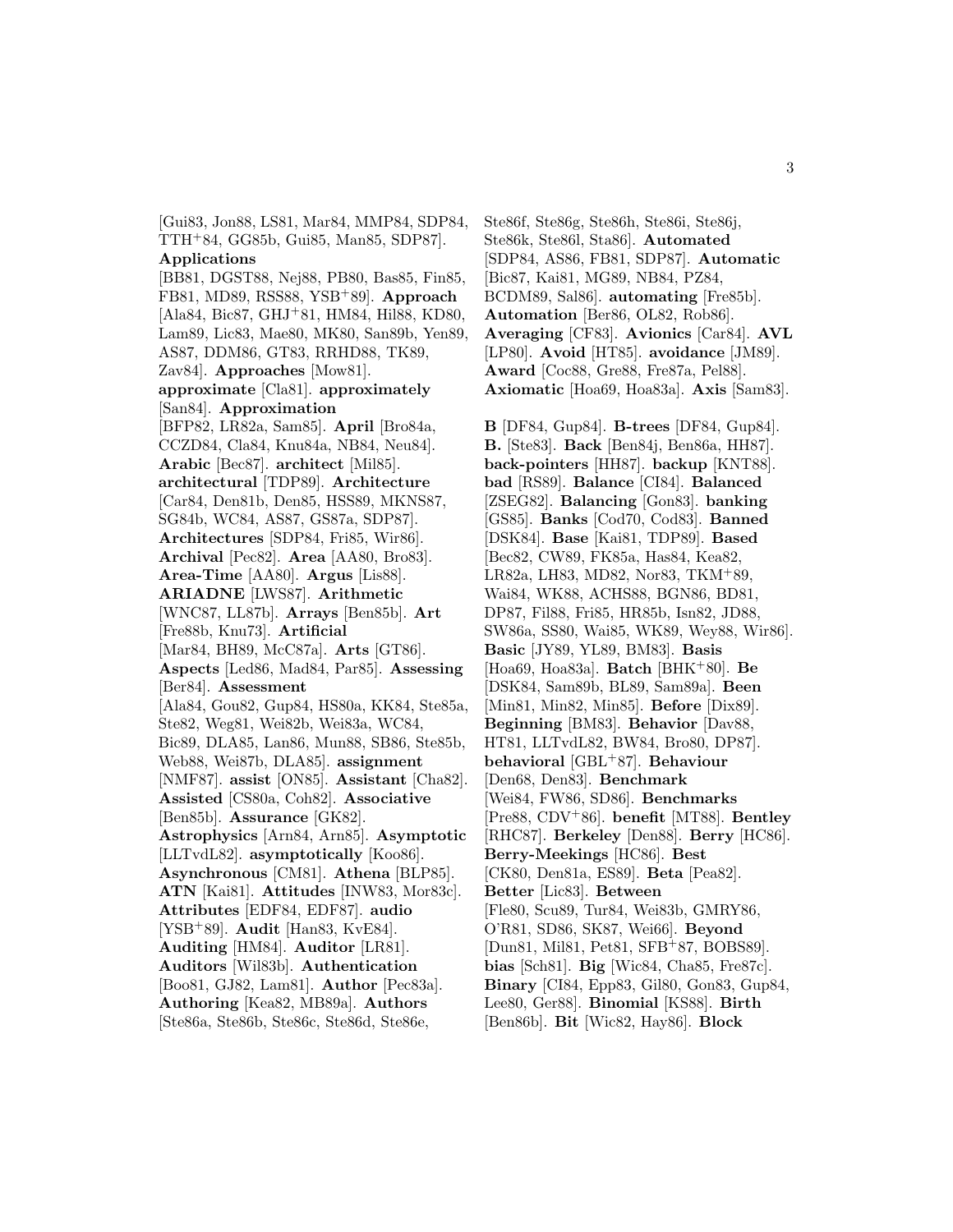[Che82, Luk83, WWS83]. **Bloom** [Gre82, Mul83, Ram89]. **Blue** [Fre87c]. **board** [BM87]. **Boolean** [Fin84, KLPV87, SFW83]. **Bound** [LS84, ZSEG82]. **Boundary** [DRS80, Sam80a]. **Bounded** [Lee80]. **bowl** [Fre89a]. **Boxer** [dSA86]. **Branch** [LS84]. **Branch-and-Bound** [LS84]. **Branching** [Pea82]. **Brand** [Hec88]. **Brélaz** [Pee83]. **Bresenham** [PW81, PW80]. **Brian** [Fre87d]. **bridge** [SG86]. **Brief** [Bel83c]. **Brilliance** [BF87]. **British** [SSK<sup>+</sup>86]. **brother** [Cha85]. **Brown** [Pee83]. **Bucket** [QCH<sup>+</sup>81]. **Buffer** [Boz84]. **Buffers** [IR88]. **Building** [Gal81, GWWJ84, BBLP86, RKM88]. **Built** [Gau81]. **Built-In** [Gau81]. **Bumper** [Ben85c]. **Bumper-Sticker** [Ben85c]. **Business** [Scu89, FM86, FMB88, FB89]. **by-product** [RS86].

**C** [Den88, Thi89, BM85b]. **cache** [BD81]. **cache-based** [BD81]. **Caching** [JM89]. **Calculation** [JC85]. **calculations** [LCJ86]. **Calculator** [MB81]. **Calendar** [Bro88]. **California** [Rau85]. **Can** [BL89, Ear89, Sam89b]. **capacity** [Lam88, NMF87]. **Careers** [Gei84, GB88]. **Carlo** [Bel83c, BF83, Lau84, Lau85b]. **cartography** [FB81]. **Cartoons** [MR84b]. **Case** [Dav81, GS87a, SG84b, Gru89, NN89]. **Category** [OB88, Ral81]. **Category-Partition** [OB88]. **Cauchy** [AD88]. **Causal** [Bar83]. **Caused** [Sam89b]. **CD** [Pre89a]. **CD-ROM** [Pre89a]. **Cedar** [GNS88]. **Cellular** [LR82a]. **Central** [EDF84, EDF87]. **Century** [Neu84, Scu89]. **Certain** [Kun88]. **Certification** [Lee81, Tur85]. **Chain** [San84, Dei80]. **chalkboard** [SFB<sup>+</sup>87]. **challenge** [Gib89]. **Challenges** [Sle86, Lev89]. **championship** [NK89, NK88]. **Change** [Kee81, LS82a]. **changing** [Ols83]. **Chaos** [Pic88a, Pic88b]. **Chaostron** [CCZD84]. **Characterizing**

[Smi88]. **Charging** [KV83]. **Charts** [Mae80]. **Checker** [Ben85a]. **Checklist** [Gau81]. **Checkpoint** [KSL84]. **checks** [Sar88]. **Chess** [NK88, NK89]. **Chi** [HP67, HP85, eL76]. **Chi-Squared** [HP67, HP85, eL76]. **Chin** [Dei80]. **China** [D'A84, WAB<sup>+</sup>88]. **Chinese** [ACHL88]. **Chinese-English** [ACHL88]. **Chips** [Dix89]. **Choices** [Goo82]. **Choosing** [Lib89]. **Christopher** [Den87a]. **Chromatic** [Bro72]. **Church** [Eck80]. **Cichelli** [BF83, Cic80b, JO80]. **Circle** [BBB<sup>+</sup>81]. **Circular** [Fra82, HS80b]. **CIRRUS** [GS85]. **Class** [Kun88, Wai84, Wai85]. **Classification** [LLK82, Ral81, SR82]. **Clipper** [HSS89]. **clipping** [LB83, LB84b, LB84a]. **CLOG** [NB84]. **Closed** [Fle80, WWS83]. **Clothes** [Hoa81]. **Clustering** [Bel70, Bel83b, TWBK89]. **Coalesced** [Vit82]. **COBOL** [Jal84, Jal87, Eva82, TY80]. **Cocke** [Pel88]. **Code** [Bel70, Bel83b, Ben84e, Mau83, MF82, DZ89, MP85, Ste89b, TDP89, Wir86]. **code-decode** [MP85]. **Coder** [Ben85d]. **codes** [DRS80, MS81b, Sam80a]. **Coding** [LB89, WNC87]. **Cognitive** [SBE83, Che88b]. **collaboration** [SFB<sup>+</sup>87]. **Colleagues** [PSvE<sup>+</sup>89]. **collecting** [Cou88]. **Collection** [Dav84a, HC84, Led86, ACHS88]. **Collector** [LH83]. **colleges** [BAC85]. **Colliding** [GMRY86]. **Color** [BBK82, Bré79, BDT86]. **color-enhanced** [BDT86]. **Colored** [SDP84, SDP87]. **Coloring** [KJ84, KJ85, Pee83, RSS88]. **colouring** [Kor70]. **Column** [Ben84b]. **Combination** [LS82a]. **Combinatorial** [LLK82]. **Combinatorially** [Kor82]. **Combinatorics** [Kar86]. **combined** [L'E88, Sez89]. **Comes** [Ano84a]. **Coming** [Fuj84, Fox89]. **Comm** [Ano80b, Dei80, RHC87, Sta86]. **Command** [BW84, LGH83, Wat82]. **Comment** [Eas82, Hou82, LW86, LP80, Man82, Sta86]. **Commentaries** [Wei87a]. **Comments**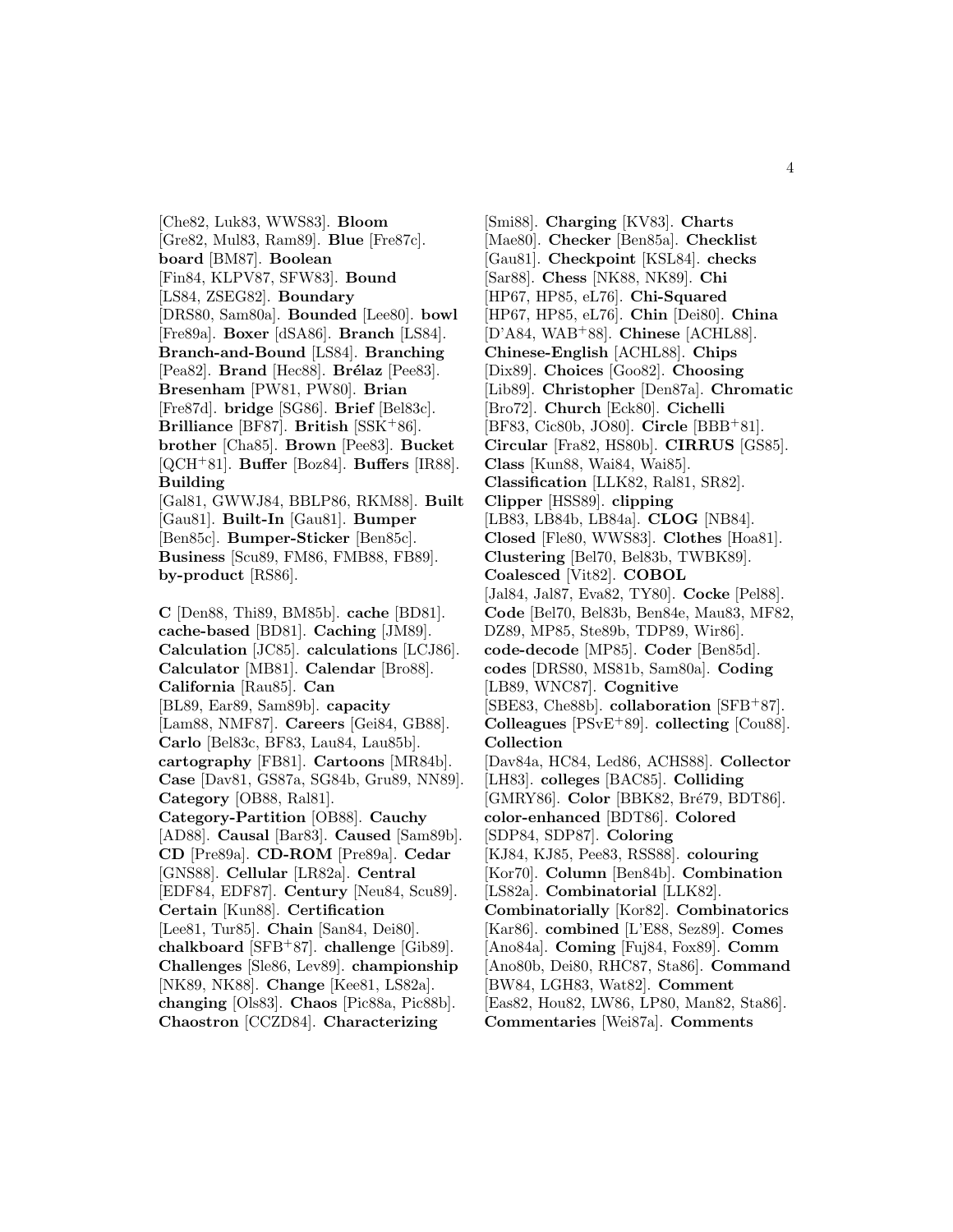[Dij89a, Fed81, Hou80, KMP86, PSvE<sup>+</sup>89, RHC87, Tam84]. **Commission** [GL83a, EGH<sup>+</sup>89, Lee81]. **Committee** [MAB<sup>+</sup>81, Min81, MG85, Min85, DBFJ86, Ral81]. **committees** [DT87]. **Common** [VHG87, BKM86]. **Communicating** [Hoa78b, Hoa78a, Hoa83b]. **Communication** [HT85, Hil88, Lam81, Wei66, Wei83b, FLGD87, TWBK89]. **communications** [Mun88, Ano80c]. **Compact** [HWNC88, SK88]. **Compaction** [KvE84, Mar82]. **Comparative** [DW83]. **Comparing** [Pec83b, NMF87]. **Comparison** [Dav88, MD82, QCH<sup>+</sup>81, RAV83, YBCR88, Jon86, San89a, Wir86]. **Comparisons** [Jal84]. **compensate** [SLL<sup>+</sup>88]. **Competitive** [IL84]. **compilation** [Coh85, RS86]. **Compiler** [Iro61, Iro83, PW86, Man85, Wir86]. **Compilers** [TvSKS83, WW84]. **Compiling** [Whe09]. **complex** [Cou85]. **Complexity** [AV88, BP84, Bro82, Coo83, Fre86b, Knu84a, LLK82, Nej88, BI87, Fre86c, Fre86a, Kar86, KST<sup>+</sup>86, Knu84b, MB89b]. **Composing** [GCH83, Smi85]. **Comprehensibility** [MMNS83]. **Compress** [HWNC88]. **Compressed** [Mae80]. **Compression** [Abr89, BSTW86, Jon88, Pec82, Pec83a, Sch83b, Cor85, FG89, MP85, RHC87, Sam85, Tin89, WNC87]. **Computation** [CCFJ84, CM82, DGST88, PV81, Sar88, SH82, Wol84b, Wol85, CCFJ85, Dei80, ED85, KMP86, Lev89, OS85]. **Computational** [Arn84, Arn85, CS80b, Coo83, MM83, dSA86]. **Computations** [CM81, DvH66, DV83]. **Computer** [Ano84a, BDM81, Ben85c, BBK82, Bor87, CHH88, CM84, CS80a, Coh82, Com83, CK86, DSK84, Den81b, Den85, Dij89b, EM82, Fed81, FFC82, GT86, GS84b, Goo82, Gra84, GMRY86, GKW85, HT85, Hil88, Hoa69, Hoa83a, Hop87, HS86b, Jac83, JY89, KNT88, Kan89, Kea82, KV83, Knu73, KWS83, KD80, Kus84, Lad89, LLK82, LY89,

Lib89, LR81, MAB<sup>+</sup>81, Man82, MBD<sup>+</sup>85, MR84b, McC87b, MB76, MB83, Min81, Min82, Min85, Min89, Moz82, MD84, NK88, Pap85, PB80, Pet80, QH86, RS80, Ral84, RDH<sup>+</sup>80, RA81, Rob81, RME84, Sam82, Sam89b, ST83, Sha84, Shn82b, Sle86, SG84a, Tra81, TTH<sup>+</sup>84, Tur84, Tur85, Web88, Wei66, Wei83b, WAB<sup>+</sup>88, WC84, YRS<sup>+</sup>83, YL89, Yoc89, AS87, AI88, AS86, BW84, Ber87, BM85d, CN85, Con85, Den81a]. **computer** [DDM86, ES89, FM86, FMB88, FB89, Fre85a, Fre89a, Fre89b, GG85b, Hop86, Lam88, Lan86, MOR<sup>+</sup>88, Men85, NMF87, NK89, NBL<sup>+</sup>88, PTN88, Rob86, RSS88, Smi88, Spe82, SG86, SFB<sup>+</sup>87, TAB<sup>+</sup>85, Wir85, Bel83a, BM87, Van87]. **Computer-Aided** [LLK82]. **Computer-assisted** [Coh82]. **Computer-Mediated** [HT85, Hil88]. **Computerization** [KDK89]. **Computerized** [HT81, IHS86, Sal88]. **Computers** [DSB84, DPNW84, Fre86c, Fre88a, HH88, Mor83c, WOS83, Bel89, Ear89, JM89, Pat85, RW87, TDP89]. **Computing** [AEH<sup>+</sup>89, AR84, BLP85, BAC85, BW89, Den80, DM85, Den86, DCG<sup>+</sup>89, Fec87, FFGL88, Fle80, FG88, Fre87b, Ken80, Led86, LR82b, LR82a, MSC<sup>+</sup>86, Mow81, NS84, Pre89b, RF83, SR84, SDP84, SDP87, SH82, Ste85a, VVG85, Wei83a, Wol84a, BLNS82, BM87, CN82, Den89, DLA85, Fre87c, Fre87d, Fre87e, HMM88, Lem85, Men87, NHSS87, Ree87, RH88, SJ89, Ste85b, Wei82b, Ral81, SR82, SR85]. **Concepts** [Gut85, Ore81]. **Conceptual** [She87, SA81]. **Concerning** [Pri84]. **Concurrent** [Dij65, Dij83a, Jon89, Lam89, San89b, Tay83]. **conditional** [VW86]. **Conference** [Ash84, Dav84b, Gin83, HT81, Pre89a, Dav86, Fre85a, Pre89b]. **Confessions** [Ben85d]. **confidence** [HW81]. **configuration** [BOBS89]. **Configurations** [Fra82, HS80b]. **Conflicts** [Goo82].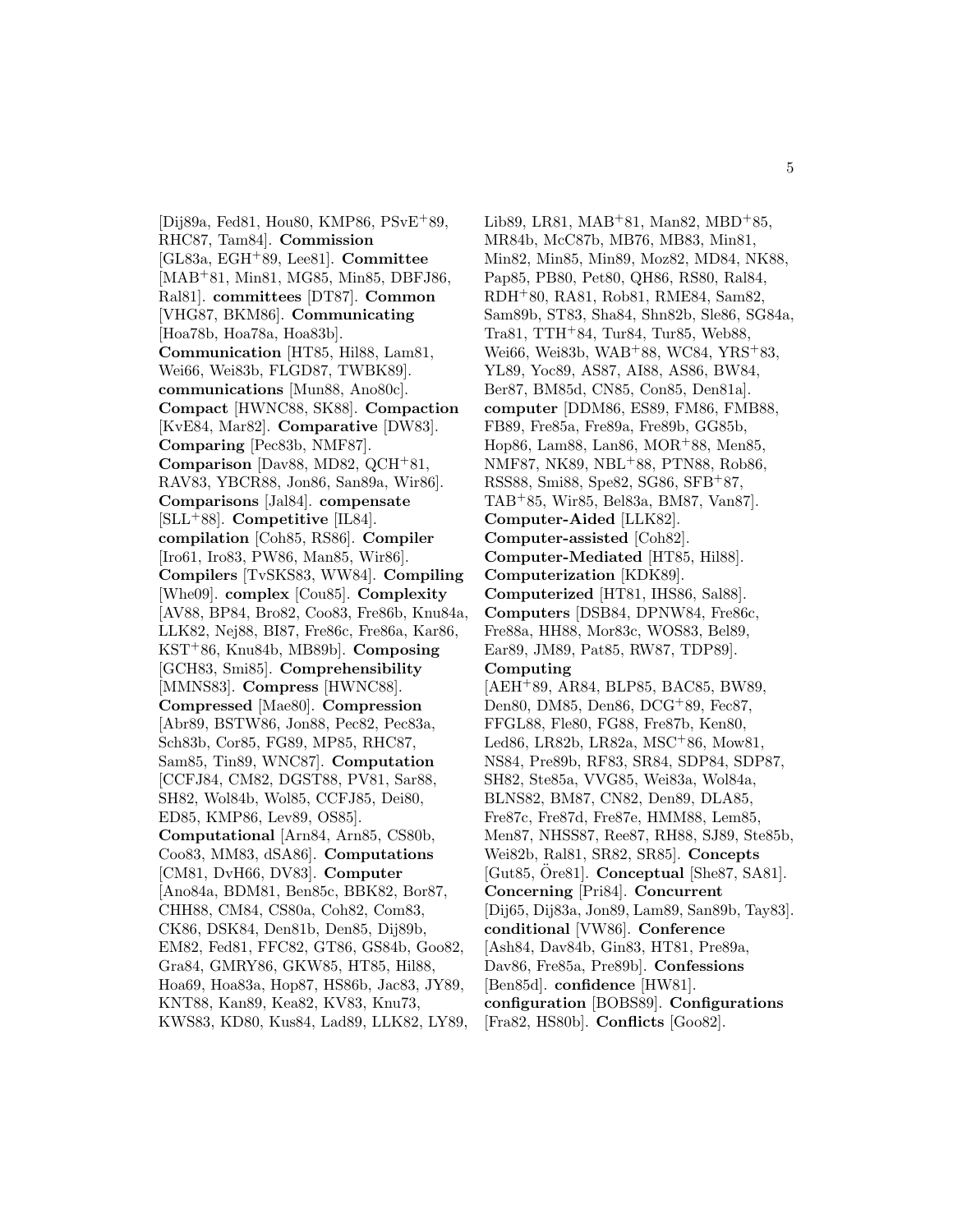**Congress** [DSB84]. **Congressional** [DPNW84]. **congruent** [DBB84]. **Connected** [PV81]. **connection** [MDV86, SK86]. **Connectionist** [FFGL88, Gal88]. **Connectivity** [Hal89b, Hal89a]. **Conquer** [Ben80]. **consensus** [FB81]. **Considerations** [Han83, Lin80]. **Considered** [McC89]. **consistency** [Gru89]. **Conspectus** [Hou84]. **constant** [Asa80]. **construct** [Sol86]. **Construction** [CY80, Wir85]. **Constructive** [Til84, GT83]. **Constructs** [SBE83, Rob86]. **consumption** [AI88]. **Contemporary** [How82]. **Contention** [DDB81, RT86]. **Context** [Ear70, Ear83, Gis81, CG89, KS86]. **Context-Free** [Ear70, Ear83]. **Context-Sensitive** [Gis81]. **Contingency** [Hil88]. **contour** [Kwo88]. **contracts** [EGL85]. **Contribution** [Cla84]. **Contributors** [Ano80b]. **Control** [Dij65, Dij83a, GGW80, Goo82, KI84, Kru81, Par83a, Sch81, Shn82a, Wat82, Gro86, HW81]. **controller** [San85]. **Controlling** [Bro82]. **Controls** [LR81]. **conventional** [Zav84]. **conversation** [DF89]. **Conversing** [Bla84b]. **Conversion** [LR82a, Mae80, SC80]. **convex** [BFP82, DBB84]. **convolution** [LL83]. **Coons** [Gre88]. **Cooperation** [Ste83]. **Coordinated** [And84, Bem83]. **cope** [Ear89]. **Coping** [Ano84b]. **Copying** [Lee80]. **Copyright** [YL89, Sam89a]. **Corequisite** [Ral84]. **Cornell** [EGH<sup>+</sup>89, TR81]. **corporation** [Fre85a]. **Correct** [Ben83d, FW86, SS86b]. **Correcting** [MF82, Pet80]. **Correction** [Ano80b, Bic87, Dei80, Dun81, Mil81, Pet81, RS81, DLS83, Pee83, PZ84]. **Correspondence** [BL80, Cic80b, Den80, JO80, Ken80, MK80, PPC<sup>+</sup>89, Ano86a, Ano86b, Ano86c, Ano86d, Ano86e, Ano86f]. **Corrigenda**

#### [GH89a, Hal89b, HHH<sup>+</sup>87, Kem87a, NS87a].

**Corrigendum**

[Bil82, Heh84a, Hoa78b, Knu84b, LB84b, LB84a, PW81, Pri81a, Ste85a]. **cosmic** [Sei85]. **Cost** [Kem87a, MT88, BS81, ED85, KMP86, Kan89, Kem87b]. **cost-risk** [BS81]. **Cost/benefit** [MT88]. **Costs** [Fle80]. **Council** [BBB<sup>+</sup>81]. **Countering** [Whe09]. **Course** [Ral84, BM85d]. **CP** [Pec83b]. **CP/M** [Pec83b]. **CPU** [ED85, KMP86]. **Cracking** [Ben83b, See89]. **CRAY** [Pet83]. **CRAY-1** [Pet83]. **CRC** [GS87b]. **CRC-16** [GS87b]. **CRC-32** [GS87b]. **Crime** [DPNW84]. **Criminal** [Gem89, Lau85a]. **Crisis** [DFG<sup>+</sup>81, Spa89, YRS<sup>+</sup>83, BH89]. **Criteria** [KSL84, Ore81, RW85, Wey88]. ¨ **Critics** [Wic84]. **Critique** [BDDG84, DW83, O'D82]. **crossed** [Den87b]. **Cruelty** [Dij89b]. **Cruncher** [Ben86b]. **Cryptographic** [GJ82]. **Cryptography** [BBB<sup>+</sup>81, Dav81, DB81]. **Cryptosystems** [Den84, RSA78, RSA83]. **CS** [Ano80b, Tho86]. **CS1** [KMW84]. **CS2** [KSW85]. **CSNET** [Com83]. **Cube** [PV81, CK89, Sei85]. **Cube-Connected** [PV81]. **cumulative** [DDM86]. **Current** [CS80a]. **Curricula** [McC87b]. **Curriculum** [GT86, KMW84, MAB<sup>+</sup>81, NCD82, Ber87, KSW85, Tur85, RS80]. **Curves** [Bal81]. **Cutting** [Ben86c]. **Cycle** [WK88, Fre85b, WK89]. **Cycles** [PV81]. **cyclic** [Sar88].

**D** [RHC87]. **Dam** [Ano84a]. **Damages** [Sam89b]. **DARPA** [Ste85a, Ste85b]. **DASD** [Bar80]. **Data** [Abr89, BH84, BC84, Ben83c, BG84, BSTW86, Ben87b, Bla84a, Bur83, CGM83, Cod70, Cod83, Cor85, FG89, Fre88b, Gil82, HS86a, HS87, Isn82, JK83, Jon84, Jon88, Kah83, Kes83, Lau86, Lin80, Mad84, MP85, OS85, Pec82, Ros81, Sam85, SI86, Shn82a, Ste82, TKM<sup>+</sup>89, Vui80, YS83, ALN87, BK89, BI87, BG87, Ebe87, GT83, Mun88, O'R81, RHC87, US88, Wey88, WNC87, YSB<sup>+</sup>89].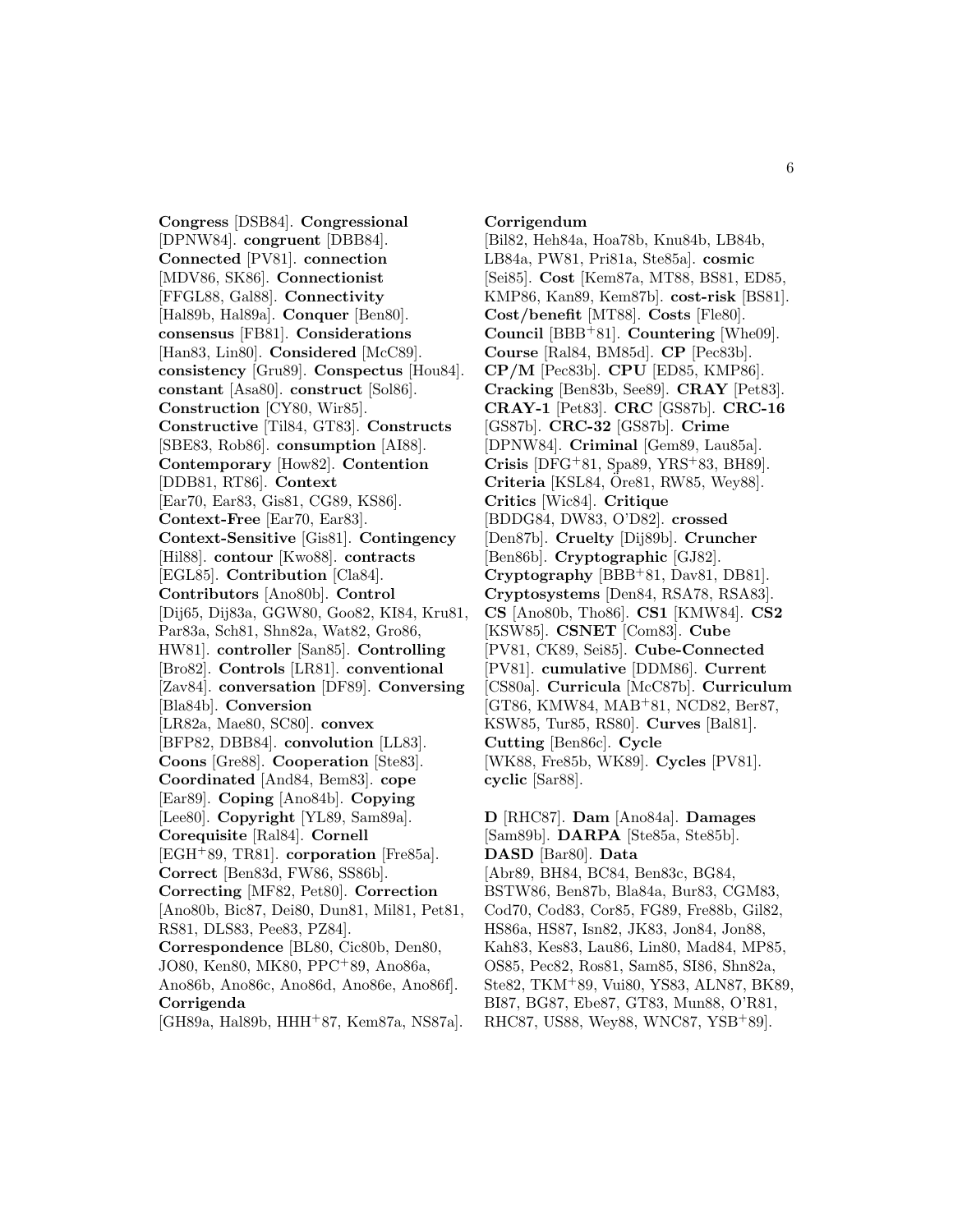**Data-Document** [Bla84a]. **Data-flow** [OS85]. **Database**

[Cod82, Fox88, Hin84, KvE84, Ken83, LS82b, Luk83, PL80, Smi85, Sto81, Sto88b, WOS83, WWS83, Wil84, BPR88, Cor85, Gil87, RRHD88, TWBK89, TK89]. **Dataflow** [Bic82, GKW85]. **dataveillance** [Cla88]. **DC** [BBB<sup>+</sup>81]. **Dealing** [Gou82, Gup84, HS80a, Weg81, Wei83a, WC84, DLA85, Lan86, SB86, Wei82b]. **Debatable** [BSE<sup>+</sup>90, WWSD90]. **debate** [Den89]. **DEBL** [CW89]. **Debugging** [Bel83c, CW89, Gau82, Gla80, Wei82a]. **Decade** [Tra81]. **Decentralized** [Fra82, HS80b]. **decimal** [WP89]. **Decision** [HM84, Lew82, Mae80, Med84, SC80, Sri83, AG85, DDM86, JD88]. **decode** [MP85]. **decomposition** [Cou85]. **Decrease** [Wil84]. **default** [KNT88]. **Defense** [Abr88, Par85, Lie86]. **Defined** [LCWB80]. **Definition** [Par83a, DZ89]. **Degree** [GT86]. **Delayed** [Sil83]. **Delayed-Staging** [Sil83]. **Deletion** [Epp83, Sam80b]. **Delivered** [Eck80]. **delocalized** [SLL<sup>+</sup>88]. **Dempster** [Yen89]. **Dempster-Shafer** [Yen89]. **Department** [Luc84, SS86a, Lie86]. **Dependency** [Abr89, Smi85]. **Derivability** [Oli83]. **derived** [GWWJ84]. **Describing** [Ben87b, Coh85, MB81]. **description** [Lim82]. **Descriptions** [Abb83]. **Descriptor** [PBC80]. **Design** [BC84, Ben84a, Ben84d, Ben86d, Dem81, FR84, Gid84, Gom84, Jac83, KD80, Lin80, MR84a, MB89b, Mey82, Nas85, Nor83, RAV83, San89b, SS80, Tar87, Abb83, AS87, AG85, BBLP86, BPR88, CM87, Con85, CKI88, Gil87, GT83, GG85b, GBL<sup>+</sup>87, KK88, Lan86, Man88, Man85, Mor83a, NMF87, Raj85, RPL89, RKM88, San89a, Smi85, SG86, TWBK89, Wir85]. **Designer** [DW83, Ich84, Wic84, RKM88]. **designers** [GL85]. **Designing** [GL85, Gre82, MW83, NS87a, NS87b, Shn82b, SLL<sup>+</sup>88]. **Designs** [Wil84]. **Destruction** [Gau81]. **Detecting** [MF82, Pet80, WP89].

**Detection** [LL87a, Til84]. **Determinants** [Gre84]. **determination** [MG89, YBCR88]. **determining** [Dei80]. **Developing** [WK88, WK89]. **Development** [Ala84, How82, MR84a, MMP84, Smi81, TTH<sup>+</sup>84, WK88, Wir71, Wir83, AHM89, BGN86, Coh88, Fre85b, Gom86, Gui85, HK89, Lau85a, SK87, SK88, WK89, Zav84]. **Developments** [KI84, Wil83a]. **deviate** [Hou82]. **Deviates** [Bel68, Tra82]. **DHRYSTONE** [Wei84]. **Diagnosing** [Yen89]. **Diagnosis** [BM83]. **diagram** [Smi85, Rob82]. **Dialogue** [MBD<sup>+</sup>85]. **Dialogues** [Rob82]. **Dictionary** [Dod82, Nix81, DK87, Dol88, RT88]. **diff** [Thi89]. **Difference** [Thi89, VL89]. **Differences** [HH88, MB81]. **Differential** [Gre82]. **Digital** [Cha81, Den84, Dix89, LW86, Rip89, RSA78, RSA83, YS83, ZS84, Fox89, BOBS89]. **digits** [WP89]. **Dijkstra** [PSvE<sup>+</sup>89]. **Dilema** [DPNW84]. **Dimensional** [ZT89, Sam80b]. **dining** [Rin88]. **Directed** [Fle80, Iro61, Iro83, LWS87, TR81]. **direction** [Tho86]. **disabilities** [Lad89]. **disaster** [KNT88]. **Discipline** [DFG<sup>+</sup>81, GWY89, Hop87, DCG<sup>+</sup>89, JK87]. **disciplined** [BL89]. **Discovering** [FK85b]. **discrete** [BRRH85, BHP81, MS81a, ON85]. **Discussed** [HWNC88]. **Disk** [Fuj84, Hof80, IR88, JM89]. **Disks** [PS83, YSB<sup>+</sup>89]. **Disordered** [KS84, KS85]. **Display** [Whi80, US88]. **Displaying** [LCWB80]. **Dissections** [Kun88]. **Distfix** [Pey86]. **Distinction** [Bla84a]. **Distributed** [AMY88, Bur83, CM81, CM82, CW89, Han83, Kle85, Lis88, Lub89, MB76, MB83, MSC<sup>+</sup>86, SH82, BBLP86, BLNS82, Che88a, OSS80, Pec81]. **Distribution** [DS81a, DG87, Hil70a, Hil81a, LS82b, eL79, FT83, LCJ86]. **distributions** [AD88, Cla81]. **Diverse** [Whe09]. **Divide** [Ben80]. **Divide-and-Conquer** [Ben80]. **Division** [AC83, Sam82, Mañ87]. **DNA** [FK85b].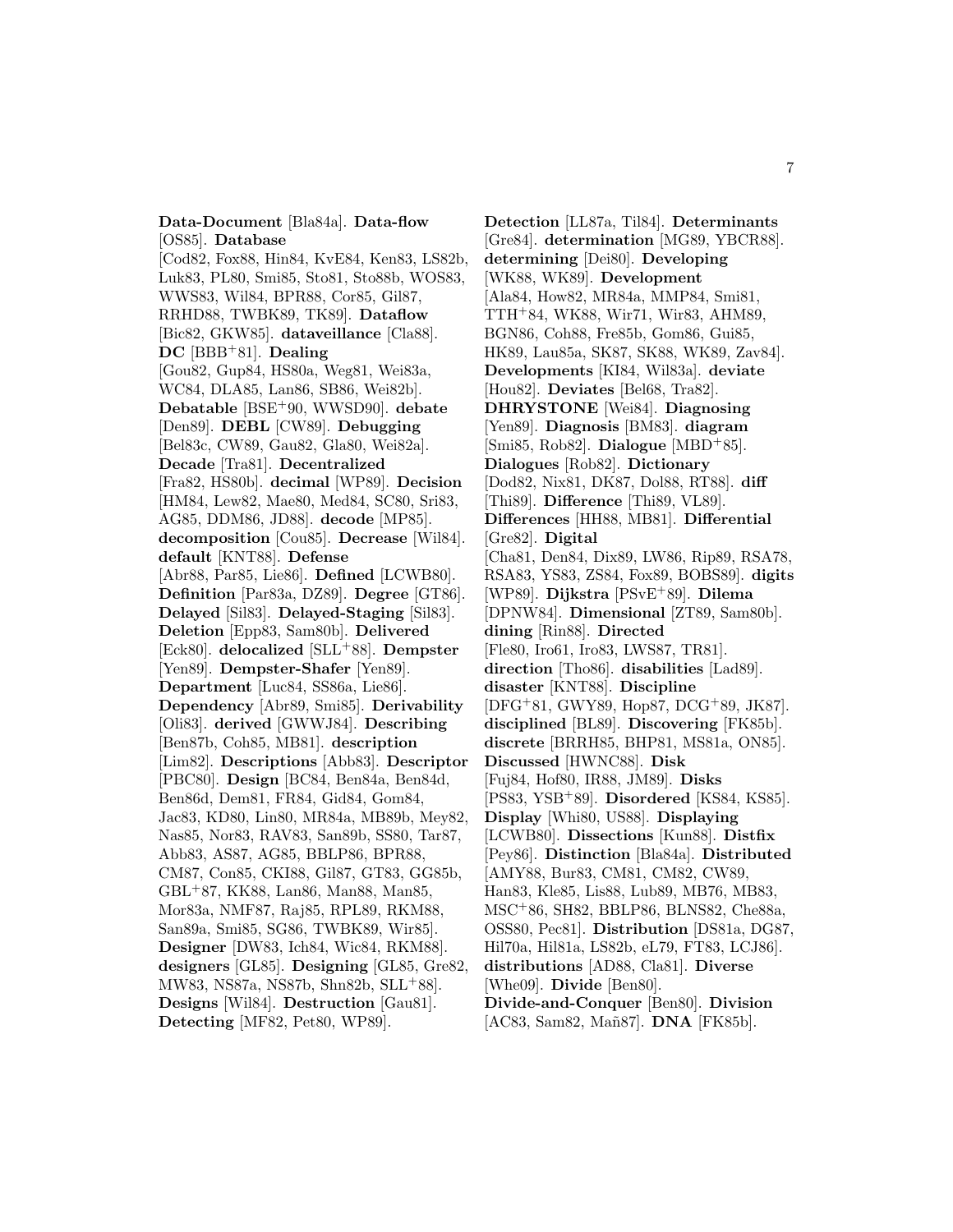#### **Document**

[Ben86d, Bla84a, BM85c, Gor88, GL83b]. **Document-Retrieval** [BM85c]. **Documentation** [GHJ<sup>+</sup>81, GL83b, Shn82a, SLL<sup>+</sup>88, TWBK89]. **documents** [WB85]. **doing** [CA88]. **domestication** [Bir85]. **Donald** [Fre87e, Thi89]. **Donating** [DSB84]. **Don't** [AR84]. **Double** [Whe09]. **Double-Compiling** [Whe09]. **Down** [LS82c]. **DP** [Bar83]. **Driven** [Lub89, AS87]. **DSS** [AG85, RW85]. **duality** [Gil87]. **due** [Lau86]. **Dupont** [BBB<sup>+</sup>81]. **DVI** [Rip89, Tin89]. **Dyamic** [Mad84]. **Dynamic** [Bec82, JC85, Lar88, VR82, YM86, PKT83]. **Dynamics** [AHM83, AHM89].

**Early** [SH82, Wei83a, Kow88]. **earth** [Rau85]. **earthquakes** [Rau85]. **EAS** [MMP84]. **EAS-E** [MMP84]. **ease** [NBGL89]. **Easing** [Com80]. **Eavesdropper** [RS84]. **Ecological** [SC88]. **Economics** [MW83]. **Economies** [Men87]. **edge** [Ebe87]. **edge-oriented** [Ebe87]. **Editing** [LGH83, MD89]. **Editor** [Fra80, Gut85, Dun81, Mil81, Pet81]. **Editorial** [Den86]. **Editors** [RM83]. **Edmund** [Den88]. **EDP** [HM84]. **Education** [BBB+81, Kea82, MBD+85, Scu89, BLP85, Gib89, WAB<sup>+</sup>88, GL83a]. **Educational** [GL83a, Nun81]. **Effect** [Man81, BI87]. **Effective** [Gar82, VD83]. **Effectiveness** [BM85c, DDM86]. **effects** [Men85]. **Efficiency** [ST85]. **Efficient** [AD88, CI84, CLC82, DBB84, Ear70, Ear83, KR81, L'E88, LH85, Lub89, Mar82, Nix81, SC80, YSB<sup>+</sup>89, GS87b, MG89, PKT83, Sez89]. **efficiently** [Spe82]. **Eighteenth** [NK88]. **elections** [Fre88a]. **Electronic** [Abr84, Cha81, Den82, Fox88, MYB87, MKNS87, McC89, Zak83, BBLP86, DG87, Wel82]. **elements** [SCL87]. **Eliminating** [Bel70, Bel83b]. **ELIZA** [Wei66, Wei83b]. **Elliott** [Lin86]. **Embedded** [Jon84, KS86]. **Emergence** [Hop87]. **Emperor** [Hoa81].

**Empirical** [BP84, BDDG84, Epp83, Kem87a, RM83, SBE83, VW83, BOI86, CK86, Jon86, Kem87b, Lam88, VW86]. **Employment** [GS82]. **Emulation** [Lew82]. **Emulator** [CFH+80]. **Enchère** [BBLP86]. **encrypted** [ALN87]. **Encryption** [Boo81, MH81]. **End** [RF83, CK89, HMM88, RH88]. **End-User** [RF83, RH88]. **Energy** [Lau84, Med84, Lau85b]. **Engineering** [DM85, Eva82, Gei84, Bel89, NN89]. **engineers** [Gib89]. **English** [RT88, Abb83, ACHL88, Eas82, WAC84]. **enhanced** [BDT86]. **Enhancement** [Hil88, BK89]. **enough** [LH86]. **enterprise** [MG86]. **Entity** [San89b, San89a]. **Entity-Life** [San89b, San89a]. **Entry** [JK83]. **Enumeration** [KJ84, KJ85]. **Envelope** [Ben84j, Ben86a]. **Environment** [Eis83, Eva82, Hin84, MSC<sup>+</sup>86, TR81, BG86, Fil88, JAV86]. **Environmental** [Lau85a]. **Environments** [How82, NHSS87]. **Episodic** [TKM<sup>+</sup>89]. **Equation** [Ell60, Nov85]. **equidistribution** [Koo86]. **Equivalence** [Kun88]. **Erlang** [Kel85]. **Error** [Bro83, Nor83, WP89, DS81b, Efe87]. **error-message** [Efe87]. **Errors** [BP84, MF82, Pet80, Pet86]. **estimates** [HL81]. **Estimating** [Che82, Luk83, Mor82, PS83, WWS83]. **Estimation** [Hor83, Kem87a, Kem87b]. **estimators** [DS81b]. **Ethernet** [MB76, MB83, SH80]. **Ethics** [Ash84, Wei82b]. **Eulogy** [Eck80]. **Evaluating** [Fre86d, AI88]. **Evaluation** [And84, BM85c, CFH<sup>+</sup>80, CAB<sup>+</sup>81, Fin84, KD80, RM83, Smi81, MB89a, Pre88, US88, Wey88]. **Even** [BH84]. **Event** [Bro88, Lub89, Sch83a, BHP81, Jon86, MS81a, ON85]. **Event-Driven** [Lub89]. **event-set** [Jon86]. **Evidence** [BDDG84]. **Evolution** [Den86, HT81, KK84]. **exact** [OA85]. **exact-fit** [OA85]. **exactly** [San84]. **examine** [SCL87]. **example**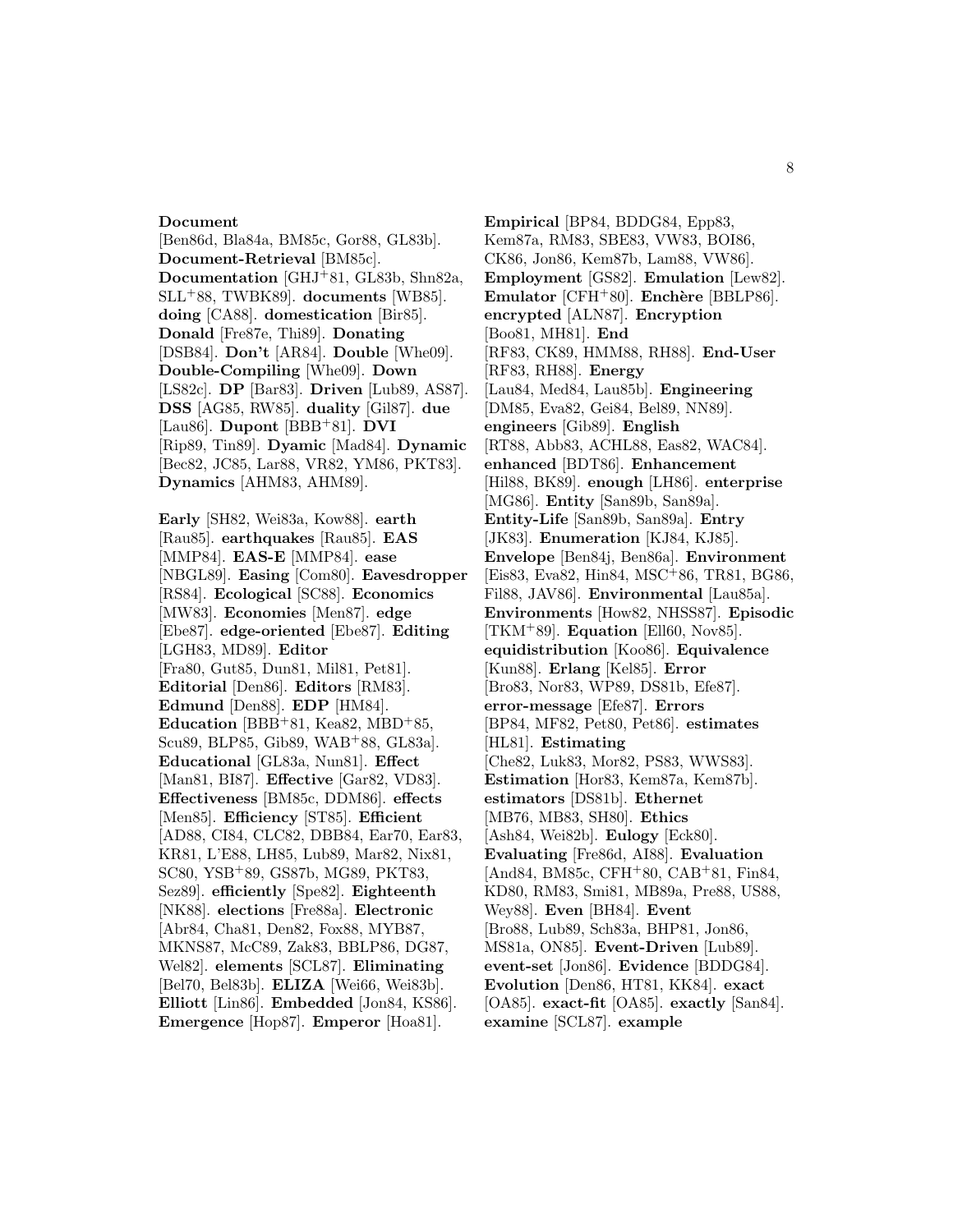[NMF87, San85]. **Examples** [Par83b, Par72]. **Excellence** [GL83a]. **Excerpts** [MK85]. **Exchange** [MKNS87]. **Exclusion** [RA81]. **EXEC** [Wic82]. **Execution** [Nej88, BCDM89, FH89]. **Executive** [Wic82]. **exercise** [BLNS82, MBA87]. **Exhaustive** [Gal81]. **Expanding** [VHC88]. **Expenditures** [Gui83]. **Experience** [GK82, Kru81, LR80, Nix81, SH82, BLP85]. **Experiment** [Pat81, Man85, OSS80]. **Experimental** [BDM81, CCFJ84, CCFJ85, Den81a, MJ89, MTY88, RAV83, VD83, BDT86, DDM86, SC87, US88]. **experimentally** [Bro80]. **Experimentation** [Jar88]. **Experiments** [Shn82a, SV87, DS81b]. **Expert** [BOBS89, BMS86, Gal88, CM87, CM88, DP87, RRHD88, SH85]. **Explaining** [HH88, DP87]. **explanations** [Sol86, Wil83a]. **Exploration** [VD83]. **exponential** [AD88, Kel85]. **exponential-Erlang** [Kel85]. **Export** [GGW80, Goo82]. **Expose** [RS84]. **Expressions** [VHC88]. **Extended** [Fin85, SFW83]. **Extension** [Kai81]. **External** [Dav88, LR81]. **Extrema** [Fra82, HS80b]. **Extrema-Finding** [HS80b].

**F** [Dei80]. **F4** [Gus78, HKM80, Sip77]. **Facility** [Ash81, TY80]. **Factor** [Pea82]. **Factors** [BBK82, RH88, VW83, MT88, Mor83a, SK87]. **Factory** [Ber86]. **Fair** [KL88]. **Family** [LR82a]. **Fast** [Bro88, Hal89b, Hal89a, LW86, VR82, ZS84]. **Faster** [Vit84]. **fastest** [AJ88]. **Fault** [Com80]. **FCFS** [Hof80]. **February** [BBB<sup>+</sup>81]. **federal** [Lad89, Lee81]. **Feedback** [FT83]. **feel** [Sam89a]. **Fence** [Gau82]. **Fetzer** [PPC<sup>+</sup>89]. **Fibonacci** [DGST88]. **Field** [Bel83a, BL89, CKI88]. **fields** [Hay86]. **Fifteen** [Alt87]. **Fifth** [FB89, McC83, Sha83, Dav84b]. **Figures** [NP82, Col85, DBB84]. **File** [Che82, Dwy81a, Gau81, GNS88, Gre82,

Ing81, IR88, Jon84, LK84, Lev82, MD82, Pec82, PS83, Pec83a, Sch83b, Smi81, Thi89, VL89, GP86, SB86]. **Files** [PBC80, Sus63, Sus83]. **Filter** [Bro84b, Gre82]. **Filters** [Mul83, Ram89]. **Final** [SR82]. **Find** [PM88]. **Finding** [Fra82, HS80b, Luo89, Pri81a, Pri81b]. **findings** [BDT86]. **Finite** [Bla89, FG89]. **firm** [DT87]. **Firms** [DSB84]. **First** [Bel83a, Neu84, Ral84, TTH<sup>+</sup>84, BM87, Rev87]. **first-year** [BM87]. **fit** [OA85]. **fitting** [FB81, O'R81]. **Five** [And84, Ken83]. **Flight** [MR84a]. **Floating** [KC73, KC83]. **Floor** [Gal81]. **Floppy** [PS83]. **Flow** [Den76, Shn82a, Ahi87, OS85]. **Flowcharts** [Lew82, RAV83]. **Fly** [HC84, Kes83]. **focused** [Ber87]. **Folk** [Har80, SS86b]. **font** [GL84]. **Footnote** [NB84]. **force** [KSW85, MD84]. **Foreign** [Wil84]. **Form** [Tsi82, CS80b]. **Formal** [Jac83, Par83a, Wil83a]. **Formalisms** [Har88]. **formalization** [DT87]. **format** [US88]. **Formation** [Pic88b]. **Forms** [Ken83]. **Formula** [SB60, SB83, WWS83]. **Formulae** [KLPV87]. **FORTRAN** [Hay86, Isn82, Pet83]. **FORTRAN-77** [Hay86]. **forum** [Ash86a, Ash86b, Ash86c, Ash86d, Ash86e, Ash86f, Ash86g, Ash86i, Ash86j, Ash86k, Ash89, Ash86h, BSE<sup>+</sup>90, WWSD90]. **Foundation** [Cod82]. **Foundations** [O'D82]. **founder** [Den88]. **Four** [GL83b, HK89]. **Fourth** [Bic87, FMB88, MJ89]. **Fractal** [Man82]. **Frame** [FK85a, Ore81]. **Frame-Based** [FK85a]. **Framework** [HH88, MB81, MTY88, SA81]. **Fraud** [Kus84]. **Free** [Ear70, Ear83, SK86, AD88, Ram89]. **free-text** [Ram89]. **Freedom** [Min81, Min82, Min89, Min85]. **Freshmen** [CM84]. **Friendly** [DC83, Dwy81b, Eis83]. **Frontiers** [DM85, Wol84a]. **FSQ7** [Bel83a]. **Full** [BM85c]. **Full-Text** [BM85c]. **Fully**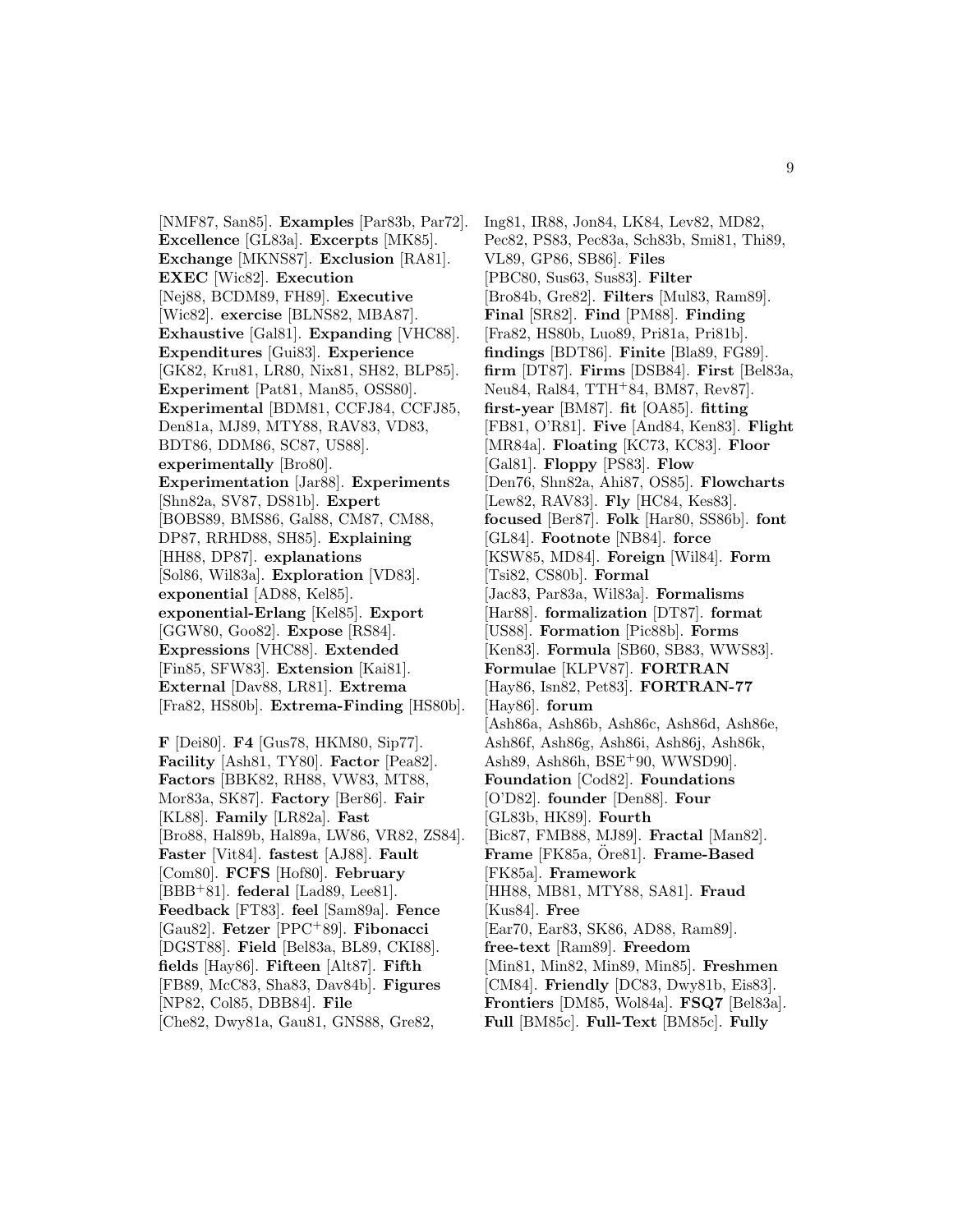[Whe09, Smi85]. **Fun** [Ben84c]. **Function** [BF83, Hor83, Kan89]. **Functional** [OB88, RRHD88]. **Functionality** [Goo87]. **Functions** [Cic80a, Cic80b, JO80, Jae81, Sag85]. **fundamentals** [Mun88]. **Funding** [GMRY86]. **Funds** [Zak83]. **funeral** [Eck80]. **Furbelow** [Ben87c]. **Further** [HWNC88, Neu84]. **Future** [Ich84, WG82, Bel89, CN85, CRD87, Gib89, MS81a, TAB<sup>+</sup>85].

**G5** [Bel68]. **game** [See89]. **Gamma** [CF80, Hou82, AD82]. **Garbage** [ACHS88, Dav84a, HC84, LH83, Mar82, Cou88]. **garbage-collecting** [Cou88]. **Gelatin** [Hec88]. **General** [CG88, Fle80, JK83, Lin80, Tay83]. **General-Purpose** [Tay83]. **Generality** [McC87a]. **Generalized** [BB81, Fra80, FT83, KJ84, LP80, MW83, Par83a, VHC88, ASSS86, Bas85, KJ85]. **generate** [TDP89]. **Generating** [AD82, Jae81, OB88, DP87]. **Generation** [Gal81, KS88, MJ89, McC83, NB84, Sha83, Bic87, Efe87, Fre89d, Hal88, HW81, Hor83, Hou82, Kwo88, Wir86]. **Generator** [Sag85]. **Generators** [EASC89, PM88, Pri84, CF80, L'E88, Sez89]. **Genesereth** [Sta86]. **genetic** [Gor88]. **Geometric** [NP82]. **Geometry** [Til84]. **GERTIS** [Yen89]. **GFSR** [Tez87]. **Ginsberg** [Sta86]. **giving** [CM87]. **global** [FH89]. **Globally** [CI84]. **Good** [PM88, RS89]. **Gordian** [Ben86c]. **Goto** [Cla84]. **Goto-Less** [Cla84]. **Government** [Kus84]. **Governmental** [Dav81]. **Graduate** [NCD82]. **grain** [MG89]. **Grammar** [Rob82]. **Grammars** [Gis81]. **Grand** [Lev89]. **Granule** [LS82b]. **GRAP** [BK86b]. **Grapevine** [BLNS82]. **Graph** [Bré79, Fle80, KJ84, CLC82, Ebe87, Kor70, KJ85]. **graph-colouring** [Kor70]. **Graphic** [Ben84f]. **graphical** [BDT86]. **Graphics**

[Ano84a, BBK82, CHH88, JD88, MMS89, DDM86, Fre87d, HP86, HL81, RSS88]. **Graphs** [BK86b, CM82, Lou83, Sch83a]. **Graycode** [Boo64, Er85, Mis75]. **Greater** [Dal84]. **grey** [PW80, PW81]. **Grid** [Mae80]. **Grosch** [ED85, KMP86, Men87]. **Group** [BBB<sup>+</sup>81, DB81]. **Growth** [GH88, GMRY86, HMM88]. **Guaranteeing** [LK84]. **Guide** [Ken83, SR84]. **guidelines** [JD88, Mor83a].

**hacker** [Fre87d, Sto88a]. **Hackers** [Sam89b]. **hacking** [LSS86]. **Halley** [Pic88a]. **HAM** [CG88]. **handbook** [Fri88]. **Handling** [QCH<sup>+</sup>81]. **happy** [RR86]. **Hard** [FP88, PM88]. **Hard-Real-Time** [FP88]. **Hardware** [MM84, Kan89]. **Harmful** [McC89]. **Hash** [Bel70, BF83, Bel83b, Cic80a, Cic80b, JO80, Lar88, Mau83, MF82, NY85, Sag85]. **Hash-Function** [BF83]. **Hashcode** [Mau68]. **Hashing** [Cha84, Dod82, Har71, Jae81, Vit82, NI83]. **Haven'T** [Den81b]. **HDOS** [Pec83b]. **HDTV** [Fre89b]. **Health** [INW83, SGJ<sup>+</sup>83]. **Heaps** [Ben85f, DGST88, SV87, ASSS86]. **Help** [Hou84, BH89, CA88]. **heterogeneity** [NHSS87]. **Heterogeneous** [NHSS87, NBL<sup>+</sup>88]. **heuristic** [CN82]. **Heuristics** [BM84, Sam82, BM85a, NMF87]. **Hierarchical** [Bal81, GHJ<sup>+</sup>81, Gil80, KD80, YS83, Yen89, LWS87]. **Hierarchies** [DG82, Sil83, MYB87]. **High** [Kru81, Lau84, Pat81, YHW<sup>+</sup>89, Bel89, HC87, Lau85b, PTN88]. **High-Energy** [Lau84, Lau85b]. **High-Level** [Kru81, HC87]. **Higher** [Scu89, BLP85]. **HISDL** [Lim82]. **Histograms** [JC85]. **History** [CAB<sup>+</sup>81, Com83, Fec87, Wei83a, Lau85a]. **Hoare** [O'D82]. **home** [VVG85]. **Hopcroft** [Fre87a]. **households** [VVG85]. **Huffman** [MP85]. **hulls** [BFP82]. **Human** [BDM81, BBK82, Jac83, Led86, Min81, Min82, Min89,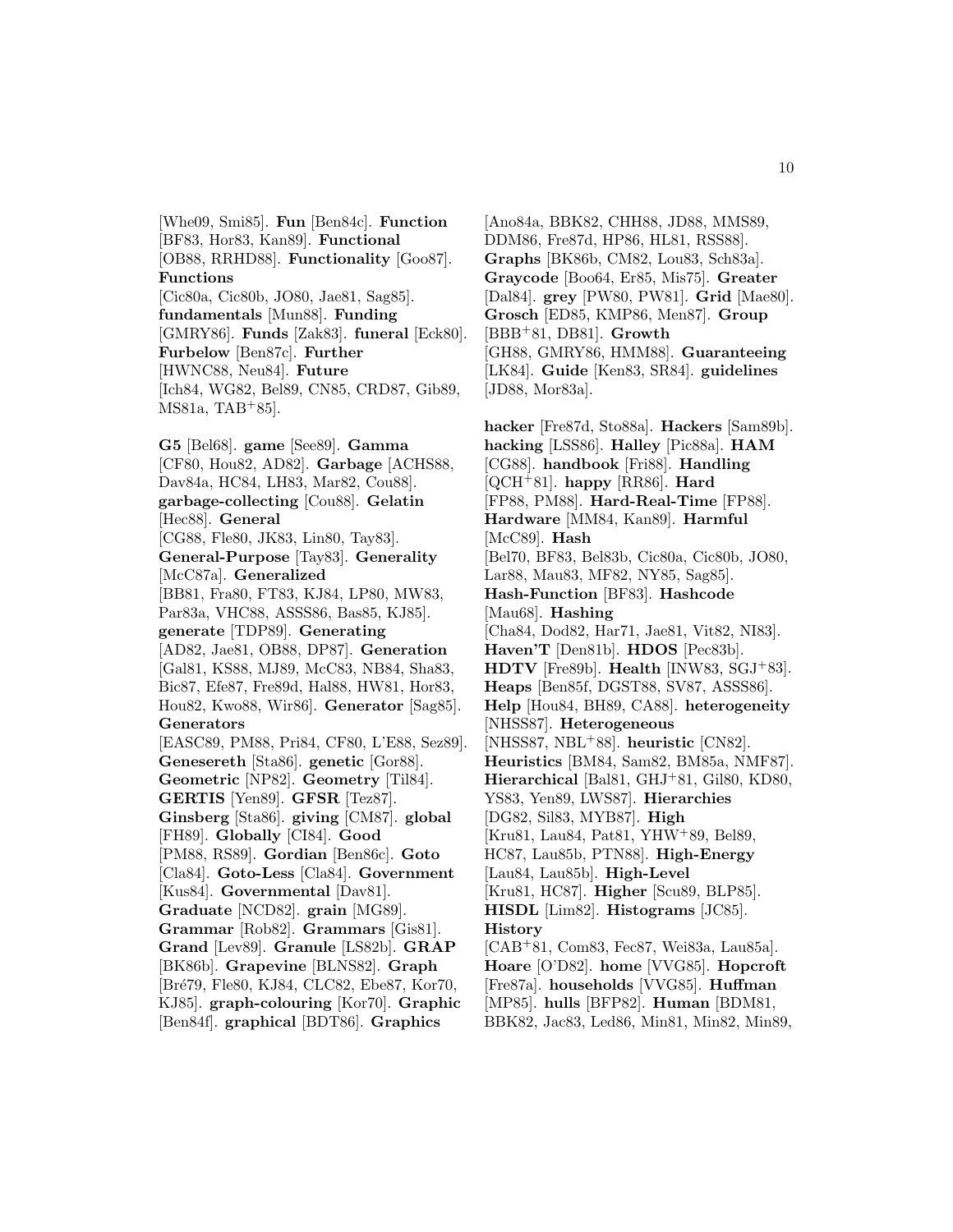Mor83a, Moz82, Nor83, BW84, BRRH85, CN85, Ear89, FLGD87, MT88, Min85]. **Human-Computer** [Jac83, BW84]. **human-system** [FLGD87]. **human-to-machine** [BRRH85]. **Human/Computer** [BDM81, Moz82]. **Humanization** [ST83]. **Hygiene** [Koc89a]. **Hypermedia** [AMY88, Hal88]. **Hypertext** [CG88, RT88, SW88, Fri88, Gar88, van88]. **Hypotheses** [Yen89]. **Hypothesis** [BDDG84].

**IBM** [GS87a, JH83, Pre89b, SG84b]. **Ichbiah** [Ich84]. **Idea** [MHWF89, PPC<sup>+</sup>89, Fet88]. **ideal** [RS89]. **Ideas** [Den81b]. **identification** [Cha85, SC87]. **Identifying** [Maz80]. **IEEE** [MD84]. **if** [BW89]. **II** [Bas85, Heh84a, Heh84c, LR82a]. **ILIAD** [Kru81]. **Illumination** [Whi80]. **Image** [DR89, FB81, LB89, Tin89]. **Images** [SI86, YS83]. **Imbalance** [GMRY86]. **Impact** [BG86, GS82, Guy88, NBGL89, OL82, SW89, Zak83, BOI86, Hop86, US88, Web88]. **impaired** [GL84]. **Imperative** [GL83a]. **Implementation** [Bic82, Bro88, DC83, Har71, HSS89, KI84, LK84, Mar83, SB82, GS87b, Nas85, Raj85]. **Implementations** [Vit82, Jon86, Wil83a]. **Implications** [OL82, SGJ<sup>+</sup>83]. **Implicit** [KJ84, KJ85]. **Implosive** [Kor82]. **Importance** [Jar88]. **Important** [CCZD84]. **imprecision** [Ano84b]. **Improved** [Fra82, Jon84, Mau68, Mau83, Whi80, HSCP87, Lit84]. **Improving** [Cou88, EM82, Mor82]. **In-Place** [HL88]. **Incentives** [DSB84]. **incorporating** [MT88]. **increased** [CF80]. **Indentation** [MMNS83]. **Independent** [VR89]. **Index** [Ano80c, Ano80a]. **Indexed** [PBC80]. **Individual** [Sha84]. **induction** [Man88]. **industrial** [MG86]. **Industry**

[DPNW84, Fre89b]. **Inevitable** [SB82].

**inference** [LWS87]. **Informal** [Abb83]. **Information** [AA80, Ala84, Ash84, Bla84a, Bla84b, Cla88, DS83, Dav84b, Den76, Fin84, Fox88, GJ82, Gin83, HT85, INW83, IOB83, IL84, Kee81, KK84, KI84, Luc84, MK85, MC83, Mor82, Nun81, NCD82, Oli83, Rob81, SW89, Ahi87, BOI86, BDT86, Dav86, DK87, Dol88, Fri88, HK89, MGT<sup>+</sup>87, SFW83, SS86a, YBCR88]. **information-sharing** [MGT<sup>+</sup>87]. **Initial** [LGH83, SGJ<sup>+</sup>83, GKB86, YM86]. **initialization** [Sch81]. **Initiative** [Abr88, Lie86]. **Inman** [Ste83]. **Input** [AV88]. **Input/Output** [AV88]. **Insecure** [Lam81]. **Inserting** [Ros81]. **Insertion** [Epp83, Ger88]. **Inspection** [SDP84, SDP87, Ste89b]. **institutional** [Lau85a]. **Instruction** [CS80a, HSS89, CK86, Pat85]. **Integral** [HP67, HP85, LR82b, LR82a, eL76]. **integrating** [RRHD88]. **Integration** [MR84a, BDT86]. **integrity** [Sal88]. **Intelligence** [AEH<sup>+</sup>89, Mar84, BH89, McC87a]. **Intelligent** [MGT<sup>+</sup>87, Ste89b, CA88]. **interaction** [BW84]. **Interactive** [CMN80, Dix89, GL83b, LWSS80, Lin80, MC83, Med84, Fox89, Fre89d, HP86, LB89, MD89, Ste89b, WB85]. **Interconnecting** [NBL<sup>+</sup>88]. **Interface** [BB81, BDM81, Bro83, CC84, CM87, Jac83, MMS89, Moz82, SAC86, Bas85, GL84, GWWJ84, Gru89, KS89, KK88, Mor83a, NBGL89, SK88]. **Interfaces** [ST83, DLS83, Sam89a, Bur83]. **Interim** [MD84]. **Interior** [MTY88]. **Internal** [Gon83, Ger88]. **International** [Dav84b, Gin83, Dav86]. **Internet** [Spa89]. **interorganizational** [Lau86]. **Interplay** [Tur84]. **Interpretation** [Jon84, Coh85]. **Intersecting** [NP82]. **Intertwining** [SB82]. **interval** [HW81]. **Intervals** [All83]. **Interview** [Ano84a, Hay84, Ich84, Ste83, Ano84b, Fre86b, Fre87a, Fre89c]. **Interviews** [Bro84a]. **Introduction**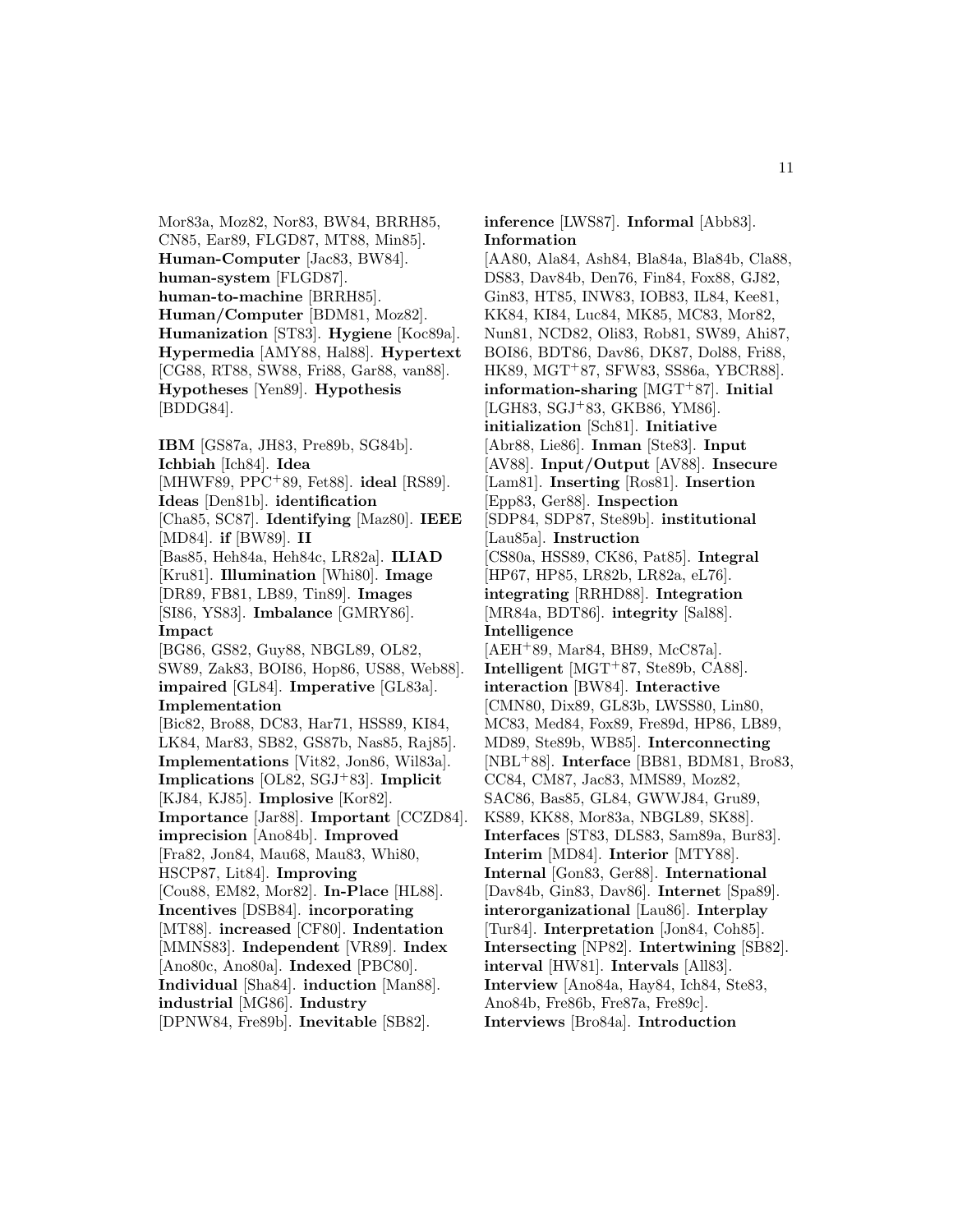[DS83, Dav84b, DM85, Den85, Fec87, Fre86e, Fre87b, Gin83, Ham88, Hua82, McC83, MR89, Neu84, NS84, ST83, SJ89, SW88, Wol84a]. **introductory** [AS86, BM85d]. **Invariant** [SI86]. **inverse** [Asa80, Hor83]. **inverted** [Mer85]. **investigating** [BDT86]. **Investigation** [BP84, FR84, MTY88, CK86, VW86]. **involvement** [BOI86]. **islands** [Abr84]. **Issue** [Fre86e, SW88]. **Issues** [LR82b, Mow81, SJM<sup>+</sup>87, Zak83, CM87, Cra87, DLA85, Hal88, TAB<sup>+</sup>85]. **items** [DF84, KS86]. **Iteration** [GH89a]. **Ivan**

[Fre89c]. **IX** [Wei82b].

**J** [Den87a, RHC87]. **January** [Eck80]. **Japan** [Lam88]. **Japanese** [Lic83]. **Jean** [Ich84]. **Jell** [Hec88]. **Jell-O** [Hec88]. **Job** [BL83, SGJ<sup>+</sup>83, BG86, ZSEG82]. **Jobs** [Tur84, Web88, DF89]. **John** [Aue80, Fre87a, McC80, Pap85, Pel88]. **Joint** [MD84]. **JSP** [San85]. **Junk** [Den82]. **Just** [Sam86]. **Justified** [Sam82].

**Karp** [Fre86b]. **KEK** [BHK<sup>+</sup>80]. **KEKOPEN** [BHK<sup>+</sup>80]. **Kernel** [WKP80]. **Key** [Boo81, DS81a, Den84, KWS83, RSA78, RSA83, Ste83, GL85]. **Keynote** [van88]. **Keys** [Wil84]. **Keystroke** [CMN80]. **Keystroke-Level** [CMN80]. **Keywords** [Eas82]. **Kit** [TvSKS83]. **KMS** [AMY88]. **Knot** [Ben86c]. **Know** [AR84]. **Knowledge** [Abb87, AMY88, All83, CW89, Has84, Kai81, MB81, WK88, BW89, CM88, Fil88, Fri85, TDP89, WK89, YHW<sup>+</sup>89]. **Knowledge-Based** [CW89, WK88, Fil88, Fri85, WK89]. **knowledge/expert** [CM88]. **Known** [LR82b]. **Knuth** [Fre87e].

**L** [Fre87c, RHC87, Sta86]. **Laboratory** [Jar88]. **LAN** [Pre88]. **Language** [BK86b, Bla89, Bla84b, CW89, Eas82, Kru81, LWSS80, MMP84, Pat81, PB80,

Sam86, Ske82, VR89, WOS83, Weg81, Wei66, Wei83b, Wil83b, BRRH85, Gou86, HC88, Jal87, Lim82, NBGL89, ON85, Wir85]. **Language-Independent** [VR89]. **Languages** [Ben86e, Bro84a, Gis81, MB81, RAV83]. **Lara** [Gut85]. **Large** [Cod70, Cod83, Com80, CKI88, GL84, Lau86, NS87a, NS87b]. **Laser** [Fuj84]. **late** [WAB<sup>+</sup>88]. **Latin** [Man85]. **Lattice** [Den76]. **Law** [Ash84, Gem89, ED85, Gus88, KMP86, Lad89, Men87, Sam89a]. **Laws** [HHH<sup>+</sup>87, HHJ<sup>+</sup>87]. **layered** [BCDM89]. **leaf** [GS87b]. **Learnability** [KLPV87]. **Learnable** [Val84]. **learned** [AHM89, SJM<sup>+</sup>87]. **Learning** [CCZD84, CA88, LGH83, MDV86, Moz82, Sol86, Win80, NBGL89]. **Lecture** [Gre88, Coc88]. **Led** [FR84]. **Legal** [Gra84, Yoc89, Zak83, BH89, DLA85]. **Legged** [Rai86]. **Length** [Tur82, DF84, Ger88, HW81]. **Length-segmented** [Tur82]. **Less** [Cla84]. **Lesson** [Koc89a]. **Lessons** [AHM89, SJM<sup>+</sup>87]. **Letter** [Abr88, Dun81, Mil81, Pet81, Abr86a, Abr86b, Abr86c, Fra86, Gol86a, Gol86b, Koc89b]. **Letters** [GCH83, HWNC88, MHWF89]. **Level** [CMN80, Kru81, MAB<sup>+</sup>81, Pat81, HC87, YHW<sup>+</sup>89]. **levels** [Efe87]. **Liberal** [GT86]. **Liberty** [Fre86c]. **lie** [FW86]. **Life** [Dix89, San89b, WK88, KDK89, San89a, WK89]. **lifecycle** [MT88]. **Lifetimes** [LH83]. **Like** [Jon84]. **limits** [MG86]. **Linda** [CG89]. **Lindsay** [Thi89]. **Line** [Fuj84, LCWB80, MK80, Sam82, O'R81]. **Linear** [Lee80, MMS89, McC82, Nas85]. **Linearizer** [CN82]. **lines** [O'R81]. **Linked** [Boz84]. **Linuistic** [Cla84]. **Lisp** [SS80]. **Lisp-based** [SS80]. **List** [Ano80b, ST85, BHP81]. **Listening** [GCH83]. **Lists** [Boz84, CK80, DDB81, HH87, Tur82]. **Literacy** [Van87]. **Literally** [Van87].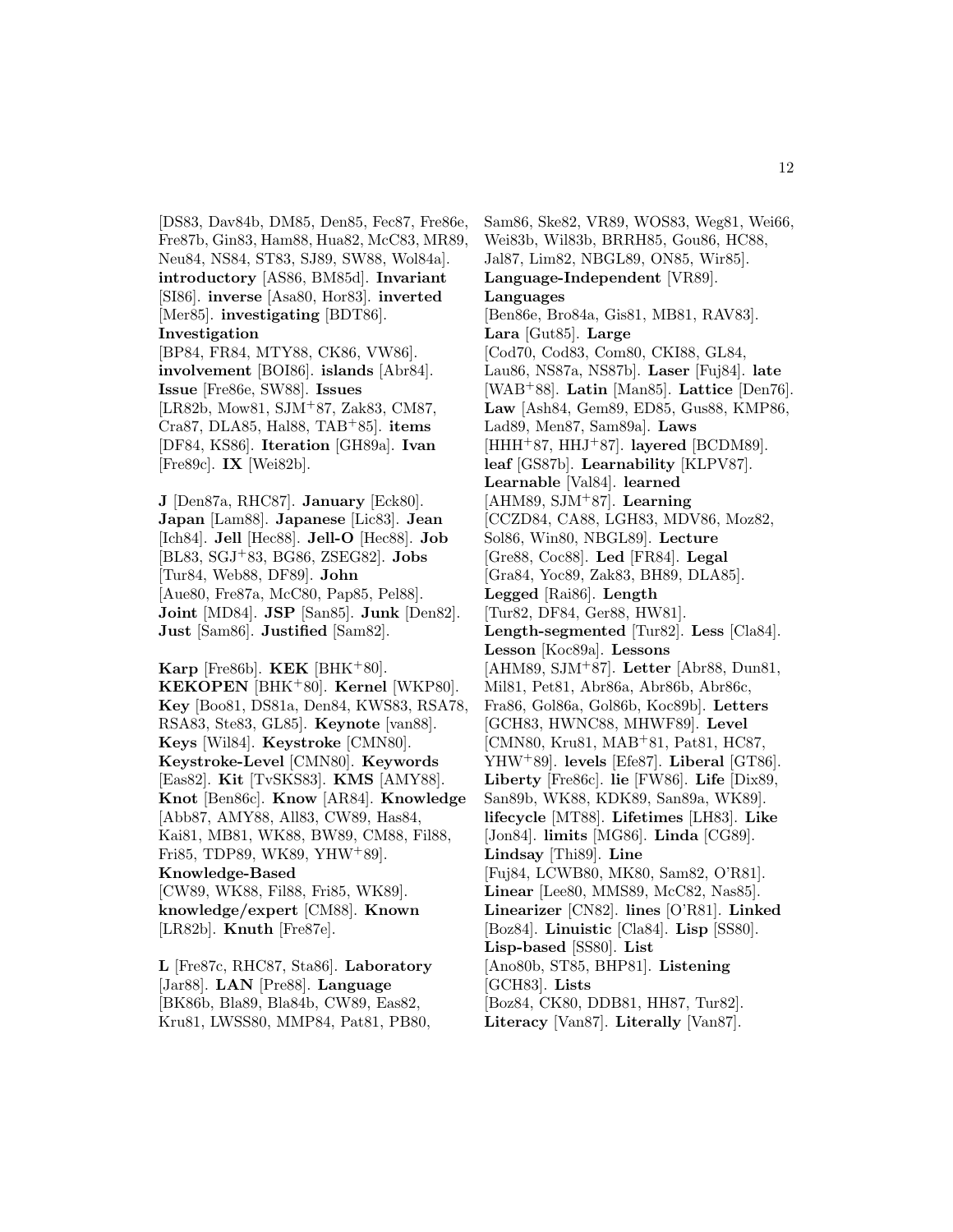**Literate** [BKM86, Den87a, Knu92, VHG87, VJW87, VHC88, VL89, VR89, BK86a]. **Literature** [SR84]. **Little** [Ben84c, Ben86e]. **load** [LH86]. **Local** [Bur83, MB76, MB83, SH80, Spe82, YM86]. **locality** [Cou88]. **Locally** [BSTW86, RHC87]. **Location** [Com80, ST86]. **Locking** [PL80]. **Logic** [GG85a, SC82, Sta86, Kow88, Lan86, SSK<sup>+</sup>86, VW86]. **Logical** [CY80, Oli83, BI87]. **logicians** [Rin88]. **Logics** [O'D82]. **Long** [DBFJ86, Smi81]. **Long-Range** [DBFJ86]. **Long-Term** [Smi81]. **Look** [Mul83, Vui80, Sal86, Sam89a, Sar88]. **look-up** [Sar88]. **Lookaside** [Boz84]. **Loop** [Lub89]. **Looping** [SBE83]. **Lost** [Gla80]. **Lot** [Ben84c]. **Lotfi** [Ano84b]. **Low** [DDB81]. **LR** [Fin85].

**M** [Fre87a, Pel88, Sta86, Pec83b]. **Machine** [AC83, Bro83, CG88, CFH<sup>+</sup>80, Tuc84, Wei66, Wei83b, BRRH85, SK86]. **Machines** [CCZD84, Fre86d]. **machining** [Gro86]. **Macro** [Ash81, TY80]. **Made** [Cic80a, Den81b, LS82b]. **Mail** [Cha81, McC89, DG87, Wel82]. **Maintainability** [Ber84]. **Maintaining** [All83]. **Maintenance** [ASZ84, Gre84, Gui83, LS81, MK80, VW83, Fil88, GS89]. **Major** [CM84, Lem85]. **make** [Cha85]. **makes** [RR86]. **Making** [Fec87, TvSKS83, JD88]. **Man** [Bro83, Wei66, Wei83b]. **Man/Machine** [Bro83]. **Manage** [Lic83]. **Management** [Bla84b, Che82, DS83, Fin84, Gou82, PL80, RF83, Sto81, Cou88, Dol88, HS86b, OA85, Tsi82]. **managerial** [JD88]. **Managing** [AMY88, CM88, Gui83]. **Manchester** [GKW85]. **Manifesto** [MK85]. **Manipulation** [KL83, Bil81, Bil82, SW85]. **Manuscripts** [MKNS87]. **March** [Ano80b]. **marketing** [BBLP86]. **markets** [MYB87]. **Markup** [CRD87]. **Masks** [SDP84, SDP87].

**massively** [Fre86d]. **Master** [Dwy81a, Ing81, MAB<sup>+</sup>81]. **Match** [PBC80, HC87]. **Matching** [DSK84, KR81, Kus84, Sha84, ZT89, HC87]. **Math** [KWS83]. **Mathematical** [Ral84, Wol84b, Wol85, DG87]. **mathematically** [Ber87]. **Mathematics** [CCFJ84, CCFJ85]. **Mathsy** [PB80]. **Matings** [Bib83]. **matrices** [Bib83, GO81, San84]. **Matrix** [Gus78, HKM80, McN71, Sip77, Dei80, OS85]. **Matures** [GWY89]. **Mauchly** [Aue80, McC80]. **max** [ASSS86]. **MCC** [Ste84]. **MCOBOL** [TY80]. **mean** [DS81b]. **mean-squared-error** [DS81b]. **MEANSORT** [Mot83]. **Measure** [Nej88]. **Measured** [SH80]. **Measurement** [IOB83, KST<sup>+</sup>86, MB89b]. **measuring** [MB89a]. **Mechanics** [KS84, KS85]. **mechanisms** [Gar88, Sol86]. **Medial** [Sam83]. **Median** [Bro84b]. **Mediated** [HT85, Hil88, Tur84]. **medical** [Fri88]. **medium** [dSA86]. **Medusa** [OSS80]. **Meekings** [HC86]. **Meeting** [YRS<sup>+</sup>83]. **meetings** [SFB<sup>+</sup>87]. **Member** [Bel83a]. **Memorandum** [Ben87c]. **Memory** [Bec82, Dav84a, VR82, Wad84, Cou88, Leb88, RT86, SW86a]. **memory-based** [SW86a]. **Menu** [Bro82]. **menus** [KS86]. **Merging** [HL88]. **Mesa** [LR80]. **Message**  $[GBL+87, Efe87, GG85b].$ **message-switching** [GG85b]. **Messages** [Bro83, Shn82b]. **metamodel** [Ahi87]. **Metaphor** [MM83]. **Method** [AC83, Bai89a, Bel70, Bel83b, Cic80b, Gom84, JO80, Jae81, LK84, MTY88, MF82, OB88, Pic88a, RSA78, RSA83, HW81, NI83, PKT83]. **Methodological** [DW83]. **Methodologies** [And84]. **Methodology** [BK89, Isn82, RM83, BS81, BPR88, Bro80]. Methods [Bré79, LCWB80, Lau84, LR82b, QCH<sup>+</sup>81, SB88, Vit84, AD88, Lau85b]. **metric** [HC86]. **Metrics** [GKB86, Rey87]. **microanalysis** [Coh82]. **Microcomputer**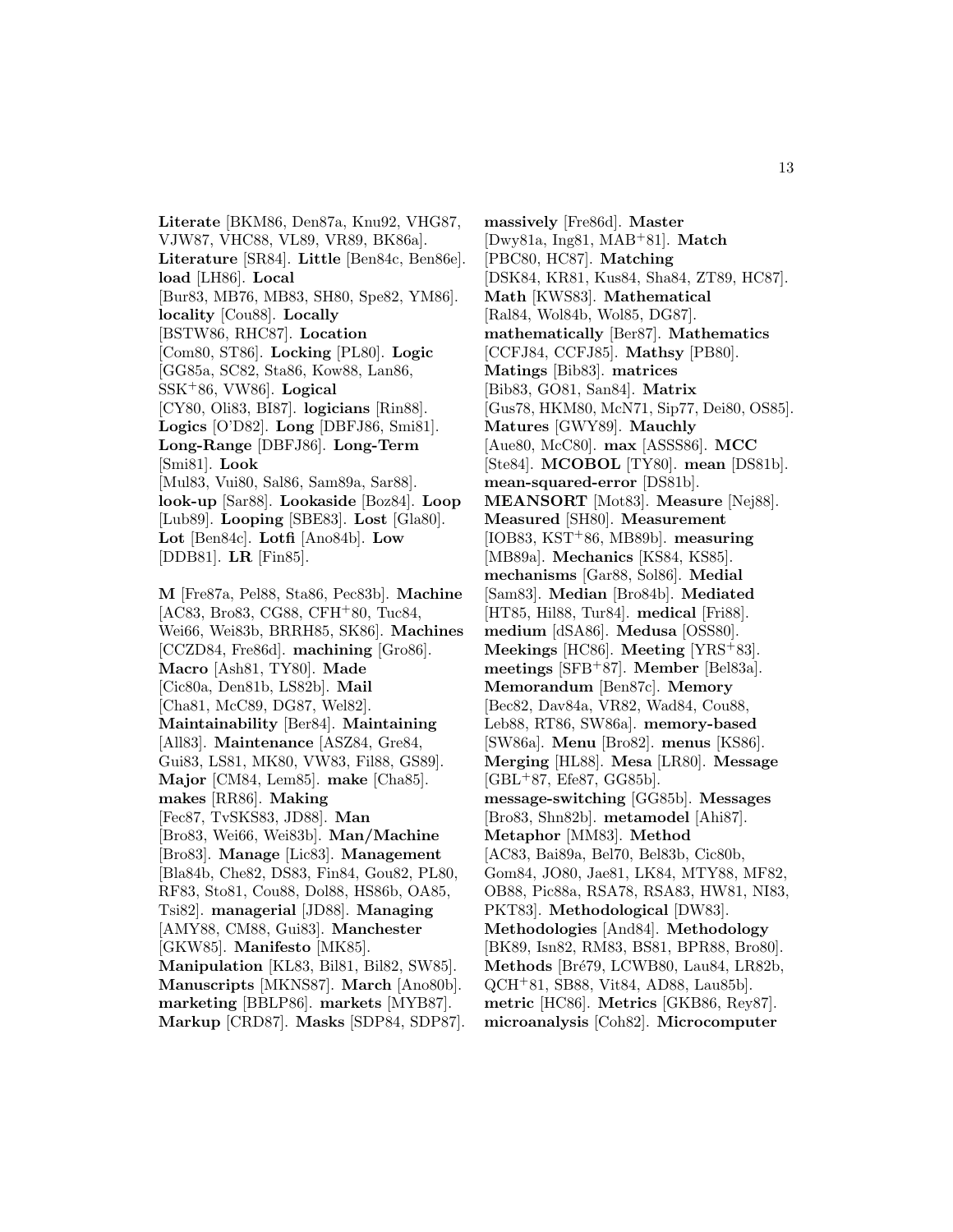[Pec83b, ACHL88, GP86, SD86]. **Microcomputers** [Pec81, Wic82]. **microelectronics** [Bir85, Fre85a]. **Micropipelines** [Sut89]. **Microprocessor** [Wir86]. **Microprogramming** [Pat81]. **microscope** [RE89]. **Microsoft** [Pre89a]. **Migration** [Smi81]. **Military** [Tho86]. **Min** [ASSS86]. **Min-max** [ASSS86]. **MINI** [Wic82]. **MINI-EXEC** [Wic82]. **Minicomputer** [JH83]. **Minimal** [CHH88, Cha84, Cic80a, Cic80b, EASC89, JO80, Jae81, LS82a, Sag85, Ger88]. **Minimum** [DS81b]. **MIS** [BL89, DC83, DT87, GB88, Mar83, MG86, MG85, Mor82]. **Misconceptions** [BM83]. **Misspelled** [Bic87]. **mistakes** [SS86b]. **mode** [BRRH85]. **Model** [Abr89, Bar80, Bic82, CMN80, Cod70, Cod83, Den68, Den76, Den83, Dol88, EDF84, EDF87, GHJ<sup>+</sup>81, GT86, KK84, NY85, Rot81, She87, Whi80, AI88, FB81, HP86, SC87, TWBK89, Web88]. **Modeling** [CGM83, Rau85, San89b, Sch83a, AHM89, Dol88, Nan81, Rey87, San89a, SJM<sup>+</sup>87]. **Models** [DW83, FFC82, Kem87a, Man82, McC82, BS81, CN82, DP87, Kem87b, Lau85a, ON85]. **moderated** [Den87a]. **Modification** [EM82, Pee83]. **modified** [AD82]. **Modular** [Tur80]. **Modularity** [Lev82]. **Module** [Par83b, Par72]. **molecular** [Con85]. **monitoring** [IHS86]. **Monitors** [LR80]. **Monte** [Bel83c, BF83, Lau84, Lau85b]. **Morris** [EGH<sup>+</sup>89]. **MR** [Dei80, RHC87]. **Multi** [SDP84, BCDM89, SDP87]. **Multi-Colored** [SDP84, SDP87]. **multi-layered** [BCDM89]. **Multidimensional** [Ben80, Lou83, YS83]. **Multimedia** [Rip89, MD89]. **Multipathing** [Bar80]. **Multiple** [KL83, Lub89, MH81, YM86]. **Multiple-Loop** [Lub89]. **Multiple-Stack** [KL83]. **Multiplication** [AA80, San84].

**Multiprocessing** [MR89, RT86].

**multiprocessor** [JAV86]. **multiprocessors** [BD81]. **Multiprogrammed** [DvH66, DV83]. **Multiprogramming** [Dij83b, Dij68]. **multivariate** [Sch81]. **Museum** [Bel83a]. **music** [Gou86]. **Mutual** [RA81]. **Mxec** [Ash81]. **myth** [HS86b].

**Name** [Lib89, FH89]. **Names** [Bic87, Jon84, LGH83]. **NASA** [TTH<sup>+</sup>84]. **Nation** [GL83a]. **National** [Bur83, DPNW84, GL83a, Lau85a]. **Nationality** [SSK<sup>+</sup>86]. **Natural** [BRRH85, Bla89, Bla84b, LGH83, LWSS80, Wei66, Wei83b, NBGL89, RS86]. **Naval** [Ree87]. **near** [Dei80]. **near-optimal** [Dei80]. **Nearly** [CK80]. **Need** [Dal84]. **Needs** [Kus84, Ral84]. **Negative** [Pri84]. **Neglected** [Bro83]. **Neologisms** [Eas82]. **nesting** [DBB84]. **Nets** [Gis81]. **Network** [Com83, MD82, OO80, PV81, CN82, GS85, NMF87, SH80, Spe82]. **Network-Based** [MD82]. **Networks** [Bro82, FFGL88, Lub89, McC89, MB76, MB83, Pic88b, QH86, RA81, SC82, BCDM89, CS80b, JL82, LL83, ZSEG82]. **News** [Ste89a]. **next** [Fre89d, Hal88]. **nineteenth** [NK89]. **NIOSH** [SGJ<sup>+</sup>83]. **No** [BH84, RT86]. **nodes** [Lit84, Pec81]. **Nolan** [KK84]. **Non** [Dav81]. **Non-Governmental** [Dav81]. **Noniterative** [WWS83]. **Nonlinear** [CCFJ84, CCFJ85]. **nonstationary** [Cla81]. **Normal** [Bel68, Ken83, Tra82, AD88, LCJ86]. **Normalization** [CG86]. **normalized** [Smi85]. **North** [NK89]. **Northbay** [Bel83a]. **Notable** [QH86]. **Notation** [BBK82, Ive80]. **Note** [Lam81, Led86, Pic88a, HC86, Pet86]. **NoteCards** [Hal88]. **Novel** [Bot86]. **Novice** [Eis83, SS86b]. **NPATH** [Nej88]. **NSF** [Hay84]. **nuclear** [Bor87]. **Null** [Til84, Fin85]. **Null-Object** [Til84]. **Number** [Che82, EASC89, IR88, KC73, MK80, PM88, Pri84, Bro72, Hua82, KC83,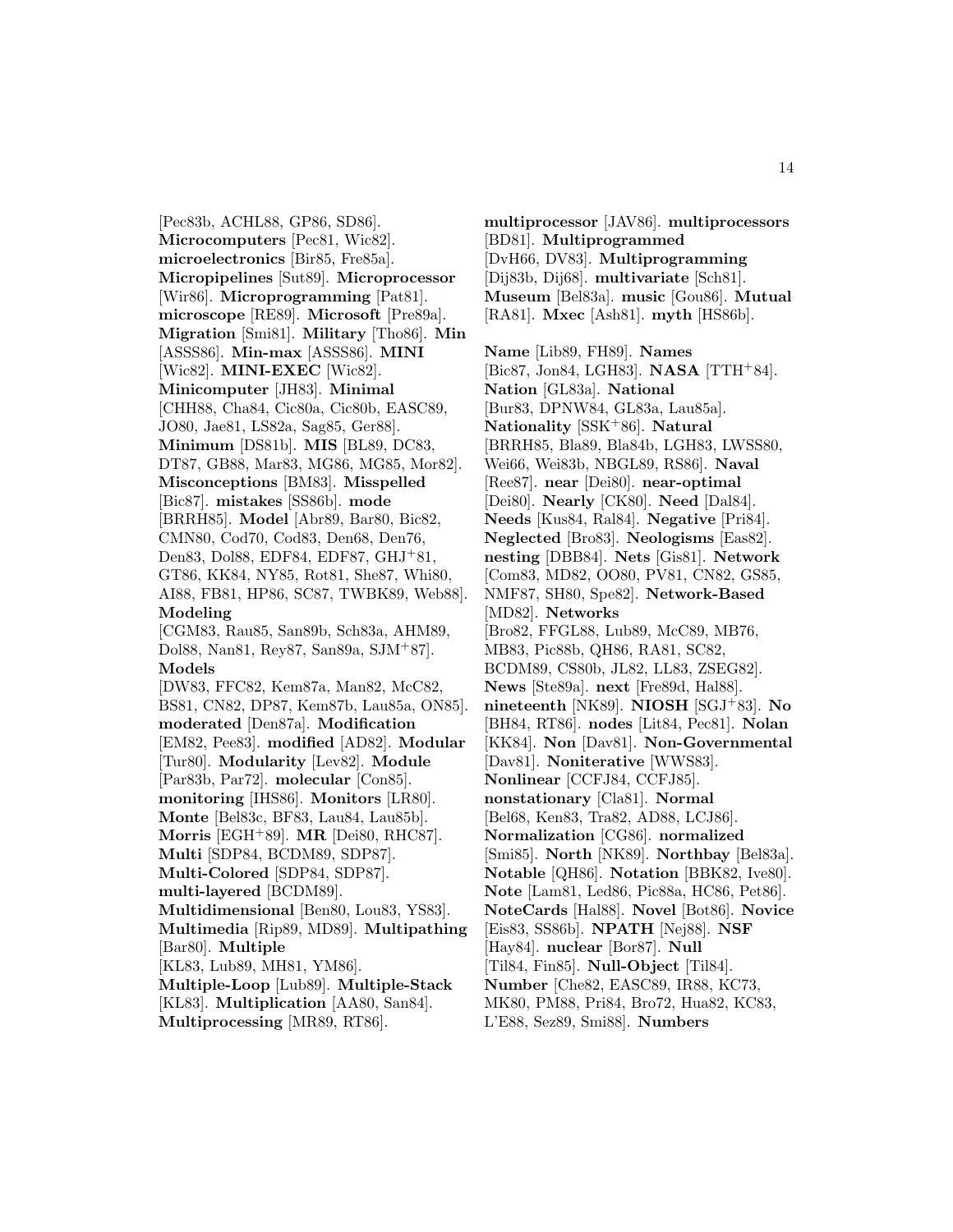[FT83, Luo89, Pri81a, Pri81b, Tez87]. **Numerical** [Ell60, Nov85, Pet83, Asa80, Gro86].

**O** [Hec88]. **Object** [Bai89a, Til84, BPR88, JK87]. **Object-Oriented** [Bai89a, BPR88, JK87]. **Objects** [LH83]. **Observations** [JC85, Pre89a]. **obsolete** [Cha85]. **obstacle** [RT86]. **Obtaining** [RSA78, RSA83]. **Occupancy** [Dav84a]. **Occupational** [INW83]. **octtrees** [Tam84]. **Office** [OL82, Ols83, Ree87]. **Old** [Den81b, Hoa81]. **Olympic** [GBL<sup>+</sup>87]. **On-Line** [Fuj84, O'R81]. **On-the-Fly** [HC84, Kes83]. **One** [BBB<sup>+</sup>81, Dwy81a, Ing81, LK84, Ros81, Wei83a]. **Ones** [PM88]. **Online** [GL83b, Hou84, Bot86]. **Open** [BHK<sup>+</sup>80, LR82b]. **Operating** [HSS80, JH83, Pec83b, RDH<sup>+</sup>80, Sto81, OSS80, Sha88]. **operational** [Zav84]. **Operations** [Jon89, Mar84, Spe82]. **Operator** [BL83, LH86, HC87]. **Operators** [Pey86]. **Opportunities** [Gro86]. **Optical** [Fuj84, YSB<sup>+</sup>89]. **Optimal** [DF84, Lou83, RA81, Dei80, LH85, SW86b]. **Optimality** [Pea82]. **Optimization** [Kes83, KSL84, PW86, DZ89]. **Optimized** [Fin84]. **order** [Dei80]. **Ordered** [Cha84]. **orders** [Koo86]. **Organick** [Lin86]. **Organization** [KV83, LK84, OL82, QCH<sup>+</sup>81, Rob81, Lan86]. **Organizational** [Kee81, KK84, Luc84, SS86a, SW89, SK87]. **Organizations** [AMY88, AR84, Luk83, WWS83]. **Organizing** [BM84, BM85a, HH87]. **Oriented** [Bai89a, BPR88, Ebe87, JK87, RW85]. **origins** [Coh88]. **Orthogonal** [Man85]. **Other** [Den84, LR82b, LR82a, JM89]. **our** [BH89]. **outcomes** [BG86]. **Output** [AV88, Ben84f, SA81]. **Overflow** [NY85]. **Overhead** [Boz84]. **Overload** [HT85]. **Overrelaxation** [AC83, Asa80]. **Overview**

[Coo83, SC88, Ste85a, WAC84, Bur83, Ste85b]. **Oxford** [RT88]. **Oyster** [Ben83b].

**Package** [Gus78, HKM80, McN71, Mey82, NB84, Sip77, Nas85, SW85]. **packages** [GKB86]. **Packet** [MB76, MB83]. **pagination** [DF84, LH85]. **Paging** [ST85]. **Pairing** [SV87]. **pairs** [SCL87]. **panel** [LSS86]. **Papers** [Dav84b, Gin83, Dav86]. **paradigm** [FB81]. **Paradigms** [Den87b, Raj85, HK89]. **Parallel** [And81, Ash81, CM81, CGM83, Den86, DGST88, GH89a, GH89b, Hal89b, Hal89a, HS87, LS84, LW86, PV81, SB88, SK86, ZS84, CLC82, FH89, Fre86b, Fre86d, HS86a, HSCP87, MG89, OS85, Ram89, RW87, TDP89, Tin89]. **parallel-processing** [RW87]. **Parallelism** [Fre86e]. **parameter** [CF80]. **Parametrically** [LCWB80]. **Parlog86** [Rin88]. **Parse** [PC89]. **parser** [Fin85]. **Parsing** [Ear70, Ear83, Pey86]. **Part** [Gus78, HKM80, McN71, Sip77, Wei83a, Heh84b, Heh84c]. **Partial** [PBC80, Rey87]. **Partial-Match** [PBC80]. **particular** [Fre87e]. **Partition** [OB88]. **Pascal** [JK87]. **Pass** [Has84]. **Pass-Algorithms** [Has84]. **passion** [Fre87e]. **Password** [Lam81, See89]. **Past** [Ich84, Coc87, Wei87a]. **Patent** [JY89]. **Path** [CM82, Gon83, Nej88, Ger88]. **Paths** [Lou83]. **Pattern** [KR81, Pic88b, ZT89, HC87, LWS87]. **pattern-directed** [LWS87]. **Pattern-Matching** [KR81]. **Patterns** [Dav84a, Fed81, LW86, ZS84, Ols83, VVG85]. **PC** [Jal87]. **PCs** [Pre89b, MJ89]. **Pearls** [Ben83a, Ben83b, Ben83c, Ben83d, Ben84a, Ben84b, Ben84d, BG84, Ben84j, Ben84e, Ben84f, Ben84g, Ben84c, Ben84h, Ben84i, Ben84k, Ben85b, Ben85c, Ben85d, Ben85a, Ben85e, Ben85g, Ben85f, Ben86b, Ben86c, Ben86d, Ben86a, BKM86, Ben86e, BG87, Ben87c, Ben87a, Ben87b, BF87, BK86a]. **Pennsylvania** [Eck80]. **People** [D'A84, WAB<sup>+</sup>88]. **perceptions**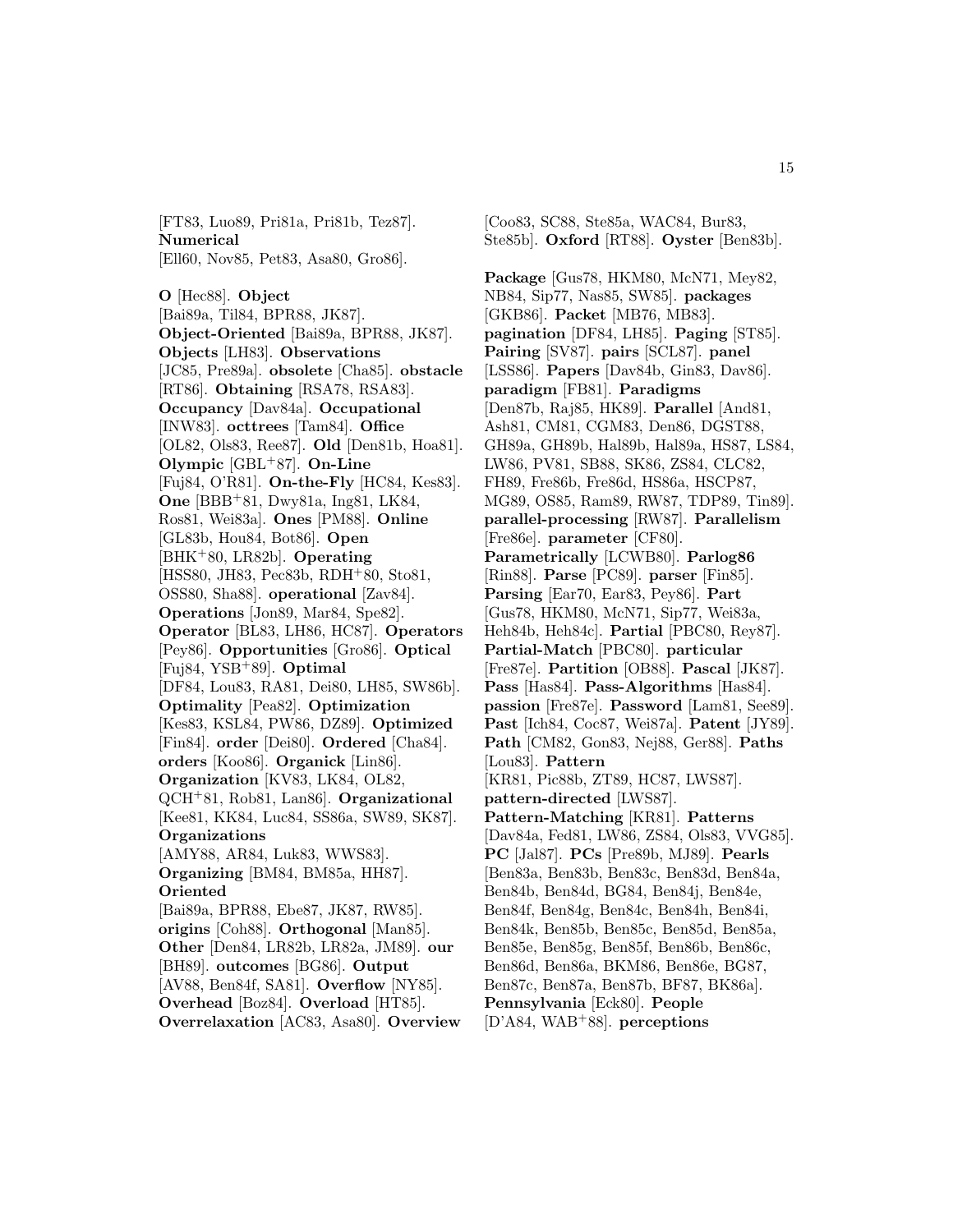[HR85a, NN89]. **Perfect** [Cha84, Cic80a, Cic80b, JO80, Jae81, Sag85, Bai89b]. **Performance** [And84, Ben84h, BD81, CFH<sup>+</sup>80, CMN80, Den81a, EDF84, EDF87, Fed81, HH88, HC84, Jal84, KD80, MJ89, McC82, OO80, Bel89, BM85d, CDV<sup>+</sup>86, Coc88, GS89, IHS86, Jal87, Kan89, MB89a, Pre88, Ram89, SH80, Smi88, US88]. **Performing** [Spe82]. **perils** [BMS86]. **periodicals** [Lem85]. **persistent** [ST86]. Personal [Den80, Ken80, MSC<sup>+</sup>86, RDH<sup>+</sup>80, WOS83, JM89, MOR<sup>+</sup>88]. **Personnel** [Bar83]. **Perspective** [Ben84h, GB88, Hay84, Scu89, SW89, Tuc84, Jal87, KK88, RE89, SG86]. **Perspectives** [FR84]. **perturbed** [GO81]. **Petri** [Gis81]. **Physics** [Lau84, MM83, PRT84, PB80, Wol84a, Lau85b, PRT85]. **Picture** [Wad84]. **Piecing** [Fre86a]. **Pilot** [RDH<sup>+</sup>80]. **Pilots** [CN85]. **Pioneer** [Fre87c]. **Pipeline** [SDP84, SDP87]. **Piracy** [MM84]. **PL** [Jal84]. **PL/1** [Jal84]. **Place** [HL88]. **Placement** [KSL84, YSB<sup>+</sup>89]. **Plan** [TKM<sup>+</sup>89]. **Planar** [ST86]. **Plane** [NP82]. **Plane-Sweep** [NP82]. **Planning** [DBFJ86, DT87, Lam88]. **Plans** [Gal81, SLL<sup>+</sup>88]. **plausibility** [AS87]. **plausibility-driven** [AS87]. **Point** [KC73, KC83, ST86]. **Pointer** [Suz82]. **pointers** [HH87]. **Poisson** [FG88]. **Policies** [Goo82, PL80]. **Policy** [GGW80, Goo82, Med84, Cra87]. **Political** [FR84]. **Politics** [Mar83]. **Pólya** [Cla81]. **polygon** [LB83, LB84b, LB84a]. **Polygonal** [SDP84, SDP87]. **Polynomial** [Bil81, Bil82, Ell60, Nov85, Sag85]. **pools** [KNT88]. **Portable** [JH83, TvSKS83, Wic82, L'E88, Sez89]. **Position** [Ske82]. **Positive** [LSS86]. **possession** [JL82]. **Potential** [Maz80, BH89]. **Power** [Luc84, Mar83, MBA87, BW89, ED85, KMP86, SS86a]. **Pracnique** [Mot83]. **Pracniques** [Dod82, Gau81, Gau82, Ing81, Shn82b].

**Practical** [Cod82, GK82, HL88, Ram89, TvSKS83, Luo89]. **practicality** [TT82]. **Practice** [And81, Gil82, OL82, Tuc84, RKM88]. **Practices** [SH82]. **pragmatic** [Mil85]. **pragmatics** [SJM<sup>+</sup>87]. **Precision** [CF83]. **Precollege** [RME84]. **Predicative** [Heh84a, Heh84b, Heh84c]. **Predicting** [BM85d, CM84, AI88]. **Prediction** [EDF84, EDF87]. **predictors** [NI83]. **predicts** [ES89]. **prepared** [BBB<sup>+</sup>81]. **Preparing** [RME84]. **Prescription** [Pap85]. **Present** [Ich84]. **presentation** [BDT86]. **Preservation** [Hal89b, Hal89a]. **president** [Fra86, Abr86a, Abr86b, Abr86c, Abr88, Gol86a, Gol86b, Koc89b]. **Press** [Fox88]. **Price** [Fed81, SD86]. **Price/Performance** [Fed81]. **Pricing** [Men85]. **Primary** [Car84, GS84b, MR84a, SG84a]. **Prime** [Pri84, Luo89, Pri81a, Pri81b]. **Principle** [Ich84]. **Principles** [And81, JY89, KV83, MMP84, Mey82, YL89, Con85, GL85, GBL<sup>+</sup>87]. **Printing** [VHG87, Gou86]. **Priority** [Bro88, Jon89, ASSS86, Jon86]. **priority-queue** [Jon86]. **Privacy** [DPNW84]. **Private** [DR89]. **Probabilistic** [Gor88, HH87]. **probabilities** [FG88, LCJ86]. **Probability** [NY85]. **Problem** [Bro88, Dij65, Dij83a, Lev82, Sam82, Bro72, Efe87, FLGD87, Kor70, Lit84, SH85, SFB<sup>+</sup>87, TK89, VD83]. **Problems** [AV88, GL83b, INW83, LLK82, LS81, Pet83, Bro80, CLC82]. **Procedural** [SC82]. **Procedure** [DLA85, Gou82, Gup84, HS80a, KL83, Weg81, Wei82b, Wei83a, WC84, Bic89, BHP81, Lan86, Mun88, SC87, SB86, Wei87b]. **Procedures** [SC80, YM86]. **Process** [Kru81, CKI88, Lau86, Rey87]. **Processes** [Hoa78b, Hoa78a, LR80, Hoa83b]. **Processing** [ALN87, Ash81, BHK<sup>+</sup>80, EDF84, EDF87, Han83, IR88, Sil83, Ste82, Sus63, Sus83,

VJW87, Wad84, Bec87, CRD87, CLO85,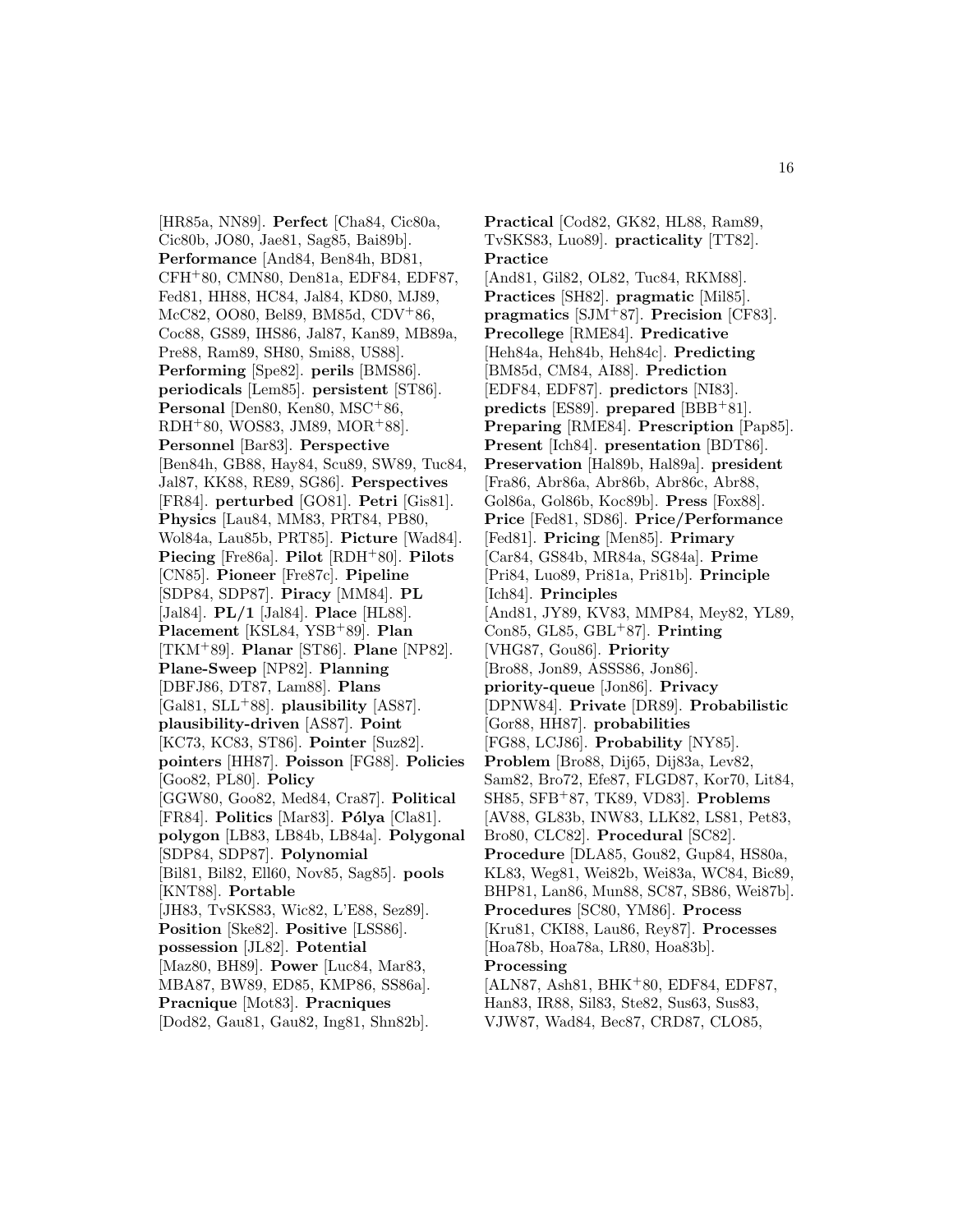Fre86b, Leb88, MG89, RW87, SB86]. **Processor** [Bla89, HSS89, SS80]. **Processors** [Fra82, HS80b, PRT84, Coc88, PRT85]. **product** [CS80b, Dei80, RS86]. **production** [Kan89]. **productions** [Fin85]. **Productivity** [BL83, Cod82, Hil88, HR85a, KDK89, NBGL89, NN89]. **Products** [Fox88, Dei80]. **Professional** [SC88]. **Professionals** [INW83, Min82, Min89, Ste82, MBA87, Min85, NN89]. **Proficiency** [KWS83, ES89]. **Profilers** [Ben87a]. **Profiles** [Fre87c, Fre87d, Fre87e, Fre87b]. **Program** [Abb83, Ben84c, BKM86, BM87, Cha82, Den68, Den83, DR89, EM82, Fet88, Gre84, Gui83, GK82, Hou80, JK83, MMNS83, MD84, PPC<sup>+</sup>89, RAV83, RS86, RS81, TR81, VL89, VW83, Wei66, Wei83b, Wil83a, Wir71, Wir83, AJ88, BDT86, Gib89, Gui85, MDV86, Nas85, Ree87, Rob86, SSK<sup>+</sup>86, Sol86, Wey88]. **program-based** [Wey88]. **Programmable** [BCDM89]. **Programmed** [Mad84]. **Programmer** [BM83, Eis83, HR85a, BG86]. **programmer/analyst** [BG86]. **Programmers** [Lic83, SC88, Wei82a, CK86]. **Programming** [BM83, Ben83a, Ben83b, Ben83c, Ben83d, Ben84a, Ben84b, Ben84d, BG84, Ben84j, Ben84e, Ben84f, Ben84g, Ben84c, Ben84h, Ben84i, Ben84k, Ben85b, Ben85c, Ben85d, Ben85a, Ben85e, Ben85g, Ben85f, Ben86b, Ben86c, Ben86d, Ben86a, BK86a, BKM86, Ben86e, BG87, Ben87c, Ben87a, Ben87b, BF87, Cla84, Den87a, DvH66, DV83, Dij65, Dij83a, Eas82, Heh84b, Heh84c, Hoa69, Hoa83a, Isn82, Knu73, Knu92, MMS89, Man81, Maz80, McC82, O'D82, Rot81, Sam86, Sle86, TR81, VHG87, VJW87, VHC88, VL89, VR89, WG82, Weg81, Wei84, AS86, Bro80, Fil88, GG85a, HR85a, Heh84a, HHH<sup>+</sup>87, HHJ<sup>+</sup>87, HC88, JK87, Kow88, Lis88, San85, Sta86, Wir85]. **Programs** [And81, BB81, Ben83c, Ben83d, CW89, Cro81, MAB<sup>+</sup>81, Nun81, NCD82,

Pet80, SH82, Tay83, Tur80, Bas85, BI87, BAC85, BM85b, Coh82, Gut88]. **Progress** [SR84]. **Project** [AHM83, Gou82, Sha83, SJM<sup>+</sup>87]. **projects** [CM88, MG85]. **PROLOG** [CG86, ACHS88, Coh85, Coh88, Col85]. **promise** [BMS86]. **Proofs** [And81]. **proper** [Bro80]. **Properties** [LR82b, LR82a]. **Property** [LS82a]. **Proposed** [Lee81, Ral81, Bur83, Efe87]. **prosthesis** [GL84]. **protected** [Sam89a]. **Protection** [Bic82, Gra84, JY89, LY89, MM84, YL89, Yoc89]. **protein** [LWS87]. **protocol** [EGL85]. **Protocols** [DS81a]. **Prototype** [GKW85, TY80, CM88]. **Prototyping** [Ala84, MC83]. **Provide** [DSB84]. **Pruning** [Pea82]. **pseudocode** [Rob86]. **Pseudonyms** [Cha81]. **Pseudorandom** [FT83, Tez87]. **Psychology** [MB81]. **Public** [Boo81, Cra87, Den84, DR89, RSA78, RSA83, BBB<sup>+</sup>81, DB81]. **Public-Key** [Den84, RSA78, RSA83]. **Purpose** [CG88, JK83, PRT84, Tay83, PRT85]. **Pygmalion** [SAC86].

**quad** [Sam80b, Tam84]. **quad-** [Tam84]. **quadcode** [LL87b]. **Quadcodes** [LL87a]. **Quadratic** [Bel70, Bel83b]. **Quadtree** [Sam83, Sam85]. **Quadtrees** [Gar82, Sam80a, DRS80]. **qualitative** [SJM<sup>+</sup>87]. **Quality** [GK82, Mor82, BK89, KDK89, Lau86]. **Quantiles** [Hil70b, Hil81b, JC85, eL79]. **Quantum** [MM83, Gut88]. **Quarter** [Neu84]. **Queue** [Bro88, Jon86]. **queueing** [CS80b, CN82, GG85b, JL82, LL83, Men85, ZSEG82]. **Queues** [Bro88, Jon89, ASSS86, Cla81, Kel85]. **Quicksort** [Wai84, Wai85]. **Quite** [Den81b]. **Quo** [Tra81]. **Quotient** [Bel70, Bel83b].

**R** [RHC87, Sta86, Ste83, CAB<sup>+</sup>81]. **races** [Ear89]. **Radix** [AC83]. **Radix-** [AC83]. **Random**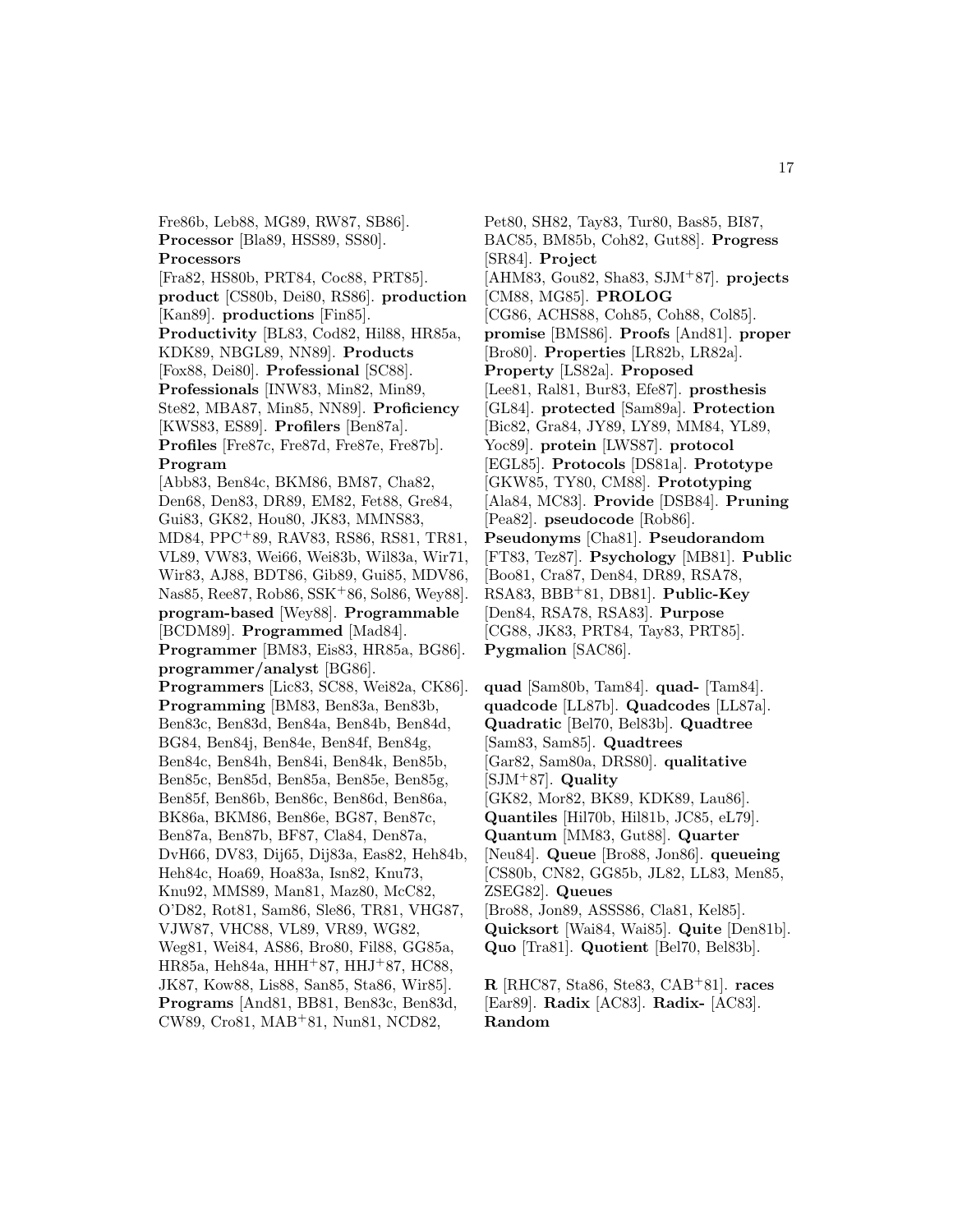[Bel68, EASC89, FB81, KS88, PM88, Tra82, Vit84, Hor83, Koo86, L'E88, Sez89]. **Randomized** [KR81, EGL85]. **randomness** [Kar86]. **Range** [DBFJ86, CF80]. **ranges** [O'R81]. **Rating** [Lem85]. **Rational** [FR84]. **Ray** [Hec88]. **re** [ED85, KMP86]. **re-revisited** [ED85, KMP86]. **Readability** [EM82, Lem85]. **reader** [GS87b]. **Reading** [HH88]. **Readings** [Sto88b]. **Ready** [DDB81]. **Real** [Bla89, CF83, FP88, Gla80, Gom84, LH83, McC82, Ano84b, CDV<sup>+</sup>86, Gom86, KK88, NS87a, NS87b, San89a, YSB<sup>+</sup>89]. **Real-Time** [Bla89, CF83, Gla80, Gom84, LH83, CDV<sup>+</sup>86, Gom86, NS87a, NS87b, San89a, YSB<sup>+</sup>89]. **Real-World** [McC82]. **Realities** [Kah83]. **Reality** [DR89, HS86b]. **reallocation** [YM86]. **Really** [Dij89b, RS80]. **Reasoning** [FK85a, Fil88, Win80, SW86a]. **rebalancing** [SW86b]. **recall** [US88]. **recipient** [Pel88]. **recipients** [Fre87a]. **Reciprocal** [Jae81]. **recognition** [BCDM89, LWS87, SR85, YHW<sup>+</sup>89]. **Recommendations** [GGW80, MAB<sup>+</sup>81, NCD82]. **Recommended** [KMW84, KSW85]. **reconstructible** [dSA86]. **record** [Lau86]. **Records** [Che82]. **Recovery** [KvE84, KNT88]. **Rectangular** [Kun88]. **recursive** [TK89]. **Reduced** [Pat85]. **Reduces** [Boz84, Gau81]. **Reducing** [Dod82, NI83]. **Reduction** [Gon83]. **redundancy** [Sar88]. **Reed** [MS81b]. **Reevaluating** [Gus88]. **reexamination** [SS86a]. **reference** [Cou88]. **References** [Ore81]. **Refinement** [TKM<sup>+</sup>89, Wir71, Wir83, Rey87]. **Reflections** [Hal88, Rit84, Tho84]. **Reform** [GL83a, MG86]. **regenerative** [HL81]. **Region** [DRS80, Sam80a]. **Register** [FT83]. **Regression** [HL81]. **Regression-adjusted** [HL81]. **Regular** [VHC88]. **Regulation** [Zak83]. **Reid** [Fre87d]. **Reject** [Gei84].

**rejection** [AD82]. **Related** [AV88]. **Relating** [SC82]. **Relational** [BPR88, Cod70, Cod82, Cod83, HM84, Ken83, DK87, HC87, RS89, TK89]. **relations** [CG86]. **Relationship** [Scu89, DT87, SD86]. **Relationships** [SK87, Nan81]. **Relative** [EDF84, EDF87]. **Relaxed** [DGST88]. **reliability** [Bor87]. **Remark** [Er85, Gus78, HKM80, Hil81a, Hil81b, HP85, Mis75, Nov85, Sip77, Tra82, eL76, eL79]. **Remote** [Ols83, Pec81, Spe82]. **Rendering** [FFC82, Man82, UH89, Fre89e]. **Reorganizing** [WK88, WK89]. **Repair** [Gre84, VW83]. **Reply** [Dij89a, Dei80, Sta86]. **Report** [Ano80b, BBB<sup>+</sup>81, Com83, DFG<sup>+</sup>81, DB81, Fre85a, GL83a, GWY89, MAB<sup>+</sup>81, Min81, MD84, Ral81, SR84, Sha83, DBFJ86, KSW85, LSS86, Lie86, Min85, NHSS87, TAB<sup>+</sup>85]. **Represent** [Gar82]. **Representation** [Bal81, FK85a, Kun88, LR82a, DRS80, Sam80a]. **Representing** [GO81]. **Reprint** [Bel83b, Cod83, Den83, DV83, Dij83b, Dij83a, Ear83, Hoa83a, Hoa83b, Iro83, KC83, Mau83, Mor83b, Par83b, RT83, RSA83, SB83, Sus83, Wei83b, Wir83]. **Republic** [D'A84, WAB<sup>+</sup>88]. **Required** [IR88]. **requirement** [YBCR88]. **Requirements** [Bai89a, Gre84, MD84, WW84, RKM88]. **Research** [Com83, Dav81, Jar88, Mar84, OL82, Rit84, BW89, Gro86, JD88, SA81, Tho86, Ree87]. **research-based** [JD88]. **Reservation** [GS84a]. **Residence** [Bec82]. **resource** [AI88, DK87, Dol88, JL82, SH85]. **resources** [BK89]. **Respond** [PSvE<sup>+</sup>89]. **Response** [BL83, Lee81, Pec83a, Guy88, Sch81, SC87]. **responsibilities** [SJ89]. **responsibility** [BW89]. **restoration** [Fre86c]. **Restraints** [Dav81]. **restricted** [NBGL89]. **Results** [McC82, NK88, NK89, Pri84, RM83, FW86, SGJ<sup>+</sup>83]. **Retraining** [PTN88]. **Retrieval** [Bla84a, BM85c, LK84, PBC80, Gor88,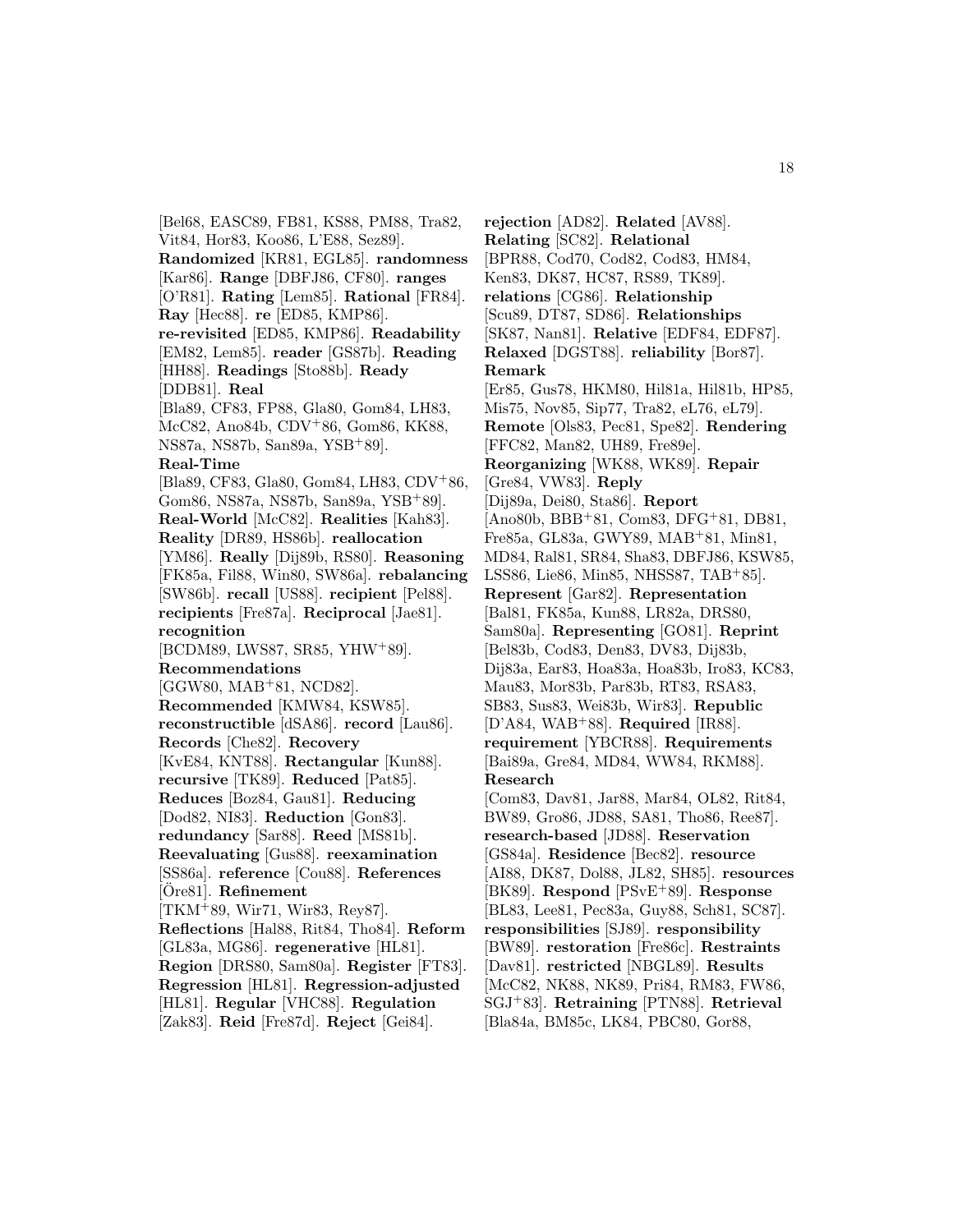LB89, NI83, SFW83, Sal86, TK89]. **Retrospective** [MR84b]. **Return** [Cha81]. **Review** [LR81, Pap85, Thi89, MR84b]. **Reviews** [Ral81, SR85, Ral81, SR82, SR85]. **Revision** [Ral81]. **revisited** [ED85, FH83, Hof80, KMP86, Men87]. **Revolution** [Fuj84, Fox89]. **Richard** [Fre86b]. **Rights** [Min81, Min82, Min89, Sha84, Min85, Min81]. **rigorous** [Smi85]. **ripen** [Cra87]. **Risk** [GL83a, BS81, KNT88]. **Robert** [Fre87a]. **Robotics** [Ber86, Hop86]. **robots** [Rai86]. **Role** [CCFJ84, FK85a, LY89, CCFJ85, Dol88]. **ROM** [Pre89a]. **Root** [Kus84]. **Rotation** [Suz82]. **RSA** [Den84]. **Rule** [DP87, HR85b]. **Rule-based** [DP87, HR85b]. **Rules** [Nor83, ST85]. **Ruling** [Lee81]. **Ruminations** [McC87b]. **run** [HW81]. **S** [BC84]. **S14** [eL79]. **S15** [eL76].

**Sachertorte** [Pap85]. **Sage** [Bel83a]. **salesman** [Lit84]. **same** [San84]. **Sample** [BF87, FB81]. **Sampling** [Vit84, AD88]. **Satisfaction** [BL83, IOB83, BOI86]. **Saturday** [MR84b]. **scale** [Men87, PW80, PW81]. **Scaling** [LS82c]. **Scan** [LCWB80]. **Scanners** [GS82]. **Scatter** [Mau68, Mau83, Mor68, Mor83b]. **Scheduler** [KL88, Gut88]. **Scheduling** [AHM83, Bro72, Hof80]. **SCHEMACODE** [Rob86]. **Schematic** [Rob86]. **Scheme** [BSTW86, Cha84, Has84, Ral81, RHC87]. **Scherr** [Fre87c]. **scholar** [Fre87e]. **scholarly** [CRD87, PZ84]. **school** [FM86, FMB88, FB89, PTN88]. **Schools** [DSB84, Tur85]. **Science** [Ben85c, BM87, CCFJ84, CM84, Com83, DM85, Dij89b, Fre88b, GT86, GMRY86, HS80a, Hop87, KWS83, MAB<sup>+</sup>81, MBD<sup>+</sup>85, McC87b, MD84, RS80, Ral84, Tra81, YRS<sup>+</sup>83, Bel89, Ber87, BM85d, CCFJ85, Che88b, Den81a, Den89, Hop86, Lev89,

PTN88, SG86, TAB<sup>+</sup>85, Tur85, WAB<sup>+</sup>88]. **sciences** [BM87]. **Scientific** [AEH<sup>+</sup>89, Min81, Min82, Min89, Coc88, Min85, PZ84]. **Scientists** [Min81]. **Scrabble** [AJ88]. **scrolls** [LH85]. **Sealing** [GJ82]. **Search** [BM84, Boz84, CI84, Epp83, Gil80, MTY88, SB88, SK86, BM85a, Coc88, Ger88, HH87, ST86]. **Searching** [Fri88, Knu73, VR82, Ram89, TT82]. **Second** [Mul83, FM86]. **Secondary** [Bel70, Bel83b, Tur85]. **Secret** [Has84]. **secrets** [FK85b, MS81b]. **Section** [Ber86, Bro84a, CCZD84, Cla84, DS83, Den85, Knu84a, Led86, MR89, NB84, Neu84, NS84, Sle86, Wol84a, Fri85, Ham88, Sha88]. **Secure** [Den76, Den80, Ken80]. **Security** [Cha85, GJ82, WKP80, Bot86, MH81, Sal88]. **segmented** [Tur82]. **SEI** [Gib89]. **Selected** [Dav84b, Dav86, SR85, SK87]. **Selecting** [MG85, KS86]. **Selection** [Ben85e, PKT83, RW85]. **Self** [BM84, Ben87b, Bic89, Gou82, Gup84, Gut88, HS80a, HH87, Lan86, Mun88, SB86, Weg81, Wei82b, Wei83a, Wei87b, WC84, BM85a, DLA85, DLA85]. **Self-Assessment** [Gou82, Gup84, HS80a, Weg81, Wei82b, Wei83a, WC84, Bic89, Lan86, Mun88, SB86, Wei87b, DLA85, DLA85]. **Self-Describing** [Ben87b]. **Self-Organizing** [BM84, HH87, BM85a]. **Self-timing** [Gut88]. **Semantic** [SC82]. **Semantics** [DvH66, DV83]. **Semaphores** [DDB81]. **Semiring** [Fle80]. **Sensitive** [Gis81]. **Sentences** [SC82]. **Sequence** [CM81]. **sequences** [Koo86, LB89]. **Sequential** [BM84, Hoa78b, Hoa78a, Hoa83b, IR88, Lev82, SB60, SB83, SC80, VR82, BM85a]. **Serious** [Sha84]. **Servers** [MD82]. **Services** [Fox88, Luc84, Eck80, Men85, SS86a]. **Set** [Bro88, Den68, Den83, HSS89, McC82, CK86, Jon86, MS81a, Pat85]. **SETI** [CLO85]. **seven** [Hal88]. **Shaded** [Whi80]. **Shafer** [Yen89]. **shape** [CF80]. **Share** [KL88]. **Shared**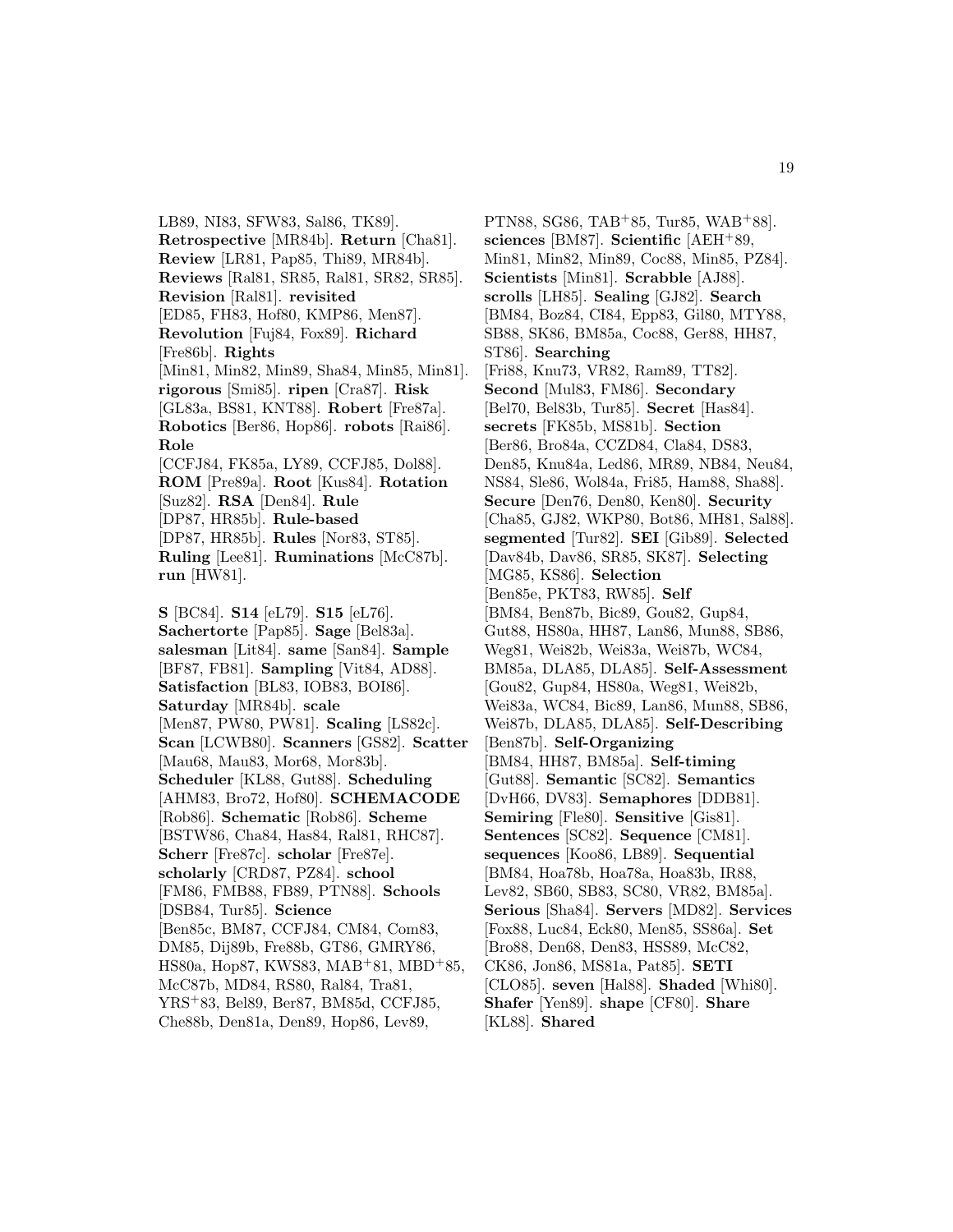[CGM83, Cod70, Cod83, Bar80, RT86]. **shared-memory** [RT86]. **Sharing** [Fre87c, LLTvdL82, OO80, RT74, RT83, MGT<sup>+</sup>87, MS81b]. **Shift** [FT83]. **shifts** [VVG85]. **Shore** [Pap85]. **Shortest** [CM82]. **Should** [DSK84, DSB84, Sam89a]. **Shuffle** [Gis81]. **Shuttle** [Car84, SG84a, GS84b, MR84a]. **sieve** [Luo89, Pri81a, Pri81b]. **Signal** [CLO85]. **Signatures** [Boo81, Den84, RSA78, RSA83, TT82]. **signing** [EGL85]. **SIGOPS** [NHSS87]. **Simple** [Cic80a, Ken83, Lam89, WOS83, SW85]. **Simplex** [McC82, MTY88]. **Simulated** [GCH83, CA88]. **Simulating** [Dix89]. **Simulation** [Bro88, CM81, Ore81, Sch83a, BS81, BHP81, DS81b, Kel85, MS81a, Nan81, ON85, SA81, Sch81, SC87, Ste89b]. **Simulations** [Lub89, HL81, HW81]. **simultaneous** [JL82]. **single** [Smi88]. **Site** [Bel83a]. **sixth** [Dav86]. **Size** [Dod82, DT87, MG89, San84]. **Skeletal** [TKM<sup>+</sup>89]. **Skeletal-Plan** [TKM<sup>+</sup>89]. **Skill** [Maz80]. **Sleator** [RHC87]. **Slices** [Wei82a]. **Small** [NY85, OO80, BAC85, Nas85]. **Snowbird** [DFG<sup>+</sup>81, GWY89, TAB<sup>+</sup>85]. **Social** [Mow81, SJ89]. **Society** [MD84]. **Software** [AHM83, ASZ84, BP84, Ber84, Boz84, Car84, CY80, Eis83, Eva82, GH88, Gid84, Gla80, GGW80, Gom84, Gom86, Gou82, Gra84, GK82, HS80a, How82, JY89, KST<sup>+</sup>86, Kem87a, LY89, LS81, MR84a, MKNS87, MM84, MW83, Par83b, Par85, Rit84, San89b, Wat82, YL89, Yoc89, AHM89, BGN86, CKI88, DG87, Fre85b, Gib89, GS89, GL84, Ham88, Kem87b, Lie86, MT88, NN89, Par72, RW85, Sam89a, San89a, Wey88, Zav84]. **software-development** [Fre85b]. **Solid** [PB80, Til84]. **Solids** [LR82b, LR82a]. **Solomon** [MS81b]. **Solution** [Dij65, Dij83a, Ell60, GL83b, Nov85, Pea82, Efe87, LL83, Lit84]. **solutions** [Cla81].

**Solvability** [BF83]. **solve** [BH89]. **Solving** [VD83, SFB<sup>+</sup>87]. **Some** [Den81b, GK82, Jal84, Kah83, OL82, Pri84, VW83, CLC82, Koo86]. **Songs** [Knu84a, Knu84b]. **Sort** [Ben84g]. **Sorted** [CK80]. **Sorting** [AV88, CK80, Knu73, Wai84, Mer85, Wai85]. **Source** [Abr89]. **sources** [YHW<sup>+</sup>89]. **Soviet** [MG86]. **Space** [Ben84i, NS84, Nix81, SG84a, Cou85, FH89, Ols83, SW86b, Car84, GS84b, MR84a]. **Spacecraft** [TTH+84]. **Spanish** [Mañ87]. **SPARC** [Pre89b]. **Sparse** [Gus78, HKM80, McN71, Sip77, GO81]. **Special** [Ber86, Bro84a, CCZD84, Cla84, DSB84, DS83, DB81, Den85, Fre86e, Fri85, Knu84a, Led86, MR89, NB84, Neu84, NS84, PRT84, PRT85, SR84, Sha88, Sle86, SW88, Wol84a, Ham88]. **Special-Purpose** [PRT84, PRT85]. **Specific** [Wil83b]. **Specification** [Dav88, Hou80, Par83b, SB82, WKP80, ON85, Par72]. **Specifications** [Bai89a, Jac83]. **Specifying** [CW89, Lam89, OB88]. **spectral** [HW81, Tez87]. **speech** [BCDM89, BRRH85, YHW<sup>+</sup>89]. **Speed** [Hal89b, Hal89a]. **Speeding** [AC83]. **Spelling** [Ben85a, Dun81, DLS83, Mil81, MF82, Pet80, Pet81, RS81, PZ84]. **Splay** [Jon88]. **Spreadsheet** [LCJ86, RPL89]. **Squared** [HP67, HP85, eL76, DS81b]. **squares** [Man85]. **Squeezing** [Ben84i]. **SSTF** [Hof80]. **St.** [Eck80]. **Stack** [KL83, Sil83]. **stacks** [YM86]. **Stage** [BDDG84, KK84]. **Stages** [Moz82, HMM88]. **Staging** [Sil83]. **Stalking** [Sto88a]. **Standard** [Bur83, EASC89, TTH<sup>+</sup>84, JK87, LS82c]. **Standardization** [Ske82]. **Standards** [Lee81]. **State** [Gil82, PB80, Guy88, Kel85, Nan81]. **Statements** [BM83]. **static** [MP85]. **Statistical** [BL80, KS84, KS85, KC73, BS81, KC83, NMF87]. **Statistics** [OO80, FW86].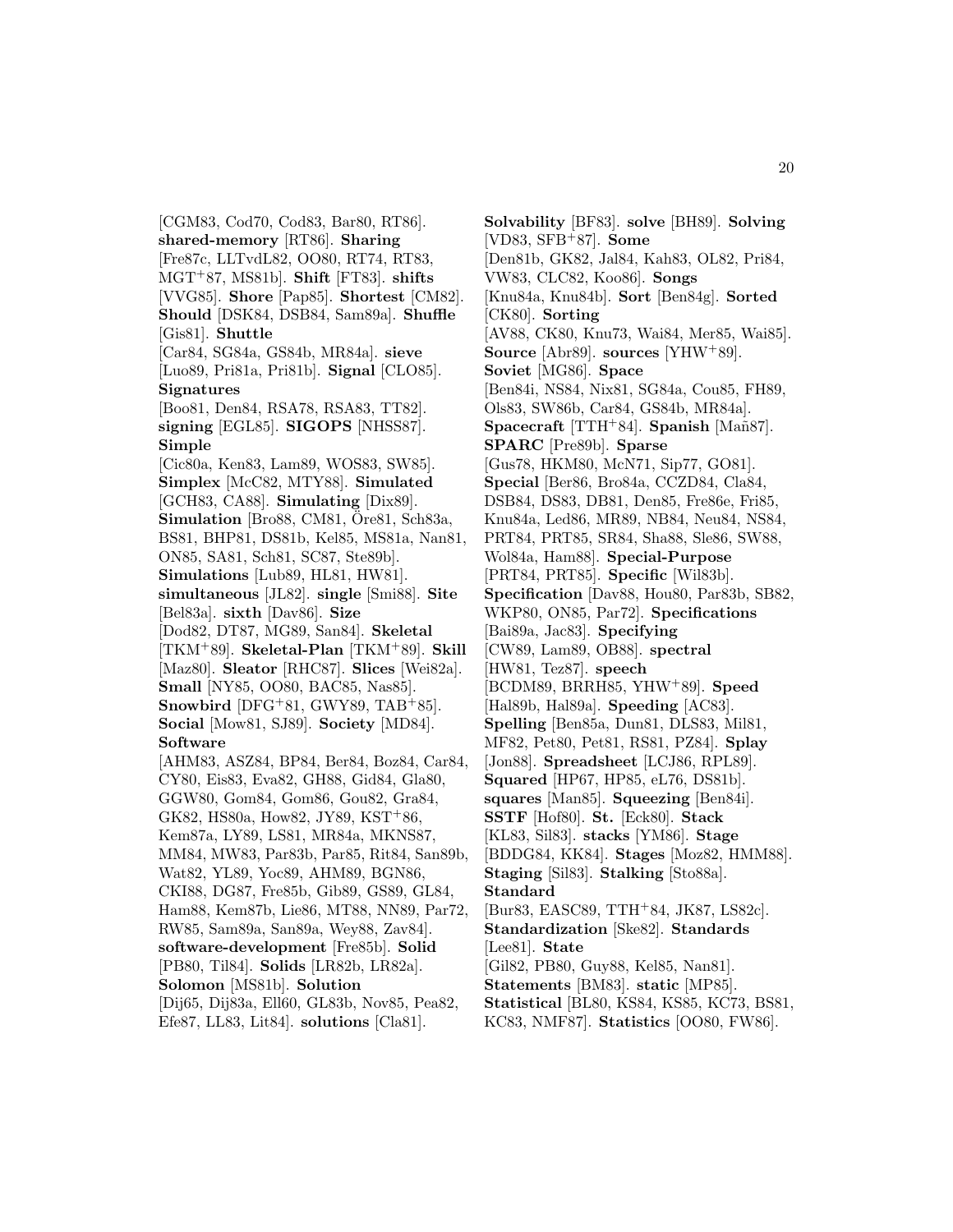**Statue** [Fre86c]. **Status** [Com83, Lie86]. **steady** [Kel85]. **steady-state** [Kel85]. **steering** [DT87, MG85]. **Stepwise** [Wir71, Wir83, Rey87]. **Steve** [DF89]. **Sticker** [Ben85c]. **Stochastic** [FFC82, Lou83, Man82]. **Storage** [Bec82, DG82, Fuj84, Mau68, Mau83, Mor68, Mor83b, Sil83, OA85]. **Store** [Nix81]. **Storing** [JC85, SI86]. **Story** [Ano89]. **straight** [O'R81]. **Strategic** [Abr88, Ste85a, Ste85b, Par85]. **Strategies** [SBE83, NMF87]. **Street** [RS89]. **Stress** [INW83]. **string** [TT82]. **Strip** [Bal81]. **Structure** [Dij83b, Par83a, Rob81, Ros81, SI86, Shn82a, Tur80, YS83, DP87, Dij68, Ebe87, GS89, GP86, LWS87, Lim82, OSS80]. **structure-based** [DP87]. **Structured** [FFGL88, Tur84, VW86, Dol88, San89a, WB85]. **Structures** [Ben83c, Kes83, Mad84, Man81, Sus63, Sus83, Vui80, BI87, Cou85, Gil87, GT83, Rau85, Sam85]. **Structuring** [HT85]. **Student** [Hil81a, Hil81b, eL79, Hil70a, Hil70b]. **Students** [Gei84, KWS83]. **Studies** [Ore81, SC88]. ¨ **Study** [BBB<sup>+</sup>81, BF83, BDM81, BBK82, CHH88, Cha84, DW83, DB81, DG82, Epp83, KC73, LGH83, Mow81, SGJ<sup>+</sup>83, SBE83, SG84b, VW83, Wei66, Wei83b, BOI86, CKI88, GKB86, GS87a, Gui85, KC83, Lam88]. **Studying** [Bro80]. **Style** [O'D82, BM85b, HC86, RS86]. **Sub** [GH89a]. **Subiteration** [GH89b]. **Subject** [Ano80a]. **sublinear** [Pri81a, Pri81b]. **Subregion** [Kun88]. **subsequences** [Koo86]. **subset** [RSS88, LS82c]. **Substring** [Har71]. **Success** [CM84, KWS83, RH88]. **Sued** [Sam89b]. **Sufficiency** [NY85]. **summarize** [FW86]. **Summary** [FM86, MMP84, DBFJ86]. **super** [GO81]. **super-sparse** [GO81]. **Supercomputers** [Dal84, Hay84, PW86]. **Superfluity** [DG82]. **Supermarkets** [GS82]. **Support** [HM84, MR89, Med84, Sto81, Ahi87, AG85,

DDM86, SFB<sup>+</sup>87]. **Supporting** [MKNS87]. **Surface** [UH89, SC87]. **Surfaces** [CHH88, LCWB80]. **Survey** [Mor83c, FM86, FMB88, FB89, Gri86, Gri87, GM88, GM89]. **Sutherland** [Fre89c]. **Sweep** [NP82]. **Switching** [MB76, MB83, GG85b]. **symbol** [SW85]. **symbol-manipulation** [SW85]. **Symbolic** [Wol84b, Wol85]. **synchronisation** [BHP81]. **Synchronization** [FP88]. **Synonym** [QCH<sup>+</sup>81]. **Syntax** [Iro61, Iro83, TR81]. **Syntax-directed** [TR81]. **Synthesis** [Sri83]. **Synthesizer** [TR81]. **Synthetic** [Wei84]. **System** [AMY88, BHK<sup>+</sup>80, BL83, BC84, Bic82, BM85c, DW83, Dav88, Dem81, Dij83b, FR84, GS89, GS84b, GS84a, GNS88, HSS80, HT81, IL84, JH83, KD80, Lin80, MR84a, MMP84, Med84, RDH<sup>+</sup>80, RT74, RT83, SR82, Shn82b, SG84a, SK86, Sto81, Wad84, WK88, ACHL88, BBLP86, BOI86, BH89, Bor87, Che88a, Cor85, Cou88, CM88, Dij68, DK87, Dol88, FLGD87, GS87a, GG85b, GBL<sup>+</sup>87, Guy88, HP86, Lau85a, MB89a, MBA87, Mil85, OSS80, Pec81, Rey87, RS89, SH85, WK89, WB85, Car84, CAB<sup>+</sup>81, GBL<sup>+</sup>87, SG84b]. **system/360** [GS87a, SG84b]. **Systemic** [She87, AG85]. **Systems** [Ala84, BBK82, Bla84b, CMN80, Com80, Dav84a, DS83, FP88, Fed81, Fin84, Gal88, Gom84, Han83, HT85, Hil88, Hou84, INW83, Kea82, Kee81, KK84, KS84, KS85, KI84, KC73, Lam89, LWSS80, LLTvdL82, MK85, MC83, Nun81, NCD82, Oli83, Pec83b, PL80, Rob81, San85, She87, Sto88b, VD83, Wei84, WK88, Ahi87, BOBS89, BMS86, Bot86, CM87, CN82, Cha85, CRD87, CKI88, Dav86, Fri85, GP86, Gom86, Hal88, HR85b, HK89, IHS86, Kle85, KC83, Lau86, MGT<sup>+</sup>87, NS87a, NS87b, NBL<sup>+</sup>88, Par85, RRHD88, Sal86, Sha88, SK87, WK89, YHW<sup>+</sup>89, Dav84b, Gin83]. **Systolic** [SCL87].

**T1000** [Pre89b]. **table** [AD88, Sar88].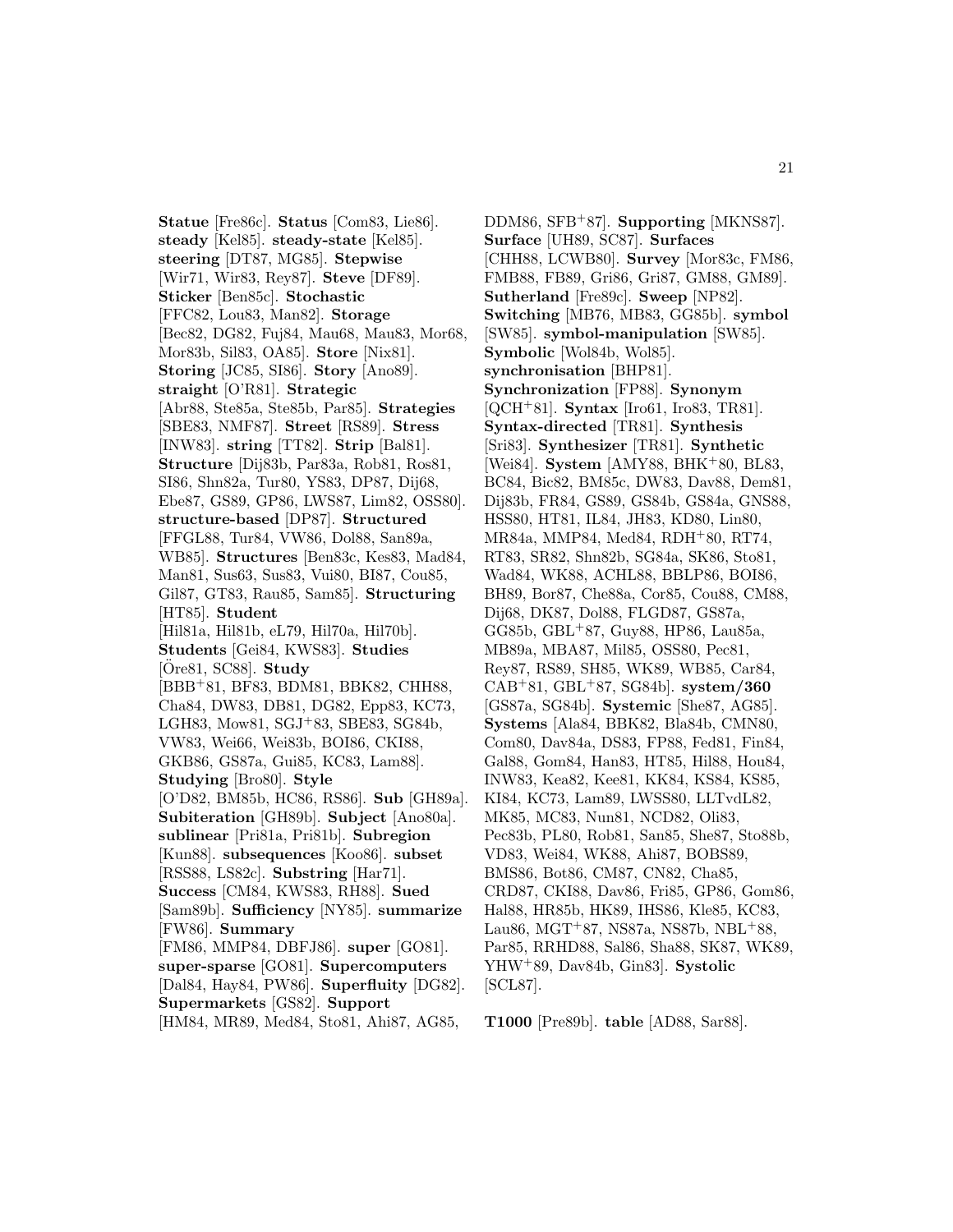**table-free** [AD88]. **Tables** [Lar88, Lew82, Mae80, NY85, SC80, Sri83, MP85, Smi85]. **Tablet** [MOR<sup>+</sup>88]. **Taking** [Van87]. **tale** [Fre87d]. **Talking** [WAC84]. **tallying** [Sal88]. **Tarjan** [RHC87, Fre87a]. **Task** [MD84, KSW85]. **Tasks** [Man81]. **Taulbee** [Gri86, Gri87, GM88, GM89]. **Tax** [DSB84]. **taxonomy** [CK89, Mer85]. **tea** [GS87b]. **tea-leaf** [GS87b]. **teach** [PTN88]. **teacher** [Tur85]. **Teachers** [RME84, PTN88]. **Teaching** [Dij89b, Sle86, Den89, Gib89, Wel82]. **Team** [Man81]. **Teching** [Gei84]. **Technical** [Ano86a, Ano86b, Ano86c, Ano86d, Ano86e, Ano86f, BL80, Cic80b, Den80, JO80, Ken80, Lam81, MK80]. **Technique** [Bec82, Dod82, Par83b, Wat82, ZT89, AD82, DZ89, NMF87, Par72]. **Techniques** [Ben84a, Ben84d, Dav88, Mor68, Mor83b, Pec82, Pec83a, Sch83b, Sil83, Bot86, Gil87, Gui85, JM89, YBCR88]. **technological** [BG86]. **Technologies** [SW89, Fre89d]. **Technology** [Dix89, Rip89, Tur84, Cla88, Fre85a, Web88]. **Temporal** [All83, TKM<sup>+</sup>89]. **Term** [Smi81]. **terminal** [GL84, Mor83a]. **Terms** [LGH83]. **Test** [Har71, GBL<sup>+</sup>87, Tez87, Wey88]. **Testimony** [DPNW84]. **Testing** [Cha82, GH88, Gla80, Hou80, SC80, Wat82, Ham88, Man85, MB89b]. **Tests** [OB88, SD86]. **Text** [Bem83, BM85c, Fra80, LGH83, RM83, SB88, Sam82, SK86, Thi89, CRD87, Gut85, Leb88, PZ84, Ram89, Sal86, TT82]. **Text-Editing** [LGH83]. **text-retrieval** [Sal86]. **Thanks** [Ben85f]. **their** [GT83]. **Theorems** [Har80]. **Theoretical** [GB88, Lau84, PRT84, Wol84a, Lau85b, PRT85]. **Theory** [BDDG84, Ken83, Tuc84, Val84, Ahi87, GG85b, Hua82]. **think** [GL85, MDV86]. **Thinning** [GH89a, GH89b, Hal89b, Hal89a, LW86, ZS84, HSCP87, Kwo88]. **Third** [Gin83]. **Thought** [Ive80]. **Thoughts** [Pre89a].

**thousands** [Lit84]. **Threat** [Sha84]. **Three** [Bro84a, Gin83, LS82a]. **TID** [SI86]. **Time** [AA80, BL83, Bec82, Bla89, CMN80, CF83, Dwy81a, FP88, Fre87c, Gla80, Gom84, Ing81, LH83, LLTvdL82, OO80, PS83, RT74, RT83, Sag85, CDV<sup>+</sup>86, Cou85, Gom86, Guy88, KK88, Nan81, NS87a, NS87b, NI83, Ols83, San89a, SW86b, VVG85, YSB<sup>+</sup>89]. **Time-Sharing** [Fre87c, LLTvdL82, RT74, RT83]. **Timestamps** [DS81a]. **timing** [Gut88]. **Today** [MBD<sup>+</sup>85]. **together** [Fre86a]. **Too** [Wic84]. **Tool** [Ive80, TvSKS83, Ahi87, MB89a, SK88, Wel82]. **Tools** [CHH88, MJ89, FH89, HR85a, RKM88, VW86]. **Toshiba** [Pre89b]. **Tracing** [Hec88]. **track** [Ste89a]. **tracker** [Fre87d]. **Trade** [Ben85g, Lee81]. **Trademarks** [LY89]. **Tradeoffs** [AA80]. **Trail** [KvE84]. **Training** [CC84]. **transaction** [Cha85]. **Transactions** [LS82b, VJW87]. **Transfer** [AA80, Zak83]. **Transform** [Sam83]. **Transient** [Kel85]. **Translation** [SB60, SB83, SI86, Tuc84, DZ89]. **Transparencies** [Bem83]. **Transporting** [JH83]. **traveling** [Lit84]. **Tree** [CI84, SW86b, Sus63, Sus83, Ger88, LL83, PC89]. **Trees** [Bal81, Epp83, Gon83, Gup84, Jon88, Lee80, LP80, Sam80b, ST86, DF84]. **Trends** [CS80a, GMRY86, Ste82]. **Tribute** [Aue80]. **Tricks** [Ben85g]. **Triform** [Cro81]. **Trip** [Bel83a, Sha83]. **Trust** [Tho84, Whe09]. **Trusting** [Tho84, Whe09]. **truth** [Fil88]. **Tuning** [Ben84e]. **Turing** [Fre87a, Pel88, Coc88, HC88]. **Turnover** [Bar83]. **Tutorial** [Bel83c]. **tutoring** [AS86]. **TWA** [GS84a]. **tweezers** [RE89]. **Two** [GMRY86, GH89a, GH89b, MD82, Pec83b, Shn82a, ZT89, BHP81, Fre86d, Sam80b]. **Two-Dimensional** [ZT89, Sam80b]. **two-list** [BHP81]. **Two-Sub-Iteration** [GH89a]. **Two-Subiteration** [GH89b]. **Type** [KV83]. **Types** [BG84, BG87]. **Typesetting** [BK86b]. **Typewriter**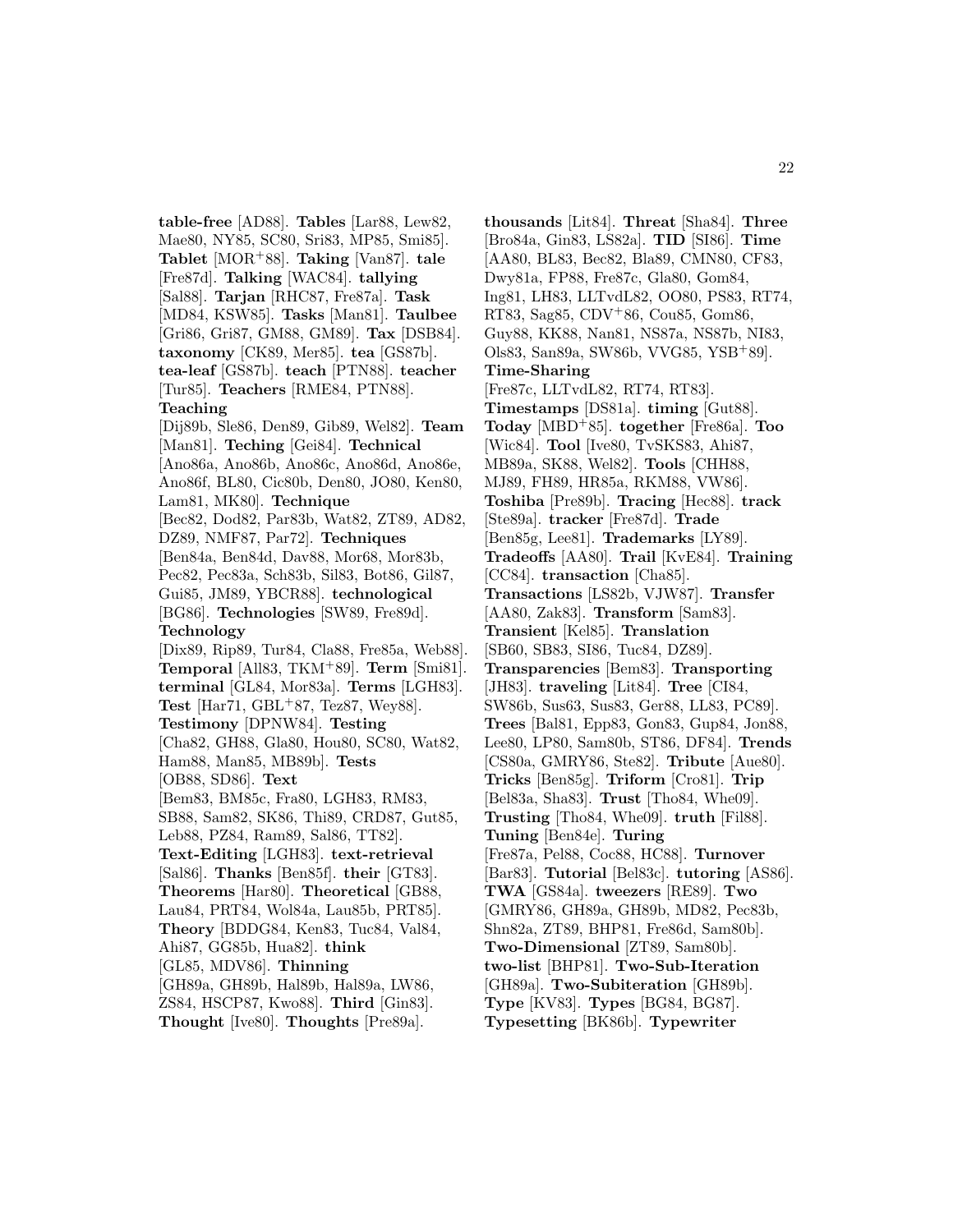[GCH83]. **typing** [Pet86].

**U.S.** [Fed81, Goo82]. **UC** [WAC84]. **UCLA** [FM86, FMB88, FB89, WKP80]. **ugly** [RS89]. **Uncertainty** [Gid84]. **Undebuggability** [Che88b]. **Undergraduate** [NCD82]. **Understanding** [DDM86]. **undetected** [Pet86]. **Uniformly** [Ros81]. **Unifying** [Vui80]. **Unionization** [Ste82]. **Units** [EDF84, EDF87]. **Universities** [Dal84]. **University** [KV83, OO80]. **University-Type** [KV83]. **UNIX** [FH89, JH83, JAV86, Jon84, NB84, RT74, RT83, RW87, WAC84, WKP80]. **UNIX-Like** [Jon84]. **Unmathematical** [RS80]. **Unsafe** [Hin84]. **Untraceable** [Cha81]. **Update** [Dwy81a, HS87, Lev82, ST85, Ste84]. **Updates** [Ben84k]. **Updating** [Hin84, Ing81]. **Usability** [Dem81, Goo87, GL85]. **usable** [YHW<sup>+</sup>89]. **usage** [BOI86, CK86, FM86, FMB88, FB89]. **Use** [And84, Cla81, SGJ<sup>+</sup>83, Sus63, Sus83, Wei82a, Fin85, IHS86, Leb88]. **used** [DZ89]. **User** [BB81, CMN80, CC84, CK89, DW83, DC83, Dwy81b, Eis83, FR84, Has84, HT81, IOB83, KK88, MB81, Moz82, RW85, RF83, BOI86, Bas85, DLS83, GWWJ84, Gru89, HMM88, KS89, RH88, RKM88, Sam89a, SK88, TWBK89]. **user-derived** [GWWJ84]. **User-Friendly** [Dwy81b, Eis83]. **User-Led** [FR84]. **User-oriented** [RW85]. **users** [CK89, MBA87, RR86]. **Using** [Boo81, Dod82, FH89, Jac83, KD80, Lee80, LL87a, Man88, Pec82, PBC80, RS89, TDP89, Wel82, BPR88, HH87, MP85, NI83, Rey87, ST86]. **Utility** [Thi89].

**V** [RHC87, Che88a]. **Vadimus** [Tra81]. **Validation**

[Has84, Kem87a, BS81, Kem87b]. **Value** [BH84, Goo82]. **values** [GO81]. **variable** [DF84]. **variable-length** [DF84]. **Variate** [KS88, CF80, Hor83]. **variates**

[AD82, FH83]. **Variations** [RW87]. **VDT** [SGJ<sup>+</sup>83]. **VDU** [San85]. **Vector** [Pet83]. **Verification** [DR89, Pat81, PPC<sup>+</sup>89, WKP80, Fet88]. **Versatile** [PV81, Ebe87]. **Version** [SR82]. **Versus** [RAV83, UH89, DP87, Zav84]. **Vertices** [Bré79, Fle80]. **Very** [MHWF89, PPC<sup>+</sup>89, Fet88, Nas85]. **via** [CM81, DG87, Sar88]. **Vice** [Fra86]. **Vice-president** [Fra86]. **Video** [Dix89, Fox89, MD89, Ste89b]. **View** [Neu84, AG85, Coh88, Mil85]. **viewing** [WB85]. **Viewpoint** [Bor86, McC87b]. **VII** [HS80a]. **VIII** [Weg81]. **Violated** [Min81, Min82, Min85]. **Virtual** [CFH<sup>+</sup>80, HSS80, MD89, Wad84, GL84]. **Viruses** [Gem89, Sam89b]. **Visibility** [Mad84]. **Visit** [D'A84]. **Visual** [Har88, SDP84, SDP87]. **Visualizing** [Fre88b]. **visually** [GL84]. **VLSI** [AA80]. **vocabulary** [FLGD87]. **Volume** [Ano80c, Fre89e, LR82b, LR82a, UH89]. **vote** [Sal88]. **vote-tallying** [Sal88]. **vs** [Hof80, Jal84].

**W** [McC80, MK80]. **Wall** [Kun88, RS89]. **Walsh** [Tez87]. **Walsh-spectral** [Tez87]. **WAM** [ACHS88]. **war** [BW89, Bor87]. **Washington** [BBB<sup>+</sup>81, Ste86m, Ste86n, Ste86o, Ste86p].

**Waste** [Kus84]. **Waving** [VR89]. **Way** [Gar82, Lic83, Nix81, FW86]. **Weapon** [IL84]. **WEB** [VR89, BKM86]. **Wei** [RHC87]. **Weighted** [Bro84b]. **Weights** [Lou83]. **Wheels** [CC84]. **where** [BW89]. **Whose** [Min81, Min82, Min85]. **William** [Aue80]. **wily** [Sto88a]. **windows** [FG89]. **Wisconsin** [SGJ<sup>+</sup>83]. **wisdoms** [SS86b]. **within** [MTY88]. **Without** [JC85, Cha85]. **wits** [See89]. **Wolf** [Gau82]. **Word** [Mañ87, Bec87]. **Words** [VHG87, BKM86]. **Work** [Tur84, KDK89, LH86, Ols83]. **work-life** [KDK89]. **workers** [Lad89]. **Working** [Den68, Den83]. **workplace**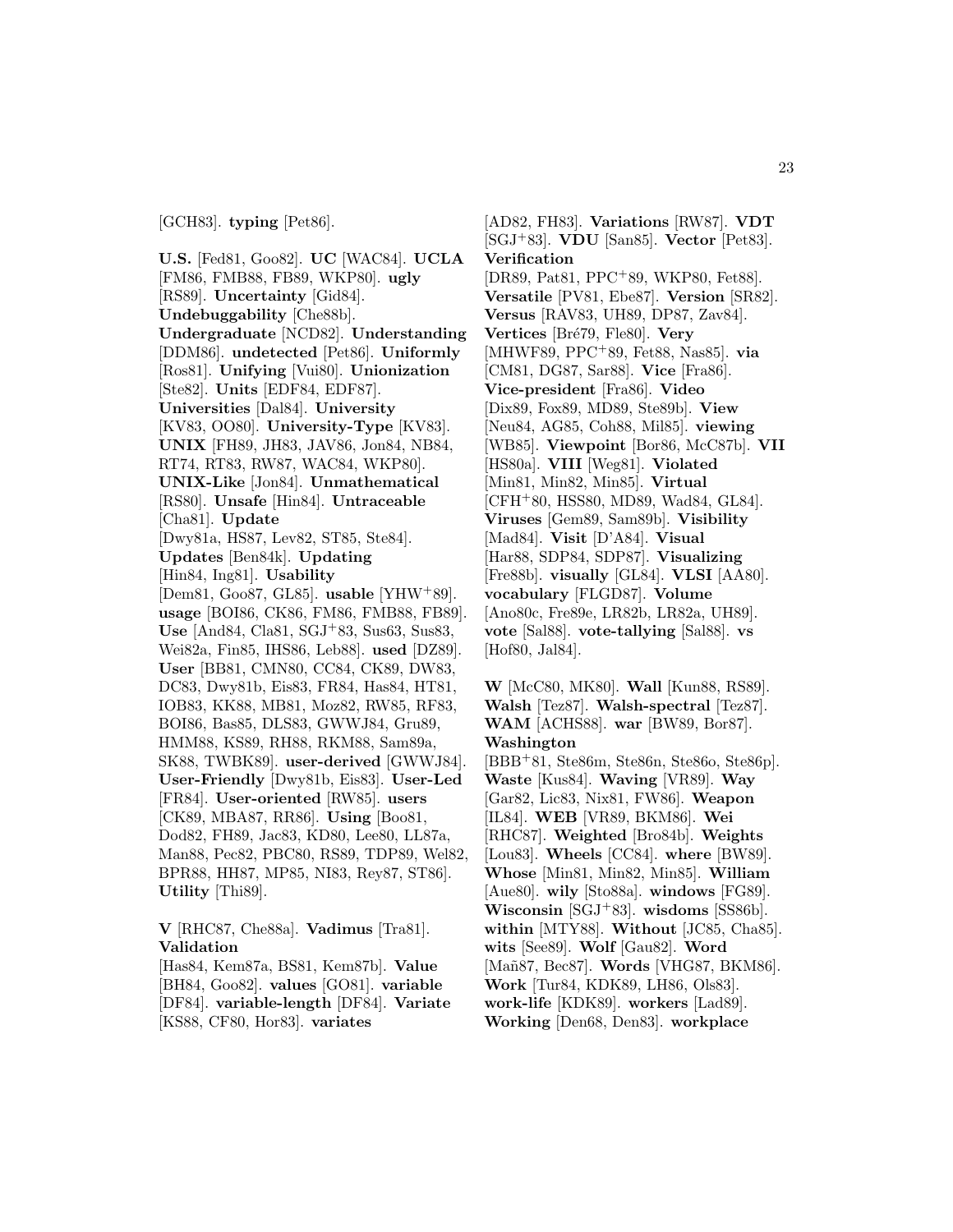#### *REFERENCES* 24

[Bai89b]. **Workshop** [ASZ84, NHSS87]. **Workspace** [Lee80]. **workstation** [HP86]. **World** [Gla80, McC82, Ano84b, AJ88]. **worlds** [Fil88]. **Worm** [Ano89, SH82, Spa89, EGH<sup>+</sup>89, RE89]. **Writing** [Ben83d, HH88]. **Wyk** [Den87a].

**X** [Gou82]. **XCON** [BOBS89]. **xerographics** [SJM<sup>+</sup>87]. **XI** [Wei83a]. **XII** [WC84]. **XIII** [Gup84]. **XIV** [DLA85]. **XIX** [Bic89]. **XV** [SB86]. **XVI** [Lan86]. **XVII** [Wei87b]. **XVIII** [Mun88].

**year** [BM87, MOR<sup>+</sup>88]. **Years** [Fec87, Alt87, Coc87, Kow88, Rev87, Wei87a].

**Z** [Er85, Mis75]. **Zadeh** [Ano84b].

## **References**

#### **Abelson:1980:ITA**

[AA80] Harold Abelson and Peter Andreae. Information transfer and area-time tradeoffs for VLSI multiplication. Communications of the ACM, 23(1):20–23, January 1980. CODEN CACMA2. ISSN 0001-0782 (print), 1557- 7317 (electronic).

## **Abbott:1983:PDI**

[Abb83] Russel J. Abbott. Program design by informal English descriptions. Communications of the ACM, 26(11):882–894, 1983. CO-DEN CACMA2. ISSN 0001-0782 (print), 1557-7317 (electronic).

## **Abbott:1987:KA**

[Abb87] Russell J. Abbott. Knowledge abstraction. Communications of the ACM, 30(8):664–671, August

1987. CODEN CACMA2. ISSN 0001-0782 (print), 1557-7317 (electronic). URL http://www. acm.org/pubs/toc/Abstracts/ 0001-0782/27652.html.

## **Abrams:1984:EI**

[Abr84] P. Abrams. Electronic islands. Communications of the ACM, 26 (4):241–242, April 1984. CO-DEN CACMA2. ISSN 0001-0782 (print), 1557-7317 (electronic).

## **Abrahams:1986:PLa**

[Abr86a] Paul Abrahams. President's letter. Communications of the ACM, 29(8):707–708, August 1986. CODEN CACMA2. ISSN 0001-0782 (print), 1557-7317 (electronic).

## **Abrahams:1986:PLb**

[Abr86b] Paul Abrahams. President's letter. Communications of the ACM, 29(9):827–828, September 1986. CODEN CACMA2. ISSN 0001-0782 (print), 1557- 7317 (electronic).

#### **Abrahams:1986:PLc**

[Abr86c] Paul Abrahams. President's letter. Communications of the ACM, 29(12):1129–1130, December 1986. CODEN CACMA2. ISSN 0001-0782 (print), 1557- 7317 (electronic).

#### **Abrahams:1988:SDI**

[Abr88] Paul Abrahams. The strategic defense initiative — President's letter. Communications of the ACM, 31(6):628–629, 1988. CO-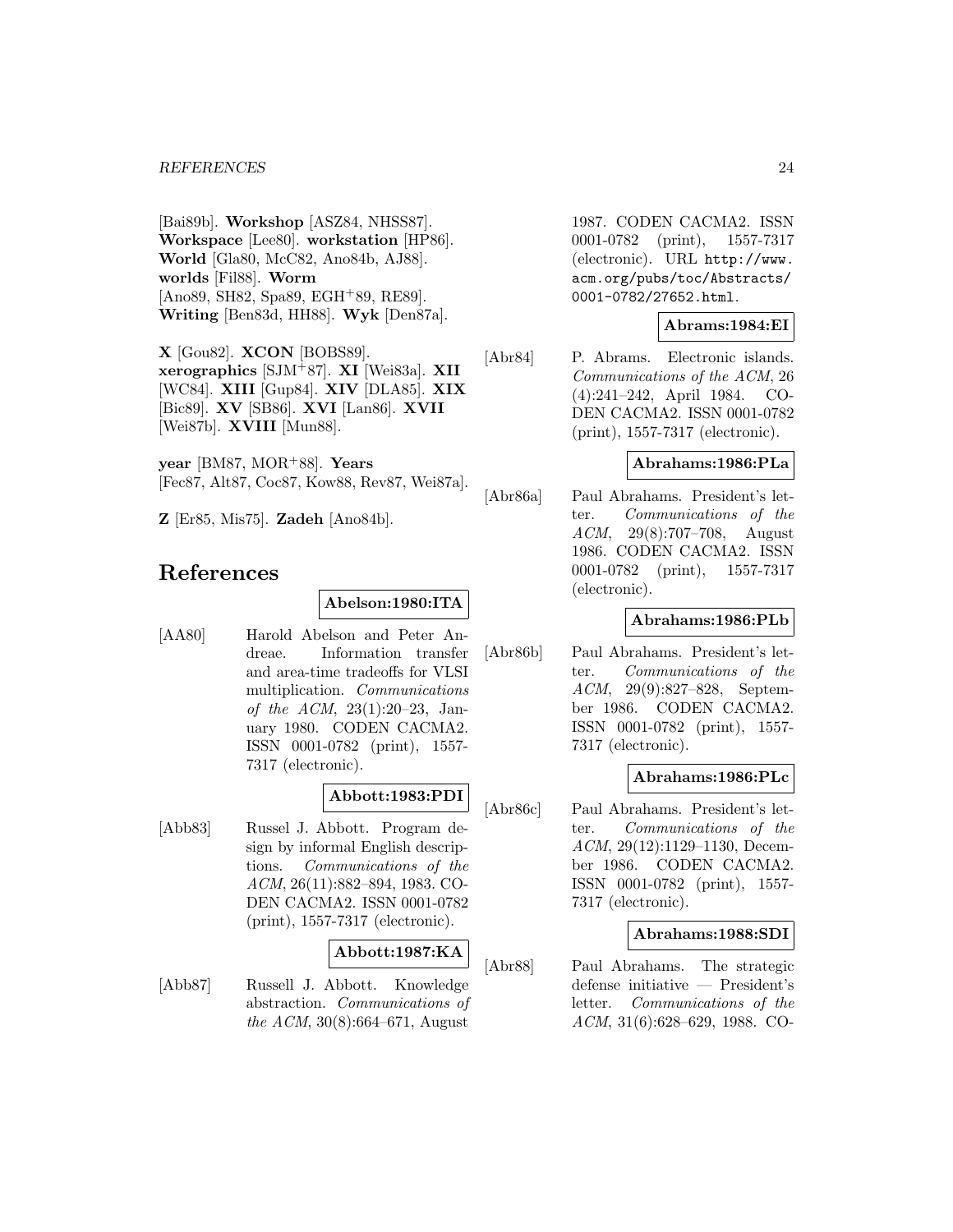DEN CACMA2. ISSN 0001-0782 (print), 1557-7317 (electronic).

#### **Abrahamson:1989:ADS**

[Abr89] David M. Abrahamson. An adaptive dependency source model for data compression. Communications of the ACM, 32 (1):77–83, January 1989. CO-DEN CACMA2. ISSN 0001- 0782 (print), 1557-7317 (electronic). URL http://www. acm.org/pubs/toc/Abstracts/ 0001-0782/63243.html.

## **Asai:1983:SOM**

[AC83] Hitohisa Asai and C. K. Cheng. Speeding up an overrelaxation method of division in radix- $2^n$ machine. Communications of the ACM, 26(3):216–220, 1983. CO-DEN CACMA2. ISSN 0001-0782 (print), 1557-7317 (electronic).

#### **Archer:1988:CEM**

[ACHL88] N. P. Archer, M. W. L. Chan, S. J. Huang, and R. T. Liu. A Chinese-English microcomputer system. Communications of the ACM, 31(8):977–982, August 1988. CODEN CACMA2. ISSN 0001-0782 (print), 1557-7317 (electronic). URL http://www. acm.org/pubs/toc/Abstracts/ 0001-0782/63033.html.

## **Appleby:1988:GCP**

[ACHS88] K. Appleby, M. Carllson, S. Haridi, and D. Sawhlin. Garbage collection for Prolog based on WAM. Communications of the ACM, 31(6):719–741, June 1988. CODEN CACMA2. ISSN 00010782 (print), 1557-7317 (electronic). URL http://www. acm.org/pubs/toc/Abstracts/ 0001-0782/62968.html.

## **Ahrens:1982:GGV**

[AD82] J. H. Ahrens and U. Dieter. Generating Gamma variates by a modified rejection technique. Communications of the ACM, 25 (1):47–54, January 1982. CO-DEN CACMA2. ISSN 0001-0782 (print), 1557-7317 (electronic).

## **Ahrens:1988:ETF**

[AD88] Joachim H. Ahrens and Ulrich Dieter. Efficient tablefree sampling methods for the exponential, Cauchy, and normal distributions. Communications of the ACM, 31(11):1330– 1337, November 1988. CO-DEN CACMA2. ISSN 0001- 0782 (print), 1557-7317 (electronic). URL http://www. acm.org/pubs/toc/Abstracts/ 0001-0782/50094.html.

## **Abelson:1989:ISC**

[AEH<sup>+</sup>89] Harold Abelson, Michael Eisenberg, Matthew Halfant, Jacob Katzenelson, Elisha Sacks, Gerald J. Sussman, Jack Wisdom, and Kenneth Yip. Intelligence in scientific computing. Communications of the ACM, 32 (5):546–562, May 1989. CO-DEN CACMA2. ISSN 0001- 0782 (print), 1557-7317 (electronic). URL http://www. acm.org/pubs/toc/Abstracts/ 0001-0782/63486.html.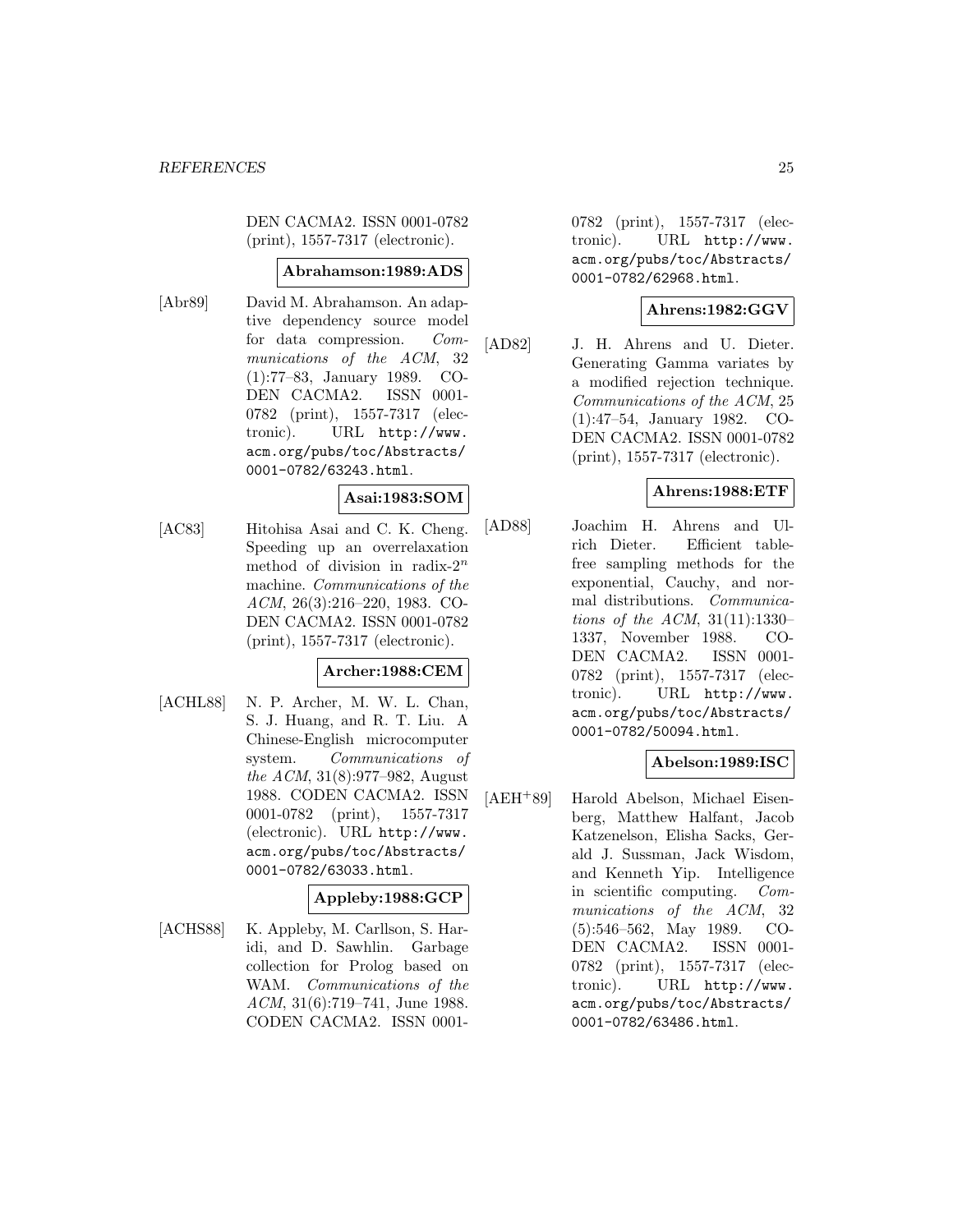## **Ariav:1985:DDS**

[AG85] Gad Ariav and Michael J. Ginzberg. DSS design: a systemic view of decision support. Communications of the ACM, 28 (10):1045–1052, October 1985. CODEN CACMA2. ISSN 0001- 0782 (print), 1557-7317 (electronic). URL http://www. acm.org/pubs/toc/Abstracts/ 0001-0782/4374.html.

#### **Ahituv:1987:MIF**

[Ahi87] Niv Ahituv. A metamodel of information flow: a tool to support information systems theory. Communications of the ACM, 30(9):781–791, September 1987. CODEN CACMA2. ISSN 0001- 0782 (print), 1557-7317 (electronic). URL http://www. acm.org/pubs/toc/Abstracts/ 0001-0782/30405.html.

#### **Abdel-Hamid:1983:DSP**

[AHM83] Tarek K. Abdel-Hamid and Stuart E. Madnick. The dynamics of software project scheduling. Communications of the ACM, 26(5):340–346, 1983. CO-DEN CACMA2. ISSN 0001-0782 (print), 1557-7317 (electronic).

#### **Abdel-Hamid:1989:LLM**

[AHM89] Tarek K. Abdel-Hamid and Stuart E. Madnick. Lessons learned from modeling the dynamics of software development. Communications of the ACM, 32(12): 1426–1438, December 1989. CO-DEN CACMA2. ISSN 0001- 0782 (print), 1557-7317 (electronic). URL http://www.

acm.org/pubs/toc/Abstracts/ 0001-0782/76383.html.

#### **Ahituv:1988:MPE**

[AI88] Niv Ahituv and Magid Igbaria. A model for predicting and evaluating computer resource consumption. Communications of the ACM, 31(12): 1467–1473, December 1988. CO-DEN CACMA2. ISSN 0001- 0782 (print), 1557-7317 (electronic). URL http://www. acm.org/pubs/toc/Abstracts/ 0001-0782/53585.html.

## **Appel:1988:WFS**

[AJ88] Andrew W. Appel and Guy J. Jacobson. The world's fastest Scrabble program. Communications of the ACM, 31(5): 572–578, May 1988. CO-DEN CACMA2. ISSN 0001- 0782 (print), 1557-7317 (electronic). URL http://www. acm.org/pubs/toc/Abstracts/ 0001-0782/42420.html.

## **Alavi:1984:APA**

[Ala84] M. Alavi. An assessment of the prototyping approach to information systems development. Communications of the ACM, 27 (6):556–563, June 1984. CO-DEN CACMA2. ISSN 0001-0782 (print), 1557-7317 (electronic).

#### **Allen:1983:MKA**

[All83] J. F. Allen. Maintaining knowledge about temporal intervals. Communications of the ACM, 26(11):832–843, November 1983. CODEN CACMA2. ISSN 0001-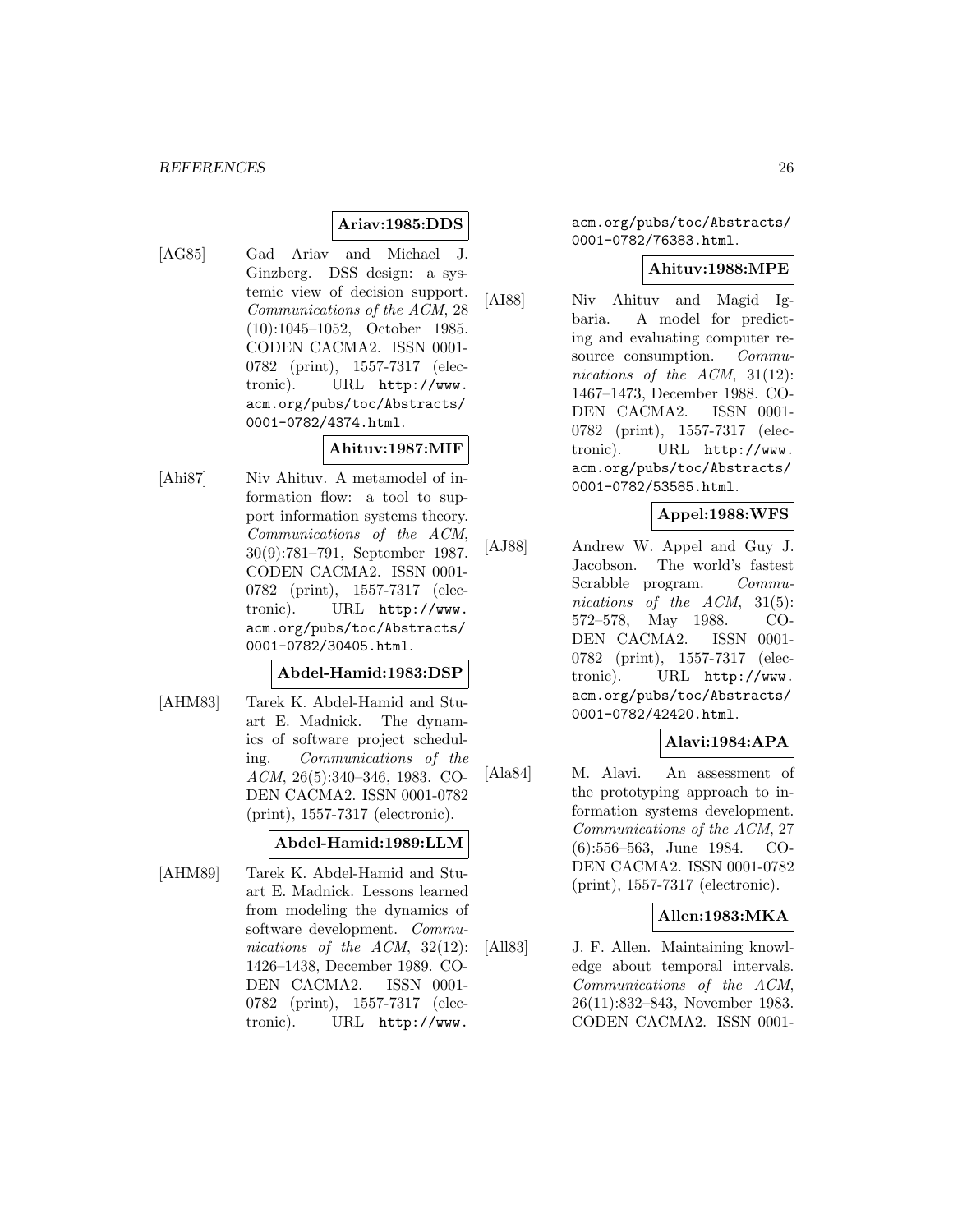0782 (print), 1557-7317 (electronic).

## **Ahituv:1987:PED**

[ALN87] Niv Ahituv, Yeheskel Lapid, and Seev Neumann. Processing encrypted data. Communications of the ACM, 30(9): 777–780, September 1987. CO-DEN CACMA2. ISSN 0001- 0782 (print), 1557-7317 (electronic). URL http://www. acm.org/pubs/toc/Abstracts/ 0001-0782/30404.html.

**Alt:1987:FYA**

[Alt87] Franz L. Alt. Fifteen years ACM. Communications of the ACM, 30 (10):850–857, October 1987. CO-DEN CACMA2. ISSN 0001-0782 (print), 1557-7317 (electronic). URL http://www. acm.org/pubs/toc/Abstracts/ 0001-0782/30417.html.

#### **Akscyn:1988:KDH**

[AMY88] Robert M. Akscyn, Donald L. McCracken, and Elise A. Yoder. KMS: a distributed hypermedia system for managing knowledge in organizations. Communications of the ACM, 31 (7):820–835, July 1988. CO-DEN CACMA2. ISSN 0001-0782 (print), 1557-7317 (electronic). URL http://www. acm.org/pubs/toc/Abstracts/ 0001-0782/48513.html.

## **Andrews:1981:PPP**

- 
- [And81] G. R. Andrews. Parallel programs: Proofs, principles, and practice. Communications of

the ACM, 24(3):140–146, March 1981. CODEN CACMA2. ISSN 0001-0782 (print), 1557-7317 (electronic).

## **Anderson:1984:CUF**

[And84] G. E. Anderson. The coordinated use of five performance evaluation methodologies. Communications of the ACM,  $27(2)$ : 119–125, February 1984. CO-DEN CACMA2. ISSN 0001-0782 (print), 1557-7317 (electronic).

#### **Anonymous:1980:ISA**

[Ano80a] Anonymous. 1980 index by subject to algorithms. Communications of the ACM, 23 (12):722, December 1980. CO-DEN CACMA2. ISSN 0001-0782 (print), 1557-7317 (electronic).

#### **Anonymous:1980:CLC**

[Ano80b] Anonymous. Correction: List of contributors to the CS Report [Comm. ACM, March 1979]. Communications of the ACM, 23(1):40, January 1980. CO-DEN CACMA2. ISSN 0001-0782 (print), 1557-7317 (electronic).

#### **Anonymous:1980:ICA**

[Ano80c] Anonymous. Index to Communications of the ACM, volume 23, 1980. Communications of the ACM, 23(12):723–727, December 1980. CODEN CACMA2. ISSN 0001-0782 (print), 1557- 7317 (electronic).

#### **Anonymous:1984:CGC**

[Ano84a] Anonymous. Computer graphics comes of age, an interview with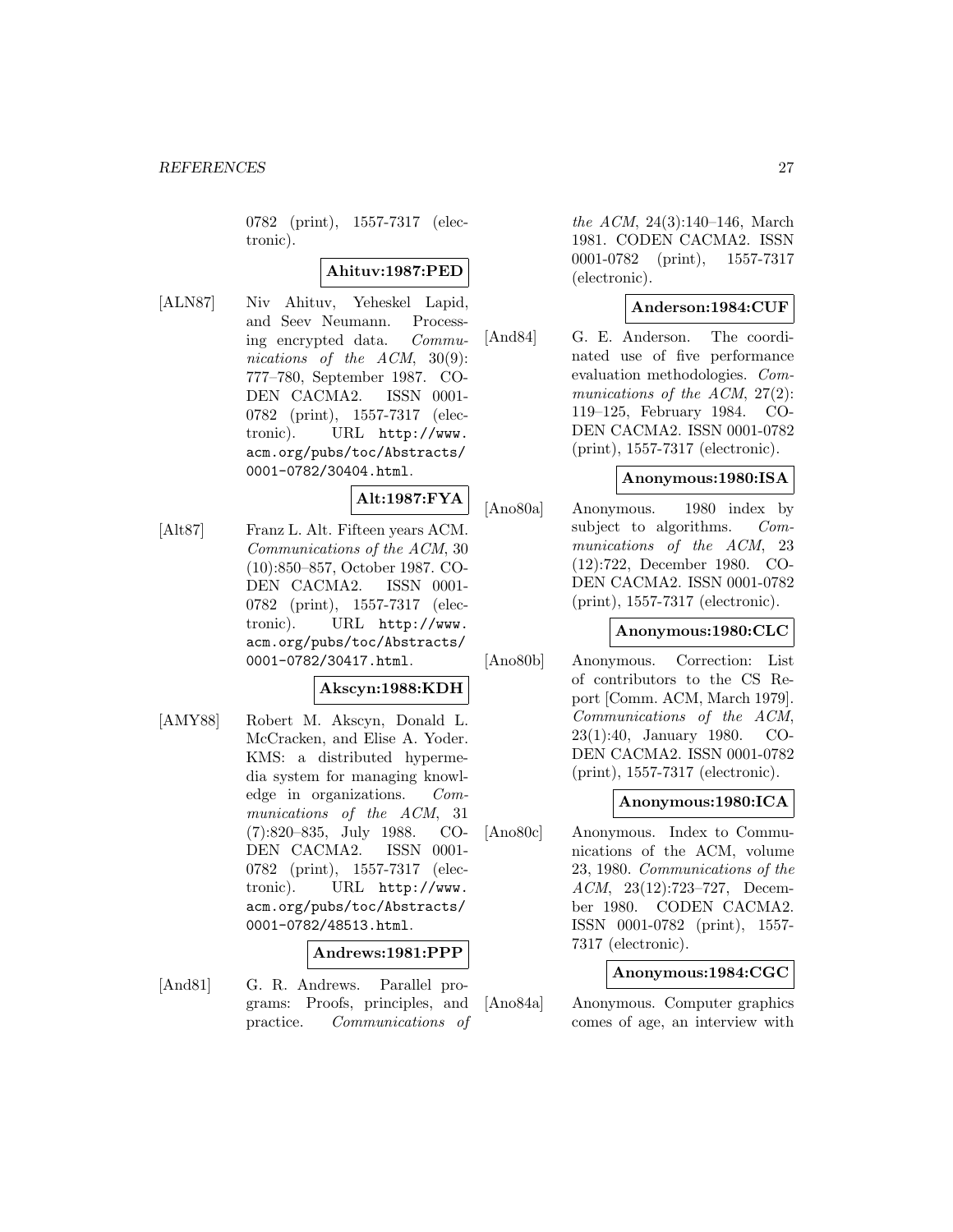Andries van Dam. Communications of the ACM, 27(7):638–648, July 1984. CODEN CACMA2. ISSN 0001-0782 (print), 1557- 7317 (electronic).

#### **Anonymous:1984:CIR**

[Ano84b] Anonymous. Coping with the imprecision of the real world. an interview with Lotfi A. Zadeh. Communications of the ACM, 27 (4):304–311, April 1984. CO-DEN CACMA2. ISSN 0001-0782 (print), 1557-7317 (electronic).

## **Anonymous:1986:TCa**

[Ano86a] Anonymous. Technical correspondence. Communications of the ACM, 29(1):58–59, January 1986. CODEN CACMA2. ISSN 0001-0782 (print), 1557- 7317 (electronic).

## **Anonymous:1986:TCb**

[Ano86b] Anonymous. Technical correspondence. Communications of the ACM, 29(4):331–335, April 1986. CODEN CACMA2. ISSN 0001-0782 (print), 1557-7317 (electronic).

## **Anonymous:1986:TCc**

[Ano86c] Anonymous. Technical correspondence. Communications of the ACM, 29(6):556–558, June 1986. CODEN CACMA2. ISSN 0001-0782 (print), 1557-7317 (electronic).

## **Anonymous:1986:TCd**

[Ano86d] Anonymous. Technical correspondence. Communications of the ACM, 29(7):680–682, July

1986. CODEN CACMA2. ISSN 0001-0782 (print), 1557-7317 (electronic).

## **Anonymous:1986:TCe**

[Ano86e] Anonymous. Technical correspondence. Communications of the ACM, 29(10):1001–1005, October 1986. CODEN CACMA2. ISSN 0001-0782 (print), 1557- 7317 (electronic).

#### **Anonymous:1986:TCf**

[Ano86f] Anonymous. Technical correspondence. Communications of the ACM, 29(12):1240–1242, December 1986. CODEN CACMA2. ISSN 0001-0782 (print), 1557-7317 (electronic).

#### **Anonymous:1989:WS**

[Ano89] Anonymous. The worm story. Communications of the ACM, 32(6):677, June 1989. CO-DEN CACMA2. ISSN 0001-0782 (print), 1557-7317 (electronic).

#### **Attewell:1984:COW**

[AR84] Paul Attewell and James Rule. Computing and organizations: What we know and what we don't know. Communications of the ACM, 27(12):1184–1192, 1984. CODEN CACMA2. ISSN 0001-0782 (print), 1557-7317 (electronic).

#### **Arnett:1984:CA**

[Arn84] W. David Arnett. Computational astrophysics. Communications of the ACM,  $28(4):354-$ 357, 1984. CODEN CACMA2.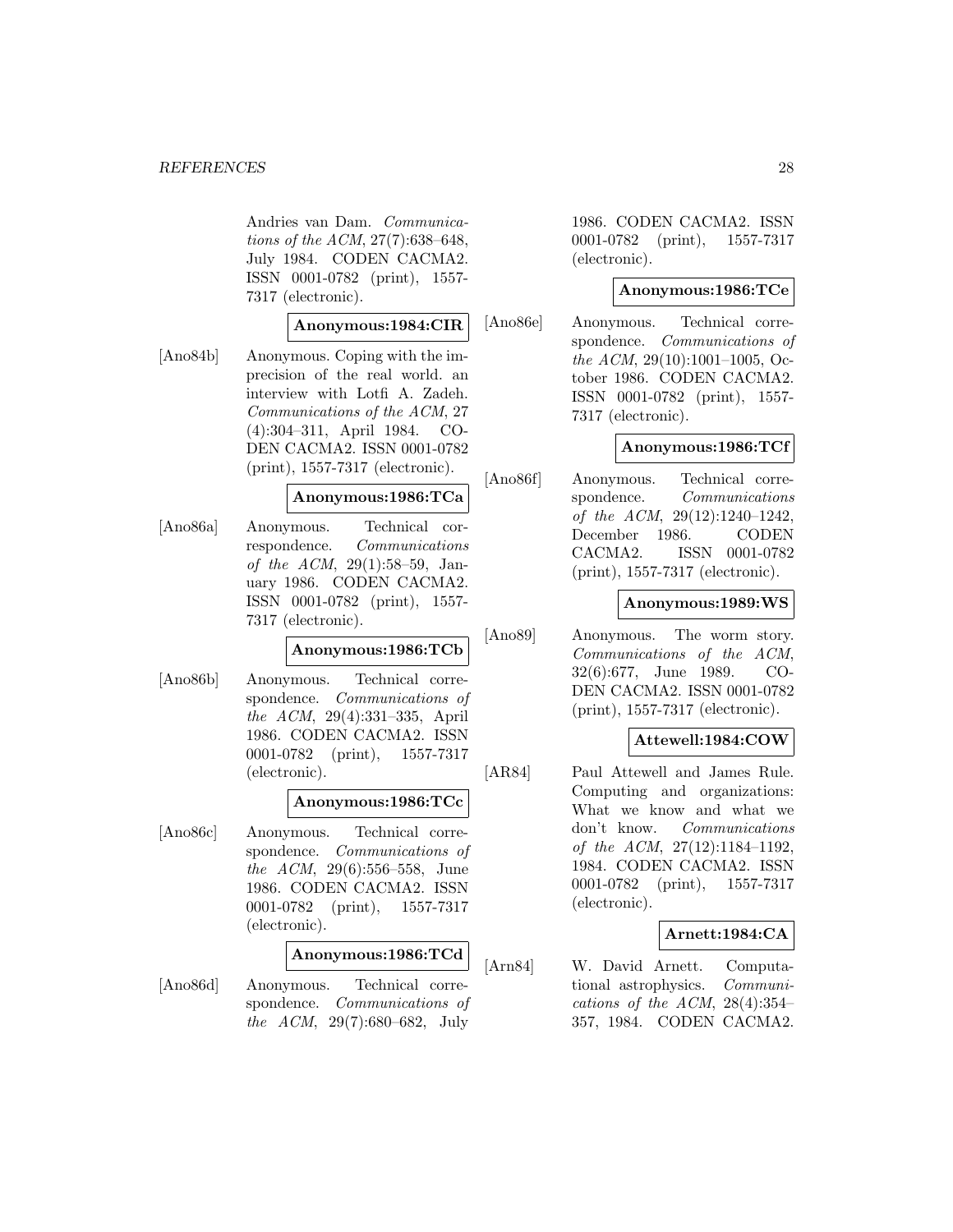ISSN 0001-0782 (print), 1557- 7317 (electronic).

## **Arnett:1985:CA**

[Arn85] W. D. Arnett. Computational astrophysics. Communications of the ACM, 28(4):354–357, April 1985. CODEN CACMA2. ISSN 0001-0782 (print), 1557-7317 (electronic). URL http://www. acm.org/pubs/toc/Abstracts/ 0001-0782/3342.html.

## **Anderson:1986:ATI**

[AS86] J. R. Anderson and E. Skwarecki. The automated tutoring of introductory computer programming. Communications of the ACM, 29(9):842–849, September 1986. CODEN CACMA2. ISSN 0001- 0782 (print), 1557-7317 (electronic). URL http://www. acm.org/pubs/toc/Abstracts/ 0001-0782/6593.html.

#### **Aguero:1987:PDA**

[AS87] Ulises Agüero and Subrata Sasgupta. A plausibility-driven approach to computer architecture design. Communications of the ACM, 30(11):922–932, November 1987. CODEN CACMA2. ISSN 0001-0782 (print), 1557-7317 (electronic). URL http://www. acm.org/pubs/toc/Abstracts/ 0001-0782/32208.html.

## **Asai:1980:ONI**

[Asa80] Hitohisa Asai. An overrelaxation for a numerical inverse of a constant. Communications of the ACM, 23(9):503–510, September 1980. CODEN CACMA2.

ISSN 0001-0782 (print), 1557- 7317 (electronic).

## **Ash:1981:MPP**

[Ash81] William L. Ash. Mxec: Parallel processing with an advanced macro facility. Communications of the ACM, 24(8):502–509, 1981. CODEN CACMA2. ISSN 0001- 0782 (print), 1557-7317 (electronic).

## **Ashenhurst:1984:CIL**

[Ash84] Robert L. Ashenhurst. A conference on information law and ethics. Communications of the ACM, 27(10):1006–1007, 1984. CODEN CACMA2. ISSN 0001- 0782 (print), 1557-7317 (electronic).

## **Ashenhurst:1986:AFa**

[Ash86a] Robert L. Ashenhurst. ACM forum. Communications of the ACM, 29(2):87–90, February 1986. CODEN CACMA2. ISSN 0001-0782 (print), 1557- 7317 (electronic).

#### **Ashenhurst:1986:AFb**

[Ash86b] Robert L. Ashenhurst. ACM forum. Communications of the ACM, 29(3):173, March 1986. CODEN CACMA2. ISSN 0001- 0782 (print), 1557-7317 (electronic).

#### **Ashenhurst:1986:AFc**

[Ash86c] Robert L. Ashenhurst. ACM forum. Communications of the ACM, 29(4):260–265, April 1986. CODEN CACMA2. ISSN 0001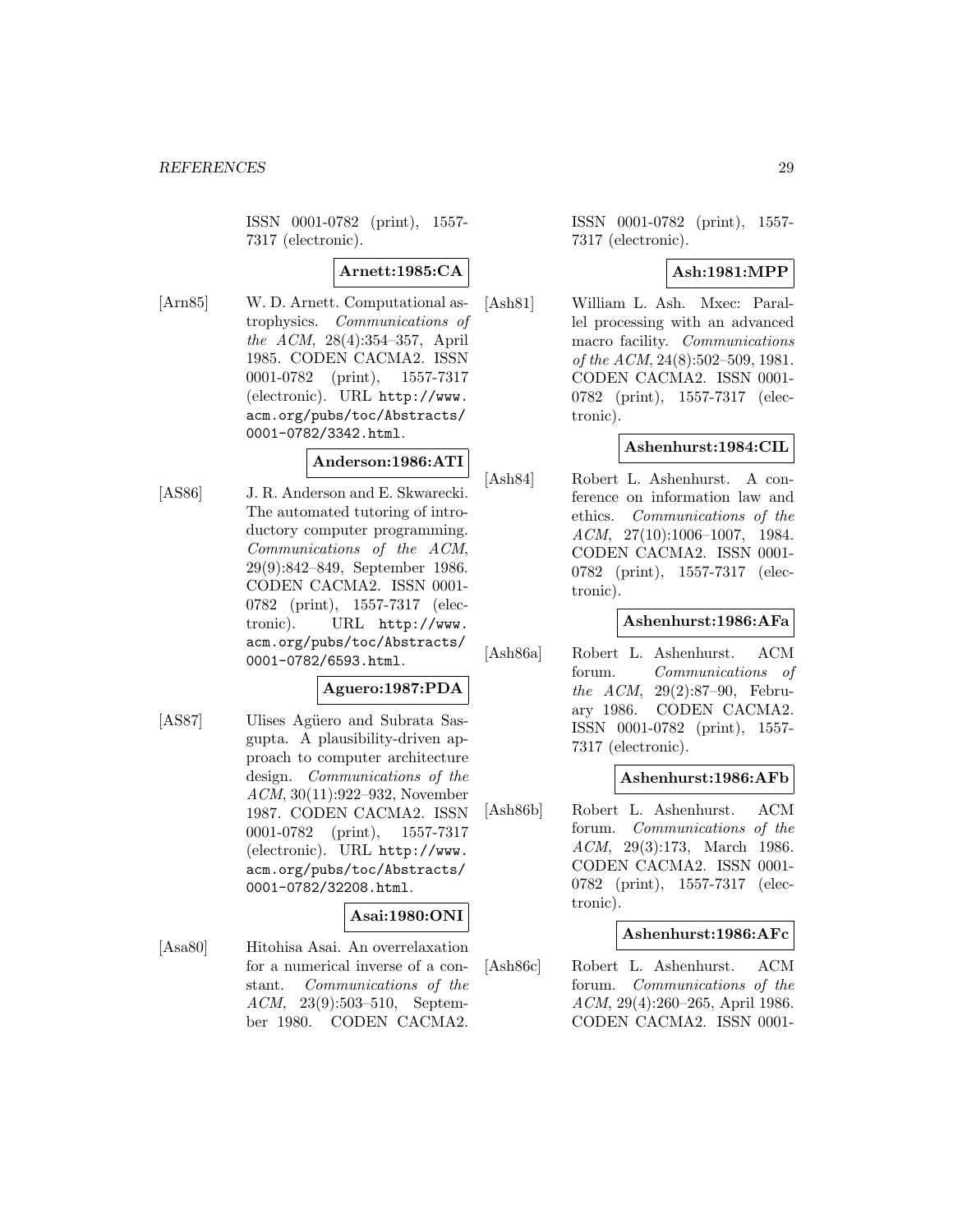0782 (print), 1557-7317 (electronic).

## **Ashenhurst:1986:AFd**

[Ash86d] Robert L. Ashenhurst. ACM forum. Communications of the ACM, 29(5):362, May 1986. CO-DEN CACMA2. ISSN 0001-0782 (print), 1557-7317 (electronic).

#### **Ashenhurst:1986:AFe**

[Ash86e] Robert L. Ashenhurst. ACM forum. Communications of the ACM, 29(6):468–469, June 1986. CODEN CACMA2. ISSN 0001- 0782 (print), 1557-7317 (electronic).

#### **Ashenhurst:1986:AFf**

[Ash86f] Robert L. Ashenhurst. ACM forum. Communications of the ACM, 29(7):586–592, July 1986. CODEN CACMA2. ISSN 0001- 0782 (print), 1557-7317 (electronic).

## **Ashenhurst:1986:AFg**

[Ash86g] Robert L. Ashenhurst. ACM forum. Communications of the ACM, 29(8):709–710, August 1986. CODEN CACMA2. ISSN 0001-0782 (print), 1557- 7317 (electronic).

#### **Ashenhurst:1986:AFh**

[Ash86h] Robert L. Ashenhurst. ACM Forum. Communications of the ACM, 29(9):829–831, September 1986. CODEN CACMA2. ISSN 0001-0782 (print), 1557- 7317 (electronic).

## **Ashenhurst:1986:AFi**

[Ash86i] Robert L. Ashenhurst. ACM forum. Communications of the ACM, 29(10):928–931, October 1986. CODEN CACMA2. ISSN 0001-0782 (print), 1557- 7317 (electronic).

## **Ashenhurst:1986:AFj**

[Ash86j] Robert L. Ashenhurst. ACM forum. Communications of the ACM, 29(11):1027–1030, November 1986. CODEN CACMA2. ISSN 0001-0782 (print), 1557- 7317 (electronic).

#### **Ashenhurst:1986:AFk**

[Ash86k] Robert L. Ashenhurst. ACM forum. Communications of the ACM, 29(12):1151–1154, December 1986. CODEN CACMA2. ISSN 0001-0782 (print), 1557- 7317 (electronic).

#### **Ashenhurst:1989:AF**

[Ash89] Robert L. Ashenhurst. ACM forum. Communications of the ACM, 32(3):287–ff., March 1989. CODEN CACMA2. ISSN 0001- 0782 (print), 1557-7317 (electronic).

#### **Atkinson:1986:MMH**

[ASSS86] M. D. Atkinson, J.-R. Sack, B. Santoro, and T. Strothotte. Min-max heaps and generalized priority queues. Communications of the ACM, 29(10): 996–1000, October 1986. CO-DEN CACMA2. ISSN 0001- 0782 (print), 1557-7317 (electronic). URL http://www.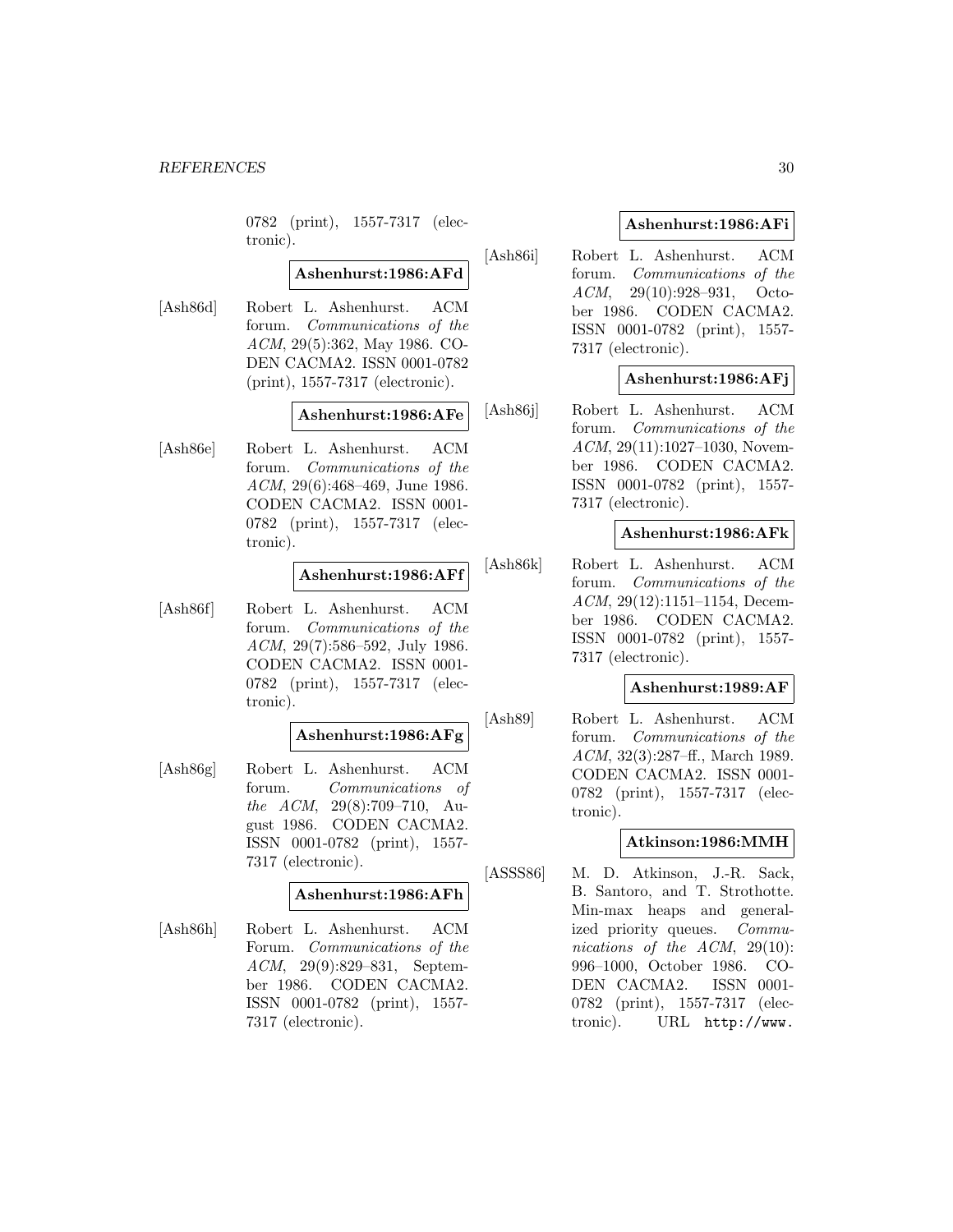acm.org/pubs/toc/Abstracts/ 0001-0782/6621.html.

#### **Arnold:1984:SMW**

[ASZ84] Robert S. Arnold, Norman F. Schneidewind, and Nicholas Zvegintzov. A software maintenance workshop. Communications of the ACM,  $27(11):1120-$ 1121, 1984. CODEN CACMA2. ISSN 0001-0782 (print), 1557- 7317 (electronic).

## **Auerbach:1980:TJW**

[Aue80] Isaac L. Auerbach. A tribute to John William Mauchly. Communications of the ACM, 23(3):144– ??, 1980. CODEN CACMA2. ISSN 0001-0782 (print), 1557- 7317 (electronic).

## **Aggarwal:1988:IOC**

[AV88] Alok Aggarwal and Jeffrey Scott Vitter. The input/output complexity of sorting and related problems. Communications of the ACM,  $31(9):1116-$ 1127, September 1988. CO-DEN CACMA2. ISSN 0001- 0782 (print), 1557-7317 (electronic). URL http://www. acm.org/pubs/toc/Abstracts/ 0001-0782/48535.html.

## **Beidler:1985:CPS**

[BAC85] John Beidler, Richard H. Austing, and Lillian N. Cassel. Computing programs in small colleges. Communications of the ACM, 28(6):605–611, June 1985. CODEN CACMA2. ISSN 0001- 0782 (print), 1557-7317 (electronic). URL http://www.

acm.org/pubs/toc/Abstracts/ 0001-0782/214933.html.

## **Bailin:1989:OOR**

[Bai89a] Sidney C. Bailin. An objectoriented requirements specifications method. Communications of the ACM, 32(5):608–623, May 1989. CODEN CACMA2. ISSN 0001-0782 (print), 1557-7317 (electronic). URL http://www. acm.org/pubs/toc/Abstracts/ 0001-0782/63491.html.

## **Bailyn:1989:TPW**

[Bai89b] L. Bailyn. Toward the perfect workplace? Communications of the ACM, 32(4):460–471, April 1989. CODEN CACMA2. ISSN 0001-0782 (print), 1557-7317 (electronic). URL http://www. acm.org/pubs/toc/Abstracts/ 0001-0782/63338.html.

## **Ballard:1981:STH**

[Bal81] Dana H. Ballard. Strip trees, a hierarchical representation for curves. Communications of the ACM, 24(5):310–321, May 1981. CODEN CACMA2. ISSN 0001- 0782 (print), 1557-7317 (electronic).

## **Bard:1980:MSD**

[Bar80] Y. Bard. A model of shared DASD and multipathing. *Com*munications of the ACM, 23(10): 564–572, October 1980. CO-DEN CACMA2. ISSN 0001-0782 (print), 1557-7317 (electronic).

## **Bartol:1983:TAD**

[Bar83] Kathryn M. Bartol. Turnover among DP personnel: a causal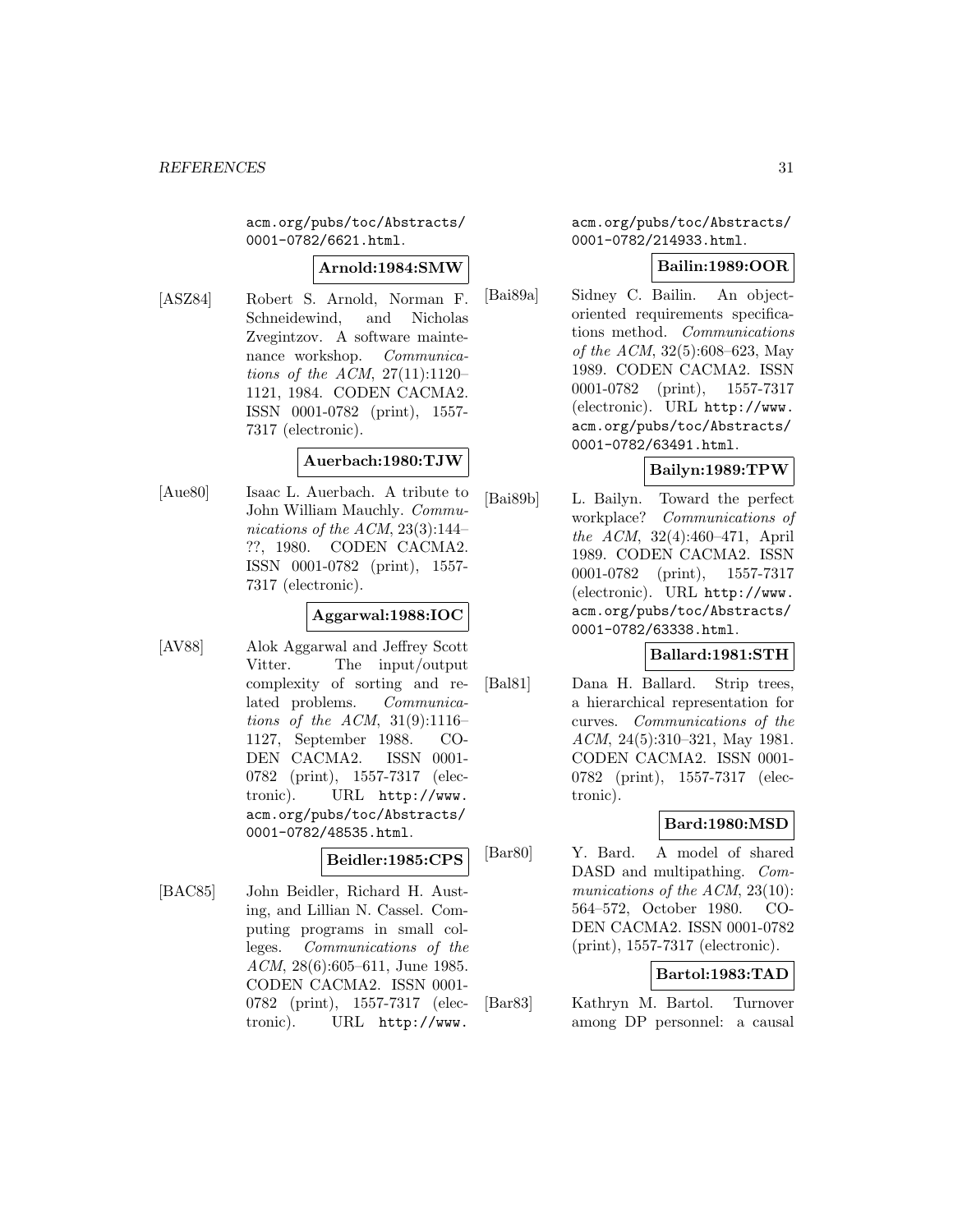analysis. Communications of the ACM, 26(10):807–811, 1983. CO-DEN CACMA2. ISSN 0001-0782 (print), 1557-7317 (electronic).

## **Bass:1985:GUI**

[Bas85] Leonard J. Bass. A generalized user interface for applications programs (II). Communications of the ACM, 28(6):617–627, June 1985. CODEN CACMA2. ISSN 0001-0782 (print), 1557-7317 (electronic). URL http://www. acm.org/pubs/toc/Abstracts/ 0001-0782/3816.html.

## **Bass:1981:GUI**

[BB81] Leonard J. Bass and Ralph E. Bunker. A generalized user interface for applications programs. Communications of the ACM, 24(12):796–800, 1981. CO-DEN CACMA2. ISSN 0001-0782 (print), 1557-7317 (electronic).

## **Baum:1981:RPC**

[BBB<sup>+</sup>81] Werner A. Baum, David H. Brandin, R. Creighton Buck, George I. Davida, George Handelman, Martin E. Hellman, Ira Michael Heyman, Wilfred Kaplan, and Daniel C. Schwartz. Report of the Public Cryptography Study Group, prepared for American Council on Education, One Dupont Circle, Washington, DC 20036, February 7, 1981. Communications of the ACM, 24 (7):435–445, July 1981. CO-DEN CACMA2. ISSN 0001-0782 (print), 1557-7317 (electronic). See the opposing view in [Dav81].

## **Berk:1982:HFS**

[BBK82] T. Berk, L. Brownston, and A. Kaufman. A human factors study of color notation systems for computer graphics. Communications of the ACM, 25(8): 547–550, August 1982. CO-DEN CACMA2. ISSN 0001-0782 (print), 1557-7317 (electronic).

## **Banatre:1986:DBE**

[BBLP86] Jean-Pierre Banâtre, Michel Banâtre, Guy Lapalme, and Florimond Ployette. The design and building of Enchère, a distributed electronic marketing system. Communications of the ACM,  $29(1):19-29$ , January 1986. CODEN CACMA2. ISSN 0001-0782 (print), 1557-7317 (electronic). URL http://www. acm.org/pubs/toc/Abstracts/ 0001-0782/5467.html.

## **Becker:1984:DSD**

[BC84] R. A. Becker and J. M. Chambers. Design of the S system for data analysis. Communications of the ACM, 27(5):486–495, May 1984. CODEN CACMA2. ISSN 0001-0782 (print), 1557- 7317 (electronic).

## **Bengio:1989:PEM**

[BCDM89] Y. Bengio, R. Cardin, R. De Mori, and E. Merlo. Programmable execution of multilayered networks for automatic speech recognition. Communications of the ACM, 32(2): 195–199, February 1989. CO-DEN CACMA2. ISSN 0001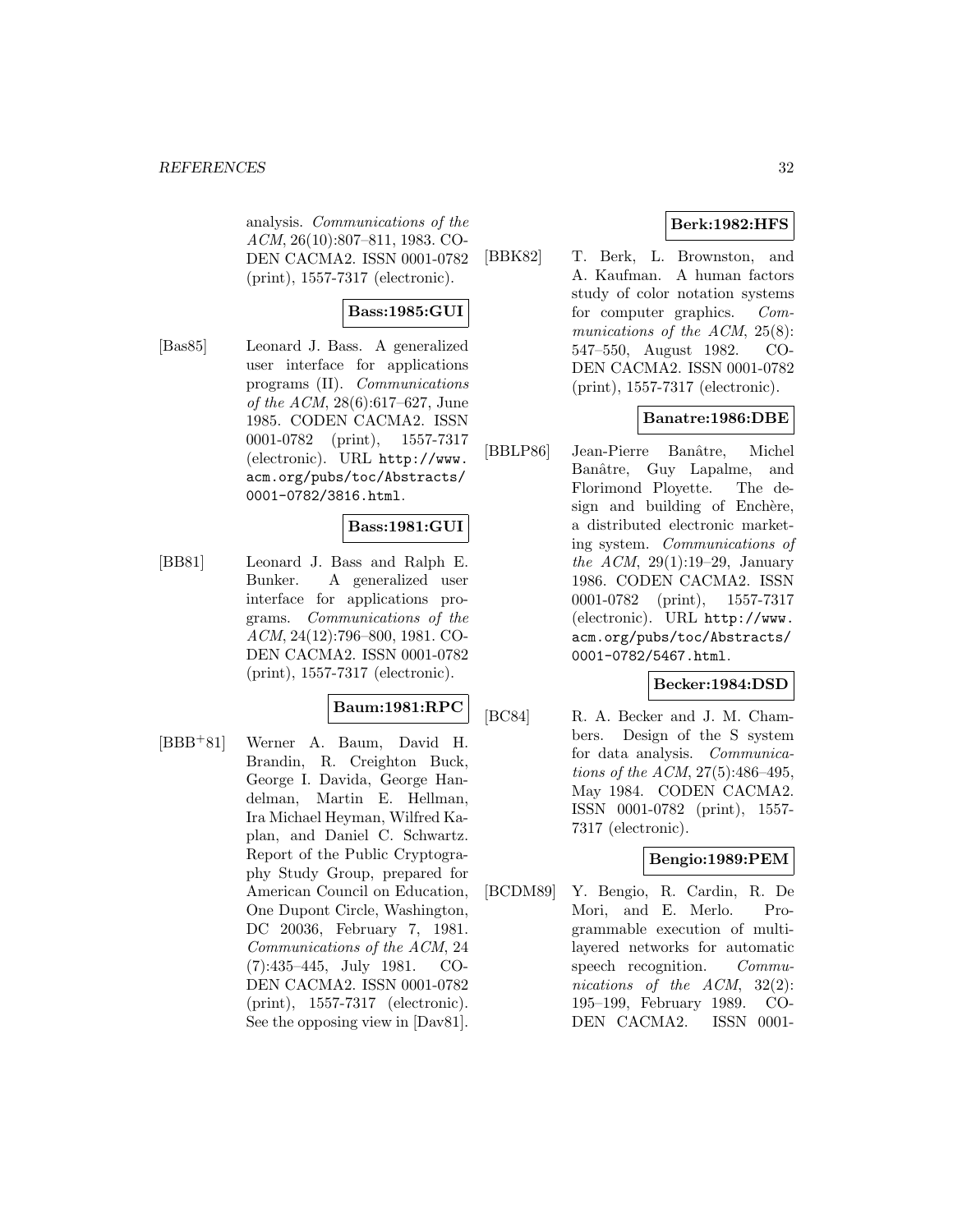0782 (print), 1557-7317 (electronic). URL http://www. acm.org/pubs/toc/Abstracts/ 0001-0782/63345.html.

#### **Briggs:1981:PCB**

[BD81] F. A. Briggs and M. Dubois. Performance of cache-based multiprocessors. Communications of the ACM, 24(??):181–190, ???? 1981. CODEN CACMA2. ISSN 0001-0782 (print), 1557- 7317 (electronic).

#### **Benbasat:1984:CSH**

[BDDG84] Izak Benbasat, Albert S. Dexter, Donald H. Drury, and Robert C. Goldstein. A critique of the stage hypothesis: Theory and empirical evidence. Communications of the ACM,  $27(5):476-$ 485, 1984. CODEN CACMA2. ISSN 0001-0782 (print), 1557- 7317 (electronic).

#### **Benbasat:1981:ESH**

[BDM81] Izak Benbasat, Albert S. Dexter, and Paul S. Masulis. An experimental study of the human/ computer interface. Communications of the ACM,  $24(11):752-$ 762, 1981. CODEN CACMA2. ISSN 0001-0782 (print), 1557- 7317 (electronic).

#### **Benbasat:1986:EPI**

[BDT86] Izak Benbasat, Albert S. Dexter, and Peter Todd. An experimental program investigating color-enhanced and graphical information presentation: an integration of the findings. Communications of the ACM, 29(11):

1094–1105, November 1986. CO-DEN CACMA2. ISSN 0001- 0782 (print), 1557-7317 (electronic). URL http://www. acm.org/pubs/toc/Abstracts/ 0001-0782/7545.html.

## **Beck:1982:DSA**

[Bec82] Leland L. Beck. A dynamic storage allocation technique based on memory residence time. Communications of the ACM, 25 (10):714–724, 1982. CODEN CACMA2. ISSN 0001-0782 (print), 1557-7317 (electronic).

## **Becker:1987:AWP**

[Bec87] Joseph D. Becker. Arabic word processing. Communications of the ACM, 30(7):600–610, July 1987. CODEN CACMA2. ISSN 0001-0782 (print), 1557-7317 (electronic). URL http://www. acm.org/pubs/toc/Abstracts/ 0001-0782/28570.html.

## **Bell:1968:NRD**

[Bel68] J. R. Bell. ACM Algorithm 334: Normal random deviates [G5]. Communications of the ACM, 11(7):498, July 1968. CO-DEN CACMA2. ISSN 0001-0782 (print), 1557-7317 (electronic). See also [Tra82].

## **Bell:1970:QQM**

[Bel70] James R. Bell. The quadratic quotient method: a hash code eliminating secondary clustering. Communications of the ACM, 13 (2):107–109, February 1970. CO-DEN CACMA2. ISSN 0001-0782 (print), 1557-7317 (electronic).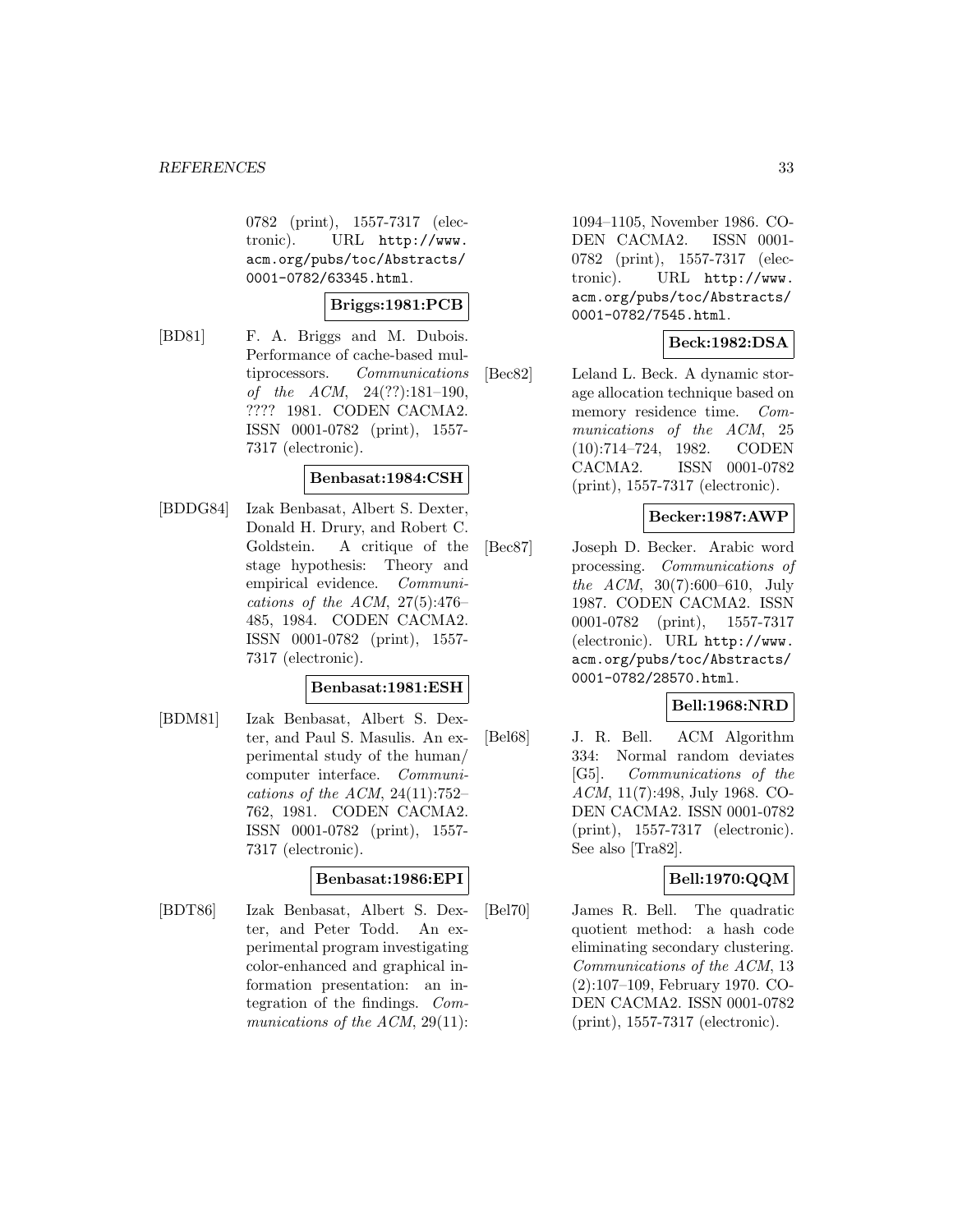## **Bell:1983:CMM**

[Bel83a] Gordon Bell. The Computer Museum member's first field trip: The Northbay AN/FSQ7 Sage site. Communications of the ACM, 26(2):118–119, 1983. CO-DEN CACMA2. ISSN 0001-0782 (print), 1557-7317 (electronic).

## **Bell:1983:QQM**

[Bel83b] James R. Bell. The quadratic quotient method: a hash code eliminating secondary clustering (reprint). Communications of the ACM, 26(1):62–63, January 1983. CODEN CACMA2. ISSN 0001-0782 (print), 1557- 7317 (electronic). Reprint of [Bel70].

## **Bell:1983:MCD**

[Bel83c] R. Charles Bell. Monte Carlo debugging: a brief tutorial. Communications of the ACM, 26 (2):126–127, 1983. CODEN CACMA2. ISSN 0001-0782 (print), 1557-7317 (electronic).

#### **Bell:1989:FHP**

[Bel89] C. Gordon Bell. The future of high performance computers in science and engineering. Communications of the ACM, 32(9): 1091–1101, September 1989. CO-DEN CACMA2. ISSN 0001- 0782 (print), 1557-7317 (electronic). URL http://www. acm.org/pubs/toc/Abstracts/ 0001-0782/66457.html.

#### **Bemer:1983:CTT**

[Bem83] Robert W. Bemer. Coordinated text and transparencies. Communications of the ACM, 26(6):418– ??, 1983. CODEN CACMA2. ISSN 0001-0782 (print), 1557- 7317 (electronic).

## **Bentley:1980:MDC**

[Ben80] Jon Louis Bentley. Multidimensional divide-and-conquer. Communications of the ACM, 23 (4):214–229, April 1980. CO-DEN CACMA2. ISSN 0001-0782 (print), 1557-7317 (electronic). This paper contains an  $n \log(n)$ deterministic algorithm for finding nearest neighbors in twodimensional space.

## **Bentley:1983:PPA**

[Ben83a] Jon Louis Bentley. Programming pearls: Aha! algorithms. Communications of the ACM, 26(9): 623–628, September 1983. CO-DEN CACMA2. ISSN 0001-0782 (print), 1557-7317 (electronic).

## **Bentley:1983:PPC**

[Ben83b] Jon Louis Bentley. Programming pearls: Cracking the oyster. Communications of the ACM, 26 (8):549–552, August 1983. CO-DEN CACMA2. ISSN 0001-0782 (print), 1557-7317 (electronic).

#### **Bentley:1983:PPD**

[Ben83c] Jon Louis Bentley. Programming pearls: Data structures programs. Communications of the ACM, 26(10):726–730, October 1983. CODEN CACMA2. ISSN 0001-0782 (print), 1557- 7317 (electronic).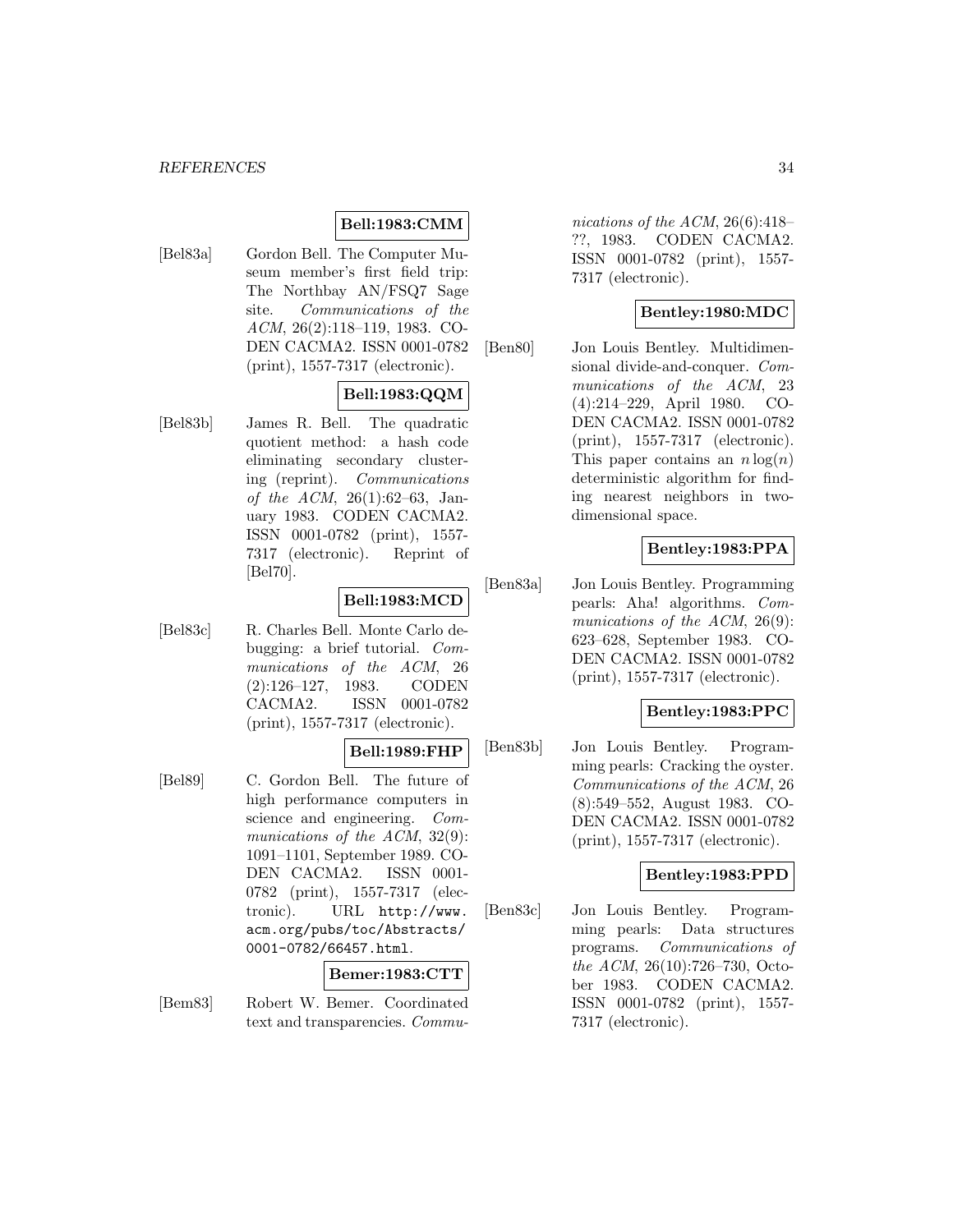#### **Bentley:1983:PPW**

[Ben83d] Jon Louis Bentley. Programming pearls: Writing correct programs. Communications of the ACM, 26(12):1040–1045, December 1983. CODEN CACMA2. ISSN 0001-0782 (print), 1557- 7317 (electronic).

#### **Bentley:1984:PPAa**

[Ben84a] J. Bentley. Programming pearls: Algorithm design techniques. Communications of the ACM, 27(0):865–871, September 1984. CODEN CACMA2. ISSN 0001- 0782 (print), 1557-7317 (electronic).

## **Bentley:1984:PPAb**

[Ben84b] J. L. Bentley. Programming pearls: About the column. Communications of the ACM, 27 (1):12–13, January 1984. CO-DEN CACMA2. ISSN 0001-0782 (print), 1557-7317 (electronic).

#### **Bentley:1984:PPL**

[Ben84c] Jon Louis Bentley. Programming pearls: a little program, a lot of fun. Communications of the ACM, 27(12):1179–1182, December 1984. CODEN CACMA2. ISSN 0001-0782 (print), 1557- 7317 (electronic).

#### **Bentley:1984:PPAc**

[Ben84d] Jon Louis Bentley. Programming pearls: Algorithm design techniques. Communications of the ACM, 27(9):865–871, September 1984. CODEN CACMA2. ISSN 0001-0782 (print), 1557- 7317 (electronic).

## **Bentley:1984:PPC**

[Ben84e] Jon Louis Bentley. Programming pearls: Code tuning. Communications of the ACM, 27(2): 91–96, February 1984. CO-DEN CACMA2. ISSN 0001-0782 (print), 1557-7317 (electronic).

## **Bentley:1984:PPG**

[Ben84f] Jon Louis Bentley. Programming pearls: Graphic output. Communications of the ACM, 27 (6):529–536, June 1984. CO-DEN CACMA2. ISSN 0001-0782 (print), 1557-7317 (electronic).

## **Bentley:1984:PPH**

[Ben84g] Jon Louis Bentley. Programming pearls: How to sort. Communications of the ACM, 27(4):287–291, April 1984. CODEN CACMA2. ISSN 0001-0782 (print), 1557- 7317 (electronic).

## **Bentley:1984:PPP**

[Ben84h] Jon Louis Bentley. Programming pearls: Perspective on performance. Communications of the ACM, 27(11):1087–1092, November 1984. CODEN CACMA2. ISSN 0001-0782 (print), 1557- 7317 (electronic).

## **Bentley:1984:PPS**

[Ben84i] Jon Louis Bentley. Programming pearls: Squeezing space. Communications of the ACM, 27 (5):416–421, May 1984. CO-DEN CACMA2. ISSN 0001-0782 (print), 1557-7317 (electronic).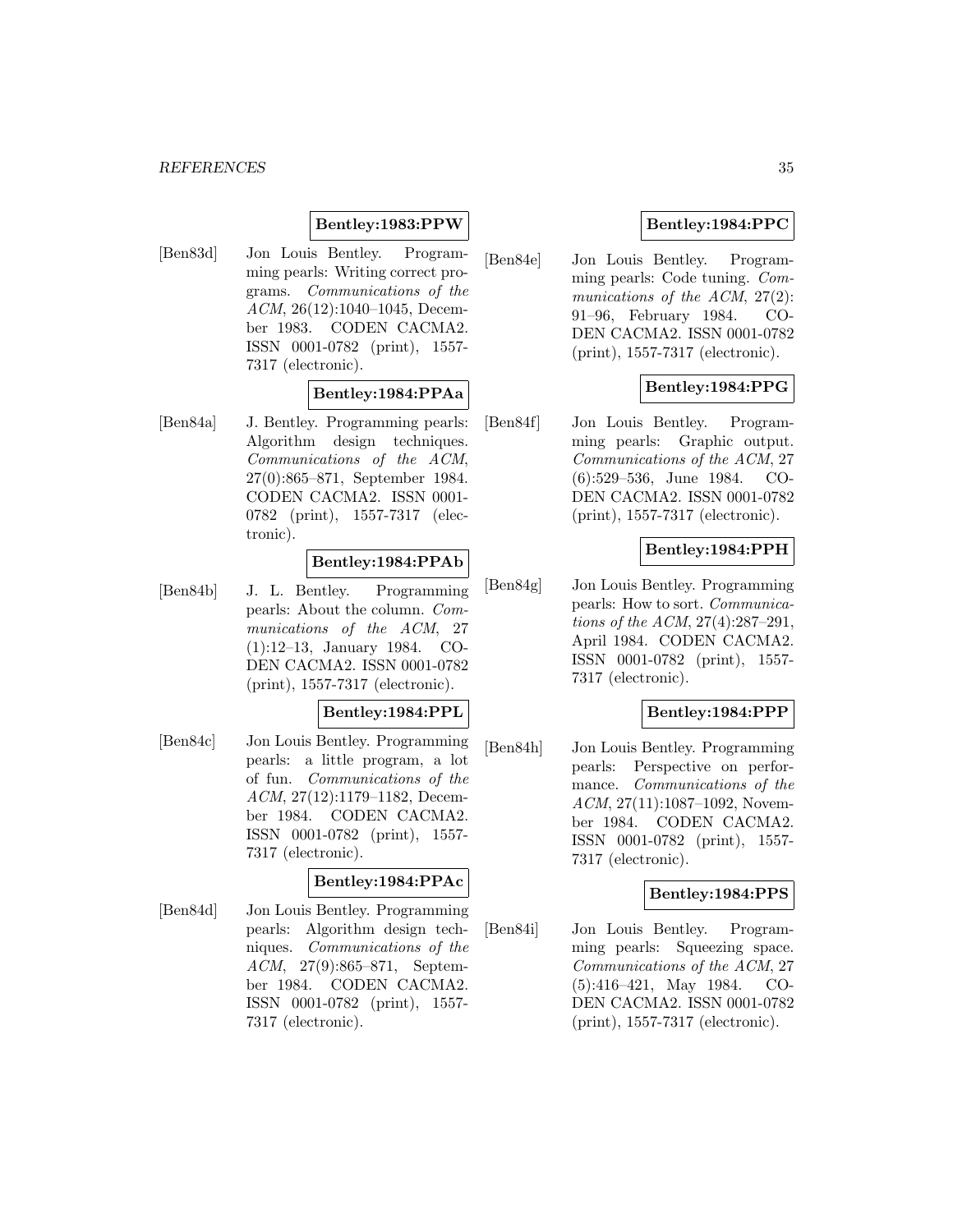## **Bentley:1984:PPB**

[Ben84j] Jon Louis Bentley. Programming pearls: The back of the envelope. Communications of the ACM, 27 (3):180–184, March 1984. CO-DEN CACMA2. ISSN 0001-0782 (print), 1557-7317 (electronic).

## **Bentley:1984:PPU**

[Ben84k] Jon Louis Bentley. Programming pearls: Updates. Communications of the ACM, 27(7):630–636, July 1984. CODEN CACMA2. ISSN 0001-0782 (print), 1557- 7317 (electronic).

#### **Bentley:1985:PPSa**

[Ben85a] Jon Louis Bentley. Programming pearls: a spelling checker. Communications of the ACM, 28 (5):456–462, May 1985. CO-DEN CACMA2. ISSN 0001-0782 (print), 1557-7317 (electronic).

#### **Bentley:1985:PPA**

[Ben85b] Jon Louis Bentley. Programming pearls: Associative arrays. Communications of the ACM, 28 (6):570–576, June 1985. CO-DEN CACMA2. ISSN 0001-0782 (print), 1557-7317 (electronic).

#### **Bentley:1985:PPB**

[Ben85c] Jon Louis Bentley. Programming pearls: Bumper-sticker computer science. Communications of the ACM, 28(9):896–901, September 1985. CODEN CACMA2. ISSN 0001-0782 (print), 1557- 7317 (electronic).

## **Bentley:1985:PPC**

[Ben85d] Jon Louis Bentley. Programming pearls: Confessions of a coder. Communications of the ACM, 28 (7):671–679, July 1985. CO-DEN CACMA2. ISSN 0001-0782 (print), 1557-7317 (electronic).

#### **Bentley:1985:PPSb**

[Ben85e] Jon Louis Bentley. Programming pearls: Selection. Communications of the ACM, 28(11): 1121–1127, November 1985. CO-DEN CACMA2. ISSN 0001-0782 (print), 1557-7317 (electronic).

#### **Bentley:1985:PPTb**

[Ben85f] Jon Louis Bentley. Programming pearls: Thanks, heaps. Communications of the ACM, 28 (3):245–250, March 1985. CO-DEN CACMA2. ISSN 0001-0782 (print), 1557-7317 (electronic).

## **Bentley:1985:PPTa**

[Ben85g] Jon Louis Bentley. Programming pearls: Tricks of the trade. Communications of the ACM, 28(2): 138–141, February 1985. CO-DEN CACMA2. ISSN 0001-0782 (print), 1557-7317 (electronic).

#### **Bentley:1986:PPE**

[Ben86a] J. L. Bentley. Programming pearls: The envelope is back. Communications of the ACM, 29 (3):176–182, March 1986. CO-DEN CACMA2. ISSN 0001-0782 (print), 1557-7317 (electronic).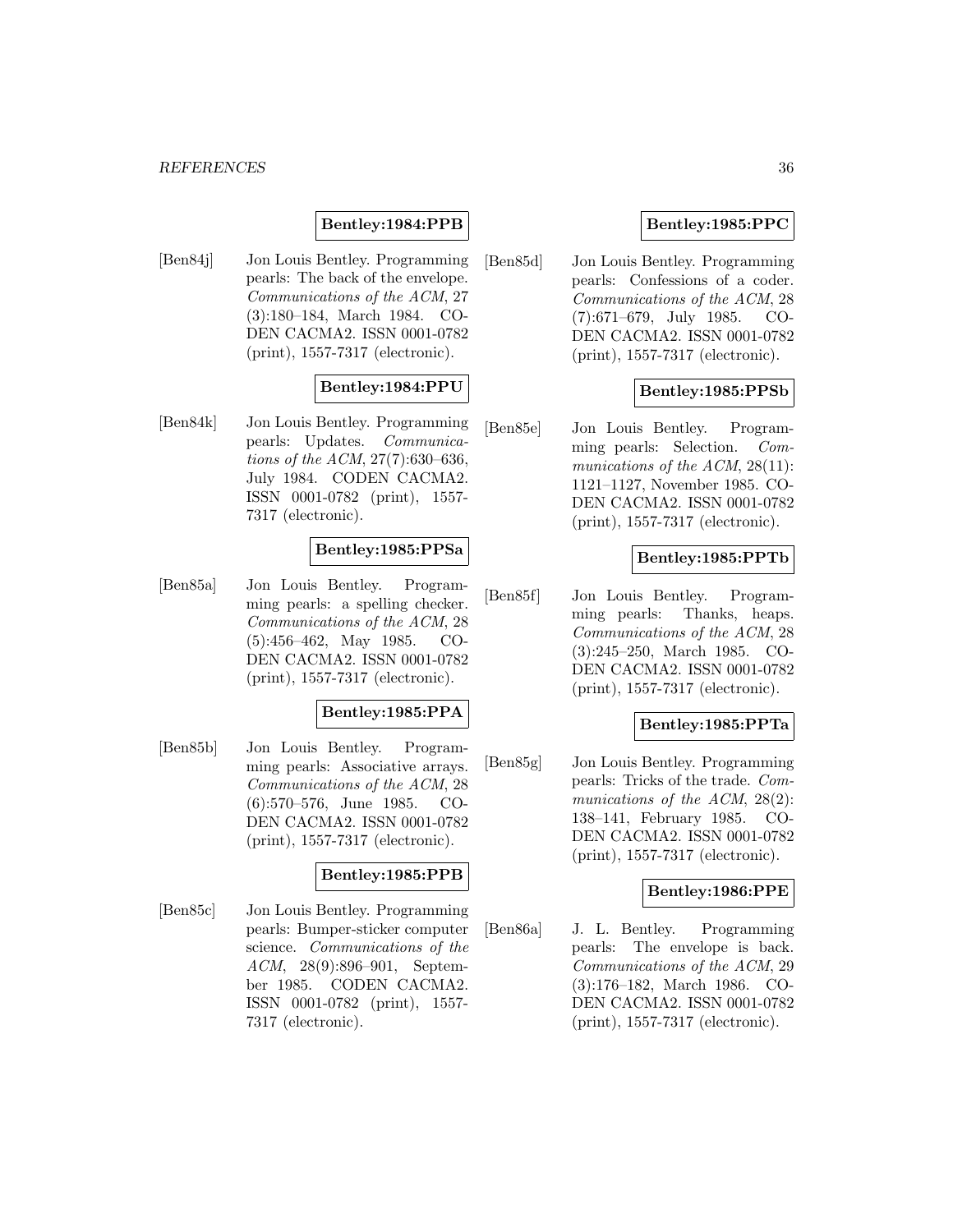## **Bentley:1986:PPB**

[Ben86b] Jon Louis Bentley. Programming pearls: Birth of a cruncher. Communications of the ACM, 29(12): 1155–1161, December 1986. CO-DEN CACMA2. ISSN 0001-0782 (print), 1557-7317 (electronic).

# **Bentley:1986:PPC**

[Ben86c] Jon Louis Bentley. Programming pearls: Cutting the Gordian knot. Communications of the ACM, 29(2):92–96, February 1986. CODEN CACMA2. ISSN 0001-0782 (print), 1557- 7317 (electronic).

### **Bentley:1986:PPD**

[Ben86d] Jon Louis Bentley. Programming pearls: Document design. Communications of the ACM, 29(9): 832–839, September 1986. CO-DEN CACMA2. ISSN 0001-0782 (print), 1557-7317 (electronic).

### **Bentley:1986:PPLc**

[Ben86e] Jon Louis Bentley. Programming pearls: Little languages. Communications of the ACM, 29 (8):711–721, August 1986. CO-DEN CACMA2. ISSN 0001-0782 (print), 1557-7317 (electronic). Description of the pic language.

#### **Bentley:1987:PPP**

[Ben87a] J. L. Bentley. Programming pearls: Profilers. Communications of the ACM, 30(7):587–592, July 1987. CODEN CACMA2. ISSN 0001-0782 (print), 1557- 7317 (electronic).

# **Bentley:1987:PPSa**

[Ben87b] Jon Louis Bentley. Programming pearls: Self-describing data. Communications of the ACM, 30 (6):479–483, June 1987. CO-DEN CACMA2. ISSN 0001-0782 (print), 1557-7317 (electronic).

# **Bentley:1987:PPF**

[Ben87c] Jon Louis Bentley. Programming pearls: The Furbelow memorandum. Communications of the ACM, 30(12):998–999, 1010, December 1987. CO-DEN CACMA2. ISSN 0001-0782 (print), 1557-7317 (electronic).

#### **Berns:1984:ASM**

[Ber84] Gerald M. Berns. Assessing software maintainability. Communications of the ACM,  $27(1):14-$ 23, 1984. CODEN CACMA2. ISSN 0001-0782 (print), 1557- 7317 (electronic).

#### **Bernstein:1986:SSF**

[Ber86] Herbert J. Bernstein. Special section on factory automation and robotics. Communications of the ACM, 29(6):484–485, June 1986. CODEN CACMA2. ISSN 0001- 0782 (print), 1557-7317 (electronic). URL http://www. acm.org/pubs/toc/Abstracts/ 0001-0782/214907.html.

### **Berztiss:1987:MFC**

[Ber87] Alfs Berztiss. A mathematically focused curriculum for computer science. Communications of the ACM, 30(5):356–365, May 1987.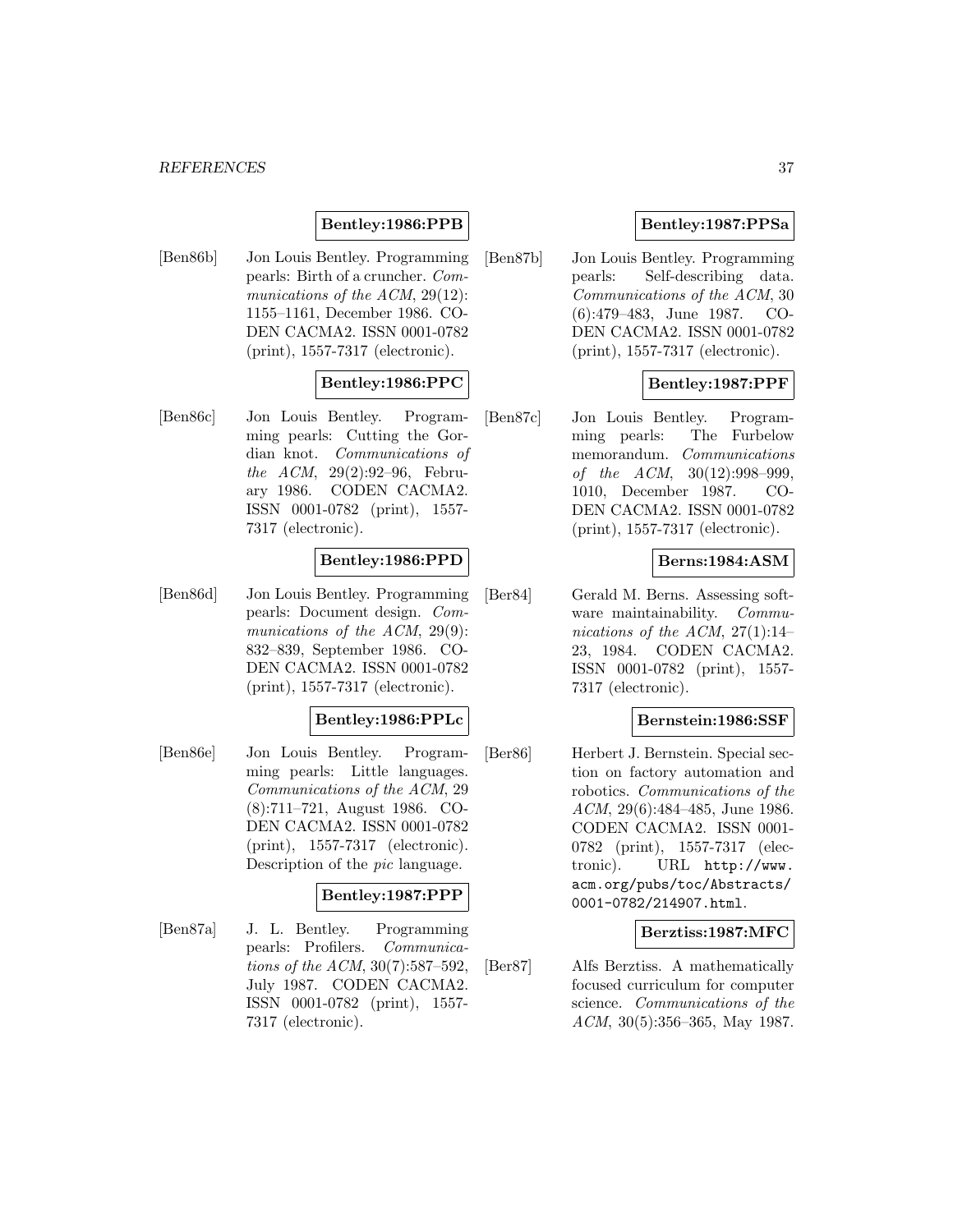CODEN CACMA2. ISSN 0001- 0782 (print), 1557-7317 (electronic). URL http://www. acm.org/pubs/toc/Abstracts/ 0001-0782/22900.html.

# **Bell:1983:MCS**

[BF83] R. Charles Bell and Bryan Floyd. A Monte Carlo study of Cichelli hash-function solvability. Communications of the ACM, 26 (11):924–925, 1983. CODEN CACMA2. ISSN 0001-0782 (print), 1557-7317 (electronic).

### **Bentley:1987:PPSb**

[BF87] Jon Louis Bentley and R. W. Floyd. Programming pearls: a sample of brilliance. Communications of the ACM, 30(9): 754–757, September 1987. CO-DEN CACMA2. ISSN 0001-0782 (print), 1557-7317 (electronic).

### **Bentley:1982:AAC**

[BFP82] Jon Louis Bentley, Mark G. Faust, and Franco P. Preparata. Approximation algorithms for convex hulls. Communications of the ACM, 25(1):64–68, January 1982. CODEN CACMA2. ISSN 0001-0782 (print), 1557- 7317 (electronic).

### **Bentley:1984:PPAd**

[BG84] Jon Louis Bentley and David Gries (special guest oyster). Programming pearls: Abstract data types. Communications of the ACM, 30(4):284–290, 1984. CO-DEN CACMA2. ISSN 0001-0782 (print), 1557-7317 (electronic).

# **Baroudi:1986:ITE**

[BG86] Jack J. Baroudi and Michael J. Ginzberg. Impact of the technological environment on programmer/analyst job outcomes. Communications of the ACM, 29 (6):546–555, June 1986. CO-DEN CACMA2. ISSN 0001- 0782 (print), 1557-7317 (electronic). URL http://www. acm.org/pubs/toc/Abstracts/ 0001-0782/5953.html.

# **Bentley:1987:PPA**

[BG87] Jon L. Bentley and David Gries. Programming pearls: Abstract data types. Communications of the ACM, 30(4):284–290, April 1987. CODEN CACMA2. ISSN 0001-0782 (print), 1557-7317 (electronic).

# **Berzins:1986:ABS**

[BGN86] Valdis Berzins, Michael Gray, and David Naumann. Abstractionbased software development. Communications of the ACM, 29 (5):402–415, May 1986. CO-DEN CACMA2. ISSN 0001- 0782 (print), 1557-7317 (electronic). URL http://www. acm.org/pubs/toc/Abstracts/ 0001-0782/5691.html.

# **Babad:1984:END**

[BH84] Y. M. Babad and J. F. Hoffer. Even no data has a value. Communications of the ACM, 27 (8):748–756, August 1984. CO-DEN CACMA2. ISSN 0001-0782 (print), 1557-7317 (electronic).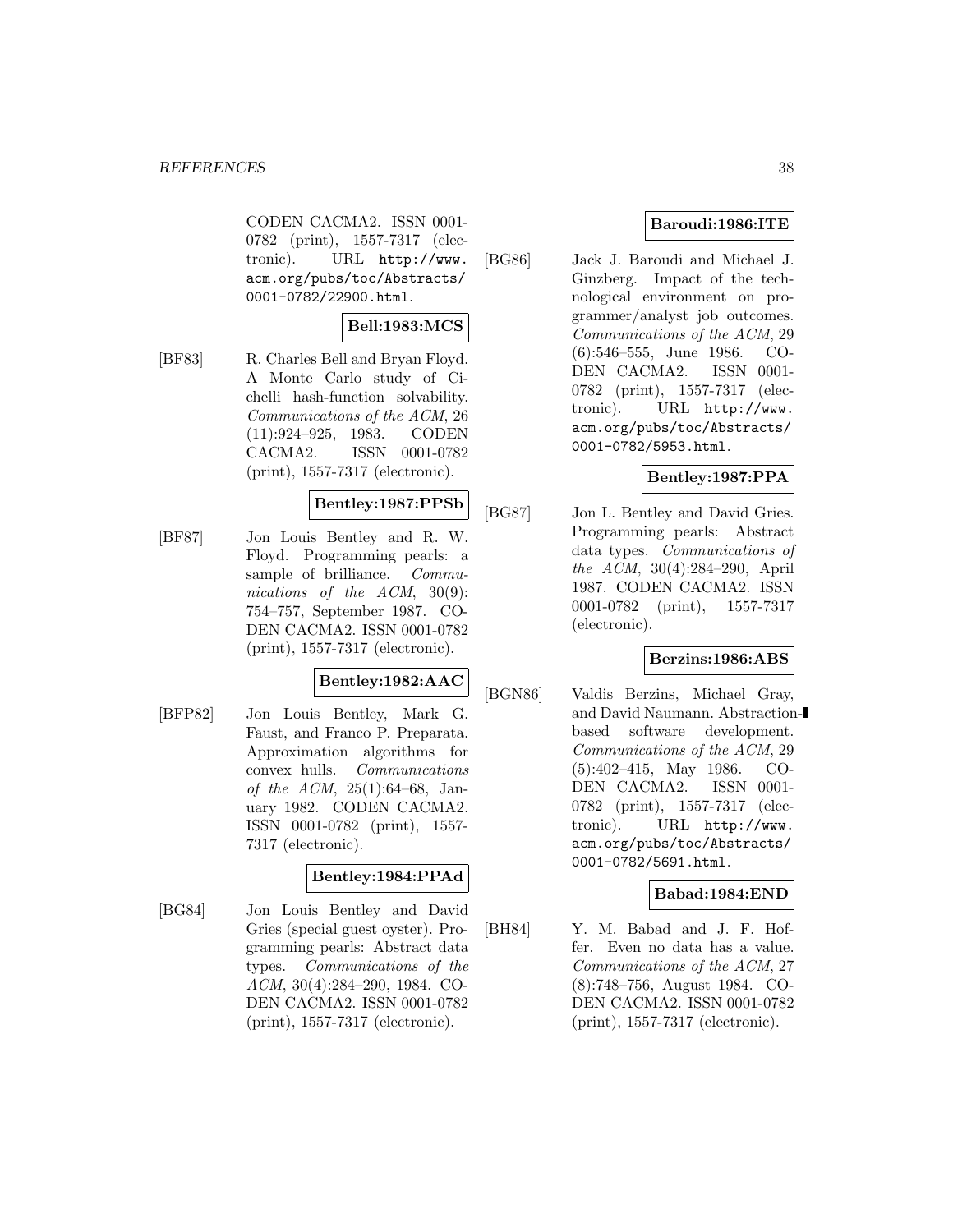# **Berman:1989:PAI**

[BH89] Donald H. Berman and Carole D. Hafner. The potential of artificial intelligence to help solve the crisis in our legal system. Communications of the ACM, 32 (8):928–938, August 1989. CO-DEN CACMA2. ISSN 0001- 0782 (print), 1557-7317 (electronic). URL http://www. acm.org/pubs/toc/Abstracts/ 0001-0782/65972.html.

### **Banno:1980:KOB**

[BHK<sup>+</sup>80] Y. Banno, H. Hirose, Y. Karita, H. Mawatari, H. Murakami, H. Takahashi, S. Yashiro, H. Yoshiki, N. Hagiwara, and Y. Sakurai. KEKOPEN, an open batch processing system at KEK. Communications of the ACM, 23(7):368–378, 1980. CO-DEN CACMA2. ISSN 0001-0782 (print), 1557-7317 (electronic).

#### **Blackstone:1981:TLS**

[BHP81] John H. Blackstone, Jr., Gary L. Hogg, and Don T. Phillips. A two-list synchronisation procedure for discrete event simulation. Communications of the ACM, 24(12):825–829, December 1981. CODEN CACMA2. ISSN 0001-0782 (print), 1557- 7317 (electronic).

### **Bastani:1987:EDS**

[BI87] Farokh B. Bastani and S. Sitharama Iyengar. The effect of data structures on the logical complexity of programs. Communications of the ACM, 30

(3):250–259, March 1987. CO-DEN CACMA2. ISSN 0001- 0782 (print), 1557-7317 (electronic). URL http://www. acm.org/pubs/toc/Abstracts/ 0001-0782/214760.html.

## **Bibel:1983:MM**

[Bib83] Wolfgang Bibel. Matings in matrices. Communications of the ACM, 26(11):844–852, November 1983. CODEN CACMA2. ISSN 0001-0782 (print), 1557- 7317 (electronic).

### **Bic:1982:PMI**

[Bic82] Lubomir Bic. A protection model and its implementation in a dataflow system. Communications of the ACM,  $25(9):650-$ 658, 1982. CODEN CACMA2. ISSN 0001-0782 (print), 1557- 7317 (electronic).

### **Bickel:1987:ACM**

[Bic87] Michael Allen Bickel. Automatic correction to misspelled names: a fourth generation approach. Communications of the ACM, 30 (3):224–228, March 1987. CO-DEN CACMA2. ISSN 0001- 0782 (print), 1557-7317 (electronic). URL http://www. acm.org/pubs/toc/Abstracts/ 0001-0782/214756.html.

### **Bickel:1989:SAP**

[Bic89] R. Wenig Bickel. Self-assessment procedure XIX. Communications of the ACM, 32(4):472–480, April 1989. CODEN CACMA2. ISSN 0001-0782 (print), 1557-7317 (electronic). URL http://www.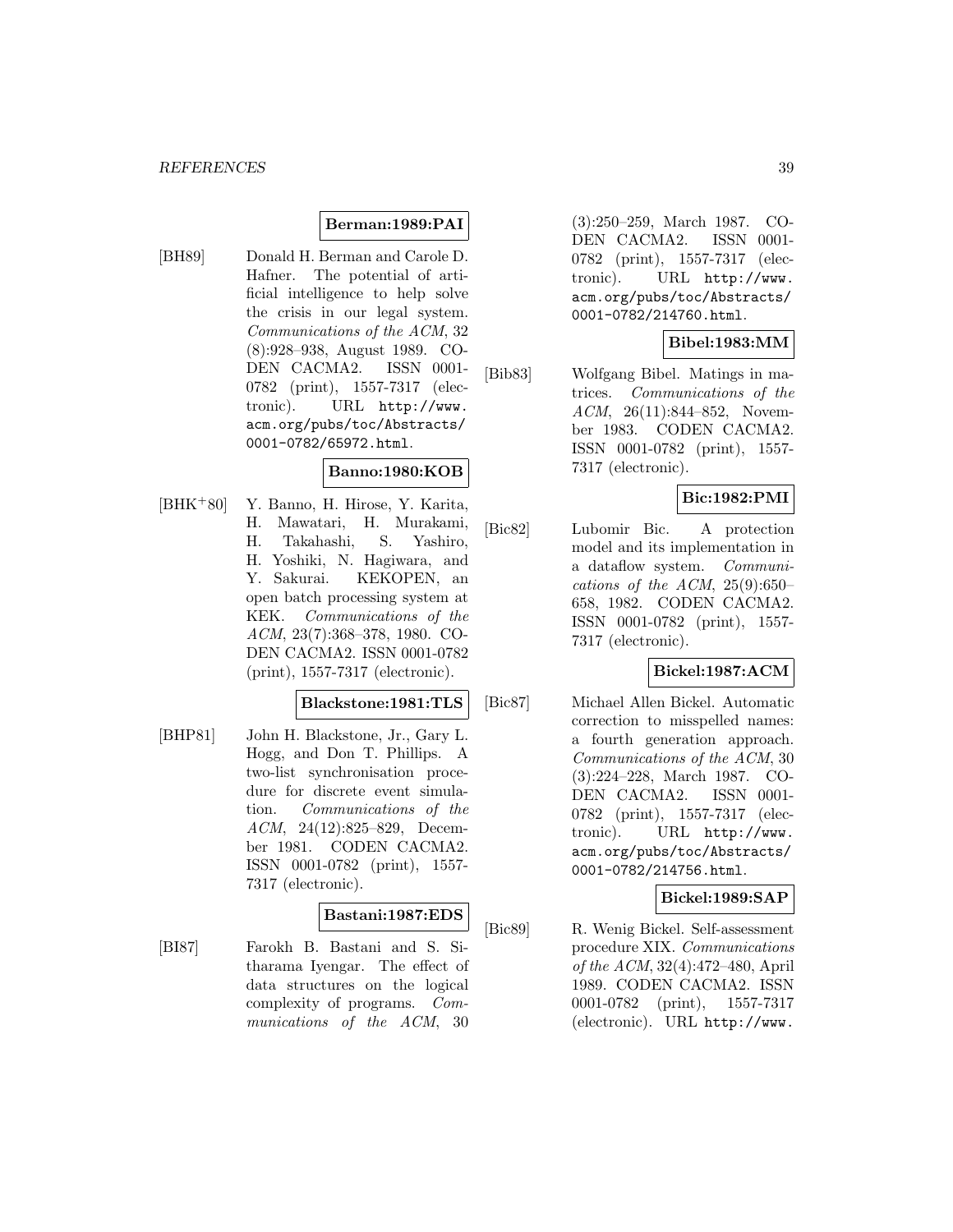acm.org/pubs/toc/Abstracts/ 0001-0782/63339.html.

### **Billard:1981:PMA**

[Bil81] Brian Billard. Polynomial manipulation with APL. Communications of the ACM, 24 (7):457–465, July 1981. CO-DEN CACMA2. ISSN 0001-0782 (print), 1557-7317 (electronic). See corrigendum [Bil82].

### **Billard:1982:CPM**

[Bil82] Brian Billard. Corrigendum: "Polynomial manipulation with APL". Communications of the ACM, 25(3):213, March 1982. CODEN CACMA2. ISSN 0001- 0782 (print), 1557-7317 (electronic). See [Bil81].

### **Birnbaum:1985:TDM**

[Bir85] Joel S. Birnbaum. Toward the domestication of microelectronics. Communications of the ACM, 28(11):1225– 1235, November 1985. CO-DEN CACMA2. ISSN 0001- 0782 (print), 1557-7317 (electronic). URL http://www. acm.org/pubs/toc/Abstracts/ 0001-0782/4554.html.

### **Bentley:1986:PPLa**

[BK86a] Jon Bentley and Don Knuth. Programming pearls: literate programming. Communications of the ACM, 29(5):384–369, May 1986. CODEN CACMA2. ISSN 0001-0782 (print), 1557-7317 (electronic).

# **Bentley:1986:GLT**

[BK86b] Jon Louis Bentley and Brian W. Kernighan. GRAP — a language for typesetting graphs. Communications of the ACM, 29(8): 782–792, August 1986. CO-DEN CACMA2. ISSN 0001- 0782 (print), 1557-7317 (electronic). URL http://www. acm.org/pubs/toc/Abstracts/ 0001-0782/6429.html.

# **Ballou:1989:MAR**

[BK89] Donald P. Ballou and Giri Kumar.Tayi. Methodology for allocating resources for data quality enhancement. Communications of the ACM, 32(3): 320–329, March 1989. CO-DEN CACMA2. ISSN 0001- 0782 (print), 1557-7317 (electronic). URL http://www. acm.org/pubs/toc/Abstracts/ 0001-0782/62068.html.

# **Bentley:1986:PPLb**

[BKM86] Jon Bentley, Donald E. Knuth, and M. Douglas McIlroy. Programming pearls: a literate program: a WEB program for common words. Communications of the ACM, 29(6):471–483, June 1986. CODEN CACMA2. ISSN 0001-0782 (print), 1557- 7317 (electronic). URL https:/ /dl.acm.org/ft\_gateway.cfm? id=315653. See another solution to the problem of printing the k most common words of a text file in [VHG87]. Reprinted in [Knu92, 151–177].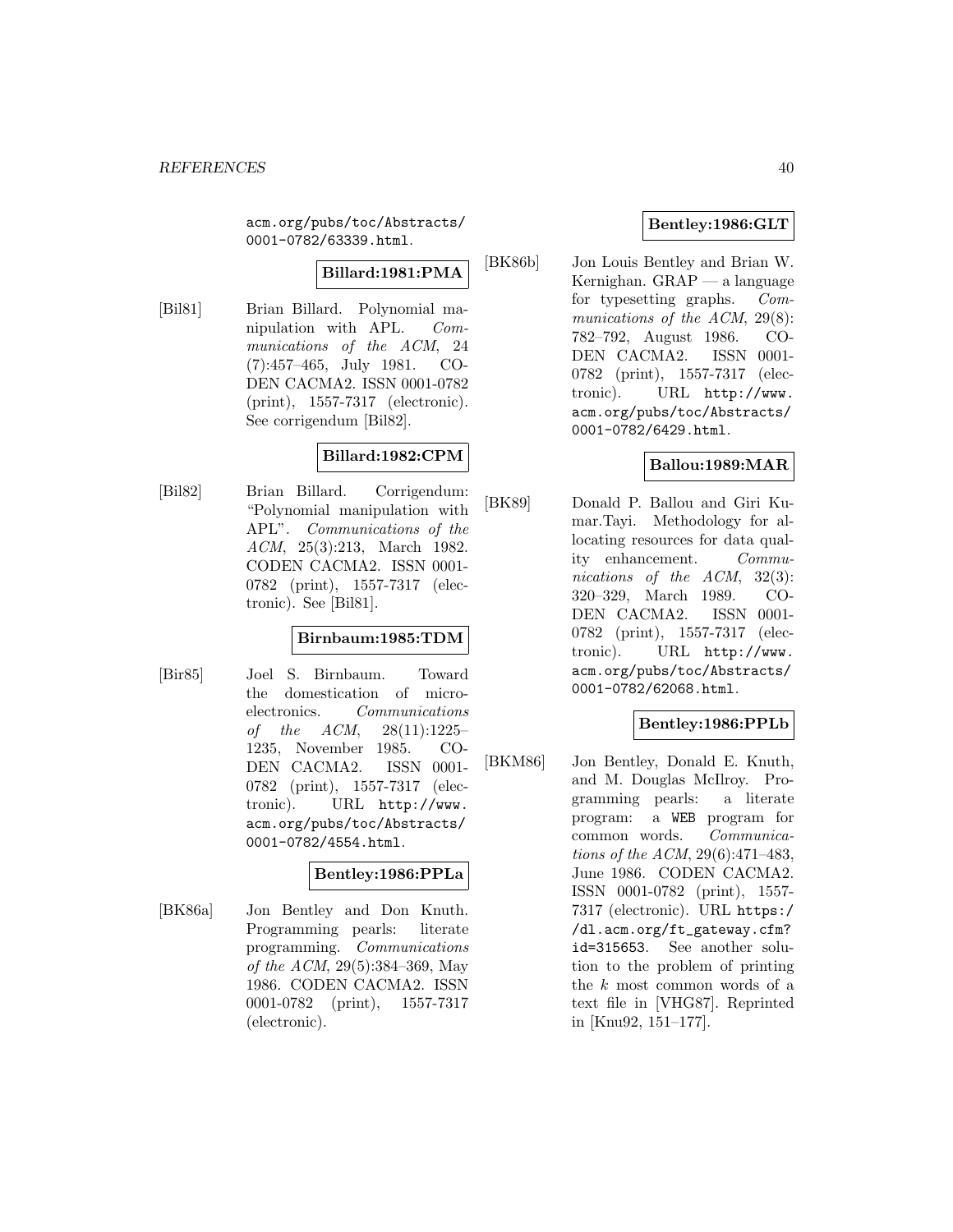### **Bates:1980:TCS**

[BL80] Doug Bates and Ronald S. Lemos. Technical correspondence: On statistical analysis. Communications of the ACM, 23 (1):39–40, January 1980. CO-DEN CACMA2. ISSN 0001-0782 (print), 1557-7317 (electronic).

### **Barber:1983:SRT**

[BL83] Raymond E. Barber and Henry C. Lucas, Jr. System response time, operator productivity, and job satisfaction. Communications of the ACM, 26(11):972–986, 1983. CODEN CACMA2. ISSN 0001- 0782 (print), 1557-7317 (electronic).

# **Banville:1989:CFM**

[BL89] Claude Banville and Maurice Landry. Can the field of MIS be disciplined? Communications of the ACM, 32(1):48–60, January 1989. CODEN CACMA2. ISSN 0001-0782 (print), 1557-7317 (electronic). URL http://www. acm.org/pubs/toc/Abstracts/ 0001-0782/63241.html.

#### **Blair:1984:DDD**

[Bla84a] David C. Blair. The datadocument distinction in information retrieval. Communications of the ACM, 27(4):369–374, 1984. CODEN CACMA2. ISSN 0001- 0782 (print), 1557-7317 (electronic).

### **Blanning:1984:CMI**

[Bla84b] Robert W. Blanning. Conversing with management information systems in natural language. Communications of the ACM, 27(3):201–207, 1984. CO-DEN CACMA2. ISSN 0001-0782 (print), 1557-7317 (electronic).

### **Blank:1989:FRT**

[Bla89] Glenn D. Blank. A finite and real-time processor for natural language. Communications of the ACM, 32(10):1174– 1189, October 1989. CO-DEN CACMA2. ISSN 0001- 0782 (print), 1557-7317 (electronic). URL http://www. acm.org/pubs/toc/Abstracts/ 0001-0782/67935.html.

# **Birrell:1982:GED**

[BLNS82] Andrew D. Birrell, Roy Levin, Roger M. Needham, and Michael D. Schroeder. Grapevine: an exercise in distributed computing. Communications of the ACM, 25 (4):260–274, April 1982. CO-DEN CACMA2. ISSN 0001-0782 (print), 1557-7317 (electronic).

### **Balkovich:1985:CHE**

[BLP85] Edward Balkovich, Steven Lerman, and Richard P. Parmelee. Computing in higher education: the Athena experience. Communications of the ACM, 28(11): 1214–1224, November 1985. CO-DEN CACMA2. ISSN 0001- 0782 (print), 1557-7317 (electronic). URL http://www. acm.org/pubs/toc/Abstracts/ 0001-0782/4553.html.

### **Bayman:1983:DBP**

[BM83] Piraye Bayman and Richard E. Mayer. A diagnosis of begin-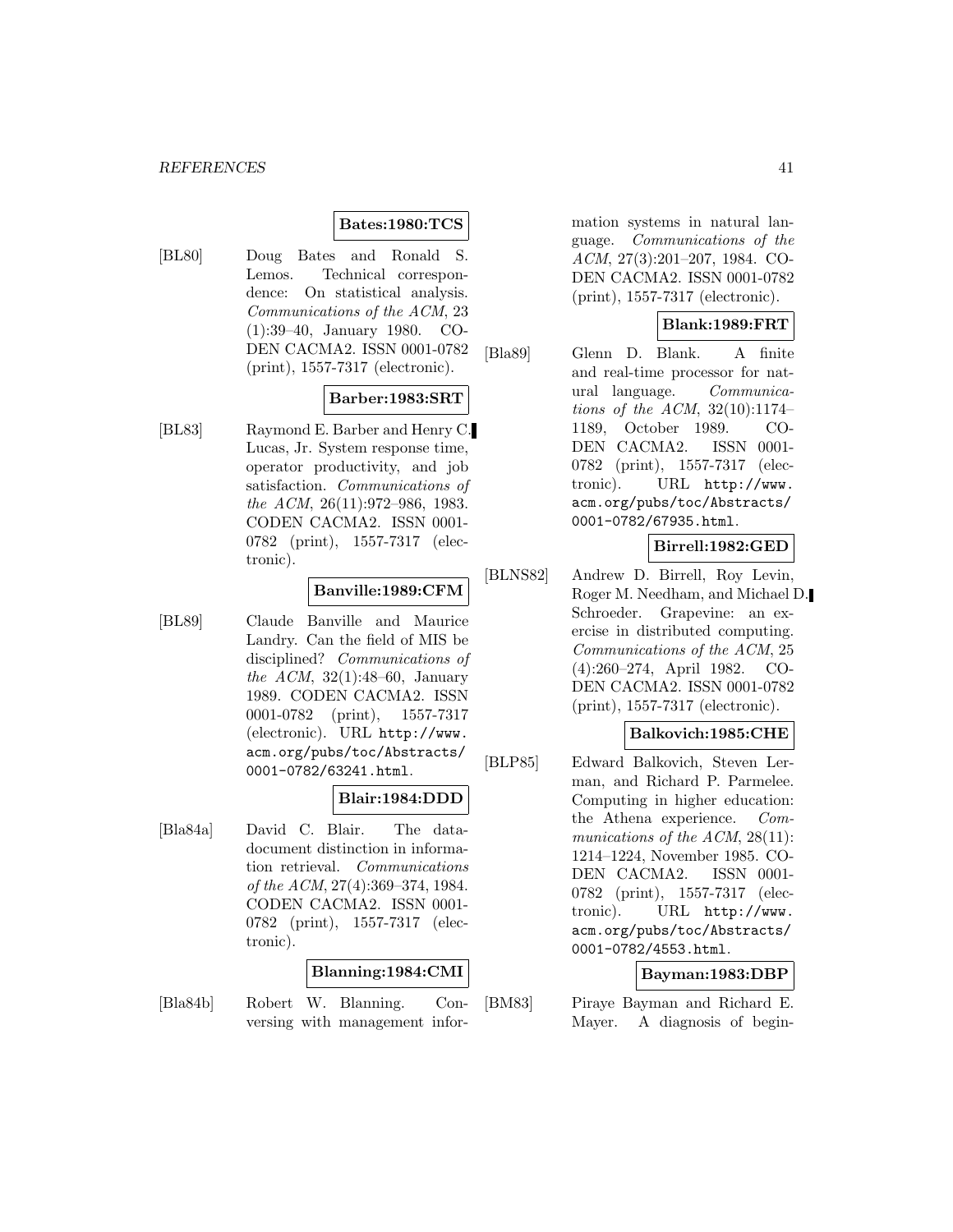ning programmers' misconceptions of BASIC programming statements. Communications of the ACM, 26(9):677–679, 1983. CODEN CACMA2. ISSN 0001- 0782 (print), 1557-7317 (electronic).

### **Bentley:1984:AAS**

[BM84] Jon Louis Bentley and Catherine C. McGeoch. Amortized analyses of self-organizing sequential search heuristics. Communications of the ACM,  $28(4):404-$ 411, 1984. CODEN CACMA2. ISSN 0001-0782 (print), 1557- 7317 (electronic).

### **Bentley:1985:AAS**

[BM85a] Jon L. Bentley and Catherine C. McGeoch. Amortized analyses of self-organizing sequential search heuristics. Communications of the ACM, 28(4):404–411, April 1985. CODEN CACMA2. ISSN 0001-0782 (print), 1557-7317 (electronic). URL http://www. acm.org/pubs/toc/Abstracts/ 0001-0782/3349.html.

### **Berry:1985:SAC**

[BM85b] R. E. Berry and B. A. E. Meekings. A style analysis of C programs. Communications of the ACM, 28(1):80–88, January 1985. CODEN CACMA2. ISSN 0001-0782 (print), 1557-7317 (electronic). URL http://www. acm.org/pubs/toc/Abstracts/ 0001-0782/2469.html.

### **Blair:1985:ERE**

[BM85c] David C. Blair and M. E. Maron. An evaluation of retrieval effectiveness for a fulltext document-retrieval system. Communications of the ACM, 28 (3):285–299, March 1985. CO-DEN CACMA2. ISSN 0001- 0782 (print), 1557-7317 (electronic). URL http://www. acm.org/pubs/toc/Abstracts/ 0001-0782/3197.html.

# **Butcher:1985:PPI**

[BM85d] D. F. Butcher and W. A. Muth. Predicting performance in an introductory computer science course. Communications of the ACM, 28(3):263–268, March 1985. CODEN CACMA2. ISSN 0001-0782 (print), 1557-7317 (electronic). URL http://www. acm.org/pubs/toc/Abstracts/ 0001-0782/3167.html.

# **Booth:1987:CSP**

[BM87] Taylor Booth and Raymond E. Miller. Computer Science Program Accreditation: the firstyear activities of the computing sciences accreditation board. Communications of the ACM, 30 (5):376–388, May 1987. CO-DEN CACMA2. ISSN 0001- 0782 (print), 1557-7317 (electronic). URL http://www. acm.org/pubs/toc/Abstracts/ 0001-0782/22902.html.

### **Bobrow:1986:ESP**

[BMS86] Daniel G. Bobrow, Sanjay Mittal, and Mark J. Stefik. Expert systems: perils and promise. Communications of the ACM, 29(9):880–894, September 1986. CODEN CACMA2. ISSN 0001- 0782 (print), 1557-7317 (elec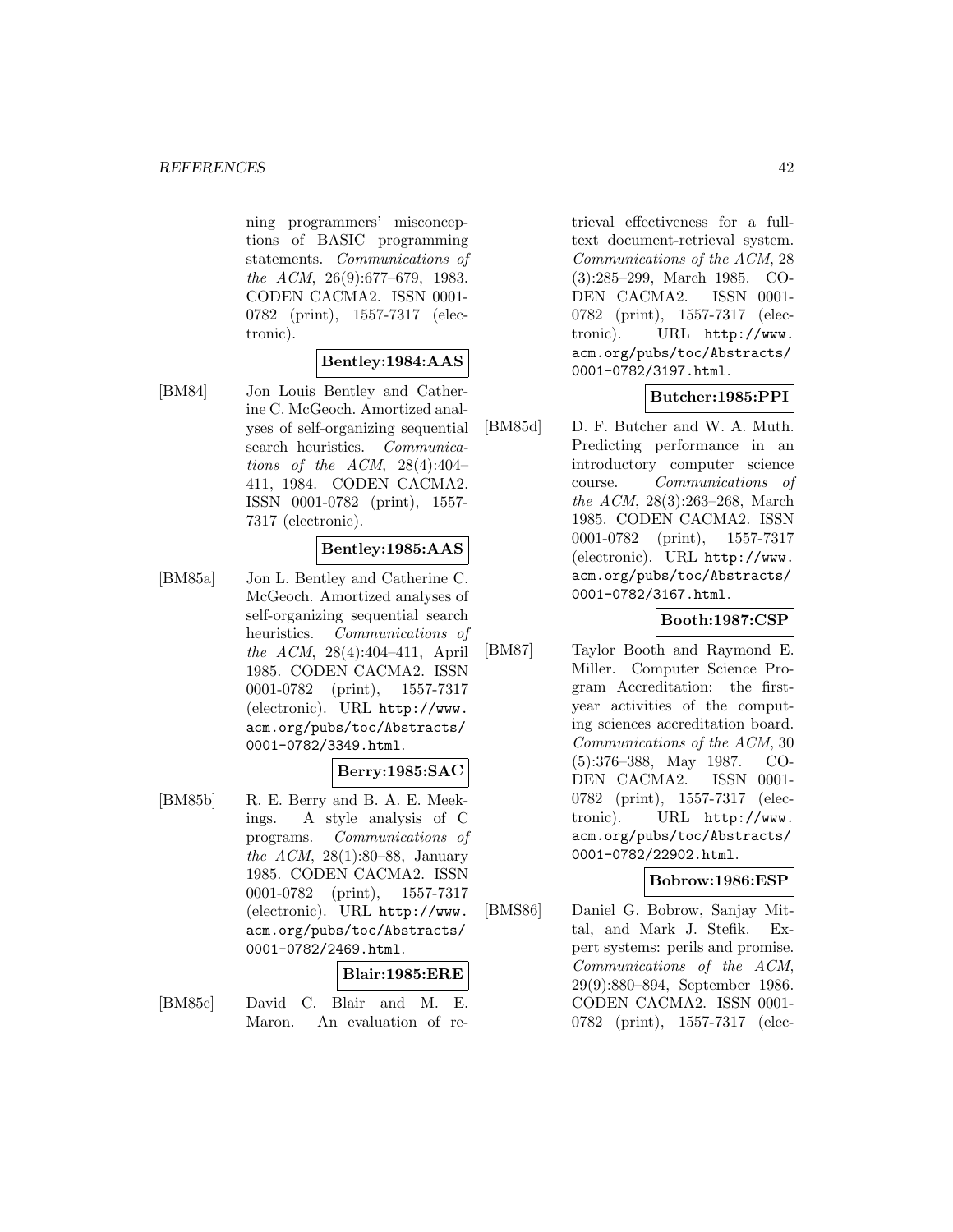tronic). URL http://www. acm.org/pubs/toc/Abstracts/ 0001-0782/6597.html.

### **Barker:1989:ESC**

[BOBS89] Virginia E. Barker, Dennis E. O'Connor, Judith Bachant, and Elliot Soloway. Expert systems for configuration at Digital: XCON and beyond. Communications of the ACM, 32 (3):298–318, March 1989. CO-DEN CACMA2. ISSN 0001- 0782 (print), 1557-7317 (electronic). URL http://www. acm.org/pubs/toc/Abstracts/ 0001-0782/62067.html.

## **Baroudi:1986:ESI**

[BOI86] Jack J. Baroudi, Margrethe H. Olson, and Blake Ives. An empirical study of the impact of user involvement on system usage and information satisfaction. Communications of the ACM, 29 (3):232–238, March 1986. CO-DEN CACMA2. ISSN 0001- 0782 (print), 1557-7317 (electronic). URL http://www. acm.org/pubs/toc/Abstracts/ 0001-0782/5669.html.

### **Boothroyd:1964:G**

[Boo64] J. Boothroyd. ACM Algorithm 246: Graycode. Communications of the ACM, 7(12):701, December 1964. CODEN CACMA2. ISSN 0001-0782 (print), 1557- 7317 (electronic). See also [Mis75, Er85].

### **Booth:1981:ASU**

[Boo81] K. S. Booth. Authentication of signatures using public key encryption. Communications of the ACM, 24(11):772–774, November 1981. CODEN CACMA2. ISSN 0001-0782 (print), 1557- 7317 (electronic).

# **Bork:1986:V**

[Bor86] Alfred Bork. Viewpoint. Communications of the ACM, 29 (5):360–ff., May 1986. CO-DEN CACMA2. ISSN 0001-0782 (print), 1557-7317 (electronic).

# **Borning:1987:CSR**

[Bor87] Alan Borning. Computer system reliability and nuclear war. Communications of the ACM, 30(2): 112–131, February 1987. CO-DEN CACMA2. ISSN 0001- 0782 (print), 1557-7317 (electronic). URL http://www. acm.org/pubs/toc/Abstracts/ 0001-0782/12528.html.

### **Botting:1986:NST**

[Bot86] Richard Botting. Novel security techniques for online systems. Communications of the ACM, 29(5):416–417, May 1986. CODEN CACMA2. ISSN 0001- 0782 (print), 1557-7317 (electronic). URL http://www. acm.org/pubs/toc/Abstracts/ 0001-0782/5921.html.

### **Bozman:1984:SLB**

[Boz84] Gerald Bozman. The software lookaside buffer reduces search overhead with linked lists. Communications of the ACM, 27 (3):222–227, 1984. CODEN CACMA2. ISSN 0001-0782 (print), 1557-7317 (electronic).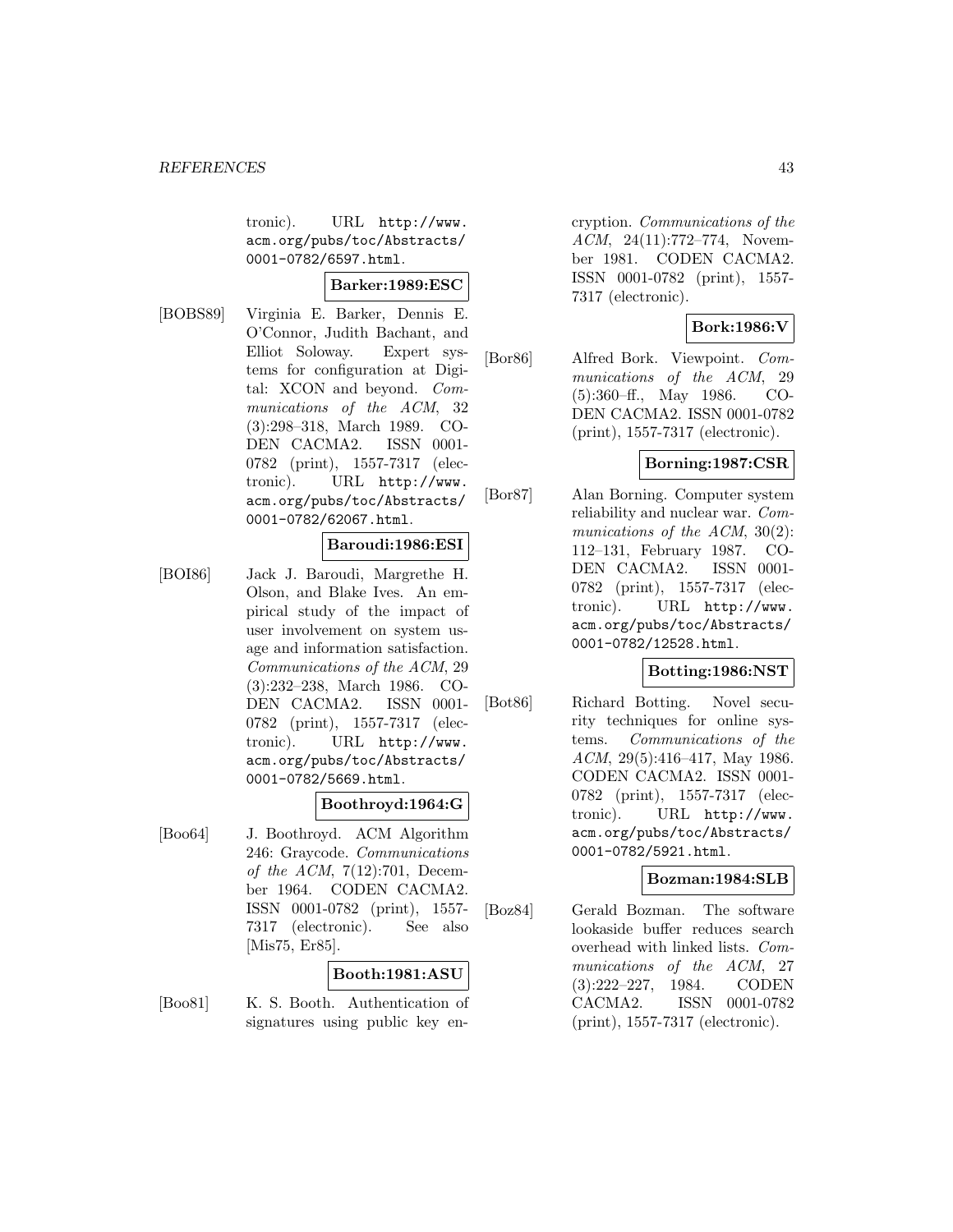### **Basili:1984:SEC**

[BP84] Victor R. Basili and Barry T. Perricone. Software errors and complexity: An empirical investigation. Communications of the ACM, 27(1):42–52, 1984. CO-DEN CACMA2. ISSN 0001-0782 (print), 1557-7317 (electronic).

# **Blaha:1988:RDD**

[BPR88] Michael R. Blaha, William J. Premerlani, and James E. Rumbaugh. Relational database design using an object-oriented methodology. Communications of the ACM, 31(4):414–427, April 1988. CODEN CACMA2. ISSN 0001-0782 (print), 1557-7317 (electronic). URL http://www. acm.org/pubs/toc/Abstracts/ 0001-0782/42407.html.

### **Brelaz:1979:NMC**

[Bré79] Daniel Brélaz. New methods to color vertices of a graph. Communications of the ACM, 22 (4):251–256, April 1979. CO-DEN CACMA2. ISSN 0001-0782 (print), 1557-7317 (electronic). See [Pee83, KJ85].

### **Brown:1972:CSC**

[Bro72] R. J. Brown. Chromatic scheduling and the chromatic number problem. Management Science, 19(??):451–463, 1972. CO-DEN MSCIAM. ISSN 0025-1909 (print), 1526-5501 (electronic). See [KJ85].

### **Brooks:1980:SPB**

[Bro80] R. E. Brooks. Studying programming behavior experimentally: The problems of proper methodology. Communications of the ACM, 23(4):207–213, April 1980. CODEN CACMA2. ISSN 0001- 0782 (print), 1557-7317 (electronic).

# **Brown:1982:CCM**

[Bro82] James W. Brown. Controlling the complexity of menu networks. Communications of the ACM, 25(7):412–418, 1982. CO-DEN CACMA2. ISSN 0001-0782 (print), 1557-7317 (electronic).

### **Brown:1983:EMN**

[Bro83] P. J. Brown. Error messages: The neglected area of the man/ machine interface? Communications of the ACM,  $26(4):246-$ 249, 1983. CODEN CACMA2. ISSN 0001-0782 (print), 1557- 7317 (electronic).

### **Brown:1984:LTI**

[Bro84a] P. J. Brown. Languages: Three interviews (April 1984 special section). Communications of the ACM, 27(4):352–355, 1984. CO-DEN CACMA2. ISSN 0001-0782 (print), 1557-7317 (electronic).

## **Brownrigg:1984:WMF**

[Bro84b] D. R. K. Brownrigg. The weighted median filter. Communications of the ACM, 27(8): 807–818, August 1984. CO-DEN CACMA2. ISSN 0001-0782 (print), 1557-7317 (electronic).

### **Brown:1988:CQF**

[Bro88] R. Brown. Calendar queues: a fast  $O(1)$  priority queue im-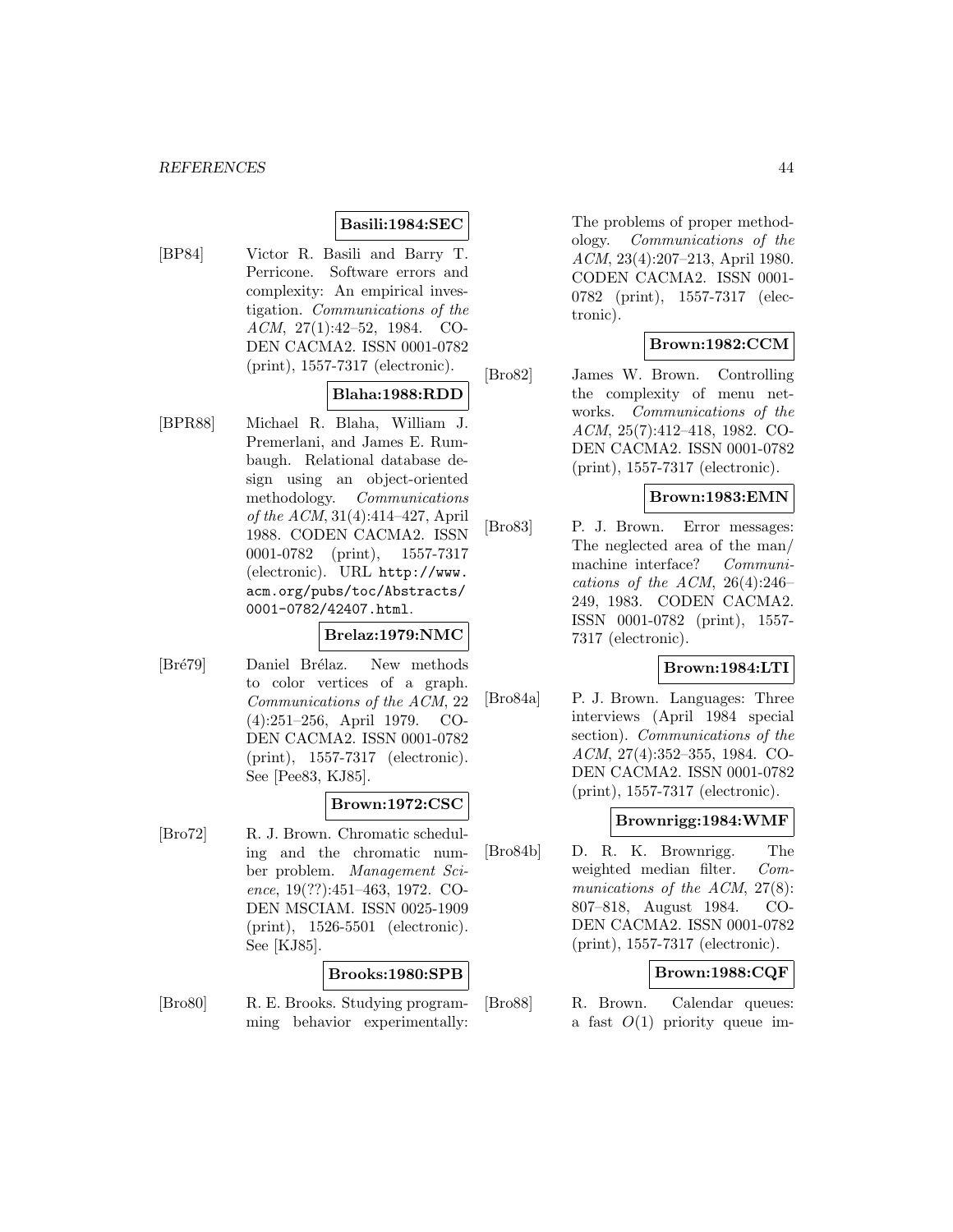plementation for the simulation event set problem. Communications of the ACM, 31(10): 1220–1227, October 1988. CO-DEN CACMA2. ISSN 0001-0782 (print), 1557-7317 (electronic). URL http://www. acm.org/pubs/toc/Abstracts/ 0001-0782/63045.html.

### **Biermann:1985:NLD**

[BRRH85] Alan W. Biermann, Robert D. Rodman, David C. Rubin, and J. Francis Heidlage. Natural language with discrete speech as a mode for human-to-machine. Communications of the ACM, 28 (6):628–636, June 1985. CO-DEN CACMA2. ISSN 0001- 0782 (print), 1557-7317 (electronic). URL http://www. acm.org/pubs/toc/Abstracts/ 0001-0782/3817.html.

# **Balci:1981:MCR**

[BS81] Osman Balci and Robert G. Sargent. A methodology for costrisk analysis in the statistical validation of simulation models. Communications of the ACM, 24 (4):190–197, April 1981. CO-DEN CACMA2. ISSN 0001-0782 (print), 1557-7317 (electronic).

### **Bernstein:1990:AFD**

[BSE<sup>+</sup>90] Danielle R. Bernstein, Joshua Stern, William Ehrich, Michael R. Dunlavey, Leonard Zettel, Bruce B. Herbert, Mark Nelson, W. F. Smyth, Bruce W. Walker, Robert M. Gordon, Stephen N. Cole, and David B. Lightstone. ACM Forum: Debatable. Communications of the ACM, 33

(3):264–271, March 1990. CO-DEN CACMA2. ISSN 0001-0782 (print), 1557-7317 (electronic). See [Dij89b, WWSD90].

## **Bentley:1986:LAD**

[BSTW86] Jon Louis Bentley, Daniel D. Sleator, Robert E. Tarjan, and Victor K. Wei. A locally adaptive data compression scheme. Communications of the ACM, 29 (4):320–330, April 1986. CO-DEN CACMA2. ISSN 0001- 0782 (print), 1557-7317 (electronic). URL http://www. acm.org/pubs/toc/Abstracts/ 0001-0782/5688.html.

### **Burr:1983:OPA**

[Bur83] William E. Burr. An overview of the proposed American National Standard for Local Distributed Data Interfaces. Communications of the ACM, 26(8): 554–561, August 1983. CO-DEN CACMA2. ISSN 0001-0782 (print), 1557-7317 (electronic).

## **Benbasat:1984:CAB**

[BW84] Izak Benbasat and Yair Wand. Command abbreviation behavior in human-computer interaction. Communications of the ACM, 27 (4):376–383, April 1984. CO-DEN CACMA2. ISSN 0001-0782 (print), 1557-7317 (electronic).

#### **Beusmans:1989:CRW**

[BW89] Jack Beusmans and Karen Wieckert. Computing, research, and war: if knowledge is power, where is responsibility? Communications of the ACM, 32(8):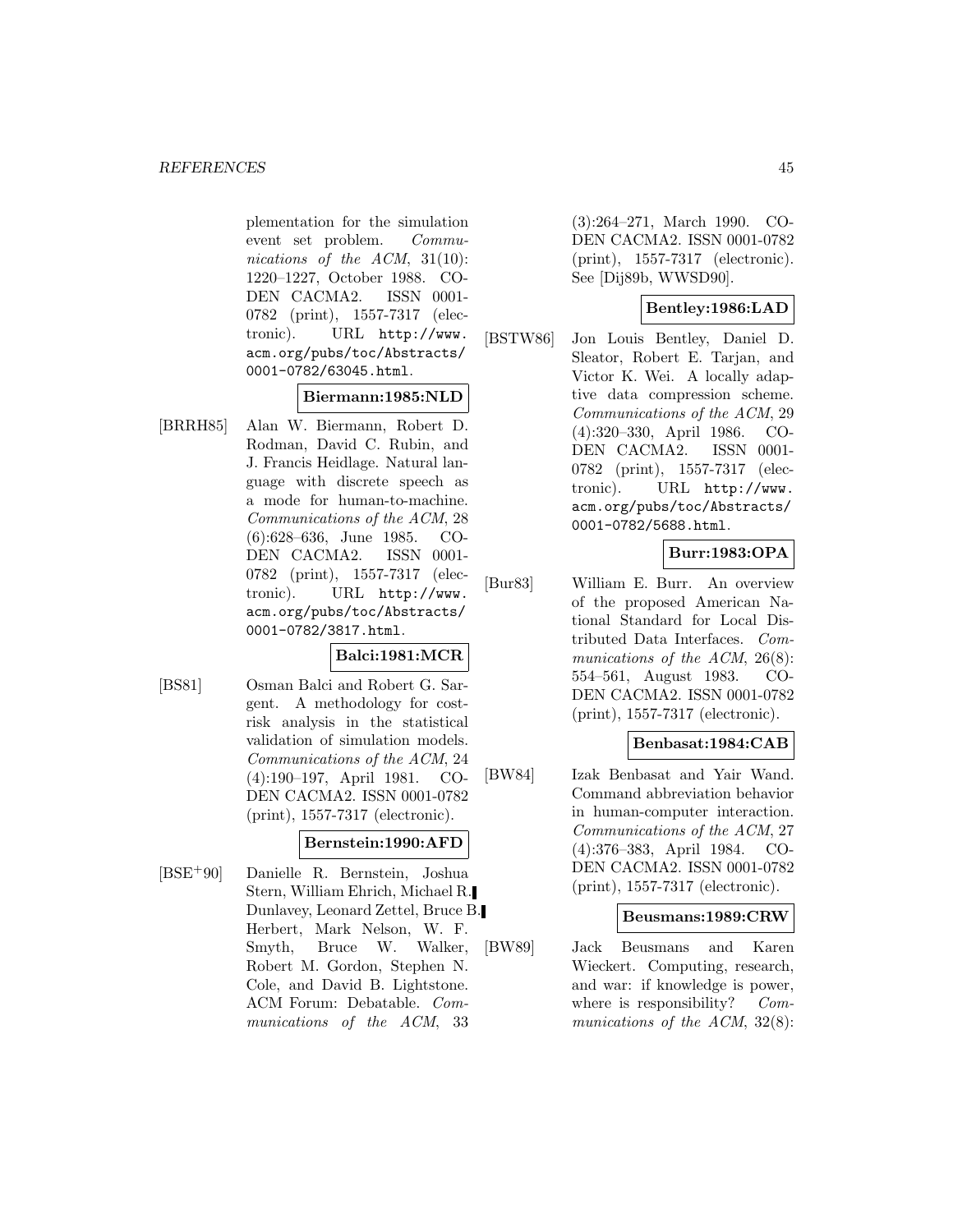939–951, August 1989. CO-DEN CACMA2. ISSN 0001- 0782 (print), 1557-7317 (electronic). URL http://www. acm.org/pubs/toc/Abstracts/ 0001-0782/65973.html.

## **Carroll:1988:LDS**

[CA88] John M. Carroll and Amy P. Aaronson. Learning by doing with simulated intelligent help. Communications of the ACM, 31 (9):1064–1079, September 1988. CODEN CACMA2. ISSN 0001- 0782 (print), 1557-7317 (electronic). URL http://www. acm.org/pubs/toc/Abstracts/ 0001-0782/48531.html.

# **Chamberlin:1981:HES**

[CAB<sup>+</sup>81] Donald D. Chamberlin, Morton M. Astrahan, Michael W. Blasgen, James N. Gray, W. Frank King, Bruce G. Lindsay, Raymod Lorie, James W. Mehl, Thomas G. Price, Franco Putzolo, Patricia Griffiths Selinger, Mario Schkolnick, Donald R. Slutz, Irving L. Traiger, Bradford W. Wade, and Robert A. Yost. A history and evaluation of System R. Communications of the ACM, 24(10):632–646, October 1981. CODEN CACMA2. ISSN 0001-0782 (print), 1557- 7317 (electronic). Reprinted in M. Stonebraker, Readings in Database Sys., Morgan Kaufmann, San Mateo, CA, 1988.

# **Carlow:1984:ASS**

- 
- [Car84] G. D. Carlow. Architecture of the Space Shuttle Primary Avion-

ics Software System. Communications of the ACM, 27(9): 926–937, September 1984. CO-DEN CACMA2. ISSN 0001-0782 (print), 1557-7317 (electronic).

### **Carroll:1984:TWU**

[CC84] John M. Carroll and Caroline Carrithers. Training wheels in a user interface. Communications of the ACM,  $27(8):800-$ 806, 1984. CODEN CACMA2. ISSN 0001-0782 (print), 1557- 7317 (electronic).

### **Campbell:1984:EMR**

[CCFJ84] David Campbell, Jim Crutchfield, Doyne Farmer, and Erica Jen. Experimental mathematics: The role of computation in nonlinear science. Communications of the ACM, 28(4):374– 384, 1984. CODEN CACMA2. ISSN 0001-0782 (print), 1557- 7317 (electronic).

# **Campbell:1985:EMR**

[CCFJ85] David Campbell, Jim Crutchfield, Doyne Farmer, and Erica Jen. Experimental mathematics: the role of computation in nonlinear science. Communications of the ACM, 28(4):374–384, April 1985. CODEN CACMA2. ISSN 0001-0782 (print), 1557-7317 (electronic). URL http://www. acm.org/pubs/toc/Abstracts/ 0001-0782/3345.html.

### **Cadwallader-Cohen:1984:CIA**

[CCZD84] J. B. Cadwallader-Cohen, W. W. Zysic, and R. B. Donnelly. The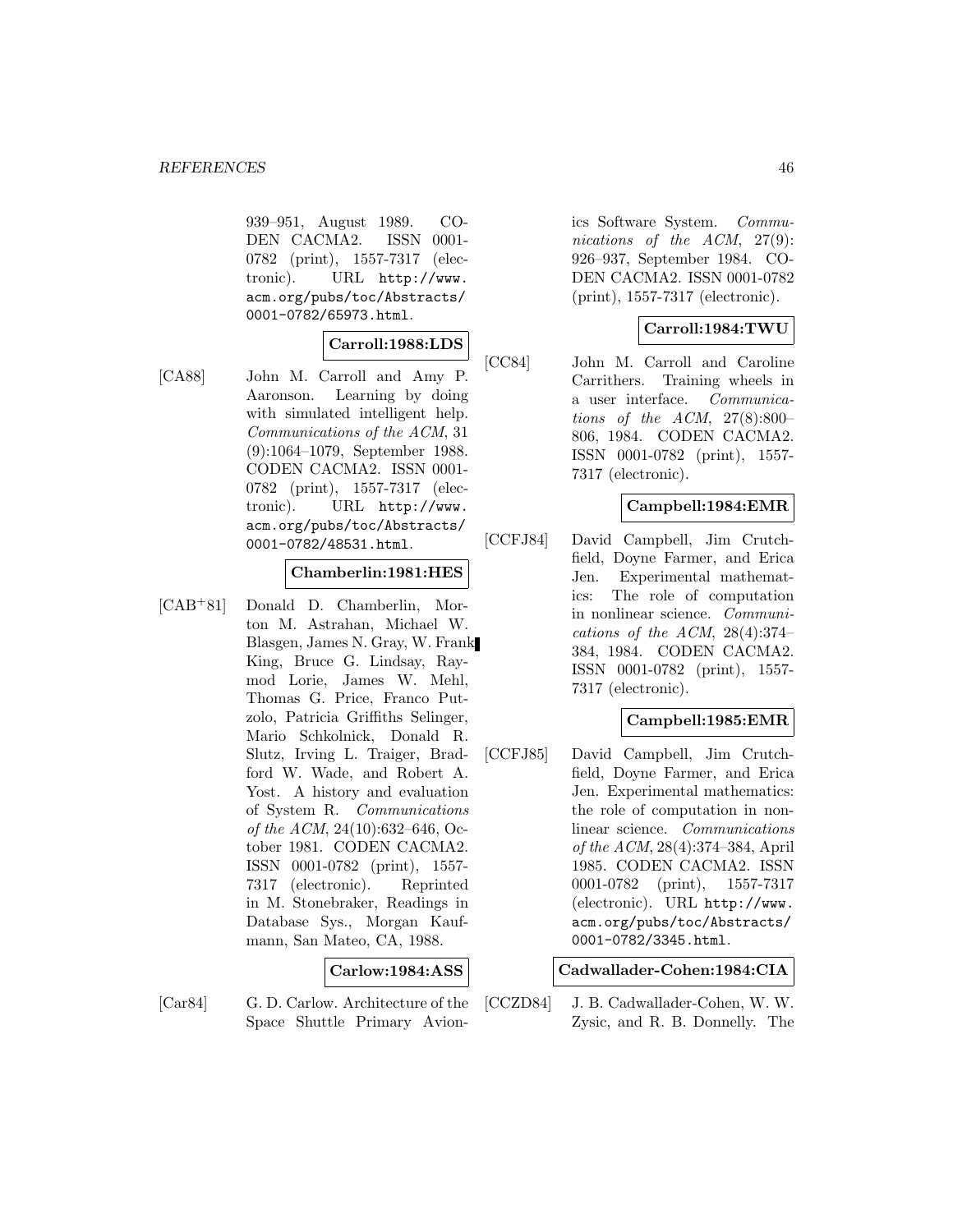Chaostron: An important advance in learning machines (April 1984 special section). Communications of the ACM,  $27(4):356-$ 357, 1984. CODEN CACMA2. ISSN 0001-0782 (print), 1557- 7317 (electronic).

# **Clapp:1986:TRT**

[CDV<sup>+</sup>86] Russell M. Clapp, Louis Duchesneau, Richard A. Volz, Trevor N. Mudge, and Timothy Schultze. Toward real-time performance benchmarks for Ada. Communications of the ACM, 29(8): 760–778, August 1986. CO-DEN CACMA2. ISSN 0001- 0782 (print), 1557-7317 (electronic). URL http://www. acm.org/pubs/toc/Abstracts/ 0001-0782/6428.html.

### **Cheng:1980:GVG**

[CF80] R. C. H. Cheng and G. M. Feast. Gamma variate generators with increased shape parameter range. Communications of the ACM, 23 (7):389–394, July 1980. CO-DEN CACMA2. ISSN 0001-0782 (print), 1557-7317 (electronic).

# **Cloutier:1983:PAR**

[CF83] Mark J. Cloutier and Matthew J. Friedman. Precision averaging for real-time analysis. Communications of the ACM,  $26(7):525-$ 529, 1983. CODEN CACMA2. ISSN 0001-0782 (print), 1557- 7317 (electronic).

# **Canon:1980:VME**

[CFH<sup>+</sup>80] M. D. Canon, D. H. Fritz, John H. Howard, T. D. Howell,

Michael F. Mitoma, and Juan Rodriguez-Rossel. A virtual machine emulator for performance evaluation. Communications of the ACM, 23(2):71–80, 1980. CO-DEN CACMA2. ISSN 0001-0782 (print), 1557-7317 (electronic).

# **Ceri:1986:NRP**

[CG86] S. Ceri and G. Gottlob. Normalization of relations and PRO-LOG. Communications of the ACM, 29(6):524–544, June 1986. CODEN CACMA2. ISSN 0001- 0782 (print), 1557-7317 (electronic). URL http://www. acm.org/pubs/toc/Abstracts/ 0001-0782/5952.html. Also published in/as: Polit. Milano, Dep. Elettronica, Lab. d. Calc. TR., July 1985.

# **Campbell:1988:HGP**

[CG88] Brad Campbell and Joseph M. Goodman. HAM: a general purpose hypertext abstract machine. Communications of the ACM, 31(7):856–861, July 1988. CO-DEN CACMA2. ISSN 0001- 0782 (print), 1557-7317 (electronic). URL http://www. acm.org/pubs/toc/Abstracts/ 0001-0782/48515.html.

### **Carriero:1989:LC**

[CG89] Nicholas Carriero and David Gelernter. Linda in context. Communications of the ACM, 32 (4):444–458, April 1989. CO-DEN CACMA2. ISSN 0001- 0782 (print), 1557-7317 (electronic). URL http://www.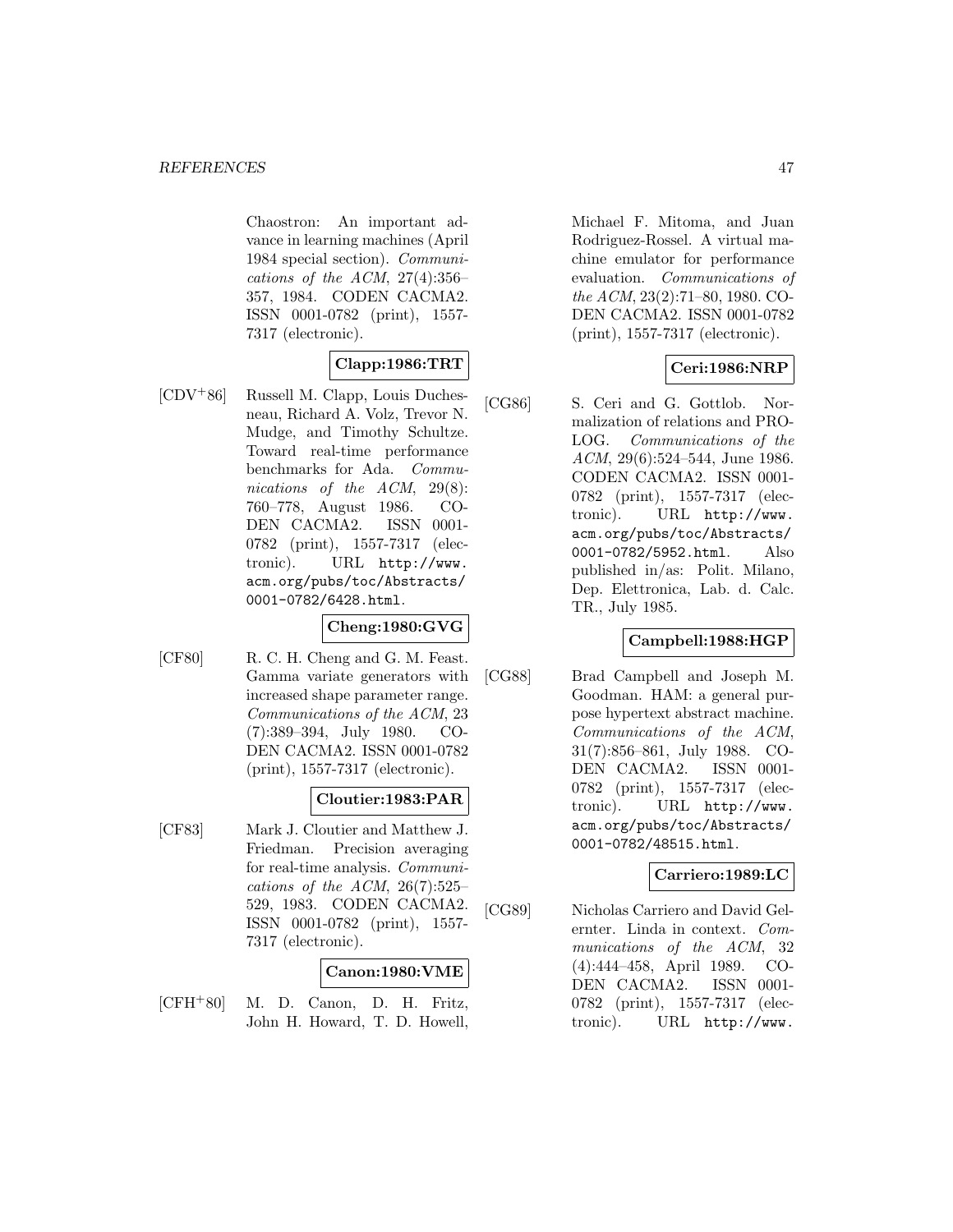acm.org/pubs/toc/Abstracts/ 0001-0782/63337.html.

#### **Chesnais:1983:MPA**

[CGM83] A. Chesnais, Erol Gelenbe, and Isi Mitrani. On the modeling of parallel access to shared data. Communications of the ACM, 26(3):196–202, 1983. CO-DEN CACMA2. ISSN 0001-0782 (print), 1557-7317 (electronic).

### **Chaum:1981:UEM**

[Cha81] David Chaum. Untraceable electronic mail, return addresses, and digital pseudonyms. Communications of the ACM, 24(2): 84–88, 1981. CODEN CACMA2. ISSN 0001-0782 (print), 1557- 7317 (electronic).

### **Chapman:1982:PTA**

[Cha82] David Chapman. A program testing assistant. Communications of the ACM, 25(9):625– 634, 1982. CODEN CACMA2. ISSN 0001-0782 (print), 1557- 7317 (electronic).

### **Chang:1984:SOM**

[Cha84] C. C. Chang. The study of an ordered minimal perfect hashing scheme. Communications of the ACM, 27(4):384–387, April 1984. CODEN CACMA2. ISSN 0001- 0782 (print), 1557-7317 (electronic). The English translation of Ref. 6 of this paper appears in [Hua82]; that book contains the fundamental prime number functions needed for the ordered minimal perfect hash functions described here.

## **Chaum:1985:SIT**

[Cha85] David Chaum. Security without identification: transaction systems to make big brother obsolete. Communications of the ACM, 28(10): 1030–1044, October 1985. CO-DEN CACMA2. ISSN 0001- 0782 (print), 1557-7317 (electronic). URL http://www. acm.org/pubs/toc/Abstracts/ 0001-0782/4373.html.

### **Cheung:1982:EBA**

[Che82] T-Y. Cheung. Estimating block accesses and number of records in file management. Communications of the ACM, 25(7):484–487, July 1982. CODEN CACMA2. ISSN 0001-0782 (print), 1557- 7317 (electronic).

### **Cheriton:1988:VDS**

[Che88a] David Cheriton. The V distributed system. Communications of the ACM, 31(3): 314–333, March 1988. CO-DEN CACMA2. ISSN 0001- 0782 (print), 1557-7317 (electronic). URL http://www. acm.org/pubs/toc/Abstracts/ 0001-0782/42400.html. Comment 1 by Schlenk, Wed Jun 29 16:48:07 1988. This article covers the V-kernel design, servers (i.e. file server, name server,...) and applications (parallel programs). The underlying VMTP is claimed to be a very efficient RPC implementation. The protocol might become a DARPA Internet standard. Future research directions include protocols for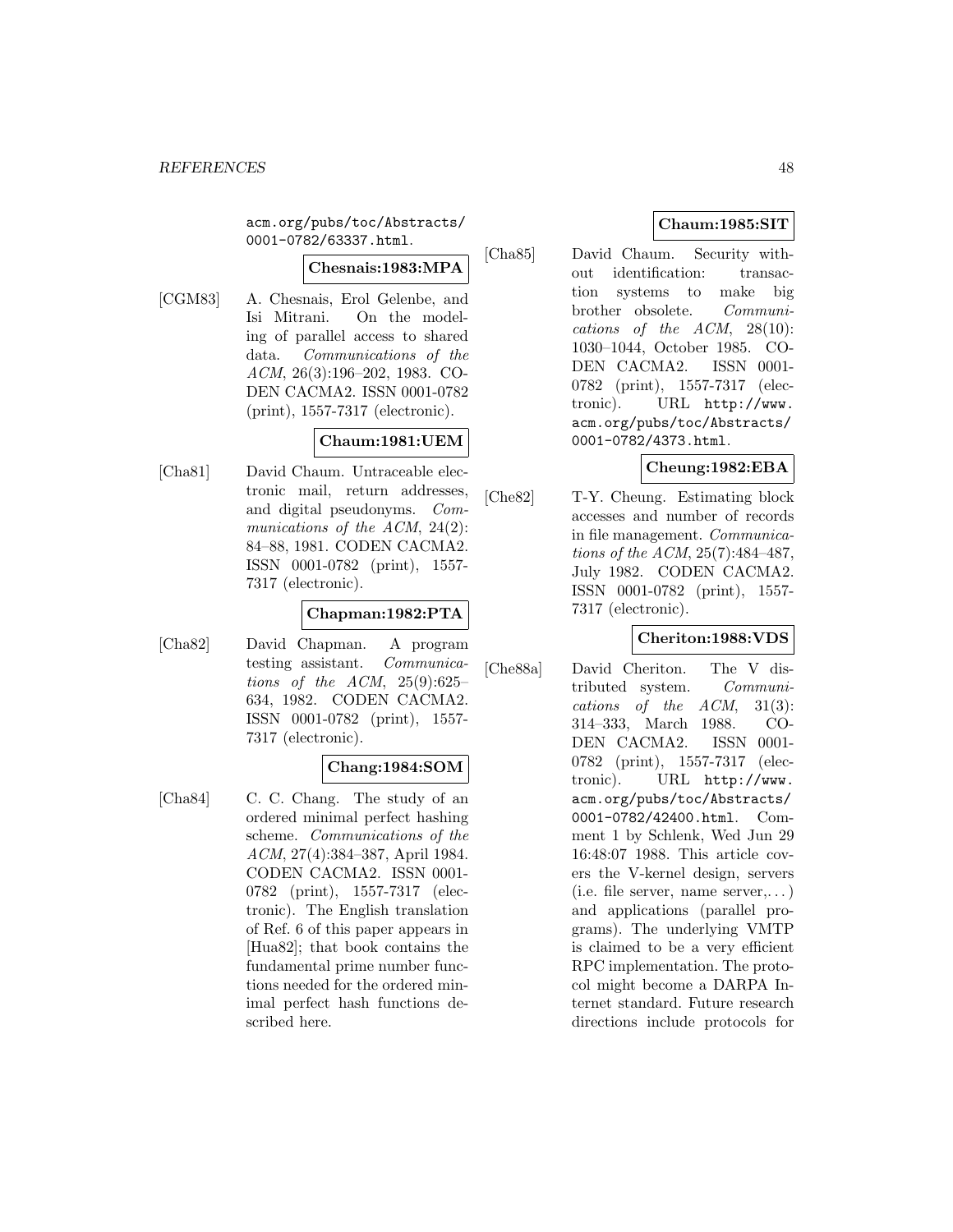high speed communication lines  $(i.100 \text{ MBit/sec}).$ 

### **Cherniak:1988:UCS**

[Che88b] Christopher Cherniak. Undebuggability and cognitive science. Communications of the ACM, 31 (4):402–412, April 1988. CO-DEN CACMA2. ISSN 0001- 0782 (print), 1557-7317 (electronic). URL http://www. acm.org/pubs/toc/Abstracts/ 0001-0782/42406.html.

### **Callahan:1988:CGT**

[CHH88] Michael J. Callahan, David Hoffman, and James T. Hoffman. Computer graphics tools for the study of minimal surfaces. Communications of the ACM, 31 (6):648–661, June 1988. CO-DEN CACMA2. ISSN 0001- 0782 (print), 1557-7317 (electronic). URL http://www. acm.org/pubs/toc/Abstracts/ 0001-0782/62961.html.

### **Chang:1984:EAG**

[CI84] Hsi Chang and S. Sitharama Iyengar. Efficient algorithms to globally balance a binary search tree. Communications of the ACM, 27(7):695–702, July 1984. CODEN CACMA2. ISSN 0001- 0782 (print), 1557-7317 (electronic).

# **Cichelli:1980:MPH**

[Cic80a] R. J. Cichelli. Minimal perfect hash functions made simple. Communications of the ACM, 23 (1):17–19, January 1980. CO-DEN CACMA2. ISSN 0001-0782

(print), 1557-7317 (electronic). See remarks in [JO80], and the author's response in [Cic80b], and also later extension [Sag85].

# **Cichelli:1980:TCC**

[Cic80b] R. J. Cichelli. Technical correspondence: On Cichelli's minimal perfect hash functions method. Communications of the ACM, 23(12):728–729, December 1980. CODEN CACMA2. ISSN 0001-0782 (print), 1557- 7317 (electronic). This is the author's response to the comments in [JO80] about [Cic80a]. See also [Sag85].

# **Cook:1980:BSA**

[CK80] Curtis R. Cook and Do Jin Kim. Best sorting algorithms for nearly sorted lists. Communications of the ACM, 23(11): 620–624, November 1980. CO-DEN CACMA2. ISSN 0001-0782 (print), 1557-7317 (electronic).

# **Coulter:1986:CIS**

[CK86] Neal S. Coulter and Norman H. Kelly. Computer instruction set usage by programmers: an empirical investigation. Communications of the ACM, 29 (7):643–647, July 1986. CO-DEN CACMA2. ISSN 0001- 0782 (print), 1557-7317 (electronic). URL http://www. acm.org/pubs/toc/Abstracts/ 0001-0782/6148.html.

### **Cotterman:1989:UCT**

[CK89] William W. Cotterman and Kuldeep Kumar. User cube: a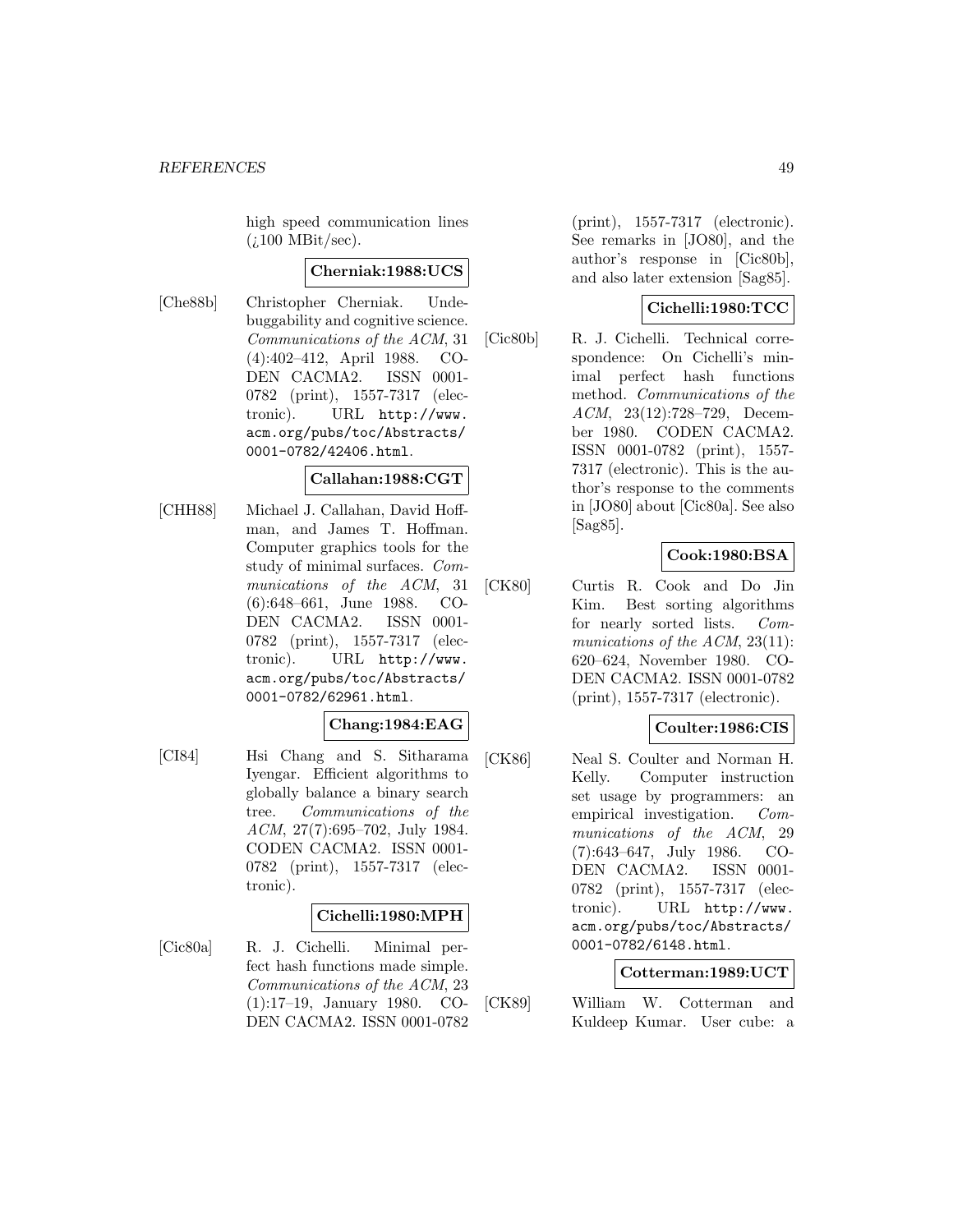taxonomy of end users. Communications of the ACM, 32(11): 1313–1320, November 1989. CO-DEN CACMA2. ISSN 0001- 0782 (print), 1557-7317 (electronic). URL http://www. acm.org/pubs/toc/Abstracts/ 0001-0782/68816.html.

### **Curtis:1988:FSS**

[CKI88] Bill Curtis, Herb Krasner, and Neil Iscoe. A field study of the software design process for large systems. Communications of the ACM,  $31(11):1268-$ 1287, November 1988. CO-DEN CACMA2. ISSN 0001- 0782 (print), 1557-7317 (electronic). URL http://www. acm.org/pubs/toc/Abstracts/ 0001-0782/50089.html.

# **Clark:1981:UPD**

[Cla81] Gordon M. Clark. Use of Pólya distributions in approximate solutions to nonstationary  $M/M/s$ queues. Communications of the ACM, 24(4):206–217, April 1981. CODEN CACMA2. ISSN 0001- 0782 (print), 1557-7317 (electronic).

# **Clark:1984:LCG**

[Cla84] R. Lawrence Clark. A linuistic contribution to goto-less programming (April 1984 special section). Communications of the ACM, 27(4):349–350, 1984. CO-DEN CACMA2. ISSN 0001-0782 (print), 1557-7317 (electronic).

### **Clarke:1988:ITD**

[Cla88] Roger Clarke. Information technology and dataveillance. Communications of the ACM, 31 (5):498–512, May 1988. CO-DEN CACMA2. ISSN 0001- 0782 (print), 1557-7317 (electronic). URL http://www. acm.org/pubs/toc/Abstracts/ 0001-0782/42413.html.

# **Chin:1982:EPA**

[CLC82] Francis Y. Chin, John Lam, and I Ngo Chen. Efficient parallel algorithms for some graph problems. Communications of the ACM, 25(9):659–665, September 1982. CODEN CACMA2. ISSN 0001-0782 (print), 1557- 7317 (electronic).

### **Cullers:1985:SPS**

[CLO85] D. K. Cullers, Ivan R. Linscott, and Bernard M. Oliver. Signal processing in SETI. Communications of the ACM, 28(11): 1151–1163, November 1985. CO-DEN CACMA2. ISSN 0001- 0782 (print), 1557-7317 (electronic). URL http://www. acm.org/pubs/toc/Abstracts/ 0001-0782/4549.html.

# **Chandy:1981:ADS**

[CM81] K. M. Chandy and I. Misra. Asynchronous distributed simulation via a sequence of parallel computations. Communications of the ACM, 24(4):198–206, April 1981. CODEN CACMA2. ISSN 0001-0782 (print), 1557- 7317 (electronic).

# **Chandy:1982:DCG**

[CM82] K. M. Chandy and J. Misra. Distributed computation on graphs: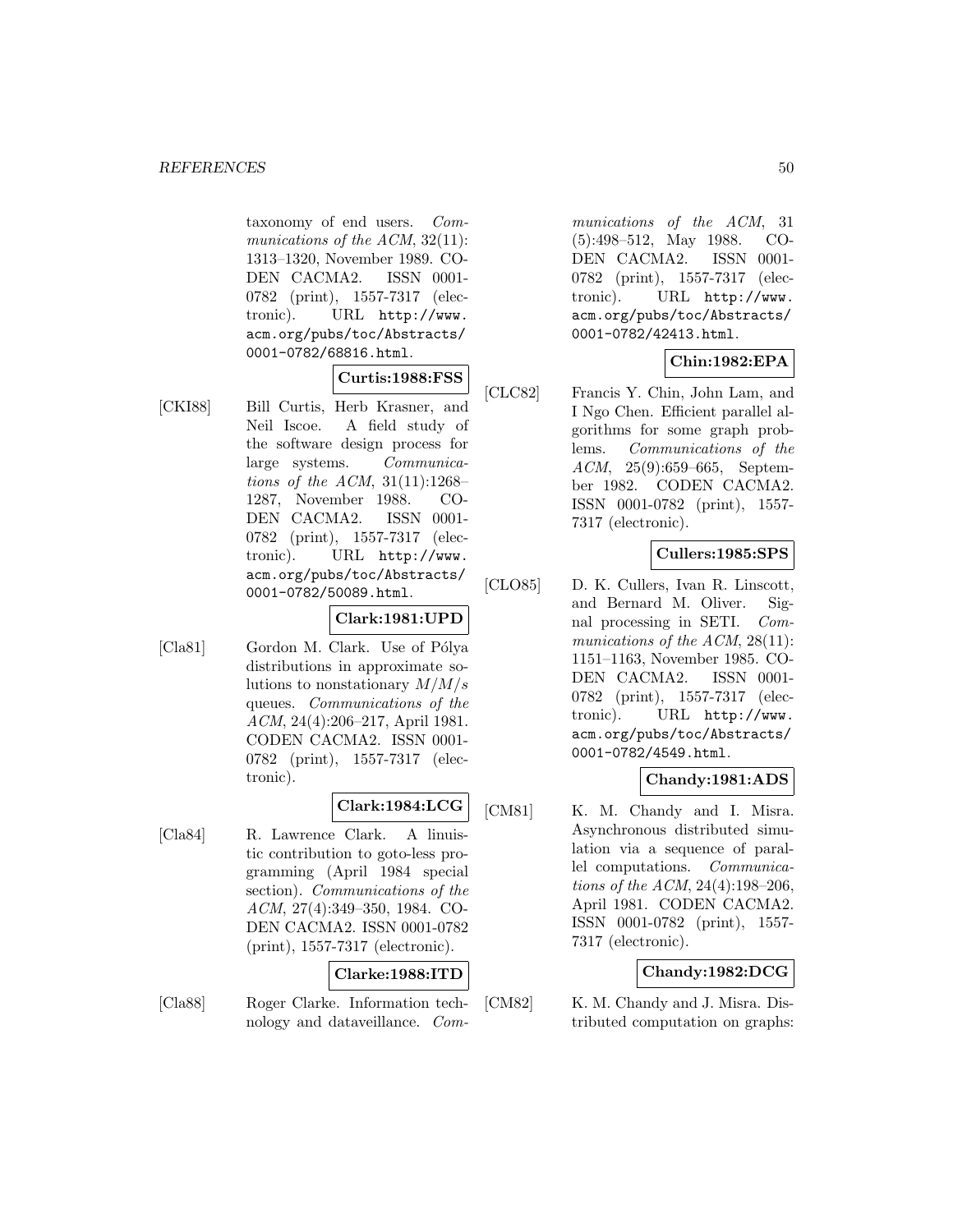Shortest path algorithms. Communications of the ACM, 25(11): 833–837, November 1982. CO-DEN CACMA2. ISSN 0001-0782 (print), 1557-7317 (electronic).

# **Campbell:1984:PSF**

[CM84] Patricia F. Campbell and George P. McCabe. Predicting the success of freshmen in a computer science major. Communications of the ACM, 27(11):1108–1113, 1984. CODEN CACMA2. ISSN 0001- 0782 (print), 1557-7317 (electronic).

### **Carroll:1987:IDI**

[CM87] John M. Carroll and Jean McKendree. Interface design issues for advice-giving expert systems. Communications of the ACM, 30 (1):14–32, January 1987. CO-DEN CACMA2. ISSN 0001-0782 (print), 1557-7317 (electronic). URL http://www. acm.org/pubs/toc/Abstracts/ 0001-0782/7886.html.

# **Cupello:1988:MPK**

[CM88] James M. Cupello and David J. Mishelevich. Managing prototype knowledge/expert system projects. Communications of the ACM, 31(5):534–541, May 1988. CODEN CACMA2. ISSN 0001- 0782 (print), 1557-7317 (electronic). URL http://www. acm.org/pubs/toc/Abstracts/ 0001-0782/42416.html.

# **Card:1980:KLM**

[CMN80] Stuart K. Card, Thomas P. Moran, and Allen Newell. The

keystroke-level model for user performance time with interactive systems. Communications of the ACM, 23(7):396–410, July 1980. CODEN CACMA2. ISSN 0001-0782 (print), 1557- 7317 (electronic).

# **Chandy:1982:LHA**

[CN82] K. M. Chandy and D. Neuse. Linearizer: a heuristic algorithm for queueing network models of computing systems. Communications of the ACM, 25(2): 126–134, February 1982. CO-DEN CACMA2. ISSN 0001-0782 (print), 1557-7317 (electronic).

### **Chambers:1985:PFH**

[CN85] Alan B. Chambers and David C. Nagel. Pilots of the future: human or computer? Communications of the  $ACM$ , 28(11): 1187–1199, November 1985. CO-DEN CACMA2. ISSN 0001- 0782 (print), 1557-7317 (electronic). URL http://www. acm.org/pubs/toc/Abstracts/ 0001-0782/4551.html.

## **Cochran:1987:APY**

[Coc87] Anita Cochran. ACM: the past 15 years: 1972–1987. Communications of the ACM, 30(10): 866–872, October 1987. CO-DEN CACMA2. ISSN 0001- 0782 (print), 1557-7317 (electronic). URL http://www. acm.org/pubs/toc/Abstracts/ 0001-0782/30419.html.

### **Cocke:1988:SPS**

[Coc88] John Cocke. The search for performance in scientific proces-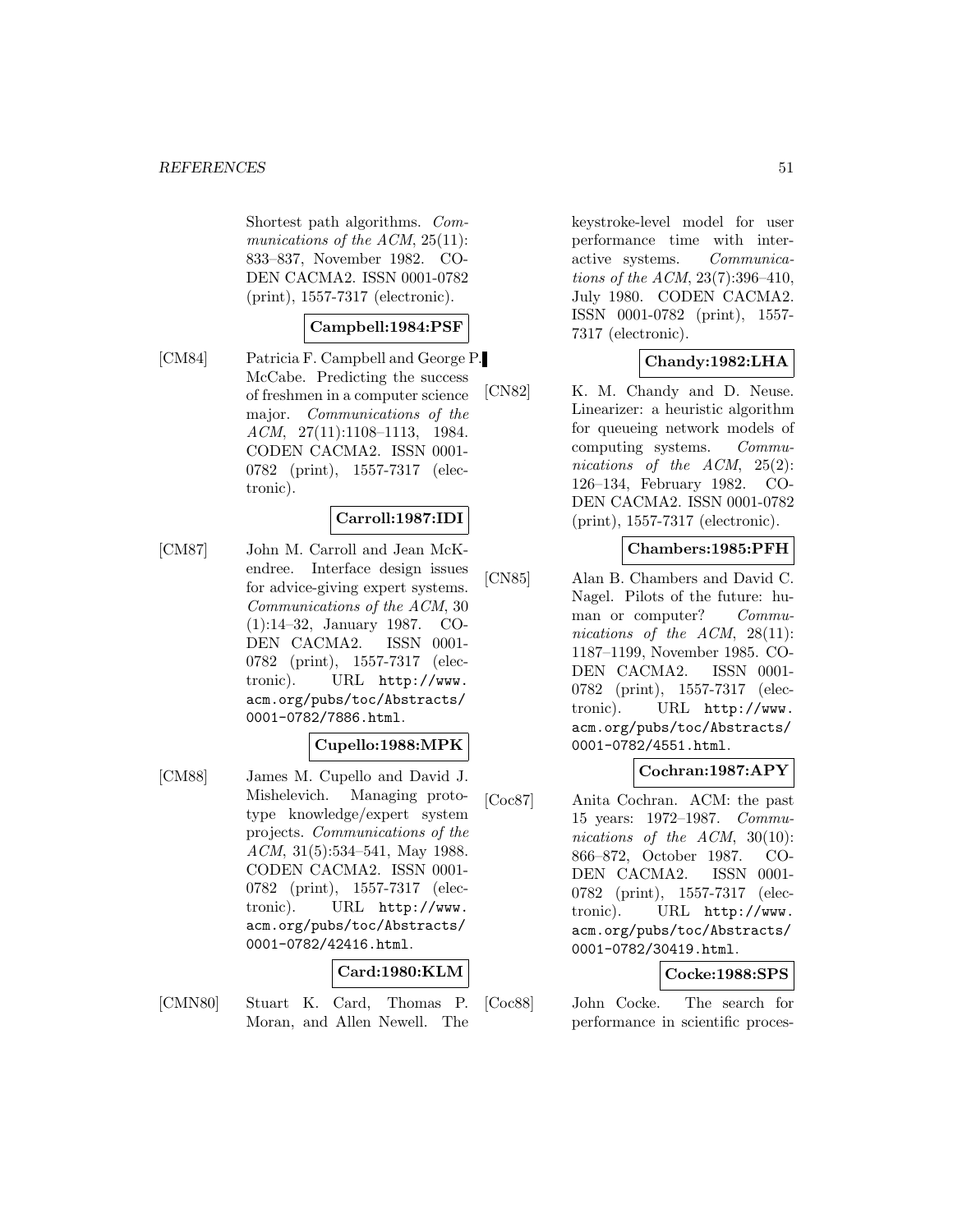sors: the Turing Award Lecture. Communications of the ACM, 31 (3):250–253, March 1988. CO-DEN CACMA2. ISSN 0001- 0782 (print), 1557-7317 (electronic). URL http://www. acm.org/pubs/toc/Abstracts/ 0001-0782/42394.html.

### **Codd:1970:RMD**

[Cod70] E. F. Codd. A relational model of data for large shared data banks. Communications of the ACM, 13 (6):377–387, June 1970. CO-DEN CACMA2. ISSN 0001-0782 (print), 1557-7317 (electronic). URL http://dblp.uni-trier. de/db/journals/cacm/Codd70. html. Reprinted in [Sto88b, pp. 5–15].

# **Codd:1982:RDP**

[Cod82] E. F. Codd. Relational database: a practical foundation for productivity. Communications of the ACM, 25(2):109–117, February 1982. CODEN CACMA2. ISSN 0001-0782 (print), 1557- 7317 (electronic).

### **Codd:1983:RMD**

[Cod83] E. F. Codd. A relational model of data for large shared data banks (reprint). Communications of the ACM, 26 (1):64–69, January 1983. CO-DEN CACMA2. ISSN 0001-0782 (print), 1557-7317 (electronic). Reprint of [Cod70].

# **Cohen:1982:CAM**

- 
- [Coh82] Jacques Cohen. Computerassisted microanalysis of pro-

grams. Communications of the ACM, 25(10):724–733, October 1982. CODEN CACMA2. ISSN 0001-0782 (print), 1557- 7317 (electronic).

# **Cohen:1985:DPI**

[Coh85] Jacques Cohen. Describing Prolog by its interpretation and compilation. Communications of the ACM, 28(12):1311– 1324, December 1985. CO-DEN CACMA2. ISSN 0001- 0782 (print), 1557-7317 (electronic). URL http://www. acm.org/pubs/toc/Abstracts/ 0001-0782/214960.html.

# **Cohen:1988:VOD**

[Coh88] Jacques Cohen. A view of the origins and development of Prolog. Communications of the ACM, 31 (1):26–36, January 1988. CO-DEN CACMA2. ISSN 0001- 0782 (print), 1557-7317 (electronic). URL http://www. acm.org/pubs/toc/Abstracts/ 0001-0782/35045.html.

# **Colmerauer:1985:PF**

[Col85] Alain Colmerauer. Prolog in 10 figures. Communications of the ACM, 28(12):1296– 1310, December 1985. CO-DEN CACMA2. ISSN 0001- 0782 (print), 1557-7317 (electronic). URL http://www. acm.org/pubs/toc/Abstracts/ 0001-0782/214958.html.

# **Compton:1980:EFL**

[Com80] Michael T. Compton. Easing fault location in large systems. Communications of the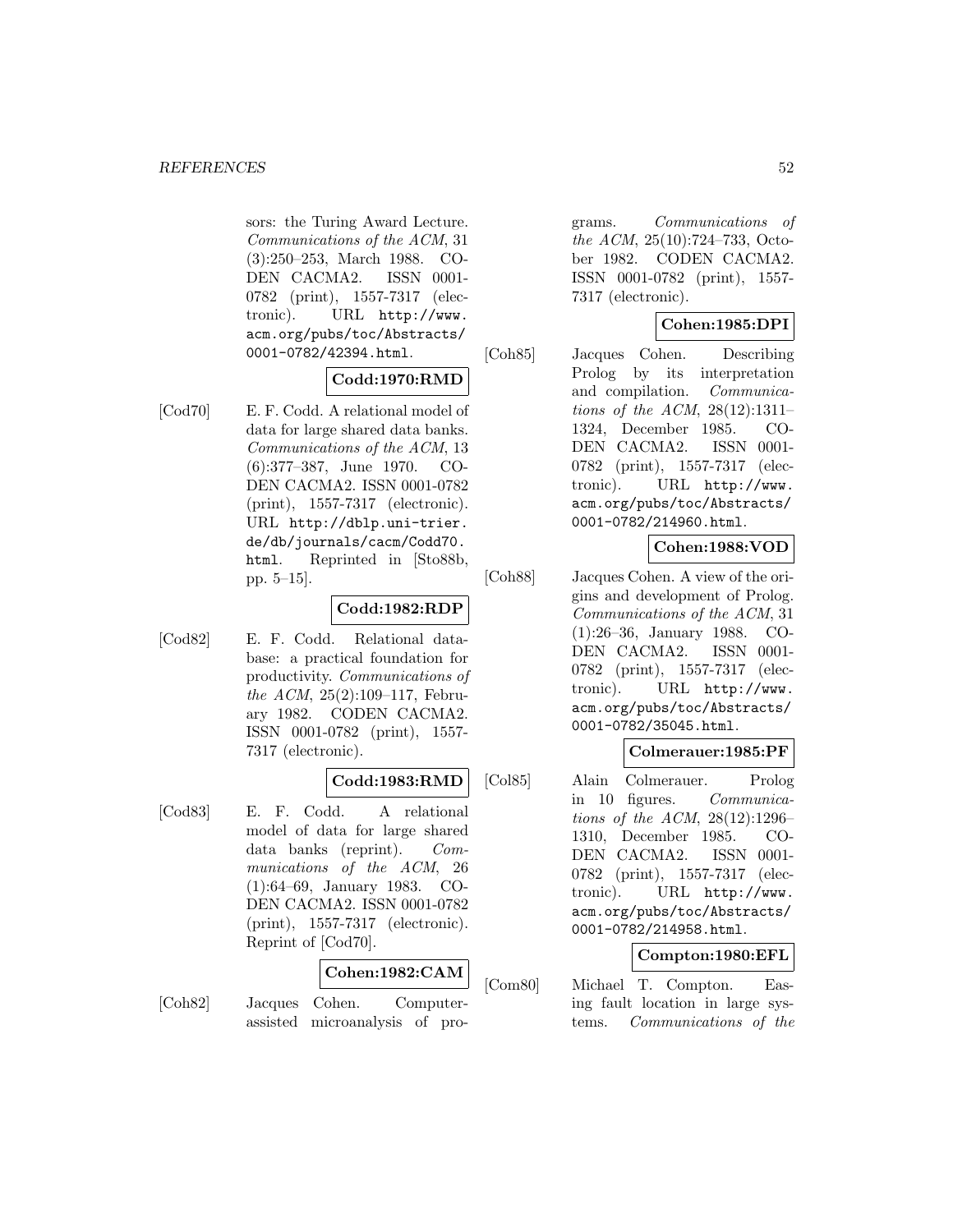ACM, 23(8):440–442, 1980. CO-DEN CACMA2. ISSN 0001-0782 (print), 1557-7317 (electronic).

# **Comer:1983:CSR**

[Com83] D. A. Comer. A computer science research network CSNET: a history and status report. Communications of the ACM, 26(10): 747–753, October 1983. CO-DEN CACMA2. ISSN 0001-0782 (print), 1557-7317 (electronic).

### **Conrad:1985:DPM**

[Con85] Michael Conrad. On design principles for a molecular computer. Communications of the ACM, 28 (5):464–480, May 1985. CO-DEN CACMA2. ISSN 0001- 0782 (print), 1557-7317 (electronic). URL http://www. acm.org/pubs/toc/Abstracts/ 0001-0782/3533.html.

# **Cook:1983:OCC**

[Coo83] Stephen A. Cook. An overview of computational complexity. Communications of the ACM, 26 (6):400–408, June 1983. CO-DEN CACMA2. ISSN 0001-0782 (print), 1557-7317 (electronic).

# **Cormack:1985:DCD**

[Cor85] Gordon V. Cormack. Data compression on a database system. Communications of the ACM, 28 (12):1336–1342, December 1985. CODEN CACMA2. ISSN 0001- 0782 (print), 1557-7317 (electronic). URL http://www. acm.org/pubs/toc/Abstracts/ 0001-0782/214963.html.

# **Courtois:1985:TSD**

[Cou85] P.-J. Courtois. On time and space decomposition of complex structures. Communications of the ACM, 28(6):590–603, June 1985. CODEN CACMA2. ISSN 0001-0782 (print), 1557-7317 (electronic). URL http://www. acm.org/pubs/toc/Abstracts/ 0001-0782/3814.html.

# **Courts:1988:ILR**

[Cou88] Robert Courts. Improving locality of reference in a garbagecollecting memory management system. Communications of the ACM,  $31(9):1128-$ 1138, September 1988. CO-DEN CACMA2. ISSN 0001- 0782 (print), 1557-7317 (electronic). URL http://www. acm.org/pubs/toc/Abstracts/ 0001-0782/48536.html.

# **Crawford:1987:PPI**

[Cra87] Diane Crawford. Public policy issues ripen with age. Communications of the ACM, 30(10): 810–813, October 1987. CO-DEN CACMA2. ISSN 0001- 0782 (print), 1557-7317 (electronic). URL http://www. acm.org/pubs/toc/Abstracts/ 0001-0782/30410.html.

# **Coombs:1987:MSF**

[CRD87] James H. Coombs, Allen H. Renear, and Steven J. DeRose. Markup systems and the future of scholarly text processing. Communications of the ACM, 30(11):933–947, November 1987.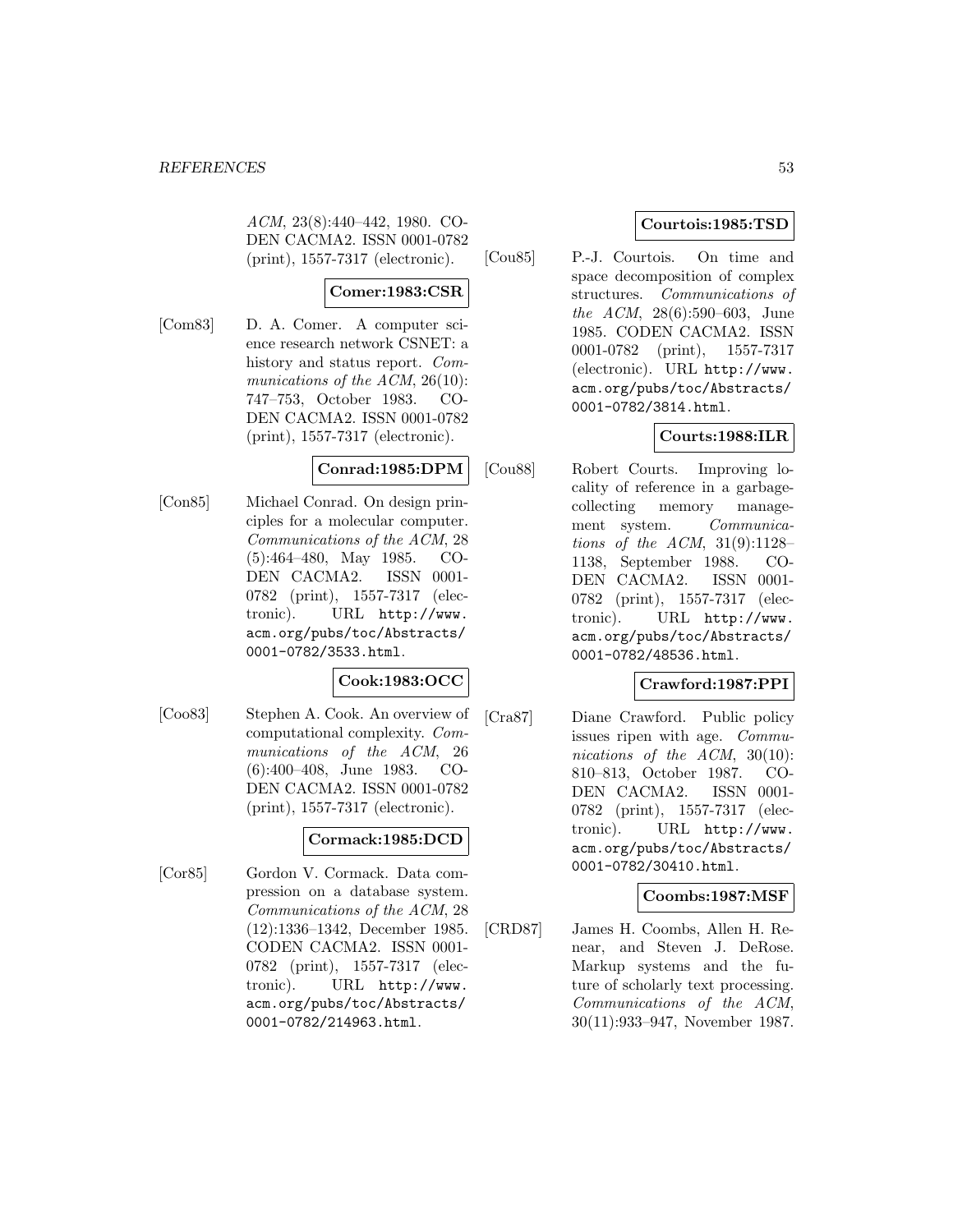CODEN CACMA2. ISSN 0001- 0782 (print), 1557-7317 (electronic). URL http://www. acm.org/pubs/toc/Abstracts/ 0001-0782/32209.html.

# **Crockett:1981:TP**

[Cro81] Dan W. Crockett. Triform programs. Communications of the ACM, 24(6):344–350, 1981. CO-DEN CACMA2. ISSN 0001-0782 (print), 1557-7317 (electronic).

#### **Chambers:1980:CAI**

[CS80a] Jack A. Chambers and Jerry W. Sprecher. Computer assisted instruction: Current trends. Communications of the ACM, 23 (6):332–342, 1980. CODEN CACMA2. ISSN 0001-0782 (print), 1557-7317 (electronic).

### **Chandy:1980:CAP**

[CS80b] K. Mani Chandy and Charles H. Sauer. Computational algorithms for product form queueing networks. Communications of the ACM, 23(10):573–583, October 1980. CODEN CACMA2. ISSN 0001-0782 (print), 1557- 7317 (electronic).

### **Cheng:1989:DKB**

[CW89] Wan-Hong S. Cheng and Virgil E. Wallentine. DEBL: a knowledge-based language for specifying and debugging distributed programs. Communications of the ACM,  $32(9):1079-$ 1084, September 1989. CO-DEN CACMA2. ISSN 0001- 0782 (print), 1557-7317 (electronic). URL http://www.

acm.org/pubs/toc/Abstracts/ 0001-0782/66455.html.

#### **Chand:1980:LCS**

[CY80] Donald R. Chand and Surya B. Yadav. Logical construction of software. Communications of the ACM, 23(10):546–555, 1980. CO-DEN CACMA2. ISSN 0001-0782 (print), 1557-7317 (electronic).

# **DAuria:1984:AVP**

[D'A84] Thomas A. D'Auria. ACM's visit to the People's Republic of China. Communications of the ACM, 27(3):208–214, 1984. CO-DEN CACMA2. ISSN 0001-0782 (print), 1557-7317 (electronic).

# **Dallaire:1984:AUN**

[Dal84] Gene Dallaire. American universities need greater access to supercomputers. Communications of the ACM, 27(4):293–298, 1984. CODEN CACMA2. ISSN 0001- 0782 (print), 1557-7317 (electronic).

# **Davida:1981:CAR**

[Dav81] George I. Davida. The case against restraints on nongovernmental research in cryptography. Communications of the ACM, 24(7):445–450, July 1981. CODEN CACMA2. ISSN 0001- 0782 (print), 1557-7317 (electronic). This is an opposing view published with [BBB<sup>+</sup>81].

# **Davies:1984:MOP**

[Dav84a] D. Julian M. Davies. Memory occupancy patterns in garbage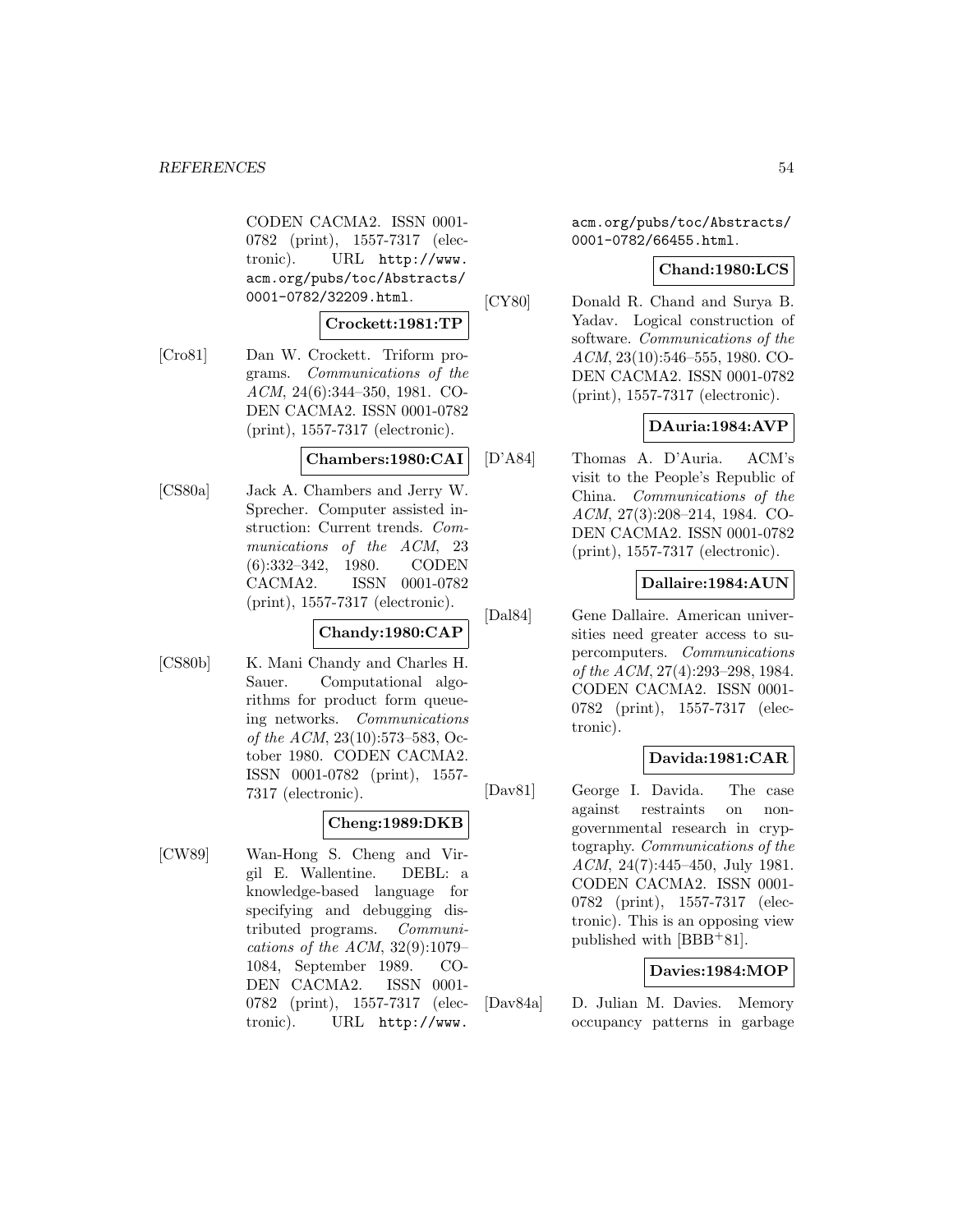collection systems. Communications of the ACM,  $27(8):819-$ 825, 1984. CODEN CACMA2. ISSN 0001-0782 (print), 1557- 7317 (electronic).

### **Davis:1984:SPF**

[Dav84b] Gordon B. Davis. Selected papers from the Fifth International Conference on Information Systems — introduction. Communications of the ACM, 27(12):1183– ??, 1984. CODEN CACMA2. ISSN 0001-0782 (print), 1557- 7317 (electronic).

### **Davis:1986:SPS**

[Dav86] Gordon B. Davis. Selected papers from the sixth international conference on information systems. Communications of the ACM, 29(1):39, January 1986. CODEN CACMA2. ISSN 0001- 0782 (print), 1557-7317 (electronic). URL http://www. acm.org/pubs/toc/Abstracts/ 0001-0782/214903.html.

## **Davis:1988:CTS**

[Dav88] Alan M. Davis. A comparison of techniques for the specification of external system behavior. Communications of the ACM, 31 (9):1098–1115, September 1988. CODEN CACMA2. ISSN 0001- 0782 (print), 1557-7317 (electronic). URL http://www. acm.org/pubs/toc/Abstracts/ 0001-0782/48534.html.

### **Denning:1981:SRR**

[DB81] Peter J. Denning and David H. Brandin. Special report: Report of the Public Cryptography Study Group. Communications of the ACM,  $24(7):434$ , July 1981. CODEN CACMA2. ISSN 0001-0782 (print), 1557- 7317 (electronic).

# **Dori:1984:ENC**

[DBB84] Dov Dori and Moshe Ben-Bassat. Efficient nesting of congruent convex figures. Communications of the ACM, 27(3):228–235, March 1984. CODEN CACMA2. ISSN 0001-0782 (print), 1557- 7317 (electronic).

# **Deringer:1986:RAL**

[DBFJ86] Dorothy Deringer, David Brandin, Dexter Fletcher, and Neil Jacobstein. The report of the ACM Long-Range Planning Committee: a summary. Communications of the ACM,  $29(11):1061-$ 1071, November 1986. CO-DEN CACMA2. ISSN 0001- 0782 (print), 1557-7317 (electronic). URL http://www. acm.org/pubs/toc/Abstracts/ 0001-0782/7544.html.

### **DeSanctis:1983:TFU**

[DC83] Gerardine DeSanctis and James F. Courtney. Toward friendly user MIS implementation. Communications of the ACM,  $26(10):732-$ 738, 1983. CODEN CACMA2. ISSN 0001-0782 (print), 1557- 7317 (electronic).

### **Denning:1989:CD**

[DCG<sup>+</sup>89] Peter J. Denning, D. E. Comer, David Gries, Michael C. Mulder, Allen Tucker, A. Joe Turner, and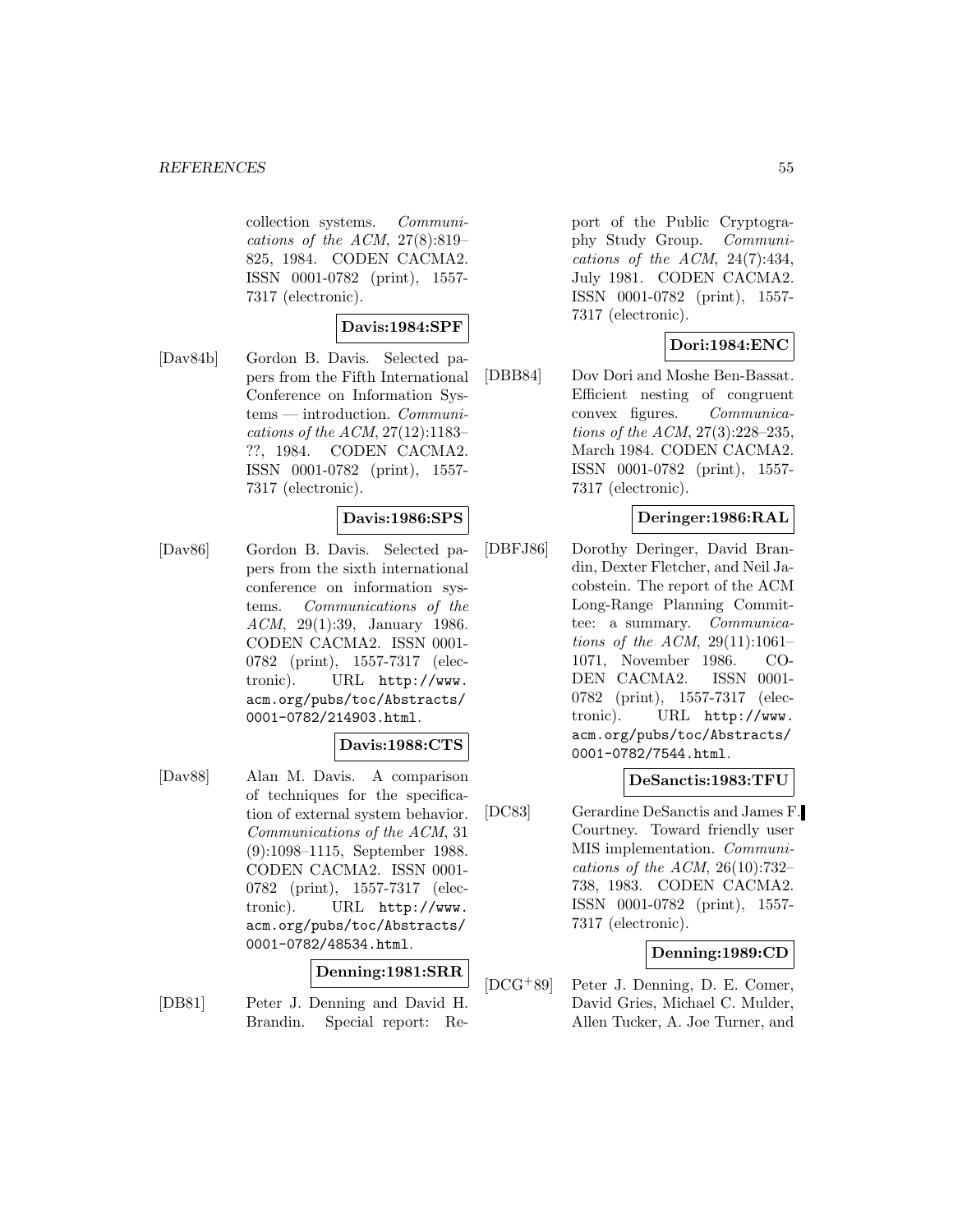Paul R. Young. Computing as a discipline. Communications of the ACM,  $32(1):9-23$ , January 1989. CODEN CACMA2. ISSN 0001-0782 (print), 1557-7317 (electronic). URL http://www. acm.org/pubs/toc/Abstracts/ 0001-0782/63239.html.

### **Denning:1981:LCS**

[DDB81] Peter J. Denning, T. Don Dennis, and Jeffrey A. Brumfield. Low contention semaphores and ready lists. Communications of the ACM, 24(10):687–699, 1981. CO-DEN CACMA2. ISSN 0001-0782 (print), 1557-7317 (electronic).

#### **Dickson:1986:UEC**

[DDM86] Gary W. Dickson, Gerardine DeSanctis, and D. J. McBride. Understanding the effectiveness of computer graphics for decision support: a cumulative experimental approach. Communications of the ACM, 29 (1):40–47, January 1986. CO-DEN CACMA2. ISSN 0001- 0782 (print), 1557-7317 (electronic). URL http://www. acm.org/pubs/toc/Abstracts/ 0001-0782/5469.html.

### **Deimel:1980:MCP**

[Dei80] Lionel E. Deimel, Jr. On a matrix chain product algorithm. correction to: "An  $O(n)$  algorithm for determining a nearoptimal computation order of matrix chain products" [Comm. ACM, 21, 1978, 544–549, MR 80a:68037] by F. Y. Chin. with a reply by Chin. Communications of the ACM,  $23(5):301$ ,

May 1980. CODEN CACMA2. ISSN 0001-0782 (print), 1557- 7317 (electronic).

#### **Demers:1981:SDU**

[Dem81] Richard A. Demers. System design for usability. Communications of the ACM,  $24(8):494-$ 501, 1981. CODEN CACMA2. ISSN 0001-0782 (print), 1557- 7317 (electronic).

### **Denning:1968:WSM**

[Den68] Peter J. Denning. The working set model for program behaviour. Communications of the ACM, 11 (5):323–333, May 1968. CO-DEN CACMA2. ISSN 0001-0782 (print), 1557-7317 (electronic).

### **Denning:1976:LMS**

[Den76] Dorothy E. Denning. A lattice model of secure information flow. Communications of the ACM, 19 (5):236–243, May 1976. CO-DEN CACMA2. ISSN 0001-0782 (print), 1557-7317 (electronic).

### **Denning:1980:TCS**

[Den80] Dorothy E. Denning. Technical correspondence: On secure personal computing. Communications of the ACM, 23(1): 36–39, January 1980. CO-DEN CACMA2. ISSN 0001-0782 (print), 1557-7317 (electronic).

### **Denning:1981:PAE**

[Den81a] P. Denning. Performance analysis: Experimental computer science at its best. Communications of the ACM, 24(11):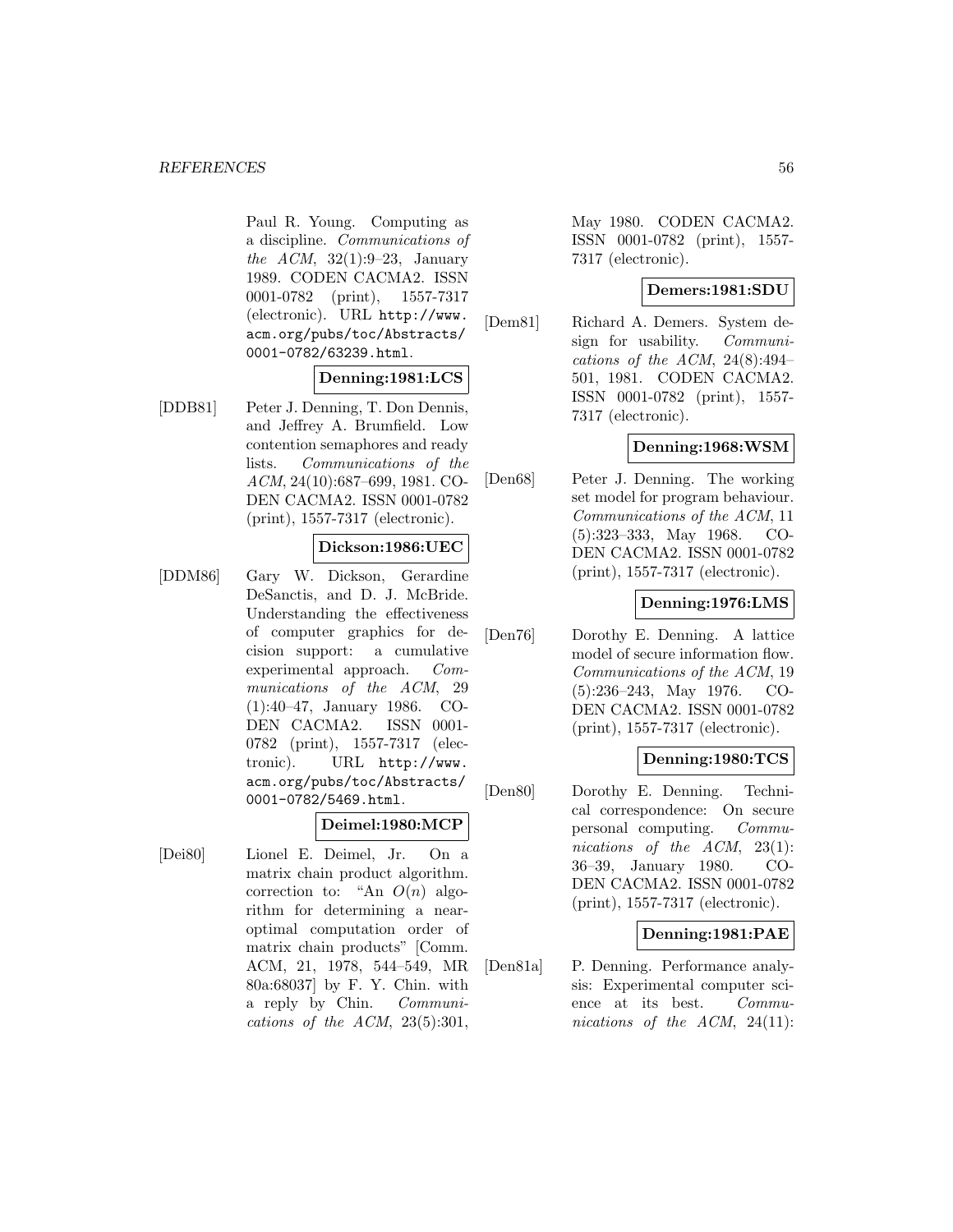725–727, November 1981. CO-DEN CACMA2. ISSN 0001-0782 (print), 1557-7317 (electronic).

## **Denning:1981:CAS**

[Den81b] P. J. Denning. Computer architecture: Some old ideas that haven'T quite made it yet. Communications of the ACM, 24(9): 553–554, September 1981. CO-DEN CACMA2. ISSN 0001-0782 (print), 1557-7317 (electronic).

#### **Denning:1982:EJ**

[Den82] Peter J. Denning. Electronic junk. Communications of the ACM, 25(3):163–165, 1982. CO-DEN CACMA2. ISSN 0001-0782 (print), 1557-7317 (electronic).

### **Denning:1983:WSM**

[Den83] Peter J. Denning. The working set model for program behaviour (reprint). Communications of the ACM, 26(1):43–48, 1983. CO-DEN CACMA2. ISSN 0001-0782 (print), 1557-7317 (electronic). Reprint of [Den68].

## **Denning:1984:DSR**

[Den84] Dorothy E. Denning. Digital signatures with RSA and other public-key cryptosystems. Communications of the ACM, 27 (4):388–392, April 1984. CO-DEN CACMA2. ISSN 0001-0782 (print), 1557-7317 (electronic).

### **Denning:1985:SSC**

[Den85] Peter J. Denning. Special section on computer architecture — introduction. Communications of the ACM, 28(1):6–7, 1985. CO-DEN CACMA2. ISSN 0001-0782 (print), 1557-7317 (electronic).

## **Denning:1986:EPC**

[Den86] P. J. Denning. Editorial: Parallel computing and its evolution. Communications of the ACM, 29(12):1163–1166, December 1986. CODEN CACMA2. ISSN 0001-0782 (print), 1557- 7317 (electronic).

### **Denning:1987:ALP**

[Den87a] Peter J. Denning. Announcing literate programming, moderated by Christopher J. Van Wyk. Communications of the ACM, 30(7):593, July 1987. CO-DEN CACMA2. ISSN 0001-0782 (print), 1557-7317 (electronic).

### **Denning:1987:PC**

[Den87b] Peter J. Denning. Paradigms crossed. Communications of the ACM, 30(10):808–809, October 1987. CODEN CACMA2. ISSN 0001-0782 (print), 1557-7317 (electronic). URL http://www. acm.org/pubs/toc/Abstracts/ 0001-0782/30409.html.

# **Denning:1988:ECB**

[Den88] Peter J. Denning. Edmund C. Berkeley — ACM founder. Communications of the ACM, 31 (6):781–782, June 1988. CO-DEN CACMA2. ISSN 0001- 0782 (print), 1557-7317 (electronic). URL http://www. acm.org/pubs/toc/Abstracts/ 0001-0782/214901.html.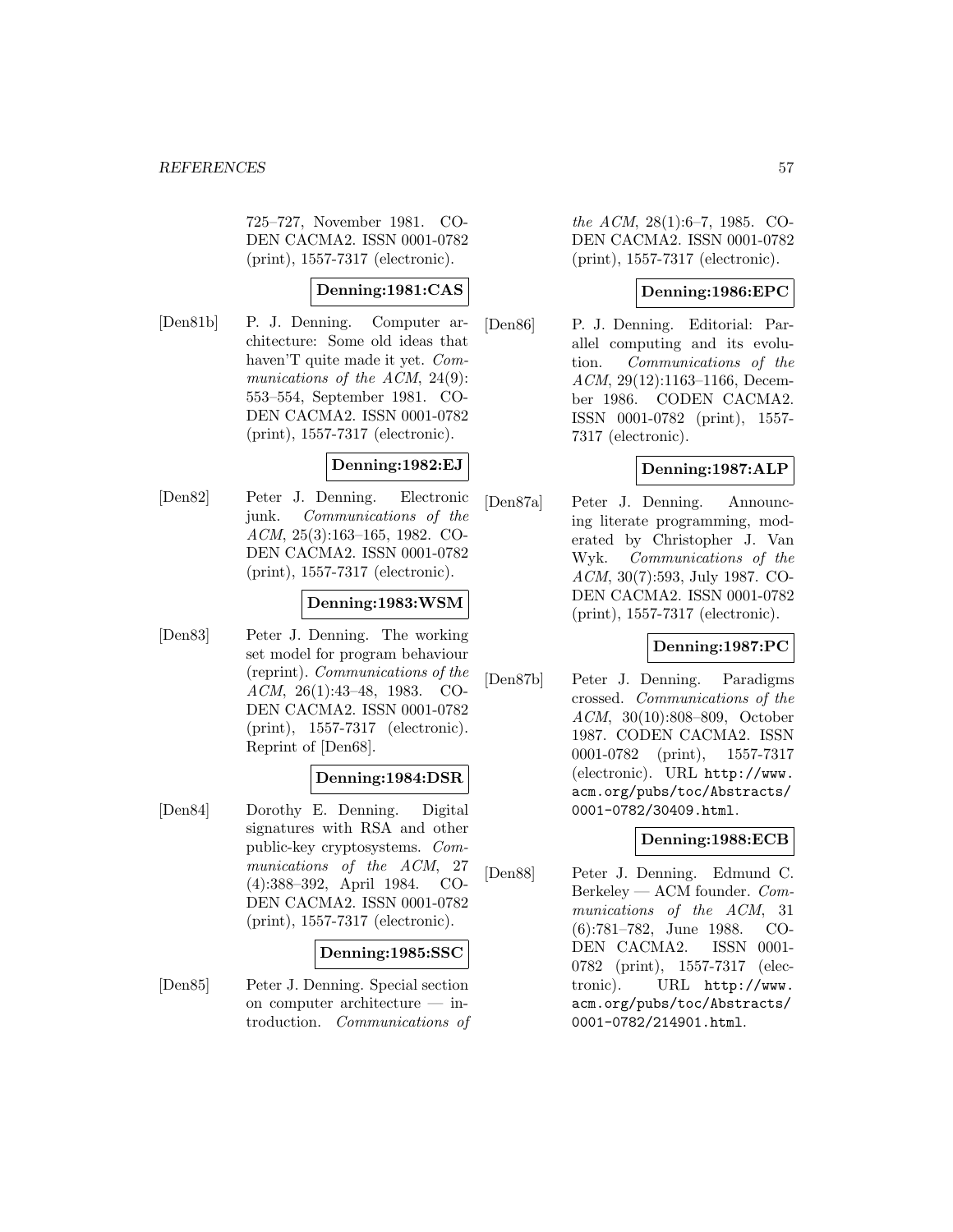## **Denning:1989:DTC**

[Den89] Peter J. Denning. A debate on teaching computing science. Communications of the ACM, 32 (12):1397, December 1989. CO-DEN CACMA2. ISSN 0001- 0782 (print), 1557-7317 (electronic). URL http://www. acm.org/pubs/toc/Abstracts/ 0001-0782/76381.html.

## **Diehr:1984:OPB**

[DF84] George Diehr and Bruce Faaland. Optimal pagination of Btrees with variable-length items. Communications of the ACM, 27 (3):241–247, March 1984. CO-DEN CACMA2. ISSN 0001-0782 (print), 1557-7317 (electronic).

#### **Denning:1989:CSJ**

[DF89] Peter J. Denning and Karen A. Frenkel. A conversation with Steve Jobs. Communications of the ACM, 32(4):436–443, April 1989. CODEN CACMA2. ISSN 0001-0782 (print), 1557-7317 (electronic). URL http://www. acm.org/pubs/toc/Abstracts/ 0001-0782/63336.html.

### **Denning:1981:SRD**

[DFG<sup>+</sup>81] Peter J. Denning, Edward A. Feigenbaum, Paul Gilmore, Anthony C. Hearn, Robert W. Ritchie, and Joseph F. Traub. The Snowbird report: a discipline in crisis. Communications of the ACM, 24(6):370–374, June 1981. CODEN CACMA2. ISSN 0001-0782 (print), 1557- 7317 (electronic).

## **Doyle:1982:SSS**

[DG82] M. S. Doyle and J. W. Graham. A study of superfluity in storage hierarchies. Communications of the ACM,  $25(8):550-$ 555, 1982. CODEN CACMA2. ISSN 0001-0782 (print), 1557- 7317 (electronic).

### **Dongarra:1987:DMS**

[DG87] Jack J. Dongarra and Eric Grosse. Distribution of mathematical software via electronic mail. Communications of the ACM, 30(5):403–407, May 1987. CODEN CACMA2. ISSN 0001- 0782 (print), 1557-7317 (electronic). URL http://www. acm.org/pubs/toc/Abstracts/ 0001-0782/22904.html.

# **Driscoll:1988:RHA**

[DGST88] James R. Driscoll, Harold N. Gabow, Ruth Shrairman, and Robert E. Tarjan. Relaxed heaps: An alternative to Fibonacci heaps with applications to parallel computation. Communications of the ACM, 31(11): 1343–1354, November 1988. CO-DEN CACMA2. ISSN 0001- 0782 (print), 1557-7317 (electronic). URL http://www. acm.org/pubs/toc/Abstracts/ 0001-0782/50096.html.

### **Dijkstra:1965:SPC**

[Dij65] Edsger W. Dijkstra. Solution of a problem in concurrent programming control. Communications of the ACM, 8(9):569–??, September 1965. CODEN CACMA2.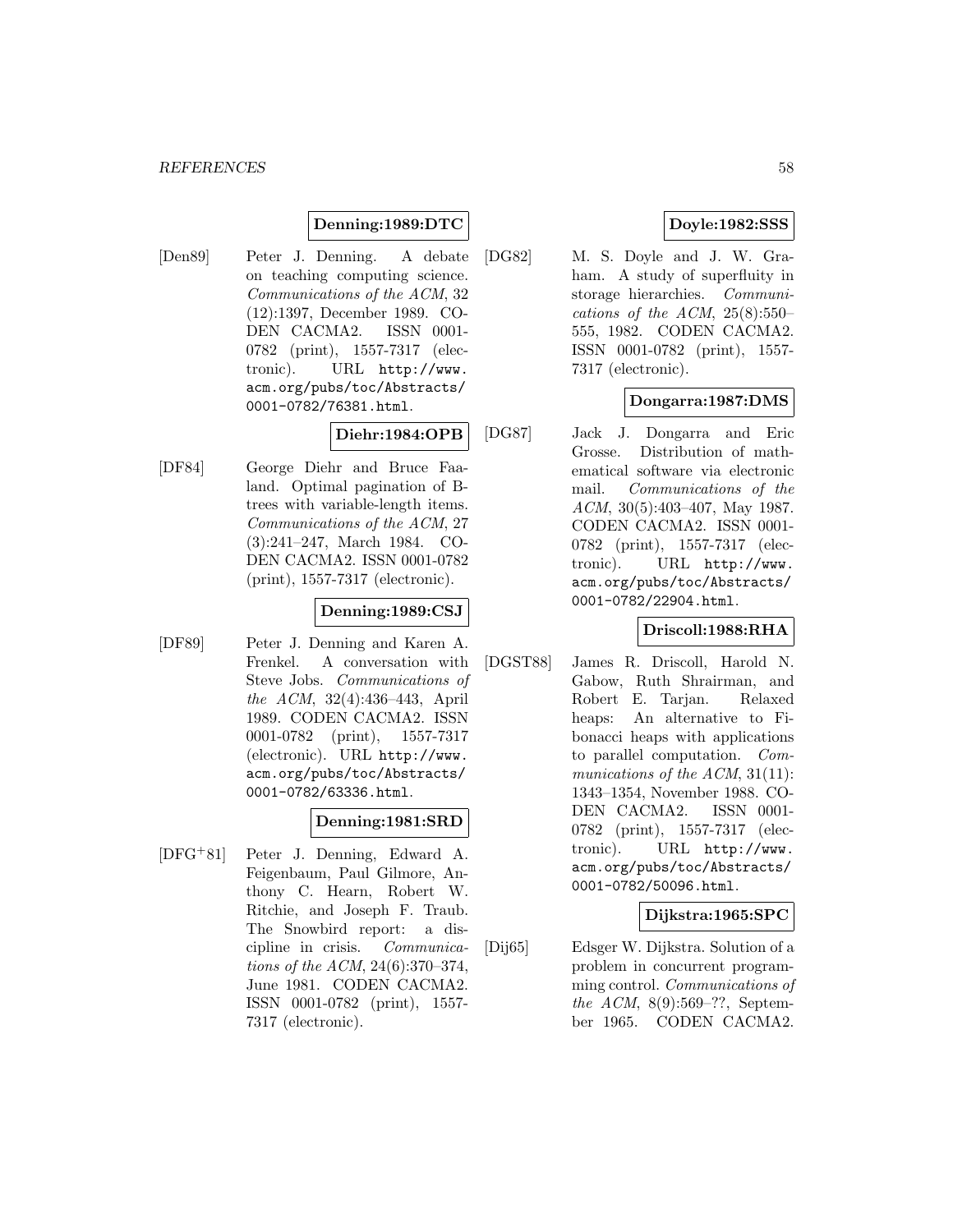ISSN 0001-0782 (print), 1557- 7317 (electronic).

### **Dijkstra:1968:SMS**

[Dij68] Edsger W. Dijkstra. The structure of the "THE"-multiprogramming system. Communications of the ACM, 11(5):341-346, May 1968. CODEN CACMA2. ISSN 0001- 0782 (print), 1557-7317 (electronic).

# **Dijkstra:1983:SPC**

[Dij83a] Edsger W. Dijkstra. Solution of a problem in concurrent programming control (reprint). Communications of the ACM, 26 (1):21–22, January 1983. CO-DEN CACMA2. ISSN 0001-0782 (print), 1557-7317 (electronic). Reprint of [Dij65].

# **Dijkstra:1983:SMS**

[Dij83b] Edsger W. Dijkstra. The structure of the "THE"-multiprogramming system (reprint). Communications of the ACM,  $26(1):49-$ 52, January 1983. CODEN CACMA2. ISSN 0001-0782 (print), 1557-7317 (electronic). Reprint of [Dij68].

# **Dijkstra:1989:DRC**

[Dij89a] Edsger W. Dijkstra. Dijkstra's reply to comments. Communications of the ACM, 32(12): 1414, December 1989. CO-DEN CACMA2. ISSN 0001-0782 (print), 1557-7317 (electronic).

### **Dijkstra:1989:CRT**

[Dij89b] Edsger W. Dijkstra. On the cruelty of really teaching computer science. Communications of the ACM, 32(12):1398–1404, December 1989. CODEN CACMA2. ISSN 0001-0782 (print), 1557- 7317 (electronic). See also responses in letters  $[**BSE**+90,$ WWSD90].

# **Dixon:1989:LBC**

[Dix89] Douglas F. Dixon. Life before the chips: Simulating digital video interactive technology. Communications of the ACM, 32(7):824–831, July 1989. CO-DEN CACMA2. ISSN 0001- 0782 (print), 1557-7317 (electronic). URL http://www. acm.org/pubs/toc/Abstracts/ 0001-0782/65449.html.

### **Dolk:1987:RIR**

[DK87] Daniel R. Dolk and Robert A. Kirsch, II. A relational information resource dictionary system. Communications of the ACM, 30 (1):48–61, January 1987. CO-DEN CACMA2. ISSN 0001- 0782 (print), 1557-7317 (electronic). URL http://www. acm.org/pubs/toc/Abstracts/ 0001-0782/7888.html.

# **Devlin:1985:SAP**

[DLA85] Jane P. Devlin, William A. Lowell, and Anne E. Alger. Self-Assessment Procedure XIV: a self-assessment procedure dealing with the legal issues of computing. Communications of the ACM, 28(5):481–488, May 1985. CODEN CACMA2. ISSN 0001- 0782 (print), 1557-7317 (electronic). URL http://www.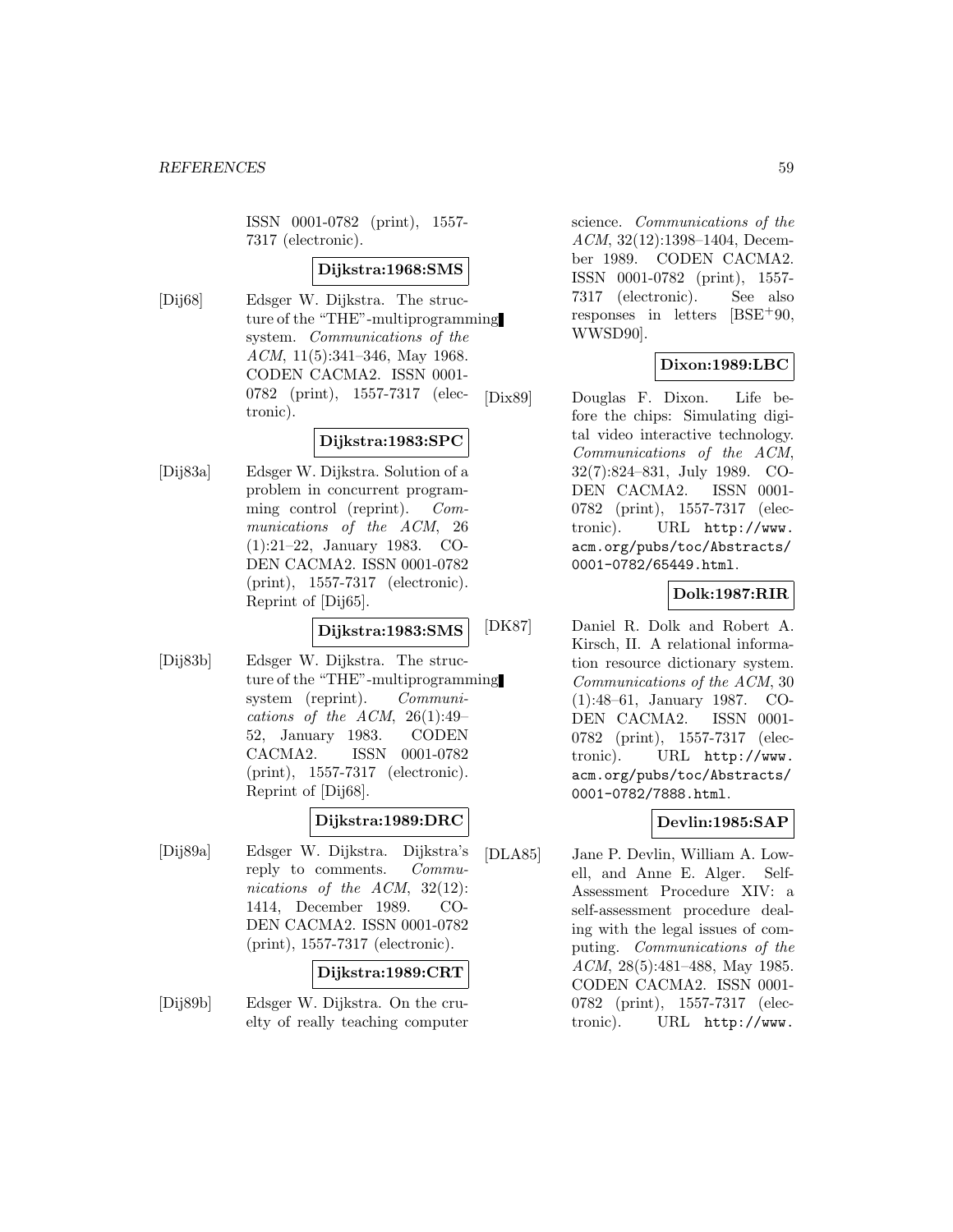acm.org/pubs/toc/Abstracts/ 0001-0782/214928.html.

# **Durham:1983:SCU**

- 
- [DLS83] I. Durham, D. Lamb, and J. Saxe. Spelling correction in user interfaces. Communications of the ACM, 26(10):764–773, October 1983. CODEN CACMA2. ISSN 0001-0782 (print), 1557- 7317 (electronic).

# **Denning:1985:CFS**

[DM85] Peter J. Denning and Michael C. Mulder. Computing in the frontiers of science and engineering — introduction. Communications of the ACM,  $28(11):1128-$ 1129, 1985. CODEN CACMA2. ISSN 0001-0782 (print), 1557- 7317 (electronic).

# **Dodds:1982:PRD**

[Dod82] D. J. Dodds. Pracniques: Reducing dictionary size by using a hashing technique. Communications of the ACM, 25(6):368–370, June 1982. CODEN CACMA2. ISSN 0001-0782 (print), 1557- 7317 (electronic).

### **Dolk:1988:MMS**

[Dol88] D. R. Dolk. Model management and structured modeling: the role of an information resource dictionary system. Communications of the ACM, 31 (6):704–718, June 1988. CO-DEN CACMA2. ISSN 0001- 0782 (print), 1557-7317 (electronic). URL http://www. acm.org/pubs/toc/Abstracts/ 0001-0782/62967.html.

# **Dhar:1987:RBV**

[DP87] Vasant Dhar and Harry E. Pople. Rule-based versus structurebased models for explaining and generating expert behavior. Communications of the ACM, 30 (6):542–555, June 1987. CO-DEN CACMA2. ISSN 0001- 0782 (print), 1557-7317 (electronic). URL http://www. acm.org/pubs/toc/Abstracts/ 0001-0782/214773.html.

### **Denning:1984:CCP**

[DPNW84] Peter J. Denning, Donn B. Parker, Susan H. Nycum, and Willis H. Ware. Computers, crime and privacy — a national dilema, congressional testimony from the industry. Communications of the ACM,  $27(4):312-$ 321, 1984. CODEN CACMA2. ISSN 0001-0782 (print), 1557- 7317 (electronic).

### **Dobson:1989:PVP**

[DR89] John Dobson and Brian Randell. Program verification: Public image and private reality. Communications of the ACM, 32 (4):420–422, April 1989. CO-DEN CACMA2. ISSN 0001-0782 (print), 1557-7317 (electronic).

# **Dyer:1980:RRB**

[DRS80] C. R. Dyer, A. Rosenfeld, and H. Samet. Region representation: Boundary codes from quadtrees. Communications of the ACM, 23 (3):171–179, March 1980. CO-DEN CACMA2. ISSN 0001-0782 (print), 1557-7317 (electronic).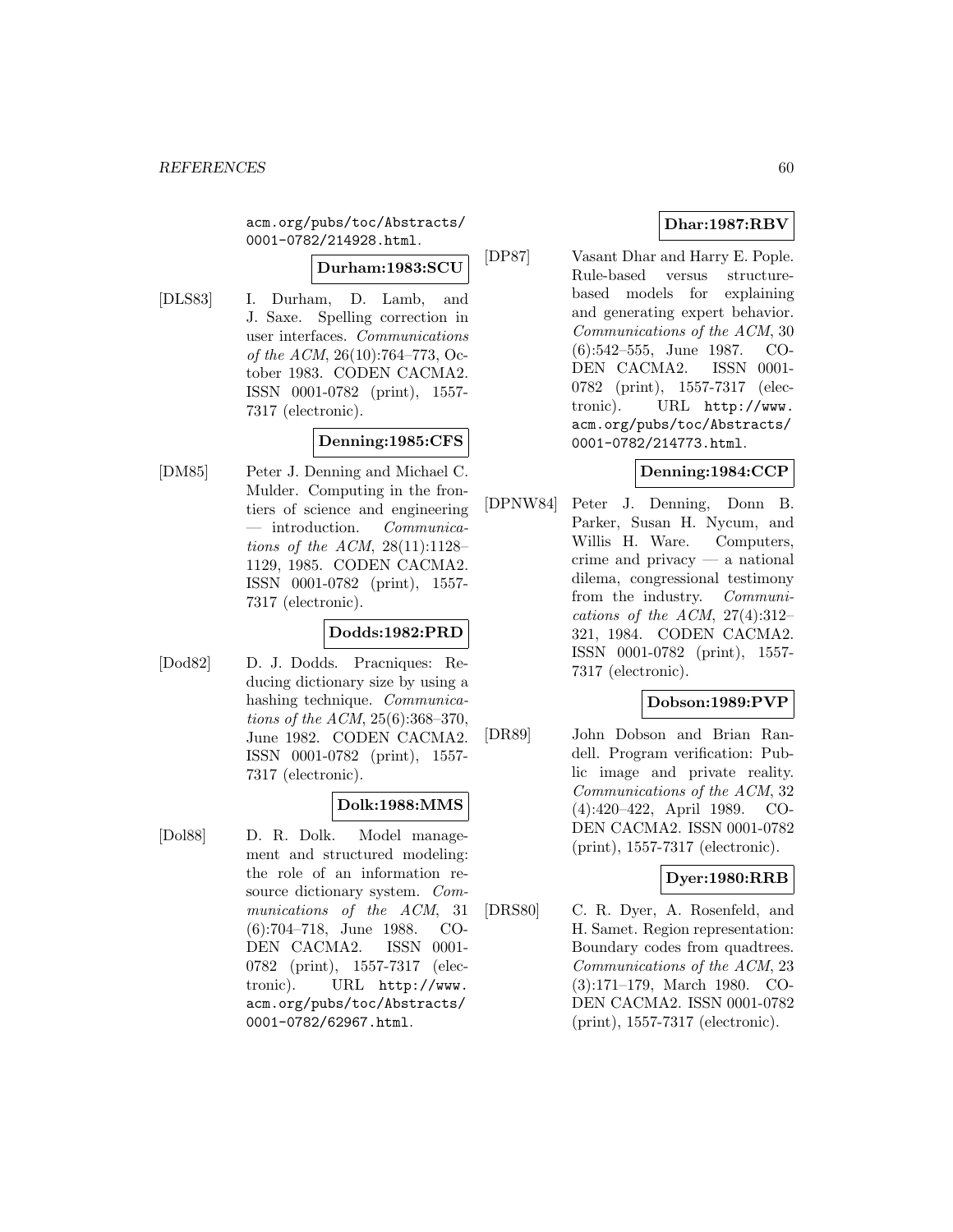### **Denning:1981:TKD**

[DS81a] D. E. Denning and M. S. Sacco. Timestamps in key distribution protocols. Communications of the ACM, 24(8):533–536, August 1981. CODEN CACMA2. ISSN 0001-0782 (print), 1557- 7317 (electronic).

### **Donnelly:1981:MMS**

[DS81b] J. H. Donnelly and R. E. Shannon. Minimum mean-squarederror estimators for simulation experiments. Communications of the ACM, 24(4):253–259, April 1981. CODEN CACMA2. ISSN 0001-0782 (print), 1557-7317 (electronic).

# **Davis:1983:ISS**

[DS83] Gordon B. Davis and M. H. Schwartz. Introduction to the special section on information systems management. Communications of the ACM,  $26(10):775-$ ??, 1983. CODEN CACMA2. ISSN 0001-0782 (print), 1557- 7317 (electronic).

### **diSessa:1986:BRC**

[dSA86] Andrea di Sessa and Harold Abelson. Boxer: a reconstructible computational medium. Communications of the ACM, 29(9):859–868, September 1986. CODEN CACMA2. ISSN 0001- 0782 (print), 1557-7317 (electronic). URL http://www. acm.org/pubs/toc/Abstracts/ 0001-0782/6595.html.

### **Dallaire:1984:SCP**

[DSB84] Gene Dallaire, Fortney H. Stark, and Hal Berghel. Should congress provide special tax incentives for firms donating computers to schools? Communications of the ACM, 27(3):185–194, 1984. CO-DEN CACMA2. ISSN 0001-0782 (print), 1557-7317 (electronic).

### **Dallaire:1984:CMS**

[DSK84] Gene Dallaire, John Shattuck, and Richard P. Kusserow. Computer matching: Should it be banned? Communications of the ACM, 27(6):537–545, 1984. CO-DEN CACMA2. ISSN 0001-0782 (print), 1557-7317 (electronic).

### **Doll:1987:RMS**

[DT87] William J. Doll and Golamreza Torkzadeh. The relationship of MIS steering committees to size of firm and formalization of MIS planning. Communications of the ACM, 30(11):972–978, November 1987. CODEN CACMA2. ISSN 0001-0782 (print), 1557-7317 (electronic). URL http://www. acm.org/pubs/toc/Abstracts/ 0001-0782/32213.html.

#### **Dunlavey:1981:LES**

Michael R. Dunlavey. Letter to the Editor: On spelling correction and beyond. Communications of the ACM, 24(9): 608, September 1981. CO-DEN CACMA2. ISSN 0001-0782 (print), 1557-7317 (electronic). See [Pet80, Mil81, Nix81, Pet81].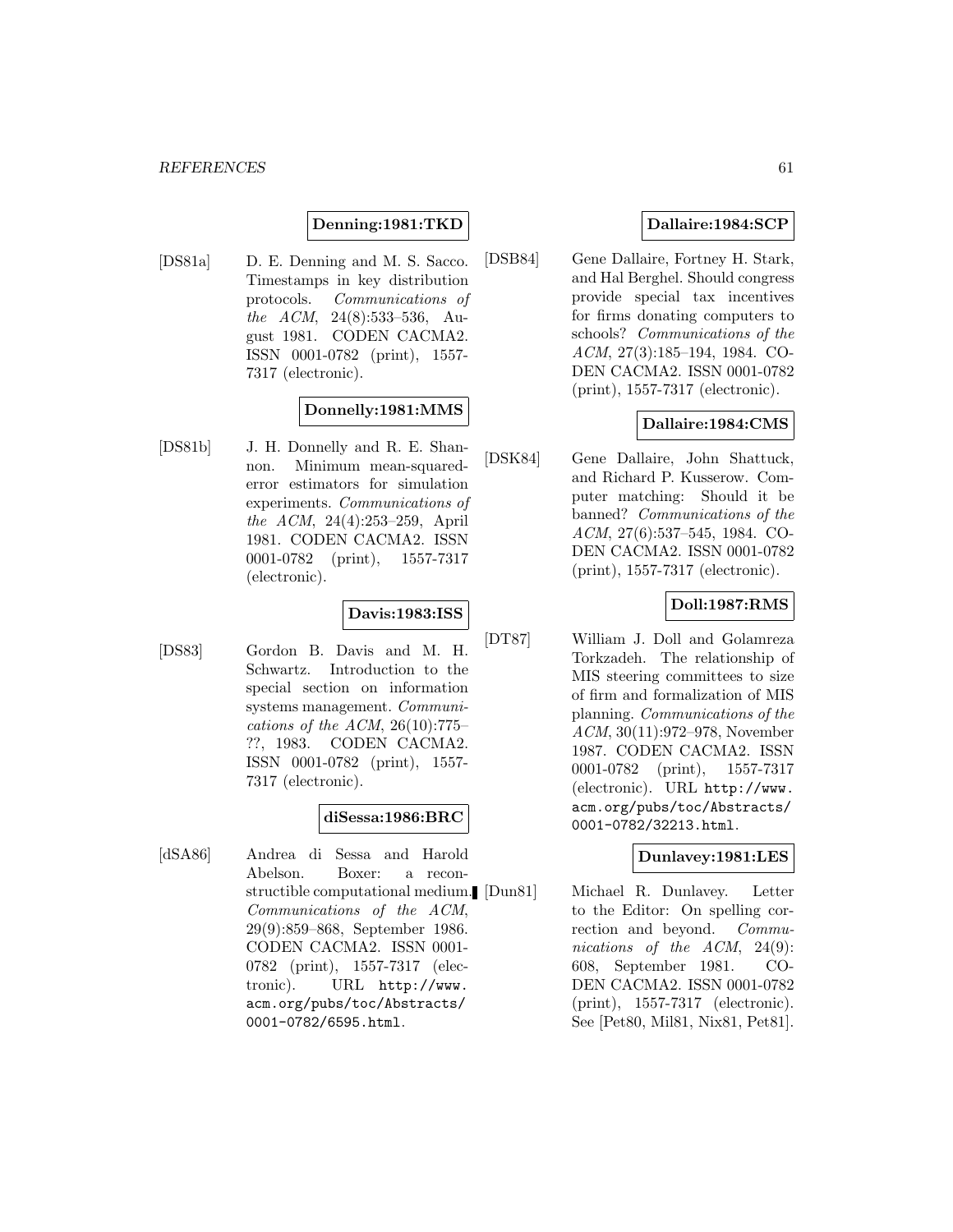### **Dennis:1983:PSM**

[DV83] Jack B. Dennis and Earl C. Van Horn. Programming semantics for multiprogrammed computations (reprint). Communications of the ACM, 26(1):29–35, 1983. CODEN CACMA2. ISSN 0001- 0782 (print), 1557-7317 (electronic). Reprint of [DvH66].

# **Dennis:1966:PSM**

[DvH66] J. B. Dennis and E. C. van Horn. Programming semantics for multiprogrammed computations. Communications of the ACM, 9(3):143–155, March 1966. CODEN CACMA2. ISSN 0001- 0782 (print), 1557-7317 (electronic).

### **Dagwell:1983:SDU**

[DW83] Ron Dagwell and Ron Weber. System designers' user models: a comparative study and methodological critique. Communications of the ACM, 26(11):987– 997, 1983. CODEN CACMA2. ISSN 0001-0782 (print), 1557- 7317 (electronic).

# **Dwyer:1981:OMT**

[Dwy81a] Barry Dwyer. One more time — how to update a master file. Communications of the ACM, 24(1):3–8, 1981. CO-DEN CACMA2. ISSN 0001-0782 (print), 1557-7317 (electronic).

# **Dwyer:1981:UFA**

[Dwy81b] Barry Dwyer. A user-friendly algorithm. Communications of the ACM, 24(9):556–561, 1981. CO-DEN CACMA2. ISSN 0001-0782 (print), 1557-7317 (electronic).

### **DeJean:1989:DOT**

[DZ89] David M. DeJean and George W. Zobrist. A definition optimization technique used in a code translation algorithm. Communications of the ACM, 32(1): 94–105, January 1989. CO-DEN CACMA2. ISSN 0001- 0782 (print), 1557-7317 (electronic). URL http://www. acm.org/pubs/toc/Abstracts/ 0001-0782/63245.html.

### **Earley:1970:ECF**

[Ear70] Jay Earley. An efficient contextfree parsing algorithm. Communications of the ACM, 13(2): 94–102, February 1970. CO-DEN CACMA2. ISSN 0001-0782 (print), 1557-7317 (electronic).

### **Earley:1983:ECF**

[Ear83] Jay Earley. An efficient contextfree parsing algorithm (reprint). Communications of the ACM, 26 (1):57–61, January 1983. CO-DEN CACMA2. ISSN 0001-0782 (print), 1557-7317 (electronic). Reprint of [Ear70].

# **Earnest:1989:CCC**

[Ear89] L. Earnest. Can computers cope with human races? Communications of the ACM, 32(2): 173–182, February 1989. CO-DEN CACMA2. ISSN 0001- 0782 (print), 1557-7317 (electronic). URL http://www.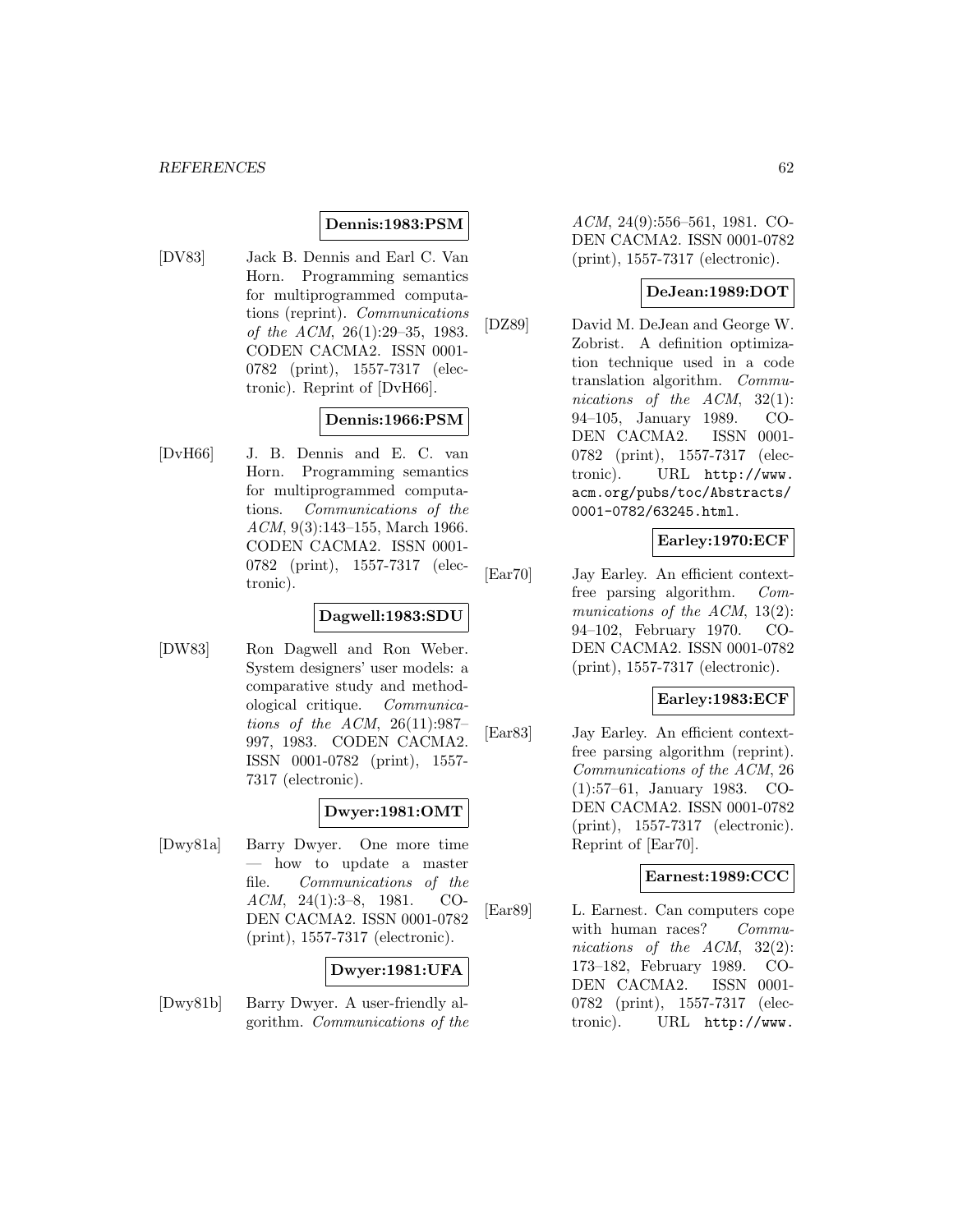acm.org/pubs/toc/Abstracts/ 0001-0782/63343.html.

## **Eastman:1982:CEN**

[Eas82] C. M. Eastman. A comment on English neologisms and programming language keywords. Communications of the ACM, 25 (12):938–940, 1982. CODEN CACMA2. ISSN 0001-0782 (print), 1557-7317 (electronic).

# **Edgeman:1989:RNG**

[EASC89] Rick L. Edgeman, Paul W. Abrahams, Francis M. Sand, and James Crawford, Jr. Random number generators and the minimal standard. Communications of the ACM, 32(8): 1020–1024, August 1989. CO-DEN CACMA2. ISSN 0001-0782 (print), 1557-7317 (electronic).

### **Ebert:1987:VDS**

[Ebe87] Jürgen Ebert. A versatile data structure for edge-oriented graph algorithms. Communications of the ACM, 30(6):513–519, June 1987. CODEN CACMA2. ISSN 0001-0782 (print), 1557-7317 (electronic). URL http://www. acm.org/pubs/toc/Abstracts/ 0001-0782/214769.html.

# **Eckert:1980:EDS**

[Eck80] J. Presper Eckert. Eulogy: Delivered in St. Anthony's Church, Ambler, Pennsylvania, at funeral services on January 11, 1980. Communications of the ACM, 23(3):145–146, 1980. CO-DEN CACMA2. ISSN 0001-0782 (print), 1557-7317 (electronic).

# **Ein-Dor:1985:GLR**

[ED85] Phillip Ein-Dor. Grosch's law re-revisited: CPU power and the cost of computation. Communications of the ACM, 28(2): 142–151, February 1985. CO-DEN CACMA2. ISSN 0001- 0782 (print), 1557-7317 (electronic). URL http://www. acm.org/pubs/toc/Abstracts/ 0001-0782/2787.html.

# **Ein-Dor:1984:APC**

[EDF84] Phillip Ein-Dor and Jacob Feldmesser. Attributes of the performance of central processing units: a relative performance prediction model. Communications of the ACM,  $30(4):308-$ 317, 1984. CODEN CACMA2. ISSN 0001-0782 (print), 1557- 7317 (electronic).

# **Ein-Dor:1987:APC**

[EDF87] Phillip Ein-Dor and Jacob Feldmesser. Attributes of the performance of central processing units: a relative performance prediction model. Communications of the ACM, 30 (4):308–317, April 1987. CO-DEN CACMA2. ISSN 0001- 0782 (print), 1557-7317 (electronic). URL http://www. acm.org/pubs/toc/Abstracts/ 0001-0782/32234.html.

# **Efe:1987:PSP**

[Efe87] Kemal Efe. A proposed solution to the problem of levels in error-message generation. Communications of the ACM, 30(11):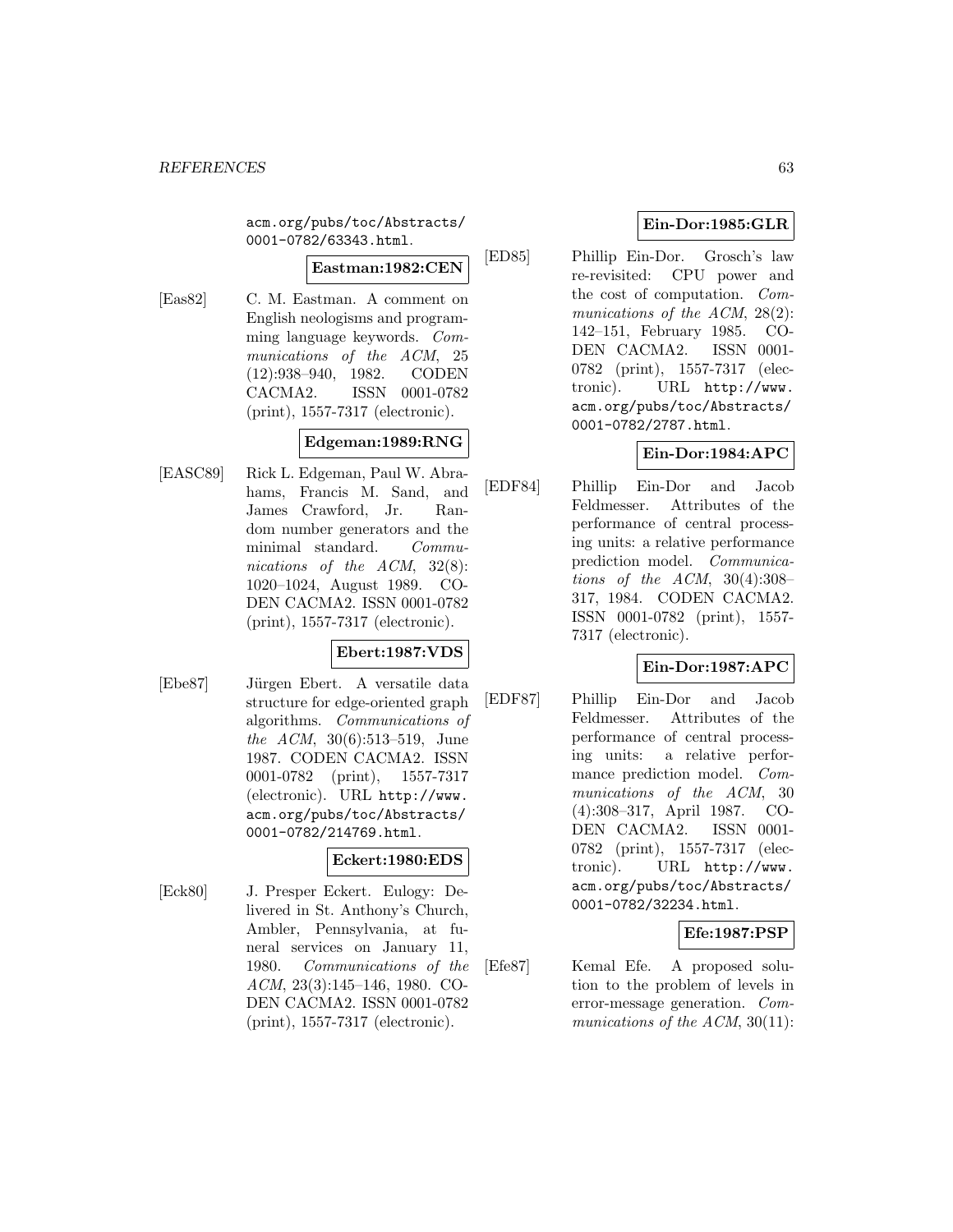948–955, November 1987. CO-DEN CACMA2. ISSN 0001- 0782 (print), 1557-7317 (electronic). URL http://www. acm.org/pubs/toc/Abstracts/ 0001-0782/32210.html.

#### **Eisenberg:1989:CCM**

[EGH<sup>+</sup>89] T. Eisenberg, D. Gries, J. Hartmanis, D. Holcomb, M. Stuart Lynn, and T. Santoro. The Cornell commission: on Morris and the worm. Communications of the ACM, 32(6):706–709, June 1989. CODEN CACMA2. ISSN 0001-0782 (print), 1557-7317 (electronic). URL http://www. acm.org/pubs/toc/Abstracts/ 0001-0782/63530.html.

# **Even:1985:RPS**

[EGL85] Shimon Even, Oded Goldreich, and Abraham Lempel. A randomized protocol for signing contracts. Communications of the ACM, 28(6):637–647, June 1985. CODEN CACMA2. ISSN 0001- 0782 (print), 1557-7317 (electronic). URL http://www. acm.org/pubs/toc/Abstracts/ 0001-0782/3818.html.

### **Eisenstadt:1983:UFS**

[Eis83] Marc Eisenstadt. A user-friendly software environment for the novice programmer. Communications of the ACM, 26(12):1058– 1064, 1983. CODEN CACMA2. ISSN 0001-0782 (print), 1557- 7317 (electronic).

### **elLozy:1976:RAC**

[eL76] Mohamed el Lozy. Remark on "Algorithm 299: Chi-Squared Integral [S15]". ACM Transactions on Mathematical Software, 2(4): 393–395, December 1976. CO-DEN ACMSCU. ISSN 0098-3500 (print), 1557-7295 (electronic). See [HP67, HP85].

### **elLozy:1979:RAS**

[eL79] Mohamed el Lozy. Remark on "Algorithm 395: Student's t-Distribution" and remark on "Algorithm 396: Student's Quantiles [S14]". ACM Transactions on Mathematical Software, 5(2):238–239, June 1979. CO-DEN ACMSCU. ISSN 0098- 3500 (print), 1557-7295 (electronic). See [Hil70a, Hil70b, Hil81a, HP85].

#### **Ellenberger:1960:NSP**

[Ell60] K. W. Ellenberger. ACM Algorithm 30: Numerical solution of the polynomial equation. Communications of the ACM, 3 (12):643, December 1960. CO-DEN CACMA2. ISSN 0001-0782 (print), 1557-7317 (electronic). See also [Nov85].

### **Elshoff:1982:ICP**

[EM82] James L. Elshoff and Michael Marcotty. Improving computer program readability to aid modification. Communications of the ACM, 25(8):512–521, 1982. CO-DEN CACMA2. ISSN 0001-0782 (print), 1557-7317 (electronic).

### **Eppinger:1983:ESI**

[Epp83] Jeffrey L. Eppinger. An empirical study of insertion and deletion in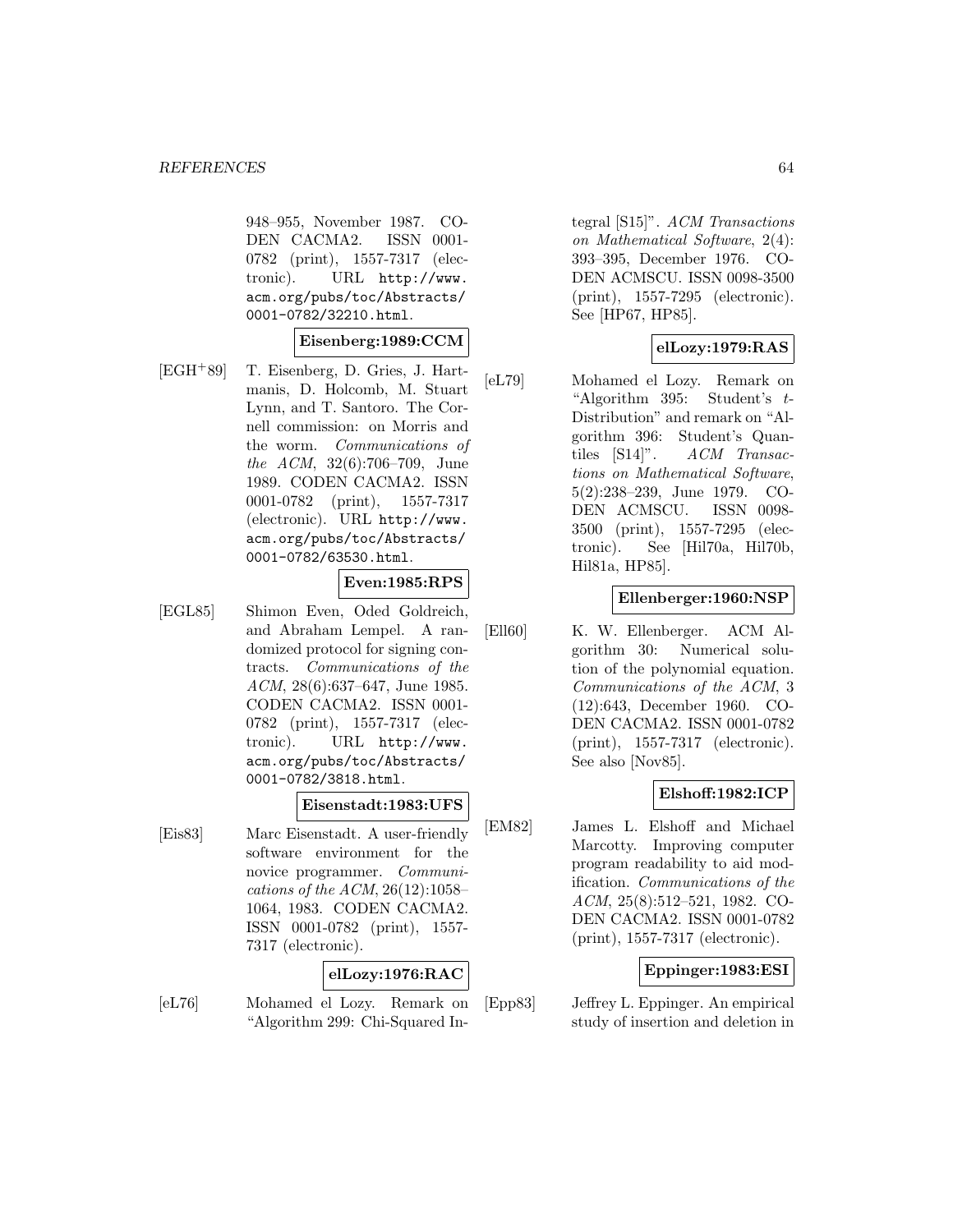binary search trees. Communications of the ACM,  $26(9):663-$ 669, 1983. CODEN CACMA2. ISSN 0001-0782 (print), 1557- 7317 (electronic).

# **Er:1985:RG**

[Er85] M. C. Er. Remark on "Algorithm 246: Graycode [Z]". ACM Transactions on Mathematical Software, 11(4):441–443, December 1985. CODEN ACMSCU. ISSN 0098-3500 (print), 1557- 7295 (electronic). See [Boo64, Mis75].

### **Evans:1989:WBP**

[ES89] Gerald E. Evans and Mark G. Simkin. What best predicts computer proficiency? Communications of the  $ACM$ , 32(11): 1322–1327, November 1989. CO-DEN CACMA2. ISSN 0001- 0782 (print), 1557-7317 (electronic). URL http://www. acm.org/pubs/toc/Abstracts/ 0001-0782/68817.html.

# **Evans:1982:SEC**

[Eva82] Michael Evans. Software engineering for the Cobol environment. Communications of the ACM, 25(12):874–882, 1982. CO-DEN CACMA2. ISSN 0001-0782 (print), 1557-7317 (electronic).

### **Fischler:1981:RSC**

[FB81] Martin A. Fischler and Robert C. Bolles. Random sample consensus: a paradigm for model fitting with applications to image analysis and automated cartography. Communications of the ACM, 24

(6):381–395, June 1981. CO-DEN CACMA2. ISSN 0001-0782 (print), 1557-7317 (electronic).

### **Frand:1989:FAU**

[FB89] Jason L. Frand and Julia A. Britt. Fifth annual UCLA survey of business school computer usage. Communications of the ACM, 32(1):62–76, January 1989. CODEN CACMA2. ISSN 0001-0782 (print), 1557-7317 (electronic). URL http://www. acm.org/pubs/toc/Abstracts/ 0001-0782/63242.html.

### **Feczko:1987:AMC**

[Fec87] Linda Feczko. ACM — making computing history for 40 years introduction. Communications of the ACM, 30(10):849, October 1987. CODEN CACMA2. ISSN 0001-0782 (print), 1557-7317 (electronic). URL http://www. acm.org/pubs/toc/Abstracts/ 0001-0782/30416.html.

### **Fedorowicz:1981:CPP**

[Fed81] Jane Fedorowicz. Comments on price/performance patterns of U.S. computer systems. Communications of the ACM, 24(9):585– 586, 1981. CODEN CACMA2. ISSN 0001-0782 (print), 1557- 7317 (electronic).

### **Fetzer:1988:PVV**

[Fet88] James H. Fetzer. Program verification: the very idea. Communications of the ACM, 31(9): 1048–1063, September 1988. CO-DEN CACMA2. ISSN 0001- 0782 (print), 1557-7317 (elec-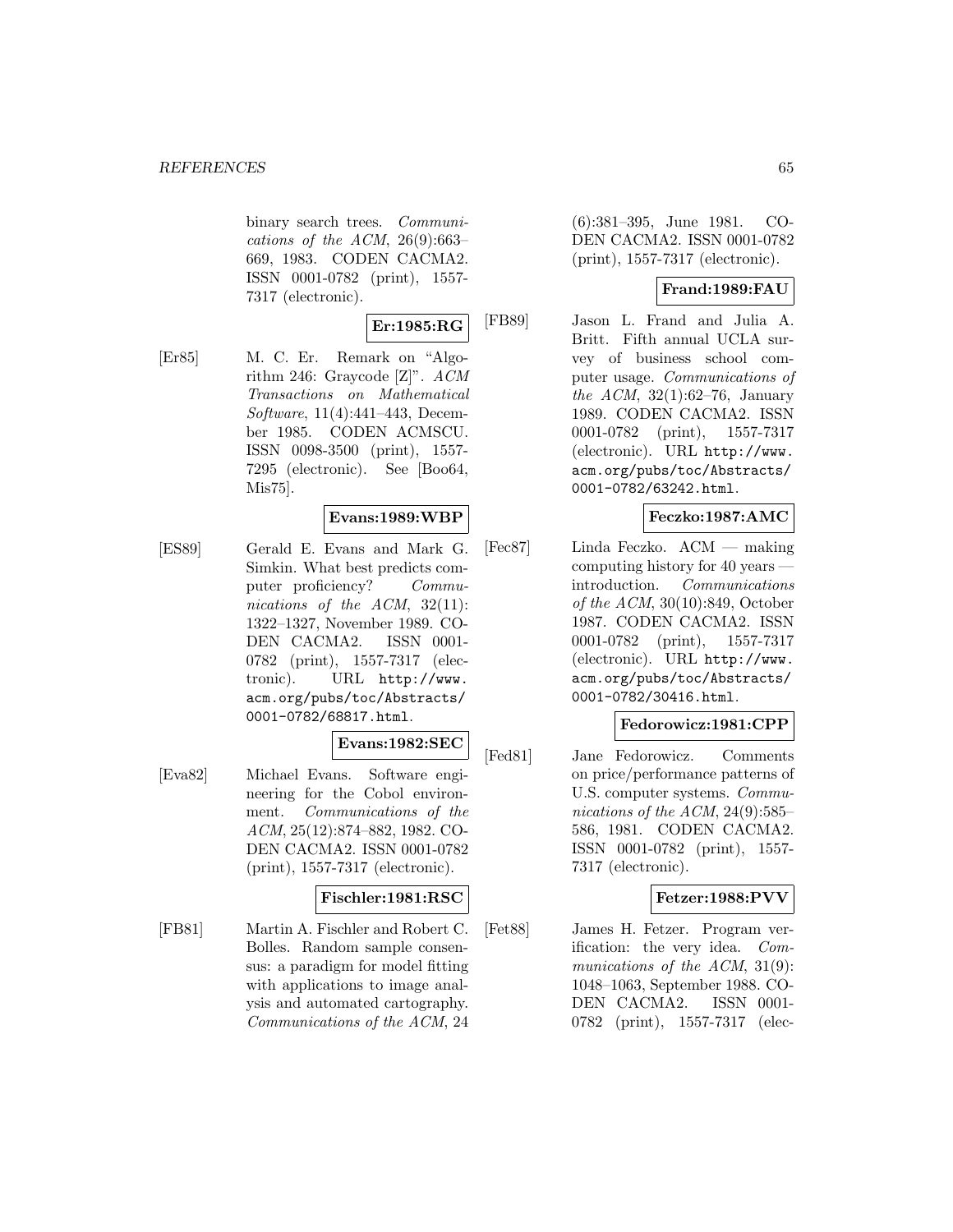tronic). URL http://www. acm.org/pubs/toc/Abstracts/ 0001-0782/48530.html. Comment 1 by Schlenk, Sun May 21 18:41:04 1989. Discusses two views: Programs can be derived from specs through mathematical methods (Hoare) versus verification as a social process (De-Millo, Lipton, Perlis). There is a response to this paper in CACM April 89.

### **Fournier:1982:CRS**

[FFC82] A. Fournier, D. Fussell, and L. Carpenter. Computer rendering of stochastic models. Communications of the ACM, 25 (6):371–384, June 1982. CO-DEN CACMA2. ISSN 0001-0782 (print), 1557-7317 (electronic).

### **Feldman:1988:CSC**

[FFGL88] Jerome A. Feldman, Mark A. Fanty, Nigel H. Goddard, and Kenton J. Lynne. Computing with structured connectionist networks. Communications of the  $ACM$ ,  $31(2)$ : 170–187, February 1988. CO-DEN CACMA2. ISSN 0001- 0782 (print), 1557-7317 (electronic). URL http://www. acm.org/pubs/toc/Abstracts/ 0001-0782/214981.html; http: //www.acm.org/pubs/toc/Abstracts/ 0001-0782/42377.html; http: //www.acm.org/pubs/toc/Abstracts/ 0001-0782/42378.html.

# **Fox:1988:CPP**

[FG88] Bennett L. Fox and Peter W. Glynn. Computing Poisson probabilities. Communications of the ACM, 31(4):440–445, April 1988. CODEN CACMA2. ISSN 0001- 0782 (print), 1557-7317 (electronic). URL http://www. acm.org/pubs/toc/Abstracts/ 0001-0782/42409.html.

# **Fiala:1989:DCF**

[FG89] E. R. Fiala and D. H. Greene. Data compression with finite windows. Communications of the ACM, 32(4):490–505, April 1989. CODEN CACMA2. ISSN 0001- 0782 (print), 1557-7317 (electronic). URL http://www. acm.org/pubs/toc/Abstracts/ 0001-0782/63341.html.

### **Fishman:1983:AVR**

[FH83] George S. Fishman and Bao Sheng D. Huang. Antithetic variates revisited. Communications of the ACM,  $26(11):964-$ 971, November 1983. CO-DEN CACMA2. ISSN 0001-0782 (print), 1557-7317 (electronic).

### **Fleckenstein:1989:UGN**

[FH89] Charles J. Fleckenstein and David Hemmendinger. Using a global name space for parallel execution of UNIX tools. Communications of the ACM, 32(9): 1085–1090, September 1989. CO-DEN CACMA2. ISSN 0001- 0782 (print), 1557-7317 (electronic). URL http://www. acm.org/pubs/toc/Abstracts/ 0001-0782/66456.html.

### **Filman:1988:RWT**

[Fil88] Robert E. Filman. Reasoning with worlds and truth mainte-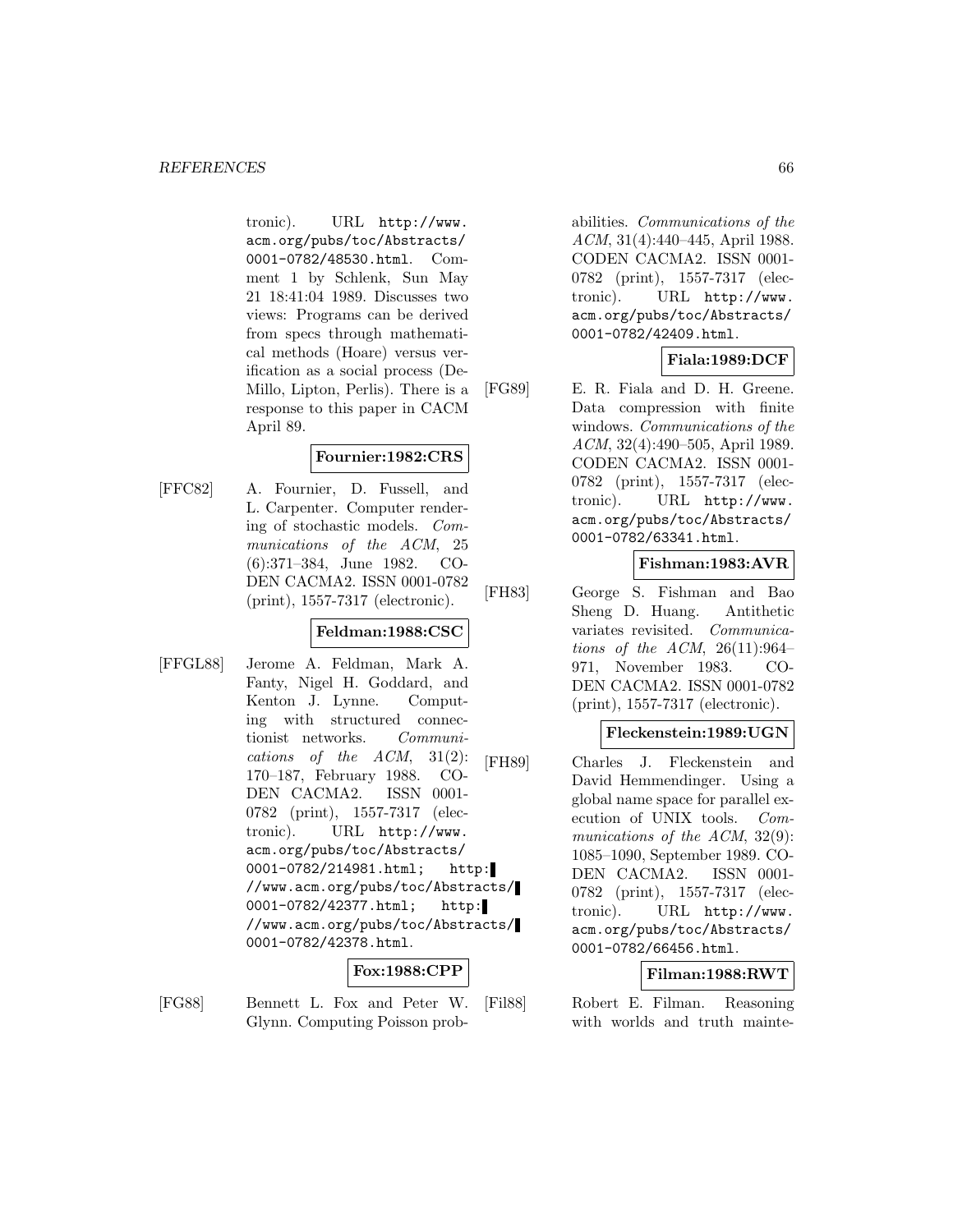nance in a knowledge-based programming environment. Communications of the ACM, 31 (4):382–401, April 1988. CO-DEN CACMA2. ISSN 0001- 0782 (print), 1557-7317 (electronic). URL http://www. acm.org/pubs/toc/Abstracts/ 0001-0782/42405.html.

# **Finn:1984:AOB**

[Fin84] Gerard D. Finn. An algorithm for optimized Boolean evaluation in information management systems. Communications of the ACM, 27(5):455–464, 1984. CO-DEN CACMA2. ISSN 0001-0782 (print), 1557-7317 (electronic).

# **Finn:1985:EUN**

[Fin85] Gerard D. Finn. Extended use of null productions in  $LR(1)$ parser applications. Communications of the ACM, 28(9): 961–972, September 1985. CO-DEN CACMA2. ISSN 0001- 0782 (print), 1557-7317 (electronic). URL http://www. acm.org/pubs/toc/Abstracts/ 0001-0782/4289.html.

# **Fikes:1985:RFB**

[FK85a] Richard Fikes and Tom Kehler. The role of frame-based representation in reasoning. Communications of the ACM, 28(9): 904–920, September 1985. CO-DEN CACMA2. ISSN 0001- 0782 (print), 1557-7317 (electronic). URL http://www. acm.org/pubs/toc/Abstracts/ 0001-0782/4285.html.

# **Friedland:1985:DSD**

[FK85b] Peter Friedland and Laurence H. Kedes. Discovering the secrets of DNA. Communications of the ACM, 28(11):1164– 1186, November 1985. CO-DEN CACMA2. ISSN 0001- 0782 (print), 1557-7317 (electronic). URL http://www. acm.org/pubs/toc/Abstracts/ 0001-0782/4550.html.

# **Fletcher:1980:MGA**

[Fle80] John G. Fletcher. A more general algorithm for computing closed semiring costs between vertices of a directed graph. Communications of the ACM, 23(6):350–351, June 1980. CODEN CACMA2. ISSN 0001-0782 (print), 1557- 7317 (electronic).

# **Furnas:1987:VPH**

[FLGD87] G. W. Furnas, T. K. Landauer, L. M. Gomez, and S. T. Dumais. The vocabulary problem in human-system communication. Communications of the ACM, 30(11):964–971, November 1987. CODEN CACMA2. ISSN 0001- 0782 (print), 1557-7317 (electronic). URL http://www. acm.org/pubs/toc/Abstracts/ 0001-0782/32212.html.

# **Frand:1986:SSA**

[FM86] Jason L. Frand and Ephraim R. McLean. Summary of the second annual UCLA survey of business school computer usage. Communications of the ACM, 29 (1):12–18, January 1986. CO-DEN CACMA2. ISSN 0001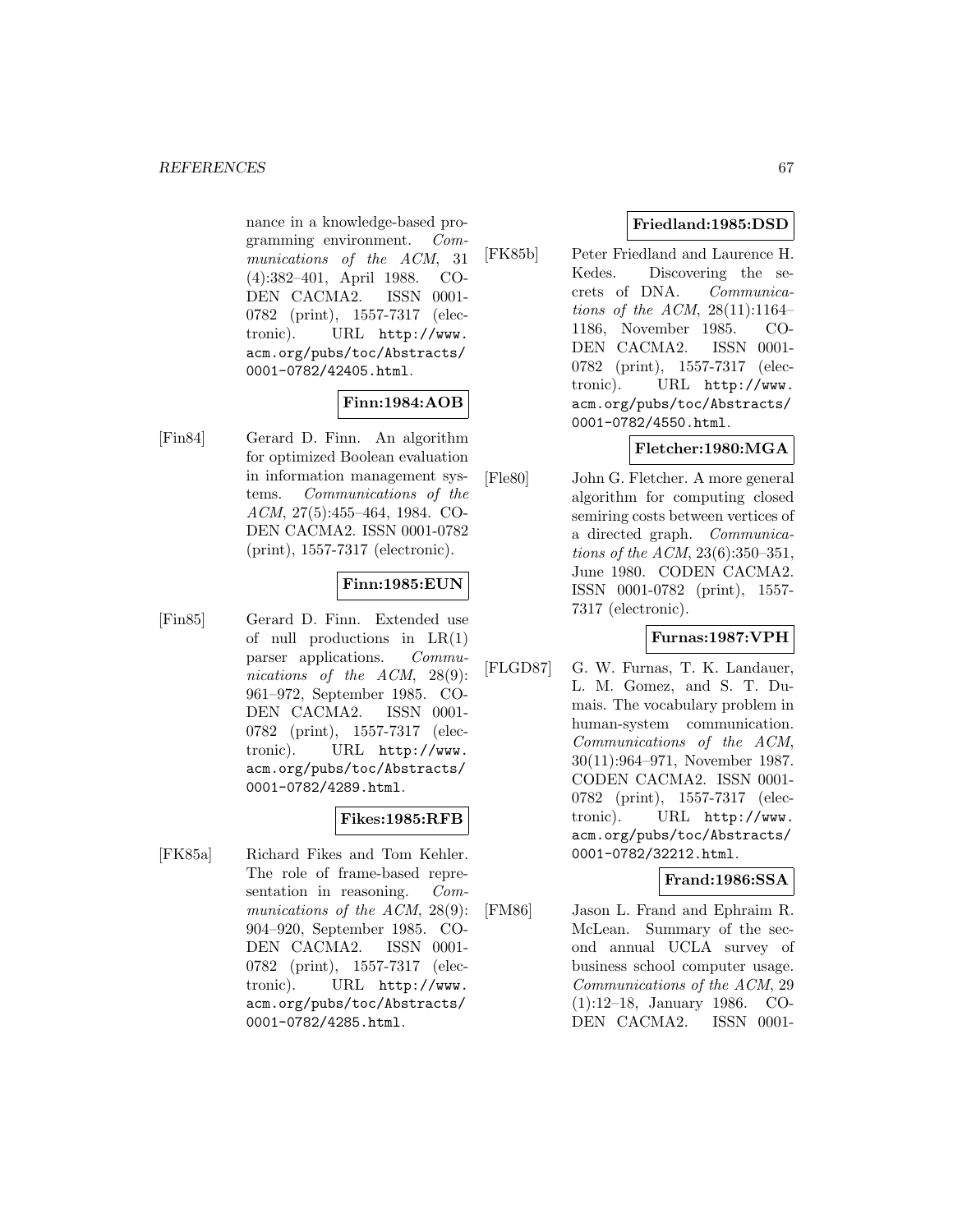0782 (print), 1557-7317 (electronic). URL http://www. acm.org/pubs/toc/Abstracts/ 0001-0782/6040.html.

# **Frand:1988:FAU**

[FMB88] Jason L. Frand, Ephraim R. McLean, and Julia A. Britt. Fourth annual UCLA survey of business school computer usage. Communications of the ACM, 31(7):896–910, July 1988. CO-DEN CACMA2. ISSN 0001- 0782 (print), 1557-7317 (electronic). URL http://www. acm.org/pubs/toc/Abstracts/ 0001-0782/48520.html.

### **Fox:1988:APD**

[Fox88] Edward A. Fox. ACM Press database and electronic products — new services for the information age. Communications of the ACM, 31(8):948–951, 1988. CO-DEN CACMA2. ISSN 0001-0782 (print), 1557-7317 (electronic).

### **Fox:1989:CRI**

[Fox89] Edward A. Fox. The coming revolution in interactive digital video. Communications of the ACM, 32(7):794–801, July 1989. CODEN CACMA2. ISSN 0001- 0782 (print), 1557-7317 (electronic). URL http://www. acm.org/pubs/toc/Abstracts/ 0001-0782/65446.html.

#### **Faulk:1988:SHR**

[FP88] Stuart R. Faulk and David L. Parnas. On synchronization in hard-real-time systems. Communications of the ACM, 31

(3):274–287, March 1988. CO-DEN CACMA2. ISSN 0001- 0782 (print), 1557-7317 (electronic). URL http://www. acm.org/pubs/toc/Abstracts/ 0001-0782/42397.html. Comment 1 by Schlenk, Thu Apr 28 13:40:00 1988. Proposes a two level approach to synchronization on the global system state.

# **Franz:1984:IUL**

[FR84] Charles R. Franz and Daniel Robey. An investigation of userled system design: Rational and political perspectives. Communications of the ACM, 27(12):1202– 1209, 1984. CODEN CACMA2. ISSN 0001-0782 (print), 1557- 7317 (electronic).

### **Fraser:1980:GTE**

[Fra80] C. W. Fraser. A generalized text editor. Communications of the ACM, 23(3):154–158, March 1980. CODEN CACMA2. ISSN 0001-0782 (print), 1557- 7317 (electronic).

# **Franklin:1982:IAD**

[Fra82] Wm. Randolph Franklin. On an improved algorithm for decentralized extrema finding in circular configurations of processors. Communications of the ACM, 25 (5):336–337, May 1982. CO-DEN CACMA2. ISSN 0001-0782 (print), 1557-7317 (electronic).

# **Frailey:1986:VPL**

[Fra86] Dennis Frailey. Vice-president's letter. Communications of the ACM, 29(11):1026, November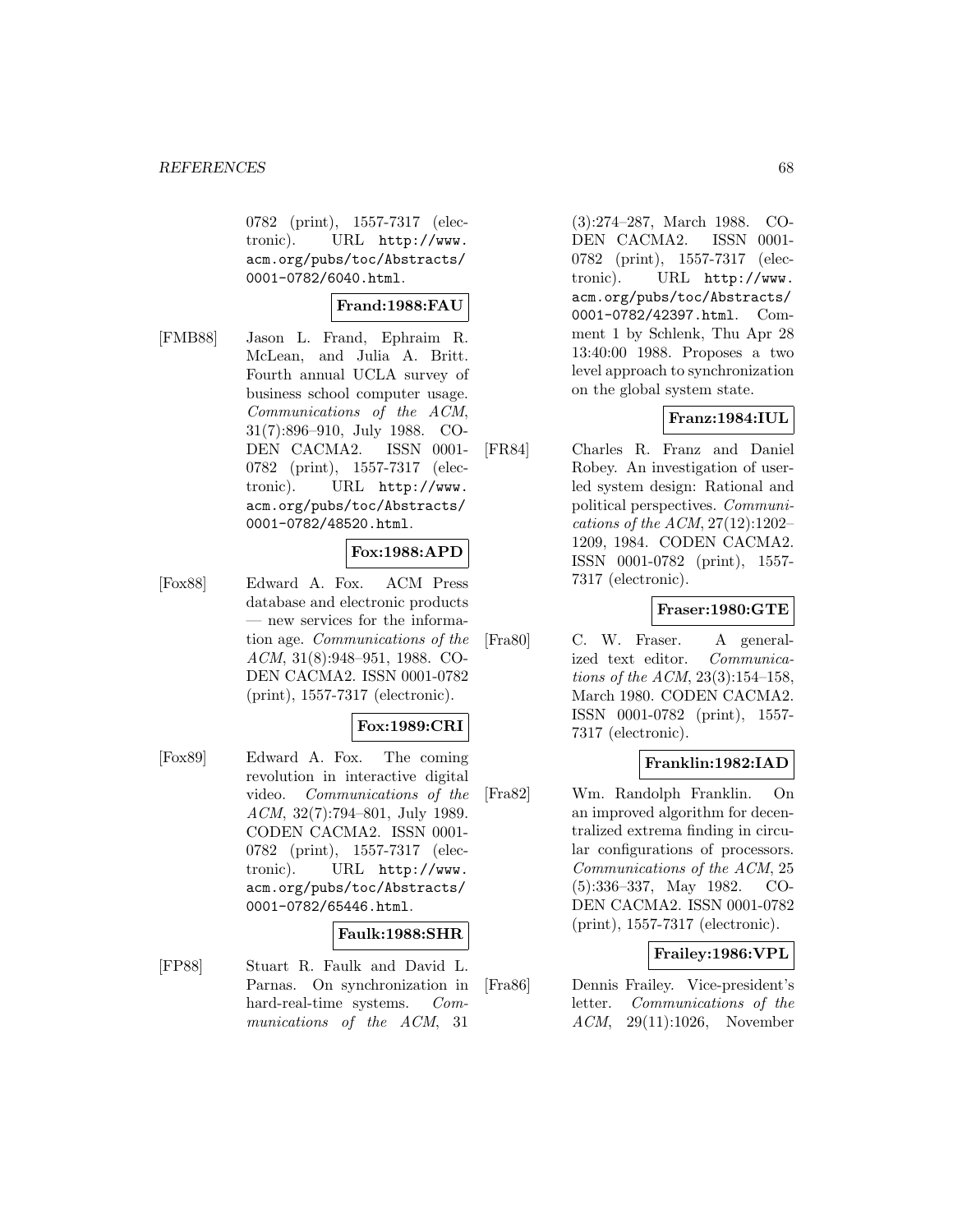1986. CODEN CACMA2. ISSN 0001-0782 (print), 1557-7317 (electronic).

### **Frenkel:1985:RMC**

[Fre85a] Karen A. Frenkel. Report on the microelectronics and computer technology corporation conference. Communications of the ACM, 28(8):808–813, August 1985. CODEN CACMA2. ISSN 0001-0782 (print), 1557-7317 (electronic). URL http://www. acm.org/pubs/toc/Abstracts/ 0001-0782/214934.html.

### **Frenkel:1985:TAS**

[Fre85b] Karen A. Frenkel. Toward automating the software-development cycle. Communications of the ACM, 28(6):578–589, June 1985. CODEN CACMA2. ISSN 0001- 0782 (print), 1557-7317 (electronic). URL http://www. acm.org/pubs/toc/Abstracts/ 0001-0782/3813.html.

### **Frenkel:1986:PTC**

[Fre86a] Karen Frenkel. Piecing together complexity. Communications of the ACM, 29(2): 110–111, February 1986. CO-DEN CACMA2. ISSN 0001- 0782 (print), 1557-7317 (electronic). URL http://www. acm.org/pubs/toc/Abstracts/ 0001-0782/214905.html.

### **Frenkel:1986:CPP**

[Fre86b] Karen A. Frenkel. Complexity and parallel processing: an interview with Richard Karp. Communications of the ACM, 29(2):

112–117, February 1986. CO-DEN CACMA2. ISSN 0001- 0782 (print), 1557-7317 (electronic). URL http://www. acm.org/pubs/toc/Abstracts/ 0001-0782/6326.html.

# **Frenkel:1986:CCS**

[Fre86c] Karen A. Frenkel. Computers, complexity, and the Statue of Liberty restoration. Communications of the ACM, 29 (4):284–296, April 1986. CO-DEN CACMA2. ISSN 0001- 0782 (print), 1557-7317 (electronic). URL http://www. acm.org/pubs/toc/Abstracts/ 0001-0782/5685.html.

### **Frenkel:1986:ETM**

[Fre86d] Karen A. Frenkel. Evaluating two massively parallel machines. Communications of the ACM, 29 (8):752–758, August 1986. CO-DEN CACMA2. ISSN 0001- 0782 (print), 1557-7317 (electronic). URL http://www. acm.org/pubs/toc/Abstracts/ 0001-0782/6427.html.

### **Frenkel:1986:ISI**

[Fre86e] Karen A. Frenkel. Introduction to the special issue on parallelism. Communications of the ACM, 29(12):1168– 1169, December 1986. CO-DEN CACMA2. ISSN 0001- 0782 (print), 1557-7317 (electronic). URL http://www. acm.org/pubs/toc/Abstracts/ 0001-0782/214916.html.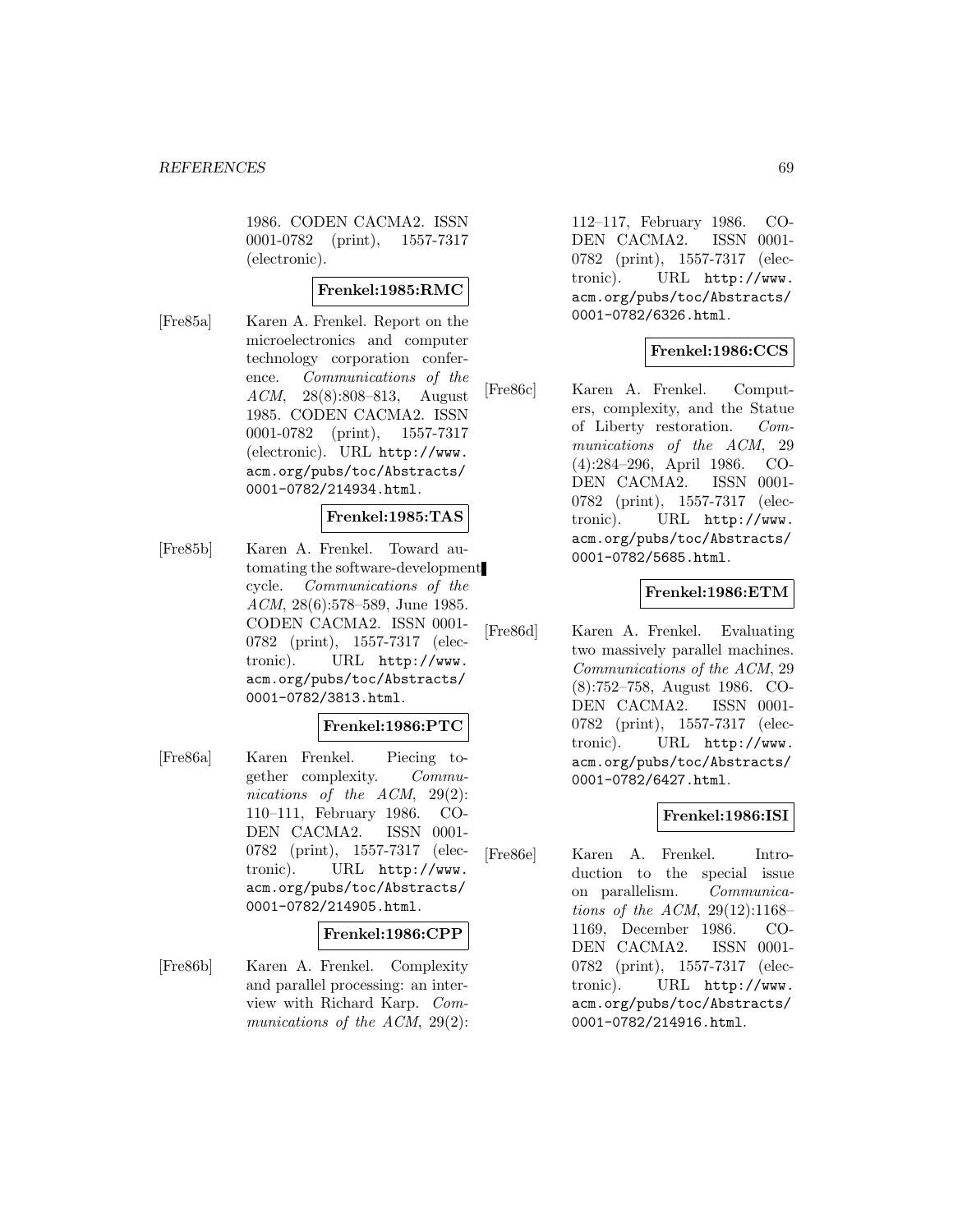### **Frenkel:1987:IMT**

[Fre87a] Karen A. Frenkel. An interview with the 1986 A. M. Turing Award recipients — John E. Hopcroft and Robert E. Tarjan. Communications of the ACM, 30 (3):214–222, March 1987. CO-DEN CACMA2. ISSN 0001- 0782 (print), 1557-7317 (electronic). URL http://www. acm.org/pubs/toc/Abstracts/ 0001-0782/214754.html.

### **Frenkel:1987:PCI**

[Fre87b] Karen A. Frenkel. Profiles in computing — introduction. Communications of the ACM, 30 (10):815–828, October 1987. CO-DEN CACMA2. ISSN 0001- 0782 (print), 1557-7317 (electronic). URL http://www. acm.org/pubs/toc/Abstracts/ 0001-0782/30411.html.

#### **Frenkel:1987:PCA**

[Fre87c] Karen A. Frenkel. Profiles in computing: Allan L. Scherr — Big Blue's time-sharing pioneer. Communications of the ACM, 30 (10):824–828, October 1987. CO-DEN CACMA2. ISSN 0001- 0782 (print), 1557-7317 (electronic). URL http://www. acm.org/pubs/toc/Abstracts/ 0001-0782/30414.html.

### **Frenkel:1987:PCB**

[Fre87d] Karen A. Frenkel. Profiles in computing: Brian K. Reid: a graphics tale of a hacker tracker. Communications of the ACM, 30 (10):820–823, October 1987. CO-DEN CACMA2. ISSN 00010782 (print), 1557-7317 (electronic). URL http://www. acm.org/pubs/toc/Abstracts/ 0001-0782/30413.html.

# **Frenkel:1987:PCD**

[Fre87e] Karen A. Frenkel. Profiles in computing: Donald E. Knuth: scholar with a passion for the particular. Communications of the ACM, 30(10): 816–819, October 1987. CO-DEN CACMA2. ISSN 0001- 0782 (print), 1557-7317 (electronic). URL http://www. acm.org/pubs/toc/Abstracts/ 0001-0782/30412.html.

### **Frenkel:1988:CE**

[Fre88a] K. A. Frenkel. Computers and elections. Communications of the ACM, 31(10):1176– 1183, October 1988. CO-DEN CACMA2. ISSN 0001- 0782 (print), 1557-7317 (electronic). URL http://www. acm.org/pubs/toc/Abstracts/ 0001-0782/63040.html.

### **Frenkel:1988:ASV**

[Fre88b] Karen A. Frenkel. The art and science of visualizing data. Communications of the ACM, 31(2): 110–121, February 1988. CO-DEN CACMA2. ISSN 0001- 0782 (print), 1557-7317 (electronic). URL http://www. acm.org/pubs/toc/Abstracts/ 0001-0782/214971.html; http: //www.acm.org/pubs/toc/Abstracts/ 0001-0782/42373.html.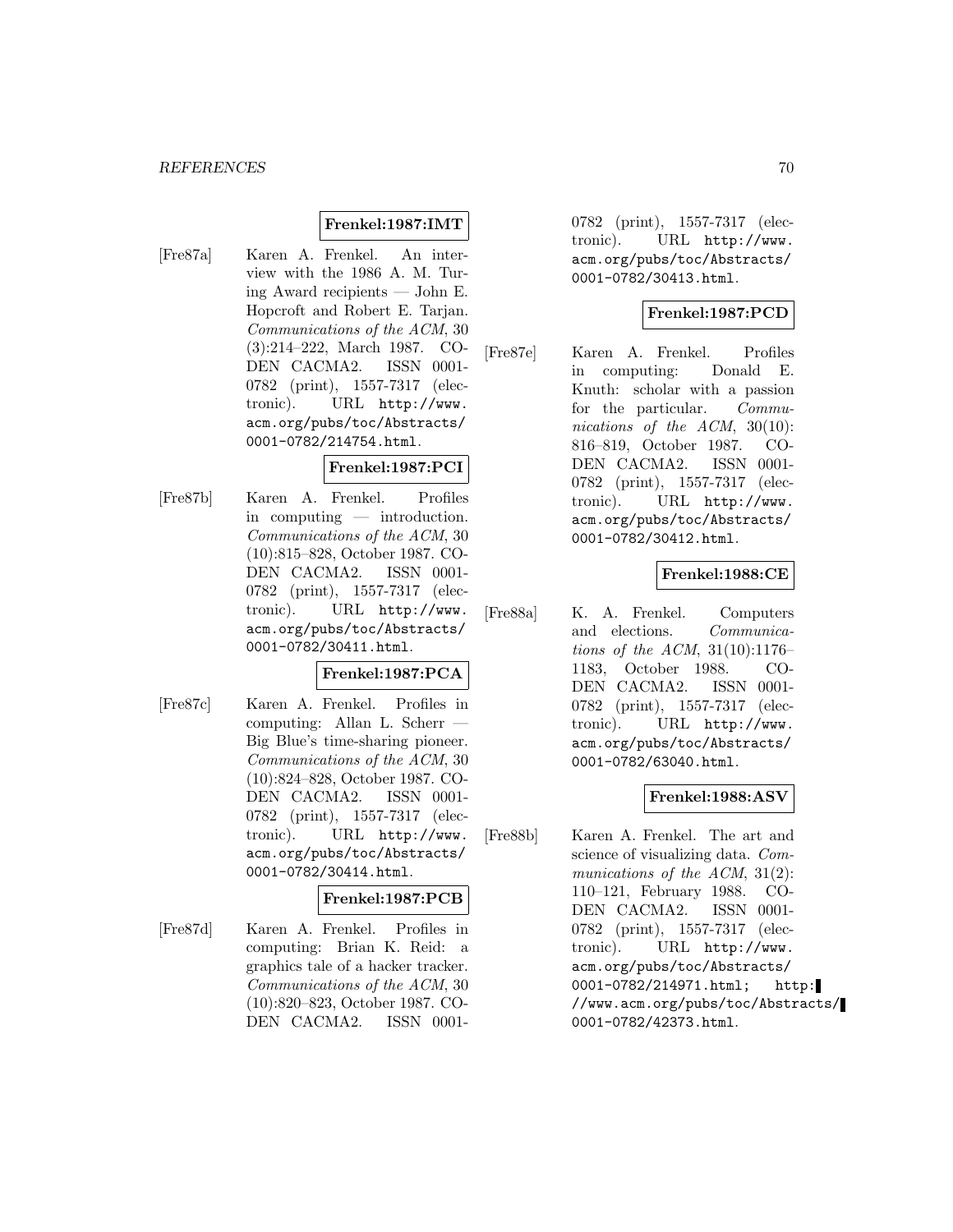## **Frenkel:1989:CB**

[Fre89a] Karen A. Frenkel. The computer bowl. Communications of the ACM,  $32(1):24-31$ , January 1989. CODEN CACMA2. ISSN 0001-0782 (print), 1557-7317 (electronic). URL http://www. acm.org/pubs/toc/Abstracts/ 0001-0782/63251.html.

### **Frenkel:1989:HCI**

[Fre89b] Karen A. Frenkel. HDTV and the computer industry. Communications of the ACM, 32(11): 1300–1312, November 1989. CO-DEN CACMA2. ISSN 0001- 0782 (print), 1557-7317 (electronic). URL http://www. acm.org/pubs/toc/Abstracts/ 0001-0782/68815.html.

### **Frenkel:1989:IIS**

[Fre89c] Karen A. Frenkel. An interview with Ivan Sutherland. Communications of the ACM, 32 (6):712–718, June 1989. CO-DEN CACMA2. ISSN 0001- 0782 (print), 1557-7317 (electronic). URL http://www. acm.org/pubs/toc/Abstracts/ 0001-0782/63531.html.

### **Frenkel:1989:NGI**

[Fre89d] Karen A. Frenkel. The next generation of interactive technologies. Communications of the ACM, 32(7):872–881, July 1989. CODEN CACMA2. ISSN 0001- 0782 (print), 1557-7317 (electronic). URL http://www. acm.org/pubs/toc/Abstracts/ 0001-0782/65454.html.

## **Frenkel:1989:VR**

[Fre89e] Karen A. Frenkel. Volume rendering. Communications of the ACM, 32(4):426–435, April 1989. CODEN CACMA2. ISSN 0001- 0782 (print), 1557-7317 (electronic). URL http://www. acm.org/pubs/toc/Abstracts/ 0001-0782/63335.html.

### **Friedland:1985:SSA**

[Fri85] Peter Friedland. Special section on architectures for knowledgebased systems. Communications of the ACM,  $28(9):902-$ 903, September 1985. CO-DEN CACMA2. ISSN 0001- 0782 (print), 1557-7317 (electronic). URL http://www. acm.org/pubs/toc/Abstracts/ 0001-0782/214937.html.

### **Frisse:1988:SIH**

[Fri88] Mark E. Frisse. Searching for information in a hypertext medical handbook. Communications of the ACM, 31(7):880–886, July 1988. CODEN CACMA2. ISSN 0001-0782 (print), 1557-7317 (electronic). URL http://www. acm.org/pubs/toc/Abstracts/ 0001-0782/48518.html.

# **Fushimi:1983:KDG**

[FT83] M. Fushimi and S. Tezuka. The k-distribution of generalized feedback shift register pseudorandom numbers. Communications of the ACM, 26(7):516–523, July 1983. CODEN CACMA2. ISSN 0001-0782 (print), 1557- 7317 (electronic).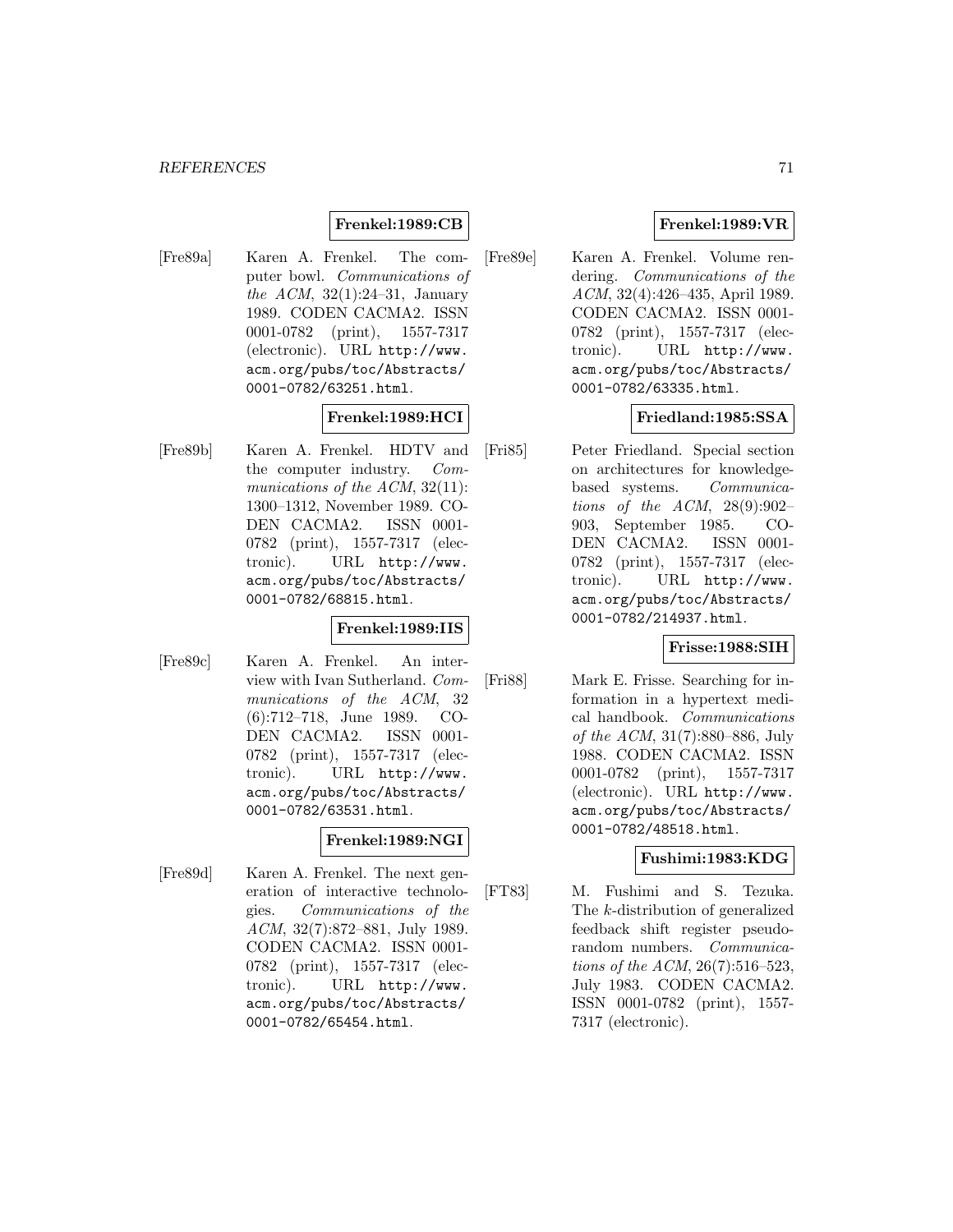### **Fujitani:1984:LOD**

[Fuj84] Larry Fujitani. Laser optical disk: The coming revolution in on-line storage. Communications of the ACM, 27(6):546–554, June 1984. CODEN CACMA2. ISSN 0001-0782 (print), 1557- 7317 (electronic).

# **Fleming:1986:HLS**

[FW86] Philip J. Fleming and John J. Wallace. How not to lie with statistics: the correct way to summarize benchmark results. Communications of the ACM, 29 (3):218–221, March 1986. CO-DEN CACMA2. ISSN 0001- 0782 (print), 1557-7317 (electronic). URL http://www. acm.org/pubs/toc/Abstracts/ 0001-0782/5673.html.

#### **Galle:1981:AEG**

[Gal81] Per Galle. An algorithm for exhaustive generation of building floor plans. Communications of the ACM, 24(12):813– 825, 1981. CODEN CACMA2. ISSN 0001-0782 (print), 1557- 7317 (electronic).

### **Gallant:1988:CES**

[Gal88] Stephen I. Gallant. Connectionist expert systems. Communications of the ACM, 31(2): 152–169, February 1988. CO-DEN CACMA2. ISSN 0001-0782 (print), 1557-7317 (electronic). URL http://www. acm.org/pubs/toc/Abstracts/ 0001-0782/214977.html. includes excurse on the Pocket Algorithm.

### **Gargantini:1982:EWR**

[Gar82] I. Gargantini. An effective way to represent quadtrees. Communications of the ACM, 25(12): 905–910, December 1982. CO-DEN CACMA2. ISSN 0001-0782 (print), 1557-7317 (electronic).

# **Garg:1988:AMH**

[Gar88] Pankaj K. Garg. Abstraction mechanisms in hypertext. Communications of the ACM, 31 (7):862–870, July 1988. CO-DEN CACMA2. ISSN 0001- 0782 (print), 1557-7317 (electronic). URL http://www. acm.org/pubs/toc/Abstracts/ 0001-0782/48516.html.

### **Gauss:1981:PBC**

[Gau81] E. J. Gauss. Pracniques: Builtin checklist reduces file destruction. Communications of the ACM, 24(2):73–??, 1981. CO-DEN CACMA2. ISSN 0001-0782 (print), 1557-7317 (electronic).

### **Gauss:1982:PWF**

[Gau82] E. J. Gauss. Pracniques: The "wolf fence" algorithm for debugging. Communications of the ACM, 25(11):780–??, 1982. CO-DEN CACMA2. ISSN 0001-0782 (print), 1557-7317 (electronic).

### **Ginzberg:1988:MCT**

[GB88] Michael J. Ginzberg and Jack J. Baroudi. MIS careers — a theoretical perspective. Communications of the ACM, 31 (5):586–594, May 1988. CO-DEN CACMA2. ISSN 0001-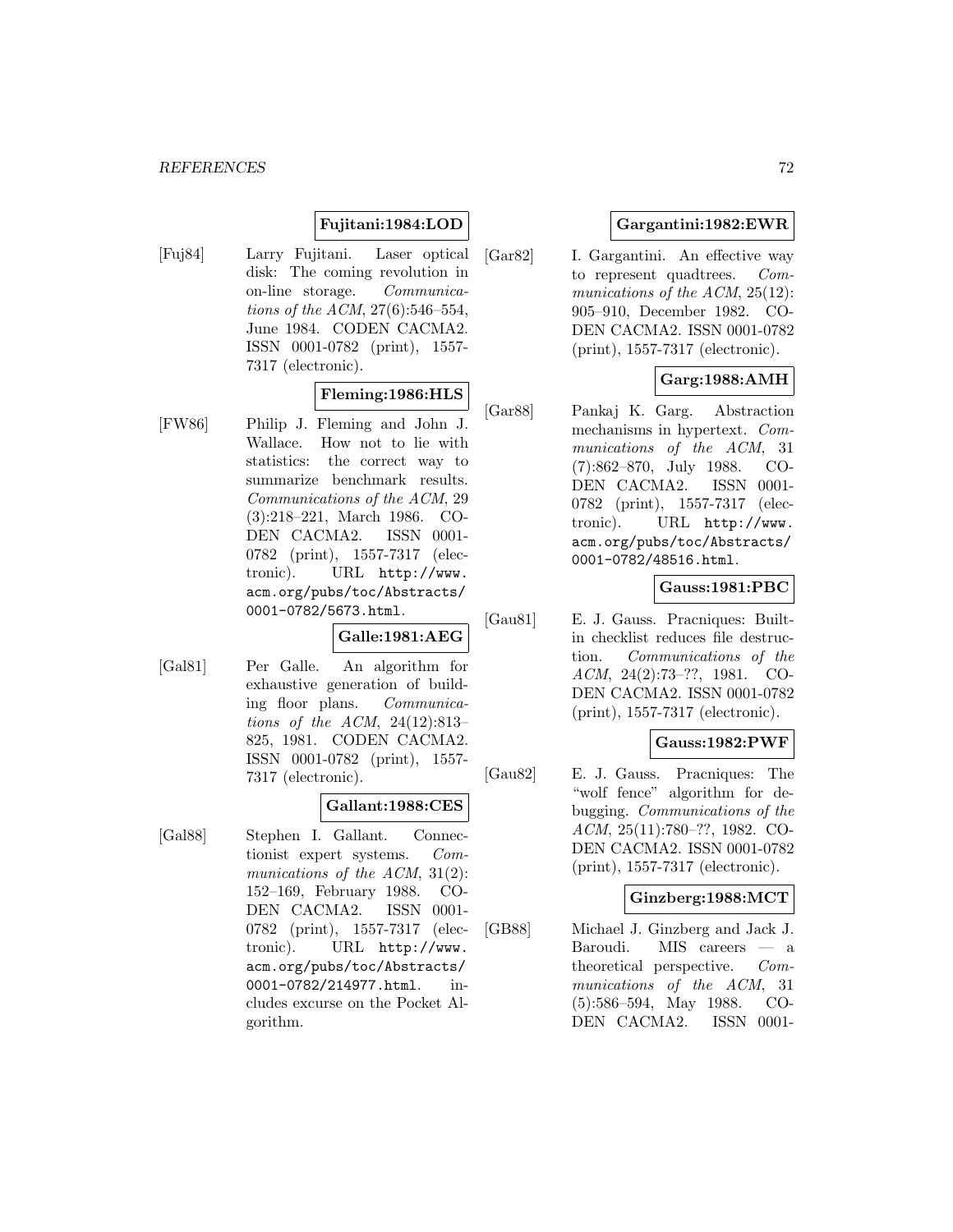0782 (print), 1557-7317 (electronic). URL http://www. acm.org/pubs/toc/Abstracts/ 0001-0782/42422.html.

# **Gould:1987:OMS**

[GBL<sup>+</sup>87] John D. Gould, Stephen J. Boies, Stephen Levy, John T. Richards, and Jim Schoonard. The 1984 Olympic Message System: a test of behavioral principles of system design. Communications of the ACM, 30(9):758–769, September 1987. CODEN CACMA2. ISSN 0001-0782 (print), 1557-7317 (electronic). URL http://www. acm.org/pubs/toc/Abstracts/ 0001-0782/30402.html.

# **Gould:1983:CLS**

[GCH83] J. D. Gould, J. Conti, and T. Hovanyecz. Composing letters with a simulated listening typewriter. Communications of the ACM, 26 (4):295–308, April 1983. CO-DEN CACMA2. ISSN 0001-0782 (print), 1557-7317 (electronic).

# **Geils:1984:WSR**

[Gei84] John W. Geils. Why students reject engineering teching careers. Communications of the ACM, 27(1):25–27, 1984. CO-DEN CACMA2. ISSN 0001-0782 (print), 1557-7317 (electronic).

# **Gemignani:1989:VCL**

[Gem89] Michael Gemignani. Viruses and criminal law. Communications of the ACM, 32(6):669–671, 1989. CODEN CACMA2. ISSN 0001- 0782 (print), 1557-7317 (electronic).

# **Gerasch:1988:IAM**

[Ger88] Thomas E. Gerasch. An insertion algorithm for a minimal internal path length binary search tree. Communications of the ACM, 31(5):579–585, May 1988. CODEN CACMA2. ISSN 0001- 0782 (print), 1557-7317 (electronic). URL http://www. acm.org/pubs/toc/Abstracts/ 0001-0782/42421.html.

# **Genesereth:1985:LP**

[GG85a] Michael R. Genesereth and Matthew L. Ginsberg. Logic programming. Communications of the ACM, 28(9):933– 941, September 1985. CO-DEN CACMA2. ISSN 0001- 0782 (print), 1557-7317 (electronic). URL http://www. acm.org/pubs/toc/Abstracts/ 0001-0782/4287.html.

# **Gostl:1985:AQT**

[GG85b] Jack Gostl and Irwin Greenberg. An application of queueing theory to the design of a message-switching computer system. Communications of the ACM, 28(5):500–505, May 1985. CODEN CACMA2. ISSN 0001- 0782 (print), 1557-7317 (electronic). URL http://www. acm.org/pubs/toc/Abstracts/ 0001-0782/3535.html.

# **Gold:1980:SRE**

[GGW80] Charles L. Gold, Seymour E. Goodman, and Benjamin G. Walker. Software: Recommendations for an export control policy. Communications of the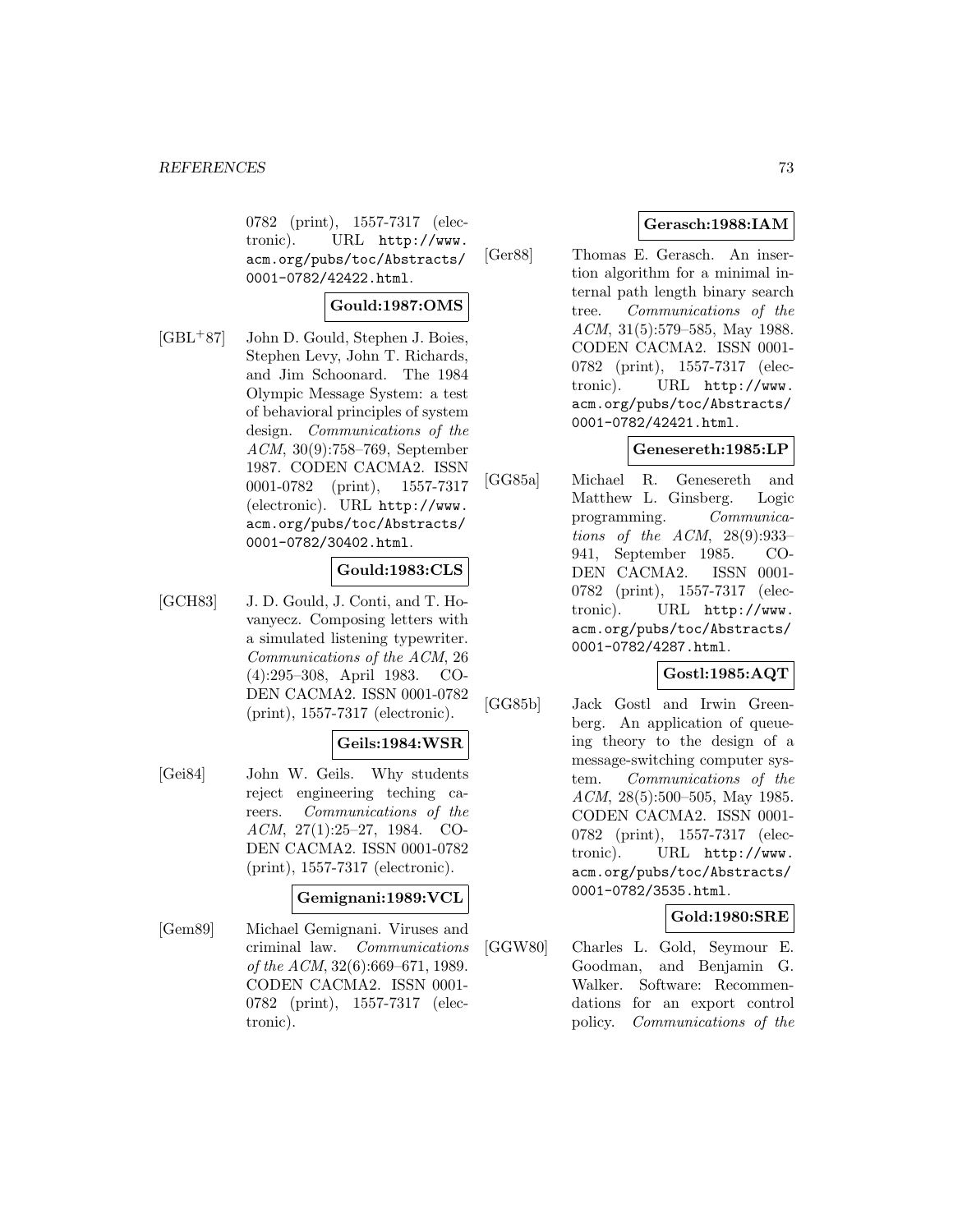ACM, 23(4):199–207, 1980. CO-DEN CACMA2. ISSN 0001-0782 (print), 1557-7317 (electronic).

### **Gelperin:1988:GST**

[GH88] D. Gelperin and B. Hetzel. The growth of software testing. Communications of the ACM, 31 (6):687–695, June 1988. CO-DEN CACMA2. ISSN 0001- 0782 (print), 1557-7317 (electronic). URL http://www. acm.org/pubs/toc/Abstracts/ 0001-0782/62965.html.

# **Guo:1989:CPT**

[GH89a] Zicheng Guo and Richard W. Hall. Corrigenda: "Parallel Thinning with Two-Sub-Iteration Algorithms". Communications of the ACM, 32(6):759, June 1989. CODEN CACMA2. ISSN 0001- 0782 (print), 1557-7317 (electronic). See [GH89b].

# **Guo:1989:PTT**

[GH89b] Zicheng Guo and Richard W. Hall. Parallel thinning with twosubiteration algorithms. Communications of the ACM, 32 (3):359–373, March 1989. CO-DEN CACMA2. ISSN 0001- 0782 (print), 1557-7317 (electronic). URL http://www. acm.org/pubs/toc/Abstracts/ 0001-0782/62074.html. See corrigendum [GH89a].

#### **Gass:1981:DMH**

[GHJ<sup>+</sup>81] Saul I. Gass, Karla L. Hoffman, Richard H. F. Jackson, Lambert S. Joel, and Patsy B. Saunders. Documentation for a model: a hierarchical approach. Communications of the ACM, 24(11):728–733, 1981. CO-DEN CACMA2. ISSN 0001-0782 (print), 1557-7317 (electronic).

### **Gibbs:1989:SEP**

[Gib89] N. E. Gibbs. The SEI education program: the challenge of teaching future software engineers. Communications of the ACM, 32(5):594–605, May 1989. CODEN CACMA2. ISSN 0001- 0782 (print), 1557-7317 (electronic). URL http://www. acm.org/pubs/toc/Abstracts/ 0001-0782/63490.html.

### **Giddings:1984:AUS**

[Gid84] Richard V. Giddings. Accommodating uncertainty in software design. Communications of the ACM, 27(5):428–434, 1984. CO-DEN CACMA2. ISSN 0001-0782 (print), 1557-7317 (electronic).

# **Gill:1980:HBS**

[Gil80] Arthur Gill. Hierarchical binary search. Communications of the ACM, 23(5):294–300, May 1980. CODEN CACMA2. ISSN 0001- 0782 (print), 1557-7317 (electronic).

#### **Gillenson:1982:SPD**

[Gil82] Mark L. Gillenson. The state of practice of data administration– 1981. Communications of the ACM, 25(10):699–706, October 1982. CODEN CACMA2. ISSN 0001-0782 (print), 1557- 7317 (electronic).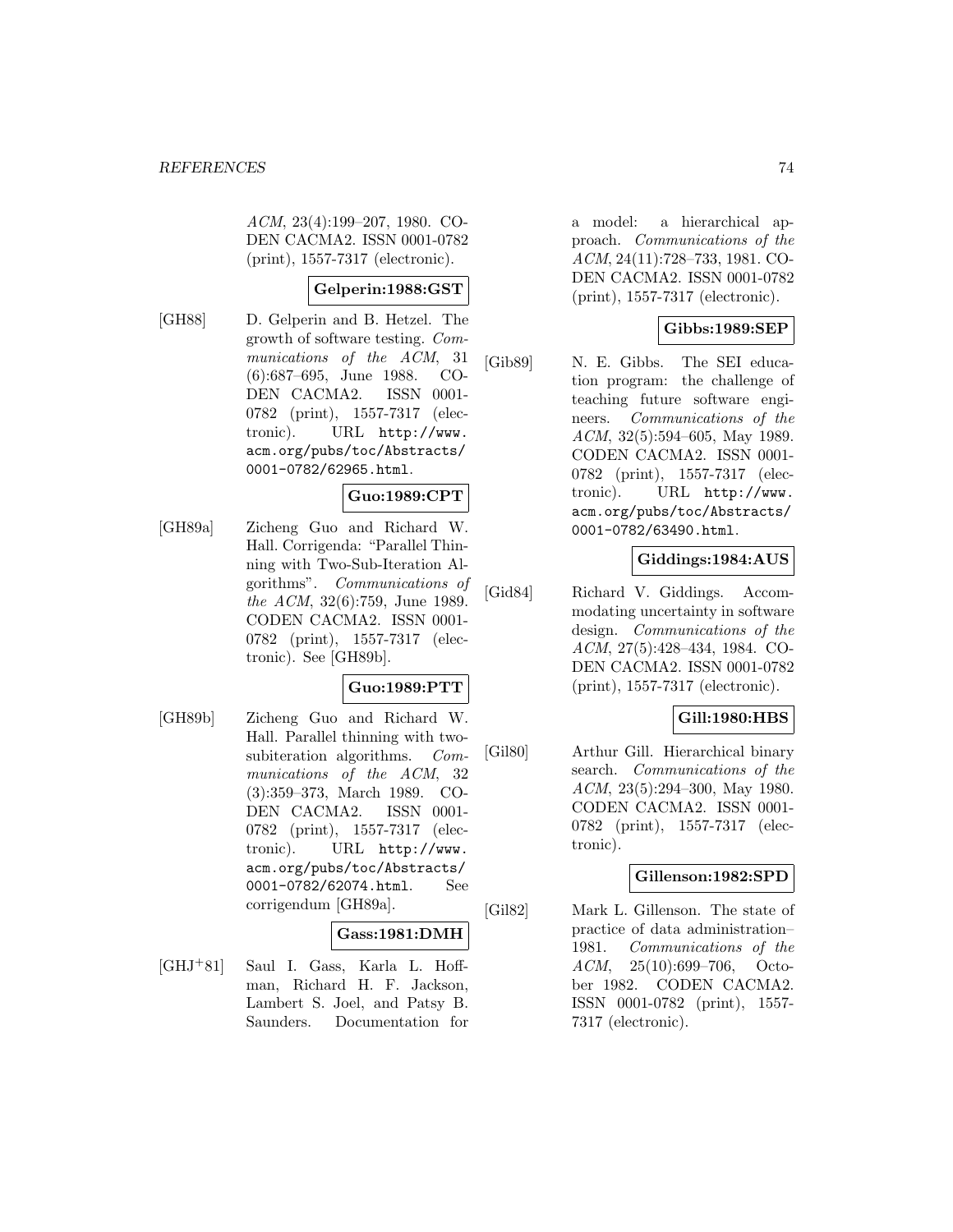#### **Gillenson:1987:DDS**

[Gil87] Mark L. Gillenson. The duality of database structures and design techniques. Communications of the ACM, 30(12):1056– 1065, December 1987. CO-DEN CACMA2. ISSN 0001- 0782 (print), 1557-7317 (electronic). URL http://www. acm.org/pubs/toc/Abstracts/ 0001-0782/33451.html.

### **Ginzberg:1983:ITP**

[Gin83] Michael J. Ginzberg. Introduction: Three papers from the Third International Conference on Information Systems. Communications of the ACM, 26(5):339–??, 1983. CODEN CACMA2. ISSN 0001-0782 (print), 1557-7317 (electronic).

# **Gischer:1981:SLP**

[Gis81] Jay Gischer. Shuffle languages, Petri nets, and contextsensitive grammars. Communications of the ACM, 24(9): 597–605, September 1981. CO-DEN CACMA2. ISSN 0001-0782 (print), 1557-7317 (electronic).

# **Gifford:1982:CSI**

[GJ82] D. K. Gifford and A. K. Jones. Cryptographic sealing for information security and authentication. Communications of the ACM, 25(4):274–286, April 1982. CODEN CACMA2. ISSN 0001- 0782 (print), 1557-7317 (electronic).

### **Gustafson:1982:SPE**

[GK82] G. G. Gustafson and Roberta J. Kerr. Some practical experience with a software quality assurance program. Communications of the ACM, 25(1):4–12, 1982. CO-DEN CACMA2. ISSN 0001-0782 (print), 1557-7317 (electronic).

#### **Gannon:1986:MAP**

[GKB86] J. D. Gannon, E. E. Katz, and V. R. Basili. Metrics for Ada packages: an initial study. Communications of the ACM, 29 (7):616–623, July 1986. CO-DEN CACMA2. ISSN 0001- 0782 (print), 1557-7317 (electronic). URL http://www. acm.org/pubs/toc/Abstracts/ 0001-0782/6144.html.

#### **Gurd:1985:MPD**

[GKW85] J. R. Gurd, C. C. Kirkham, and I. Watson. The Manchester prototype dataflow computer. Communications of the ACM, 28 (1):34–52, January 1985. CO-DEN CACMA2. ISSN 0001- 0782 (print), 1557-7317 (electronic). URL http://www. acm.org/pubs/toc/Abstracts/ 0001-0782/2468.html.

# **Gardner:1983:NRI**

[GL83a] David P. Gardner and Yvonne W. Larsen. A nation at risk: The imperative for educational reform, report by The National Commission on Excellence in Education. Communications of the ACM, 26(7):467–478, July 1983. CO-DEN CACMA2. ISSN 0001-0782 (print), 1557-7317 (electronic).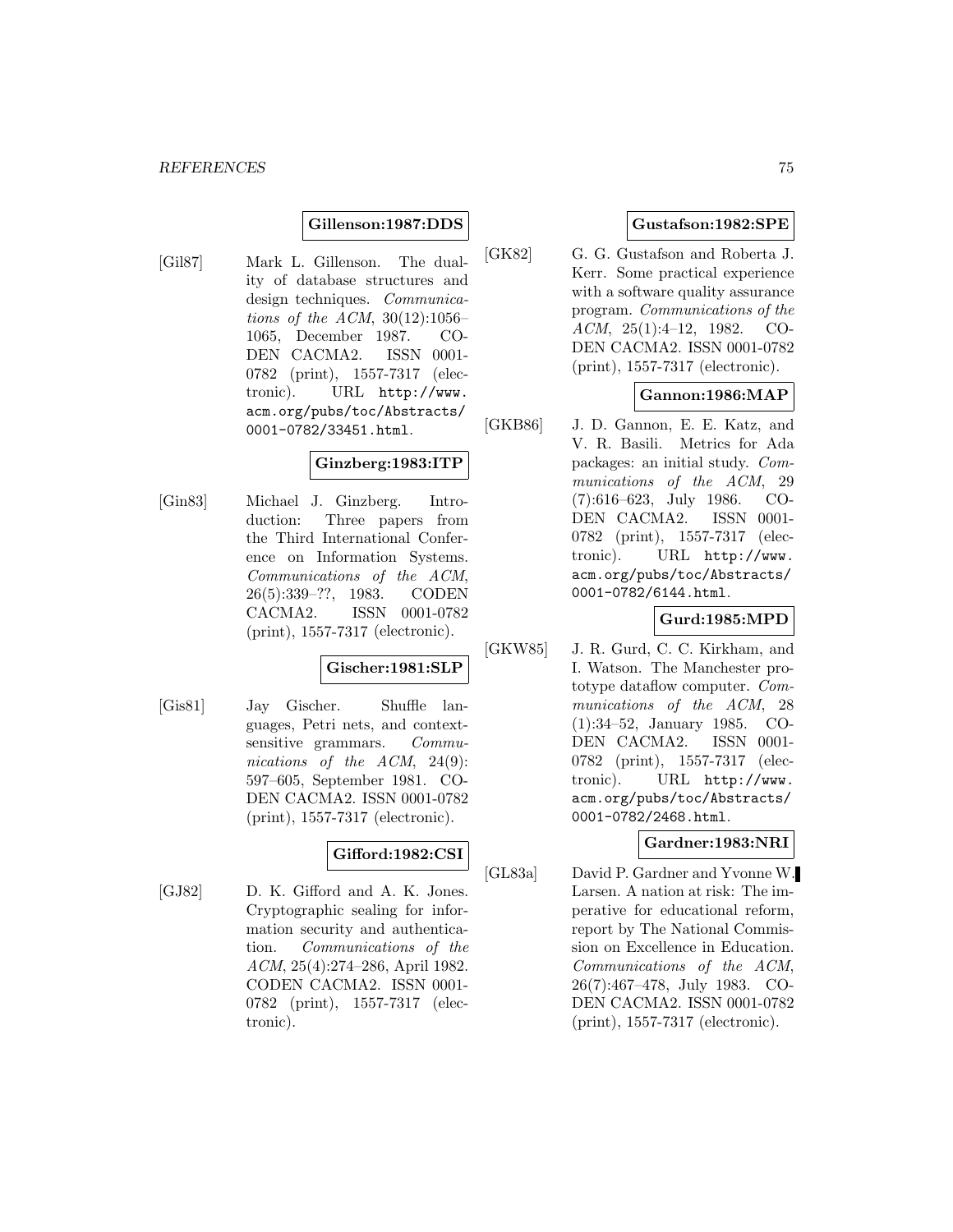# **Girill:1983:DIO**

[GL83b] T. R. Girill and Clement H. Luk. Document: An interactive, online solution to four documentation problems. Communications of the ACM, 26(5):328–337, 1983. CODEN CACMA2. ISSN 0001- 0782 (print), 1557-7317 (electronic).

# **Glinert:1984:LFV**

[GL84] E. P. Glinert and R. E. Ladner. A large font virtual terminal interface: a software prosthesis for the visually impaired. Communications of the ACM, 27 (6):567–572, June 1984. CO-DEN CACMA2. ISSN 0001-0782 (print), 1557-7317 (electronic).

# **Gould:1985:DUK**

[GL85] John D. Gould and Clayton Lewis. Designing for usability: key principles and what designers think. Communications of the ACM, 28(3):300–311, March 1985. CODEN CACMA2. ISSN 0001-0782 (print), 1557-7317 (electronic). URL http://www. acm.org/pubs/toc/Abstracts/ 0001-0782/3170.html.

### **Glass:1980:RTL**

[Gla80] Robert L. Glass. Real-time: The "lost world" of software debugging and testing. Communications of the ACM,  $23(5):264-$ 271, 1980. CODEN CACMA2. ISSN 0001-0782 (print), 1557- 7317 (electronic).

### **Gries:1988:TS**

[GM88] D. Gries and D. Marsh. The 1986–1987 Taulbee survey. Communications of the ACM, 31(8): 984–991, August 1988. CO-DEN CACMA2. ISSN 0001- 0782 (print), 1557-7317 (electronic). URL http://www. acm.org/pubs/toc/Abstracts/ 0001-0782/63034.html.

#### **Gries:1989:TS**

[GM89] David Gries and Dorothy Marsh. The 1987 — 1988 Taulbee survey. Communications of the ACM, 32 (10):1217–1224, October 1989. CODEN CACMA2. ISSN 0001- 0782 (print), 1557-7317 (electronic). URL http://www. acm.org/pubs/toc/Abstracts/ 0001-0782/67938.html.

# **Gries:1986:IBG**

[GMRY86] D. Gries, R. Miller, R. Ritchie, and P. Young. Imbalance between growth and funding in academic computer science: Two trends colliding. Communications of the ACM, 29(9):870– 878, September 1986. CO-DEN CACMA2. ISSN 0001- 0782 (print), 1557-7317 (electronic). URL http://www. acm.org/pubs/toc/Abstracts/ 0001-0782/6596.html.

#### **Gifford:1988:CFS**

[GNS88] David K. Gifford, Roger M. Needham, and Michael D. Schroeder. The Cedar file system. Communications of the ACM, 31(3):288–298, March 1988. CODEN CACMA2. ISSN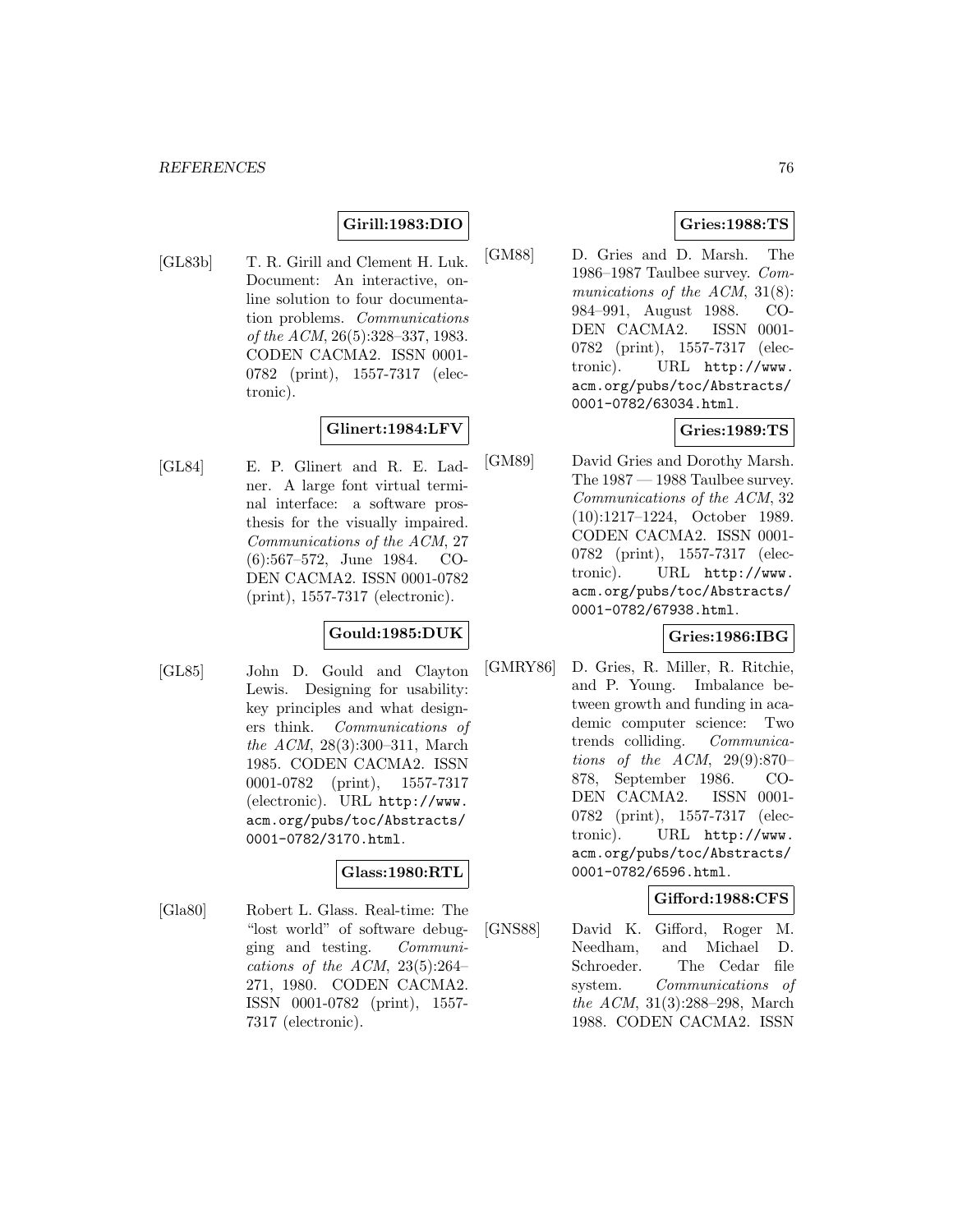0001-0782 (print), 1557-7317 (electronic). URL http://www. acm.org/pubs/toc/Abstracts/ 0001-0782/42398.html.

#### **Greenberg:1981:RSS**

[GO81] Harvey J. Greenberg and Richard P. O'Neill. Representing supersparse matrices with perturbed values. Communications of the ACM, 24(7):451–456, July 1981. CODEN CACMA2. ISSN 0001- 0782 (print), 1557-7317 (electronic).

#### **Goldberg:1986:PLa**

[Gol86a] Adele Goldberg. President's letter. Communications of the ACM, 29(2):84–85, February 1986. CODEN CACMA2. ISSN 0001-0782 (print), 1557- 7317 (electronic).

#### **Goldberg:1986:PLb**

[Gol86b] Adele Goldberg. President's letter. Communications of the ACM, 29(6):466–467, June 1986. CODEN CACMA2. ISSN 0001- 0782 (print), 1557-7317 (electronic).

#### **Gomaa:1984:SDM**

[Gom84] Hassan Gomaa. A software design method for real-time systems. Communications of the ACM, 27(9):938–949, 1984. CO-DEN CACMA2. ISSN 0001-0782 (print), 1557-7317 (electronic).

#### **Gomaa:1986:SDR**

[Gom86] Hassan Gomaa. Software development of real-time systems. Communications of the ACM,

29(7):657–668, July 1986. CO-DEN CACMA2. ISSN 0001- 0782 (print), 1557-7317 (electronic). URL http://www. acm.org/pubs/toc/Abstracts/ 0001-0782/6150.html.

### **Gonnet:1983:BBT**

[Gon83] Gaston H. Gonnet. Balancing binary trees by internal path reduction. *Communications* of the ACM, 26(12):1074–1081, December 1983. CODEN CACMA2. ISSN 0001-0782 (print), 1557- 7317 (electronic).

#### **Goodman:1982:UCE**

[Goo82] Seymour E. Goodman. U.S. computer export control policies: Value conflicts and policy choices. Communications of the ACM, 25(9):613–623, 1982. CO-DEN CACMA2. ISSN 0001-0782 (print), 1557-7317 (electronic).

#### **Goodwin:1987:FU**

[Goo87] Nancy C. Goodwin. Functionality and usability. Communications of the ACM, 30(3): 229–233, March 1987. CO-DEN CACMA2. ISSN 0001- 0782 (print), 1557-7317 (electronic). URL http://www. acm.org/pubs/toc/Abstracts/ 0001-0782/214758.html.

#### **Gordon:1988:PGA**

[Gor88] M. Gordon. Probabilistic and genetic algorithms in document retrieval. Communications of the ACM, 31(10):1208– 1218, October 1988. CO-DEN CACMA2. ISSN 0001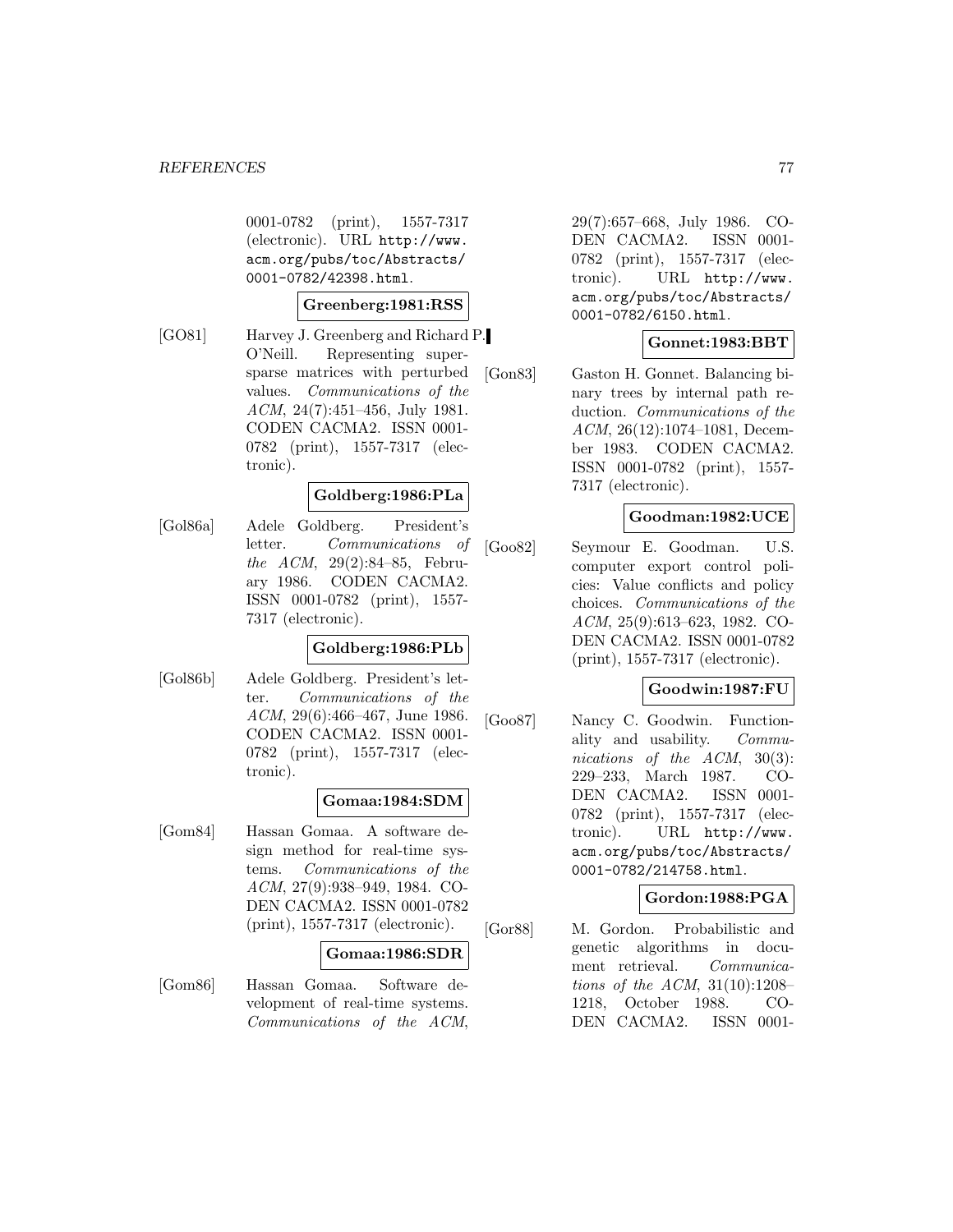0782 (print), 1557-7317 (electronic). URL http://www. acm.org/pubs/toc/Abstracts/ 0001-0782/63044.html.

#### **Gourd:1982:SAP**

[Gou82] Roger S. Gourd. Self-assessment procedure X: a self-assessment procedure dealing with software project management. Communications of the ACM,  $25(12):883-$ 887, 1982. CODEN CACMA2. ISSN 0001-0782 (print), 1557- 7317 (electronic).

### **Gourlay:1986:LMP**

[Gou86] John S. Gourlay. A language for music printing. Communications of the ACM, 29(5):388–401, May 1986. CODEN CACMA2. ISSN 0001-0782 (print), 1557-7317 (electronic). URL http://www. acm.org/pubs/toc/Abstracts/ 0001-0782/5690.html.

#### **Golden:1986:SMF**

[GP86] Donald Golden and Michael Pechura. The structure of microcomputer file systems. Communications of the ACM, 29 (3):222–230, March 1986. CO-DEN CACMA2. ISSN 0001- 0782 (print), 1557-7317 (electronic). URL http://www. acm.org/pubs/toc/Abstracts/ 0001-0782/5668.html.

#### **Graham:1984:LPC**

[Gra84] Robert L. Graham. The legal protection of computer software. Communications of the ACM, 27(5):422–426, 1984. CO-DEN CACMA2. ISSN 0001-0782 (print), 1557-7317 (electronic).

### **Gremillion:1982:DBF**

[Gre82] L. L. Gremillion. Designing a Bloom filter for differential file access. Communications of the ACM, 25(9):600–604, September 1982. CODEN CACMA2. ISSN 0001-0782 (print), 1557- 7317 (electronic).

# **Gremillion:1984:DPR**

[Gre84] Lee L. Gremillion. Determinants of program repair maintenance requirements. Communications of the ACM,  $27(8):826-$ 832, 1984. CODEN CACMA2. ISSN 0001-0782 (print), 1557- 7317 (electronic).

# **Greenberg:1988:CAL**

[Gre88] Donald P. Greenberg. Coons award lecture. Communications of the ACM,  $31(2):122-$ 129, February 1988. CO-DEN CACMA2. ISSN 0001- 0782 (print), 1557-7317 (electronic). URL http://www. acm.org/pubs/toc/Abstracts/ 0001-0782/214972.html; http: //www.acm.org/pubs/toc/Abstracts/ 0001-0782/42374.html.

# **Gries:1986:TS**

[Gri86] David Gries. The 1984–1985 Taulbee survey. Communications of the ACM, 29(10): 972–977, October 1986. CO-DEN CACMA2. ISSN 0001- 0782 (print), 1557-7317 (electronic). URL http://www. acm.org/pubs/toc/Abstracts/ 0001-0782/6631.html.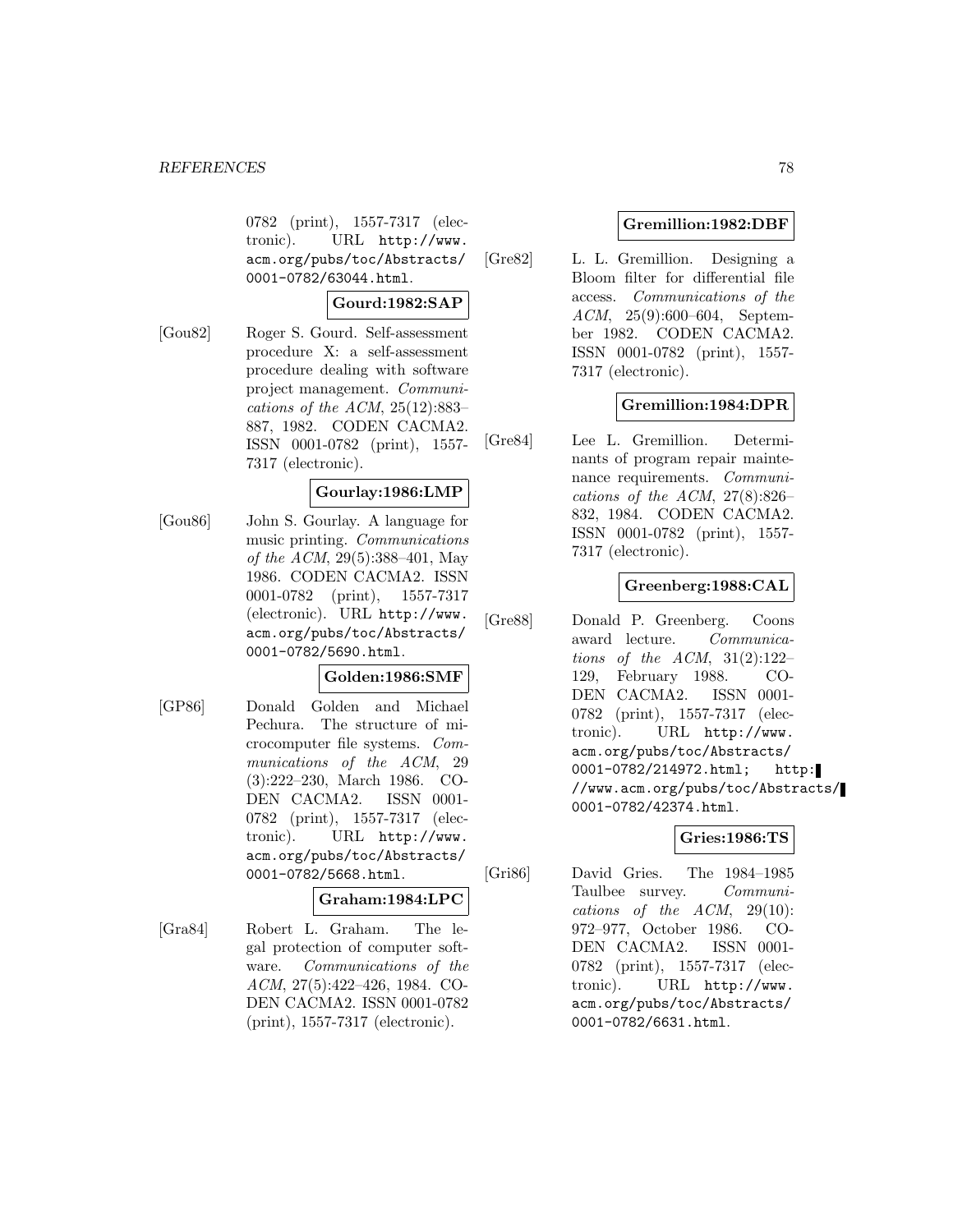### **Gries:1987:TS**

[Gri87] David Gries. The 1985–1986 Taulbee survey. Communications of the ACM, 30(8): 688–694, August 1987. CO-DEN CACMA2. ISSN 0001- 0782 (print), 1557-7317 (electronic). URL http://www. acm.org/pubs/toc/Abstracts/ 0001-0782/27654.html.

#### **Grossman:1986:ORN**

[Gro86] David D. Grossman. Opportunities for research on numerical control machining. Communications of the ACM, 29 (6):515–522, June 1986. CO-DEN CACMA2. ISSN 0001- 0782 (print), 1557-7317 (electronic). URL http://www. acm.org/pubs/toc/Abstracts/ 0001-0782/5951.html.

#### **Grudin:1989:CAU**

[Gru89] Jonathan Grudin. The case against user interface consistency. Communications of the  $ACM$ ,  $32(10):1164-$ 1173, October 1989. CO-DEN CACMA2. ISSN 0001- 0782 (print), 1557-7317 (electronic). URL http://www. acm.org/pubs/toc/Abstracts/ 0001-0782/67934.html.

#### **Gilchrist:1982:ISE**

[GS82] Bruce Gilchrist and Arlaana Shenkin. The impact of scanners on employment in supermarkets. Communications of the ACM, 25(7):441–445, 1982. CO-DEN CACMA2. ISSN 0001-0782 (print), 1557-7317 (electronic).

# **Gifford:1984:TRS**

[GS84a] D. Gifford and A. Spector. The TWA reservation system. Communications of the ACM, 27 (7):649–669, July 1984. CO-DEN CACMA2. ISSN 0001-0782 (print), 1557-7317 (electronic).

# **Gifford:1984:SSP**

[GS84b] David K. Gifford and Alfred Z. Spector. The Space Shuttle primary computer system. Communications of the ACM, 27(9):872– 900, 1984. CODEN CACMA2. ISSN 0001-0782 (print), 1557- 7317 (electronic).

### **Gifford:1985:CBN**

[GS85] David Gifford and Alfred Spector. The CIRRUS banking network. Communications of the ACM, 28(8):798–807, August 1985. CODEN CACMA2. ISSN 0001-0782 (print), 1557-7317 (electronic). URL http://www. acm.org/pubs/toc/Abstracts/ 0001-0782/4022.html.

#### **Gifford:1987:CSI**

[GS87a] David Gifford and Alfred Spector. Case study: IBM's system/360–370 architecture. Communications of the ACM, 30 (4):291–307, April 1987. CO-DEN CACMA2. ISSN 0001- 0782 (print), 1557-7317 (electronic). URL http://www. acm.org/pubs/toc/Abstracts/ 0001-0782/32233.html.

### **Griffiths:1987:TLR**

[GS87b] Georgia Griffiths and G. Carlyle Stones. The tea-leaf reader al-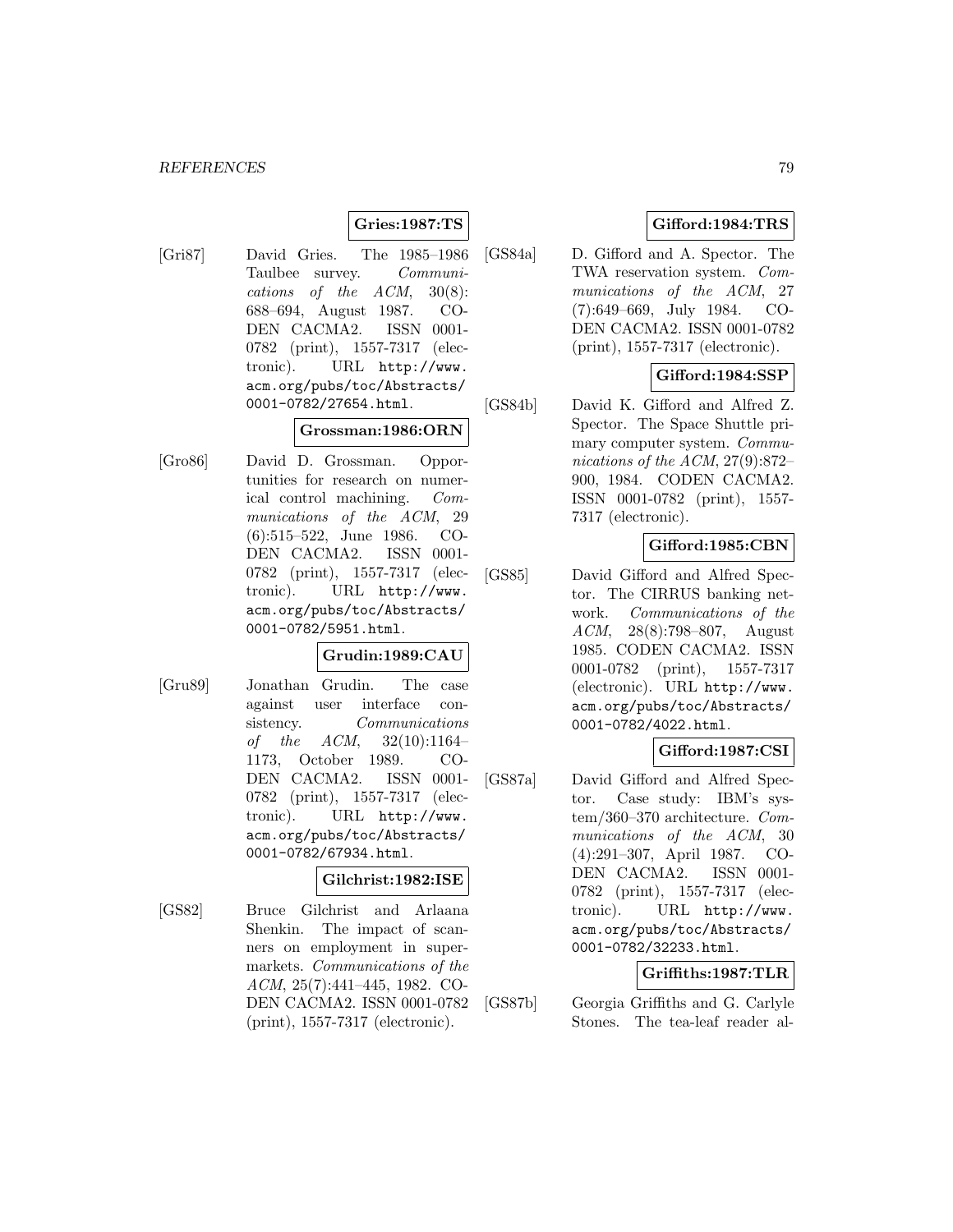gorithm: an efficient implementation of CRC-16 and CRC-32. Communications of the ACM, 30(7):617–620, July 1987. CO-DEN CACMA2. ISSN 0001- 0782 (print), 1557-7317 (electronic). URL http://www. acm.org/pubs/toc/Abstracts/ 0001-0782/28572.html.

### **Gibson:1989:SSS**

[GS89] Virginia R. Gibson and James A. Senn. System structure and software maintenance performance. Communications of the ACM, 32 (3):347–358, March 1989. CO-DEN CACMA2. ISSN 0001- 0782 (print), 1557-7317 (electronic). URL http://www. acm.org/pubs/toc/Abstracts/ 0001-0782/62073.html.

#### **Gonnet:1983:CAD**

[GT83] G. Gonnet and F. W. Tompa. A constructive approach to the design of algorithms and their data structures. Communications of the ACM,  $26(11):912-$ 920, November 1983. CO-DEN CACMA2. ISSN 0001-0782 (print), 1557-7317 (electronic).

### **Gibbs:1986:MCL**

[GT86] Norman E. Gibbs and Allen B. Tucker. A model curriculum for a liberal arts degree in computer science. Communications of the ACM, 29(3):202–210, March 1986. CODEN CACMA2. ISSN 0001-0782 (print), 1557-7317 (electronic). URL http://www. acm.org/pubs/toc/Abstracts/ 0001-0782/5667.html.

### **Guimaraes:1983:MAP**

[Gui83] Tor Guimaraes. Managing application program maintenance expenditures. Communications of the ACM, 26(10):739–746, 1983. CODEN CACMA2. ISSN 0001- 0782 (print), 1557-7317 (electronic).

# **Guimaraes:1985:SAP**

[Gui85] Tor Guimaraes. A study of application program development techniques. Communications of the ACM, 28(5):494–499, May 1985. CODEN CACMA2. ISSN 0001-0782 (print), 1557-7317 (electronic). URL http://www. acm.org/pubs/toc/Abstracts/ 0001-0782/3534.html.

### **Gupta:1984:SAP**

[Gup84] Gopal K. Gupta. Self-assessment procedure XIII: a self-assessment procedure dealing with binary trees and B-trees. Communications of the ACM,  $27(5):435-$ 443, 1984. CODEN CACMA2. ISSN 0001-0782 (print), 1557- 7317 (electronic).

#### **Gustavson:1978:RSM**

[Gus78] Fred G. Gustavson. Remark on "Algorithm 408: A Sparse Matrix Package (Part I) [F4]". ACM Transactions on Mathematical Software, 4(3):295, September 1978. CODEN ACMSCU. ISSN 0098-3500 (print), 1557-7295 (electronic). See [McN71].

# **Gustafson:1988:RAL**

[Gus88] John L. Gustafson. Reevaluating Amdahl's law. Communications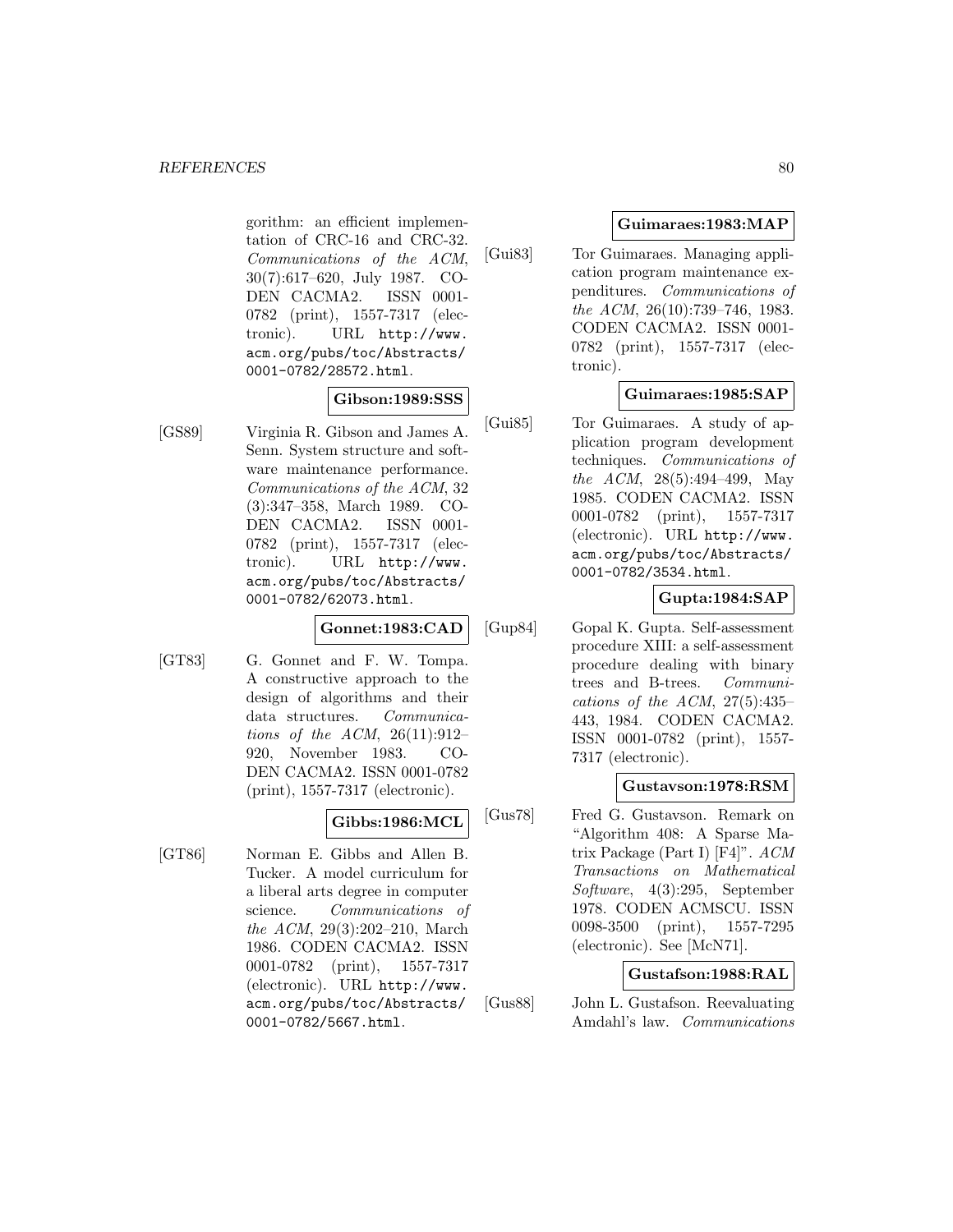of the ACM, 31(5):532–533, May 1988. CODEN CACMA2. ISSN 0001-0782 (print), 1557-7317 (electronic). URL http://www. acm.org/pubs/toc/Abstracts/ 0001-0782/42415.html.

#### **Gutknecht:1985:CTE**

[Gut85] J. Gutknecht. Concepts of the text editor Lara. Communications of the ACM,  $28(9):942-$ 960, September 1985. CO-DEN CACMA2. ISSN 0001- 0782 (print), 1557-7317 (electronic). URL http://www. acm.org/pubs/toc/Abstracts/ 0001-0782/4288.html.

# **Guthery:1988:STP**

[Gut88] S. B. Guthery. Self-timing programs and the quantum scheduler. Communications of the ACM, 31(6):696–702, June 1988. CODEN CACMA2. ISSN 0001- 0782 (print), 1557-7317 (electronic). URL http://www. acm.org/pubs/toc/Abstracts/ 0001-0782/62966.html.

#### **Guynes:1988:ISR**

[Guy88] Jan L. Guynes. Impact of system response time on state anxiety. Communications of the ACM, 31 (3):342–347, March 1988. CO-DEN CACMA2. ISSN 0001- 0782 (print), 1557-7317 (electronic). URL http://www. acm.org/pubs/toc/Abstracts/ 0001-0782/42402.html.

#### **Good:1984:BUD**

[GWWJ84] M. D. Good, J. A. Whiteside, D. R. Wixon, and S. J. Jones. Building a user-derived interface. Communications of the ACM, 27 (9):1032–1043, September 1984. CODEN CACMA2. ISSN 0001- 0782 (print), 1557-7317 (electronic).

#### **Gries:1989:SRD**

[GWY89] David Gries, Terry M. Walker, and Paul Young. The 1988 Snowbird report: a discipline matures. Communications of the ACM, 32 (3):294–297, March 1989. CO-DEN CACMA2. ISSN 0001- 0782 (print), 1557-7317 (electronic). URL http://www. acm.org/pubs/toc/Abstracts/ 0001-0782/62066.html.

#### **Halasz:1988:RNS**

[Hal88] Frank G. Halasz. Reflections on NoteCards: seven issues for the next generation of hypermedia systems. Communications of the ACM, 31(7):836–855, July 1988. CODEN CACMA2. ISSN 0001- 0782 (print), 1557-7317 (electronic). URL http://www. acm.org/pubs/toc/Abstracts/ 0001-0782/48514.html.

# **Hall:1989:FPT**

[Hal89a] R. W. Hall. Fast parallel thinning algorithms: Parallel speed and connectivity preservation. Communications of the ACM, 32(1): 124–131, January 1989. CO-DEN CACMA2. ISSN 0001- 0782 (print), 1557-7317 (electronic). URL http://www. acm.org/pubs/toc/Abstracts/ 0001-0782/63248.html. See corrigendum [Hal89b].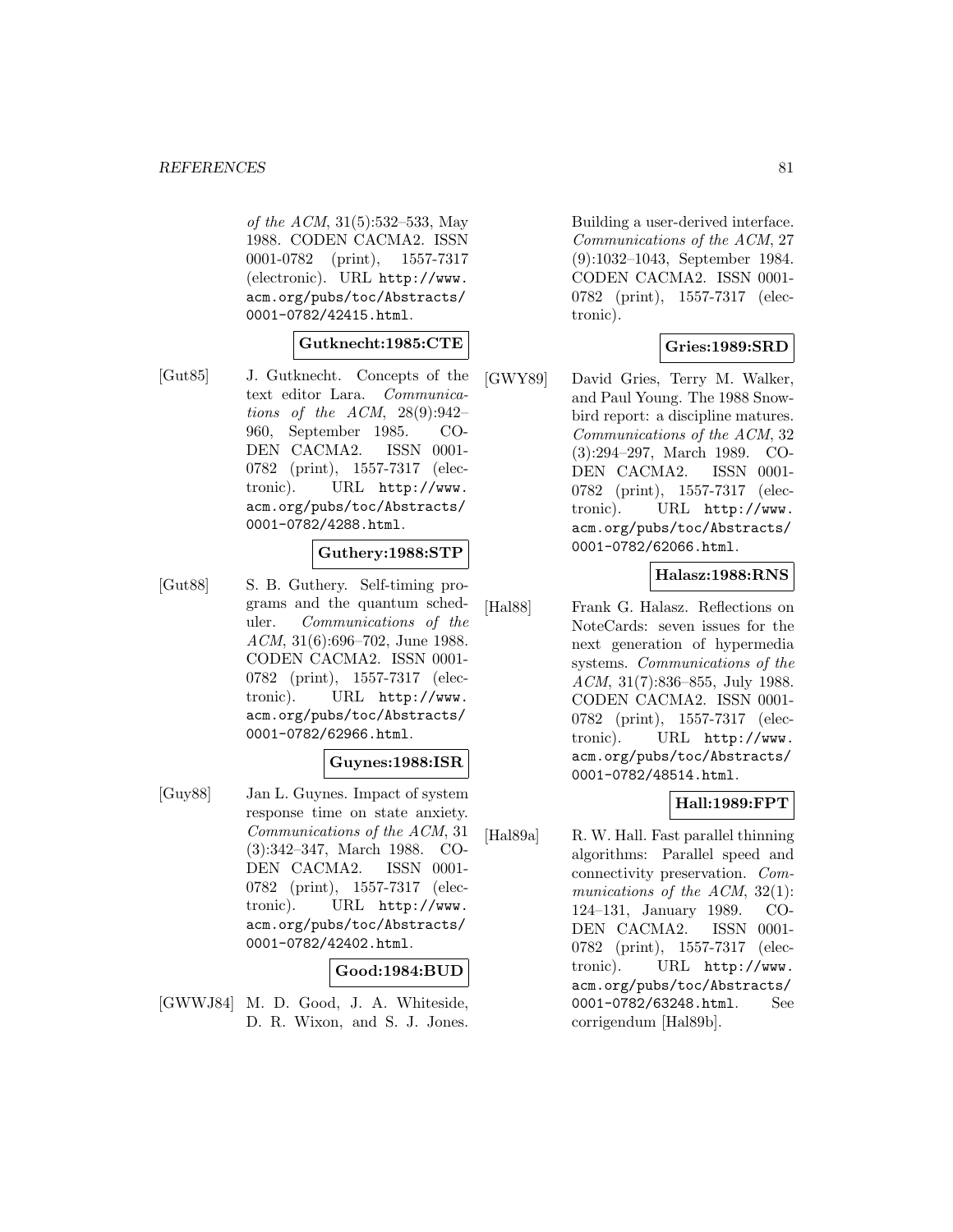### **Hall:1989:CFP**

[Hal89b] Richard W. Hall. Corrigenda: "Fast Parallel Thinning Algorithms: Parallel Speed and Connectivity Preservation". Communications of the ACM, 32 (6):759–760, June 1989. CO-DEN CACMA2. ISSN 0001-0782 (print), 1557-7317 (electronic). See [Hal89a].

# **Hamlet:1988:ISS**

[Ham88] Richard G. Hamlet. Introduction to special section on software testing. Communications of the ACM, 31(6):662–667, June 1988. CODEN CACMA2. ISSN 0001- 0782 (print), 1557-7317 (electronic). URL http://www. acm.org/pubs/toc/Abstracts/ 0001-0782/62962.html.

#### **Hansen:1983:ACD**

[Han83] James V. Hansen. Audit considerations in distributed processing systems. Communications of the ACM, 26(8):562–569, 1983. CO-DEN CACMA2. ISSN 0001-0782 (print), 1557-7317 (electronic).

#### **Harrison:1971:IST**

[Har71] M. C. Harrison. Implementation of the substring test by hashing. Communications of the ACM, 14(12):777–779, December 1971. CODEN CACMA2. ISSN 0001- 0782 (print), 1557-7317 (electronic). See also [TT82].

#### **Harel:1980:FT**

[Har80] David Harel. On folk theorems. Communications of the ACM, 23 (7):379–389, July 1980. CO-DEN CACMA2. ISSN 0001-0782 (print), 1557-7317 (electronic).

### **Harel:1988:VF**

[Har88] David Harel. On visual formalisms. Communications of the ACM, 31(5):514–530, May 1988. CODEN CACMA2. ISSN 0001- 0782 (print), 1557-7317 (electronic). URL http://www. acm.org/pubs/toc/Abstracts/ 0001-0782/42414.html.

#### **Haskett:1984:PAU**

[Has84] James A. Haskett. Passalgorithms: a user validation scheme based on knowledge of secret algorithms. Communications of the ACM,  $27(8):777-$ 781, 1984. CODEN CACMA2. ISSN 0001-0782 (print), 1557- 7317 (electronic).

#### **Hayes:1984:ASN**

[Hay84] Edward F. Hayes. Access to supercomputers: An NSF perspective (interview). *Communi*cations of the ACM,  $27(4):299-$ 303, 1984. CODEN CACMA2. ISSN 0001-0782 (print), 1557- 7317 (electronic).

#### **Hayes:1986:ABF**

[Hay86] Manny Hayes. Accessing bit fields in FORTRAN-77. Communications of the ACM, 29(10): 991–995, October 1986. CO-DEN CACMA2. ISSN 0001- 0782 (print), 1557-7317 (electronic). URL http://www. acm.org/pubs/toc/Abstracts/ 0001-0782/6620.html.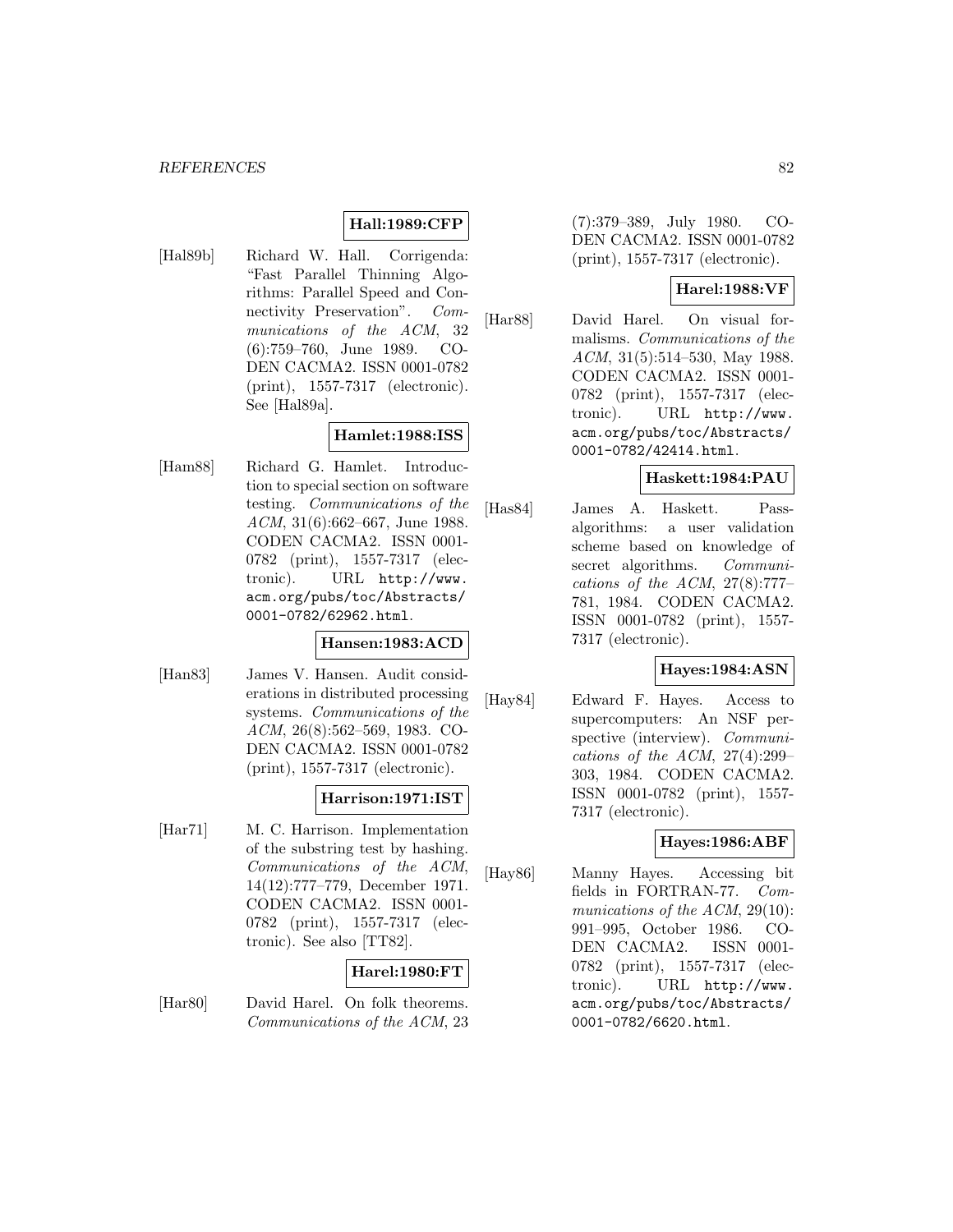# **Hickey:1984:PAF**

[HC84] Tim Hickey and Jacques Cohen. Performance analysis of on-thefly garbage collection. Communications of the ACM, 27(11): 1143–1154, November 1984. CO-DEN CACMA2. ISSN 0001-0782 (print), 1557-7317 (electronic).

### **Harrison:1986:NBM**

[HC86] Warren Harrison and Curtis R. Cook. A note on the Berry-Meekings style metric. Communications of the ACM, 29(2): 123–125, February 1986. CO-DEN CACMA2. ISSN 0001- 0782 (print), 1557-7317 (electronic). URL http://www. acm.org/pubs/toc/Abstracts/ 0001-0782/5660.html.

# **Held:1987:MNH**

[HC87] James P. Held and John V. Carlis. MATCH: a new high-level relational operator for pattern matching. Communications of the ACM,  $30(1):62-75$ , January 1987. CODEN CACMA2. ISSN 0001-0782 (print), 1557-7317 (electronic). URL http://www. acm.org/pubs/toc/Abstracts/ 0001-0782/7889.html.

#### **Holt:1988:TPL**

[HC88] Richard C. Holt and James R. Cordy. The Turing programming language. Communications of the ACM, 31(12):1410– 1423, December 1988. CO-DEN CACMA2. ISSN 0001- 0782 (print), 1557-7317 (electronic). URL http://www.

acm.org/pubs/toc/Abstracts/ 0001-0782/53581.html.

#### **Heckbert:1988:RTJ**

[Hec88] Paul S. Heckbert. Ray tracing Jell-O brand gelatin. Communications of the ACM, 31(2): 130–134, February 1988. CO-DEN CACMA2. ISSN 0001- 0782 (print), 1557-7317 (electronic). URL http://www. acm.org/pubs/toc/Abstracts/ 0001-0782/214974.html; http: //www.acm.org/pubs/toc/Abstracts/ 0001-0782/42375.html.

#### **Hehner:1984:CPP**

[Heh84a] Eric C. R. Hehner. Corrigendum: "Predicative programming. I, II". Communications of the ACM, 27(6):593, June 1984. CODEN CACMA2. ISSN 0001- 0782 (print), 1557-7317 (electronic). See [Heh84b, Heh84c].

### **Hehner:1984:PPPa**

[Heh84b] Eric C. R. Hehner. Predicative programming, Part I. Communications of the ACM, 27(2): 134–143, February 1984. CO-DEN CACMA2. ISSN 0001-0782 (print), 1557-7317 (electronic). See corrigendum [Heh84a].

#### **Hehner:1984:PPPb**

[Heh84c] Eric C. R. Hehner. Predicative programming, Part II. Communications of the ACM, 27(2): 144–151, February 1984. CO-DEN CACMA2. ISSN 0001-0782 (print), 1557-7317 (electronic). See corrigendum [Heh84a].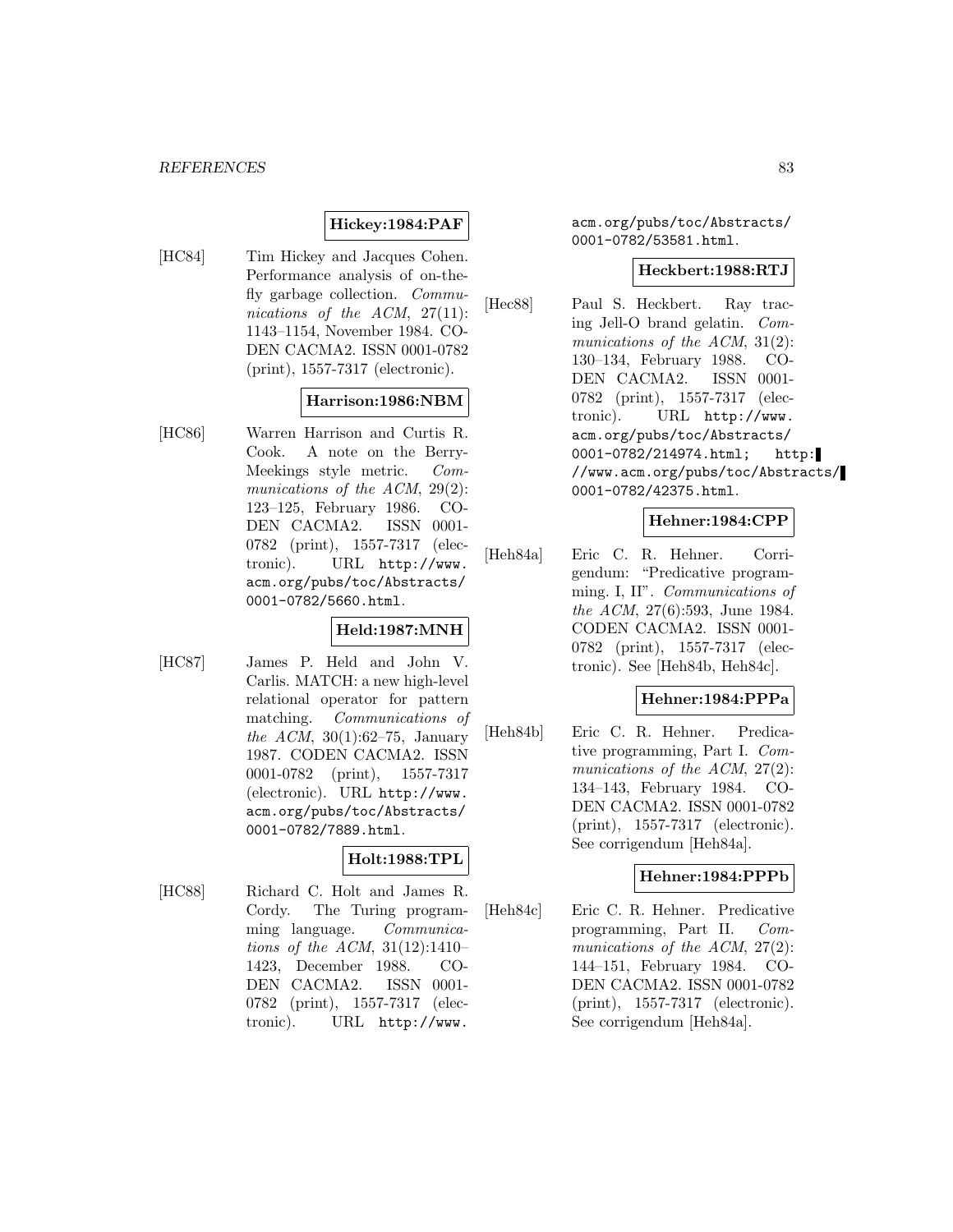### **Hester:1987:SOS**

[HH87] J. H. Hester and D. H. Hirschberg. Self-organizing search lists using probabilistic back-pointers. Communications of the ACM, 30 (12):1074–1079, December 1987. CODEN CACMA2. ISSN 0001- 0782 (print), 1557-7317 (electronic). URL http://www. acm.org/pubs/toc/Abstracts/ 0001-0782/33453.html.

#### **Hansen:1988:RWC**

[HH88] Wilfred J. Hansen and Christina Haas. Reading and writing with computers: a framework for explaining differences in performance. Communications of the ACM, 31(9):1080– 1089, September 1988. CO-DEN CACMA2. ISSN 0001- 0782 (print), 1557-7317 (electronic). URL http://www. acm.org/pubs/toc/Abstracts/ 0001-0782/48532.html.

#### **Hoare:1987:CLP**

 $[HHH^+87]$  C. A. R. Hoare, I. J. Hayes, Jifeng He, C. C. Morgan, A. W. Roscoe, J. W. Sanders, I. H. Sorensen, J. M. Spivey, and B. A. Sufrin. Corrigenda: "Laws of programming". Communications of the ACM, 30(9): 770, September 1987. CO-DEN CACMA2. ISSN 0001- 0782 (print), 1557-7317 (electronic). URL http://www. acm.org/pubs/toc/Abstracts/ 0001-0782/30407.html. See  $[HHJ+87]$ .

### **Hoare:1987:LP**

 $[HHJ+87]$  C. A. R. Hoare, I. J. Hayes, He Jifeng, C. C. Morgan, A. W. Roscoe, J. W. Sanders, I. H. Sørensen, J. M. Spivey, and B. A. Sufrin. Laws of programming. Communications of the ACM, 30 (8):672–686, August 1987. CO-DEN CACMA2. ISSN 0001- 0782 (print), 1557-7317 (electronic). URL http://www. acm.org/pubs/toc/Abstracts/ 0001-0782/27653.html. See corrigendum [HHH<sup>+</sup>87].

# **Hill:1970:SD**

[Hil70a] G. W. Hill. ACM Algorithm 395: Student's t-distribution. Communications of the ACM, 13(10): 617–619, October 1970. CO-DEN CACMA2. ISSN 0001-0782 (print), 1557-7317 (electronic). See also [eL79, Hil81a].

#### **Hill:1970:SQ**

[Hil70b] G. W. Hill. ACM Algorithm 396: Student's t-quantiles. Communications of the ACM, 13(10): 619–620, October 1970. CO-DEN CACMA2. ISSN 0001-0782 (print), 1557-7317 (electronic). See also [Hil81a, Hil81b, eL79].

### **Hill:1981:RSD**

[Hil81a] G. W. Hill. Remark on "Algorithm 395: Student's t-Distribution". ACM Transactions on Mathematical Software, 7(2):247–249, June 1981. CO-DEN ACMSCU. ISSN 0098-3500 (print), 1557-7295 (electronic). See [Hil70a, Hil70b, eL79].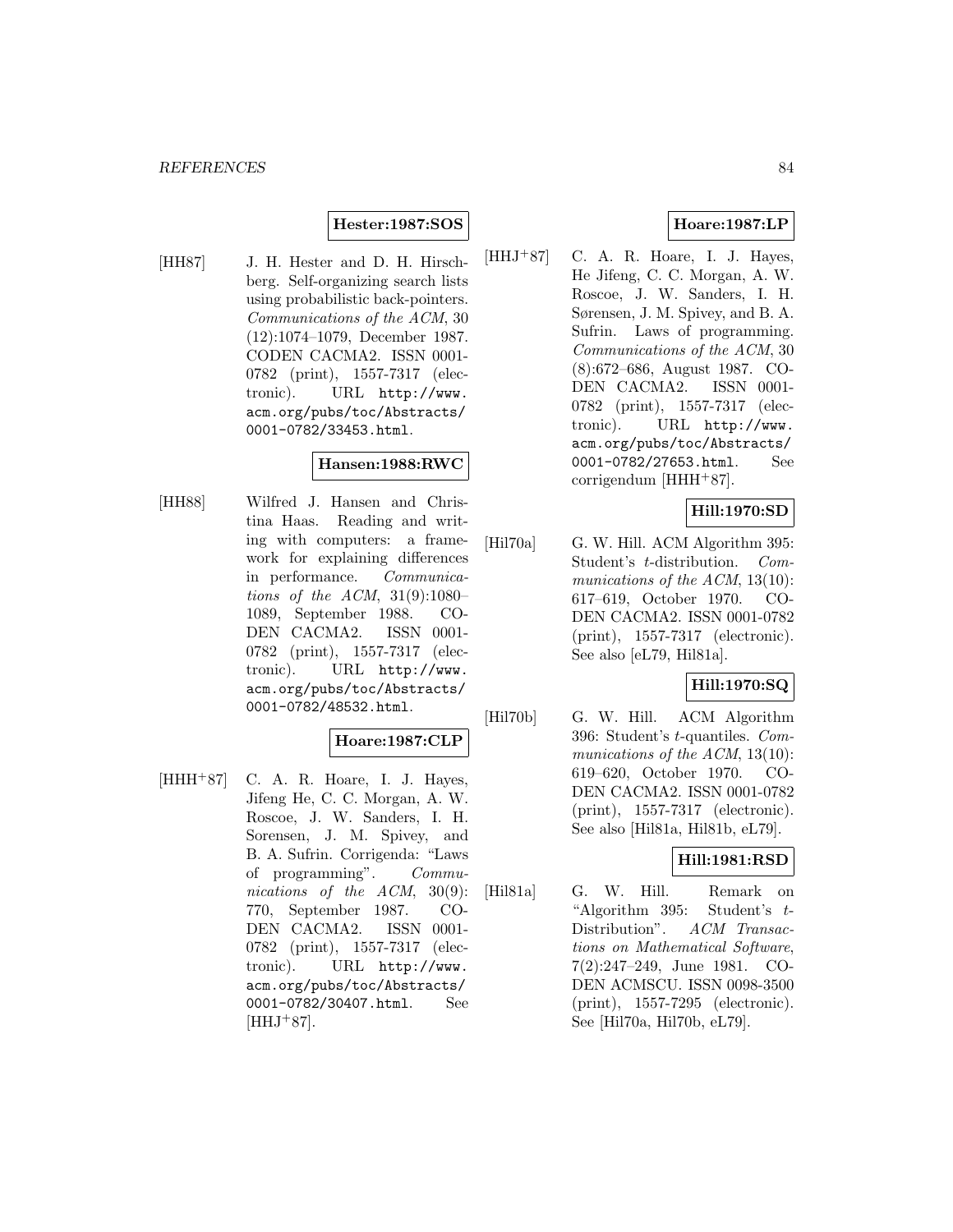# **Hill:1981:RSQ**

[Hil81b] G. W. Hill. Remark on "Algorithm 396: Student's  $t$ -Quantiles". ACM Transactions on Mathematical Software, 7 (2):250–251, June 1981. CO-DEN ACMSCU. ISSN 0098-3500 (print), 1557-7295 (electronic). See [Hil70b].

# **Hiltz:1988:PEC**

[Hil88] Starr Roxanne Hiltz. Productivity enhancement from computermediated communication: a systems contingency approach. Communications of the ACM, 31 (12):1438–1454, December 1988. CODEN CACMA2. ISSN 0001- 0782 (print), 1557-7317 (electronic). URL http://www. acm.org/pubs/toc/Abstracts/ 0001-0782/53583.html.

# **Hinxman:1984:UDU**

[Hin84] Anthony I. Hinxman. Updating a database in an unsafe environment. Communications of the ACM, 27(6):564–566, 1984. CO-DEN CACMA2. ISSN 0001-0782 (print), 1557-7317 (electronic).

#### **Hirschheim:1989:FPI**

[HK89] Rudy Hirschheim and Heinz K. Klein. Four paradigms of information systems development. Communications of the ACM, 32 (10):1199–1216, October 1989. CODEN CACMA2. ISSN 0001- 0782 (print), 1557-7317 (electronic). URL http://www. acm.org/pubs/toc/Abstracts/ 0001-0782/67937.html.

# **Harms:1980:RSM**

[HKM80] U. Harms, H. Kollakowski, and G. Möller. Remark on "Algorithm 408: A Sparse Matrix Package (Part 1) [F4]". ACM Transactions on Mathematical Software, 6(3):456–457, September 1980. CODEN ACMSCU. ISSN 0098-3500 (print), 1557- 7295 (electronic). See [McN71].

### **Heidelberger:1981:RAE**

[HL81] P. Heidelberger and P. A. W. Lewis. Regression-adjusted estimates for regenerative simulations, with graphics. Communications of the ACM, 24 (4):260–273, April 1981. CO-DEN CACMA2. ISSN 0001-0782 (print), 1557-7317 (electronic).

# **Huang:1988:PPM**

[HL88] Bing-Chao Huang and Michael A. Langston. Practical in-place merging. Communications of the ACM, 31(3):348–352, March 1988. CODEN CACMA2. ISSN 0001-0782 (print), 1557-7317 (electronic). URL http://www. acm.org/pubs/toc/Abstracts/ 0001-0782/42403.html.

#### **Hansen:1984:RAD**

[HM84] James V. Hansen and William F. Messier. A relational approach to decision support for EDP auditing. Communications of the ACM, 27(11):1129–1133, 1984. CODEN CACMA2. ISSN 0001- 0782 (print), 1557-7317 (electronic).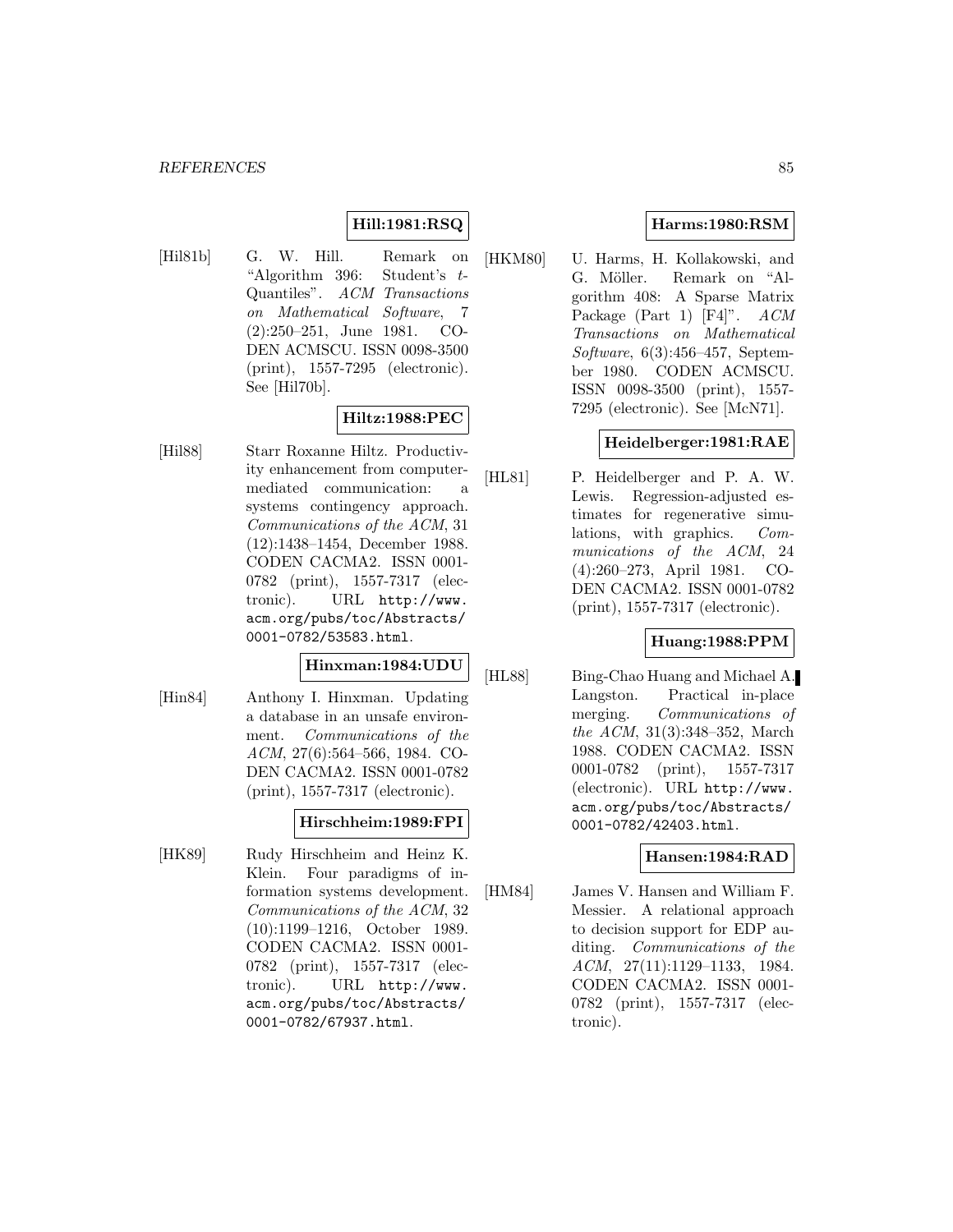### **Huff:1988:GSE**

[HMM88] Sid L. Huff, Malcolm C. Munro, and Barbara H. Martin. Growth stages of end user computing. Communications of the ACM, 31 (5):542–550, May 1988. CO-DEN CACMA2. ISSN 0001- 0782 (print), 1557-7317 (electronic). URL http://www. acm.org/pubs/toc/Abstracts/ 0001-0782/42417.html.

#### **Hoare:1969:ABC**

[Hoa69] C. A. R. Hoare. An axiomatic basis for computer programming. Communications of the ACM, 12 (10):576–580, 583, October 1969. CODEN CACMA2. ISSN 0001- 0782 (print), 1557-7317 (electronic).

#### **Hoare:1978:CSP**

[Hoa78a] C. A. R. Hoare. Communicating sequential processes. Communications of the ACM, 21(8): 666–677, August 1978. CO-DEN CACMA2. ISSN 0001-0782 (print), 1557-7317 (electronic). See corrigendum [Hoa78b].

### **Hoare:1978:CCS**

[Hoa78b] C. A. R. Hoare. Corrigendum: "Communicating Sequential Processes". Communications of the ACM,  $21(11):958$ , November 1978. CODEN CACMA2. ISSN 0001-0782 (print), 1557- 7317 (electronic). See [Hoa78a].

#### **Hoare:1981:EOC**

[Hoa81] Charles Anthony Richard Hoare. The Emperor's old clothes. Communications of the ACM, 24(2): 75–83, 1981. CODEN CACMA2. ISSN 0001-0782 (print), 1557- 7317 (electronic). This is the 1980 ACM Turing Award Lecture, delivered at ACM'80, Nashville, Tennessee, October 27, 1980.

# **Hoare:1983:ABC**

[Hoa83a] C. A. R. Hoare. An axiomatic basis for computer programming (reprint). Communications of the ACM, 26(1):53–56, January 1983. CODEN CACMA2. ISSN 0001-0782 (print), 1557- 7317 (electronic). Reprint of [Hoa69].

#### **Hoare:1983:CSP**

[Hoa83b] C. A. R. Hoare. Communicating Sequential Processes (reprint). Communications of the ACM, 26(1):100–106, 1983. CODEN CACMA2. ISSN 0001-0782 (print), 1557-7317 (electronic). Reprint of [Hoa78a].

#### **Hofri:1980:DSF**

[Hof80] M. Hofri. Disk scheduling: FCFS vs. SSTF revisited. Communications of the ACM, 23(11): 645–653, November 1980. CO-DEN CACMA2. ISSN 0001-0782 (print), 1557-7317 (electronic).

#### **Hopcroft:1986:IRC**

[Hop86] John E. Hopcroft. The impact of robotics on computer science. Communications of the ACM, 29 (6):486–498, June 1986. CO-DEN CACMA2. ISSN 0001- 0782 (print), 1557-7317 (electronic). URL http://www.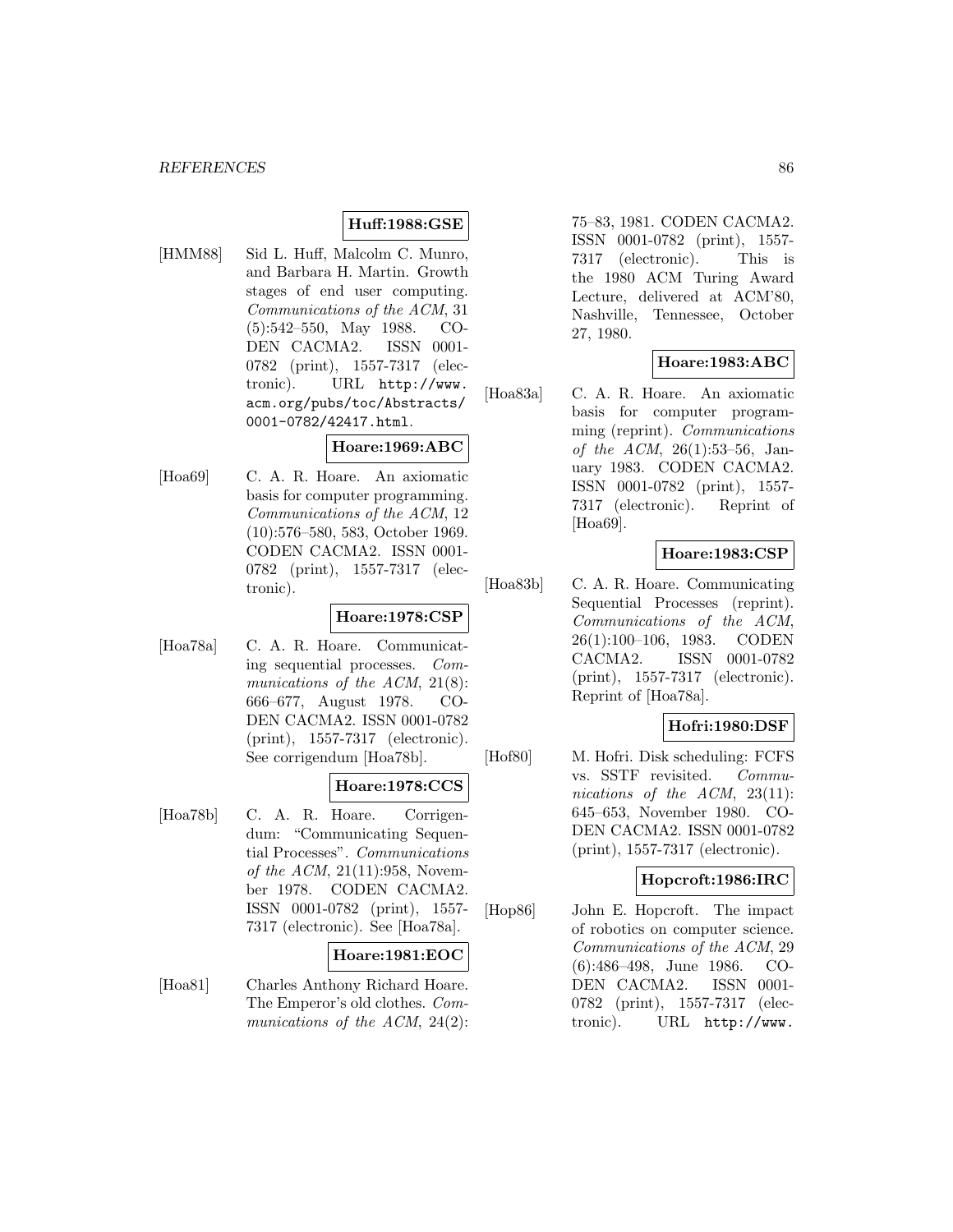acm.org/pubs/toc/Abstracts/ 0001-0782/5949.html.

#### **Hopcroft:1987:CSE**

[Hop87] John E. Hopcroft. Computer science: The emergence of a discipline. Communications of the ACM, 30(3):198–202, March 1987. CODEN CACMA2. ISSN 0001-0782 (print), 1557-7317 (electronic). URL http://www. acm.org/pubs/toc/Abstracts/ 0001-0782/214750.html.

#### **Hora:1983:EIF**

[Hor83] Stephen C. Hora. Estimation of the inverse function for random variate generation. Communications of the ACM, 26(5):590–594, May 1983. CODEN CACMA2. ISSN 0001-0782 (print), 1557- 7317 (electronic).

# **House:1980:CPS**

[Hou80] Roger House. Comments on program specification and testing. Communications of the ACM, 23(6):324–331, 1980. CO-DEN CACMA2. ISSN 0001-0782 (print), 1557-7317 (electronic).

# **Houle:1982:CGD**

[Hou82] P. A. Houle. Comment on gamma deviate generation. Communications of the ACM, 25(10): 747–748, October 1982. CO-DEN CACMA2. ISSN 0001-0782 (print), 1557-7317 (electronic).

# **Houghton:1984:OHS**

[Hou84] R. C. Houghton, Jr. Online help systems: a conspectus. Communications of the ACM, 27(2): 126–133, February 1984. CO-DEN CACMA2. ISSN 0001-0782 (print), 1557-7317 (electronic).

### **Howden:1982:CSD**

[How82] William E. Howden. Contemporary software development environments. Communications of the ACM, 25(5):318–329, 1982. CODEN CACMA2. ISSN 0001- 0782 (print), 1557-7317 (electronic).

# **Hill:1967:CSI**

[HP67] I. D. Hill and M. C. Pike. ACM Algorithm 299: Chi-squared integral. Communications of the ACM, 10(4):243–244, April 1967. CODEN CACMA2. ISSN 0001- 0782 (print), 1557-7317 (electronic). See also [eL76, HP85].

#### **Hill:1985:RCS**

[HP85] I. D. Hill and M. C. Pike. Remark on "Algorithm 299: Chi-Squared Integral". ACM Transactions on Mathematical Software, 11(2):185, June 1985. CO-DEN ACMSCU. ISSN 0098-3500 (print), 1557-7295 (electronic). See [HP67, eL76, eL79].

# **Heck:1986:WMI**

[HP86] Mike Heck and Martin Plaehn. A workstation model for an interactive graphics system. Communications of the ACM, 29 (1):30–37, January 1986. CO-DEN CACMA2. ISSN 0001- 0782 (print), 1557-7317 (electronic). URL http://www. acm.org/pubs/toc/Abstracts/ 0001-0782/5468.html.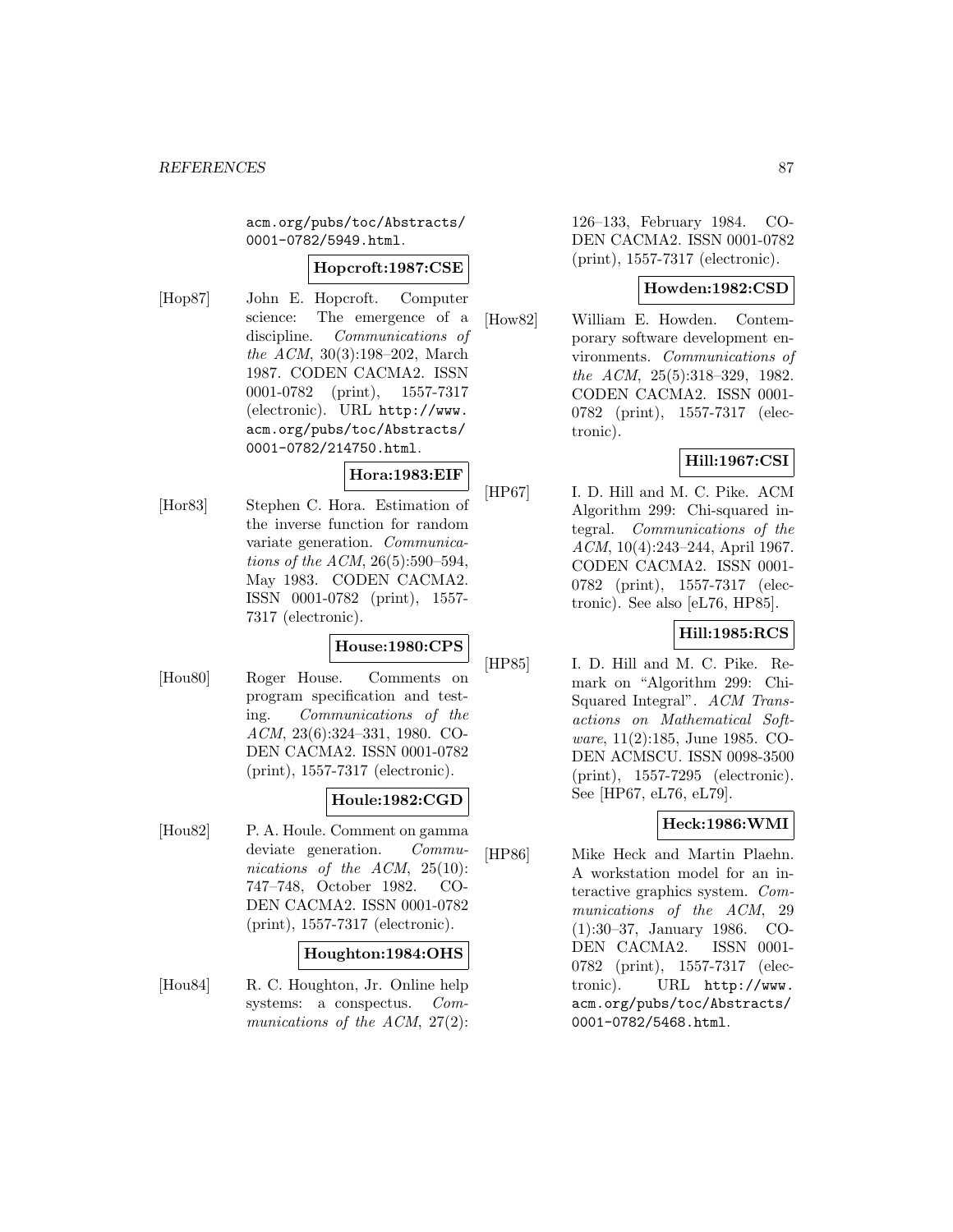### **Hanson:1985:PPP**

[HR85a] Stephen José Hanson and Richard R. Rosinski. Programmer perceptions of productivity and programming tools. Communications of the ACM, 28(2): 180–189, February 1985. CO-DEN CACMA2. ISSN 0001- 0782 (print), 1557-7317 (electronic). URL http://www. acm.org/pubs/toc/Abstracts/ 0001-0782/2791.html.

# **Hayes-Roth:1985:RBS**

[HR85b] Frederick Hayes-Roth. Rulebased systems. Communications of the ACM,  $28(9):921-$ 932, September 1985. CO-DEN CACMA2. ISSN 0001- 0782 (print), 1557-7317 (electronic). URL http://www. acm.org/pubs/toc/Abstracts/ 0001-0782/4286.html.

#### **Halstead:1980:SAP**

[HS80a] Maurice H. Halstead and Victor B. Schneider. Self-assessment procedure VII: a self-assessment procedure dealing with software science. Communications of the ACM, 23(8):475–480, 1980. CO-DEN CACMA2. ISSN 0001-0782 (print), 1557-7317 (electronic).

# **Hirschberg:1980:DEF**

[HS80b] D. S. Hirschberg and J. B. Sinclair. Decentralized extremafinding in circular configurations of processors. Communications of the ACM, 23(11): 627–628, November 1980. CO-DEN CACMA2. ISSN 0001-0782 (print), 1557-7317 (electronic).

# **Hillis:1986:DPA**

[HS86a] W. Daniel Hillis and Guy L. Steele, Jr. Data parallel algorithms. Communications of the ACM, 29(12):1170– 1183, December 1986. CO-DEN CACMA2. ISSN 0001- 0782 (print), 1557-7317 (electronic). URL http://www. acm.org/pubs/toc/Abstracts/ 0001-0782/7903.html. HILLIS86.

# **Howard:1986:CAM**

[HS86b] Geoffry S. Howard and Robert D. Smith. Computer anxiety in management: myth or reality? Communications of the ACM, 29(7):611–615, July 1986. CO-DEN CACMA2. ISSN 0001- 0782 (print), 1557-7317 (electronic). URL http://www. acm.org/pubs/toc/Abstracts/ 0001-0782/6143.html.

# **Hillis:1987:UPA**

[HS87] W. Daniel Hillis and Guy L. Steele, Jr. Update to "data parallel algorithms". Communications of the  $ACM$ ,  $30(1):78$ , January 1987. CODEN CACMA2. ISSN 0001-0782 (print), 1557-7317 (electronic). URL http://www. acm.org/pubs/toc/Abstracts/ 0001-0782/7890.html.

# **Holt:1987:IPT**

[HSCP87] Christopher M. Holt, Alan Stewart, Maurice Clint, and Ronald H. Perrott. An improved parallel thinning algorithm. Communications of the ACM, 30(2):156–160, February 1987. CODEN CACMA2. ISSN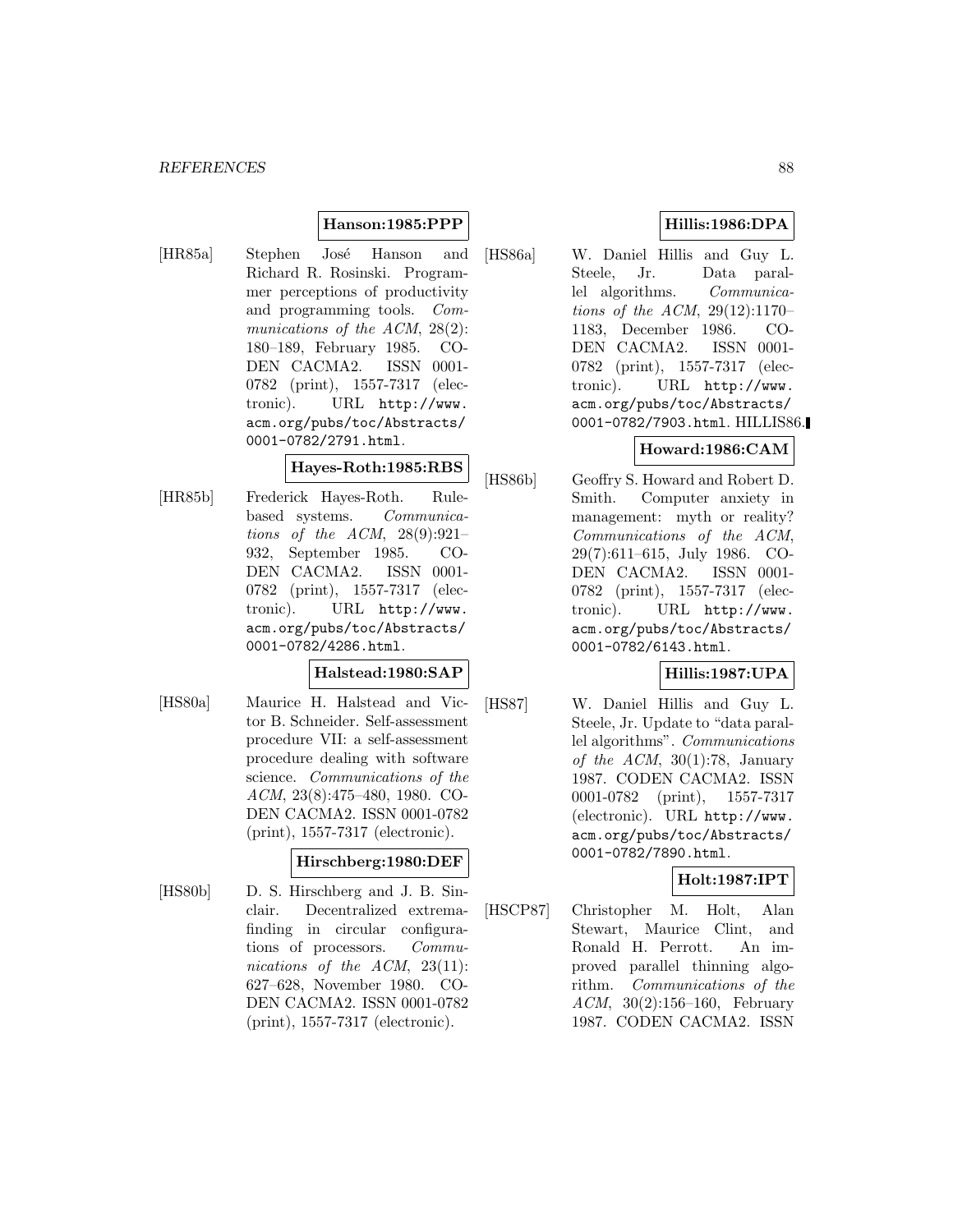0001-0782 (print), 1557-7317 (electronic). URL http://www. acm.org/pubs/toc/Abstracts/ 0001-0782/12531.html.

### **Hall:1980:VOS**

[HSS80] Dennis E. Hall, Deborah K. Scherrer, and Joseph S. Sventek. A virtual operating system. Communications of the ACM, 23(9):495–502, 1980. CO-DEN CACMA2. ISSN 0001-0782 (print), 1557-7317 (electronic).

#### **Hollingsworth:1989:CPI**

[HSS89] Walter Hollingsworth, Howard Sachs, and Alan Jay Smith. The Clipper processor: Instruction set architecture and implementation. Communications of the ACM, 32(2):200–219, February 1989. CODEN CACMA2. ISSN 0001-0782 (print), 1557-7317 (electronic). URL http://www. acm.org/pubs/toc/Abstracts/ 0001-0782/63346.html.

#### **Hiltz:1981:EUB**

[HT81] Starr Roxanne Hiltz and Murray Turoff. The evolution of user behavior in a computerized conference system. Communications of the ACM, 24(11): 739–751, November 1981. CO-DEN CACMA2. ISSN 0001-0782 (print), 1557-7317 (electronic).

# **Hiltz:1985:SCM**

[HT85] Starr Roxanne Hiltz and Murray Turoff. Structuring computermediated communication systems to avoid information overload. Communications of the ACM, 28(7):680–689, July 1985. CODEN CACMA2. ISSN 0001- 0782 (print), 1557-7317 (electronic). URL http://www. acm.org/pubs/toc/Abstracts/ 0001-0782/3895.html.

# **Hua:1982:INT**

[Hua82] Lo-Keng Hua. Introduction to number theory. Springer-Verlag, Berlin, Germany / Heidelberg, Germany / London, UK / etc., 1982. ISBN 0-387-10818-1. xviii + 572 pp. LCCN QA241 .H7513 1982. Translated from the 1975 Chinese edition Shu lun tao yin by Peter Shiu. This is the English edition of Ref. 6 of [Cha84], the book that contains the fundamental prime number functions needed for Chang's ordered minimal perfect hash functions.

### **Heidelberger:1981:SMC**

[HW81] Philip Heidelberger and Peter D. Welch. A spectral method for confidence interval generation and run length control in simulations. Communications of the ACM, 24(4):233–245, April 1981. CODEN CACMA2. ISSN 0001- 0782 (print), 1557-7317 (electronic).

# **Hamaker:1988:CCD**

[HWNC88] David W. Hamaker, Ian H. Witten, Radford M. Neal, and John G. Cleary. Compress and compact discussed further (letters). Communications of the ACM, 31(9):1139, 1140, 1145, September 1988. CO-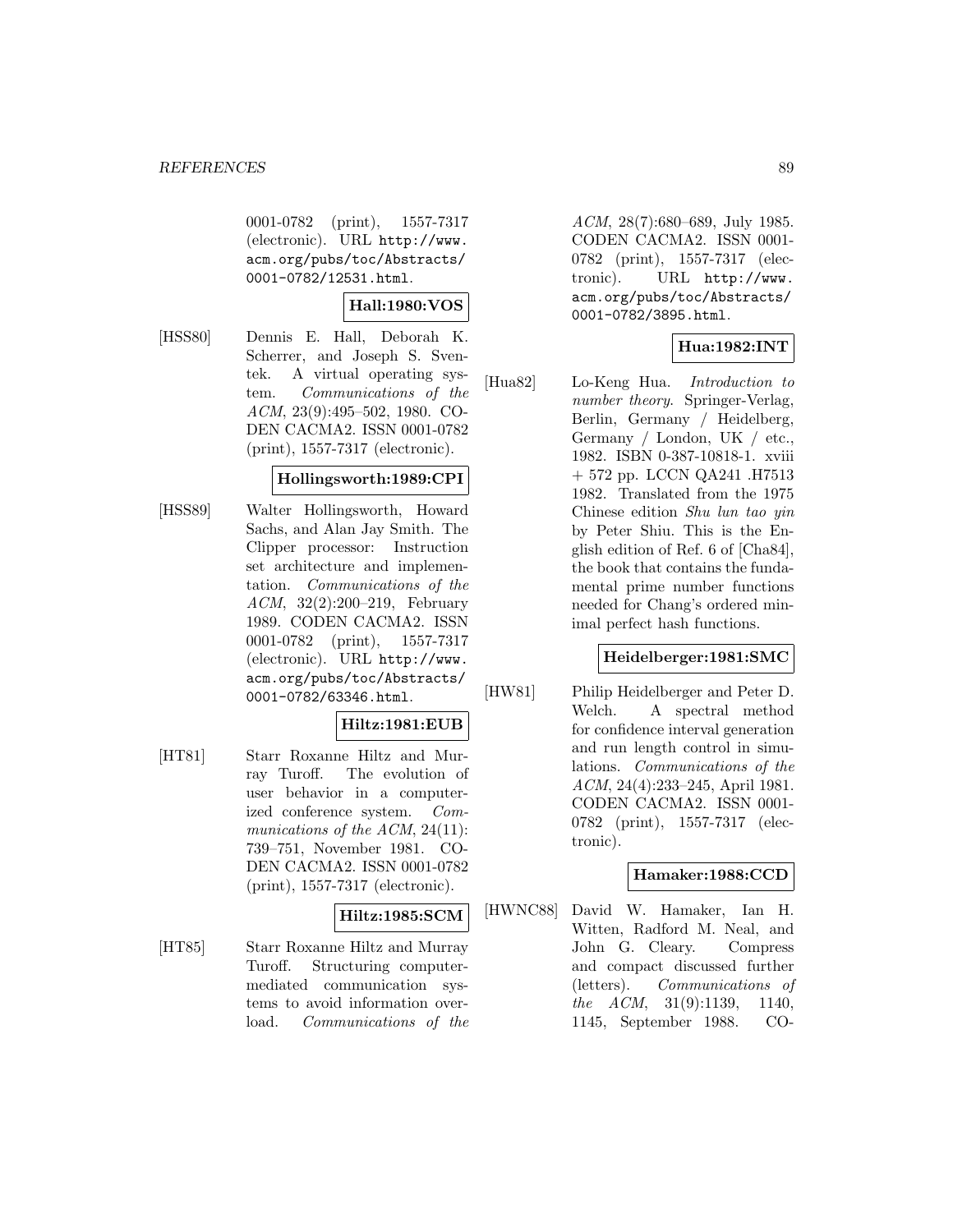DEN CACMA2. ISSN 0001-0782 (print), 1557-7317 (electronic).

# **Ichbiah:1984:APP**

[Ich84] Jean Ichbiah. Ada: Past, present, future, an interview with Jean Ichbiah, the principle designer of Ada. Communications of the ACM, 27(10):990–997, 1984. CO-DEN CACMA2. ISSN 0001-0782 (print), 1557-7317 (electronic).

# **Irving:1986:CPM**

[IHS86] R. H. Irving, C. A. Higgins, and F. R. Safayeni. Computerized performance monitoring systems: use and abuse. Communications of the ACM, 29(8): 794–801, August 1986. CO-DEN CACMA2. ISSN 0001- 0782 (print), 1557-7317 (electronic). URL http://www. acm.org/pubs/toc/Abstracts/ 0001-0782/6430.html.

# **Ives:1984:ISC**

[IL84] Blake Ives and Gerard P. Learmonth. The information system as a competitive weapon. Communications of the ACM, 27(12): 1193–1201, December 1984. CO-DEN CACMA2. ISSN 0001-0782 (print), 1557-7317 (electronic).

# **Inglis:1981:PUM**

[Ing81] J. Inglis. Pracniques: Updating a master file — yet one more time. Communications of the ACM, 24(5):299–??, 1981. CO-DEN CACMA2. ISSN 0001-0782 (print), 1557-7317 (electronic).

# **Ivancevich:1983:OSA**

[INW83] John M. Ivancevich, H. Albert Napier, and James C. Wetherbe. Occupational stress, attitudes, and health problems in the information systems professionals. Communications of the ACM, 26 (10):800–806, 1983. CODEN CACMA2. ISSN 0001-0782 (print), 1557-7317 (electronic).

# **Ives:1983:MUI**

[IOB83] Blake Ives, Margrethe H. Olson, and Jack J. Baroudi. The measurement of user information satisfaction. Communications of the ACM, 26(10):785–793, 1983. CO-DEN CACMA2. ISSN 0001-0782 (print), 1557-7317 (electronic).

#### **Itai:1988:NBR**

[IR88] Alon Itai and Yoav Raz. The number of buffers required for sequential processing of a disk file. Communications of the ACM, 31 (11):1338–1342, November 1988. CODEN CACMA2. ISSN 0001- 0782 (print), 1557-7317 (electronic). URL http://www. acm.org/pubs/toc/Abstracts/ 0001-0782/50095.html.

# **Irons:1961:SDC**

[Iro61] Edgar T. Irons. A syntax directed compiler for ALGOL 60. Communications of the ACM, 4 (1):51–55, January 1961. CO-DEN CACMA2. ISSN 0001-0782 (print), 1557-7317 (electronic).

# **Irons:1983:SDC**

[Iro83] Edgar T. Irons. A syntax directed compiler for ALGOL 60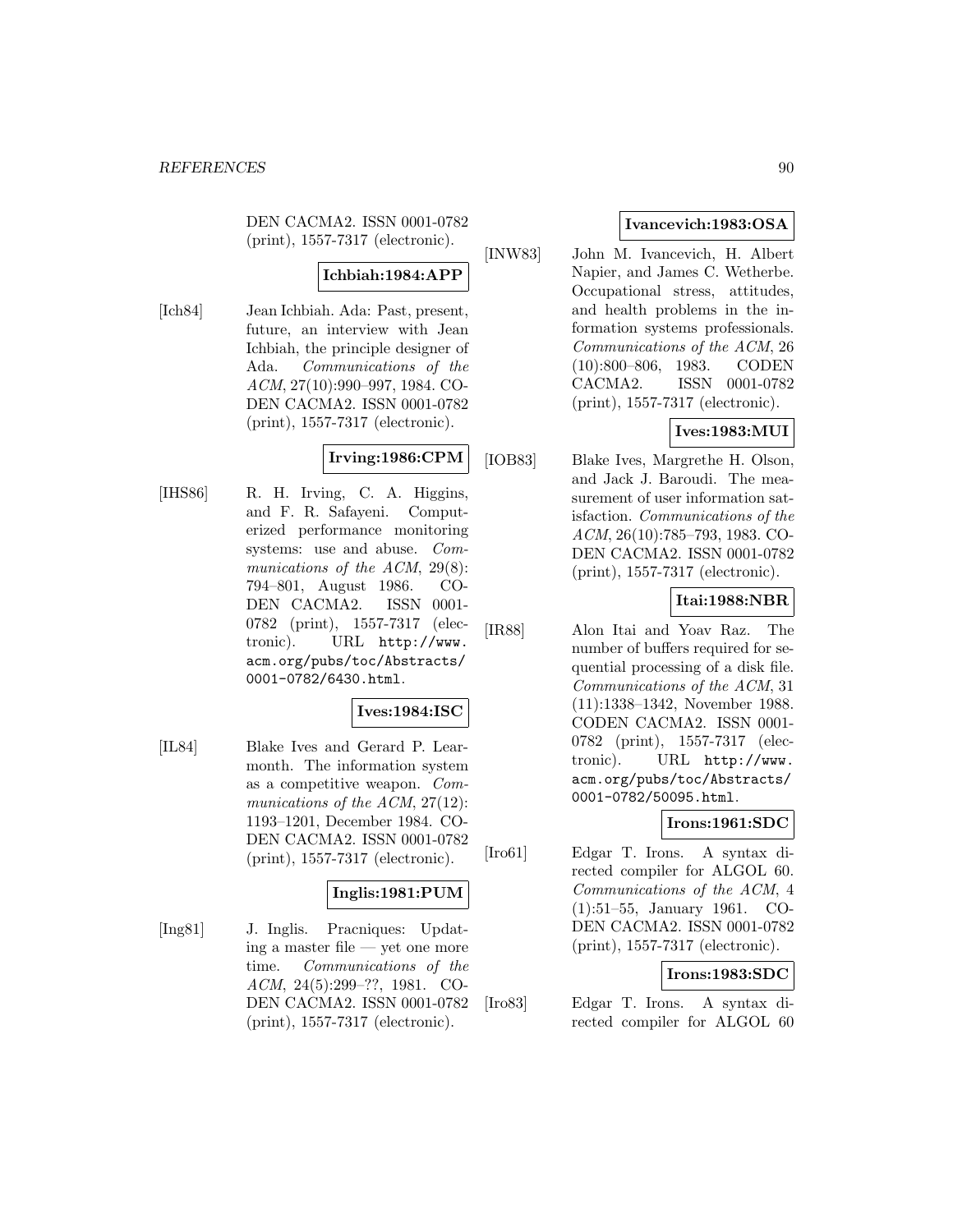(reprint). Communications of the ACM, 26(1):14–16, 1983. CO-DEN CACMA2. ISSN 0001-0782 (print), 1557-7317 (electronic). Reprint of [Iro61].

# **Isner:1982:FPM**

[Isn82] J. F. Isner. A Fortran programming methodology based on data abstraction. Communications of the ACM, 25(10):686–698, October 1982. CODEN CACMA2. ISSN 0001-0782 (print), 1557- 7317 (electronic).

# **Iverson:1980:NTT**

[Ive80] Kenneth E. Iverson. Notation as a tool of thought. Communications of the ACM, 23(8): 444–465, August 1980. CO-DEN CACMA2. ISSN 0001-0782 (print), 1557-7317 (electronic).

#### **Jacob:1983:UFS**

[Jac83] Robert J. K. Jacob. Using formal specifications in the design of a human-computer interface. Communications of the ACM, 26(4):259–264, 1983. CO-DEN CACMA2. ISSN 0001-0782 (print), 1557-7317 (electronic).

#### **Jaeschke:1981:RHM**

[Jae81] G. Jaeschke. Reciprocal hashing: a method for generating minimal perfect hashing functions. Communications of the ACM, 24(12): 829–833, December 1981. CO-DEN CACMA2. ISSN 0001-0782 (print), 1557-7317 (electronic). Hash functions, for a key  $x$  in a set S of positive integers, of the form  $h(x)=(C/(Dx+E))$  mod

N are considered. Though the existence of  $h$  is guaranteed, the scheme suffers from many practical problems because of exhaustive nature of the search for h.

### **Jalics:1984:CVP**

[Jal84] Paul J. Jalics. COBOL vs. PL/1: Some performance comparisons. Communications of the ACM, 27(3):216–221, 1984. CO-DEN CACMA2. ISSN 0001-0782 (print), 1557-7317 (electronic).

### **Jalics:1987:CPN**

[Jal87] Paul J. Jalics. COBOL on a PC: a new perspective on a language and its performance. Communications of the  $ACM$ ,  $30(2)$ : 142–154, February 1987. CO-DEN CACMA2. ISSN 0001- 0782 (print), 1557-7317 (electronic). URL http://www. acm.org/pubs/toc/Abstracts/ 0001-0782/12530.html.

#### **Jarvenpaa:1988:ILE**

[Jar88] S. L. Jarvenpaa. The importance of laboratory experimentation in IS research. Communications of the ACM, 31(12): 1502–1504, December 1988. CO-DEN CACMA2. ISSN 0001-0782 (print), 1557-7317 (electronic).

#### **Janssens:1986:AUM**

[JAV86] M. D. Janssens, J. K. Annot, and A. J. Van De Goor. Adapting UNIX for a multiprocessor environment. Communications of the ACM, 29(9):895–901, September 1986. CODEN CACMA2. ISSN 0001-0782 (print), 1557-7317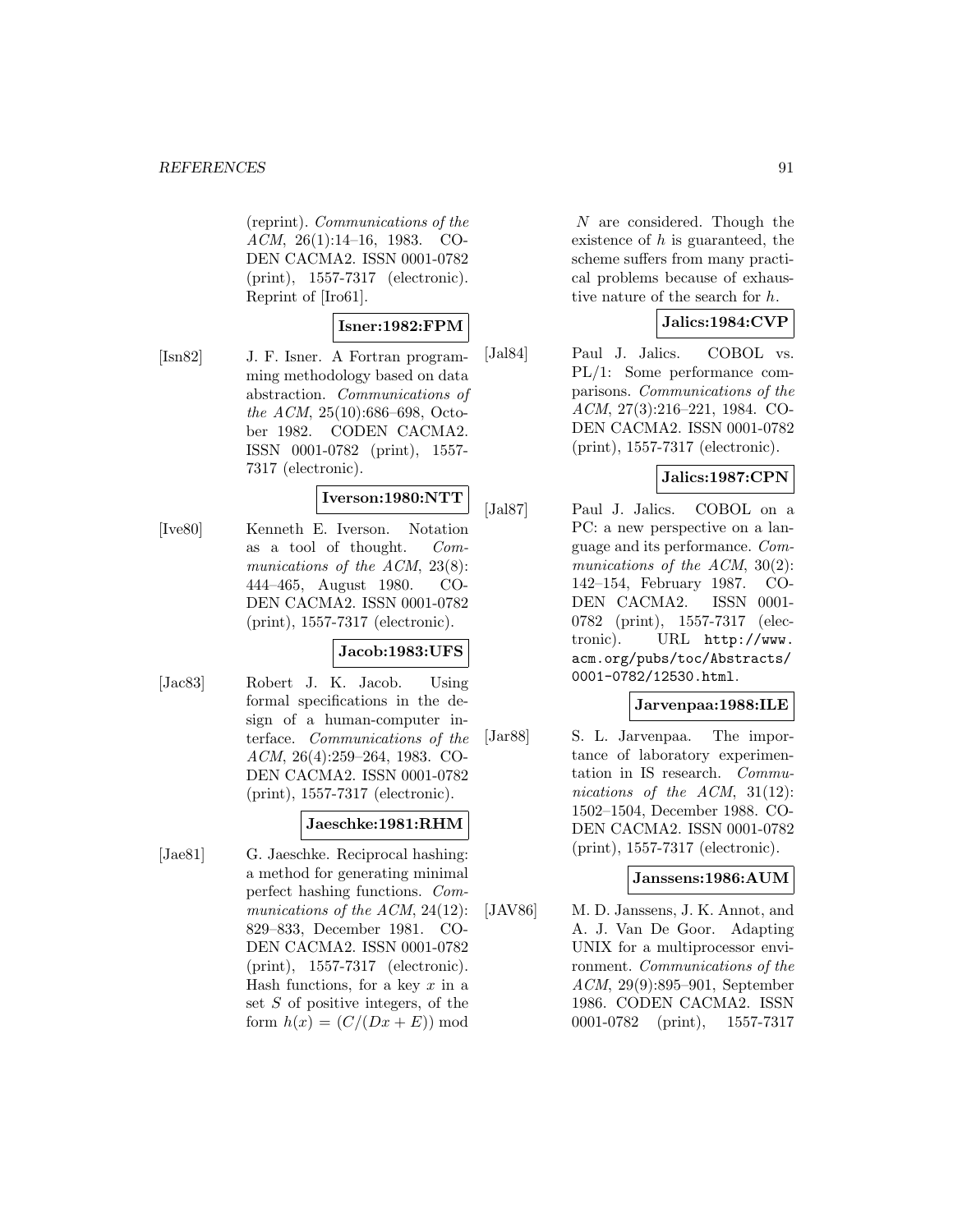(electronic). URL http://www. acm.org/pubs/toc/Abstracts/ 0001-0782/6598.html.

# **Jain:1985:ADC**

[JC85] Raj Jain and Imrich Chlamtac. The  $P^2$  algorithm for dynamic calculation of quantiles and histograms without storing observations. Communications of the  $ACM$ ,  $28(10)$ : 1076–1085, October 1985. CO-DEN CACMA2. ISSN 0001- 0782 (print), 1557-7317 (electronic). URL http://www. acm.org/pubs/toc/Abstracts/ 0001-0782/4378.html.

# **Jarvenpaa:1988:GMD**

[JD88] S. L. Jarvenpaa and G. W. Dickson. Graphics and managerial decision making: research-based guidelines. Communications of the ACM, 31(6):764–774, June 1988. CODEN CACMA2. ISSN 0001-0782 (print), 1557-7317 (electronic). URL http://www. acm.org/pubs/toc/Abstracts/ 0001-0782/62971.html.

#### **Jalics:1983:TPO**

[JH83] Paul J. Jalics and Thomas S. Heines. Transporting a portable operating system: UNIX to an IBM minicomputer. Communications of the ACM, 26(12): 1066–1072, December 1983. CO-DEN CACMA2. ISSN 0001-0782 (print), 1557-7317 (electronic).

# **Jacky:1983:GPD**

[JK83] Jonathan Jacky and Ira Kalet. A general purpose data entry program. Communications of the ACM, 26(6):409–417, 1983. CO-DEN CACMA2. ISSN 0001-0782 (print), 1557-7317 (electronic).

# **Jacky:1987:OOP**

[JK87] Jonathan P. Jacky and Ira J. Kalet. An object-oriented programming discipline for standard Pascal. Communications of the ACM, 30(9):772–776, September 1987. CODEN CACMA2. ISSN 0001-0782 (print), 1557-7317 (electronic). URL http://www. acm.org/pubs/toc/Abstracts/ 0001-0782/30403.html.

### **Jacobson:1982:AQN**

[JL82] P. A. Jacobson and E. D. Lazowska. Analyzing queueing networks with simultaneous resource possession. Communications of the ACM, 25(2):142–151, February 1982. CODEN CACMA2. ISSN 0001-0782 (print), 1557- 7317 (electronic).

#### **Jalics:1989:COD**

[JM89] P. J. Jalics and D. R. McIntyre. Caching and other disk access avoidance techniques on personal computers. Communications of the ACM, 32(2): 246–255, February 1989. CO-DEN CACMA2. ISSN 0001- 0782 (print), 1557-7317 (electronic). URL http://www. acm.org/pubs/toc/Abstracts/ 0001-0782/63349.html.

#### **Jaeschke:1980:TCC**

[JO80] G. Jaeschke and G. Osterburg. Technical correspondence: On Cichelli's minimal perfect hash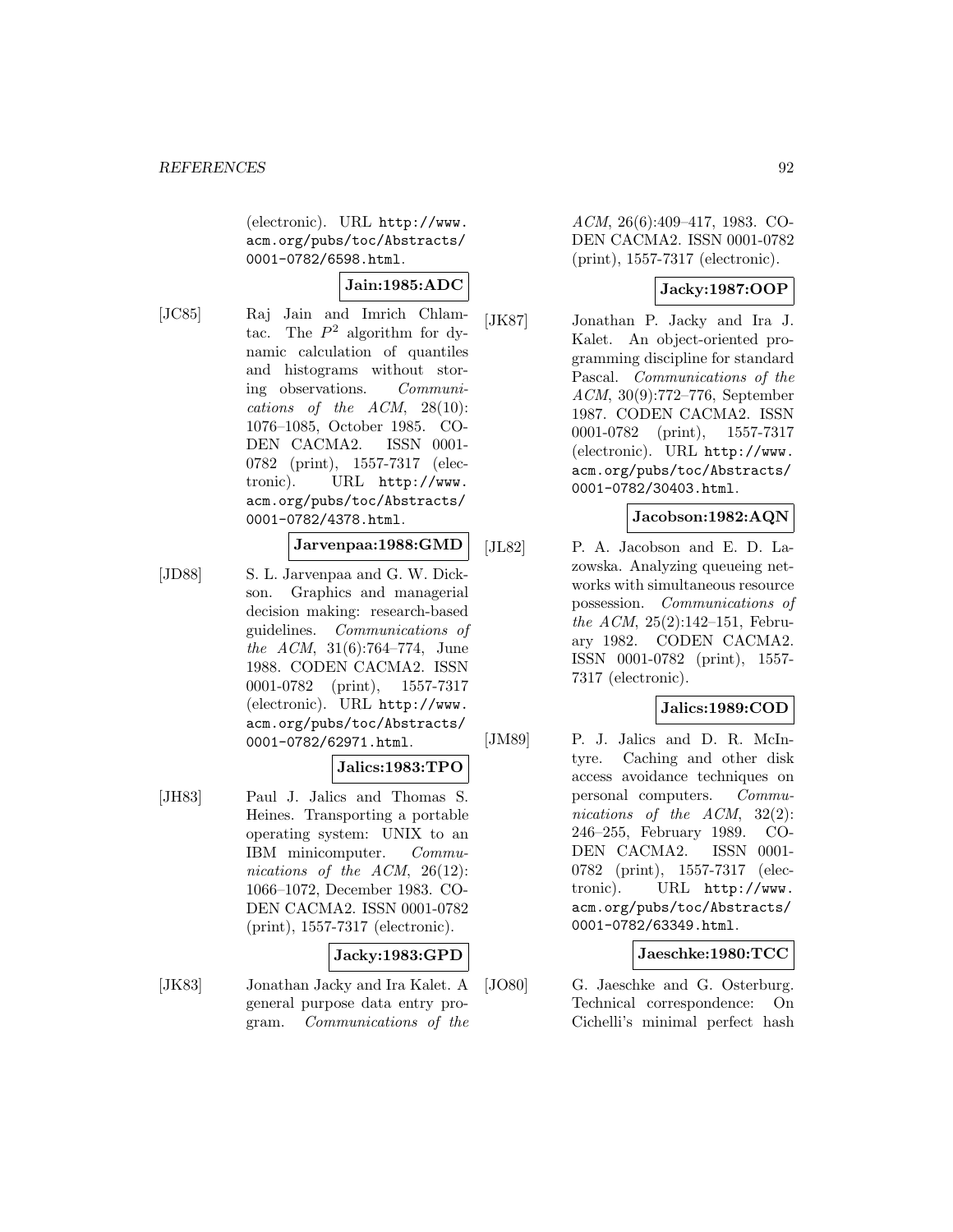functions method. Communications of the ACM, 23(12): 728–729, December 1980. CO-DEN CACMA2. ISSN 0001-0782 (print), 1557-7317 (electronic). This letter to the editor contains comments on [Cic80a], together with a response from R. J. Cichelli [Cic80b].

### **Jones:1984:IIU**

[Jon84] Douglas W. Jones. Improved interpretation of UNIX-like file names embedded in data. Communications of the ACM, 27 (8):782–784, 1984. CODEN CACMA2. ISSN 0001-0782 (print), 1557-7317 (electronic).

### **Jones:1986:ECP**

[Jon86] Douglas W. Jones. An empirical comparison of priority-queue and event-set implementations. Communications of the ACM, 29 (4):300–311, April 1986. CO-DEN CACMA2. ISSN 0001- 0782 (print), 1557-7317 (electronic). URL http://www. acm.org/pubs/toc/Abstracts/ 0001-0782/5686.html. See [KJ85].

# **Jones:1988:AST**

[Jon88] Douglas W. Jones. Application of splay trees to data compression. Communications of the ACM, 31 (8):996–1007, August 1988. CO-DEN CACMA2. ISSN 0001- 0782 (print), 1557-7317 (electronic). URL http://www. acm.org/pubs/toc/Abstracts/ 0001-0782/63036.html.

# **Jones:1989:COP**

[Jon89] Douglas W. Jones. Concurrent operations on priority queues. Communications of the ACM, 32 (1):132–137, January 1989. CO-DEN CACMA2. ISSN 0001- 0782 (print), 1557-7317 (electronic). URL http://www. acm.org/pubs/toc/Abstracts/ 0001-0782/63249.html.

# **Jakes:1989:BPP**

[JY89] J. Michael Jakes and E. Robert Yoche. Basic principles of patent protection for computer software. Communications of the ACM, 32(8):922–924, 1989. CO-DEN CACMA2. ISSN 0001-0782 (print), 1557-7317 (electronic).

### **Kahn:1983:SRD**

[Kah83] Beverly K. Kahn. Some realities of data administration. Communications of the ACM, 26(10): 794–799, October 1983. CO-DEN CACMA2. ISSN 0001-0782 (print), 1557-7317 (electronic).

# **Kaiser:1981:AEA**

[Kai81] Gail E. Kaiser. Automatic extension of an ATN knowledge base. Communications of the ACM, 24(9):587–593, 1981. CO-DEN CACMA2. ISSN 0001-0782 (print), 1557-7317 (electronic).

# **Kang:1989:CHP**

[Kan89] Y. M. Kang. Computer hardware performance: production and cost function analyses. Communications of the ACM, 32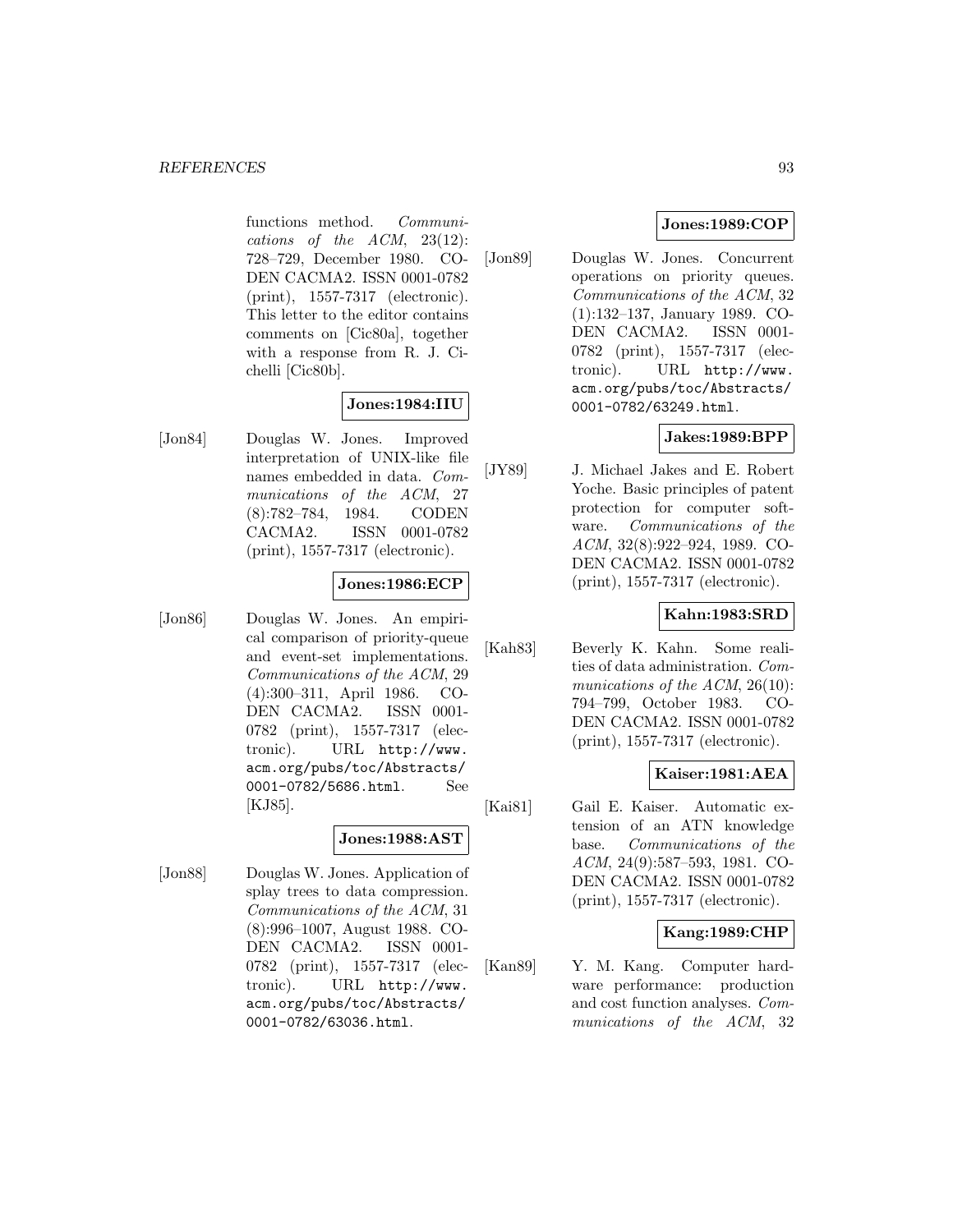(5):586–593, May 1989. CO-DEN CACMA2. ISSN 0001- 0782 (print), 1557-7317 (electronic). URL http://www. acm.org/pubs/toc/Abstracts/ 0001-0782/63489.html.

# **Karp:1986:CCR**

[Kar86] Richard M. Karp. Combinatorics, complexity, and randomness. Communications of the ACM, 29(2):98–109, February 1986. CODEN CACMA2. ISSN 0001-0782 (print), 1557-7317 (electronic). URL http://www. acm.org/pubs/toc/Abstracts/ 0001-0782/5658.html. This is the 1985 ACM Turing Award Lecture. It traces the development of combinatorial optimization and computational complexity theory. It discusses probabilistic algorithms and probabilistic analysis of approximation algorithms for NP-complete optimization problems.

# **Kuki:1973:SSA**

[KC73] H. Kuki and W. J. Cody. statistical study of the accuracy of floating point number systems. Communications of the ACM, 16 (4):223–230, April 1973. CO-DEN CACMA2. ISSN 0001-0782 (print), 1557-7317 (electronic).

# **Kuki:1983:SSA**

[KC83] H. Kuki and W. J. Cody. A statistical study of the accuracy of floating point number systems (reprint). Communications of the ACM, 26(1):79–83, January 1983. CODEN CACMA2.

ISSN 0001-0782 (print), 1557- 7317 (electronic). Reprint of [KC73].

### **Kumar:1980:CSD**

[KD80] B. Kumar and E. S. Davidson. Computer system design using a hierarchical approach to performance evaluation. Communications of the ACM, 23(9): 511–521, September 1980. CO-DEN CACMA2. ISSN 0001-0782 (print), 1557-7317 (electronic).

# **Kraut:1989:CPQ**

[KDK89] Robert E. Kraut, Susan T. Dumais, and Susan Koch. Computerization, productivity, and quality of work-life. Communications of the ACM, 32(2): 220–238, February 1989. CO-DEN CACMA2. ISSN 0001- 0782 (print), 1557-7317 (electronic). URL http://www. acm.org/pubs/toc/Abstracts/ 0001-0782/63347.html.

# **Kearsley:1982:ASC**

[Kea82] Greg Kearsley. Authoring systems in computer based education. Communications of the ACM, 25(7):429–437, 1982. CO-DEN CACMA2. ISSN 0001-0782 (print), 1557-7317 (electronic).

#### **Keen:1981:ISO**

[Kee81] Peter G. W. Keen. Information systems and organizational change. Communications of the ACM, 24(1):24–33, 1981. CO-DEN CACMA2. ISSN 0001-0782 (print), 1557-7317 (electronic).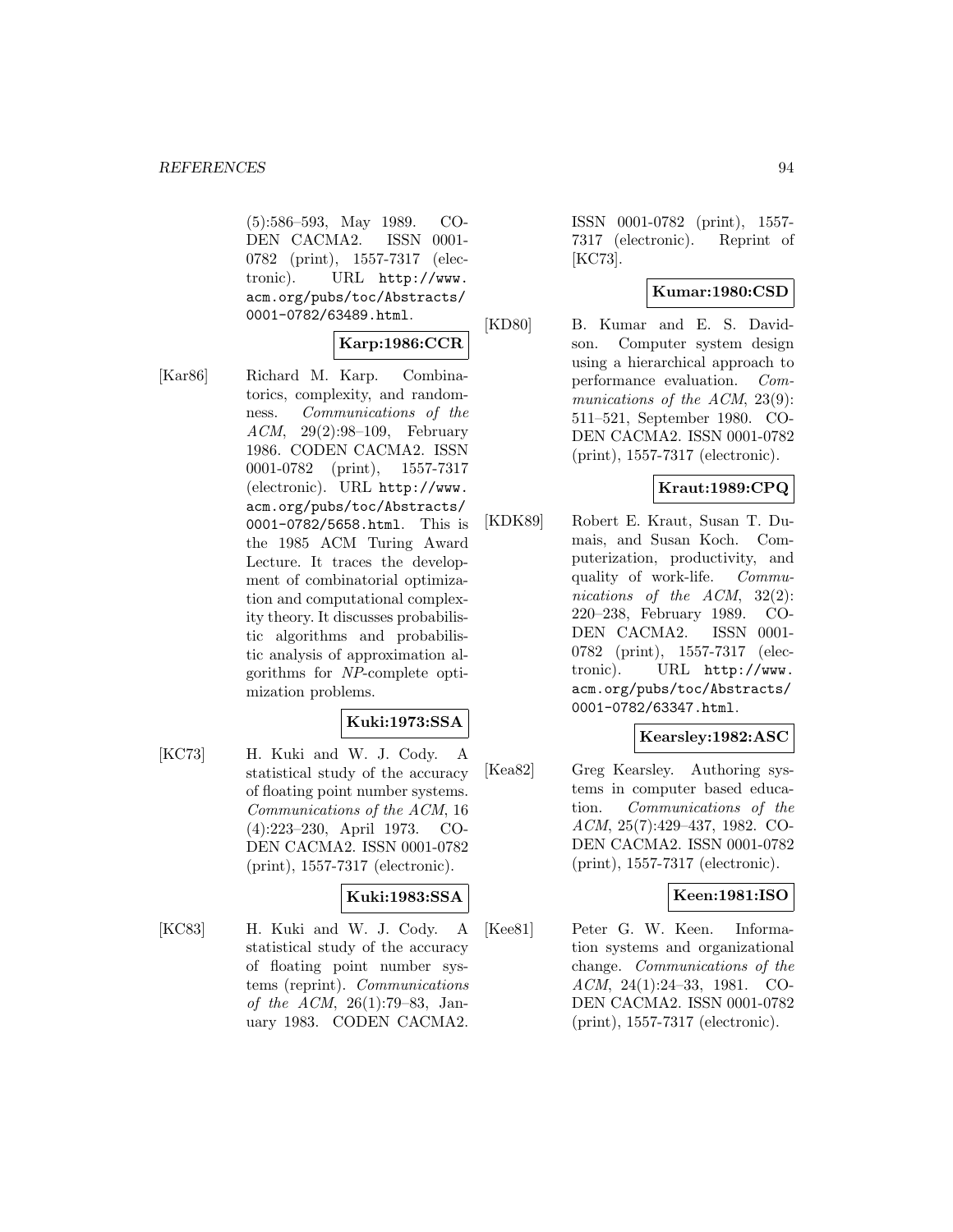### **Kelton:1985:TEE**

[Kel85] W. David Kelton. Transient exponential-Erlang queues and steady-state simulation. Communications of the ACM, 28 (7):741–749, July 1985. CO-DEN CACMA2. ISSN 0001- 0782 (print), 1557-7317 (electronic). URL http://www. acm.org/pubs/toc/Abstracts/ 0001-0782/3900.html.

#### **Kemerer:1987:CEV**

[Kem87a] Chris F. Kemerer. Corrigenda: "An Empirical Validation of Software Cost Estimation Models". Communications of the ACM, 30 (9):770, September 1987. CO-DEN CACMA2. ISSN 0001- 0782 (print), 1557-7317 (electronic). URL http://www. acm.org/pubs/toc/Abstracts/ 0001-0782/30406.html. See [Kem87b].

# **Kemerer:1987:EVS**

[Kem87b] Chris F. Kemerer. An empirical validation of software cost estimation models. Communications of the ACM, 30(5):416–429, May 1987. CODEN CACMA2. ISSN 0001-0782 (print), 1557-7317 (electronic). URL http://www. acm.org/pubs/toc/Abstracts/ 0001-0782/22906.html. See corrigendum [Kem87a].

# **Kent:1980:TCS**

[Ken80] Stephen T. Kent. Technical correspondence: On secure personal computing. Communications of the ACM, 23(1):35–36, January 1980. CODEN CACMA2.

ISSN 0001-0782 (print), 1557- 7317 (electronic).

### **Kent:1983:SGF**

[Ken83] W. Kent. A simple guide to five normal forms in relational database theory. Communications of the ACM, 26(2):120–125, February 1983. CODEN CACMA2. ISSN 0001-0782 (print), 1557- 7317 (electronic). Reprinted in A. R. Hurson, L. L. Miller, and S. H. Pakzad, Parallel Architectures for Database Systems, IEEE Computer Society Press, Washington, DC, 1989.

### **Kessels:1983:FOD**

[Kes83] Joep L. W. Kessels. On-thefly optimization of data structures. Communications of the ACM, 26(11):895–901, 1983. CO-DEN CACMA2. ISSN 0001-0782 (print), 1557-7317 (electronic).

# **Kling:1984:CIS**

[KI84] Rob Kling and Suzanne Iacono. The control of information systems developments after implementation. Communications of the ACM, 27(12): 1218–1226, December 1984. CO-DEN CACMA2. ISSN 0001-0782 (print), 1557-7317 (electronic).

#### **Kubale:1984:GIE**

[KJ84] Marek Kubale and Boguslaw Jackowski. A generalized implicit enumeration algorithm for graph coloring. Communications of the ACM, 28(4):412–418, 1984. CO-DEN CACMA2. ISSN 0001-0782 (print), 1557-7317 (electronic).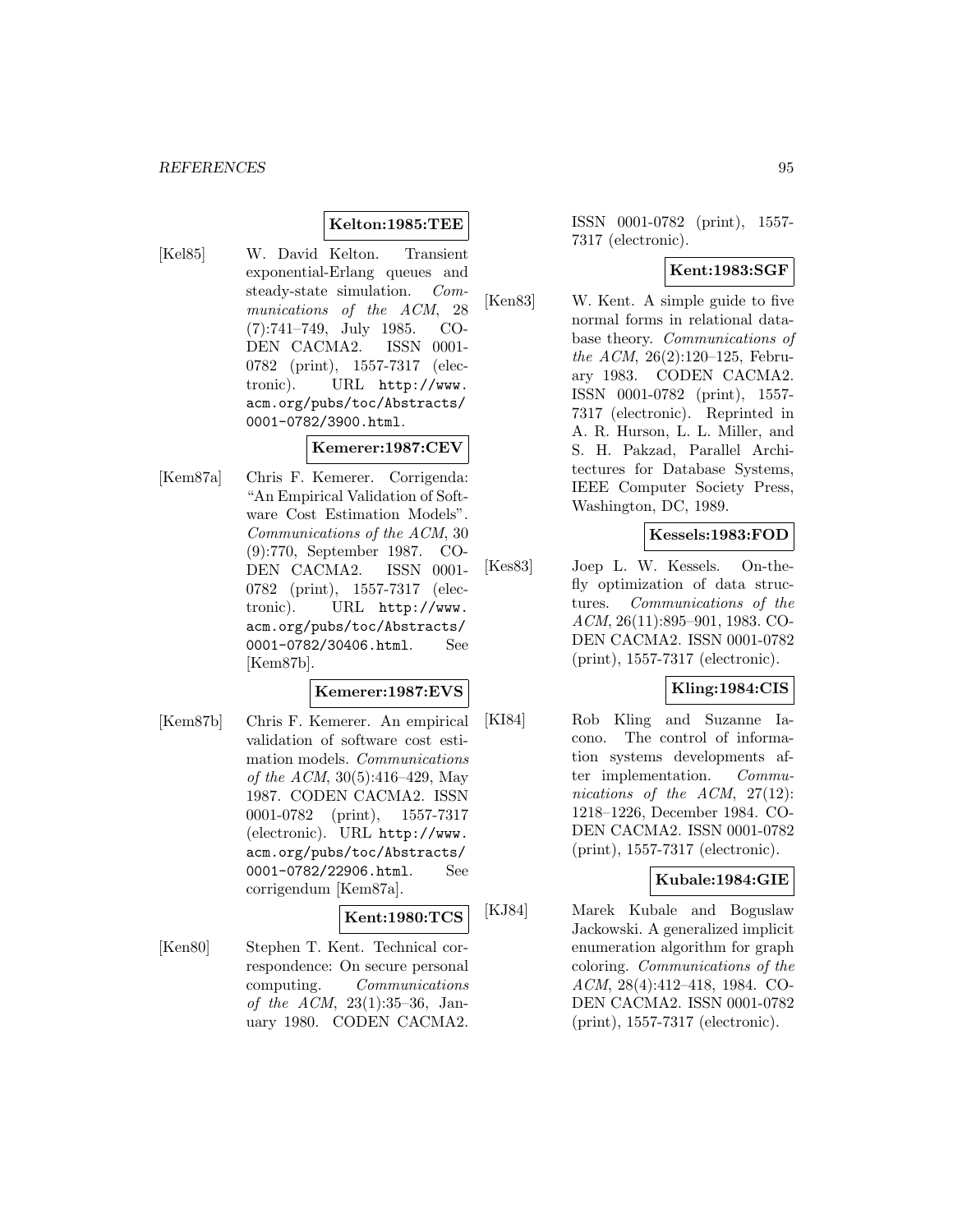# **Kubale:1985:GIE**

[KJ85] Marek Kubale and Boguslaw Jackowski. A generalized implicit enumeration algorithm for graph coloring. Communications of the ACM, 28(4):412–418, April 1985. CODEN CACMA2. ISSN 0001- 0782 (print), 1557-7317 (electronic). URL http://www. acm.org/pubs/toc/Abstracts/ 0001-0782/3350.html.

# **King:1984:EOI**

[KK84] John Leslie King and Kenneth L. Kraemer. Evolution and organizational information systems: An assessment of Nolan's stage model. Communications of the ACM, 27(5):466–475, 1984. CO-DEN CACMA2. ISSN 0001-0782 (print), 1557-7317 (electronic).

# **Kuo:1988:UID**

[KK88] Feng-Yang Kuo and Jahangir Karimi. User interface design from a real time perspective. Communications of the ACM, 31 (12):1456–1466, December 1988. CODEN CACMA2. ISSN 0001- 0782 (print), 1557-7317 (electronic). URL http://www. acm.org/pubs/toc/Abstracts/ 0001-0782/53584.html.

#### **Korsh:1983:MSM**

[KL83] James F. Korsh and Gary Laison. A multiple-stack manipulation procedure. Communications of the ACM, 26(11):921– 923, 1983. CODEN CACMA2. ISSN 0001-0782 (print), 1557- 7317 (electronic).

# **Kay:1988:FSS**

[KL88] J. Kay and P. Lauder. A fair share scheduler. Communications of the ACM, 31(1): 44–55, January 1988. CO-DEN CACMA2. ISSN 0001- 0782 (print), 1557-7317 (electronic). URL http://www. acm.org/pubs/toc/Abstracts/ 0001-0782/35047.html.

### **Kleinrock:1985:DS**

[Kle85] Leonard Kleinrock. Distributed systems. Communications of the ACM,  $28(11):1200-$ 1213, November 1985. CO-DEN CACMA2. ISSN 0001- 0782 (print), 1557-7317 (electronic). URL http://www. acm.org/pubs/toc/Abstracts/ 0001-0782/4552.html.

### **Kearns:1987:LBF**

[KLPV87] M. Kearns, M. Li, L. Pitt, and L. G. Valiant. On the learnability of Boolean formulae. In A. V. Aho, editor, Proceedings of the nineteenth annual ACM Symposium on Theory of Computing, New York City, May 25– 27, 1987, pages 285–295. ACM Press, New York, NY 10036, USA, 1987. ISBN 0-89791-221-7. LCCN QA 76.6 A13 1987.

# **Kang:1986:CGL**

[KMP86] Young Moo Kang, Robert B. Miller, and Roger Alan Pick. Comments on "Grosch's law rerevisited: CPU power and the cost of computation". Communications of the ACM, 29(8):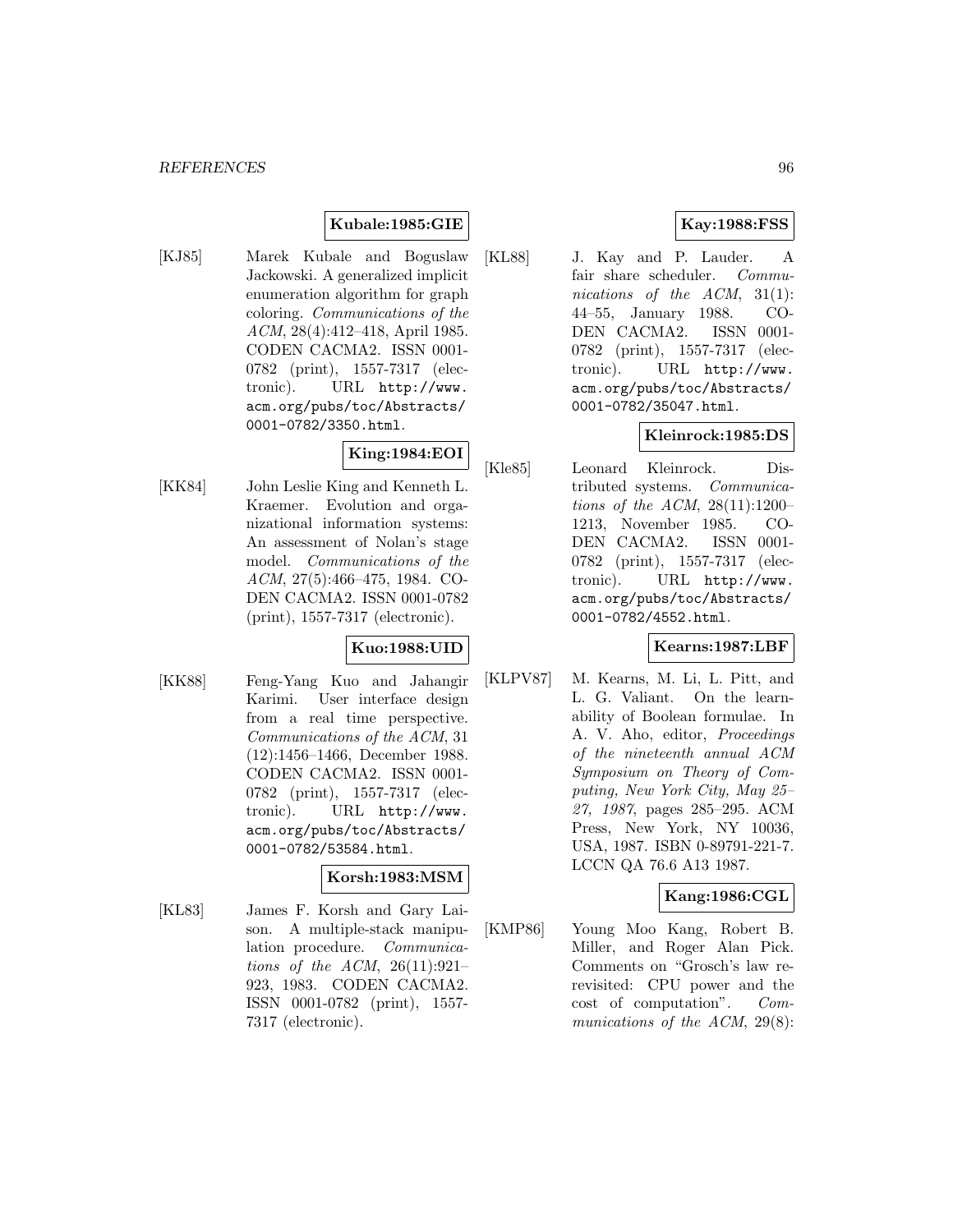779–781, August 1986. CO-DEN CACMA2. ISSN 0001- 0782 (print), 1557-7317 (electronic). URL http://www. acm.org/pubs/toc/Abstracts/ 0001-0782/6441.html.

# **Koffman:1984:RCC**

[KMW84] Elliot B. Koffman, Philip L. Miller, and Caroline E. Wardle. Recommended curriculum for CS1, 1984. Communications of the  $ACM$ ,  $27(10)$ : 998–1001, October 1984. CO-DEN CACMA2. ISSN 0001-0782 (print), 1557-7317 (electronic).

#### **Kahane:1988:CBP**

[KNT88] Yehuda Kahane, Seev Neumann, and Charles S. Tapiero. Computer backup pools, disaster recovery, and default risk. Communications of the ACM, 31 (1):78–83, January 1988. CO-DEN CACMA2. ISSN 0001- 0782 (print), 1557-7317 (electronic). URL http://www. acm.org/pubs/toc/Abstracts/ 0001-0782/35050.html.

#### **Knuth:1973:ACP**

[Knu73] D. E. Knuth. The Art of Computer Programming, Sorting and Searching, volume 3. Addison-Wesley, Reading, MA, USA, 1973. ISBN 0-201-03803-X. xi + 723 pp. LCCN QA76.5 .K74.

#### **Knuth:1984:CSA**

[Knu84a] Donald E. Knuth. The complexity of songs (April 1984 special section). *Communica*tions of the ACM, 27(4):344–348,

April 1984. CODEN CACMA2. ISSN 0001-0782 (print), 1557- 7317 (electronic). See corrigendum [Knu84b].

# **Knuth:1984:CCS**

[Knu84b] Donald E. Knuth. Corrigendum: "The complexity of songs". Communications of the ACM, 27(6):593, June 1984. CO-DEN CACMA2. ISSN 0001-0782 (print), 1557-7317 (electronic). See [Knu84a].

### **Knuth:1992:LP**

[Knu92] Donald E. Knuth. Literate Programming, volume 27 of CSLI Lecture Notes. Stanford University Center for the Study of Language and Information, Stanford, CA, USA, 1992. ISBN 0-937073- 80-6 (paperback), 0-937073-81-4 (hardcover).  $xy + 368$  pp. LCCN QA76.6.K644. URL http:// csli-www.stanford.edu/publications/ literate.html.

#### **Kocher:1989:HL**

[Koc89a] Bryan Kocher. A hygiene lesson. Communications of the ACM, 32(1):3, January 1989. CO-DEN CACMA2. ISSN 0001-0782 (print), 1557-7317 (electronic).

#### **Kocher:1989:PL**

[Koc89b] Bryan Kocher. President's letter. Communications of the ACM, 32 (3):292–293, March 1989. CO-DEN CACMA2. ISSN 0001-0782 (print), 1557-7317 (electronic).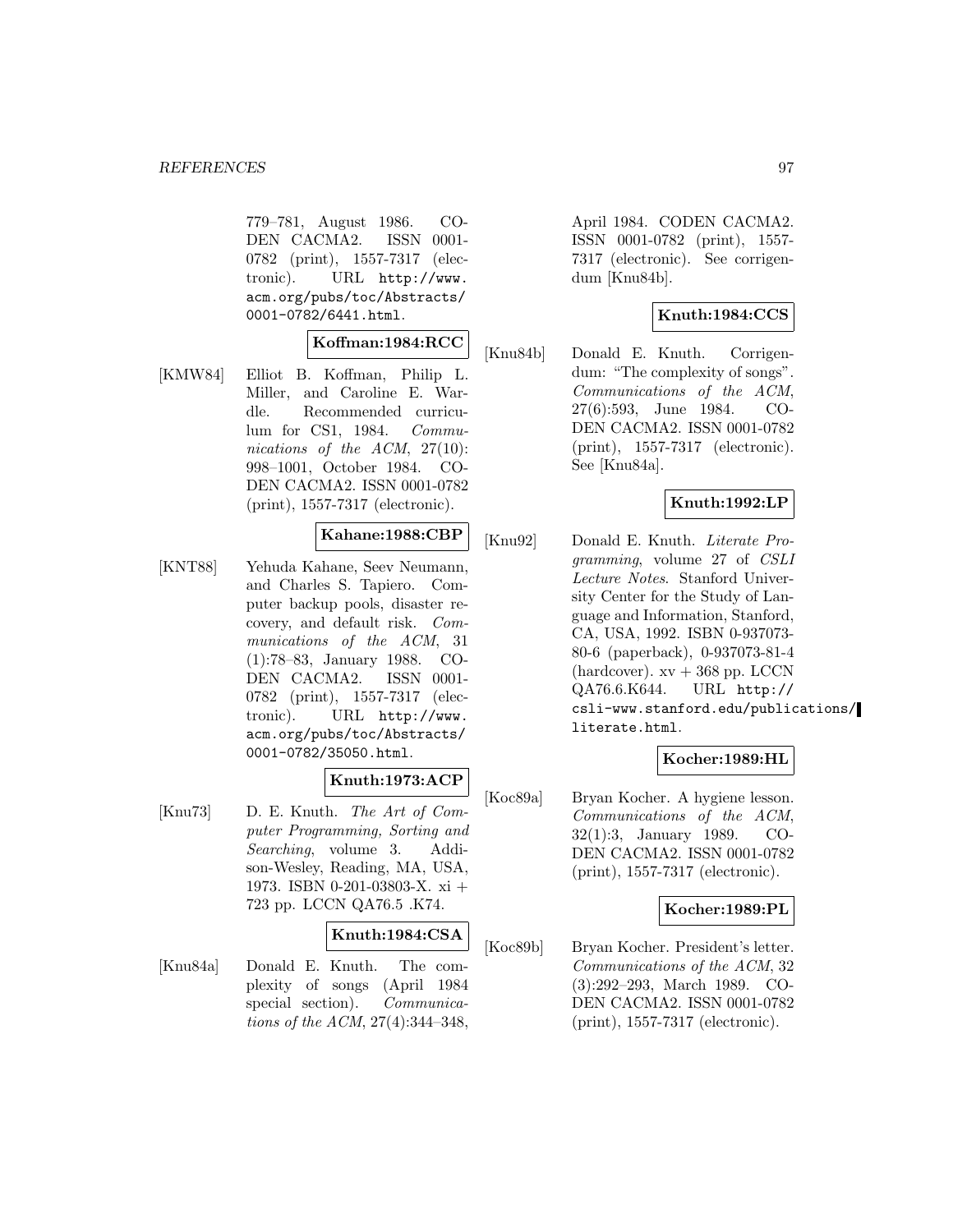#### **Koopman:1986:OES**

[Koo86] Raymond F. Koopman. The orders of equidistribution of subsequences of some asymptotically random sequences. Communications of the ACM, 29(8): 802–806, August 1986. CO-DEN CACMA2. ISSN 0001- 0782 (print), 1557-7317 (electronic). URL http://www. acm.org/pubs/toc/Abstracts/ 0001-0782/6431.html.

### **Korman:1970:CO**

[Kor70] S. M. Korman. The graphcolouring problem. In N. Christofides, A. Mingozzi, P. Toth, and C. Sandi, editors, Combinatorial Optimization, pages 211– 235. Wiley, New York, NY, USA, 1970. See [KJ85].

#### **Kornfeld:1982:CIA**

[Kor82] William A. Kornfeld. Combinatorially implosive algorithms. Communications of the ACM, 25 (10):734–738, October 1982. CO-DEN CACMA2. ISSN 0001-0782 (print), 1557-7317 (electronic).

### **Kowalski:1988:EYL**

[Kow88] Robert A. Kowalski. The early years of logic programming. Communications of the ACM, 31 (1):38–43, January 1988. CO-DEN CACMA2. ISSN 0001- 0782 (print), 1557-7317 (electronic). URL http://www. acm.org/pubs/toc/Abstracts/ 0001-0782/35046.html.

### **Karp:1981:ERP**

[KR81] R. M. Karp and M. O. Rabin. Efficient randomized patternmatching algorithms. Technical report TR-31-81, Harvard University, Cambridge, MA, USA, ?? 1981. ?? pp. An incremental hash function is described for application to the string search problem.

### **Krull:1981:EIH**

[Kru81] Fred N. Krull. Experience with ILIAD: a high-level process control language. Communications of the ACM, 24(2):66–72, 1981. CODEN CACMA2. ISSN 0001- 0782 (print), 1557-7317 (electronic).

#### **Kirkpatrick:1984:SMD**

[KS84] Scott Kirkpatrick and Robert H. Swendsen. Statistical mechanics and disordered systems. Communications of the ACM, 28(4):363– 373, 1984. CODEN CACMA2. ISSN 0001-0782 (print), 1557- 7317 (electronic).

#### **Kirkpatrick:1985:SMD**

[KS85] Scott Kirkpatrick and Robert H. Swendsen. Statistical mechanics and disordered systems. Communications of the ACM, 28 (4):363–373, April 1985. CO-DEN CACMA2. ISSN 0001- 0782 (print), 1557-7317 (electronic). URL http://www. acm.org/pubs/toc/Abstracts/ 0001-0782/3344.html.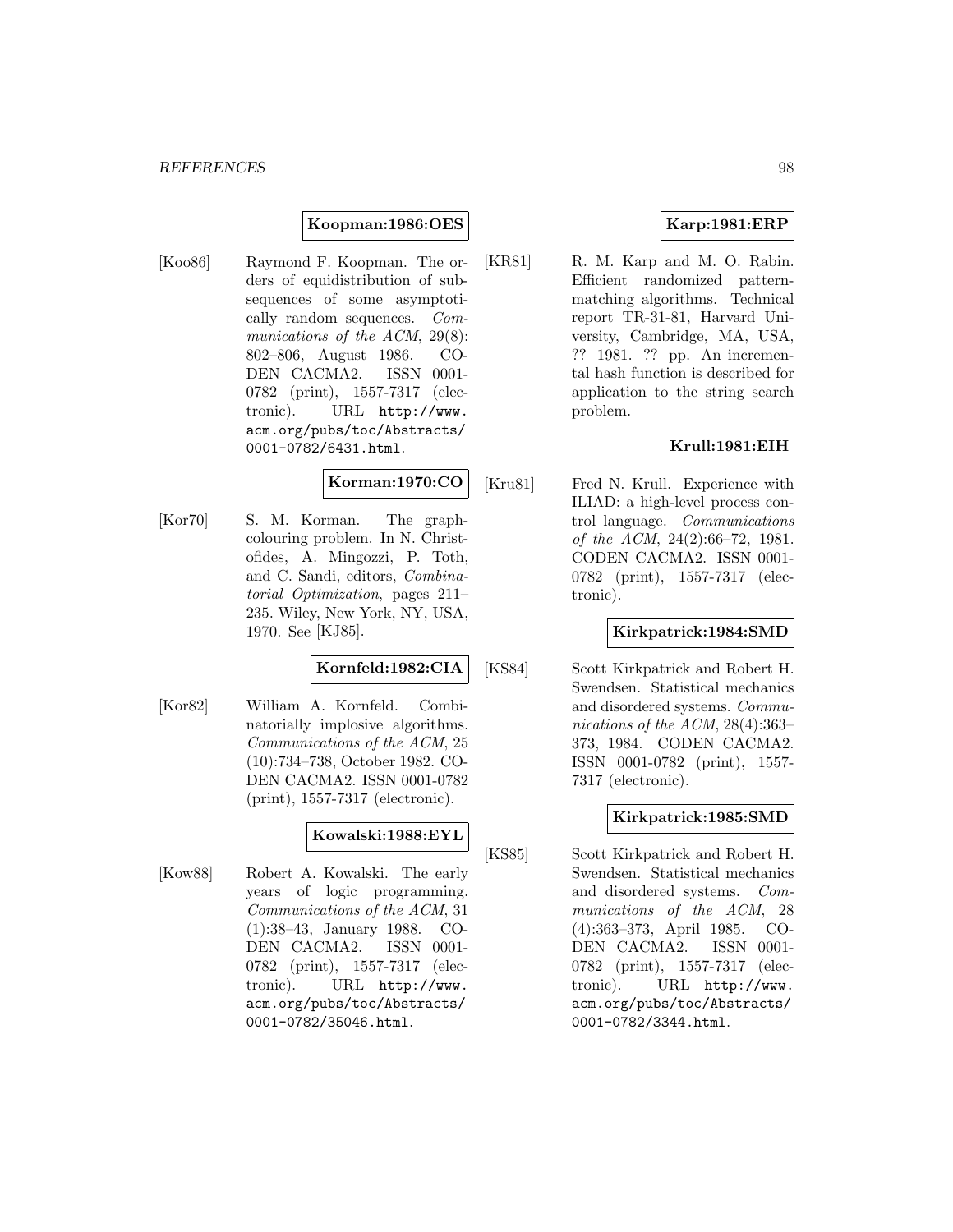### **Koved:1986:EMS**

[KS86] Larry Koved and Ben Scneiderman. Embedded menus: selecting items in context. Communications of the ACM, 29 (4):312–318, April 1986. CO-DEN CACMA2. ISSN 0001- 0782 (print), 1557-7317 (electronic). URL http://www. acm.org/pubs/toc/Abstracts/ 0001-0782/5687.html.

#### **Kachitvichyanukul:1988:BRV**

[KS88] Voratas Kachitvichyanukul and Bruce W. Schmeiser. Binomial random variate generation. Communications of the ACM, 31(2): 216–222, February 1988. CO-DEN CACMA2. ISSN 0001- 0782 (print), 1557-7317 (electronic). URL http://www. acm.org/pubs/toc/Abstracts/ 0001-0782/214994.html; http: //www.acm.org/pubs/toc/Abstracts/ 0001-0782/42381.html.

# **Kantorowitz:1989:AUI**

[KS89] Eliezer Kantorowitz and Oded Sudarsky. The adaptable user interface. Communications of the ACM, 32(11):1352– 1358, November 1989. CO-DEN CACMA2. ISSN 0001- 0782 (print), 1557-7317 (electronic). URL http://www. acm.org/pubs/toc/Abstracts/ 0001-0782/68820.html.

#### **Krishna:1984:OCC**

[KSL84] C. M. Krishna, Kang G. Shin, and Yann-Hang Lee. Optimization criteria for checkpoint placement. Communications of the ACM, 27(10):1008–1012, 1984. CODEN CACMA2. ISSN 0001- 0782 (print), 1557-7317 (electronic).

### **Kearney:1986:SCM**

[KST<sup>+</sup>86] Joseph P. Kearney, Robert L. Sedlmeyer, William B. Thompson, Michael A. Gray, and Michael A. Adler. Software complexity measurement. Communications of the ACM, 29(11): 1044–1050, November 1986. CO-DEN CACMA2. ISSN 0001- 0782 (print), 1557-7317 (electronic). URL http://www. acm.org/pubs/toc/Abstracts/ 0001-0782/7540.html.

#### **Koffman:1985:RCC**

[KSW85] Elliot B. Koffman, David Stemple, and Caroline E. Wardle. Recommended curriculum for CS2, 1984: a report of the ACM curriculum task force for CS2. Communications of the ACM, 28(8): 815–818, August 1985. CO-DEN CACMA2. ISSN 0001- 0782 (print), 1557-7317 (electronic). URL http://www. acm.org/pubs/toc/Abstracts/ 0001-0782/214936.html.

# **Kundu:1988:ESR**

[Kun88] Sukhamay Kundu. The equivalence of the subregion representation and the wall representation for a certain class of rectangular dissections. Communications of the ACM, 31(6):752–763, June 1988. CODEN CACMA2. ISSN 0001-0782 (print), 1557-7317 (electronic). URL http://www.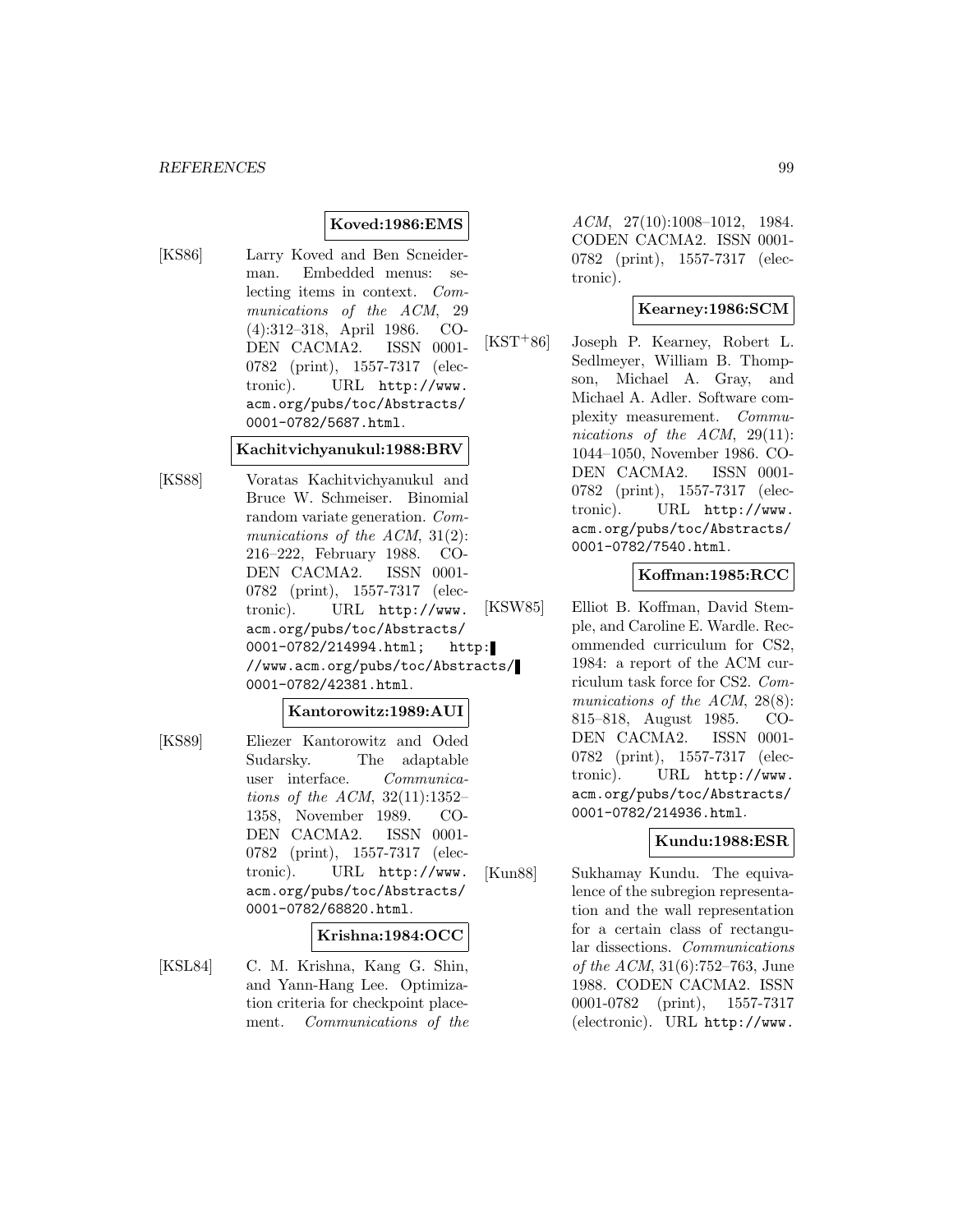acm.org/pubs/toc/Abstracts/ 0001-0782/62970.html.

### **Kusserow:1984:GNC**

[Kus84] R. P. Kusserow. The government needs computer matching to root out waste and fraud. Communications of the ACM, 27(6):542, June 1984. CODEN CACMA2. ISSN 0001-0782 (print), 1557- 7317 (electronic).

# **Kleijnen:1983:PCC**

[KV83] Jack P. C. Kleijnen and Anton J. Van Reeken. Principles of computer charging in a universitytype organization. Communications of the ACM, 26(11):926– 932, 1983. CODEN CACMA2. ISSN 0001-0782 (print), 1557- 7317 (electronic).

# **Kaunitz:1984:ATC**

[KvE84] John Kaunitz and Louis van Ekert. Audit trail compaction for database recovery. Communications of the ACM, 27(7):678–683, July 1984. CODEN CACMA2. ISSN 0001-0782 (print), 1557- 7317 (electronic).

# **Kwok:1988:TAC**

[Kwo88] Paul C. K. Kwok. A thinning algorithm by contour generation. Communications of the ACM, 31 (11):1314–1324, November 1988. CODEN CACMA2. ISSN 0001- 0782 (print), 1557-7317 (electronic). URL http://www. acm.org/pubs/toc/Abstracts/ 0001-0782/50092.html.

# **Konvalina:1983:MPK**

[KWS83] John Konvalina, Stanley A. Wileman, and Larry J. Stephens. Math proficiency: a key to success for computer science students. Communications of the ACM, 26(5):377–381, May 1983. CODEN CACMA2. ISSN 0001- 0782 (print), 1557-7317 (electronic).

# **Ladner:1989:CAF**

[Lad89] Richard E. Ladner. Computer accessibility for federal workers with disabilities: it's the law. Communications of the ACM, 32 (8):952–956, August 1989. CO-DEN CACMA2. ISSN 0001- 0782 (print), 1557-7317 (electronic). URL http://www. acm.org/pubs/toc/Abstracts/ 0001-0782/65974.html.

# **Lamport:1981:TNP**

[Lam81] Leslie Lamport. Technical note: Password authentication with insecure communication. Communications of the ACM, 24(11): 770–772, November 1981. CO-DEN CACMA2. ISSN 0001-0782 (print), 1557-7317 (electronic).

# **Lam:1988:ESC**

[Lam88] S. F. Lam. An empirical study of computer capacity planning in Japan. Communications of the ACM, 31(8):965–976, August 1988. CODEN CACMA2. ISSN 0001-0782 (print), 1557-7317 (electronic). URL http://www. acm.org/pubs/toc/Abstracts/ 0001-0782/63032.html.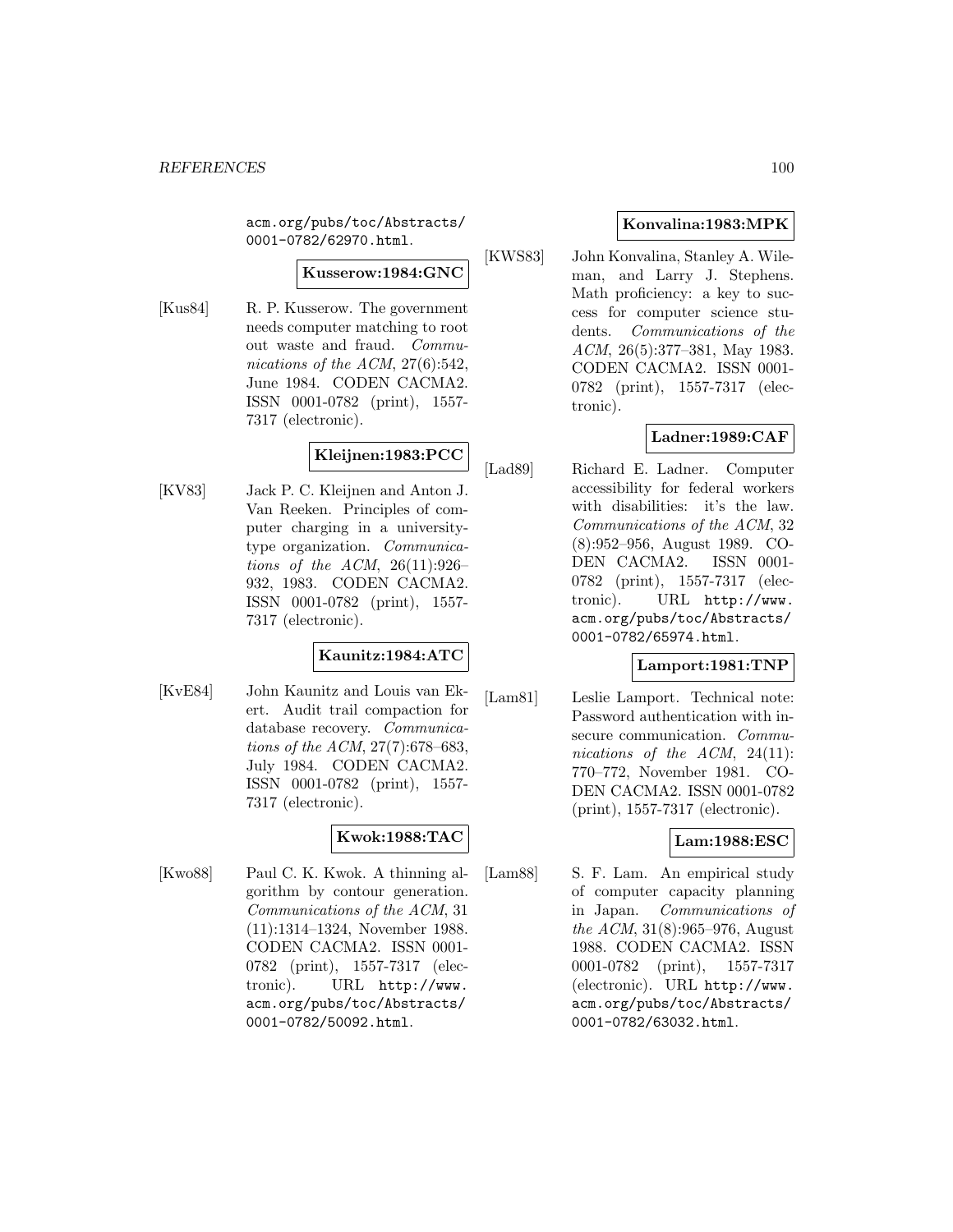### **Lamport:1989:SAS**

[Lam89] Leslie Lamport. A simple approach to specifying concurrent systems. Communications of the ACM,  $32(1):32-45$ , January 1989. CODEN CACMA2. ISSN 0001-0782 (print), 1557-7317 (electronic). URL http://www. acm.org/pubs/toc/Abstracts/ 0001-0782/63240.html.

# **Langdon:1986:SAP**

[Lan86] Glen G. Langdon, Jr. Selfassessment procedure XVI: a self-assessment procedure dealing with computer organization and logic design. Communications of the ACM,  $29(11):1051-$ 1060, November 1986. CO-DEN CACMA2. ISSN 0001- 0782 (print), 1557-7317 (electronic). URL http://www. acm.org/pubs/toc/Abstracts/ 0001-0782/7543.html.

#### **Larson:1988:DHT**

[Lar88] Per-Åke Larson. Dynamic hash tables. Communications of the ACM, 31(4):446–457, April 1988. CODEN CACMA2. ISSN 0001- 0782 (print), 1557-7317 (electronic). URL http://www. acm.org/pubs/toc/Abstracts/ 0001-0782/42410.html.

# **Lautrup:1984:MCM**

[Lau84] B. Lautrup. Monte Carlo methods in theoretical high-energy physics. Communications of the ACM, 28(4):358–362, 1984. CO-DEN CACMA2. ISSN 0001-0782 (print), 1557-7317 (electronic).

# **Laudon:1985:EIM**

[Lau85a] Kenneth C. Laudon. Environmental and institutional models of system development: a national criminal history system. Communications of the ACM, 28(7):728–740, July 1985. CO-DEN CACMA2. ISSN 0001- 0782 (print), 1557-7317 (electronic). URL http://www. acm.org/pubs/toc/Abstracts/ 0001-0782/3899.html.

### **Lautrup:1985:MCM**

[Lau85b] B. Lautrup. Monte Carlo methods in theoretical high-energy physics. Communications of the ACM, 28(4):358–362, April 1985. CODEN CACMA2. ISSN 0001- 0782 (print), 1557-7317 (electronic). URL http://www. acm.org/pubs/toc/Abstracts/ 0001-0782/3343.html.

# **Laudon:1986:DQD**

[Lau86] Kenneth C. Laudon. Data quality and due process in large interorganizational record systems. Communications of the ACM, 29 (1):4–11, January 1986. CO-DEN CACMA2. ISSN 0001- 0782 (print), 1557-7317 (electronic). URL http://www. acm.org/pubs/toc/Abstracts/ 0001-0782/5466.html.

#### **Liang:1983:AAP**

[LB83] You Dong Liang and Brian A. Barsky. An analysis and algorithm for polygon clipping. Communications of the ACM, 26(11): 868–877, November 1983. CO-DEN CACMA2. ISSN 0001-0782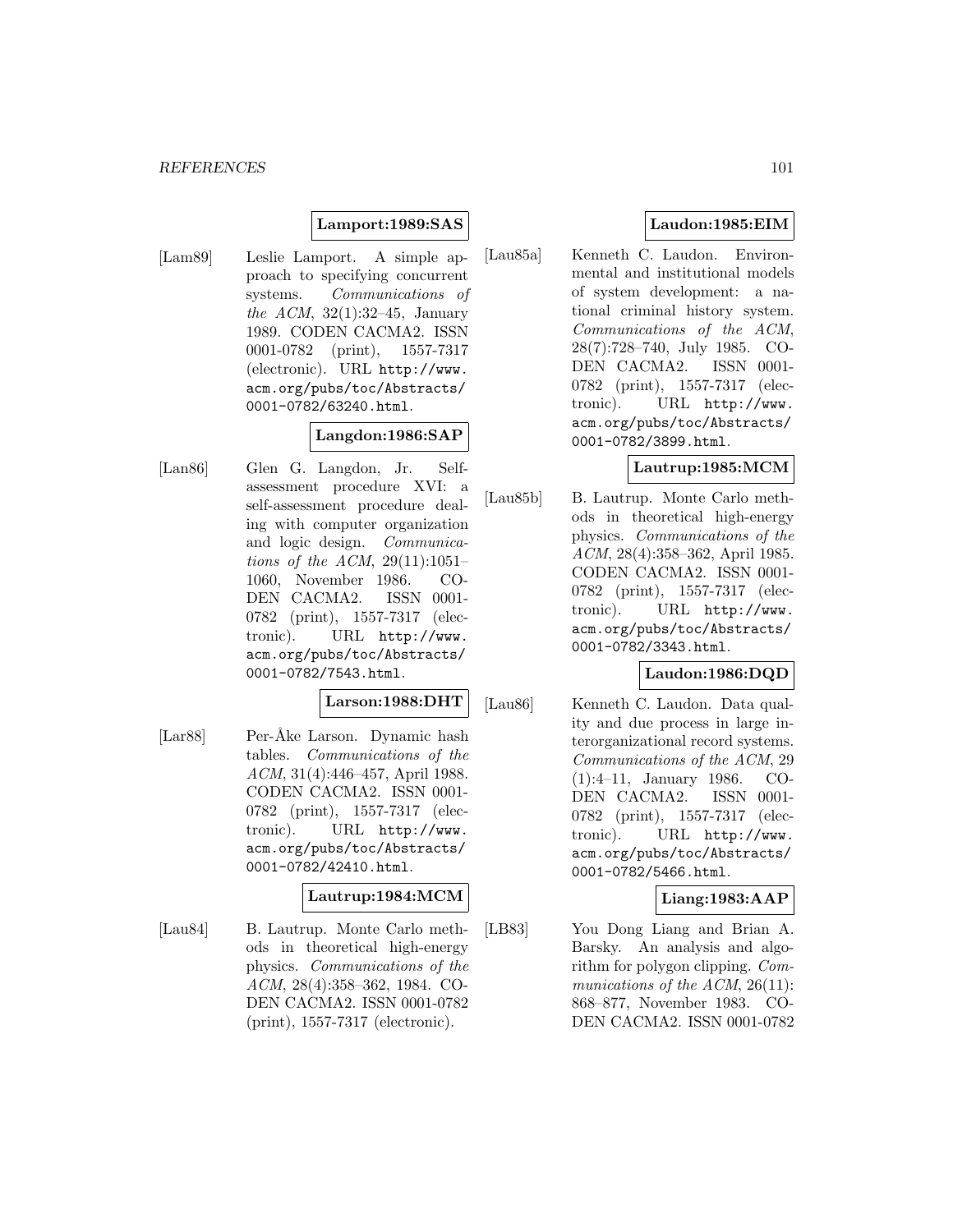(print), 1557-7317 (electronic). See corrigenda [LB84b, LB84a].

### **Liang:1984:CAAb**

[LB84a] You Dong Liang and Brian A. Barsky. Corrigendum: "An analysis and algorithm for polygon clipping". Communications of the ACM, 27(2):151, February 1984. CODEN CACMA2. ISSN 0001-0782 (print), 1557- 7317 (electronic). See [LB83, LB84b].

# **Liang:1984:CAAa**

[LB84b] You Dong Liang and Brian A. Barsky. Corrigendum: "An analysis and algorithm for polygon clipping". Communications of the ACM, 27(4):383, April 1984. CODEN CACMA2. ISSN 0001- 0782 (print), 1557-7317 (electronic). See [LB83, LB84a].

### **Lippman:1989:CIS**

[LB89] Andrew Lippman and William Butera. Coding image sequences for interactive retrieval. Communications of the ACM, 32 (7):852–860, July 1989. CO-DEN CACMA2. ISSN 0001- 0782 (print), 1557-7317 (electronic). URL http://www. acm.org/pubs/toc/Abstracts/ 0001-0782/65452.html.

### **Landram:1986:SCP**

[LCJ86] Frank G. Landram, James R. Cook, and Marvin Johnston. Spreadsheet calculations of probabilities from the F, t,  $\chi^2$ , and normal distribution. Communications of the ACM, 29(11):

1090–1092, November 1986. CO-DEN CACMA2. ISSN 0001- 0782 (print), 1557-7317 (electronic). URL http://www. acm.org/pubs/toc/Abstracts/ 0001-0782/7542.html.

# **Lane:1980:SLM**

[LCWB80] Jeffrey M. Lane, Loren C. Carpenter, J. Turner Whitted, and James F. Blinn. Scan line methods for displaying parametrically defined surfaces. Communications of the ACM, 23 (1):23–34, January 1980. CO-DEN CACMA2. ISSN 0001-0782 (print), 1557-7317 (electronic).

# **LEcuyer:1988:EPC**

[L'E88] Pierre L'Ecuyer. Efficient and portable combined random number generators. Communications of the ACM,  $31(6):742-$ 749, 774, June 1988. CO-DEN CACMA2. ISSN 0001- 0782 (print), 1557-7317 (electronic). URL http://www. acm.org/pubs/toc/Abstracts/ 0001-0782/62969.html.

# **Lebowitz:1988:UMT**

[Leb88] Michael Lebowitz. The use of memory in text processing. Communications of the ACM, 31(12): 1483–1502, December 1988. CO-DEN CACMA2. ISSN 0001- 0782 (print), 1557-7317 (electronic). URL http://www. acm.org/pubs/toc/Abstracts/ 0001-0782/214951.html.

### **Ledgard:1986:SSH**

[Led86] Henry F. Ledgard. Special section on the human aspects of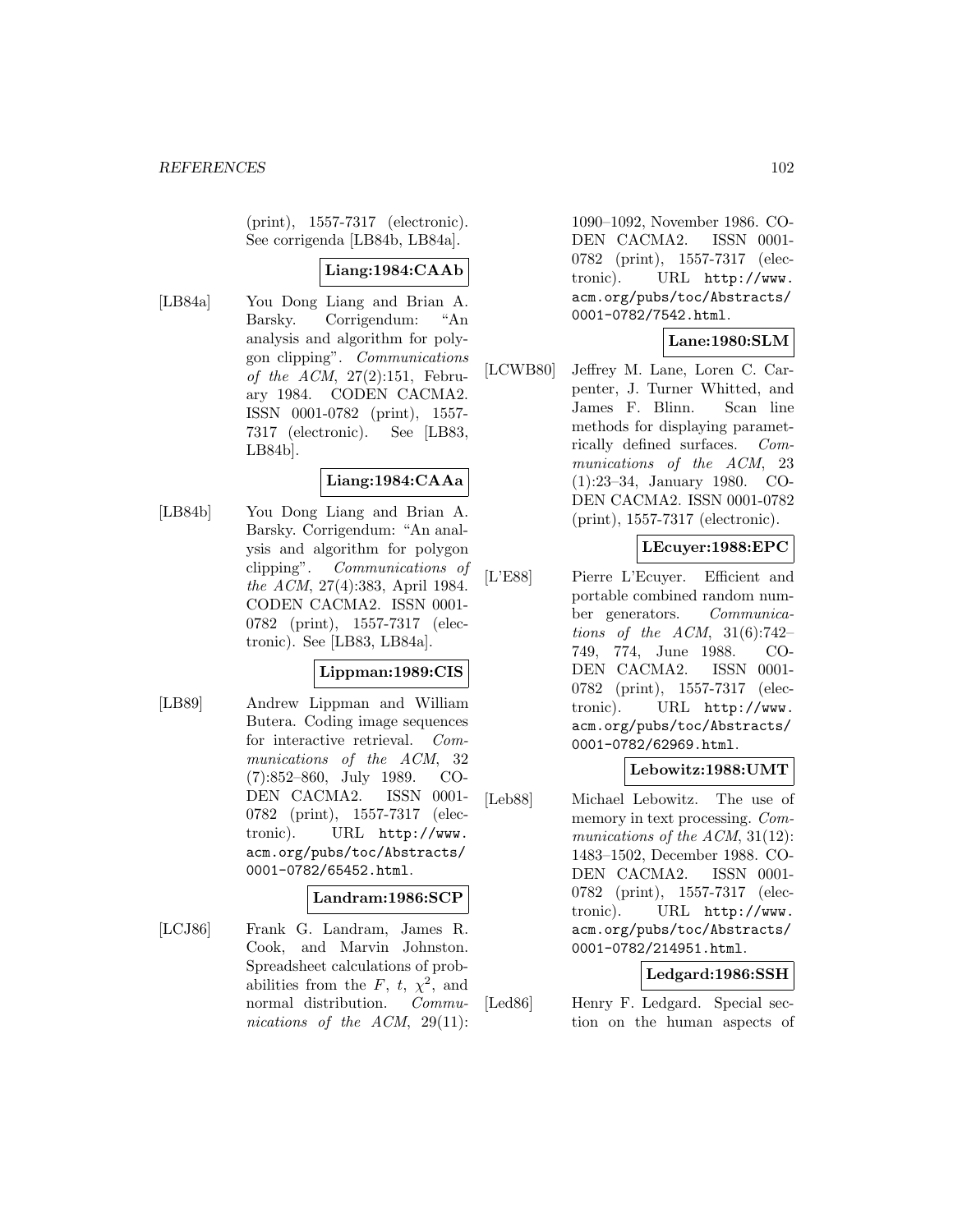computing: a note on this collection. Communications of the ACM, 29(7):593, July 1986. CO-DEN CACMA2. ISSN 0001- 0782 (print), 1557-7317 (electronic). URL http://www. acm.org/pubs/toc/Abstracts/ 0001-0782/214911.html.

### **Lee:1980:LAC**

[Lee80] K. P. Lee. A linear algorithm for copying binary trees using bounded workspace. Communications of the ACM, 23(3): 159–162, March 1980. CO-DEN CACMA2. ISSN 0001-0782 (print), 1557-7317 (electronic).

# **Lee:1981:RFT**

[Lee81] John A. N. Lee. Response to the Federal Trade Commission's proposed ruling on standards and certification. Communications of the ACM, 24(6):375–380, 1981. CODEN CACMA2. ISSN 0001- 0782 (print), 1557-7317 (electronic).

#### **Lemos:1985:RMC**

[Lem85] Ronald S. Lemos. Rating the major computing periodicals on readability. Communications of the ACM, 28(2): 152–157, February 1985. CO-DEN CACMA2. ISSN 0001- 0782 (print), 1557-7317 (electronic). URL http://www. acm.org/pubs/toc/Abstracts/ 0001-0782/2788.html.

#### **Levy:1982:MSF**

[Lev82] Michael R. Levy. Modularity and the sequential file update problem. Communications of the ACM, 25(6):362–367, June 1982. CODEN CACMA2. ISSN 0001- 0782 (print), 1557-7317 (electronic).

# **Levin:1989:GCC**

[Lev89] Eugene Levin. Grand challenges to computation science. Communications of the ACM, 32(12): 1456–1457, December 1989. CO-DEN CACMA2. ISSN 0001- 0782 (print), 1557-7317 (electronic). URL http://www. acm.org/pubs/toc/Abstracts/ 0001-0782/76385.html.

# **Lew:1982:EFD**

[Lew82] Art Lew. On the emulation of flowcharts by decision tables. Communications of the ACM, 25(12):895–905, 1982. CO-DEN CACMA2. ISSN 0001-0782 (print), 1557-7317 (electronic).

# **Landauer:1983:NCN**

[LGH83] Thomas K. Landauer, Kathleen M. Galotti, and S. Hartwell. Natural command names and initial learning: a study of textediting terms. Communications of the ACM, 26(7):495–503, 1983. CODEN CACMA2. ISSN 0001- 0782 (print), 1557-7317 (electronic).

#### **Lieberman:1983:RTG**

[LH83] Henry Lieberman and Carl Hewitt. A real-time garbage collector based on the lifetimes of objects. Communications of the ACM, 26(6):419–429, June 1983.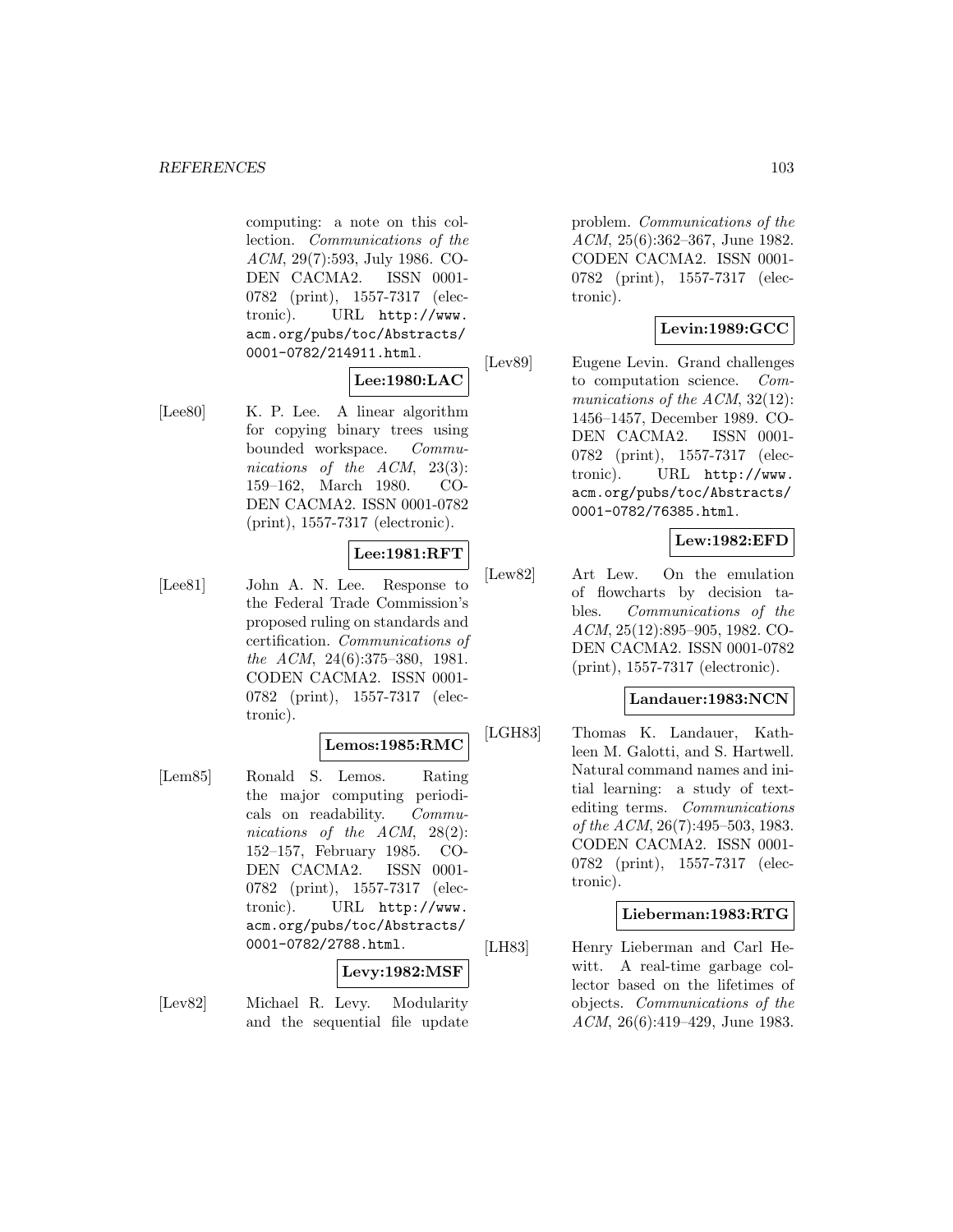CODEN CACMA2. ISSN 0001- 0782 (print), 1557-7317 (electronic).

### **Larmore:1985:EOP**

[LH85] L. L. Larmore and D. S. Hirschberg. Efficient optimal pagination of scrolls. Communications of the ACM, 28(8): 854–856, August 1985. CO-DEN CACMA2. ISSN 0001- 0782 (print), 1557-7317 (electronic). URL http://www. acm.org/pubs/toc/Abstracts/ 0001-0782/4026.html.

# **LeMay:1986:OWL**

[LH86] Moira LeMay and Eric Hird. Operator work load: when is enough enough? Communications of the ACM, 29(7):638–642, July 1986. CODEN CACMA2. ISSN 0001- 0782 (print), 1557-7317 (electronic). URL http://www. acm.org/pubs/toc/Abstracts/ 0001-0782/6147.html.

# **Libes:1989:CNY**

[Lib89] Libes. Choosing a name for your computer. Communications of the ACM, 32(11):1289– 1291, November 1989. CO-DEN CACMA2. ISSN 0001-0782 (print), 1557-7317 (electronic). URL ftp://ftp.isi.edu/innotes/fyi/fyi5.txt; ftp: //ftp.isi.edu/in-notes/fyi/ rfc1178.txt; ftp://ftp.math. utah.edu/pub/rfc/fyi5.txt; ftp://ftp.math.utah.edu/pub/ rfc/rfc1178.txt. Republished as Internet FYI 5 and RFC 1178.

# **Licker:1983:JAB**

[Lic83] Paul S. Licker. The Japanese approach: a better way to manage programmers? Communications of the ACM,  $26(9):631-$ 636, 1983. CODEN CACMA2. ISSN 0001-0782 (print), 1557- 7317 (electronic).

### **Lieblein:1986:DDS**

[Lie86] Edward Lieblein. The Department of Defense software initiative — a status report.  $Com$ munications of the ACM, 29(8): 734–744, August 1986. CO-DEN CACMA2. ISSN 0001- 0782 (print), 1557-7317 (electronic). URL http://www. acm.org/pubs/toc/Abstracts/ 0001-0782/6426.html.

### **Lim:1982:HSD**

[Lim82] W. Y.-P. Lim. HISDL: a structure description language. Communications of the ACM, 25(11): 823–830, November 1982. CO-DEN CACMA2. ISSN 0001-0782 (print), 1557-7317 (electronic).

#### **Ling:1980:GCD**

[Lin80] Robert F. Ling. General considerations on the design of an interactive system for data analysis. Communications of the ACM, 23(3):147–154, 1980. CO-DEN CACMA2. ISSN 0001-0782 (print), 1557-7317 (electronic).

#### **Lindstrom:1986:EO**

[Lin86] Gary Lindstrom. Elliott I. Organick (1925–1985). Communications of the ACM, 29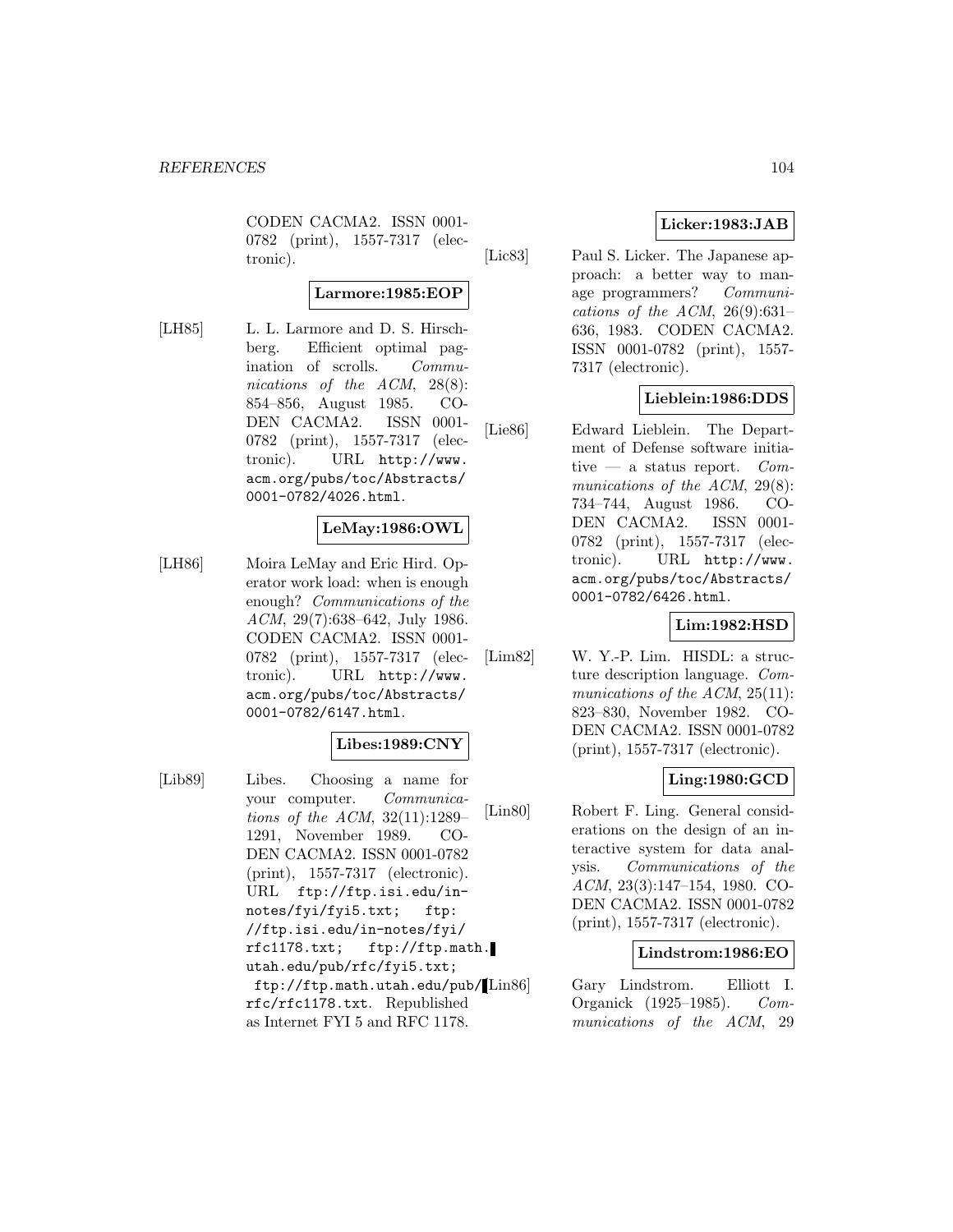(3):231, March 1986. CO-DEN CACMA2. ISSN 0001- 0782 (print), 1557-7317 (electronic). URL http://www. acm.org/pubs/toc/Abstracts/ 0001-0782/6325.html.

#### **Liskov:1988:DPA**

[Lis88] Barbara Liskov. Distributed programming in Argus. Communications of the ACM, 31 (3):300–312, March 1988. CO-DEN CACMA2. ISSN 0001- 0782 (print), 1557-7317 (electronic). URL http://www. acm.org/pubs/toc/Abstracts/ 0001-0782/42399.html. Comment 1 by Schlenk, Thu Jun 30 16:12:36 1988. Full scale transactions are supported on persistent objects. CLU is used to program the objects.

# **Litke:1984:IST**

[Lit84] J. D. Litke. An improved solution to the traveling salesman problem with thousands of nodes. Communications of the ACM, 27 (12):1227–1236, December 1984. CODEN CACMA2. ISSN 0001- 0782 (print), 1557-7317 (electronic).

# **Larson:1984:FOI**

[LK84] Per-Åke Larson and Ajay Kajla. File organization: Implementation of a method guaranteeing retrieval in one access. Communications of the ACM, 27 (7):670–677, July 1984. CO-DEN CACMA2. ISSN 0001-0782 (print), 1557-7317 (electronic).

# **Lam:1983:TCA**

[LL83] Simon S. Lam and Y. Luke Lien. A tree convolution algorithm for the solution of queueing networks. Communications of the ACM, 26(3):203–215, March 1983. CODEN CACMA2. ISSN 0001-0782 (print), 1557- 7317 (electronic).

# **Li:1987:ADU**

[LL87a] Shu-Xiang Li and Murray H. Loew. Adjacency detection using quadcodes. Communications of the ACM, 30(7):627–631, July 1987. CODEN CACMA2. ISSN 0001-0782 (print), 1557-7317 (electronic). URL http://www. acm.org/pubs/toc/Abstracts/ 0001-0782/28574.html.

# **Li:1987:QA**

[LL87b] Shu-Xiang Li and Murray H. Loew. The quadcode and its arithmetic. Communications of the ACM, 30(7):621–626, July 1987. CODEN CACMA2. ISSN 0001-0782 (print), 1557-7317 (electronic). URL http://www. acm.org/pubs/toc/Abstracts/ 0001-0782/28573.html.

#### **Lageweg:1982:CAC**

[LLK82] B. J. Lageweg, J. K. Lenstra, and A. H. G. Rinnooy Kan. Computer-aided complexity classification of combinatorial problems. Communications of the ACM, 25(11):817–822, November 1982. CODEN CACMA2. ISSN 0001-0782 (print), 1557- 7317 (electronic).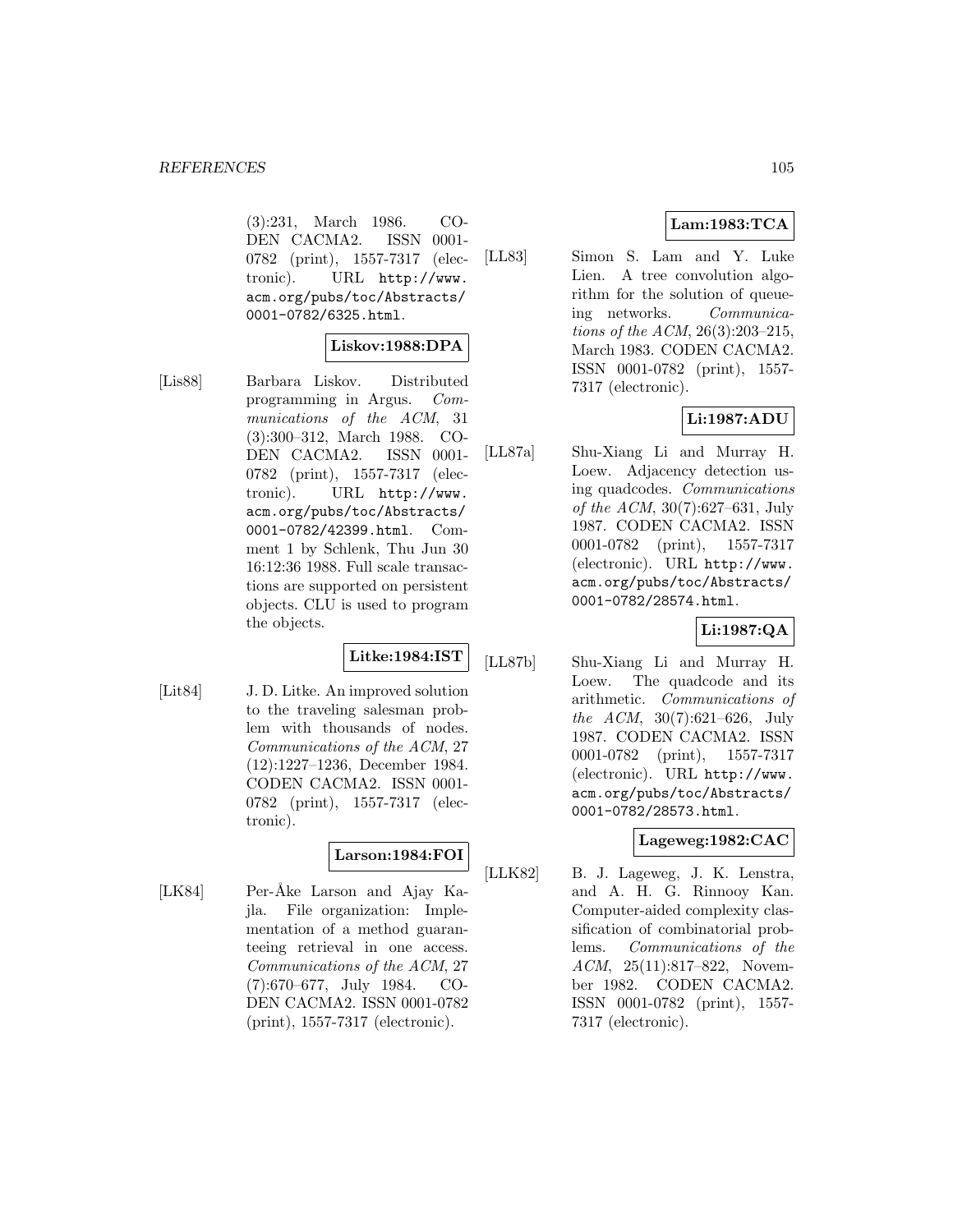# **Lipsky:1982:ABT**

[LLTvdL82] Lester Lipsky, Chee-Min Henry Lieu, Abolfazl Tehranipour, and Appie van de Liefvoort. On the asymptotic behavior of timesharing systems. *Communica*tions of the ACM, 25(10):707– 714, October 1982. CODEN CACMA2. ISSN 0001-0782 (print), 1557-7317 (electronic).

### **Loui:1983:OPG**

[Lou83] Ronald Prescott Loui. Optimal paths in graphs with stochastic or multidimensional weights. Communications of the ACM, 26(9):670–676, September 1983. CODEN CACMA2. ISSN 0001- 0782 (print), 1557-7317 (electronic).

#### **Luccio:1980:CGA**

[LP80] Fabrizio Luccio and Linda Pagli. Comment on generalized AVL trees. Communications of the ACM, 23(7):394–395, 1980. CO-DEN CACMA2. ISSN 0001-0782 (print), 1557-7317 (electronic).

#### **Lampson:1980:EPM**

[LR80] Butler W. Lampson and David D. Redell. Experience with processes and monitors in Mesa. Communications of the ACM, 23 (2):105–117, February 1980. CO-DEN CACMA2. ISSN 0001-0782 (print), 1557-7317 (electronic).

#### **Litecky:1981:EAR**

[LR81] Charles R. Litecky and Larry E. Rittenberg. The external auditor's review of computer controls. Communications of the ACM, 24(5):288–295, 1981. CO-DEN CACMA2. ISSN 0001-0782 (print), 1557-7317 (electronic).

# **Lee:1982:ACVb**

[LR82a] Y. T. Lee and A. A. G. Requicha. Algorithms for computing the volume and other integral properties of solids. II. A family of algorithms based on representation conversion and cellular approximation. Communications of the ACM, 25(9): 642–650, September 1982. CO-DEN CACMA2. ISSN 0001-0782 (print), 1557-7317 (electronic).

# **Lee:1982:ACVa**

[LR82b] Yong Tsui Lee and Aristides A. G. Requicha. Algorithms for computing the volume and other integral properties of solids. I. known methods and open issues. Communications of the ACM, 25(9):635–641, September 1982. CODEN CACMA2. ISSN 0001- 0782 (print), 1557-7317 (electronic).

#### **Lientz:1981:PAS**

[LS81] Bennet P. Lientz and E. Burton Swanson. Problems in application software maintenance. Communications of the ACM, 24 (11):763–769, 1981. CODEN CACMA2. ISSN 0001-0782 (print), 1557-7317 (electronic).

#### **Lam:1982:TNC**

[LS82a] Clement W. H. Lam and Leonard H. Soicher. Three new combination algorithms with the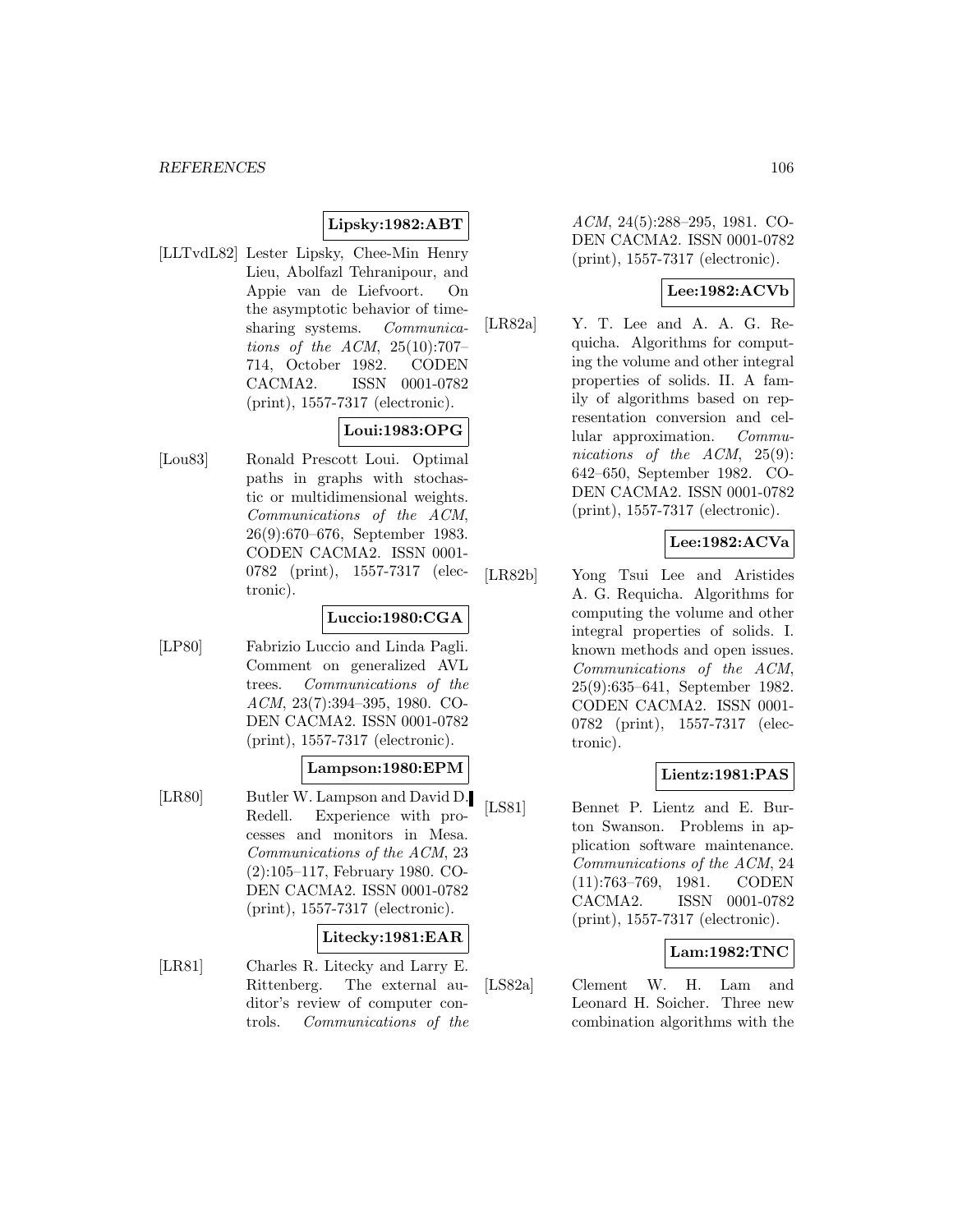minimal change property. Communications of the ACM, 25 (8):555–559, 1982. CODEN CACMA2. ISSN 0001-0782 (print), 1557-7317 (electronic).

### **Langer:1982:DGA**

[LS82b] A. M. Langer and A. W. Shum. The distribution of granule accesses made by database transactions. Communications of the ACM, 25(11):831–832, November 1982. CODEN CACMA2. ISSN 0001-0782 (print), 1557- 7317 (electronic).

### **Ledgard:1982:SAT**

[LS82c] Henry F. Ledgard and Andrew Singer. Scaling down Ada (or towards a Standard Ada Subset). Communications of the ACM, 25(2):121–125, 1982. CO-DEN CACMA2. ISSN 0001-0782 (print), 1557-7317 (electronic).

#### **Lai:1984:APB**

[LS84] Ten Hwang Lai and Sartaj Sahni. Anomalies in parallel branchand-bound algorithms. Communications of the ACM, 27 (6):594–602, June 1984. CO-DEN CACMA2. ISSN 0001-0782 (print), 1557-7317 (electronic).

#### **Lee:1986:PAR**

[LSS86] John A. Lee, Gerald Segal, and Rosalie Steier. Positive alternatives: a report on an ACM panel on hacking. Communications of the ACM, 29(4):297–299, April 1986. CODEN CACMA2. ISSN 0001-0782 (print), 1557-7317

(electronic). URL http://www. acm.org/pubs/toc/Abstracts/ 0001-0782/6377.html.

#### **Lubachevsky:1989:EDE**

[Lub89] Boris D. Lubachevsky. Efficient distributed event-driven simulations of multiple-loop networks. Communications of the ACM, 32 (1):111–123, 131, January 1989. CODEN CACMA2. ISSN 0001- 0782 (print), 1557-7317 (electronic). URL http://www. acm.org/pubs/toc/Abstracts/ 0001-0782/63247.html.

# **Lucas:1984:OPI**

[Luc84] Henry C. Lucas, Jr. Organizational power and the information services department. Communications of the ACM, 27(1): 58–65, 1984. CODEN CACMA2. ISSN 0001-0782 (print), 1557- 7317 (electronic).

# **Luk:1983:EBA**

[Luk83] W. S. Luk. On estimating block accesses in database organizations. Communications of the ACM, 26(11):945–947, November 1983. CODEN CACMA2. ISSN 0001-0782 (print), 1557- 7317 (electronic).

# **Luo:1989:PSA**

[Luo89] Xue Dong Luo. A practical sieve algorithm for finding prime numbers. Communications of the ACM, 32(3):344–346, March 1989. CODEN CACMA2. ISSN 0001-0782 (print), 1557-7317 (electronic). URL http://www. acm.org/pubs/toc/Abstracts/ 0001-0782/62072.html.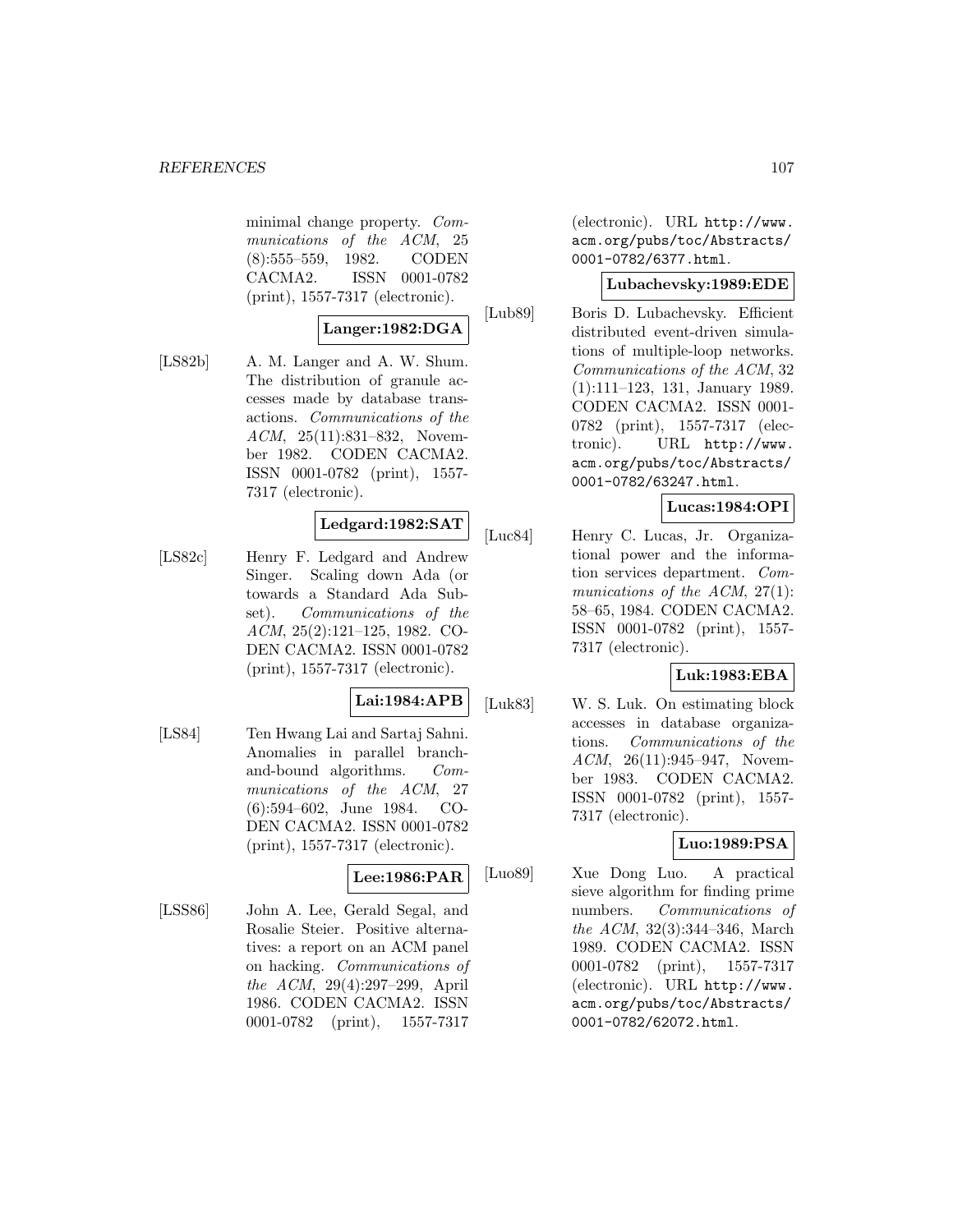# **Lu:1986:CFP**

[LW86] H. E. Lü and P. S. P. Wang. A comment on "A Fast Parallel Algorithm for Thinning Digital Patterns". Communications of the ACM, 29(3):239–242, March 1986. CODEN CACMA2. ISSN 0001-0782 (print), 1557-7317 (electronic). URL http://www. acm.org/pubs/toc/Abstracts/ 0001-0782/5670.html.

### **Lathrop:1987:APD**

[LWS87] Richard H. Lathrop, Teresa A. Webster, and Temple F. Smith. ARIADNE: pattern-directed inference and hierarchical abstraction in protein structure recognition. Communications of the ACM, 30(11):909–921, November 1987. CODEN CACMA2. ISSN 0001-0782 (print), 1557-7317 (electronic). URL http://www. acm.org/pubs/toc/Abstracts/ 0001-0782/32207.html.

#### **Ledgard:1980:NLI**

[LWSS80] Henry F. Ledgard, John A. Whiteside, Andrew Singer, and William Seymour. The natural language of interactive systems. Communications of the ACM, 23(10):556–563, 1980. CO-DEN CACMA2. ISSN 0001-0782 (print), 1557-7317 (electronic).

# **Lefkowitz:1989:RTP**

[LY89] Saul Lefkowitz and E. Robert Yoche. The role of trademarks in the protection of computer software. Communications of the ACM, 32(12):1391–1393, 1396, 1989. CODEN CACMA2.

ISSN 0001-0782 (print), 1557- 7317 (electronic).

### **Magel:1981:RML**

[MAB<sup>+</sup>81] Kenneth I. Magel, Richard H. Austing, Alfs Berztiss, Gerald L. Engel, John W. Hamblen, A. A. J. Hoffmann, and Robert Mathis. Recommendations for master's level programs in computer science — a report of the ACM curriculum committee on computer science. Communications of the ACM, 24(3):115–123, March 1981. CODEN CACMA2. ISSN 0001-0782 (print), 1557- 7317 (electronic).

### **Madhavji:1984:VAP**

[Mad84] Nazim H. Madhavji. Visibility aspects of programmed dyamic data structures. Communications of the ACM,  $27(8)$ :764– 776, 1984. CODEN CACMA2. ISSN 0001-0782 (print), 1557- 7317 (electronic).

#### **Maes:1980:AAC**

[Mae80] Rik Maes. An algorithmic approach to the conversion of decision grid charts into compressed decision tables. Communications of the ACM, 23(5):286–293, 1980. CODEN CACMA2. ISSN 0001- 0782 (print), 1557-7317 (electronic).

#### **Mantai:1981:EPT**

[Man81] Marilyn M. Mantai. The effect of programming team structures on programming tasks. Communications of the ACM, 24(3):106– 113, 1981. CODEN CACMA2.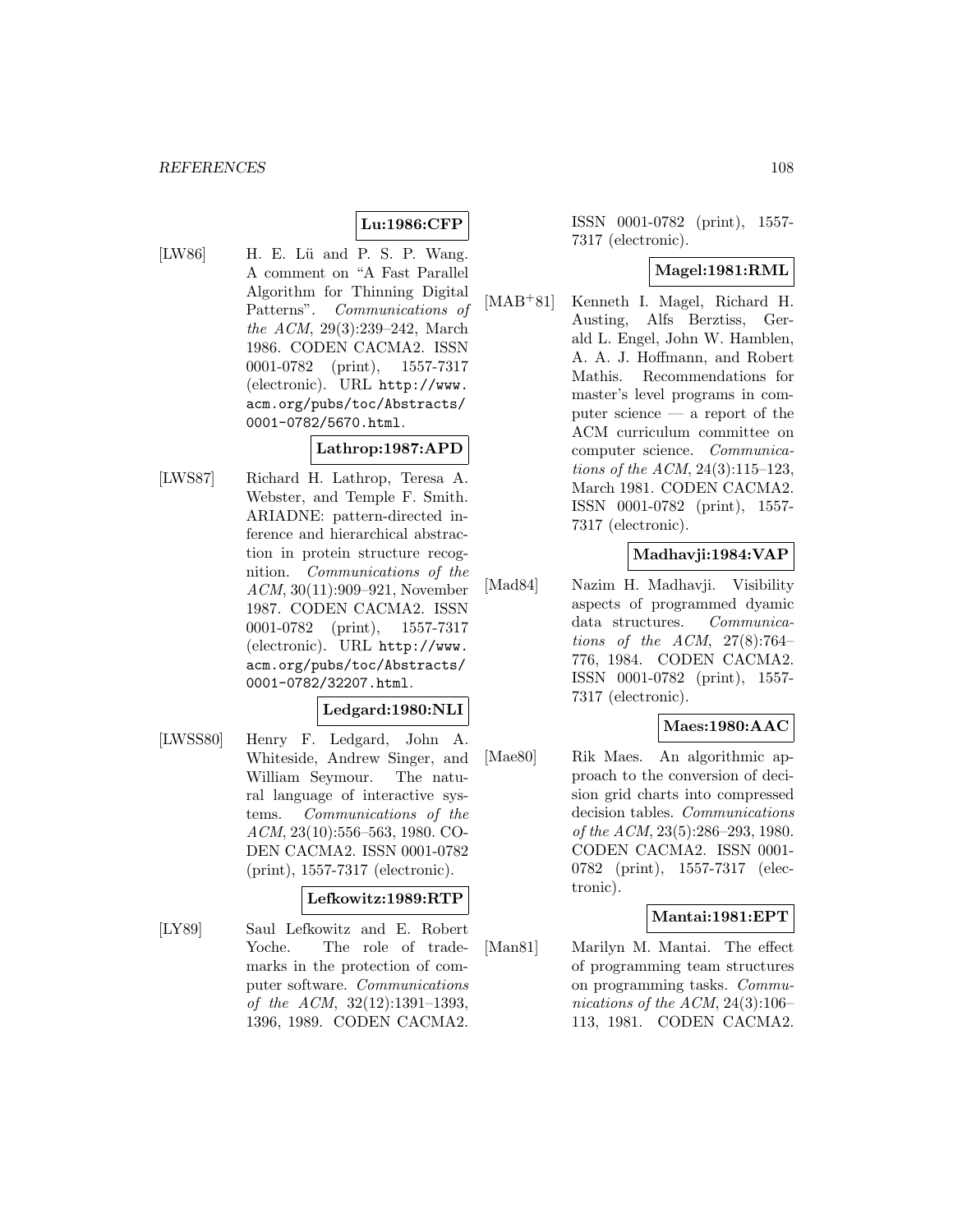ISSN 0001-0782 (print), 1557- 7317 (electronic).

### **Mandelbrot:1982:CCR**

- 
- [Man82] B. B. Mandelbrot. Comment on computer rendering of fractal stochastic models. Communications of the ACM, 25(8): 581–584, August 1982. CO-DEN CACMA2. ISSN 0001-0782 (print), 1557-7317 (electronic).

### **Mandl:1985:OLS**

[Man85] Robert Mandl. Orthogonal Latin squares: an application of experiment design to compiler testing. Communications of the ACM, 28 (10):1054–1058, October 1985. CODEN CACMA2. ISSN 0001- 0782 (print), 1557-7317 (electronic). URL http://www. acm.org/pubs/toc/Abstracts/ 0001-0782/4375.html.

### **Manas:1987:WDS**

[Mañ87] José A. Mañas. Word division in Spanish. Communications of the ACM, 30(7):612–616, July 1987. CODEN CACMA2. ISSN 0001- 0782 (print), 1557-7317 (electronic). URL http://www. acm.org/pubs/toc/Abstracts/ 0001-0782/28571.html.

### **Manber:1988:UID**

[Man88] Udi Manber. Using induction to design algorithms. Communications of the ACM, 31(11): 1300–1313, November 1988. CO-DEN CACMA2. ISSN 0001- 0782 (print), 1557-7317 (electronic). URL http://www. acm.org/pubs/toc/Abstracts/ 0001-0782/50091.html.

# **Martin:1982:EGC**

[Mar82] Johannes J. Martin. An efficient garbage compaction algorithm. Communications of the ACM, 25 (8):571–581, August 1982. CO-DEN CACMA2. ISSN 0001-0782 (print), 1557-7317 (electronic).

## **Markus:1983:PPM**

[Mar83] M. Lynne Markus. Power, politics, and MIS implementation. Communications of the ACM, 26 (6):430–444, June 1983. CO-DEN CACMA2. ISSN 0001-0782 (print), 1557-7317 (electronic).

### **Marcus:1984:AAI**

[Mar84] Robert Marcus. An application of artificial intelligence to operations research. Communications of the ACM,  $27(10):1044-$ 1047, 1984. CODEN CACMA2. ISSN 0001-0782 (print), 1557- 7317 (electronic).

### **Maurer:1968:IHS**

[Mau68] Ward Douglas Maurer. An improved hashcode for scatter storage. Communications of the ACM, 11(1):35–37, January 1968. CODEN CACMA2. ISSN 0001-0782 (print), 1557- 7317 (electronic).

### **Maurer:1983:IHC**

[Mau83] W. D. Maurer. An improved hash code for scatter storage (reprint). Communications of the ACM, 26 (1):36–38, January 1983. CO-DEN CACMA2. ISSN 0001-0782 (print), 1557-7317 (electronic). Reprint of [Mau68].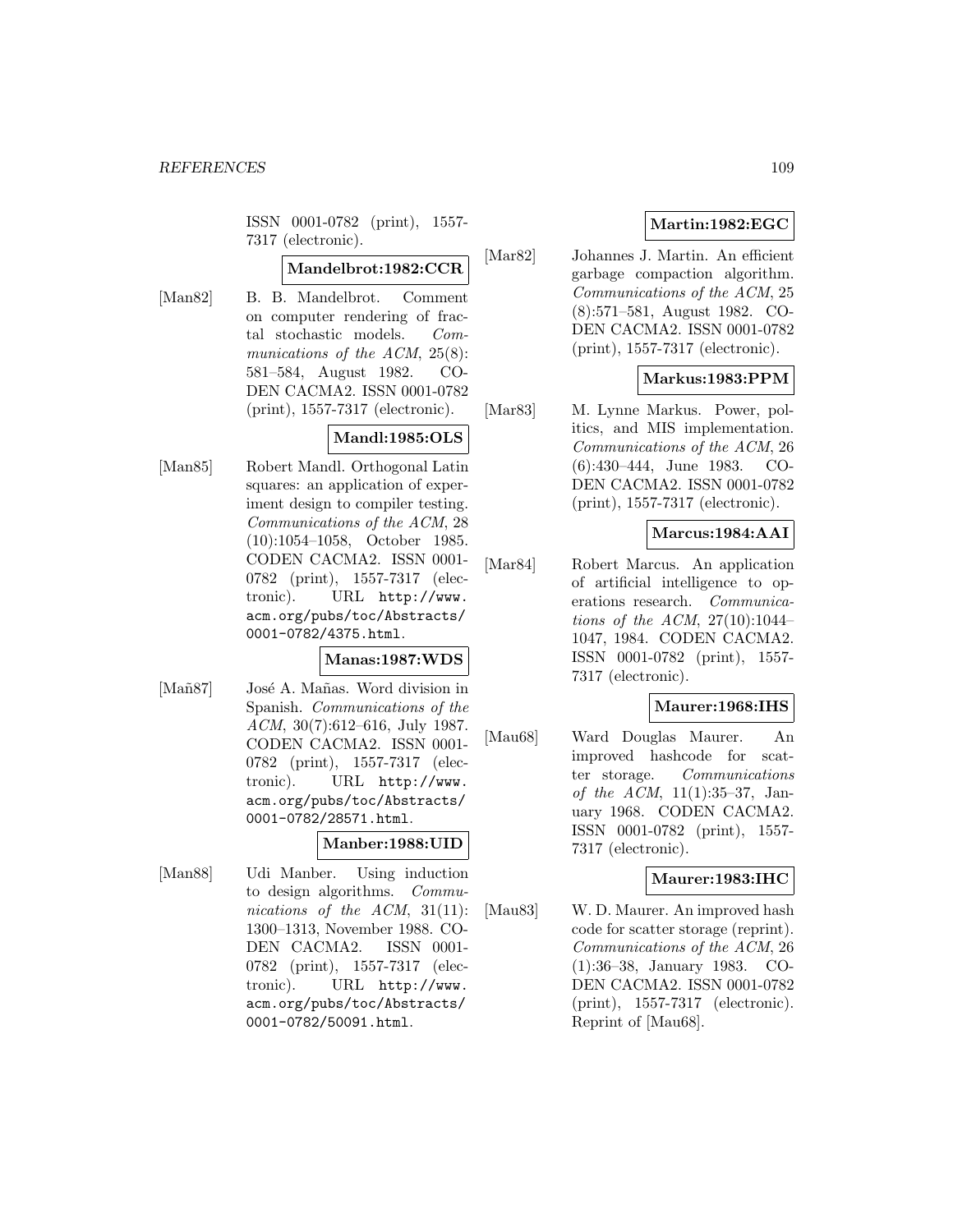#### *REFERENCES* 110

### **Mazlack:1980:IPA**

[Maz80] Lawrence J. Mazlack. Identifying potential to acquire programming skill. Communications of the ACM, 23(1):14–17, 1980. CO-DEN CACMA2. ISSN 0001-0782 (print), 1557-7317 (electronic).

### **Metcalfe:1976:EDP**

[MB76] Robert M. Metcalfe and David R. Boggs. Ethernet: Distributed packet switching for local computer networks. Communications of the ACM, 19(7):395–404, July 1976. CODEN CACMA2. ISSN 0001-0782 (print), 1557- 7317 (electronic).

## **Mayer:1981:PCL**

[MB81] Richard E. Mayer and Piraye Bayman. Psychology of calculator languages: a framework for describing differences in users' knowledge. Communications of the ACM, 24(8):511–520, 1981. CODEN CACMA2. ISSN 0001- 0782 (print), 1557-7317 (electronic).

### **Metcalfe:1983:EDP**

[MB83] Robert M. Metcalfe and David R. Boggs. Ethernet: Distributed packet switching for local computer networks. Communications of the ACM, 26(1):90–95, January 1983. CODEN CACMA2. ISSN 0001-0782 (print), 1557- 7317 (electronic). Reprint of [MB76].

### **MacKnight:1989:ETM**

[MB89a] Carol B. MacKnight and Santosh Balagopalan. An evaluation tool for measuring authoring system performance. Communications of the ACM, 32(10): 1231–1236, October 1989. CO-DEN CACMA2. ISSN 0001- 0782 (print), 1557-7317 (electronic). URL http://www. acm.org/pubs/toc/Abstracts/ 0001-0782/67940.html.

### **McCabe:1989:DCM**

[MB89b] Thomas J. McCabe and Charles W. Butler. Design complexity measurement and testing. *Commu*nications of the ACM, 32(12): 1415–1425, December 1989. CO-DEN CACMA2. ISSN 0001- 0782 (print), 1557-7317 (electronic). URL http://www. acm.org/pubs/toc/Abstracts/ 0001-0782/76382.html.

## **Markus:1987:PUE**

[MBA87] M. Lynne Markus and Niels Bjørn-Andersen. Power over users: its exercise by system professionals. Communications of the ACM, 30(6):498–504, June 1987. CODEN CACMA2. ISSN 0001-0782 (print), 1557-7317 (electronic). URL http://www. acm.org/pubs/toc/Abstracts/ 0001-0782/214764.html.

### **Martin:1985:CSE**

[MBD<sup>+</sup>85] James Martin, Philip A. Bernstein, Peter J. Denning, Michael L. Dertouzos, and Leonard Kleinrock. Computer science education today: a dialogue. Communications of the ACM, 28(3):251– 262, 1985. CODEN CACMA2. ISSN 0001-0782 (print), 1557- 7317 (electronic).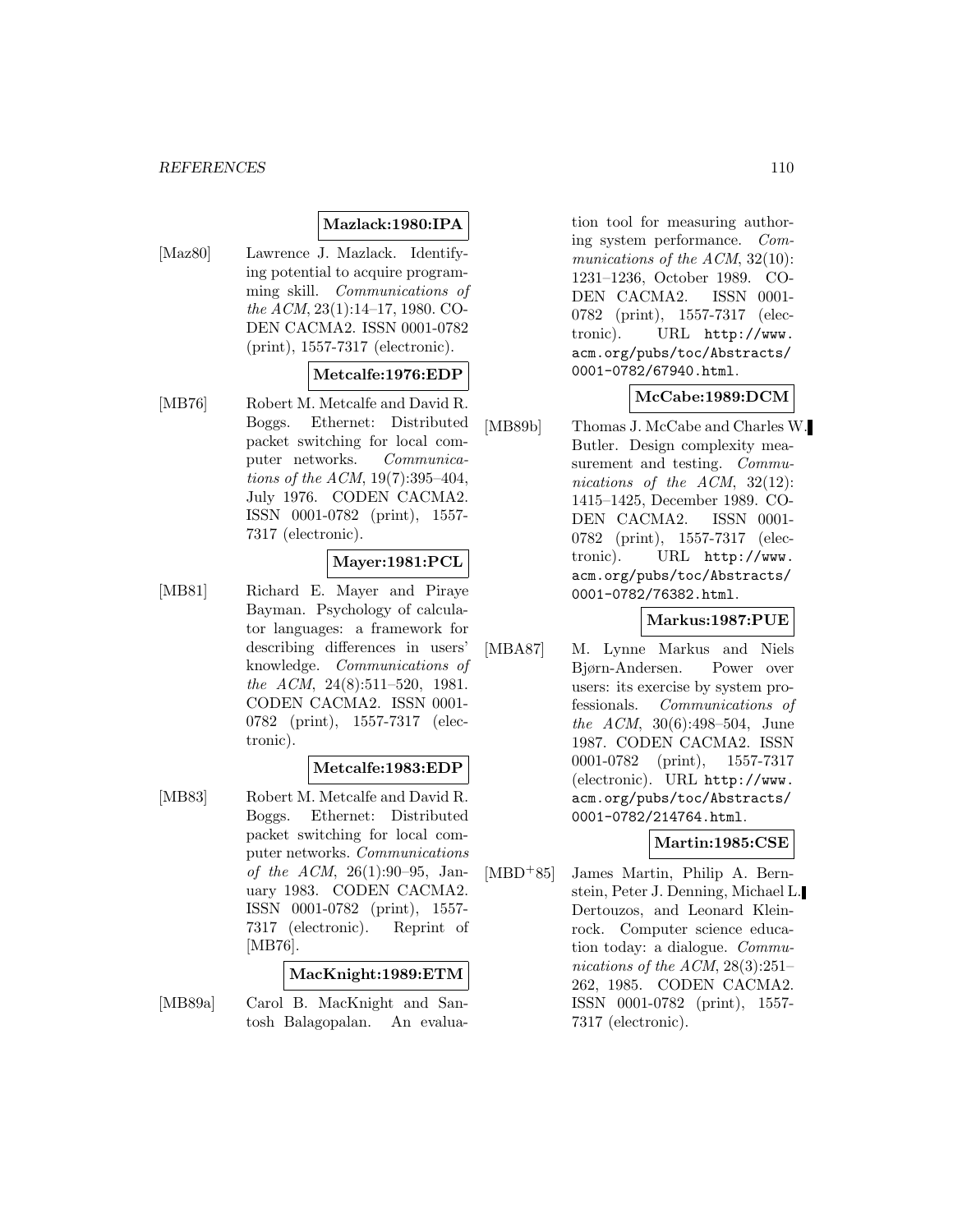### **Mason:1983:PII**

[MC83] R. E. A. Mason and T. T. Carey. Prototyping interactive information systems. Communications of the ACM, 26 (5):347–354, May 1983. CO-DEN CACMA2. ISSN 0001-0782 (print), 1557-7317 (electronic).

### **McCracken:1980:JWM**

[McC80] Daniel D. McCracken. John W. Mauchly: 1907–1980. Communications of the ACM, 23(3): 143, 1980. CODEN CACMA2. ISSN 0001-0782 (print), 1557- 7317 (electronic).

### **McCall:1982:PRS**

[McC82] Edward H. McCall. Performance results of the simplex algorithm for a set of real-world linear programming models. Communications of the ACM,  $25(3):207-$ 212, 1982. CODEN CACMA2. ISSN 0001-0782 (print), 1557- 7317 (electronic).

# **McCorduck:1983:IFG**

[McC83] P. McCorduck. Introduction to the fifth generation. Communications of the ACM, 26(9): 629–630, September 1983. CO-DEN CACMA2. ISSN 0001-0782 (print), 1557-7317 (electronic).

# **McCarthy:1987:GAI**

[McC87a] John McCarthy. Generality in artificial intelligence. Communications of the ACM, 30(12): 1030–1035, December 1987. CO-DEN CACMA2. ISSN 0001- 0782 (print), 1557-7317 (electronic). URL http://www. acm.org/pubs/toc/Abstracts/ 0001-0782/33448.html.

#### **McCracken:1987:VRC**

[McC87b] Daniel D. McCracken. Viewpoint: Ruminations on computer science curricula. Communications of the  $ACM$ , 30(1):3–5, January 1987. CODEN CACMA2. ISSN 0001-0782 (print), 1557- 7317 (electronic).

### **McCarthy:1989:NCH**

[McC89] John McCarthy. Networks considered harmful for electronic mail. Communications of the ACM, 32(12):1389–1390, December 1989. CODEN CACMA2. ISSN 0001-0782 (print), 1557- 7317 (electronic).

### **McNamee:1971:SMP**

[McN71] J. M. McNamee. ACM Algorithm 408: a sparse matrix package (part I). Communications of the ACM, 14(4):265–273, April 1971. CODEN CACMA2. ISSN 0001-0782 (print), 1557- 7317 (electronic). See also [Sip77, Gus78, HKM80].

## **Mitchell:1982:CTN**

[MD82] James G. Mitchell and Jeremy Dion. A comparison of two network-based file servers. Communications of the ACM, 25 (4):233–245, April 1982. CO-DEN CACMA2. ISSN 0001-0782 (print), 1557-7317 (electronic).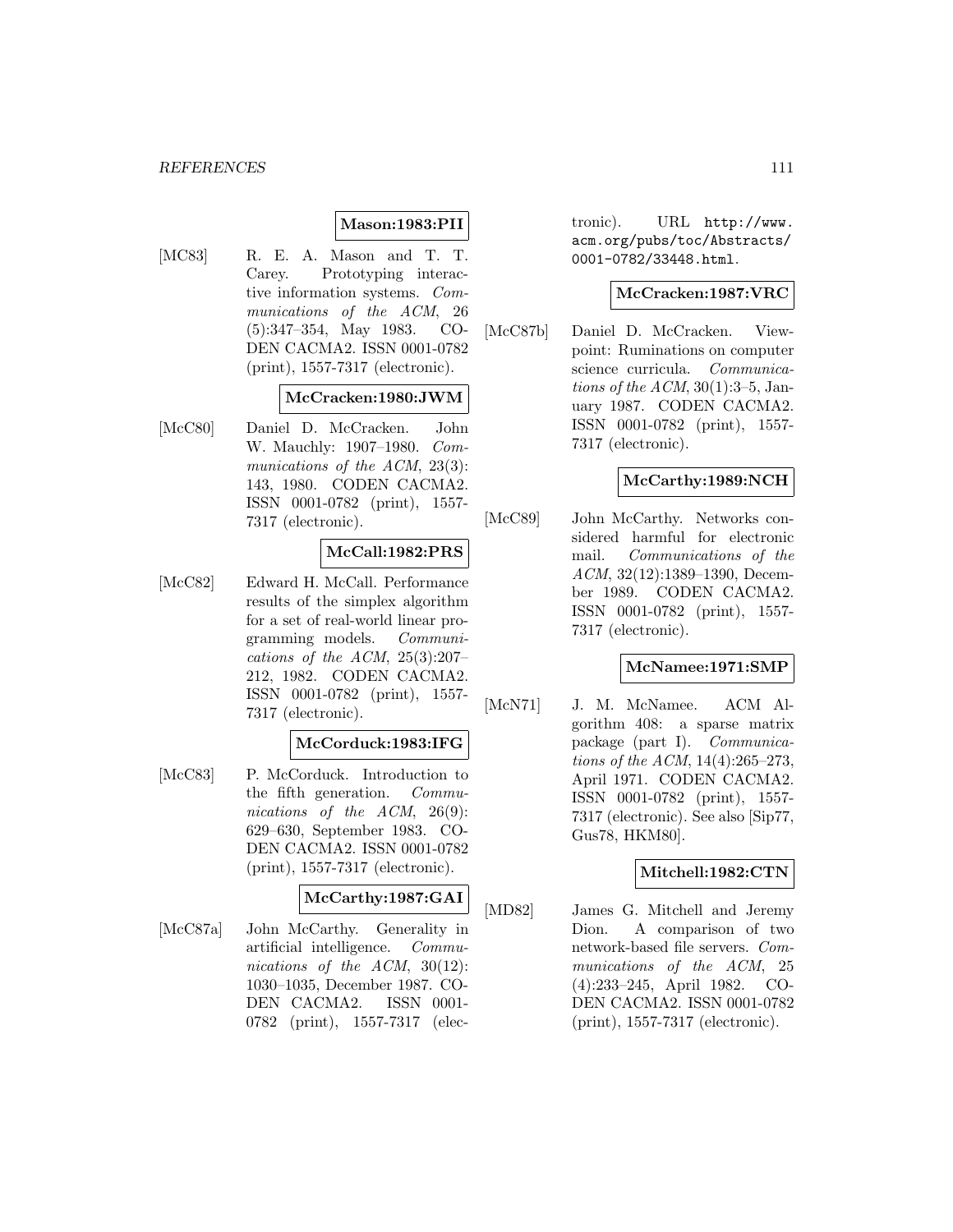# **Mulder:1984:CSP**

[MD84] Michael C. Mulder and John F. Dalphin. Computer science program requirements and accreditation, an interim report of the ACM/IEEE Computer Society Joint Task Force. Communications of the ACM,  $27(4):330-$ 335, 1984. CODEN CACMA2. ISSN 0001-0782 (print), 1557- 7317 (electronic).

### **Mackay:1989:VVE**

[MD89] Wendy E. Mackay and Glorianna Davenport. Virtual video editing in interactive multimedia applications. Communications of the ACM, 32(7):802–810, July 1989. CODEN CACMA2. ISSN 0001- 0782 (print), 1557-7317 (electronic). URL http://www. acm.org/pubs/toc/Abstracts/ 0001-0782/65447.html.

### **Mayer:1986:LPL**

[MDV86] Richard E. Mayer, Jennifer L. Dyck, and William Vilberg. Learning to program and learning to think: what's the connection? Communications of the ACM, 29(7):605–610, July 1986. CODEN CACMA2. ISSN 0001- 0782 (print), 1557-7317 (electronic). URL http://www. acm.org/pubs/toc/Abstracts/ 0001-0782/6142.html.

### **Medsker:1984:IDS**

[Med84] Larry R. Medsker. An interactive decision support system for energy policy analysis. Communications of the ACM, 27(11):1122– 1128, 1984. CODEN CACMA2.

ISSN 0001-0782 (print), 1557- 7317 (electronic).

#### **Mendelson:1985:PCS**

[Men85] Haim Mendelson. Pricing computer services: queueing effects. Communications of the ACM, 28 (3):312–321, March 1985. CO-DEN CACMA2. ISSN 0001- 0782 (print), 1557-7317 (electronic). URL http://www. acm.org/pubs/toc/Abstracts/ 0001-0782/3171.html.

#### **Mendelson:1987:ESC**

[Men87] Haim Mendelson. Economies of scale in computing: Grosch's law revisited. Communications of the ACM,  $30(12):1066-$ 1072, December 1987. CO-DEN CACMA2. ISSN 0001- 0782 (print), 1557-7317 (electronic). URL http://www. acm.org/pubs/toc/Abstracts/ 0001-0782/33452.html.

### **Merritt:1985:ITS**

[Mer85] Susan M. Merritt. An inverted taxonomy of sorting algorithms. Communications of the ACM, 28 (1):96–99, January 1985. CO-DEN CACMA2. ISSN 0001- 0782 (print), 1557-7317 (electronic). URL http://www. acm.org/pubs/toc/Abstracts/ 0001-0782/214925.html.

### **Meyer:1982:PPD**

[Mey82] Bertrand Meyer. Principles of package design. Communications of the ACM, 25(7):419–428, 1982. CODEN CACMA2. ISSN 0001- 0782 (print), 1557-7317 (electronic).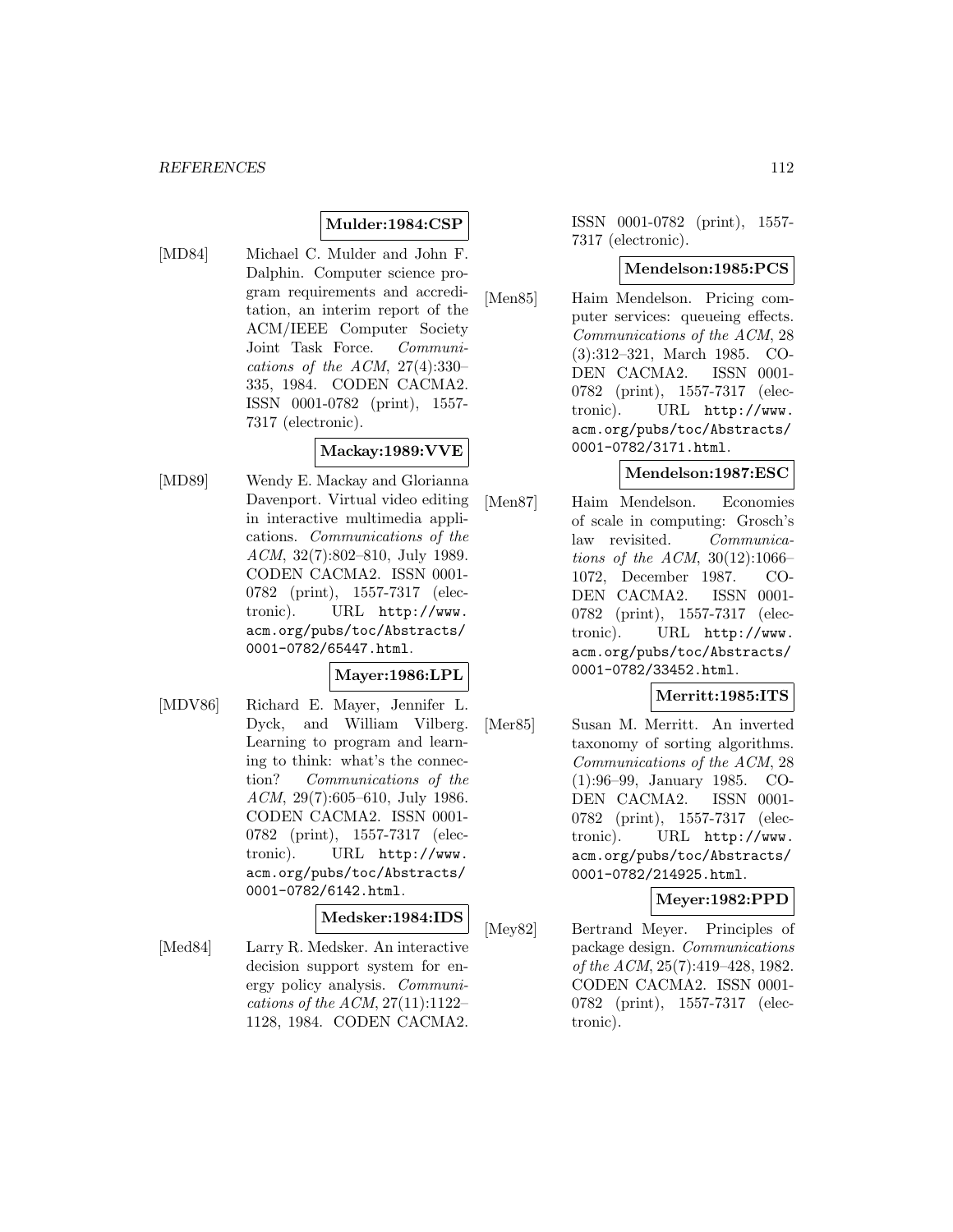### **Mor:1982:HCM**

[MF82] M. Mor and A. S. Fraenkel. A hash code method for detecting and correcting spelling errors. Communications of the ACM, 25(12):935–938, December 1982. CODEN CACMA2. ISSN 0001-0782 (print), 1557- 7317 (electronic).

### **McKeen:1985:SMP**

[MG85] J. D. McKeen and Tor Guimaraes. Selecting MIS projects by steering committee. Communications of the ACM, 28(12): 1344–1352, December 1985. CO-DEN CACMA2. ISSN 0001- 0782 (print), 1557-7317 (electronic). URL http://www. acm.org/pubs/toc/Abstracts/ 0001-0782/214965.html.

### **McHenry:1986:MSI**

[MG86] William K. McHenry and Seymour E. Goodman. MIS in Soviet industrial enterprise: the limits of reform from above. Communications of the ACM, 29(11): 1034–1043, November 1986. CO-DEN CACMA2. ISSN 0001- 0782 (print), 1557-7317 (electronic). URL http://www. acm.org/pubs/toc/Abstracts/ 0001-0782/7539.html.

#### **McCreary:1989:ADG**

[MG89] Carolyn McCreary and Helen Gill. Automatic determination of grain size for efficient parallel processing. Communications of the ACM, 32(9):1073– 1078, September 1989. CO-DEN CACMA2. ISSN 00010782 (print), 1557-7317 (electronic). URL http://www. acm.org/pubs/toc/Abstracts/ 0001-0782/66454.html.

# **Malone:1987:IIS**

[MGT<sup>+</sup>87] Thomas W. Malone, Kenneth R. Grant, Franklyn A. Turbak, Stephen A. Brobst, and Michael D. Cohen. Intelligent information-sharing systems. Communications of the ACM, 30(5):390–402, May 1987. CODEN CACMA2. ISSN 0001- 0782 (print), 1557-7317 (electronic). URL http://www. acm.org/pubs/toc/Abstracts/ 0001-0782/22903.html.

# **Merkle:1981:SME**

[MH81] Ralph C. Merkle and Martin E. Hellman. On the security of multiple encryption. Communications of the ACM, 24(7):465–467, July 1981. CODEN CACMA2. ISSN 0001-0782 (print), 1557- 7317 (electronic).

## **Muller:1989:MVI**

[MHWF89] Harald M. Müller, Christopher M. Holt, Aaron Watters, and James H. Fetzer. More on the very idea (letters). Communications of the ACM, 32 (4):506–512, April 1989. CO-DEN CACMA2. ISSN 0001-0782 (print), 1557-7317 (electronic).

### **Miller:1981:LES**

[Mil81] Lance A. Miller. Letter to the Editor: On spelling correction and beyond. Communications of the ACM, 24(9):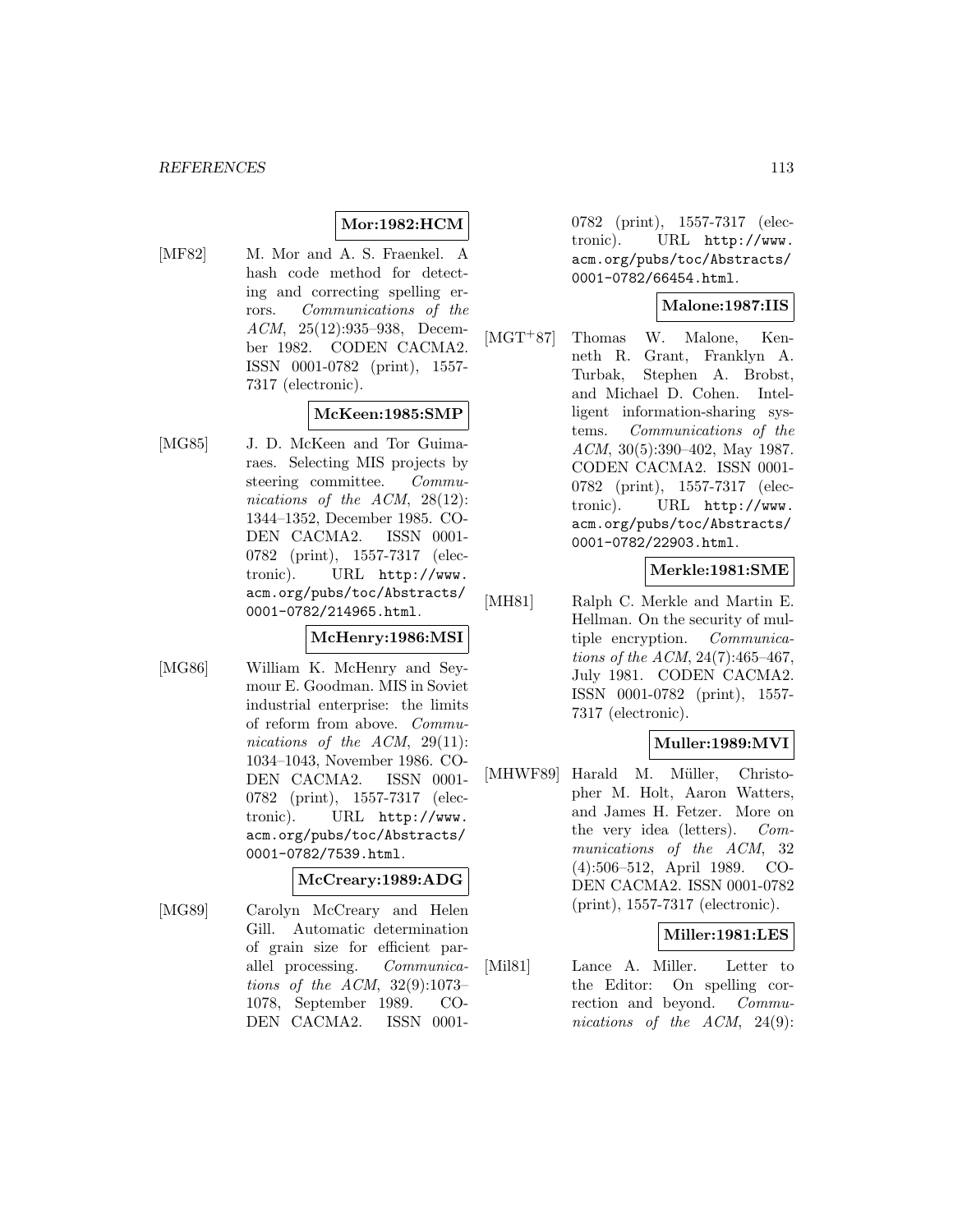608–609, September 1981. CO-DEN CACMA2. ISSN 0001- 0782 (print), 1557-7317 (electronic). See [Pet80, Dun81, Nix81, Pet81].

## **Mills:1985:PVS**

[Mil85] John A. Mills. A pragmatic view of the system architect. Communications of the ACM, 28(7):708–717, July 1985. CO-DEN CACMA2. ISSN 0001- 0782 (print), 1557-7317 (electronic). URL http://www. acm.org/pubs/toc/Abstracts/ 0001-0782/3897.html.

#### **Minker:1981:CSW**

[Min81] Jack Minker. Computer scientists whose scientific freedom and human rights have been violated: a report of the ACM Committee on Scientific Freedom and Human Rights. Communications of the ACM,  $24(3):134-$ 139, 1981. CODEN CACMA2. ISSN 0001-0782 (print), 1557- 7317 (electronic).

### **Minker:1982:CPW**

[Min82] Jack Minker. Computer professionals whose scientific freedom and human rights have been violated  $-$  1982. Communications of the ACM,  $25(12):888-$ 894, 1982. CODEN CACMA2. ISSN 0001-0782 (print), 1557- 7317 (electronic).

### **Minker:1985:CPW**

[Min85] Jack Minker. Computer professionals whose scientific freedom and human rights have been violated — 1984: a report of the ACM committee on scientific freedom and human rights. Communications of the ACM, 28 (1):69–78, January 1985. CO-DEN CACMA2. ISSN 0001- 0782 (print), 1557-7317 (electronic). URL http://www. acm.org/pubs/toc/Abstracts/ 0001-0782/214922.html.

### **Minker:1989:SFH**

[Min89] Jack Minker. Scientific freedom and human rights of computer professionals  $-1989$ . Communications of the ACM, 32(8): 957–974, August 1989. CO-DEN CACMA2. ISSN 0001- 0782 (print), 1557-7317 (electronic). URL http://www. acm.org/pubs/toc/Abstracts/ 0001-0782/65975.html.

## **Misra:1975:RG**

[Mis75] Jayadev Misra. Remark on "Algorithm 246: Graycode [Z]". ACM Transactions on Mathematical Software, 1(3):285, September 1975. CODEN ACM-SCU. ISSN 0098-3500 (print), 1557-7295 (electronic). See [Boo64, Er85].

### **Matos:1989:EAP**

[MJ89] Victor M. Matos and Paul J. Jalics. An experimental analysis of the performance of fourth generation tools on PCs. Communications of the ACM, 32(11): 1340–1351, November 1989. CO-DEN CACMA2. ISSN 0001- 0782 (print), 1557-7317 (electronic). URL http://www.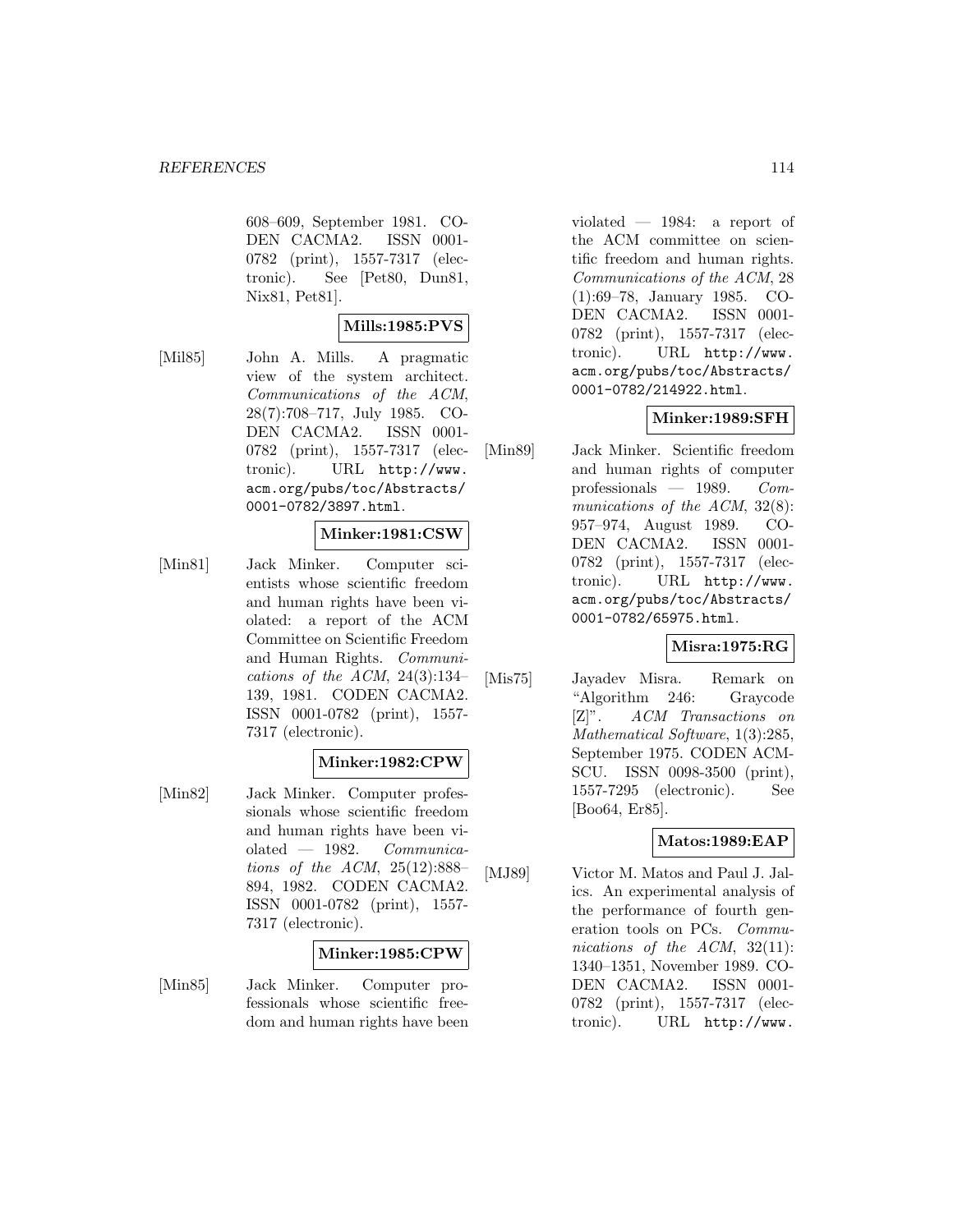acm.org/pubs/toc/Abstracts/ 0001-0782/68819.html.

#### **McClintock:1980:TCA**

[MK80] John McClintock and Paul Klint. Technical correspondence: Algol-W approach to line number maintenance. Communications of the ACM, 23(12):729, December 1980. CODEN CACMA2. ISSN 0001-0782 (print), 1557- 7317 (electronic).

### **Martin:1985:EIS**

[MK85] James Martin and Leonard Kleinrock. Excerpts from: An Information Systems Manifesto. Communications of the ACM, 28 (3):252–255, March 1985. CO-DEN CACMA2. ISSN 0001- 0782 (print), 1557-7317 (electronic). URL http://www. acm.org/pubs/toc/Abstracts/ 0001-0782/214926.html.

#### **Mamrak:1987:SAS**

[MKNS87] S. A. Mamrak, M. J. Kaelbling, C. K. Nicholas, and M. Share. A software architecture for supporting the exchange of electronic manuscripts. Communications of the ACM, 30 (5):408–414, May 1987. CO-DEN CACMA2. ISSN 0001- 0782 (print), 1557-7317 (electronic). URL http://www. acm.org/pubs/toc/Abstracts/ 0001-0782/22905.html.

### **Mathey:1983:CMQ**

[MM83] Michael J. Mathey and Bernard M. E. Moret. The computational metaphor and quantum physics. Communications of the ACM, 26(2):137–145, 1983. CO-DEN CACMA2. ISSN 0001-0782 (print), 1557-7317 (electronic).

# **Maude:1984:HPA**

[MM84] Tim Maude and Derwent Maude. Hardware protection against software piracy. Communications of the ACM, 27(9):950– 959, September 1984. CO-DEN CACMA2. ISSN 0001-0782 (print), 1557-7317 (electronic).

## **Miara:1983:PIC**

[MMNS83] Richard J. Miara, Joyce A. Musselman, Juan A. Navarro, and Ben Shneiderman. Program indentation and comprehensibility. Communications of the ACM, 26(11):861–867, 1983. CO-DEN CACMA2. ISSN 0001-0782 (print), 1557-7317 (electronic).

### **Markowitz:1984:EAD**

[MMP84] H. M. Markowitz, A. Malhotra, and D. P. Pazel. The EAS-E application development system: Principles and language summary. Communications of the ACM, 27(8):785–799, August 1984. CODEN CACMA2. ISSN 0001-0782 (print), 1557- 7317 (electronic). Also published in/as: IBM, Res. R. No. RC9910, Apr. 1983.

### **Ma:1989:GIL**

[MMS89] Pai-Chun Ma, Frederic H. Murphy, and Edward A. Stohr. A graphics interface for linear programming. Communications of the ACM, 32(8):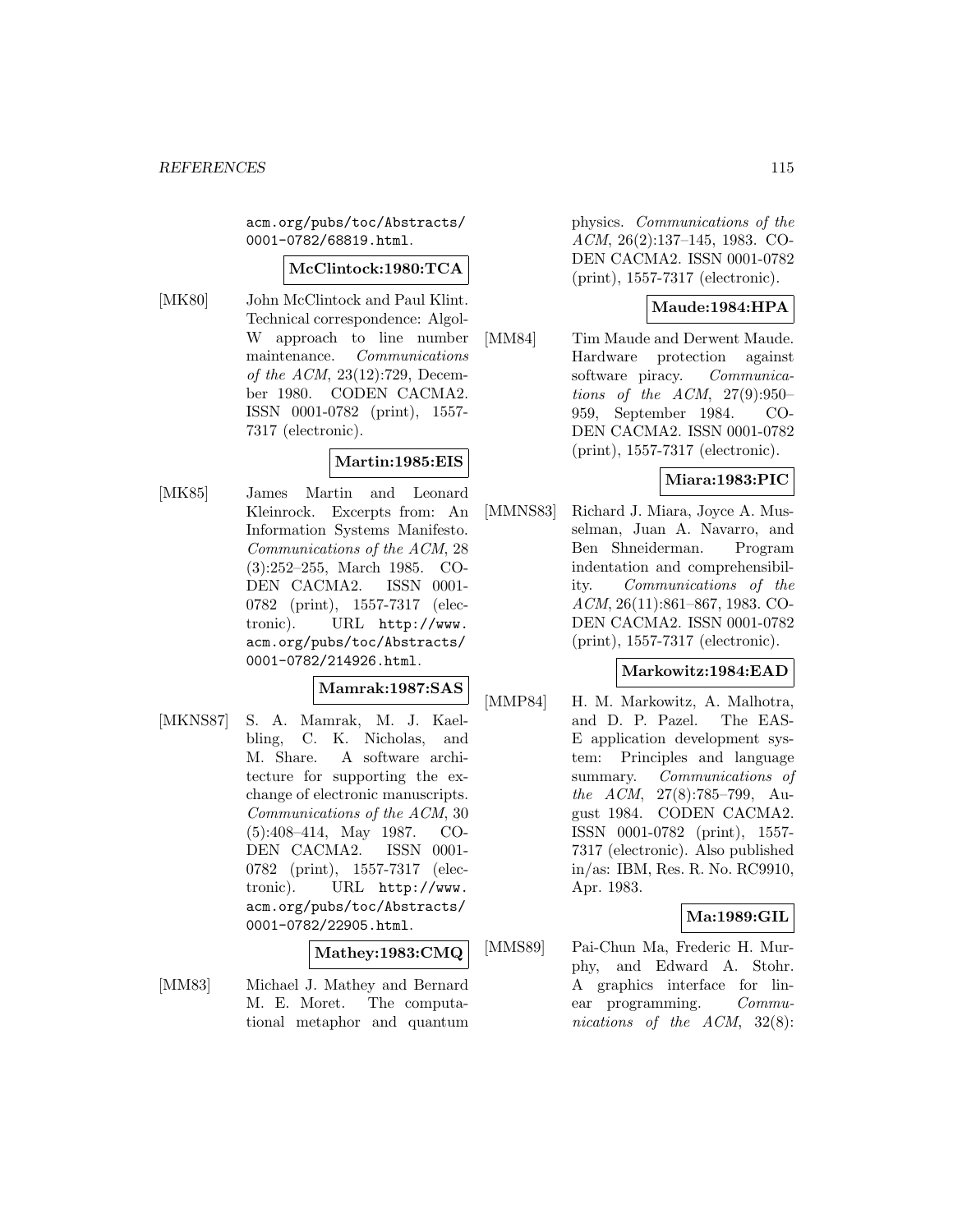996–1012, August 1989. CO-DEN CACMA2. ISSN 0001- 0782 (print), 1557-7317 (electronic). URL http://www. acm.org/pubs/toc/Abstracts/ 0001-0782/65978.html.

#### **Morris:1968:SST**

[Mor68] Robert Morris. Scatter storage techniques. Communications of the ACM, 11(1):38–44, January 1968. CODEN CACMA2. ISSN 0001-0782 (print), 1557- 7317 (electronic). Influential survey of the subject of hashing, and first introduction of random probing with secondary clustering. Appears to be the first publication where the word 'hashing' appeared, although it was in common use at the time. Knuth [Knu73, p. 542] found only one earlier printed use of the word, in a 1961 unpublished memorandum by W. W. Peterson.

### **Morey:1982:EIQ**

[Mor82] Richard C. Morey. Estimating and improving the quality of information in a MIS. Communications of the ACM, 25(5):337–342, May 1982. CODEN CACMA2. ISSN 0001-0782 (print), 1557- 7317 (electronic).

#### **Morland:1983:HFG**

[Mor83a] D. V. Morland. Human factors guidelines for terminal interface design. Communications of the ACM, 26(7):484–494, July 1983. CODEN CACMA2. ISSN 0001- 0782 (print), 1557-7317 (electronic).

### **Morris:1983:SST**

[Mor83b] Robert Morris. Scatter storage techniques (reprint). Communications of the ACM, 26 (1):39–42, January 1983. CO-DEN CACMA2. ISSN 0001-0782 (print), 1557-7317 (electronic). Reprint of [Mor68].

### **Morrison:1983:SAT**

[Mor83c] Perry R. Morrison. A survey of attitudes toward computers. Communications of the ACM, 26(12):1051–1057, 1983. CO-DEN CACMA2. ISSN 0001-0782 (print), 1557-7317 (electronic).

### **Mel:1988:TPC**

[MOR<sup>+</sup>88] B. W. Mel, S. M. Omohundro, A. D. Robison, S. S. Skiena, and K. H. Thearling. Tablet: personal computer of the year 2000. Communications of the ACM, 31 (6):638–648, June 1988. CO-DEN CACMA2. ISSN 0001- 0782 (print), 1557-7317 (electronic). URL http://www. acm.org/pubs/toc/Abstracts/ 0001-0782/62960.html.

### **Motzkin:1983:PM**

[Mot83] Dalia Motzkin. Pracnique: MEANSORT. Communications of the ACM, 26(4):250–251, April 1983. CODEN CACMA2. ISSN 0001-0782 (print), 1557-7317 (electronic).

#### **Mowshowitz:1981:ASS**

[Mow81] Abbe Mowshowitz. On approaches to the study of social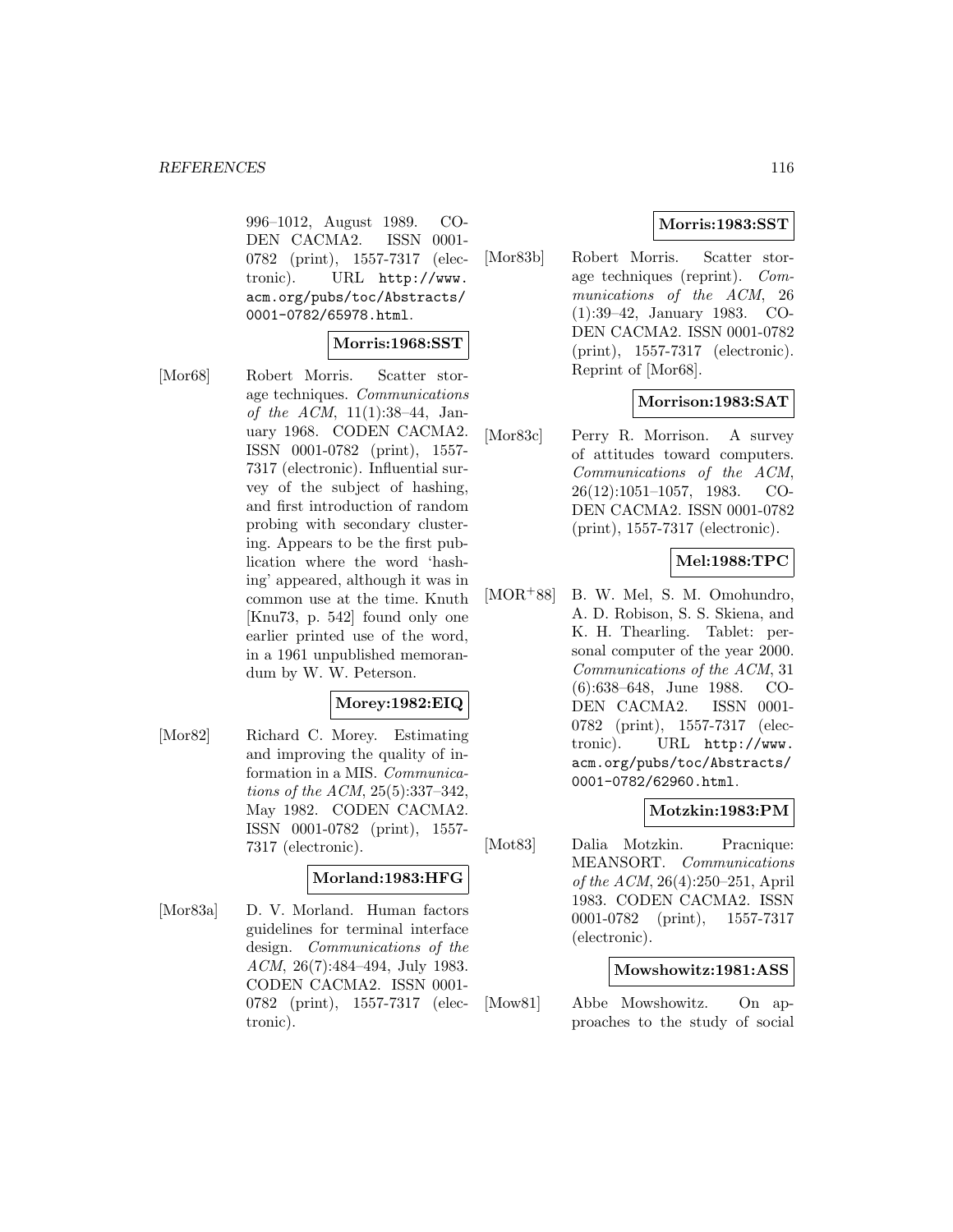issues in computing. Communications of the ACM,  $24(3):146-$ 155, 1981. CODEN CACMA2. ISSN 0001-0782 (print), 1557- 7317 (electronic).

### **Mozeico:1982:HCI**

[Moz82] Howard Mozeico. A human/ computer interface to accommodate user learning stages. Communications of the ACM, 25(2): 100–104, February 1982. CO-DEN CACMA2. ISSN 0001-0782 (print), 1557-7317 (electronic).

### **McIntyre:1985:DCU**

[MP85] David R. McIntyre and Michael A. Pechura. Data compression using static Huffman code-decode tables. Communications of the ACM, 28(6):612–616, June 1985. CODEN CACMA2. ISSN 0001- 0782 (print), 1557-7317 (electronic). URL http://www. acm.org/pubs/toc/Abstracts/ 0001-0782/3815.html.

#### **Madden:1984:DDI**

[MR84a] William A. Madden and Kyle Y. Rone. Design, development, integration: Space Shuttle primary flight software system. Communications of the ACM, 27(9):914– 925, 1984. CODEN CACMA2. ISSN 0001-0782 (print), 1557- 7317 (electronic).

### **Mathews:1984:CCR**

[MR84b] Walter M. Mathews and Kaye Reifers. The computer in cartoons: a retrospective from the Saturday Review. Communications of the ACM,  $27(11):1114-$  1119, 1984. CODEN CACMA2. ISSN 0001-0782 (print), 1557- 7317 (electronic).

### **McGregor:1989:SMI**

[MR89] John D. McGregor and Arthur M. Riehl. Support for multiprocessing (introduction to the special section). *Communica*tions of the ACM,  $32(9):1062-$ 1064, September 1989. CO-DEN CACMA2. ISSN 0001- 0782 (print), 1557-7317 (electronic). URL http://www. acm.org/pubs/toc/Abstracts/ 0001-0782/66460.html.

### **McCormack:1981:AFE**

[MS81a] William M. McCormack and Robert G. Sargent. Analysis of future event set algorithms for discrete event simulation. Communications of the ACM, 24(12): 801–812, December 1981. CO-DEN CACMA2. ISSN 0001-0782 (print), 1557-7317 (electronic).

### **McEliece:1981:SSR**

[MS81b] R. J. McEliece and D. V. Sarwate. On sharing secrets and Reed–Solomon codes. Communications of the ACM, 24(9): 583–584, September 1981. CO-DEN CACMA2. ISSN 0001-0782 (print), 1557-7317 (electronic).

### **Morris:1986:ADP**

[MSC<sup>+</sup>86] James H. Morris, Mahadev Satyanarayanan, Michael H. Conner, John H. Howard, David S. Rosenthal, and F. Donelson Smith. Andrew: a distributed personal computing en-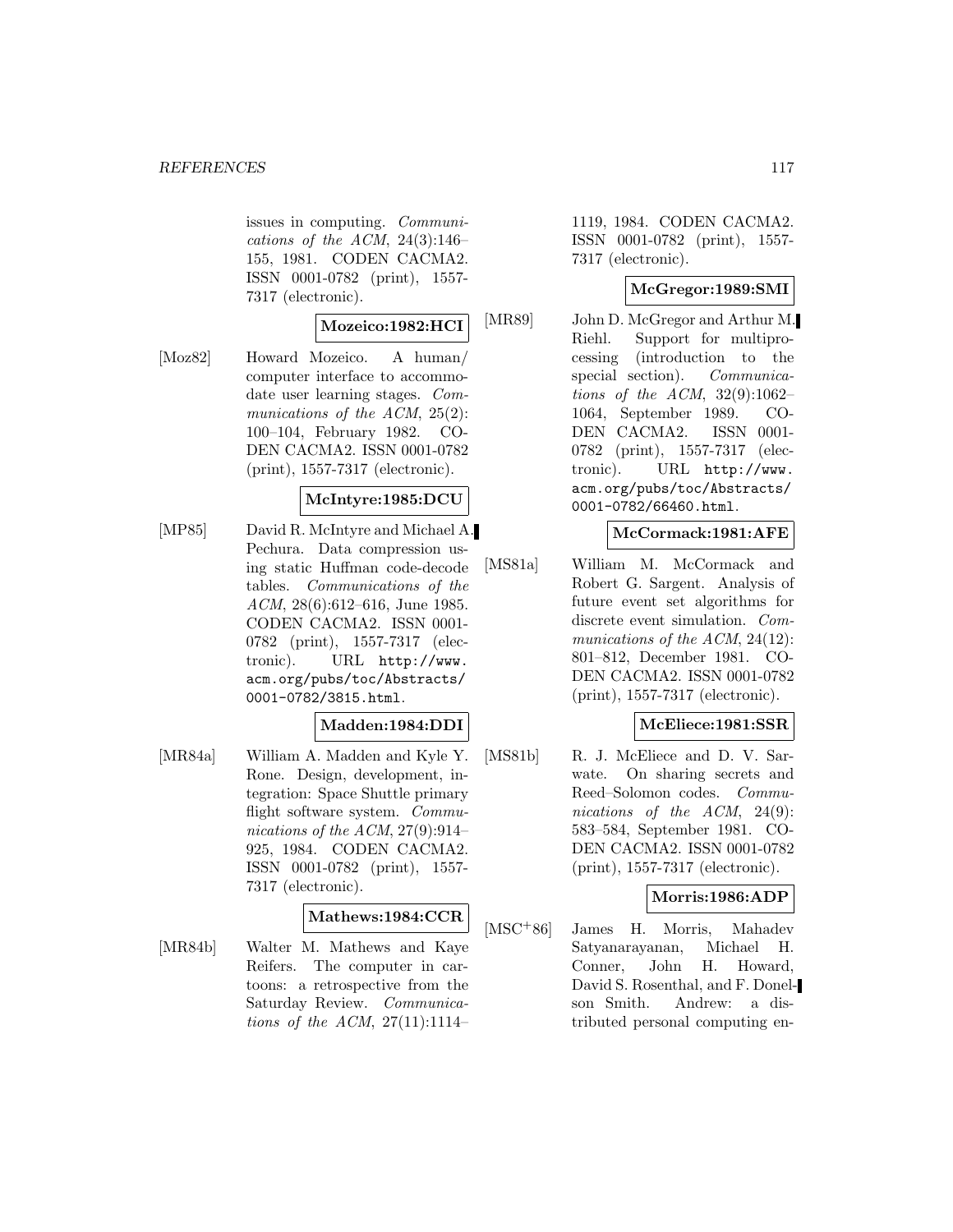vironment. Communications of the ACM, 29(3):184–201, March 1986. CODEN CACMA2. ISSN 0001-0782 (print), 1557-7317 (electronic). URL http://www. acm.org/pubs/toc/Abstracts/ 0001-0782/5671.html.

### **Mantei:1988:CBA**

[MT88] Marilyn M. Mantei and Toby J. Teorey. Cost/benefit analysis for incorporating human factors in the software lifecycle. Communications of the ACM, 31 (4):428–439, April 1988. CO-DEN CACMA2. ISSN 0001- 0782 (print), 1557-7317 (electronic). URL http://www. acm.org/pubs/toc/Abstracts/ 0001-0782/42408.html.

### **Mitra:1988:EII**

[MTY88] Gautam Mitra, Mehrdad Tamiz, and Joseph Yadegar. Experimental investigation of an interior search method within a simplex framework. Communications of the ACM, 31(12): 1474–1482, December 1988. CO-DEN CACMA2. ISSN 0001- 0782 (print), 1557-7317 (electronic). URL http://www. acm.org/pubs/toc/Abstracts/ 0001-0782/214953.html.

### **Mullin:1983:SLB**

[Mul83] James K. Mullin. A second look at Bloom filters. Communications of the ACM, 26(8): 570–571, August 1983. CO-DEN CACMA2. ISSN 0001-0782 (print), 1557-7317 (electronic).

## **Munson:1988:SAP**

[Mun88] John C. Munson. Self-assessment procedure XVIII: fundamentals of data communications. Communications of the ACM, 31 (3):334–341, March 1988. CO-DEN CACMA2. ISSN 0001- 0782 (print), 1557-7317 (electronic). URL http://www. acm.org/pubs/toc/Abstracts/ 0001-0782/42401.html.

#### **Milne:1983:EDG**

[MW83] Frank Milne and Ron Weber. The economics of designing generalized software. Communications of the ACM,  $26(8):582-$ 589, 1983. CODEN CACMA2. ISSN 0001-0782 (print), 1557- 7317 (electronic).

### **Malone:1987:EME**

[MYB87] Thomas W. Malone, Joanne Yates, and Robert I. Benjamin. Electronic markets and electronic hierarchies. Communications of the ACM, 30(6):484–497, June 1987. CODEN CACMA2. ISSN 0001-0782 (print), 1557-7317 (electronic). URL http://www. acm.org/pubs/toc/Abstracts/ 0001-0782/214766.html.

#### **Nance:1981:TSR**

[Nan81] Richard E. Nance. The time and state relationships in simulation modeling. Communications of the ACM, 24(4):173–179, April 1981. CODEN CACMA2. ISSN 0001-0782 (print), 1557- 7317 (electronic).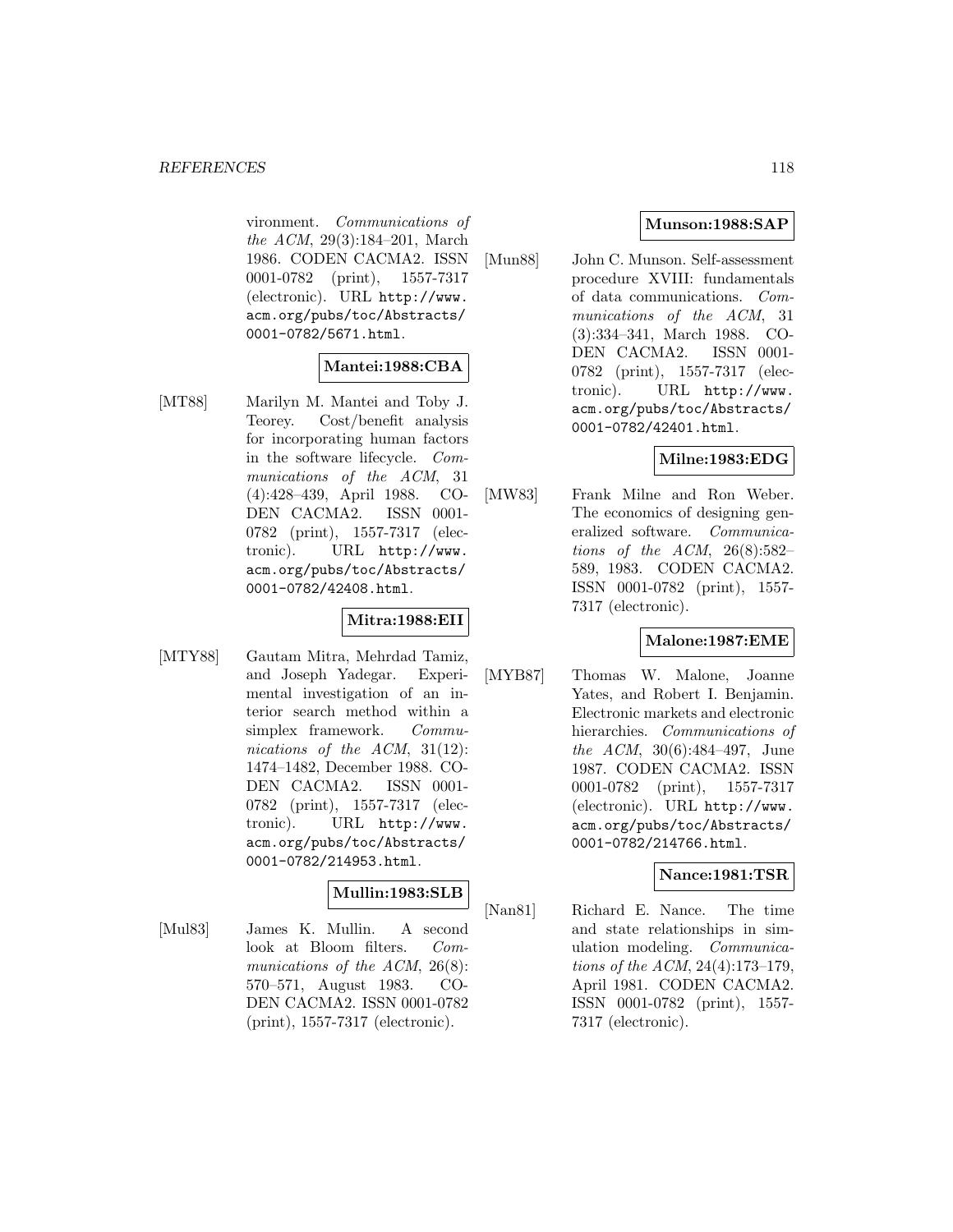# **Nash:1985:DIV**

[Nas85] John C. Nash. Design and implementation of a very small linear algebra program package. Communications of the ACM, 28 (1):89–94, January 1985. CO-DEN CACMA2. ISSN 0001- 0782 (print), 1557-7317 (electronic). URL http://www. acm.org/pubs/toc/Abstracts/ 0001-0782/2470.html.

### **Nedginn:1984:CAP**

[NB84] Preet J. Nedginn and Trebor L. Bworn. CLOG: An Ada package for automatic footnote generation in UNIX (April 1984 special section). Communications of the ACM, 27(4):351–??, 1984. CO-DEN CACMA2. ISSN 0001-0782 (print), 1557-7317 (electronic).

### **Napier:1989:IRN**

[NBGL89] H. Albert Napier, Richard R. Batsell, Norman S. Guadango, and David M. Lane. Impact of a restricted natural language interface on ease of learning and productivity. Communications of the ACM, 32(10): 1190–1198, October 1989. CO-DEN CACMA2. ISSN 0001- 0782 (print), 1557-7317 (electronic). URL http://www. acm.org/pubs/toc/Abstracts/ 0001-0782/67936.html.

### **Notkin:1988:IHC**

[NBL<sup>+</sup>88] David Notkin, Andrew P. Black, Edward D. Lazowska, Henry M. Levy, Jan Sanislo, and John Zahorjan. Interconnecting heterogeneous computer systems. Communications of the ACM, 31 (3):258–273, March 1988. CO-DEN CACMA2. ISSN 0001- 0782 (print), 1557-7317 (electronic). URL http://www. acm.org/pubs/toc/Abstracts/ 0001-0782/42396.html.

### **Nunamaker:1982:ISC**

[NCD82] Jay F. Nunamaker, Jr., J. Daniel Couger, and Gordon B. Davis. Information systems curriculum recommendations for the 80s: Undergraduate and graduate programs. Communications of the ACM,  $25(11):781-$ 805, November 1982. CODEN CACMA2. ISSN 0001-0782 (print), 1557-7317 (electronic).

### **Nejmeh:1988:NME**

[Nej88] Brian A. Nejmeh. NPATH: a measure of execution path complexity and its applications. Communications of the ACM, 31 (2):188–200, February 1988. CO-DEN CACMA2. ISSN 0001- 0782 (print), 1557-7317 (electronic). URL http://www. acm.org/pubs/toc/Abstracts/ 0001-0782/214985.html; http: //www.acm.org/pubs/toc/Abstracts/ 0001-0782/42379.html.

## **Neumann:1984:FVF**

[Neu84] Peter G. Neumann. A further view of the first quarter century: Introduction to the April 1984 special section. Communications of the ACM,  $27(4):343-$ ??, 1984. CODEN CACMA2. ISSN 0001-0782 (print), 1557- 7317 (electronic).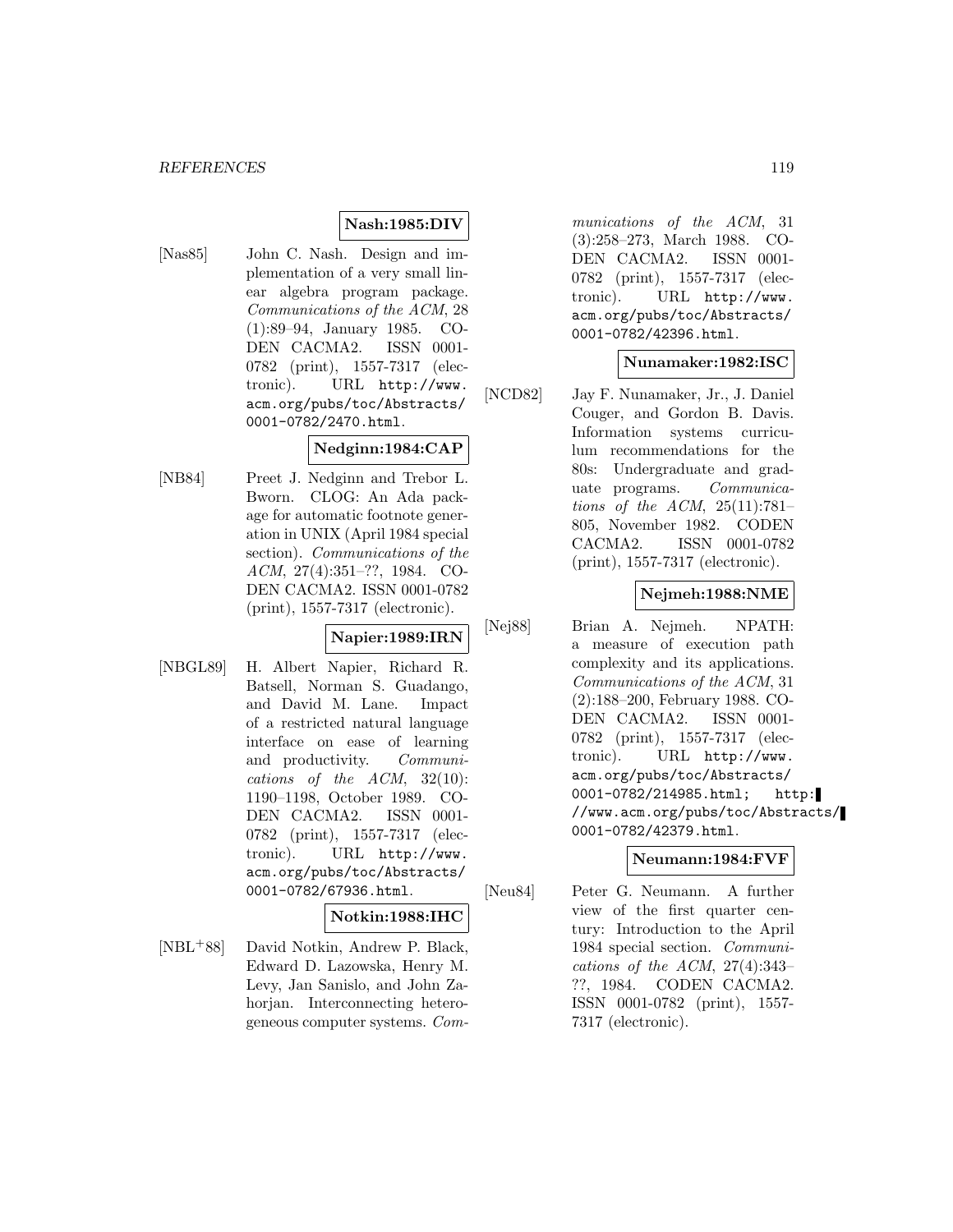## **Notkin:1987:HCE**

[NHSS87] David Notkin, Norman Hutchinson, Jan Sanislo, and Michael Schwartz. Heterogeneous computing environments: report on the ACM SIGOPS workshop on accommodating heterogeneity. Communications of the ACM, 30 (2):132–140, February 1987. CO-DEN CACMA2. ISSN 0001- 0782 (print), 1557-7317 (electronic). URL http://www. acm.org/pubs/toc/Abstracts/ 0001-0782/12529.html.

#### **Nishihara:1983:RRT**

[NI83] Seiichi Nishihara and Katsuo Ikeda. Reducing the retrieval time of hashing method by using predictors. Communications of the ACM, 26(12):1082– 1088, December 1983. CO-DEN CACMA2. ISSN 0001-0782 (print), 1557-7317 (electronic).

### **Nix:1981:ESE**

[Nix81] Robert P. Nix. Experience with a space efficient way to store a dictionary. Communications of the ACM, 24(5):297–298, 1981. CO-DEN CACMA2. ISSN 0001-0782 (print), 1557-7317 (electronic).

### **Newborn:1988:RAE**

[NK88] Monty Newborn and Danny Kopec. Results of ACM's Eighteenth Computer Chess Championship. Communications of the ACM, 31(8):992–995, August 1988. CODEN CACMA2. ISSN 0001-0782 (print), 1557-7317 (electronic). URL http://www.

acm.org/pubs/toc/Abstracts/ 0001-0782/63035.html.

#### **Newborn:1989:RNA**

[NK89] Monty Newborn and Danny Kopec. Results of the nineteenth ACM North American computer chess championship. Communications of the ACM, 32(10): 1225–1230, October 1989. CO-DEN CACMA2. ISSN 0001- 0782 (print), 1557-7317 (electronic). URL http://www. acm.org/pubs/toc/Abstracts/ 0001-0782/67939.html.

### **Nance:1987:STC**

[NMF87] Richard Nance, Robert Moose, and Robert Foutz. A statistical technique for comparing heuristics: an example from capacity assignment strategies in computer network design. Communications of the ACM, 30 (5):430–442, May 1987. CO-DEN CACMA2. ISSN 0001- 0782 (print), 1557-7317 (electronic). URL http://www. acm.org/pubs/toc/Abstracts/ 0001-0782/22907.html.

### **Norman:1989:CPP**

[NN89] Ronald J. Norman and Jay F. Nunamaker, Jr. CASE productivity perceptions of software engineering professionals. Communications of the ACM, 32(9): 1102–1108, September 1989. CO-DEN CACMA2. ISSN 0001- 0782 (print), 1557-7317 (electronic). URL http://www. acm.org/pubs/toc/Abstracts/ 0001-0782/66458.html.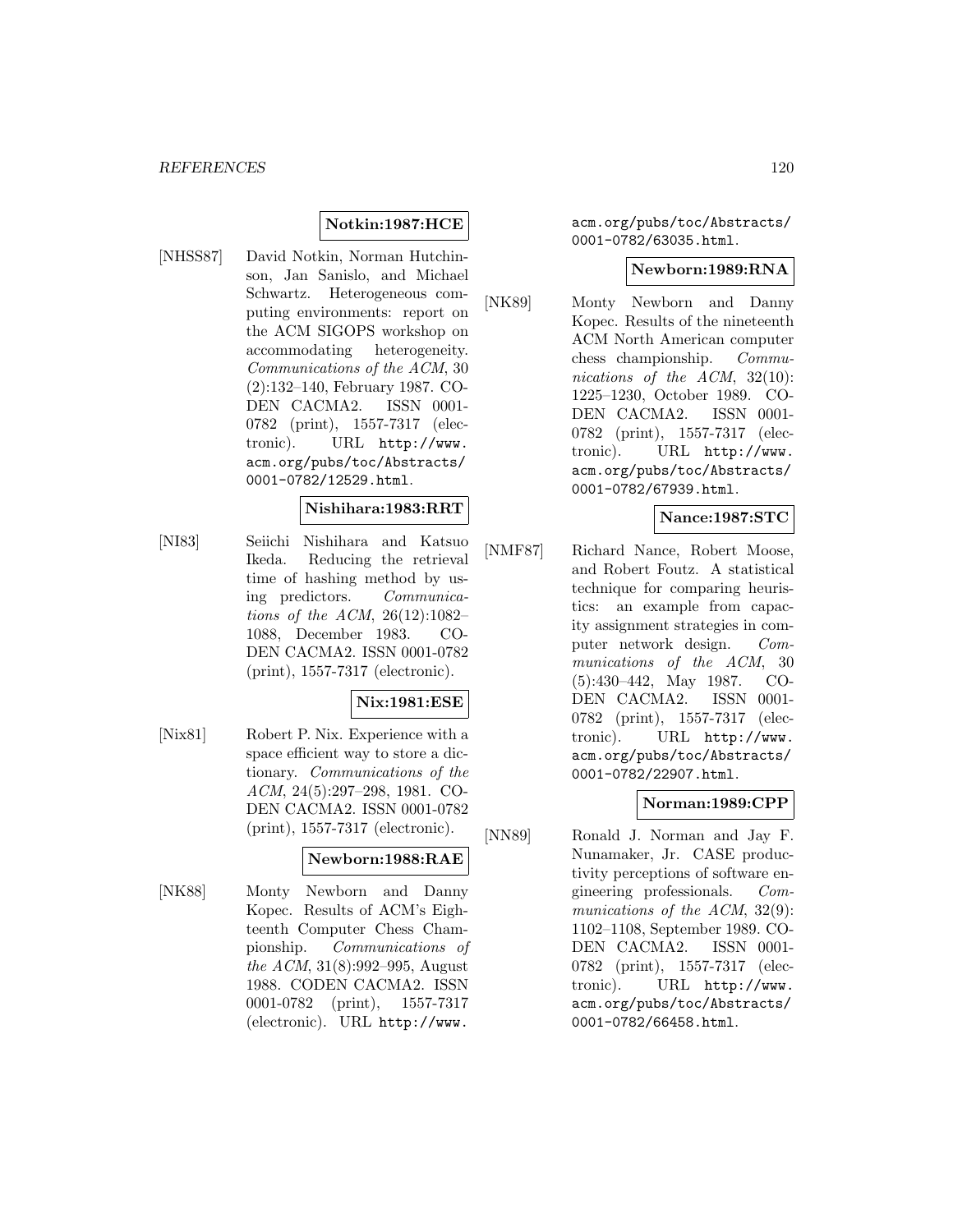#### *REFERENCES* 121

### **Norman:1983:DRB**

[Nor83] Donald A. Norman. Design rules based on analyses of human error. Communications of the ACM, 26(4):254–258, 1983. CO-DEN CACMA2. ISSN 0001-0782 (print), 1557-7317 (electronic).

#### **Novotny:1985:RNS**

[Nov85] Milan Novotny. Remark on "Algorithm 30: Numerical Solution of the Polynomial Equation". ACM Transactions on Mathematical Software, 11(2):183–184, June 1985. CODEN ACMSCU. ISSN 0098-3500 (print), 1557- 7295 (electronic). See [Ell60].

### **Nievergelt:1982:PSA**

[NP82] J. Nievergelt and F. P. Preparata. Plane-sweep algorithms for intersecting geometric figures. Communications of the ACM, 25 (10):739–747, October 1982. CO-DEN CACMA2. ISSN 0001-0782 (print), 1557-7317 (electronic).

# **Ng:1984:ISS**

[NS84] Edward Ng and Paul B. Schneck. Introduction to the special section on computing in space. Communications of the ACM, 27(9):901–??, 1984. CO-DEN CACMA2. ISSN 0001-0782 (print), 1557-7317 (electronic).

### **Nielsen:1987:CLR**

[NS87a] Kjell W. Nielsen and Ken Shumate. Corrigenda: "Designing large real-time systems with Ada". Communications of the ACM, 30(12):1073, December

1987. CODEN CACMA2. ISSN 0001-0782 (print), 1557-7317 (electronic). URL http://www. acm.org/pubs/toc/Abstracts/ 0001-0782/33454.html. See [NS87b].

### **Nielsen:1987:DLR**

[NS87b] Kjell W. Nielsen and Ken Shumate. Designing large real-time systems with Ada. Communications of the ACM, 30(8): 695–715, August 1987. CO-DEN CACMA2. ISSN 0001- 0782 (print), 1557-7317 (electronic). URL http://www. acm.org/pubs/toc/Abstracts/ 0001-0782/27655.html. See corrigenda [NS87a].

### **Nunamaker:1981:EPI**

[Nun81] Jay F. Nunamaker. Educational programs in information systems. Communications of the ACM, 24(3):124–133, 1981. CO-DEN CACMA2. ISSN 0001-0782 (print), 1557-7317 (electronic).

### **Norton:1985:PMO**

[NY85] R. M. Norton and D. P. Yeager. A probability model for overflow sufficiency in small hash tables. Communications of the ACM, 28 (10):1068–1075, October 1985. CODEN CACMA2. ISSN 0001- 0782 (print), 1557-7317 (electronic). URL http://www. acm.org/pubs/toc/Abstracts/ 0001-0782/4377.html.

### **Oldehoeft:1985:AEF**

[OA85] Rodney R. Oldehoeft and Stephen J. Allan. Adaptive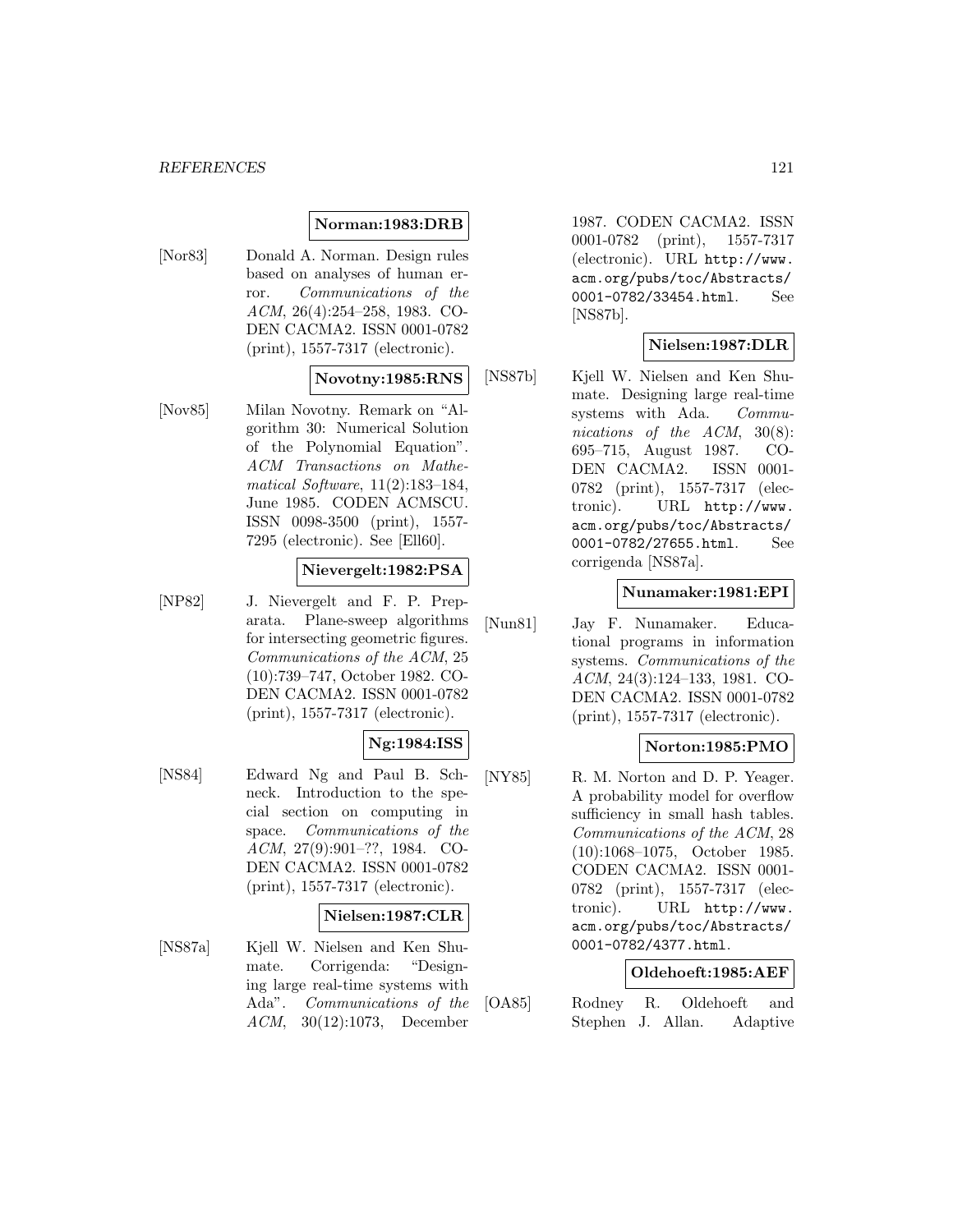exact-fit storage management. Communications of the ACM, 28 (5):506–511, May 1985. CO-DEN CACMA2. ISSN 0001- 0782 (print), 1557-7317 (electronic). URL http://www. acm.org/pubs/toc/Abstracts/ 0001-0782/3536.html.

### **Ostrand:1988:CPM**

[OB88] T. J. Ostrand and M. J. Balcer. The category-partition method for specifying and generating functional tests. Communications of the ACM, 31 (6):676–686, June 1988. CO-DEN CACMA2. ISSN 0001- 0782 (print), 1557-7317 (electronic). URL http://www. acm.org/pubs/toc/Abstracts/ 0001-0782/62964.html.

# **ODonnell:1982:CFH**

[O'D82] M. J. O'Donnell. A critique of the foundations of Hoare style programming logics. Communications of the ACM, 25(12): 927–934, December 1982. CO-DEN CACMA2. ISSN 0001-0782 (print), 1557-7317 (electronic).

## **Olson:1982:IOA**

[OL82] Margrethe H. Olson and Henry C. Lucas, Jr. The impact of office automation on the organization: Some implications for research and practice. Communications of the ACM,  $25(11):838-$ 847, 1982. CODEN CACMA2. ISSN 0001-0782 (print), 1557- 7317 (electronic).

### **OliveiRamon:1983:IDA**

[Oli83] Antoni Olivé i Ramon. Information derivability analysis in logical information systems. Communications of the ACM, 26(11): 933–938, November 1983. CO-DEN CACMA2. ISSN 0001-0782 (print), 1557-7317 (electronic).

# **Olson:1983:ROW**

[Ols83] M. H. Olson. Remote office work: changing work patterns in space and time. Communications of the ACM, 26(3):182–187, March 1983. CODEN CACMA2. ISSN 0001-0782 (print), 1557- 7317 (electronic).

# **Overstreet:1985:SLA**

[ON85] C. Michael Overstreet and Richard E. Nance. A specification language to assist in analysis of discrete event simulation models. Communications of the ACM, 28(2):190–201, February 1985. CODEN CACMA2. ISSN 0001-0782 (print), 1557-7317 (electronic). URL http://www. acm.org/pubs/toc/Abstracts/ 0001-0782/2792.html.

## **ONeill:1980:PST**

[OO80] P. O'Neill and A. O'Neill. Performance statistics of a time sharing network at a small university. Communications of the ACM, 23 (1):10–13, January 1980. CO-DEN CACMA2. ISSN 0001-0782 (print), 1557-7317 (electronic).

### **ORourke:1981:LAF**

[O'R81] J. O'Rourke. An on-line algorithm for fitting straight lines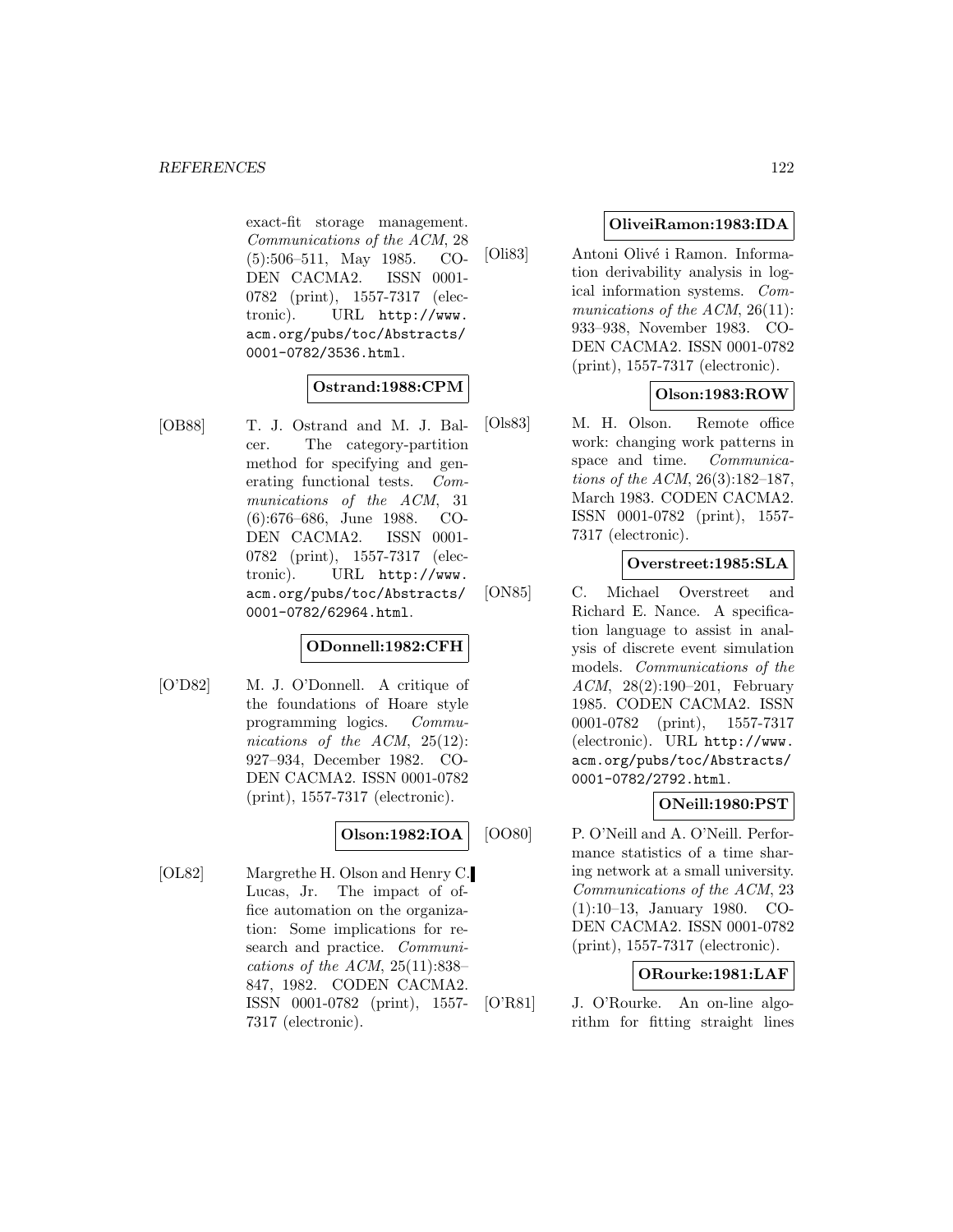between data ranges. Communications of the ACM, 24(9): 574–578, September 1981. CO-DEN CACMA2. ISSN 0001-0782 (print), 1557-7317 (electronic).

# **Oren:1981:CCA**

 $[Öre81]$  Tuncer I.  $Ören.$  Concepts and criteria to access acceptability of simulation studies: a frame of references. Communications of the ACM, 24(4):180–189, 1981. CODEN CACMA2. ISSN 0001- 0782 (print), 1557-7317 (electronic).

### **OLeary:1985:DFA**

[OS85] Dianne P. O'Leary and G. W. Stewart. Data-flow algorithms for parallel matrix computation. Communications of the ACM, 28 (8):840–853, August 1985. CO-DEN CACMA2. ISSN 0001- 0782 (print), 1557-7317 (electronic). URL http://www. acm.org/pubs/toc/Abstracts/ 0001-0782/4025.html.

# **Ousterhout:1980:MED**

[OSS80] J. K. Ousterhout, D. A. Scelza, and P. S. Sindhu. Medusa: an experiment in distributed operating system structure. Communications of the ACM, 23(2): 92–105, February 1980. CO-DEN CACMA2. ISSN 0001-0782 (print), 1557-7317 (electronic).

### **Papsdorf:1985:PCA**

[Pap85] Robert Papsdorf. A prescription for computer anxiety — review of John Shore's "The Sachertorte Algorithm". Communications of the ACM, 28(7):704–706, 1985. CODEN CACMA2. ISSN 0001- 0782 (print), 1557-7317 (electronic).

# **Parnas:1972:TSM**

[Par72] David Lorge Parnas. A technique for software module specification with examples. Communications of the ACM, 15(5):330–336, May 1972. CODEN CACMA2. ISSN 0001-0782 (print), 1557- 7317 (electronic).

## **Parnas:1983:GCS**

[Par83a] David Lorge Parnas. A generalized control structure and its formal definition. Communications of the ACM, 26(8):572–581, August 1983. CODEN CACMA2. ISSN 0001-0782 (print), 1557- 7317 (electronic).

## **Parnas:1983:TSM**

[Par83b] David Lorge Parnas. A technique for software module specification with examples (reprint). Communications of the ACM,  $26(1)$ : 75–78, 1983. CODEN CACMA2. ISSN 0001-0782 (print), 1557- 7317 (electronic). Reprint of [Par72].

## **Parnas:1985:SAS**

[Par85] David Lorge Parnas. Software aspects of strategic defense systems. Communications of the ACM, 28(12):1326– 1335, December 1985. CO-DEN CACMA2. ISSN 0001- 0782 (print), 1557-7317 (electronic). URL http://www.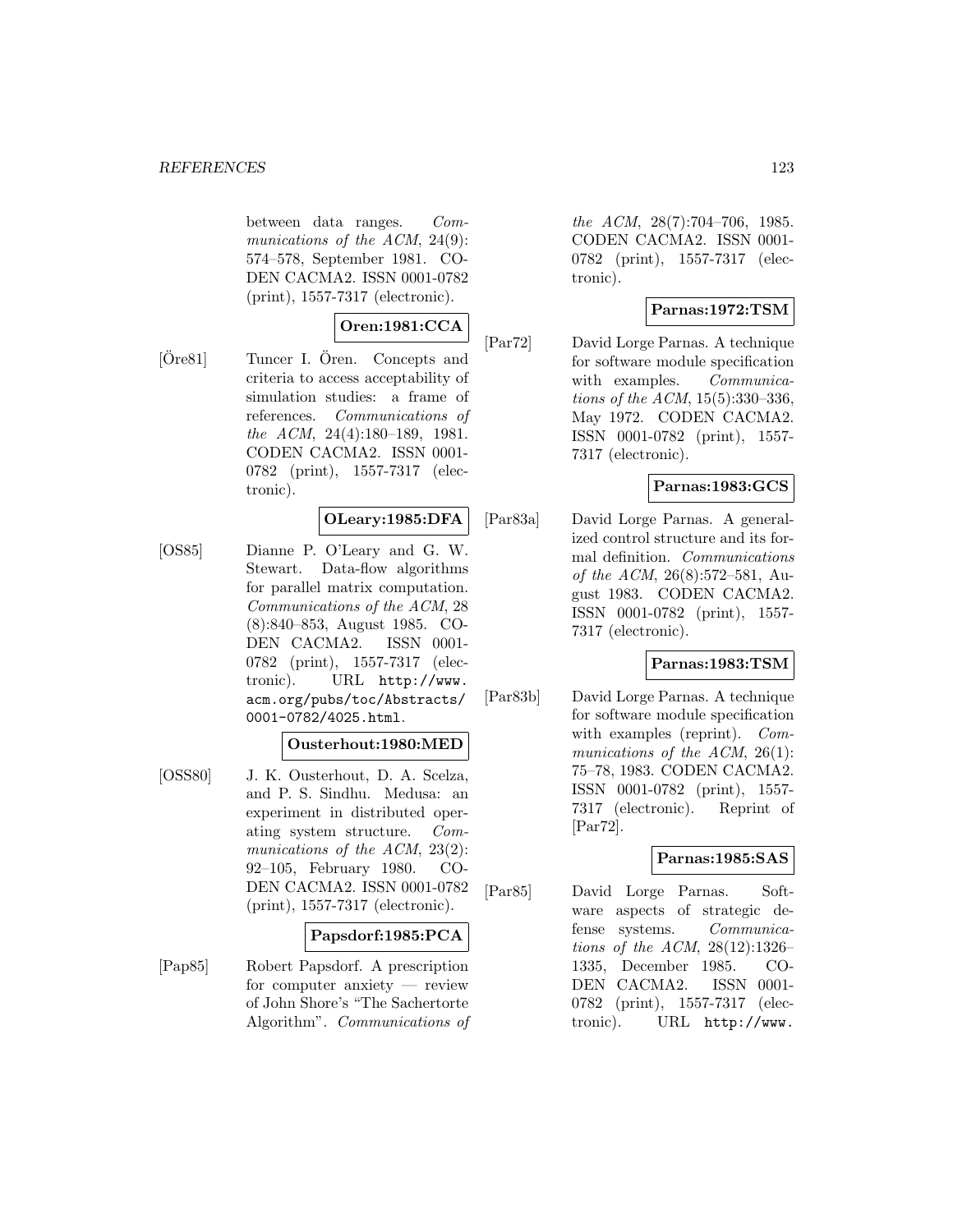acm.org/pubs/toc/Abstracts/ 0001-0782/214961.html.

### **Patterson:1981:EHL**

[Pat81] David A. Patterson. An experiment in high level language microprogramming and verification. Communications of the ACM, 24(10):699–709, 1981. CO-DEN CACMA2. ISSN 0001-0782 (print), 1557-7317 (electronic).

## **Patterson:1985:RIS**

[Pat85] David A. Patterson. Reduced instruction set computers. Communications of the ACM, 28 (1):8–21, January 1985. CO-DEN CACMA2. ISSN 0001- 0782 (print), 1557-7317 (electronic). URL http://www. acm.org/pubs/toc/Abstracts/ 0001-0782/214917.html.

### **Peterson:1980:CLM**

[PB80] G. Peterson and A. B. Budgor. The computer language Mathsy and applications to solid state physics. Communications of the ACM, 23(8):466–474, August 1980. CODEN CACMA2. ISSN 0001-0782 (print), 1557- 7317 (electronic).

## **Pfaltz:1980:PMR**

[PBC80] John L. Pfaltz, William J. Berman, and Edgar M. Cagley. Partial-match retrieval using indexed descriptor files. Communications of the ACM, 23(9): 522–528, September 1980. CO-DEN CACMA2. ISSN 0001-0782 (print), 1557-7317 (electronic).

# **Purtilo:1989:PTA**

[PC89] James J. Purtilo and John R. Callahan. Parse tree annotations. Communications of the ACM, 32 (12):1467–1477, December 1989. CODEN CACMA2. ISSN 0001- 0782 (print), 1557-7317 (electronic). URL http://www. acm.org/pubs/toc/Abstracts/ 0001-0782/76387.html.

# **Pearl:1982:SBF**

[Pea82] Judea Pearl. The solution for the branching factor of the alphabeta pruning algorithm and its optimality. Communications of the ACM, 25(8):559–564, August 1982. CODEN CACMA2. ISSN 0001-0782 (print), 1557- 7317 (electronic).

## **Pechura:1981:MRN**

[Pec81] M. A. Pechura. Microcomputers as remote nodes of a distributed system. Communications of the ACM, 24(11):734–738, November 1981. CODEN CACMA2. ISSN 0001-0782 (print), 1557- 7317 (electronic).

## **Pechura:1982:FAT**

[Pec82] Michael A. Pechura. File archival techniques using data compression. Communications of the ACM, 25(9):605–609, 1982. CO-DEN CACMA2. ISSN 0001-0782 (print), 1557-7317 (electronic).

## **Pechura:1983:FCT**

[Pec83a] Michael Pechura. On file compression techniques: Author's response. Communications of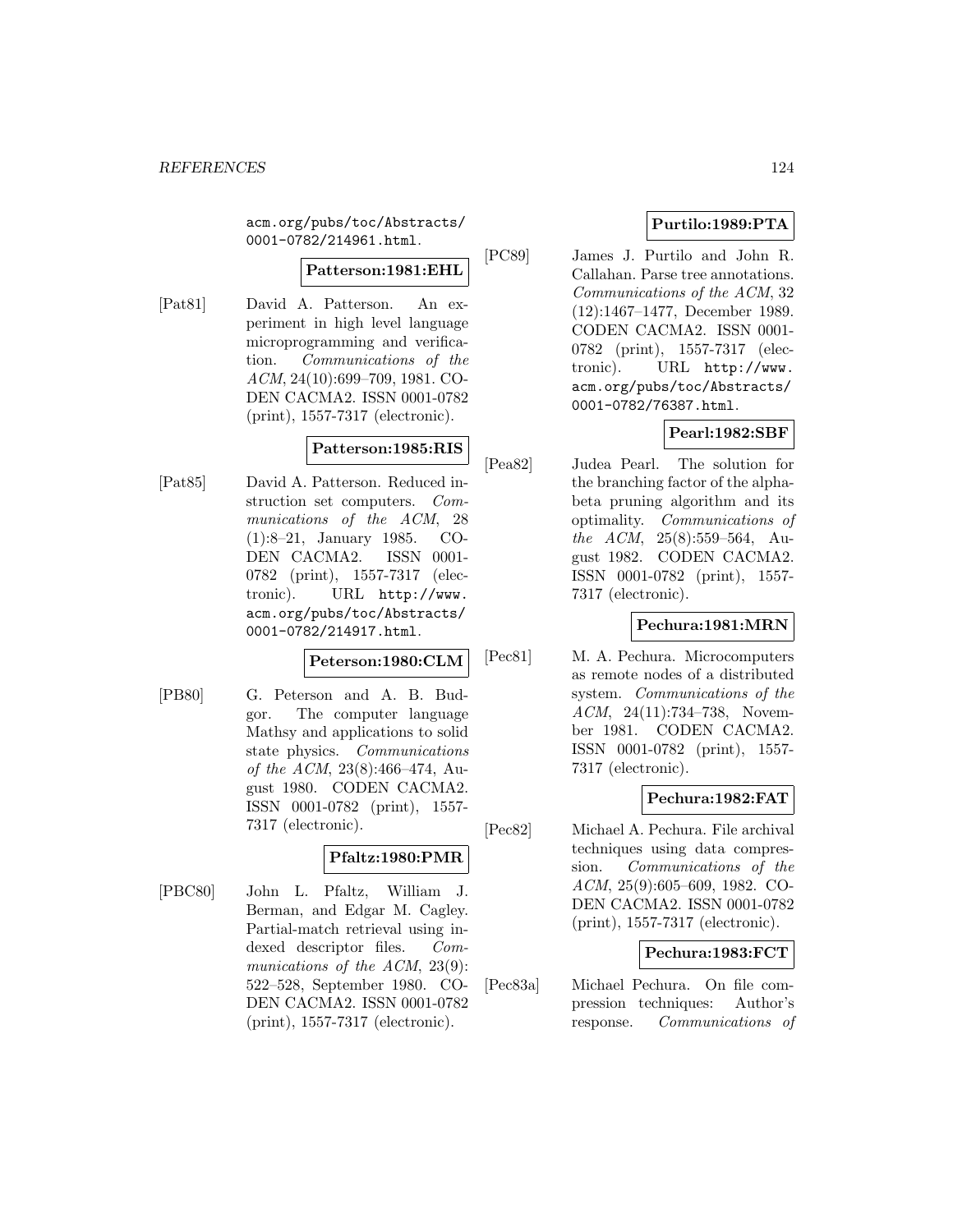the ACM, 26(2):148–149, February 1983. CODEN CACMA2. ISSN 0001-0782 (print), 1557- 7317 (electronic).

#### **Pechura:1983:CTM**

[Pec83b] Michael A. Pechura. Comparing two microcomputer operating systems: CP/M and HDOS. Communications of the ACM, 26(3):188–195, 1983. CO-DEN CACMA2. ISSN 0001-0782 (print), 1557-7317 (electronic).

### **Peemoller:1983:CBM**

[Pee83] Jürgen Peemöller. A correction to Brélaz's modification of Brown's coloring algorithm. Communications of the ACM, 26 (8):595–597, August 1983. CO-DEN CACMA2. ISSN 0001-0782 (print), 1557-7317 (electronic).

# **Peled:1988:JCA**

[Pel88] Abraham Peled. John Cocke: The 1987 ACM A. M. Turing Award recipient. Communications of the ACM, 31 (3):249, March 1988. CO-DEN CACMA2. ISSN 0001- 0782 (print), 1557-7317 (electronic). URL http://www. acm.org/pubs/toc/Abstracts/ 0001-0782/42393.html.

### **Peterson:1980:CPD**

[Pet80] James Lyle Peterson. Computer programs for detecting and correcting spelling errors. Communications of the ACM, 23(12): 676–687, December 1980. CO-DEN CACMA2. ISSN 0001- 0782 (print), 1557-7317 (electronic). See remarks [Dun81, Mil81, Nix81, Pet81].

### **Peterson:1981:LES**

[Pet81] James L. Peterson. Letter to the Editor: On spelling correction and beyond. Communications of the ACM, 24(9):609, September 1981. CODEN CACMA2. ISSN 0001-0782 (print), 1557- 7317 (electronic). See [Pet80, Dun81, Mil81, Nix81].

### **Petersen:1983:VFN**

[Pet83] W. P. Petersen. Vector Fortran for numerical problems on CRAY-1. Communications of the  $ACM$ ,  $26(11):1008-1021$ , November 1983. CODEN CACMA2. ISSN 0001-0782 (print), 1557- 7317 (electronic).

## **Peterson:1986:NUT**

[Pet86] James L. Peterson. A note on undetected typing errors. Communications of the ACM, 29 (7):633–637, July 1986. CO-DEN CACMA2. ISSN 0001- 0782 (print), 1557-7317 (electronic). URL http://www. acm.org/pubs/toc/Abstracts/ 0001-0782/6146.html.

### **PeytonJones:1986:PDO**

[Pey86] Simon L. Peyton Jones. Parsing distfix operators. Communications of the ACM, 29(2): 118–122, February 1986. CO-DEN CACMA2. ISSN 0001- 0782 (print), 1557-7317 (electronic). URL http://www. acm.org/pubs/toc/Abstracts/ 0001-0782/5659.html.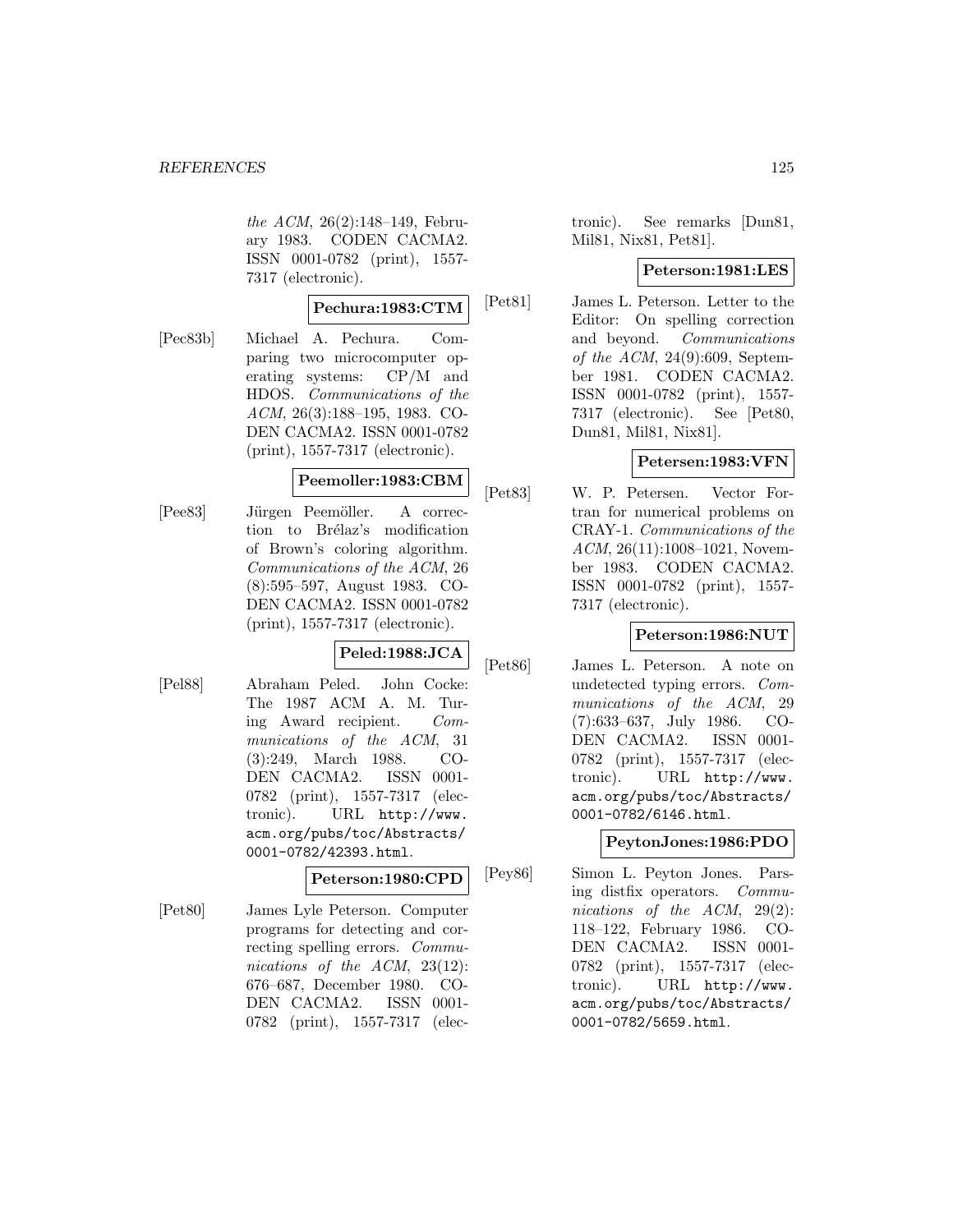#### *REFERENCES* 126

### **Pickover:1988:NCH**

[Pic88a] Clifford A. Pickover. A note on chaos and Halley's method. Communications of the ACM, 31 (11):1326–1329, November 1988. CODEN CACMA2. ISSN 0001- 0782 (print), 1557-7317 (electronic). URL http://www. acm.org/pubs/toc/Abstracts/ 0001-0782/50093.html.

## **Pickover:1988:PFC**

[Pic88b] Clifford A. Pickover. Pattern formation and chaos in networks. Communications of the ACM, 31 (2):136–151, February 1988. CO-DEN CACMA2. ISSN 0001- 0782 (print), 1557-7317 (electronic). URL http://www. acm.org/pubs/toc/Abstracts/ 0001-0782/214975.html; http: //www.acm.org/pubs/toc/Abstracts/ 0001-0782/42376.html.

### **Postmus:1983:EDS**

[PKT83] J. T. Postmus, A. H. G. Rinnooy Kan, and G. T. Timmer. An efficient dynamic selection method. Communications of the ACM, 26(11):878–881, November 1983. CODEN CACMA2. ISSN 0001-0782 (print), 1557- 7317 (electronic).

### **Potier:1980:ALP**

[PL80] D. Potier and P. LeBlanc. Analysis of locking policies in database management systems. Communications of the ACM, 23(10): 584–593, October 1980. CO-DEN CACMA2. ISSN 0001-0782 (print), 1557-7317 (electronic).

# **Park:1988:RNG**

[PM88] Stephen K. Park and Keith W. Miller. Random number generators: Good ones are hard to find. Communications of the ACM, 31 (10):1192–1201, October 1988. CODEN CACMA2. ISSN 0001- 0782 (print), 1557-7317 (electronic). URL http://www. acm.org/pubs/toc/Abstracts/ 0001-0782/63042.html.

### **Pleasant:1989:CFP**

[PPC<sup>+</sup>89] James C. Pleasant, Lawrence Paulson, Avra Cohen, Michael Gordon Bevier, Michael K. Smith, William D. Young, Thomas R. Clune, Stephen Savitzky, and James H. Fetzer. Correspondence on Fetzer, program verification: The very idea. Communications of the ACM, 32(3):374–381, March 1989. CODEN CACMA2. ISSN 0001-0782 (print), 1557- 7317 (electronic).

### **Press:1988:BLP**

[Pre88] L. Press. Benchmarks for LAN performance evaluation. Communications of the ACM, 31(8): 1014–1017, August 1988. CO-DEN CACMA2. ISSN 0001- 0782 (print), 1557-7317 (electronic). URL http://www. acm.org/pubs/toc/Abstracts/ 0001-0782/63038.html.

### **Press:1989:TOM**

[Pre89a] Larry Press. Thoughts and observations at the Microsoft CD-ROM conference. Communications of the ACM,  $32(7)$ :784– 788, 1989. CODEN CACMA2.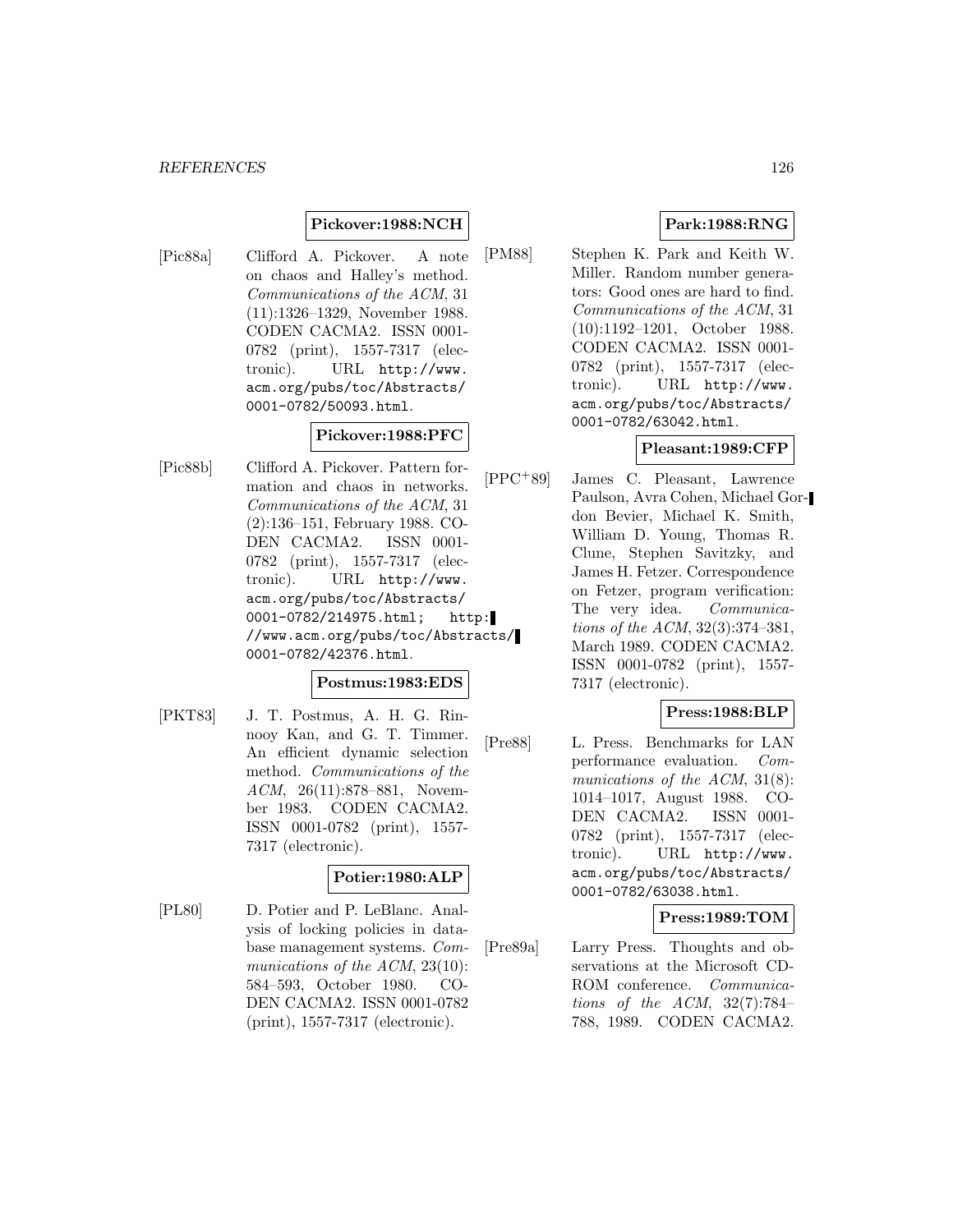ISSN 0001-0782 (print), 1557- 7317 (electronic).

**Press:1989:TTI**

[Pre89b] Larry Press. The Toshiba T1000, IBM's Academic Computing Conference and SPARC PCs. Communications of the ACM, 32(11):1292–1298, 1989. CODEN CACMA2. ISSN 0001- 0782 (print), 1557-7317 (electronic).

## **Pritchard:1981:CSA**

[Pri81a] Paul Pritchard. Corrigendum: "A sublinear additive sieve for finding prime numbers". Communications of the ACM, 24 (11):772, November 1981. CO-DEN CACMA2. ISSN 0001-0782 (print), 1557-7317 (electronic). See [Pri81b].

# **Pritchard:1981:SAS**

[Pri81b] Paul Pritchard. A sublinear additive sieve for finding prime numbers. Communications of the ACM, 24(1):18–23, January 1981. CODEN CACMA2. ISSN 0001-0782 (print), 1557- 7317 (electronic). See corrigendum [Pri81a].

## **Pritchard:1984:SNR**

[Pri84] Paul Pritchard. Some negative results concerning prime number generators. Communications of the ACM, 27(1):53–57, January 1984. CODEN CACMA2. ISSN 0001-0782 (print), 1557- 7317 (electronic).

# **Pearson:1984:SPP**

[PRT84] Robert B. Pearson, John L. Richardson, and Doug Toussaint. Special-purpose processors in theoretical physics. Communications of the ACM,  $28(4):385-$ 389, 1984. CODEN CACMA2. ISSN 0001-0782 (print), 1557- 7317 (electronic).

# **Pearson:1985:SPP**

[PRT85] Robert B. Pearson, John L. Richardson, and Doug Toussaint. Special-purpose processors in theoretical physics. Communications of the ACM, 28 (4):385–389, April 1985. CO-DEN CACMA2. ISSN 0001- 0782 (print), 1557-7317 (electronic). URL http://www. acm.org/pubs/toc/Abstracts/ 0001-0782/3346.html.

## **Pechura:1983:EFA**

[PS83] M. A. Pechura and J. D. Schoeffler. Estimating file access time of floppy disks. Communications of the ACM, 26(10):754–763, October 1983. CODEN CACMA2. ISSN 0001-0782 (print), 1557- 7317 (electronic).

# **Parnas:1989:CRD**

[PSvE<sup>+</sup>89] David L. Parnas, W. L. Scherlis, M. H. van Emden, Jacques Cohen, R. W. Hamming, Richard M. Karp, and Terry Winograd. Colleagues respond to dijkstra's comments. Communications of the ACM, 32(12):1405– 1413, December 1989. CO-DEN CACMA2. ISSN 0001-0782 (print), 1557-7317 (electronic).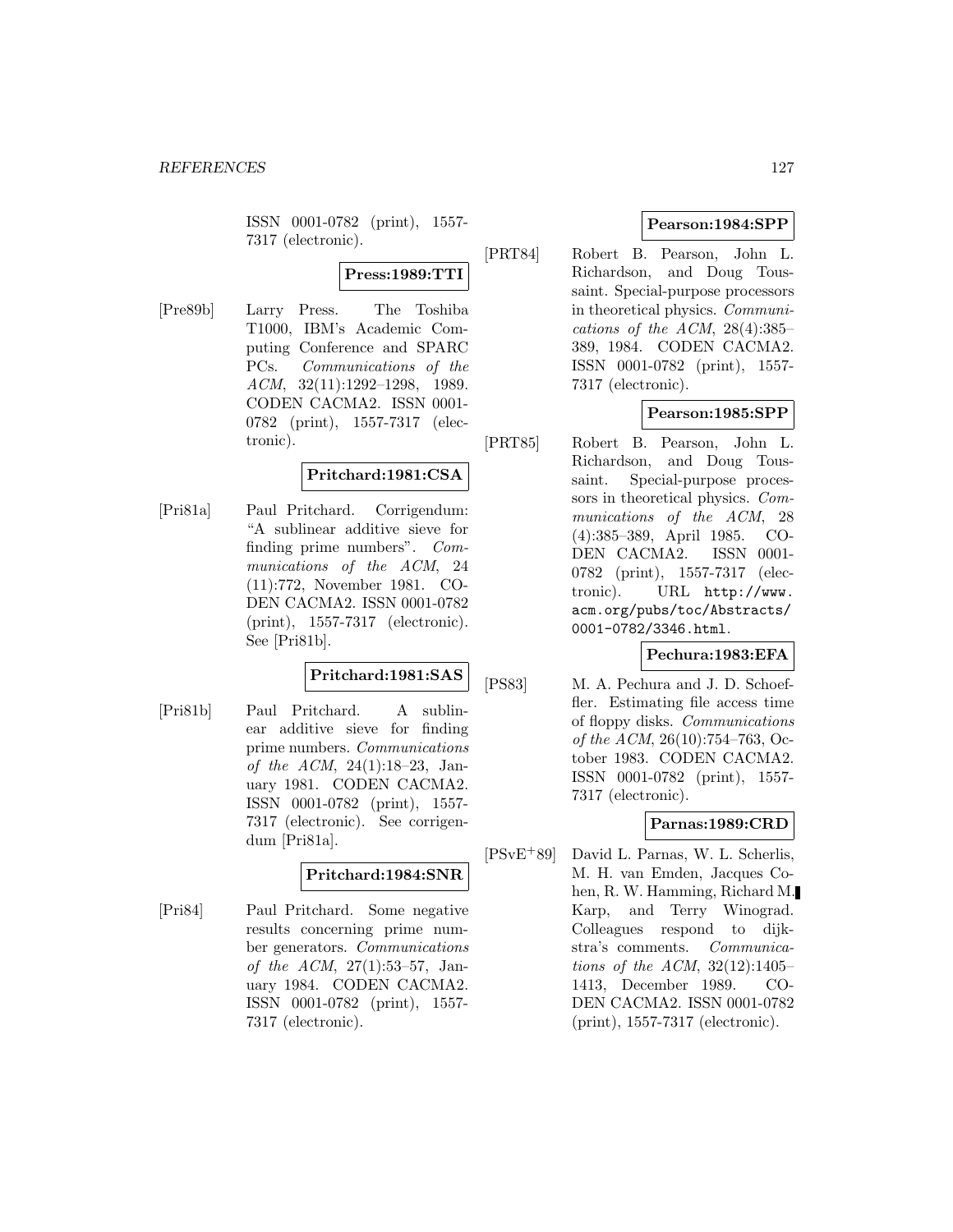# **Poirot:1988:RTT**

[PTN88] James L. Poirot, Harriet G. Taylor, and Cathleen A. Norris. Retraining teachers to teach high school computer science. Communications of the ACM, 31 (7):912–917, July 1988. CO-DEN CACMA2. ISSN 0001- 0782 (print), 1557-7317 (electronic). URL http://www. acm.org/pubs/toc/Abstracts/ 0001-0782/48521.html.

### **Preparata:1981:CCC**

[PV81] Franco P. Preparata and Jean Vuillemin. The cube-connected cycles: a versatile network for parallel computation. Communications of the ACM, 24 (5):300–309, May 1981. CO-DEN CACMA2. ISSN 0001-0782 (print), 1557-7317 (electronic).

## **Pitteway:1980:BAG**

[PW80] M. L. V. Pitteway and D. J. Watkinson. Bresenham's algorithm with grey scale. Communications of the ACM, 23(11): 625–626, November 1980. CO-DEN CACMA2. ISSN 0001-0782 (print), 1557-7317 (electronic). See corrigendum [PW81].

# **Pitteway:1981:CBA**

[PW81] M. L. V. Pitteway and D. J. Watkinson. Corrigendum: "Bresenham's algorithm with grey scale". Communications of the ACM, 24(2):88, February 1981. CODEN CACMA2. ISSN 0001- 0782 (print), 1557-7317 (electronic). See [PW80].

# **Padua:1986:ACO**

[PW86] David A. Padua and Michael J. Wolfe. Advanced compiler optimization for supercomputers. Communications of the ACM, 29 (12):1184–1201, December 1986. CODEN CACMA2. ISSN 0001- 0782 (print), 1557-7317 (electronic). URL http://www. acm.org/pubs/toc/Abstracts/ 0001-0782/7904.html.

# **Pollock:1984:ASC**

[PZ84] J. J. Pollock and A. Zamora. Automatic spelling correction in scientific and scholarly text. Communications of the ACM, 27 (4):358–368, April 1984. CO-DEN CACMA2. ISSN 0001-0782 (print), 1557-7317 (electronic).

### **Quittner:1981:CSH**

[QCH<sup>+</sup>81] P. Quittner, S. Csoka, S. Halasz, D. Kotsis, and K. Varnai. Comparison of synonym handling and bucket organization methods. Communications of the ACM, 24(9):579–582, September 1981. CODEN CACMA2. ISSN 0001-0782 (print), 1557- 7317 (electronic).

### **Quarterman:1986:NCN**

[QH86] John S. Quarterman and Josiah C. Hoskins. Notable computer networks. Communications of the ACM, 29(10):932–971, October 1986. CODEN CACMA2. ISSN 0001-0782 (print), 1557-7317 (electronic). URL http://www. acm.org/pubs/toc/Abstracts/ 0001-0782/6618.html.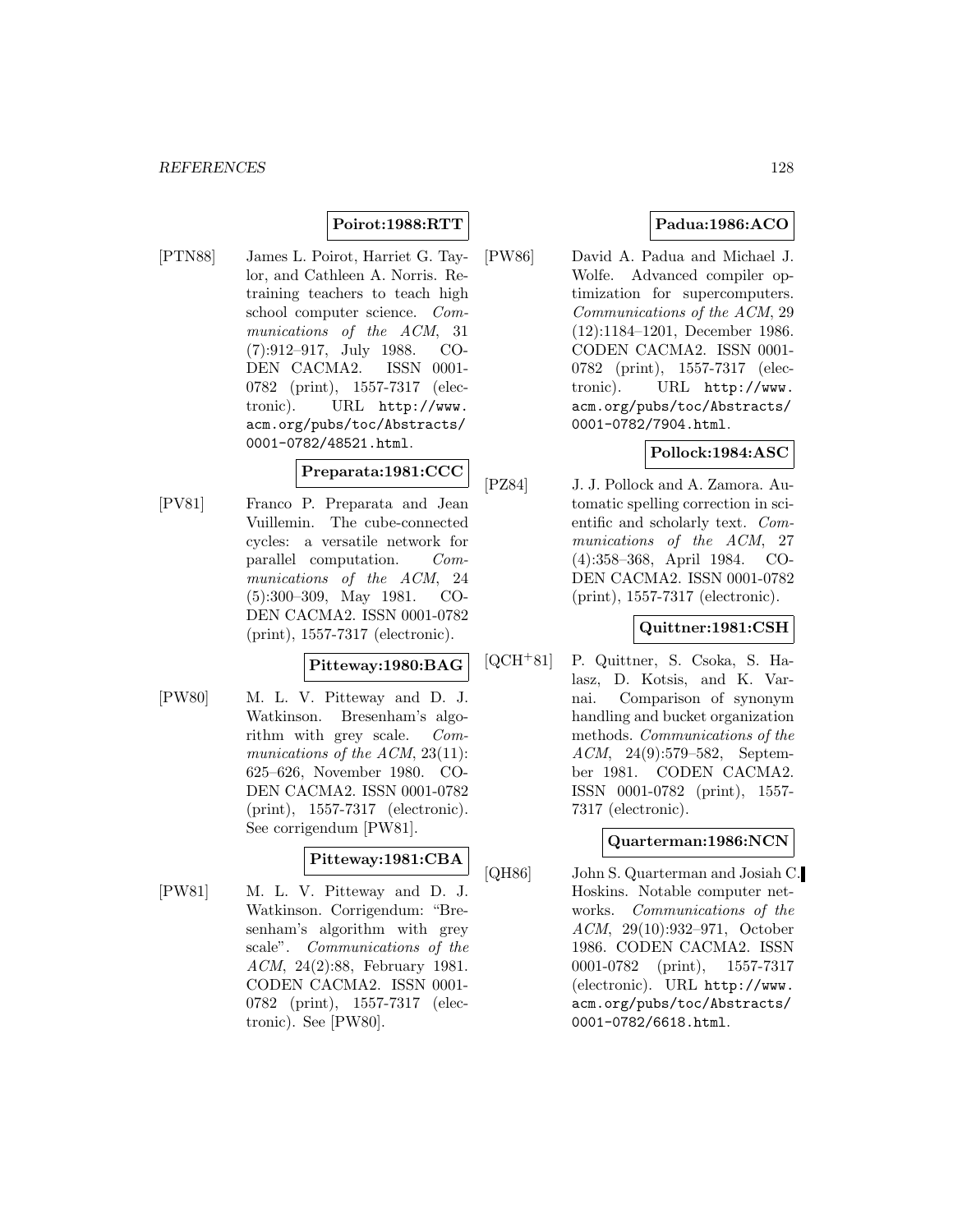# **Ricart:1981:OAM**

[RA81] Glenn Ricart and Ashok K. Agrawala. An optimal algorithm for mutual exclusion in computer networks. Communications of the ACM, 24(1):9–17, January 1981. CODEN CACMA2. ISSN 0001-0782 (print), 1557- 7317 (electronic).

## **Raibert:1986:LR**

[Rai86] Marc H. Raibert. Legged robots. Communications of the ACM, 29 (6):499–514, June 1986. CO-DEN CACMA2. ISSN 0001- 0782 (print), 1557-7317 (electronic). URL http://www. acm.org/pubs/toc/Abstracts/ 0001-0782/5950.html.

## **Rajlich:1985:PDI**

[Raj85] Václav Rajlich. Paradigms for design and implementation in ADA. Communications of the ACM, 28(7):718–727, July 1985. CODEN CACMA2. ISSN 0001- 0782 (print), 1557-7317 (electronic). URL http://www. acm.org/pubs/toc/Abstracts/ 0001-0782/3898.html.

## **Ralston:1981:PNC**

[Ral81] Anthony Ralston. The proposed new Computing Reviews classification scheme, a report of the Computing Reviews Category Revision Committee. Communications of the ACM,  $24(7):419-$ 433, 1981. CODEN CACMA2. ISSN 0001-0782 (print), 1557- 7317 (electronic).

# **Ralston:1984:FCC**

[Ral84] Anthony Ralston. The first course in computer science needs a mathematical corequisite. Communications of the ACM, 27(10):1002–1009, October 1984. CODEN CACMA2. ISSN 0001-0782 (print), 1557- 7317 (electronic).

## **Ramakrishna:1989:PPB**

[Ram89] M. V. Ramakrishna. Practical performance of Bloom filters and parallel free-text searching. Communications of the ACM, 32(10): 1237–1239, October 1989. CO-DEN CACMA2. ISSN 0001- 0782 (print), 1557-7317 (electronic). URL http://www. acm.org/pubs/toc/Abstracts/ 0001-0782/67941.html.  $Com$ puting Reviews: "This short communication deals with a special kind of hash function called 'Bloom filters.' These filters are used, for example, to search a differential file containing updates to a main file.".

## **Raugh:1985:MCE**

[Rau85] Michael R. Raugh. Modeling California earthquakes and earth structures. Communications of the ACM, 28(11):1130– 1150, November 1985. CO-DEN CACMA2. ISSN 0001- 0782 (print), 1557-7317 (electronic). URL http://www. acm.org/pubs/toc/Abstracts/ 0001-0782/4548.html.

### **Ramsey:1983:FVP**

[RAV83] H. Rudy Ramsey, Michael E. At-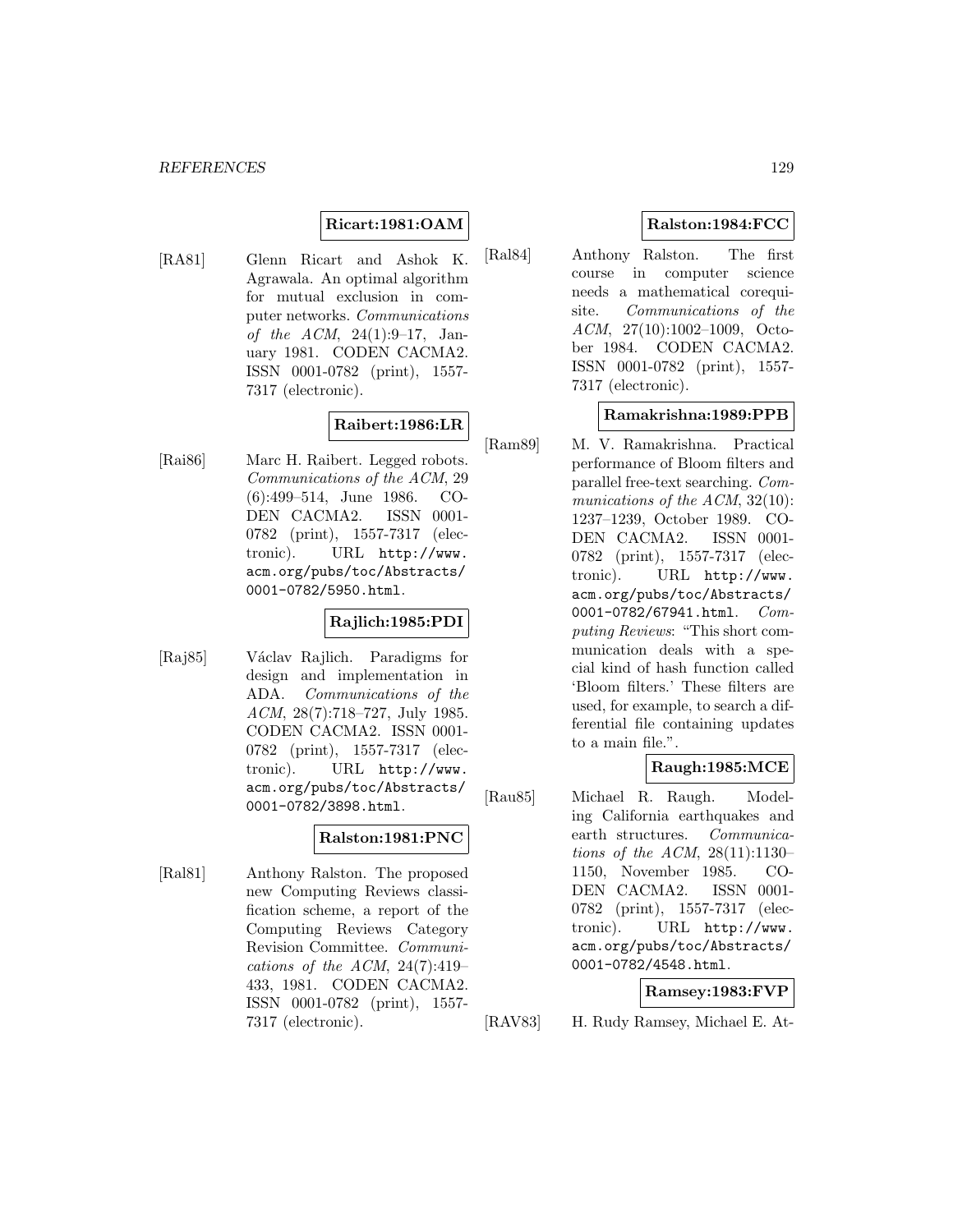wood, and James R. Van Doren. Flowcharts versus program design languages: An experimental comparison. Communications of the ACM, 26(6):445–449, 1983. CODEN CACMA2. ISSN 0001- 0782 (print), 1557-7317 (electronic).

# **Redell:1980:POS**

[RDH<sup>+</sup>80] David Redell, Yogen Dalal, Thomas Horsley, Hugh Lauer, William Lynch, Paul McJones, Hal Murray, and Stephen Purcell. Pilot: An operating system for a personal computer. Communications of the ACM, 23 (2):81–92, February 1980. CO-DEN CACMA2. ISSN 0001-0782 (print), 1557-7317 (electronic).

## **Rochlis:1989:MTW**

[RE89] Jon A. Rochlis and Mark W. Eichin. With microscope and tweezers: the worm from MIT's perspective. Communications of the ACM, 32(6):689–698, June 1989. CODEN CACMA2. ISSN 0001-0782 (print), 1557-7317 (electronic). URL http://www. acm.org/pubs/toc/Abstracts/ 0001-0782/63528.html.

## **Rees:1987:CPO**

[Ree87] Mina Rees. The computing program of the Office of Naval Research, 1946–1953. Communications of the ACM, 30(10): 830–848, October 1987. CO-DEN CACMA2. ISSN 0001- 0782 (print), 1557-7317 (electronic). URL http://www.

acm.org/pubs/toc/Abstracts/ 0001-0782/30415.html.

### **Revens:1987:FYA**

[Rev87] Lee Revens. The first 25 years: ACM 1947–1962. Communications of the  $ACM$ ,  $30(10)$ : 860–865, October 1987. CO-DEN CACMA2. ISSN 0001- 0782 (print), 1557-7317 (electronic). URL http://www. acm.org/pubs/toc/Abstracts/ 0001-0782/30418.html.

### **Reynolds:1987:PMS**

[Rey87] Robert G. Reynolds. The partial metrics system: modeling the stepwise refinement process using partial metrics. Communications of the ACM, 30(11): 956–963, November 1987. CO-DEN CACMA2. ISSN 0001- 0782 (print), 1557-7317 (electronic). URL http://www. acm.org/pubs/toc/Abstracts/ 0001-0782/32211.html.

### **Rockart:1983:MEU**

[RF83] J. F. Rockart and L. S. Flannery. The management of end-user computing. Communications of the ACM, 26(10):776–784, October 1983. CODEN CACMA2. ISSN 0001-0782 (print), 1557- 7317 (electronic).

## **Rivard:1988:FSE**

[RH88] Suzanne Rivard and Sid L. Huff. Factors of success for end-user computing. Communications of the ACM, 31(5):552–561, May 1988. CODEN CACMA2. ISSN 0001-0782 (print), 1557-7317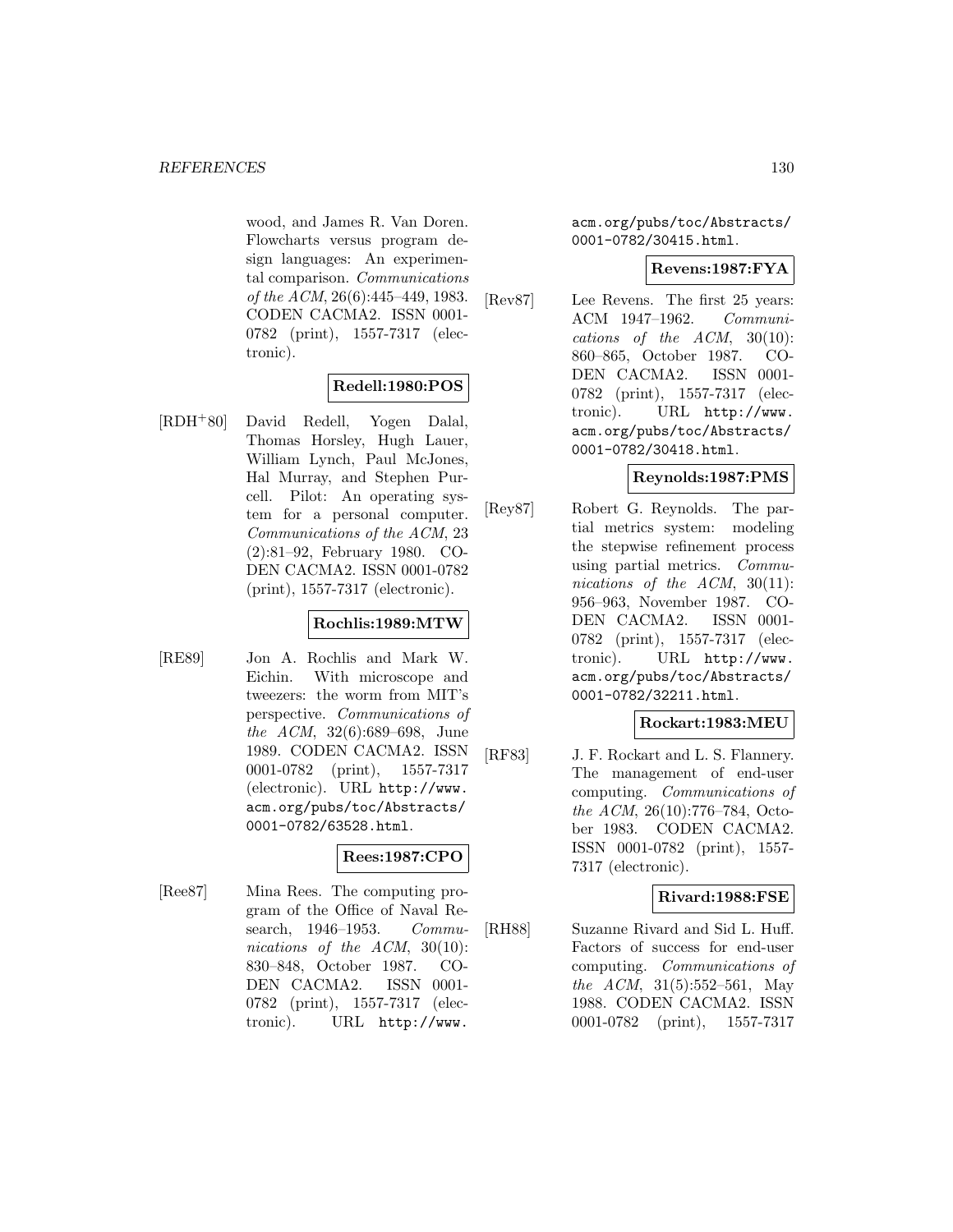(electronic). URL http://www. acm.org/pubs/toc/Abstracts/ 0001-0782/42418.html.

## **Ryabko:1987:CLA**

[RHC87] B. Ya. Ryabko, R. Nigel Horspool, and Gordon V. Cormack. Comments to: "A locally adaptive data compression scheme" [Comm. ACM **29**, 1986, 4, 320– 330, MR 87e:68020] by J. L. Bentley, D. D. Sleator, R. E. Tarjan and V. K. Wei. Communications of the ACM, 30(9): 792–794, September 1987. CO-DEN CACMA2. ISSN 0001-0782 (print), 1557-7317 (electronic).

### **Ringwood:1988:PDL**

[Rin88] G. A. Ringwood. Parlog86 and the dining logicians. Communications of the ACM, 31(1): 10–25, January 1988. CO-DEN CACMA2. ISSN 0001- 0782 (print), 1557-7317 (electronic). URL http://www. acm.org/pubs/toc/Abstracts/ 0001-0782/35044.html.

### **Ripley:1989:DDM**

[Rip89] G. David Ripley. DVI — a digital multimedia technology. Communications of the ACM, 32(7):811–822, July 1989. CO-DEN CACMA2. ISSN 0001- 0782 (print), 1557-7317 (electronic). URL http://www. acm.org/pubs/toc/Abstracts/ 0001-0782/65448.html.

### **Ritchie:1984:RSR**

[Rit84] Dennis M. Ritchie. Reflections on software research. Communications of the ACM, 27(8):

758–760, August 1984. CO-DEN CACMA2. ISSN 0001-0782 (print), 1557-7317 (electronic).

### **Rosson:1988:DUB**

[RKM88] Mary Beth Rosson, Wendy Kellogg, and Susanne Maass. The designer as user: building requirements for design tools from design practice. Communications of the ACM,  $31(11):1288-$ 1298, November 1988. CO-DEN CACMA2. ISSN 0001- 0782 (print), 1557-7317 (electronic). URL http://www. acm.org/pubs/toc/Abstracts/ 0001-0782/50090.html. From Computing Reviews: "Inter-Views objects are combined through a model similar to the boxes and glues in Knuth's TEX, which allows interface objects to be combined with little concern for undesired interactions.".

### **Roberts:1983:ETE**

[RM83] T. L. Roberts and T. P. Moran. The evaluation of text editors, methodology and empirical results. Communications of the ACM, 26(4):265–283, April 1983. CODEN CACMA2. ISSN 0001- 0782 (print), 1557-7317 (electronic).

### **Rogers:1984:PPT**

[RME84] Jean B. Rogers, David G. Moursund, and Gerald L. Engel. Preparing precollege teachers for the computer age. Communications of the ACM,  $27(3):195-$ 200, 1984. CODEN CACMA2. ISSN 0001-0782 (print), 1557- 7317 (electronic).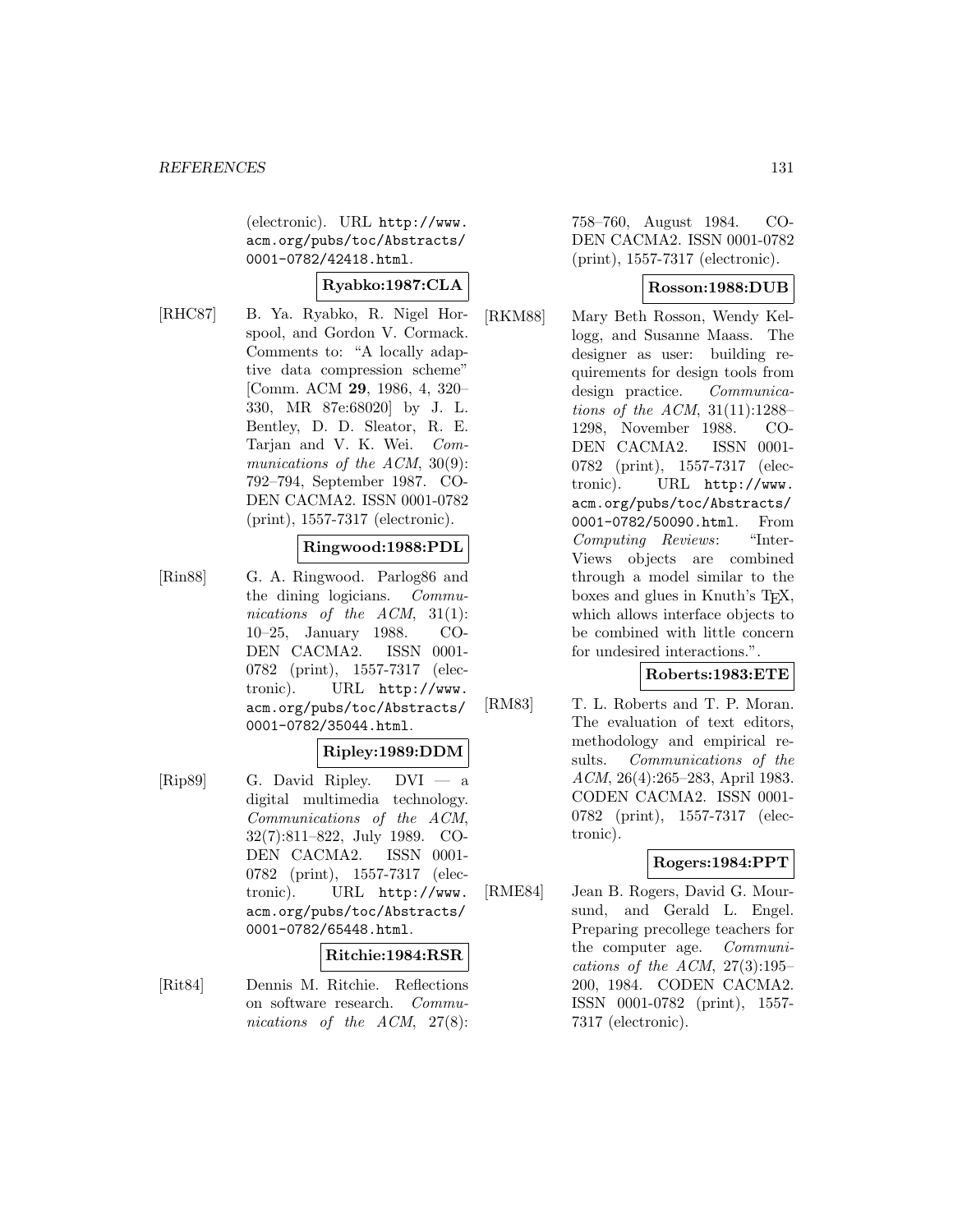### **Robey:1981:CIS**

[Rob81] Daniel Robey. Computer information systems and organization structure. Communications of the ACM, 24(10):679– 687, 1981. CODEN CACMA2. ISSN 0001-0782 (print), 1557- 7317 (electronic).

### **Robinson:1982:DGD**

[Rob82] Jane J. Robinson. DIAGRAM: a grammar for dialogues. Communications of the ACM, 25 (1):27–47, January 1982. CO-DEN CACMA2. ISSN 0001-0782 (print), 1557-7317 (electronic).

### **Robillard:1986:SPP**

[Rob86] Pierre N. Robillard. Schematic pseudocode for program constructs and its computer automation by SCHEMACODE. Communications of the ACM, 29(11): 1072–1089, November 1986. CO-DEN CACMA2. ISSN 0001- 0782 (print), 1557-7317 (electronic). URL http://www. acm.org/pubs/toc/Abstracts/ 0001-0782/7541.html.

### **Rosenberg:1981:UIO**

[Ros81] Arnold L. Rosenberg. On uniformly inserting one data structure into another. Communications of the ACM, 24(2): 88–90, February 1981. CO-DEN CACMA2. ISSN 0001-0782 (print), 1557-7317 (electronic).

### **Rothe:1981:APM**

[Rot81] Christopher E. Rothe. An abstract programming model.

Communications of the ACM, 24(9):594–596, 1981. CODEN CACMA2. ISSN 0001-0782 (print), 1557-7317 (electronic).

### **Ronen:1989:SAD**

[RPL89] Boaz Ronen, Michael A. Palley, and Henry C. Lucas, Jr. Spreadsheet analysis and design. Communications of the ACM, 32 (1):84–93, January 1989. CO-DEN CACMA2. ISSN 0001- 0782 (print), 1557-7317 (electronic). URL http://www. acm.org/pubs/toc/Abstracts/ 0001-0782/63244.html.

### **Rushinek:1986:WMU**

[RR86] Avi Rushinek and Sara F. Rushinek. What makes users happy? Communications of the ACM, 29(7):594–598, July 1986. CODEN CACMA2. ISSN 0001- 0782 (print), 1557-7317 (electronic). URL http://www. acm.org/pubs/toc/Abstracts/ 0001-0782/6140.html.

### **Risch:1988:FAI**

[RRHD88] Tore Risch, René Reboh, Peter E. Hart, and Richard O. Duda. A functional approach to integrating database and expert systems. Communications of the ACM, 31(12):1424– 1437, December 1988. CO-DEN CACMA2. ISSN 0001- 0782 (print), 1557-7317 (electronic). URL http://www. acm.org/pubs/toc/Abstracts/ 0001-0782/53582.html.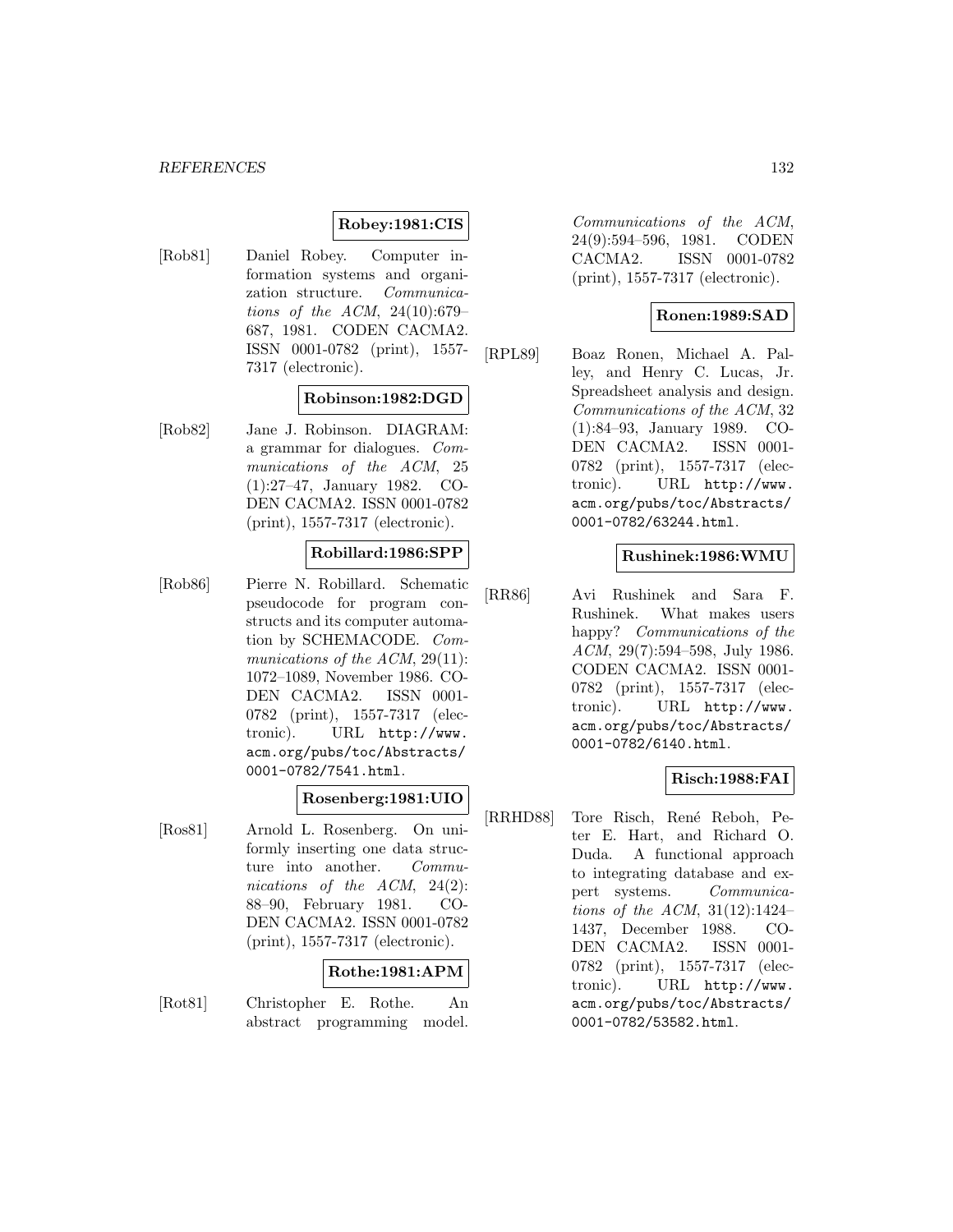#### **Ralston:1980:CCS**

[RS80] Anthony Ralston and Mary Shaw. Curriculum '78 — is computer science really that unmathematical. Communications of the ACM, 23(2):67–70, February 1980. CODEN CACMA2. ISSN 0001-0782 (print), 1557- 7317 (electronic).

### **Robinson:1981:ASC**

[RS81] P. J. Robinson and Dave Singer. Another spelling correction program. Communications of the ACM, 24(5):296–297, 1981. CO-DEN CACMA2. ISSN 0001-0782 (print), 1557-7317 (electronic).

#### **Rivest:1984:HEE**

[RS84] Ronald L. Rivest and Adi Shamir. How to expose an eavesdropper. Communications of the ACM, 27(4):393–395, April 1984. CODEN CACMA2. ISSN 0001- 0782 (print), 1557-7317 (electronic).

### **Redish:1986:PSA**

[RS86] K. A. Redish and W. F. Smyth. Program style analysis: a natural by-product of program compilation. Communications of the ACM, 29(2):126–133, February 1986. CODEN CACMA2. ISSN 0001-0782 (print), 1557-7317 (electronic). URL http://www. acm.org/pubs/toc/Abstracts/ 0001-0782/5661.html.

#### **Rozen:1989:URS**

[RS89] Steve Rozen and Dennis Shasha. Using a relational system on Wall Street: the good, the bad, the ugly, and the ideal. Communications of the ACM, 32(8): 988–994, August 1989. CO-DEN CACMA2. ISSN 0001- 0782 (print), 1557-7317 (electronic). URL http://www. acm.org/pubs/toc/Abstracts/ 0001-0782/65977.html.

### **Rivest:1978:MOD**

[RSA78] Ronald L. Rivest, Adi Shamir, and Leonard M. Adleman. A method for obtaining digital signatures and public-key cryptosystems. Communications of the ACM,  $21(2):120-126$ , February 1978. CODEN CACMA2. ISSN 0001-0782 (print), 1557- 7317 (electronic). The basics of trap-door functions and the famous RSA public key cryptosystem are presented in this paper.

# **Rivest:1983:MOD**

[RSA83] R. L. Rivest, A. Shamir, and L. Adleman. A method for obtaining digital signatures and public-key cryptosystems (reprint). Communications of the  $ACM$ ,  $26(1):96-99$ , January 1983. CODEN CACMA2. ISSN 0001-0782 (print), 1557- 7317 (electronic). Reprint of [RSA78].

### **Rubinstein:1988:SCA**

[RSS88] D. Rubinstein, J. Shallit, and M. Szegedy. A subset coloring algorithm and its applications to computer graphics. Communications of the ACM, 31(10): 1228–1232, October 1988. CO-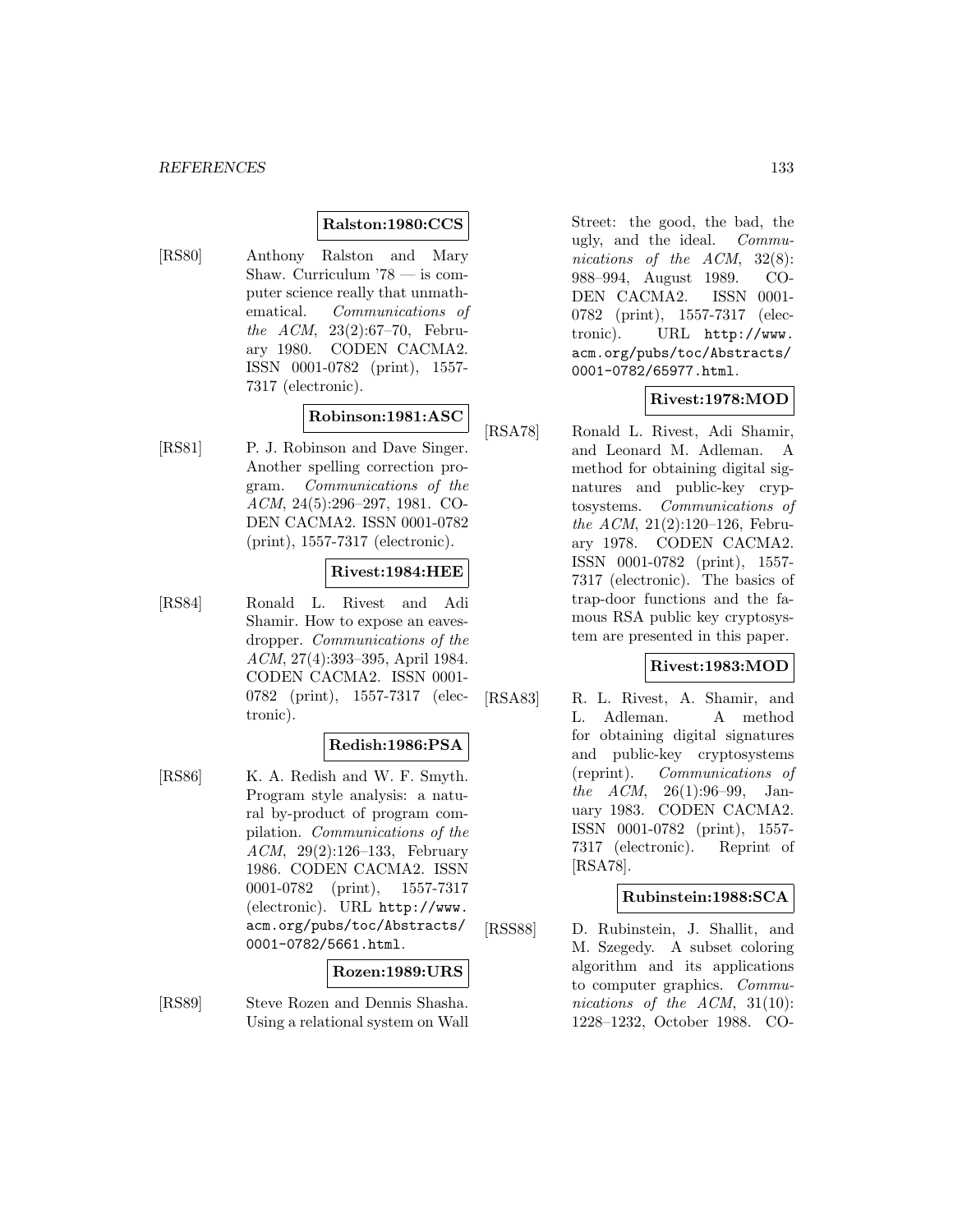DEN CACMA2. ISSN 0001- 0782 (print), 1557-7317 (electronic). URL http://www. acm.org/pubs/toc/Abstracts/ 0001-0782/63046.html.

### **Ritchie:1974:UTS**

[RT74] Dennis M. Ritchie and Ken Thompson. The UNIX timesharing system. Communications of the ACM, 17(7):365–375, July 1974. CODEN CACMA2. ISSN 0001-0782 (print), 1557- 7317 (electronic).

### **Ritchie:1983:UTS**

[RT83] Dennis M. Ritchie and Ken Thompson. The UNIX timesharing system (reprint). Communications of the ACM, 26 (1):84–89, January 1983. CO-DEN CACMA2. ISSN 0001-0782 (print), 1557-7317 (electronic). Reprint of [RT74].

### **Rettberg:1986:CNO**

[RT86] Randall Rettberg and Robert Thomas. Contention is no obstacle to shared-memory multiprocessing. Communications of the ACM, 29(12):1202– 1212, December 1986. CO-DEN CACMA2. ISSN 0001- 0782 (print), 1557-7317 (electronic). URL http://www. acm.org/pubs/toc/Abstracts/ 0001-0782/7905.html.

### **Raymond:1988:HOE**

[RT88] Darrell R. Raymond and Frank Wm. Tompa. Hypertext and the Oxford English Dictionary. Communications of the ACM, 31

(7):871–879, July 1988. CO-DEN CACMA2. ISSN 0001- 0782 (print), 1557-7317 (electronic). URL http://www. acm.org/pubs/toc/Abstracts/ 0001-0782/48517.html.

### **Reimann:1985:UOC**

[RW85] Bernard C. Reimann and Allan D. Waren. User-oriented criteria for the selection of DSS software. Communications of the ACM, 28(2):166–179, February 1985. CODEN CACMA2. ISSN 0001-0782 (print), 1557-7317 (electronic). URL http://www. acm.org/pubs/toc/Abstracts/ 0001-0782/2790.html.

### **Russell:1987:VUP**

[RW87] Channing H. Russell and Pamela J. Waterman. Variations on UNIX for parallel-processing computers. Communications of the  $ACM$ ,  $30(12):1048-$ 1055, December 1987. CO-DEN CACMA2. ISSN 0001- 0782 (print), 1557-7317 (electronic). URL http://www. acm.org/pubs/toc/Abstracts/ 0001-0782/33450.html.

### **Schriber:1981:CFR**

[SA81] T. J. Schriber and R. W. Andrews. A conceptual framework for research in the analysis of simulation output. Communications of the ACM, 24(4):218–232, April 1981. CODEN CACMA2. ISSN 0001-0782 (print), 1557- 7317 (electronic).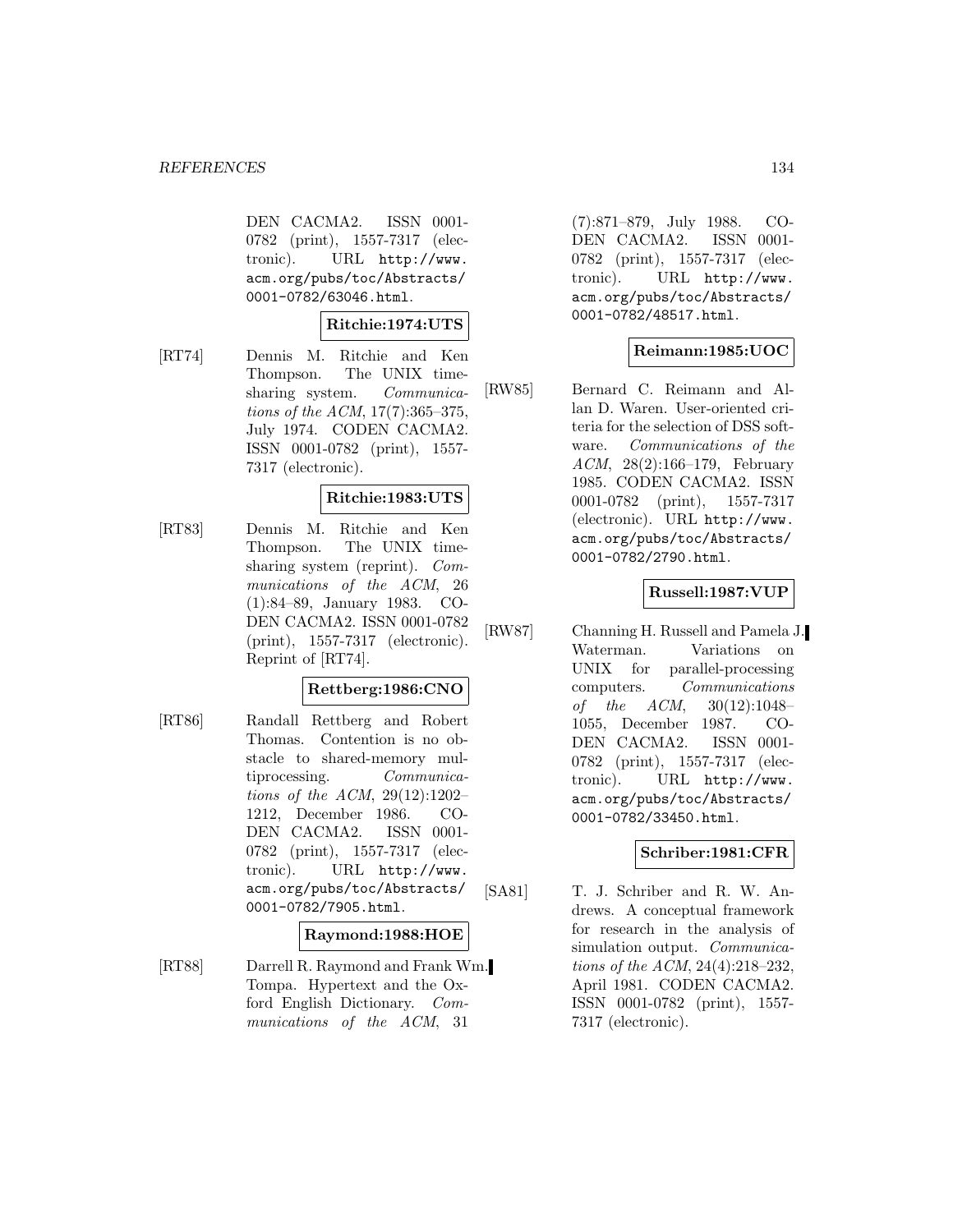## **Slator:1986:PI**

[SAC86] Brian M. Slator, Matthew P. Anderson, and Walt Conley. Pygmalion at the interface. Communications of the ACM, 29 (7):599–604, July 1986. CO-DEN CACMA2. ISSN 0001- 0782 (print), 1557-7317 (electronic). URL http://www. acm.org/pubs/toc/Abstracts/ 0001-0782/6141.html.

### **Sager:1985:PTG**

[Sag85] Thomas J. Sager. A polynomial time generator for minimal perfect hash functions. Communications of the ACM, 28 (5):523–532, May 1985. CO-DEN CACMA2. ISSN 0001- 0782 (print), 1557-7317 (electronic). URL http://www. acm.org/pubs/toc/Abstracts/ 0001-0782/3538.html. See [Cic80a].

# **Salton:1986:ALA**

[Sal86] Gerard Salton. Another look at automatic text-retrieval systems. Communications of the ACM, 29(7):648–656, July 1986. CODEN CACMA2. ISSN 0001- 0782 (print), 1557-7317 (electronic). URL http://www. acm.org/pubs/toc/Abstracts/ 0001-0782/6149.html.

# **Saltman:1988:AIS**

[Sal88] R. G. Saltman. Accuracy, integrity and security in computerized vote-tallying. Communications of the ACM, 31(10): 1184–1191, October 1988. CO-DEN CACMA2. ISSN 00010782 (print), 1557-7317 (electronic). URL http://www. acm.org/pubs/toc/Abstracts/ 0001-0782/63041.html.

### **Samet:1980:RRQ**

[Sam80a] H. Samet. Region representation: Quadtrees from boundary codes. Communications of the ACM, 23 (3):163–170, March 1980. CO-DEN CACMA2. ISSN 0001-0782 (print), 1557-7317 (electronic).

### **Samet:1980:DTD**

[Sam80b] Hanan Samet. Deletion in twodimensional quad trees. Communications of the ACM, 23(12): 703–710, December 1980. CO-DEN CACMA2. ISSN 0001-0782 (print), 1557-7317 (electronic).

#### **Samet:1982:HLD**

[Sam82] Hanan Samet. Heuristics for the line division problem in computer justified text. Communications of the ACM,  $25(8):564-$ 571, 1982. CODEN CACMA2. ISSN 0001-0782 (print), 1557- 7317 (electronic).

### **Samet:1983:QMA**

[Sam83] H. Samet. A quadtree medial axis transform. Communications of the ACM, 26(9): 680–693, September 1983. CO-DEN CACMA2. ISSN 0001-0782 (print), 1557-7317 (electronic).

### **Samet:1985:DSQ**

[Sam85] Hanan Samet. Data structures for quadtree approximation and compression. Communications of the ACM, 28(9):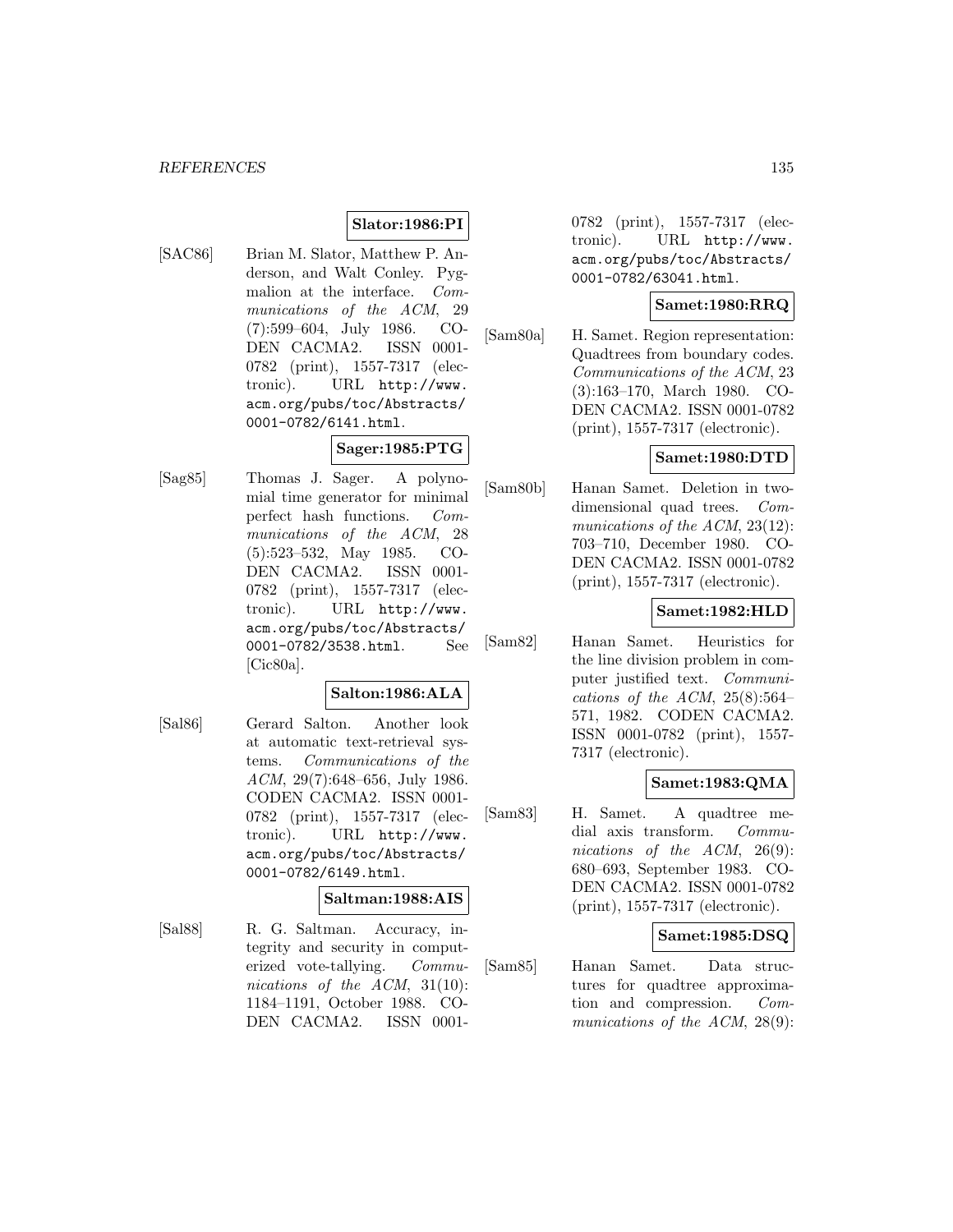973–993, September 1985. CO-DEN CACMA2. ISSN 0001- 0782 (print), 1557-7317 (electronic). URL http://www. acm.org/pubs/toc/Abstracts/ 0001-0782/4290.html.

# **Sammet:1986:WAJ**

[Sam86] Jean E. Sammet. Why Ada is not just another programming language. Communications of the ACM, 29(8):722–732, August 1986. CODEN CACMA2. ISSN 0001-0782 (print), 1557-7317 (electronic). URL http://www. acm.org/pubs/toc/Abstracts/ 0001-0782/6425.html.

#### **Samuelson:1989:WLF**

[Sam89a] P. Samuelson. Why the look and feel of software user interfaces should not be protected by copyright law. Communications of the ACM, 32(5):563–572, May 1989. CODEN CACMA2. ISSN 0001- 0782 (print), 1557-7317 (electronic). URL http://www. acm.org/pubs/toc/Abstracts/ 0001-0782/63487.html.

### **Samuelson:1989:CHS**

[Sam89b] Pamela Samuelson. Can hackers be sued for damages caused by computer viruses? Communications of the ACM,  $32(6):666-$ 669, 1989. CODEN CACMA2. ISSN 0001-0782 (print), 1557- 7317 (electronic).

#### **Santoro:1984:CMM**

[San84] Nicola Santoro. Chain multiplication of matrices of approximately or exactly the same size.

Communications of the ACM, 27 (2):152–156, February 1984. CO-DEN CACMA2. ISSN 0001-0782 (print), 1557-7317 (electronic).

### **Sanden:1985:SPJ**

[San85] Bo Sanden. Systems programming with JSP: example a VDU controller. Communications of the ACM, 28(10): 1059–1067, October 1985. CO-DEN CACMA2. ISSN 0001- 0782 (print), 1557-7317 (electronic). URL http://www. acm.org/pubs/toc/Abstracts/ 0001-0782/4376.html.

#### **Sanden:1989:ELMb**

[San89a] Bo Sanden. Entity-life modeling and structured analysis in real-time software design a comparison. Communications of the ACM, 32(12):1458– 1466, December 1989. CO-DEN CACMA2. ISSN 0001- 0782 (print), 1557-7317 (electronic). URL http://www. acm.org/pubs/toc/Abstracts/ 0001-0782/76386.html.

### **Sanden:1989:ELMa**

[San89b] Bo Sanden. An entity-life modeling approach to the design of concurrent software. Communications of the ACM, 32(3): 330–343, March 1989. CO-DEN CACMA2. ISSN 0001- 0782 (print), 1557-7317 (electronic). URL http://www. acm.org/pubs/toc/Abstracts/ 0001-0782/62069.html.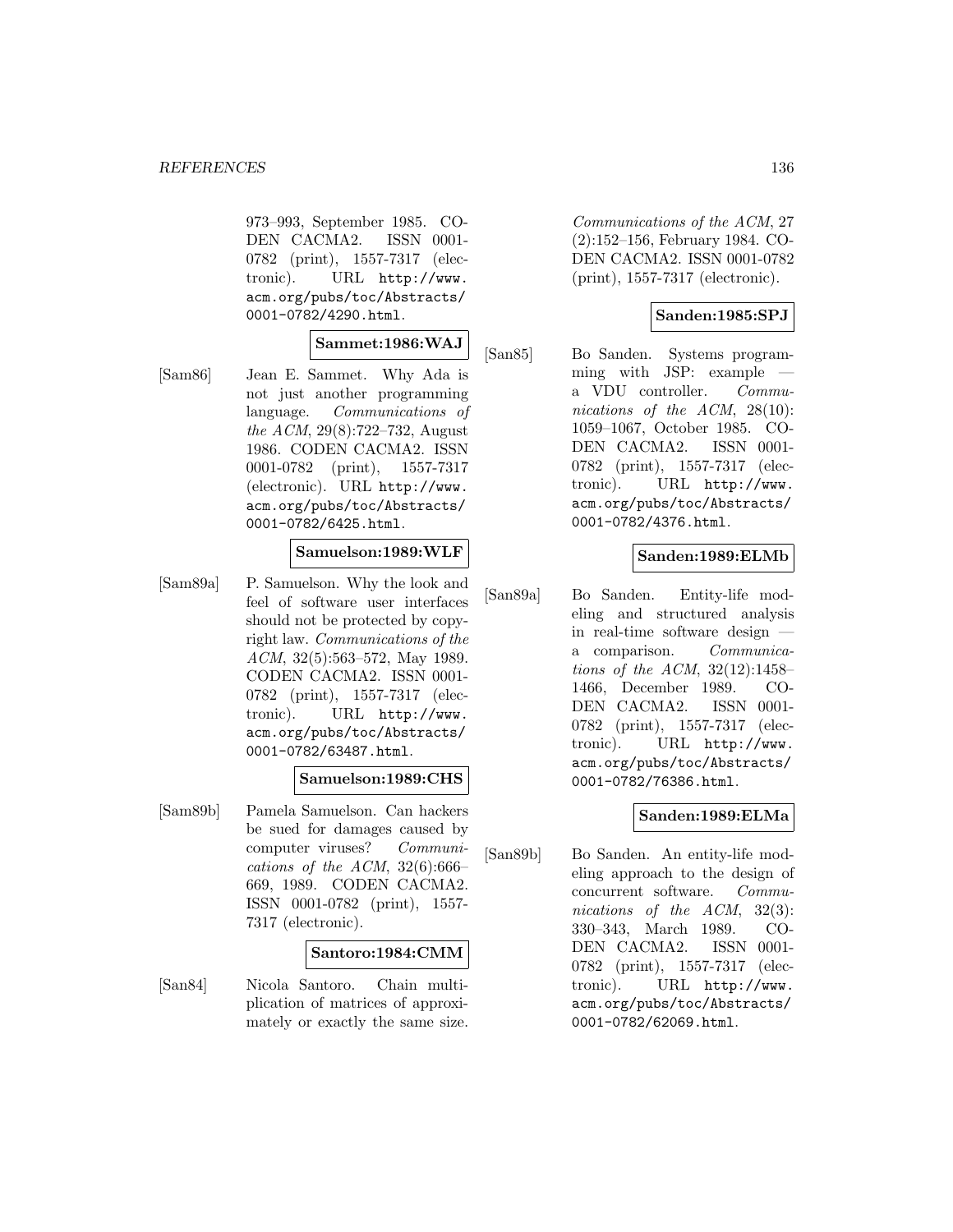#### **Sarwate:1988:CCR**

[Sar88] D. V. Sarwate. Computation of cyclic redundancy checks via table look-up. Communications of the ACM, 31(8): 1008–1013, August 1988. CO-DEN CACMA2. ISSN 0001- 0782 (print), 1557-7317 (electronic). URL http://www. acm.org/pubs/toc/Abstracts/ 0001-0782/63037.html.

#### **Samelson:1960:SFT**

[SB60] K. Samelson and Friedrich L. Bauer. Sequential formula translation. Communications of the ACM, 3(2):76–83, February 1960. CODEN CACMA2. ISSN 0001- 0782 (print), 1557-7317 (electronic). Addendum, 351.

### **Swartout:1982:IIS**

[SB82] William Swartout and Robert Balzer. On the inevitable intertwining of specification and implementation. Communications of the ACM, 25(7):438–440, July 1982. CODEN CACMA2. ISSN 0001-0782 (print), 1557- 7317 (electronic).

#### **Samelson:1983:SFT**

[SB83] K. Samelson and Friedrich L. Bauer. Sequential formula translation (reprint). Communications of the ACM, 26(1):9–13, 1983. CODEN CACMA2. ISSN 0001- 0782 (print), 1557-7317 (electronic). Reprint of [SB60].

#### **Solomon:1986:SAP**

[SB86] Martin K. Solomon and Riva Wenig Bickel. Self-assessment procedure XV: a self-assessment procedure dealing with file processing. Communications of the ACM, 29 (8):745–751, August 1986. CO-DEN CACMA2. ISSN 0001- 0782 (print), 1557-7317 (electronic). URL http://www. acm.org/pubs/toc/Abstracts/ 0001-0782/6440.html.

#### **Salton:1988:PTS**

[SB88] Gerard Salton and Chris Buckley. Parallel text search methods. Communications of the ACM, 31 (2):202–215, February 1988. CO-DEN CACMA2. ISSN 0001- 0782 (print), 1557-7317 (electronic). URL http://www. acm.org/pubs/toc/Abstracts/ 0001-0782/214989.html; http: //www.acm.org/pubs/toc/Abstracts/ 0001-0782/42380.html.

### **Soloway:1983:CSL**

[SBE83] Elliot Soloway, Jeffrey Bonar, and Kate Ehrlich. Cognitive strategies and looping constructs: An empirical study. Communications of the ACM,  $26(11):853-$ 860, 1983. CODEN CACMA2. ISSN 0001-0782 (print), 1557- 7317 (electronic).

### **Sethi:1980:CDT**

[SC80] Ishwar K. Sethi and B. Chatterjee. Conversion of decision tables to efficient sequential testing procedures. Communications of the ACM, 23(5):279–285, 1980. CO-DEN CACMA2. ISSN 0001-0782 (print), 1557-7317 (electronic).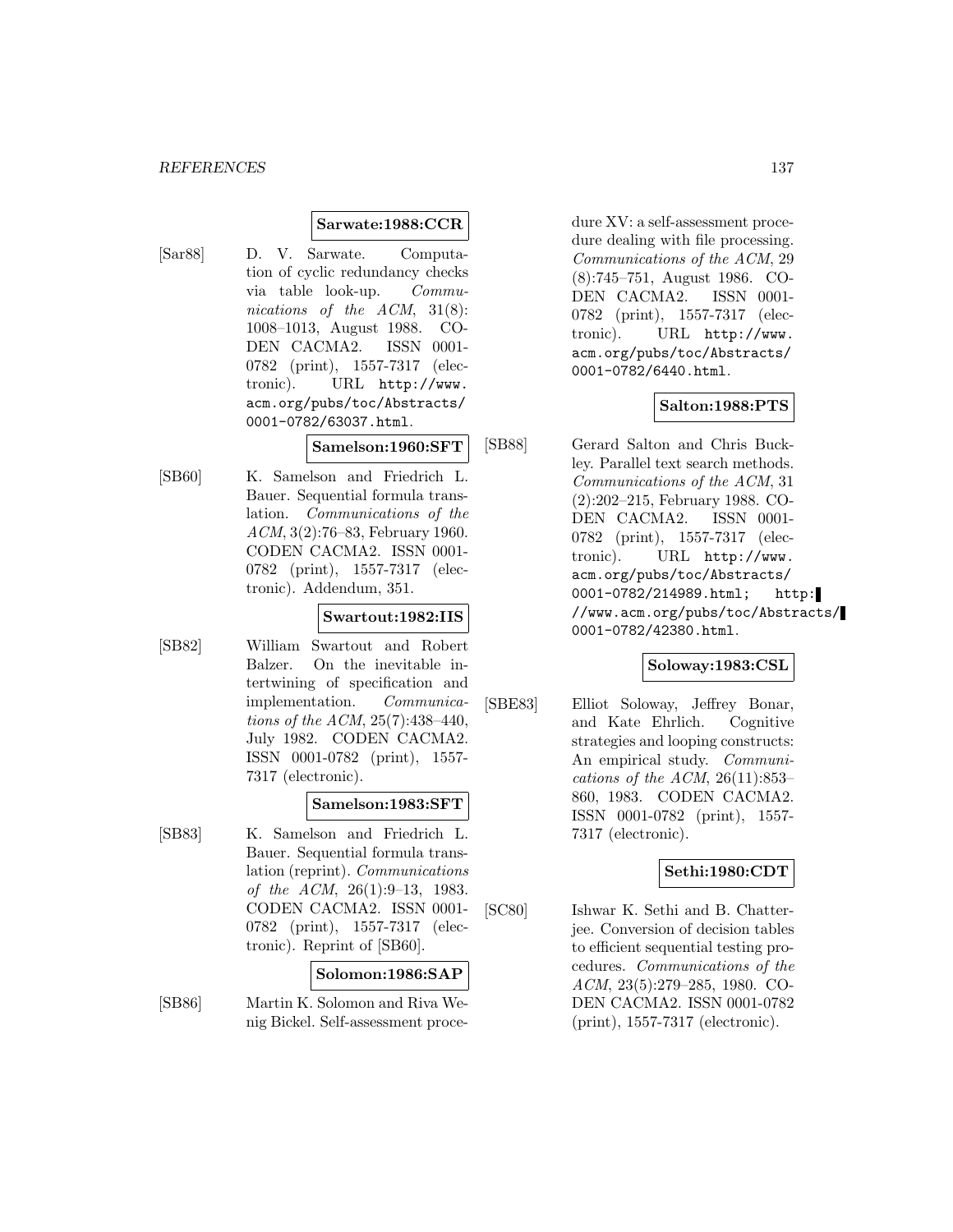### **Simmons:1982:RSS**

[SC82] Robert F. Simmons and Daniel L. Chester. Relating sentences and semantic networks with procedural logic. Communications of the ACM, 25(8):527–547, 1982. CO-DEN CACMA2. ISSN 0001-0782 (print), 1557-7317 (electronic).

#### **Schruben:1987:EPS**

[SC87] Lee W. Schruben and V. James Cogliano. An experimental procedure for simulation response surface model identification. Communications of the ACM, 30(8):716–730, August 1987. CODEN CACMA2. ISSN 0001-0782 (print), 1557-7317 (electronic). URL http://www. acm.org/pubs/toc/Abstracts/ 0001-0782/27656.html.

### **Shneiderman:1988:ESP**

[SC88] Ben Shneiderman and John M. Carroll. Ecological studies of professional programmers: An overview. Communications of the ACM,  $31(11):1256-$ 1258, November 1988. CO-DEN CACMA2. ISSN 0001- 0782 (print), 1557-7317 (electronic). URL http://www. acm.org/pubs/toc/Abstracts/ 0001-0782/214900.html.

### **Schruben:1981:CIB**

[Sch81] Lee W. Schruben. Control of initialization bias in multivariate simulation response. Communications of the ACM, 24 (4):246–252, April 1981. CO-DEN CACMA2. ISSN 0001-0782 (print), 1557-7317 (electronic).

## **Schruben:1983:SME**

[Sch83a] Lee Schruben. Simulation modeling with event graphs. Communications of the ACM,  $26(11):957-$ 963, 1983. CODEN CACMA2. ISSN 0001-0782 (print), 1557- 7317 (electronic).

### **Schwarz:1983:FCT**

[Sch83b] Arthur I. Schwarz. On file compression techniques. Communications of the ACM, 26 (2):148, February 1983. CO-DEN CACMA2. ISSN 0001-0782 (print), 1557-7317 (electronic).

### **Shih:1987:SAE**

[SCL87] Zen-Cheung Shih, Gen-Huey Chen, and R. C. T. Lee. Systolic algorithms to examine all pairs of elements. Communications of the ACM, 30(2):161–167, February 1987. CODEN CACMA2. ISSN 0001-0782 (print), 1557-7317 (electronic). URL http://www. acm.org/pubs/toc/Abstracts/ 0001-0782/12532.html.

### **Sculley:1989:RBB**

[Scu89] John Sculley. The relationship between business and higher education: a perspective on the 21st century. Communications of the ACM,  $32(9):1056-$ 1061, September 1989. CO-DEN CACMA2. ISSN 0001- 0782 (print), 1557-7317 (electronic). URL http://www. acm.org/pubs/toc/Abstracts/ 0001-0782/66452.html.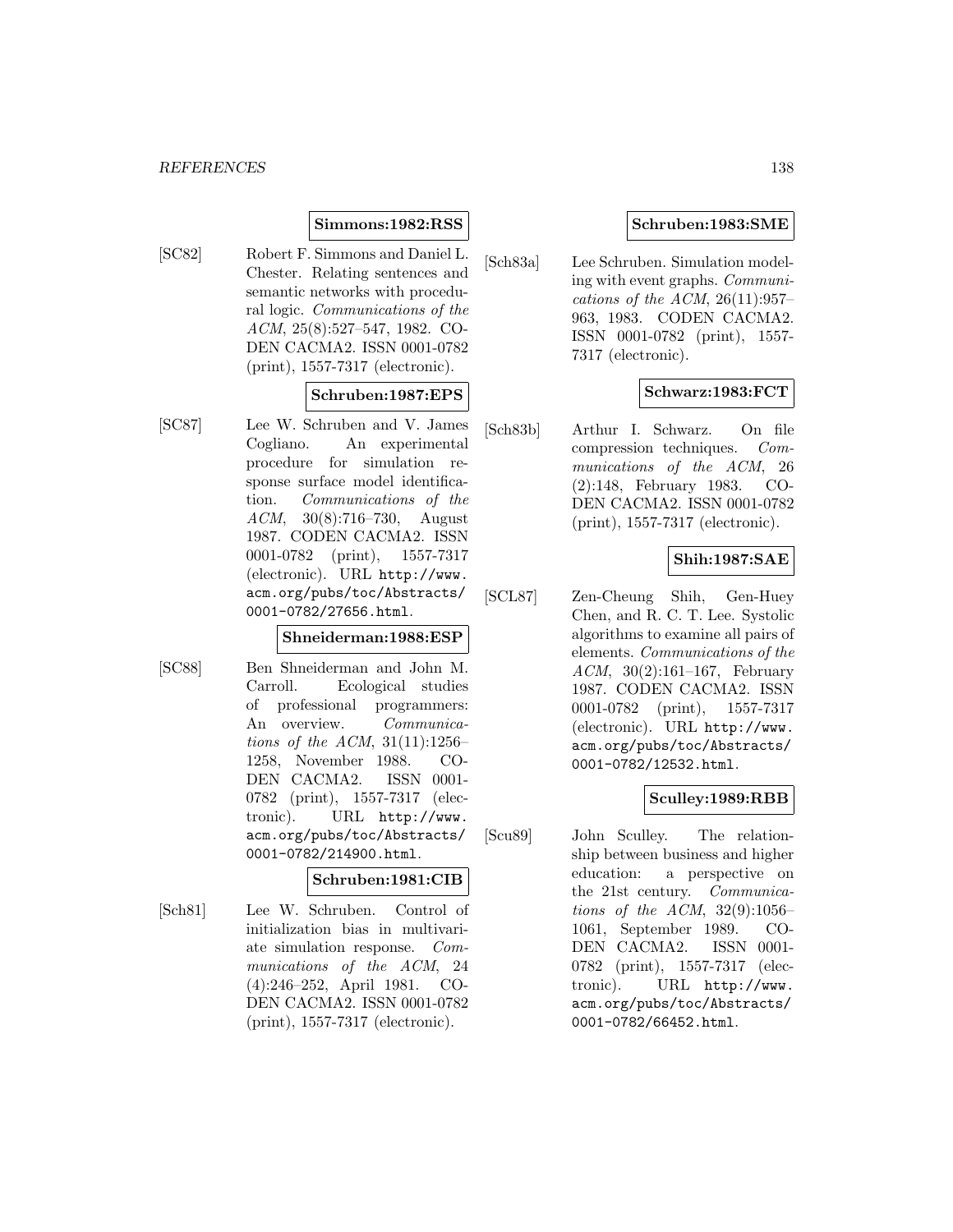## **Sircar:1986:RBB**

[SD86] Sumit Sircar and Dinesh Dave. The relationship between benchmark tests and microcomputer price. Communications of the ACM, 29(3):212–217, March 1986. CODEN CACMA2. ISSN 0001-0782 (print), 1557-7317 (electronic). URL http://www. acm.org/pubs/toc/Abstracts/ 0001-0782/5672.html.

### **Sanz:1984:CMC**

[SDP84] Jorge L. C. Sanz, Irs'hak Dinstein, and Dragutin Petkovic. Computing multi-colored polygonal masks in pipeline architectures and its application to automated visual inspection. Communications of the ACM, 30 (4):318–329, 1984. CODEN CACMA2. ISSN 0001-0782 (print), 1557-7317 (electronic).

### **Sanz:1987:CMC**

[SDP87] Jorge L. C. Sanz, Its'hak Dinstein, and Dragutin Petkovic. Computing multi-colored polygonal masks in pipeline architecture and its application to automated visual inspection. Communications of the ACM, 30 (4):318–329, April 1987. CO-DEN CACMA2. ISSN 0001- 0782 (print), 1557-7317 (electronic). URL http://www. acm.org/pubs/toc/Abstracts/ 0001-0782/32235.html.

## **Seeley:1989:PCG**

[See89] Donn Seeley. Password cracking: a game of wits. Communications of the ACM, 32(6):700–703, June 1989. CODEN CACMA2. ISSN 0001-0782 (print), 1557-7317 (electronic). URL http://www. acm.org/pubs/toc/Abstracts/ 0001-0782/63529.html.

# **Seitz:1985:CC**

[Sei85] Charles L. Seitz. The cosmic cube. Communications of the ACM, 28(1):22–33, January 1985. CODEN CACMA2. ISSN 0001-0782 (print), 1557-7317 (electronic). URL http://www. acm.org/pubs/toc/Abstracts/ 0001-0782/2467.html.

# **Sezgin:1989:EPC**

[Sez89] Fatin Sezgin. On efficient and portable combined random number generators. Communications of the ACM, 32(8):1019– 1020, August 1989. CODEN CACMA2. ISSN 0001-0782 (print), 1557-7317 (electronic).

### **Stefik:1987:BCC**

[SFB<sup>+</sup>87] Mark Stefik, Gregg Foster, Daniel G. Bobrow, Kenneth Kahn, Stan Lanning, and Lucy Suchman. Beyond the chalkboard: computer support for collaboration and problem solving in meetings. Communications of the ACM,  $30(1):32-47$ , January 1987. CODEN CACMA2. ISSN 0001-0782 (print), 1557-7317 (electronic). URL http://www. acm.org/pubs/toc/Abstracts/ 0001-0782/7887.html.

## **Salton:1983:EBI**

[SFW83] Gerard Salton, Edward A. Fox, and Harry Wu. Extended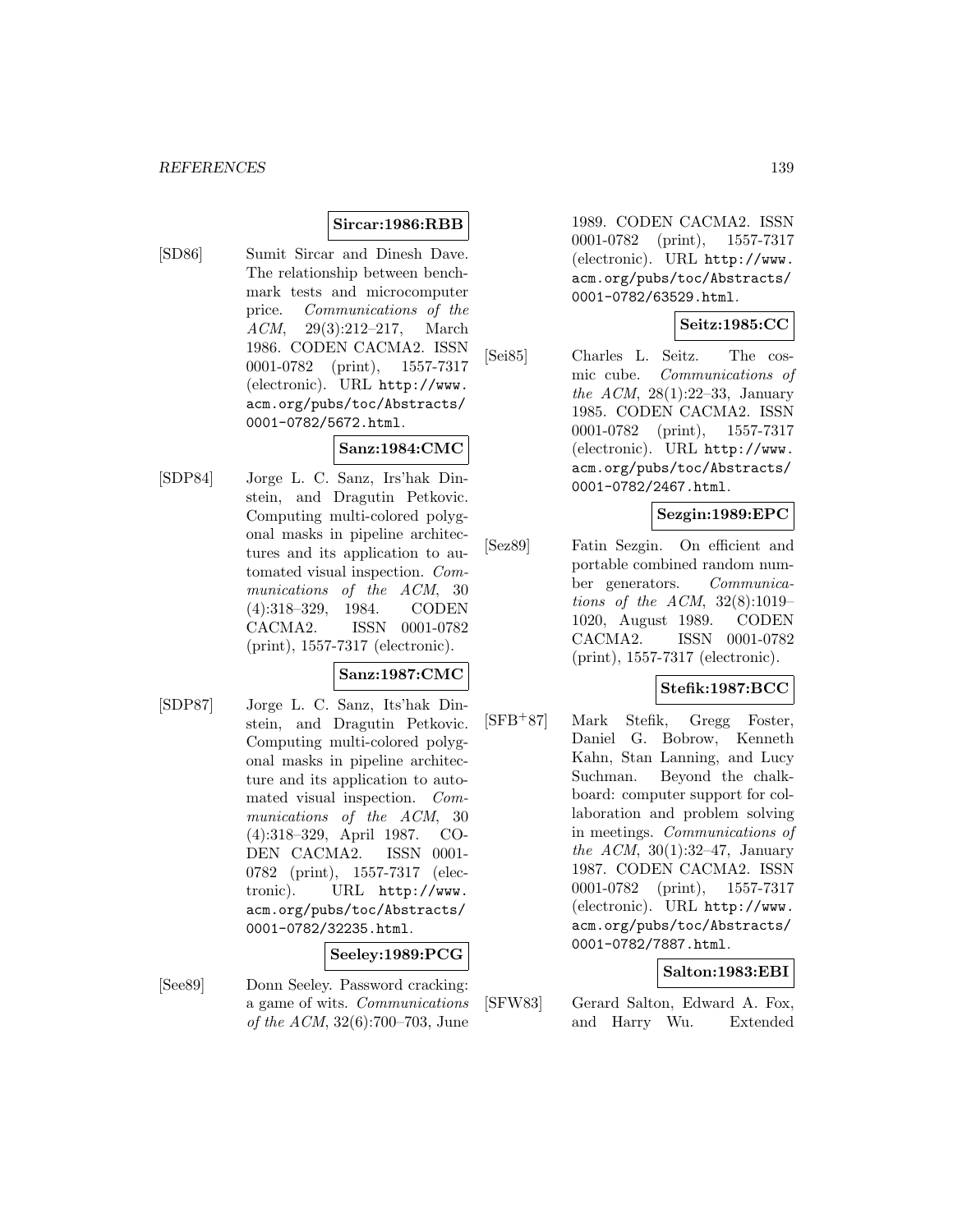Boolean information retrieval. Communications of the ACM, 26 (11):1022–1036, November 1983. CODEN CACMA2. ISSN 0001- 0782 (print), 1557-7317 (electronic).

### **Spector:1984:SSP**

[SG84a] A. Spector and D. Gifford. The space shuttle primary computer system. Communications of the ACM, 27(9):874–900, September 1984. CODEN CACMA2. ISSN 0001-0782 (print), 1557- 7317 (electronic).

### **Spector:1984:CSI**

[SG84b] Alfred Z. Spector and David K. Gifford. Case study: IBM's System/360–370 architecture. Communications of the ACM, 30 (4):291–307, 1984. CODEN CACMA2. ISSN 0001-0782 (print), 1557-7317 (electronic).

### **Spector:1986:CSP**

[SG86] Alfred Spector and David Gifford. A computer science perspective of bridge design. Communications of the ACM, 29 (4):267–283, April 1986. CO-DEN CACMA2. ISSN 0001- 0782 (print), 1557-7317 (electronic). URL http://www. acm.org/pubs/toc/Abstracts/ 0001-0782/6327.html.

### **Sauter:1983:JHI**

[SGJ<sup>+</sup>83] Steven L. Sauter, Mark S. Gottlieb, Karen C. Jones, Vernon N. Dodson, and Kathryn M. Rohrer. Job and health implications of VDT use: Initial results of the Wisconsin–NIOSH study. Communications of the ACM, 26(4):284–294, 1983. CO-DEN CACMA2. ISSN 0001-0782 (print), 1557-7317 (electronic).

## **Shoch:1980:MPE**

[SH80] John F. Shoch and Jon A. Hupp. Measured performance of an Ethernet local network. Communications of the ACM, 23(12): 711–721, December 1980. CO-DEN CACMA2. ISSN 0001-0782 (print), 1557-7317 (electronic).

### **Shoch:1982:CPW**

[SH82] John F. Shoch and Jon A. Hupp. Computing practices: The 'worm' programs — early experience with a distributed computation. Communications of the ACM, 25(3):172–180, March 1982. CODEN CACMA2. ISSN 0001-0782 (print), 1557-7317 (electronic).

### **Slagle:1985:ESR**

[SH85] James R. Slagle and Henry Hamburger. An expert system for a resource allocation problem. Communications of the ACM, 28 (9):994–1004, September 1985. CODEN CACMA2. ISSN 0001- 0782 (print), 1557-7317 (electronic). URL http://www. acm.org/pubs/toc/Abstracts/ 0001-0782/4291.html.

### **Shapiro:1983:FGP**

[Sha83] E. Y. Shapiro. The fifth generation project — a trip report. Communications of the ACM, 26(9):637–641, September 1983.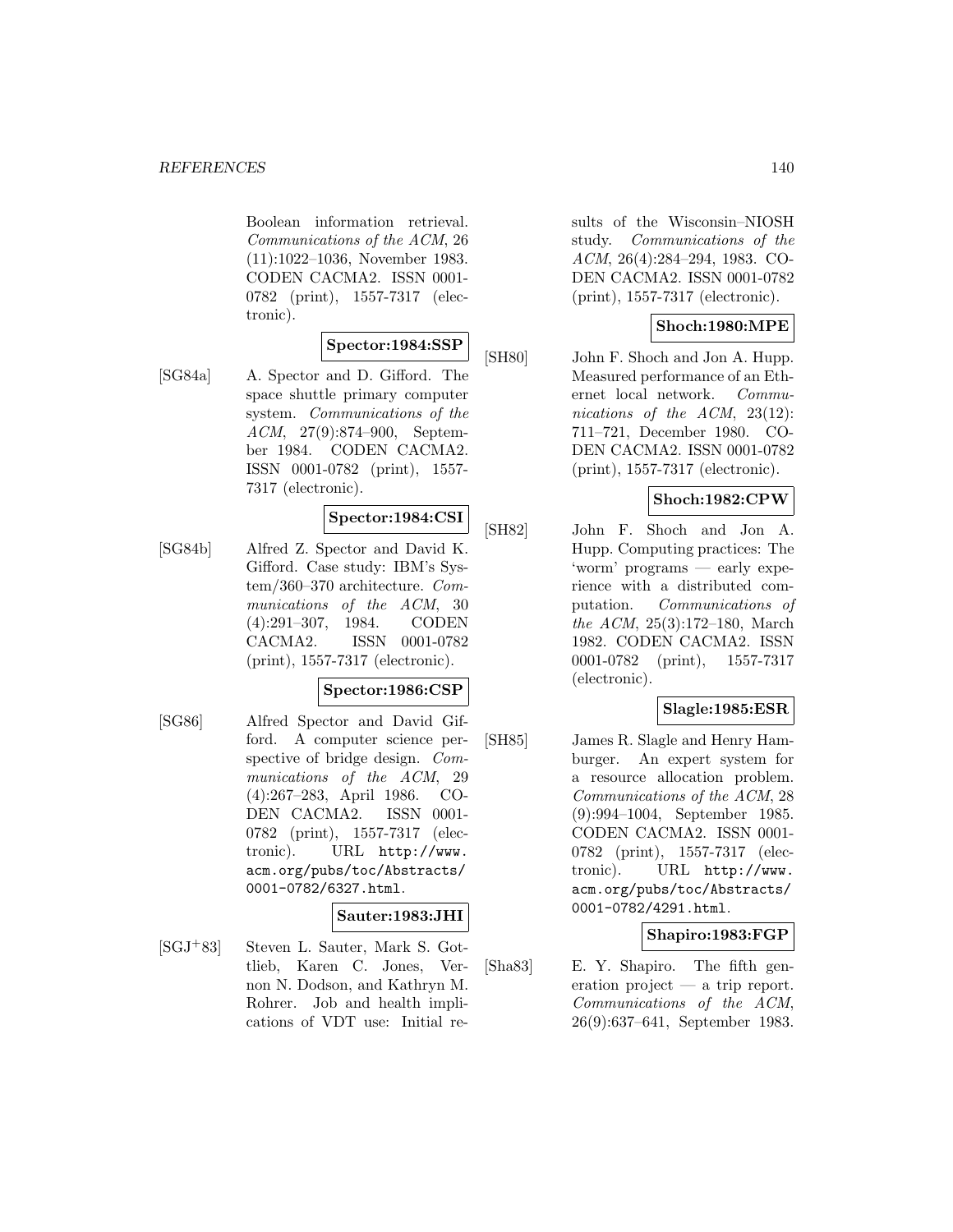CODEN CACMA2. ISSN 0001- 0782 (print), 1557-7317 (electronic).

# **Shattuck:1984:CMI**

[Sha84] J. Shattuck. Computer matching is a serious threat to individual rights. Communications of the ACM, 27(6):538, June 1984. CO-DEN CACMA2. ISSN 0001-0782 (print), 1557-7317 (electronic).

# **Shaw:1988:SSO**

[Sha88] Alan Shaw. Special section on operating systems. Communications of the ACM, 31 (3):255–257, March 1988. CO-DEN CACMA2. ISSN 0001- 0782 (print), 1557-7317 (electronic). URL http://www. acm.org/pubs/toc/Abstracts/ 0001-0782/42395.html.

### **Shemer:1987:SAS**

[She87] Itzhak Shemer. Systems analysis: a systemic analysis of a conceptual model. Communications of the ACM, 30(6):506–512, June 1987. CODEN CACMA2. ISSN 0001-0782 (print), 1557-7317 (electronic). URL http://www. acm.org/pubs/toc/Abstracts/ 0001-0782/214768.html.

### **Shneiderman:1982:CFD**

[Shn82a] Ben Shneiderman. Control flow and data structure documentation: Two experiments. Communications of the ACM, 25(1): 55–63, 1982. CODEN CACMA2. ISSN 0001-0782 (print), 1557- 7317 (electronic).

### **Shneiderman:1982:PDC**

[Shn82b] Ben Shneiderman. Pracniques: Designing computer system messages. Communications of the ACM, 25(9):610–611, 1982. CO-DEN CACMA2. ISSN 0001-0782 (print), 1557-7317 (electronic).

# **Scott:1986:TTI**

[SI86] David S. Scott and S. Sitharama Iyengar. TID — a translation invariant data structure for storing images. Communications of the ACM, 29(5):418–429, May 1986. CODEN CACMA2. ISSN 0001- 0782 (print), 1557-7317 (electronic). URL http://www. acm.org/pubs/toc/Abstracts/ 0001-0782/5692.html.

### **Silberman:1983:SPT**

[Sil83] Gabriel M. Silberman. Stack processing techniques in delayedstaging storage hierarchies. Communications of the ACM, 26 (11):999–1007, 1983. CODEN CACMA2. ISSN 0001-0782 (print), 1557-7317 (electronic).

## **Sipala:1977:RSM**

[Sip77] Paolo Sipala. Remark on "Algorithm 408: A Sparse Matrix Package (Part I) [F4]". ACM Transactions on Mathematical Software, 3(3):303, September 1977. CODEN ACMSCU. ISSN 0098-3500 (print), 1557-7295 (electronic). See [McN71].

## **Schuler:1989:ICS**

[SJ89] Douglas Schuler and Jonathan Jacky. Introduction — computing and social responsibilities.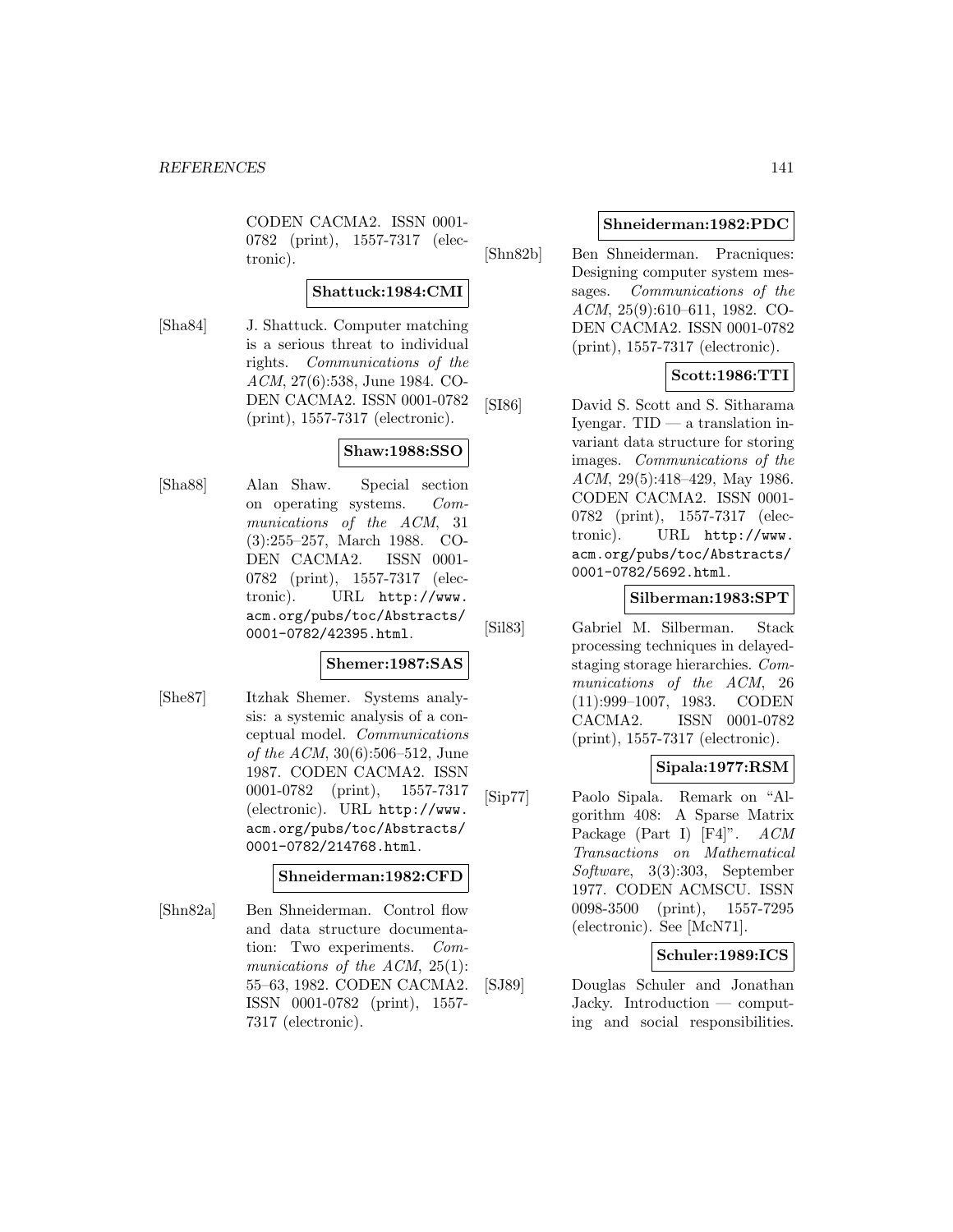Communications of the ACM, 32 (8):925–927, August 1989. CO-DEN CACMA2. ISSN 0001- 0782 (print), 1557-7317 (electronic). URL http://www. acm.org/pubs/toc/Abstracts/ 0001-0782/214896.html.

### **Shrager:1987:IPQ**

[SJM<sup>+</sup>87] Jeff Shrager, Daniel S. Jordan, Thomas P. Moran, Gregor Kiczales, and Daniel M. Russell. Issues in the pragmatics of qualitative modeling: lessons learned from a xerographics project. Communications of the ACM, 30(12): 1036–1047, December 1987. CO-DEN CACMA2. ISSN 0001- 0782 (print), 1557-7317 (electronic). URL http://www. acm.org/pubs/toc/Abstracts/ 0001-0782/33449.html.

### **Stanfill:1986:PFT**

[SK86] Craig Stanfill and Brewster Kahle. Parallel free text search on the Connection Machine system. Communications of the ACM, 29(12):1229– 1239, December 1986. CO-DEN CACMA2. ISSN 0001- 0782 (print), 1557-7317 (electronic). URL http://www. acm.org/pubs/toc/Abstracts/ 0001-0782/7907.html.

#### **Srinivasan:1987:RBS**

[SK87] Ananth Srinivasan and Kate M. Kaiser. Relationships between selected organizational factors and systems development. Communications of the ACM, 30 (6):556–562, June 1987. CO-DEN CACMA2. ISSN 00010782 (print), 1557-7317 (electronic). URL http://www. acm.org/pubs/toc/Abstracts/ 0001-0782/214775.html.

### **Stott:1988:ACU**

[SK88] Jack W. Stott and Jeffrey E. Kottemann. Anatomy of a compact user interface development tool. Communications of the ACM, 31 (1):56–66, January 1988. CO-DEN CACMA2. ISSN 0001- 0782 (print), 1557-7317 (electronic). URL http://www. acm.org/pubs/toc/Abstracts/ 0001-0782/35048.html.

### **Skelly:1982:APS**

[Ske82] Patrick G. Skelly. The ACM position on standardization of the Ada language. Communications of the ACM, 25(2):118–120, 1982. CODEN CACMA2. ISSN 0001- 0782 (print), 1557-7317 (electronic).

### **Sleeman:1986:SSC**

[Sle86] Derek H. Sleeman. Special section on the challenges of teaching computer programming. Communications of the ACM, 29(9): 840–841, September 1986. CO-DEN CACMA2. ISSN 0001- 0782 (print), 1557-7317 (electronic). URL http://www. acm.org/pubs/toc/Abstracts/ 0001-0782/214913.html.

#### **Soloway:1988:DDC**

[SLL<sup>+</sup>88] Elliot Soloway, Robin Lampert, Stan Letovsky, David Littman, and Jeannine Pinto. Designing documentation to compen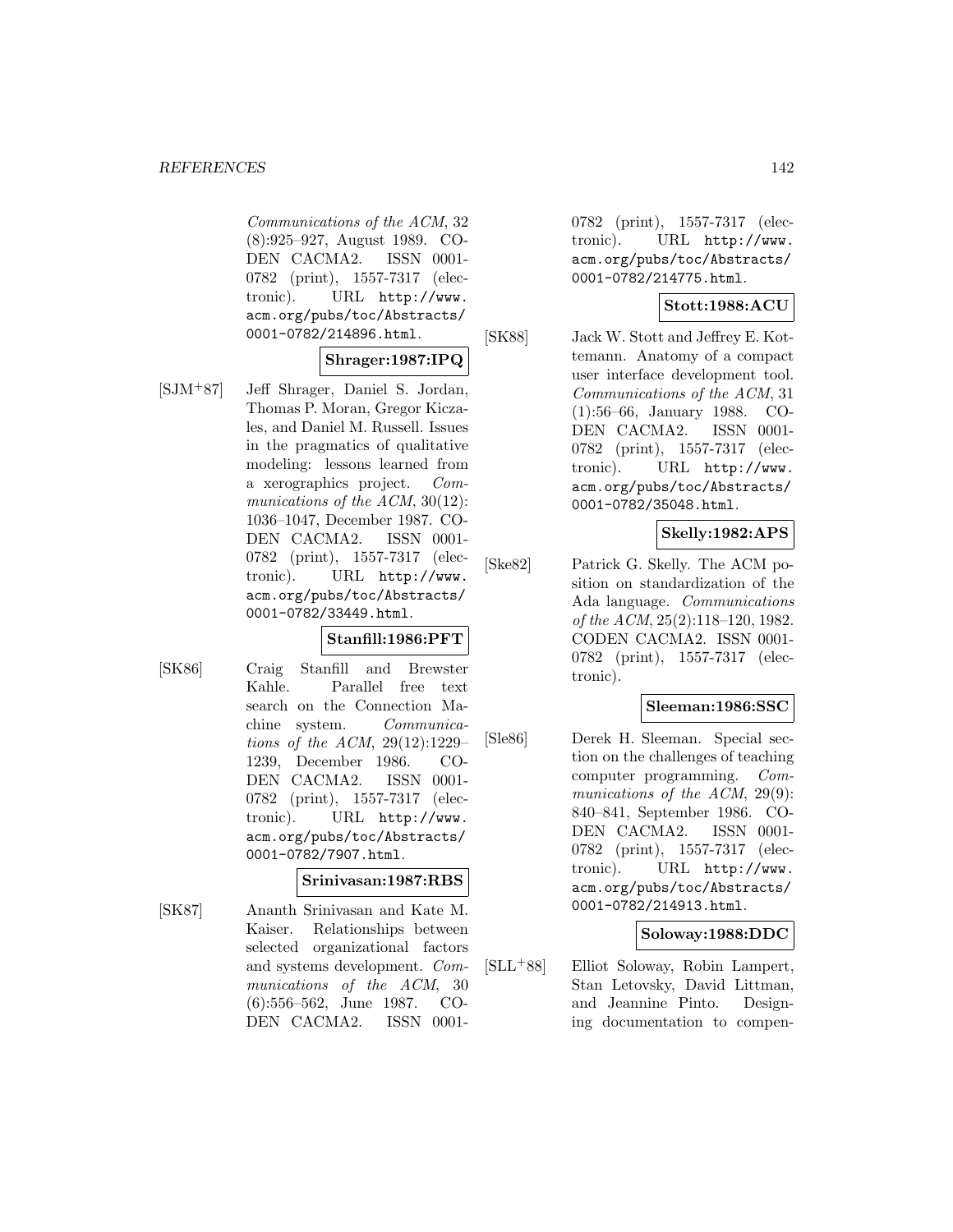sate for delocalized plans. Communications of the ACM, 31(11): 1259–1267, November 1988. CO-DEN CACMA2. ISSN 0001- 0782 (print), 1557-7317 (electronic). URL http://www. acm.org/pubs/toc/Abstracts/ 0001-0782/50088.html.

## **Smith:1981:LTF**

[Smi81] Alan Jay Smith. Long-term file migration: Development and evaluation of algorithms. Communications of the ACM, 24(8): 521–532, August 1981. CO-DEN CACMA2. ISSN 0001-0782 (print), 1557-7317 (electronic).

## **Smith:1985:DDC**

[Smi85] Henry C. Smith. Database design: composing fully normalized tables from a rigorous dependency diagram. Communications of the ACM, 28(8): 826–838, August 1985. CO-DEN CACMA2. ISSN 0001- 0782 (print), 1557-7317 (electronic). URL http://www. acm.org/pubs/toc/Abstracts/ 0001-0782/4024.html.

## **Smith:1988:CCP**

[Smi88] J. E. Smith. Characterizing computer performance with a single number. Communications of the ACM, 31(10):1202– 1206, October 1988. CO-DEN CACMA2. ISSN 0001- 0782 (print), 1557-7317 (electronic). URL http://www. acm.org/pubs/toc/Abstracts/ 0001-0782/63043.html.

# **Soloway:1986:LPL**

[Sol86] E. Soloway. Learning to program = learning to construct mechanisms and explanations. Communications of the ACM, 29(9): 850–858, September 1986. CO-DEN CACMA2. ISSN 0001- 0782 (print), 1557-7317 (electronic). URL http://www. acm.org/pubs/toc/Abstracts/ 0001-0782/6594.html.

# **Spafford:1989:CA**

[Spa89] Eugene H. Spafford. The Internet worm: Crisis and aftermath. Communications of the ACM, 32(6):678–687, June 1989. CODEN CACMA2. ISSN 0001- 0782 (print), 1557-7317 (electronic). URL http://www. acm.org/pubs/toc/Abstracts/ 0001-0782/63527.html.

# **Spector:1982:PRO**

[Spe82] Alfred Z. Spector. Performing remote operations efficiently on a local computer network. Communications of the ACM, 25 (4):246–260, April 1982. CO-DEN CACMA2. ISSN 0001-0782 (print), 1557-7317 (electronic).

# **Sammet:1982:NCR**

[SR82] Jean E. Sammet and Anthony Ralston. The new (1982) Computing Reviews classification sys $tem$  — final version. *Commu*nications of the ACM, 25(1):13– 25, 1982. CODEN CACMA2. ISSN 0001-0782 (print), 1557- 7317 (electronic).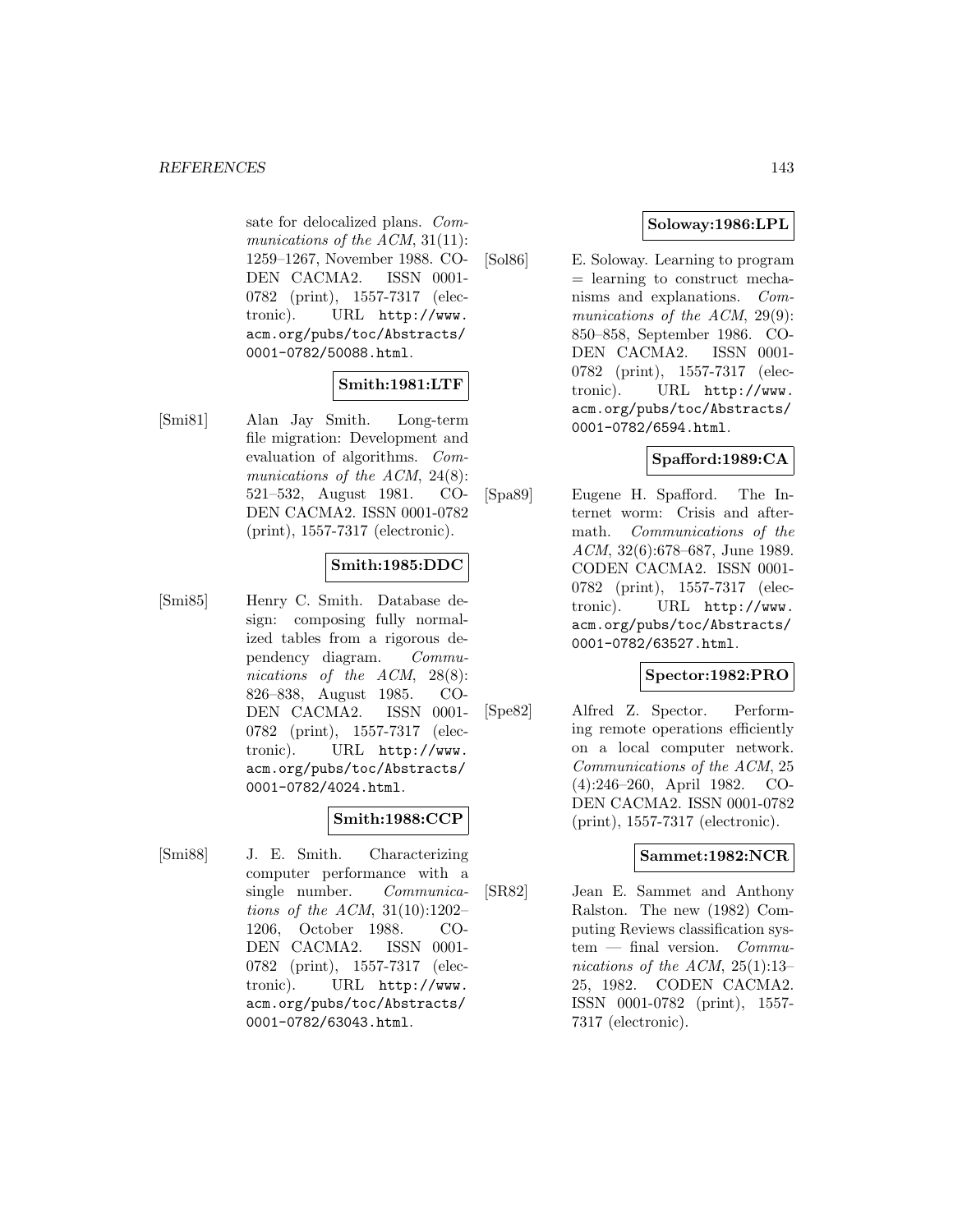### **Sammet:1984:SRP**

[SR84] Jean E. Sammet and Bernard Rous. Special report: Progress report on the ACM Guide to Computing Literature. Communications of the ACM, 27 (4):336–341, April 1984. CO-DEN CACMA2. ISSN 0001-0782 (print), 1557-7317 (electronic).

### **Sammet:1985:RAC**

[SR85] Jean E. Sammet and Robert W. Rector. In recognition of the 25th anniversary of Computing Reviews: selected reviews 1960–1984. Communications of the ACM, 28(1):53–68, January 1985. CODEN CACMA2. ISSN 0001-0782 (print), 1557-7317 (electronic). URL http://www. acm.org/pubs/toc/Abstracts/ 0001-0782/214920.html.

# **Srinivasan:1983:SDT**

[Sri83] B. Srinivasan. On the synthesis of decision tables. Communications of the ACM,  $26(2):135-$ 136, 1983. CODEN CACMA2. ISSN 0001-0782 (print), 1557- 7317 (electronic).

### **Steele:1980:DLB**

[SS80] Guy Lewis Steele, Jr. and Gerald Jay Sussman. Design of a Lisp-based processor. Communications of the ACM, 23(11): 628–645, November 1980. CO-DEN CACMA2. ISSN 0001-0782 (print), 1557-7317 (electronic).

#### **Saunders:1986:OPI**

[SS86a] Carol S. Saunders and Richard W. Scamell. Organizational power

and the information services department: a reexamination. Communications of the ACM, 29 (2):142–147, February 1986. CO-DEN CACMA2. ISSN 0001- 0782 (print), 1557-7317 (electronic). URL http://www. acm.org/pubs/toc/Abstracts/ 0001-0782/5663.html.

#### **Spohrer:1986:NMF**

[SS86b] James C. Spohrer and Elliot Soloway. Novice mistakes: are the folk wisdoms correct? Communications of the ACM, 29 (7):624–632, July 1986. CO-DEN CACMA2. ISSN 0001- 0782 (print), 1557-7317 (electronic). URL http://www. acm.org/pubs/toc/Abstracts/ 0001-0782/6145.html.

### **Sergot:1986:BNA**

[SSK<sup>+</sup>86] M. J. Sergot, F. Sadri, R. A. Kowalski, F. Kriwaczek, P. Hammond, and H. T. Cory. The British Nationality Act as a logic program. Communications of the ACM, 29(5):370–386, May 1986. CODEN CACMA2. ISSN 0001- 0782 (print), 1557-7317 (electronic). URL http://www. acm.org/pubs/toc/Abstracts/ 0001-0782/5920.html.

### **Schneider:1983:IHC**

[ST83] Michael L. Schneider and John C. Thomas. Introduction: The humanization of computer interfaces. Communications of the ACM, 26(4):252–253, 1983. CO-DEN CACMA2. ISSN 0001-0782 (print), 1557-7317 (electronic).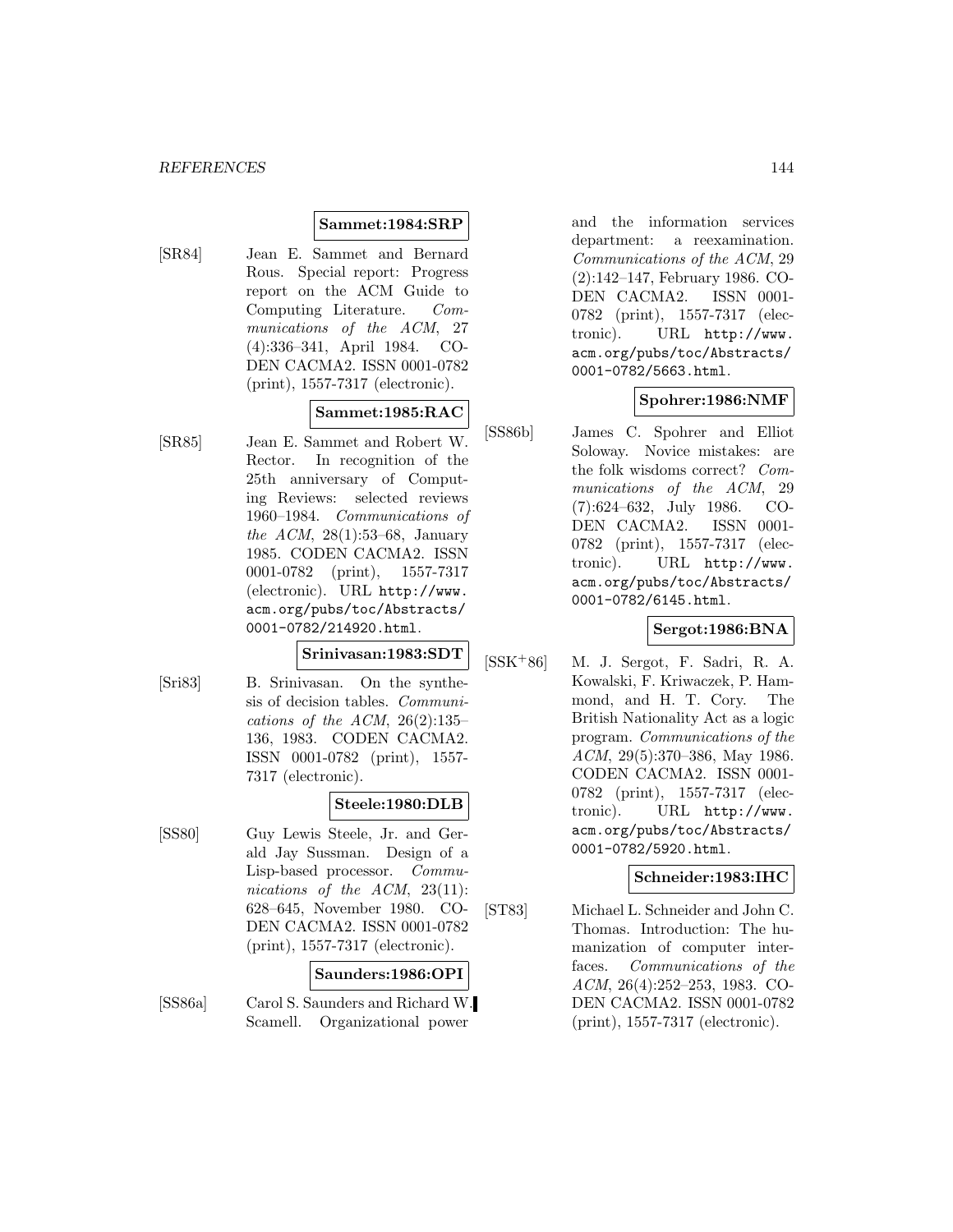# **Sleator:1985:AEL**

[ST85] Daniel D. Sleator and Robert E. Tarjan. Amortized efficiency of list update and paging rules. Communications of the ACM, 28 (2):202–208, February 1985. CO-DEN CACMA2. ISSN 0001- 0782 (print), 1557-7317 (electronic). URL http://www. acm.org/pubs/toc/Abstracts/ 0001-0782/2793.html.

#### **Sarnak:1986:PPL**

[ST86] Neil Sarnak and Robert E. Tarjan. Planar point location using persistent search trees. Communications of the ACM, 29 (7):669–679, July 1986. CO-DEN CACMA2. ISSN 0001- 0782 (print), 1557-7317 (electronic). URL http://www. acm.org/pubs/toc/Abstracts/ 0001-0782/6151.html.

#### **Stark:1986:CLP**

[Sta86] W. Richard Stark. Comment on: "Logic programming" [Comm. ACM, 28, 1985, 9, 933–941] by M. R. Genesereth and M. L. Ginsberg. with a reply by the authors. Communications of the ACM, 29(4):331, April 1986. CO-DEN CACMA2. ISSN 0001-0782 (print), 1557-7317 (electronic).

#### **Sterling:1982:UPD**

[Ste82] Theodor D. Sterling. Unionization of professionals in data processing: An assessment of recent trends. Communications of the ACM, 25(11):807–816, 1982. CO-DEN CACMA2. ISSN 0001-0782 (print), 1557-7317 (electronic).

# **Steier:1983:CKI**

[Ste83] Rosalie Steier. Cooperation is the key: An interview with B. R. Inman. Communications of the ACM, 26(9):642–645, 1983. CO-DEN CACMA2. ISSN 0001-0782 (print), 1557-7317 (electronic).

# **Steier:1984:MU**

[Ste84] Rosalie Steier. An MCC update. Communications of the ACM, 27(7):636–637, 1984. CO-DEN CACMA2. ISSN 0001-0782 (print), 1557-7317 (electronic).

# **Stefik:1985:CSC**

[Ste85a] Mark Stefik. Corrigendum: "Strategic Computing at DARPA: Overview and Assessment". Communications of the ACM, 28(8):788, August 1985. CO-DEN CACMA2. ISSN 0001-0782 (print), 1557-7317 (electronic). See [Ste85b].

## **Stefik:1985:SCD**

[Ste85b] Mark Stefik. Strategic computing at DARPA: overview and assessment. Communications of the ACM, 28(7):690–704, July 1985. CODEN CACMA2. ISSN 0001- 0782 (print), 1557-7317 (electronic). URL http://www. acm.org/pubs/toc/Abstracts/ 0001-0782/3896.html. See corrigendum [Ste85a].

#### **Steier:1986:Aa**

[Ste86a] Rosalie Steier. Authors. Communications of the ACM, 29 (1):1–2, January 1986. CO-DEN CACMA2. ISSN 0001-0782 (print), 1557-7317 (electronic).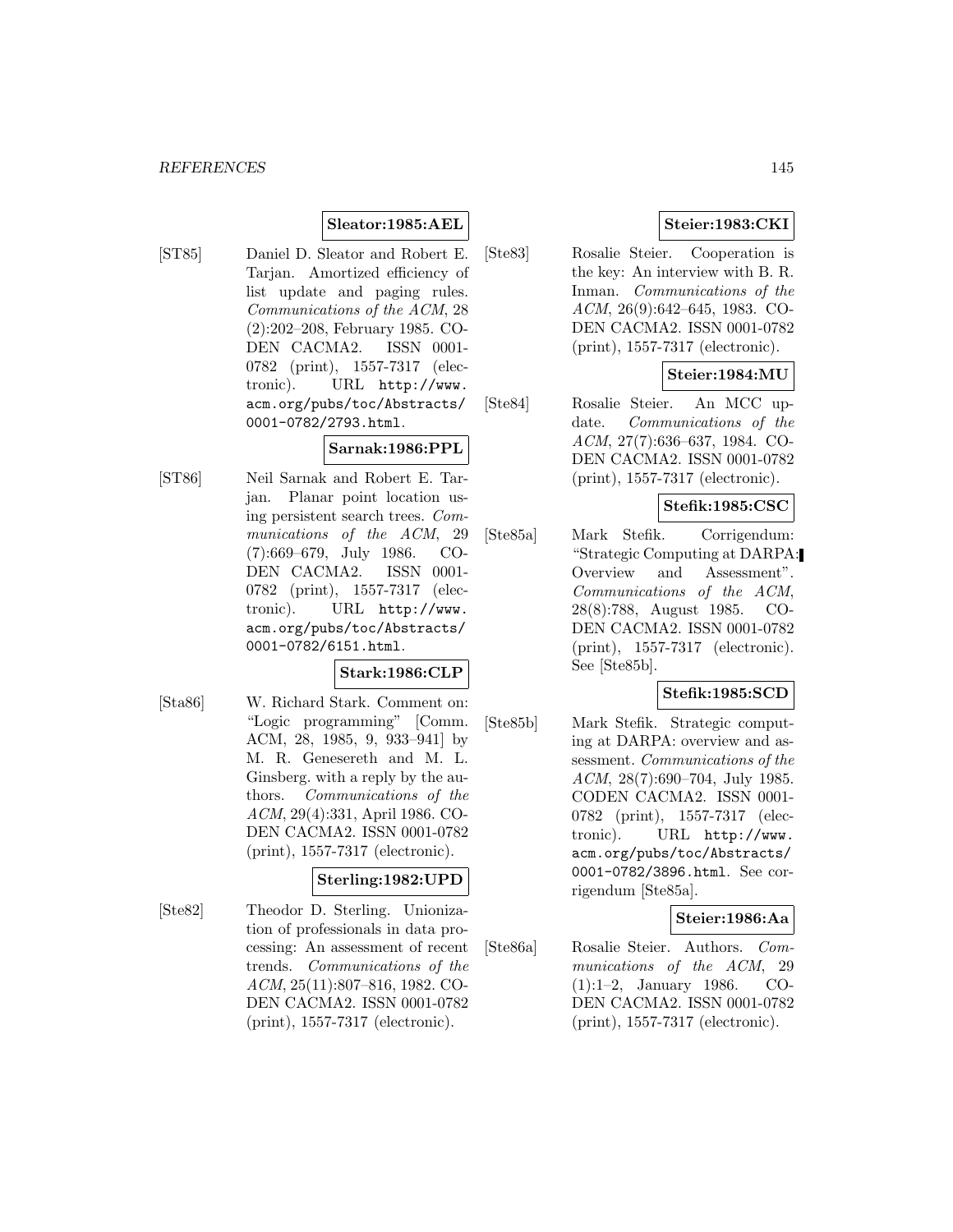#### *REFERENCES* 146

# **Steier:1986:Ab**

[Ste86b] Rosalie Steier. Authors. Communications of the ACM, 29 (2):83, February 1986. CO-DEN CACMA2. ISSN 0001-0782 (print), 1557-7317 (electronic).

## **Steier:1986:Ac**

[Ste86c] Rosalie Steier. Authors. Communications of the ACM, 29(3): 171–172, March 1986. CO-DEN CACMA2. ISSN 0001-0782 (print), 1557-7317 (electronic).

#### **Steier:1986:Ad**

[Ste86d] Rosalie Steier. Authors. Communications of the ACM, 29(4):259, April 1986. CODEN CACMA2. ISSN 0001-0782 (print), 1557- 7317 (electronic).

## **Steier:1986:Ae**

[Ste86e] Rosalie Steier. Authors. Communications of the ACM, 29 (5):357–358, May 1986. CO-DEN CACMA2. ISSN 0001-0782 (print), 1557-7317 (electronic).

# **Steier:1986:Af**

[Ste86f] Rosalie Steier. Authors. Communications of the ACM, 29(6):465, June 1986. CODEN CACMA2. ISSN 0001-0782 (print), 1557- 7317 (electronic).

# **Steier:1986:Ag**

[Ste86g] Rosalie Steier. Authors. Communications of the ACM, 29 (7):577–579, July 1986. CO-DEN CACMA2. ISSN 0001-0782 (print), 1557-7317 (electronic).

## **Steier:1986:Ah**

[Ste86h] Rosalie Steier. Authors. Communications of the ACM, 29(8): 705–706, August 1986. CO-DEN CACMA2. ISSN 0001-0782 (print), 1557-7317 (electronic).

## **Steier:1986:Ai**

[Ste86i] Rosalie Steier. Authors. Communications of the ACM, 29(9): 825–826, September 1986. CO-DEN CACMA2. ISSN 0001-0782 (print), 1557-7317 (electronic).

#### **Steier:1986:Aj**

[Ste86j] Rosalie Steier. Authors. Communications of the ACM, 29 (10):927, October 1986. CO-DEN CACMA2. ISSN 0001-0782 (print), 1557-7317 (electronic).

#### **Steier:1986:Ak**

[Ste86k] Rosalie Steier. Authors. Communications of the ACM, 29(11): 1023–1025, November 1986. CO-DEN CACMA2. ISSN 0001-0782 (print), 1557-7317 (electronic).

#### **Steier:1986:Al**

[Ste86l] Rosalie Steier. Authors. Communications of the ACM, 29(12): 1127–1128, December 1986. CO-DEN CACMA2. ISSN 0001-0782 (print), 1557-7317 (electronic).

## **Steier:1986:Wa**

[Ste86m] Rosalie Steier. From Washington. Communications of the ACM, 29(1):3, January 1986. CODEN CACMA2. ISSN 0001- 0782 (print), 1557-7317 (electronic).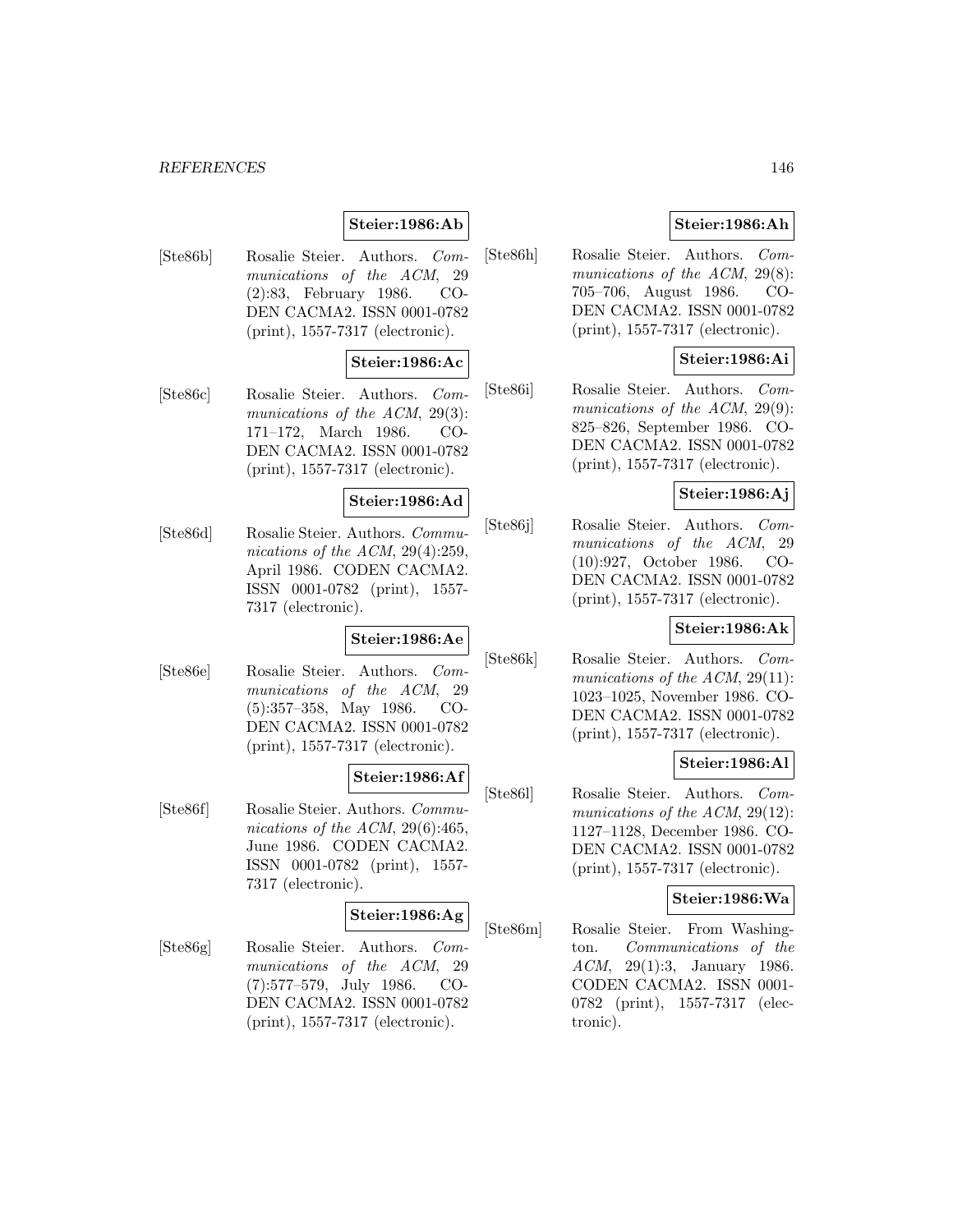## **Steier:1986:Wb**

[Ste86n] Rosalie Steier. From Washington. Communications of the ACM, 29(4):266–ff., April 1986. CODEN CACMA2. ISSN 0001- 0782 (print), 1557-7317 (electronic).

## **Steier:1986:Wc**

[Ste86o] Rosalie Steier. From Washington. Communications of the ACM, 29(6):470, June 1986. CO-DEN CACMA2. ISSN 0001-0782 (print), 1557-7317 (electronic).

## **Steir:1986:W**

[Ste86p] Rosalie Steir. From Washington. Communications of the ACM, 29(3):183, March 1986. CO-DEN CACMA2. ISSN 0001-0782 (print), 1557-7317 (electronic).

# **Steier:1989:NT**

[Ste89a] Rosalie Steier. News track. Communications of the ACM, 32(3): 285–286, March 1989. CO-DEN CACMA2. ISSN 0001-0782 (print), 1557-7317 (electronic).

#### **Stevens:1989:IIV**

[Ste89b] Scott M. Stevens. Intelligent interactive video simulation of a code inspection. Communications of the ACM, 32 (7):832–843, July 1989. CO-DEN CACMA2. ISSN 0001- 0782 (print), 1557-7317 (electronic). URL http://www. acm.org/pubs/toc/Abstracts/ 0001-0782/65450.html.

#### **Stonebraker:1981:OSS**

[Sto81] M. Stonebraker. Operating system support for database management. Communications of the ACM, 24(7):412–418, July 1981. CODEN CACMA2. ISSN 0001- 0782 (print), 1557-7317 (electronic). Reprinted in M. Stonebraker, Readings in Database Sys., Morgan Kaufmann, San Mateo, CA, 1988.

## **Stoll:1988:SWH**

[Sto88a] Clifford Stoll. Stalking the wily hacker. Communications of the ACM, 31(5):484–497, May 1988. CODEN CACMA2. ISSN 0001- 0782 (print), 1557-7317 (electronic). URL http://www. acm.org/pubs/toc/Abstracts/ 0001-0782/42412.html.

#### **Stonebraker:1988:RDS**

[Sto88b] Michael Stonebraker, editor. Readings in Database Systems. Morgan Kaufmann Publishers, Los Altos, CA 94022, USA, 1988. ISBN 0-934613-65-6. xii + 644 pp. LCCN QA76.9.D3 R4 1988. US\$29.95.

#### **Sussenguth:1963:UTS**

[Sus63] Edward H. Sussenguth, Jr. Use of tree structures for processing files. Communications of the ACM, 6(5):272–279, May 1963. CODEN CACMA2. ISSN 0001- 0782 (print), 1557-7317 (electronic).

#### **Sussenguth:1983:UTS**

[Sus83] Edward H. Sussenguth, Jr. Use of tree structures for processing files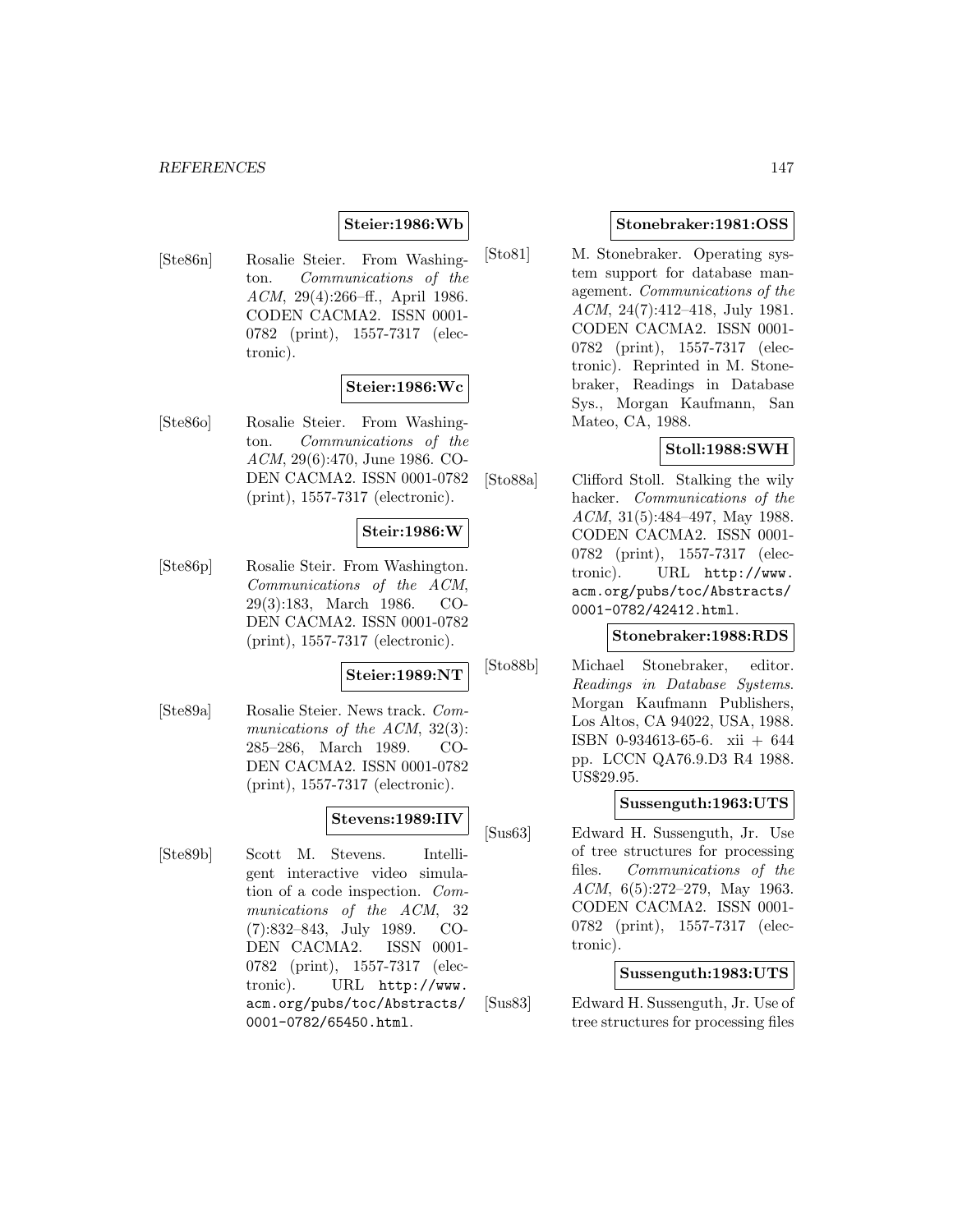(reprint). Communications of the ACM, 26(1):17–20, 1983. CO-DEN CACMA2. ISSN 0001-0782 (print), 1557-7317 (electronic). Reprint of [Sus63].

#### **Sutherland:1989:M**

[Sut89] I. E. Sutherland. Micropipelines. Communications of the ACM, 32 (6):720–738, June 1989. CO-DEN CACMA2. ISSN 0001- 0782 (print), 1557-7317 (electronic). URL http://www. acm.org/pubs/toc/Abstracts/ 0001-0782/63532.html.

#### **Suzuki:1982:APR**

[Suz82] Norihisa Suzuki. Analysis of pointer "rotation". Communications of the ACM, 25(5):330–335, May 1982. CODEN CACMA2. ISSN 0001-0782 (print), 1557- 7317 (electronic).

#### **Stasko:1987:PHE**

[SV87] John T. Stasko and Jeffrey Scott Vitter. Pairing heaps: Experiments and analysis. Communications of the ACM, 30(3): 234–249, March 1987. CO-DEN CACMA2. ISSN 0001- 0782 (print), 1557-7317 (electronic). URL http://www. acm.org/pubs/toc/Abstracts/ 0001-0782/214759.html.

## **Shearer:1985:ASS**

[SW85] J. M. Shearer and M. A. Wolfe. ALGLIB, a simple symbolmanipulation package. Communications of the ACM, 28(8): 820–825, August 1985. CO-DEN CACMA2. ISSN 00010782 (print), 1557-7317 (electronic). URL http://www. acm.org/pubs/toc/Abstracts/ 0001-0782/4023.html.

#### **Stanfill:1986:TMB**

[SW86a] Craig Stanfill and David Waltz. Toward memory-based reasoning. Communications of the ACM, 29(12):1213–1228, December 1986. CODEN CACMA2. ISSN 0001-0782 (print), 1557- 7317 (electronic). URL http:// www.acm.org/pubs/toc/Abstracts/ 0001-0782/7906.html.

### **Stout:1986:TRO**

[SW86b] Q. F. Stout and B. L. Warren. Tree rebalancing in optimal time and space. Communications of the ACM, 29(9): 902–908, September 1986. CO-DEN CACMA2. ISSN 0001- 0782 (print), 1557-7317 (electronic). URL http://www. acm.org/pubs/toc/Abstracts/ 0001-0782/6599.html.

#### **Smith:1988:HIS**

[SW88] John B. Smith and Stephen F. Weiss. Hypertext: Introduction to the special issue. Communications of the ACM, 31 (7):816–819, July 1988. CO-DEN CACMA2. ISSN 0001- 0782 (print), 1557-7317 (electronic). URL http://www. acm.org/pubs/toc/Abstracts/ 0001-0782/48512.html.

#### **Straub:1989:ITO**

[SW89] Detmar W. Straub, Jr. and James C. Wetherbe. Information technologies for the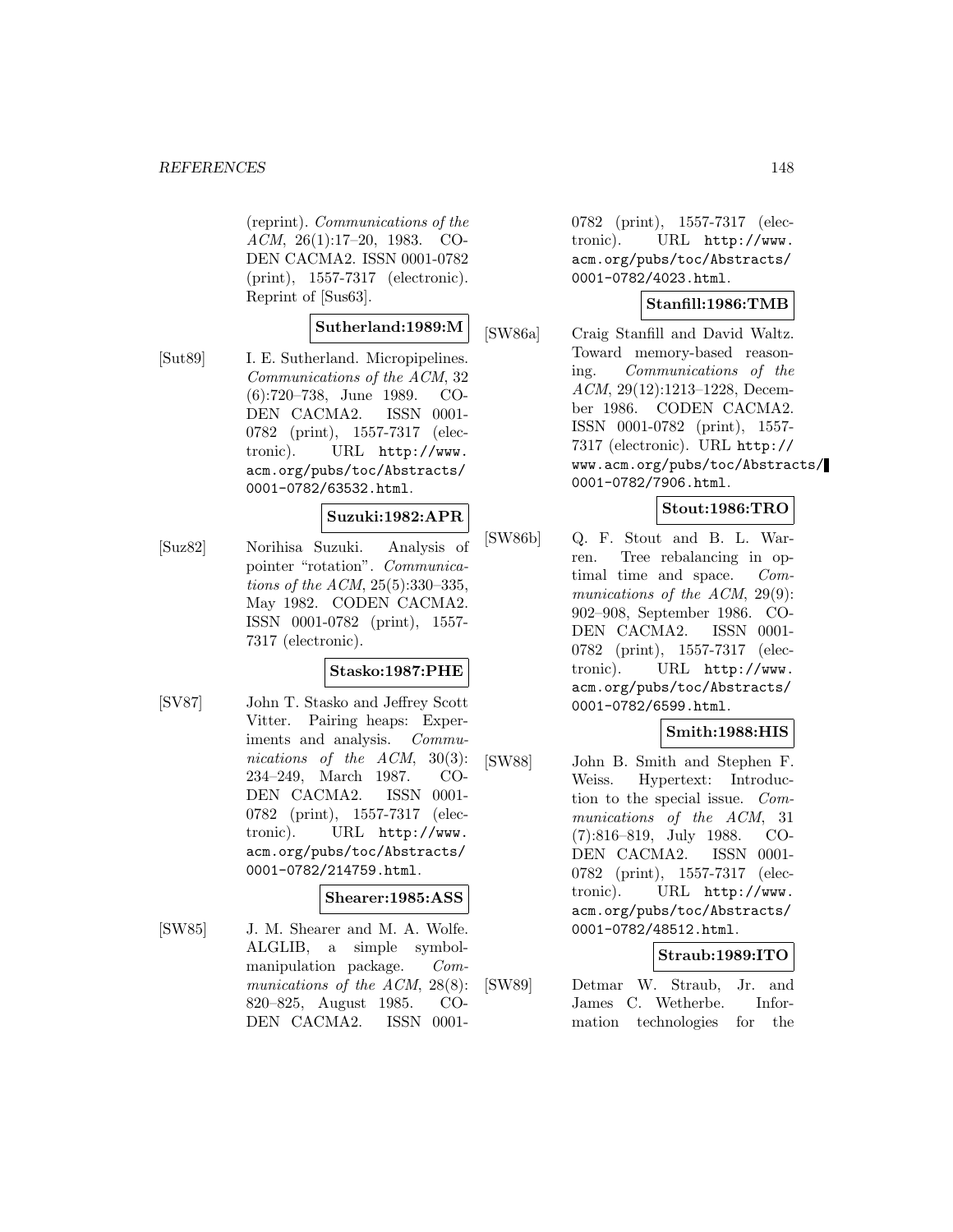1990's: An organizational impact perspective. Communications of the ACM, 32(11):1328– 1339, November 1989. CO-DEN CACMA2. ISSN 0001- 0782 (print), 1557-7317 (electronic). URL http://www. acm.org/pubs/toc/Abstracts/ 0001-0782/68818.html.

# **Tartar:1985:SRF**

[TAB<sup>+</sup>85] John Tartar, Bruce Arden, Taylor Booth, Peter Denning, Ray Miller, and Andries van Dam. The 1984 Snowbird Report: future issues in computer science. Communications of the ACM, 28 (5):490–493, May 1985. CO-DEN CACMA2. ISSN 0001- 0782 (print), 1557-7317 (electronic). URL http://www. acm.org/pubs/toc/Abstracts/ 0001-0782/214931.html.

# **Tamminen:1984:CQO**

[Tam84] Markku Tamminen. Comments on quad- and octtrees. Communications of the ACM, 27(3): 248–249, March 1984. CO-DEN CACMA2. ISSN 0001-0782 (print), 1557-7317 (electronic).

# **Tarjan:1987:AD**

[Tar87] Robert E. Tarjan. Algorithm design. Communications of the ACM, 30(3):204–212, March 1987. CODEN CACMA2. ISSN 0001-0782 (print), 1557-7317 (electronic). URL http://www. acm.org/pubs/toc/Abstracts/ 0001-0782/214752.html.

# **Taylor:1983:GPA**

[Tay83] Richard N. Taylor. A generalpurpose algorithm for analyzing concurrent programs. Communications of the ACM, 26 (5):362–376, May 1983. CO-DEN CACMA2. ISSN 0001-0782 (print), 1557-7317 (electronic).

# **Terrano:1989:UAK**

[TDP89] Anthony E. Terrano, Stanley M. Dunn, and Joseph E. Peters. Using an architectural knowledge base to generate code for parallel computers. Communications of the ACM,  $32(9):1065-$ 1072, September 1989. CO-DEN CACMA2. ISSN 0001- 0782 (print), 1557-7317 (electronic). URL http://www. acm.org/pubs/toc/Abstracts/ 0001-0782/66453.html.

# **Tezuka:1987:WST**

[Tez87] Shu Tezuka. Walsh-spectral test for GFSR pseudorandom numbers. Communications of the ACM, 30(8):731–735, August 1987. CODEN CACMA2. ISSN 0001-0782 (print), 1557-7317 (electronic). URL http://www. acm.org/pubs/toc/Abstracts/ 0001-0782/27657.html.

# **Thimbleby:1989:RDC**

[Thi89] Harold Thimbleby. A review of Donald C. Lindsay's text file difference utility, diff. Communications of the ACM, 32(6):754–755, June 1989. CODEN CACMA2. ISSN 0001-0782 (print), 1557- 7317 (electronic). See [VR89].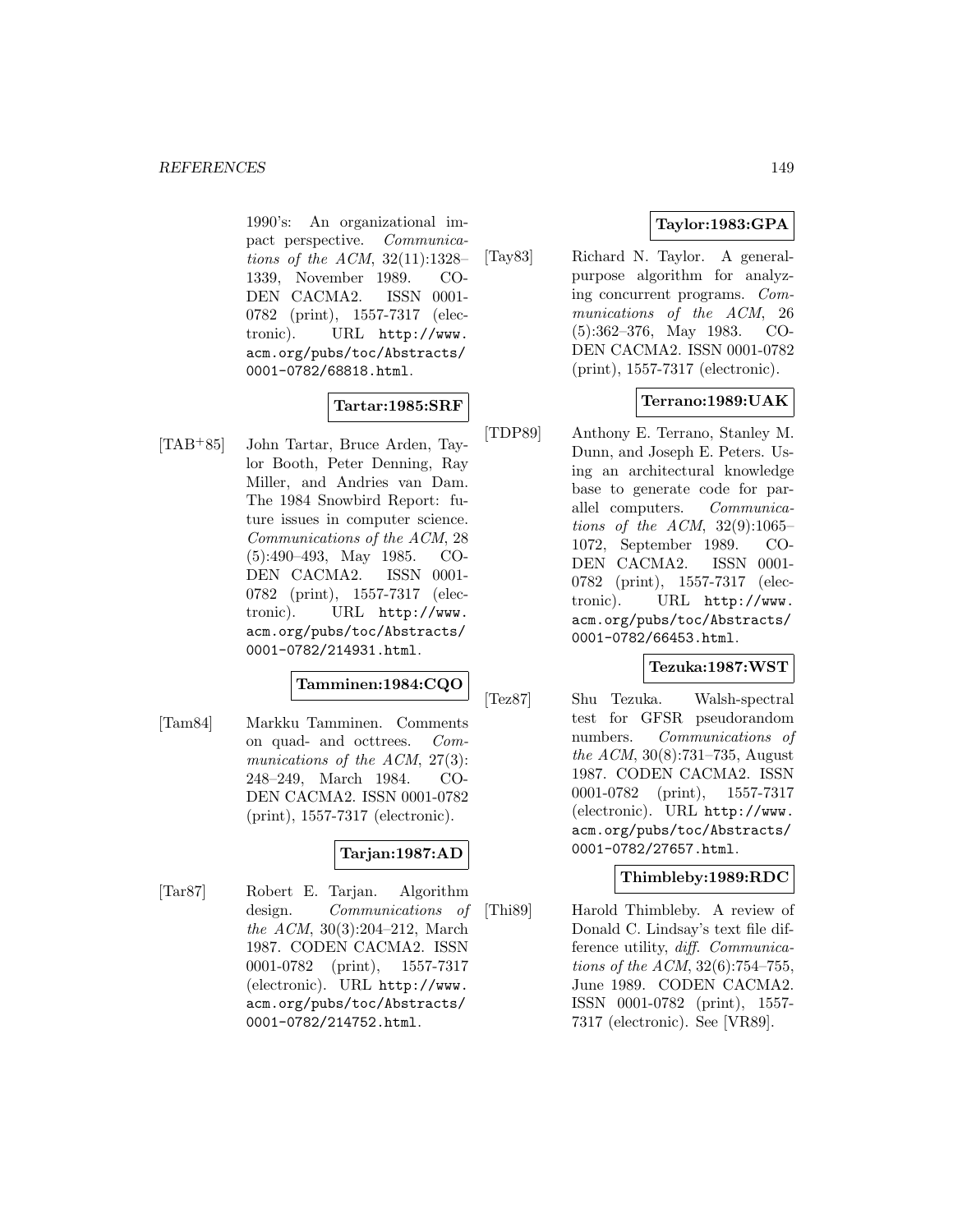#### **Thompson:1984:RTT**

[Tho84] Ken Thompson. Reflections on trusting trust. Communications of the ACM, 27(8):761–763, August 1984. CODEN CACMA2. ISSN 0001-0782 (print), 1557- 7317 (electronic). URL http: //www.cl.cam.ac.uk/~fapp2/ steganography/bibliography/ 1028.html.

#### **Thompson:1986:MDA**

[Tho86] Clark Thompson. Military direction of academic CS research. Communications of the ACM, 29(7):583–585, July 1986. CO-DEN CACMA2. ISSN 0001- 0782 (print), 1557-7317 (electronic). URL http://www. acm.org/pubs/toc/Abstracts/ 0001-0782/6139.html.

#### **Tilove:1984:NOD**

[Til84] R. B. Tilove. A null-object detection algorithm for constructive solid geometry. Communications of the ACM, 27(7):684–694, July 1984. CODEN CACMA2. ISSN 0001-0782 (print), 1557- 7317 (electronic).

# **Tinker:1989:DPI**

[Tin89] Michael Tinker. DVI parallel image compression. Communications of the ACM, 32 (7):844–851, July 1989. CO-DEN CACMA2. ISSN 0001- 0782 (print), 1557-7317 (electronic). URL http://www. acm.org/pubs/toc/Abstracts/ 0001-0782/65451.html.

## **Tillquist:1989:ARR**

[TK89] John Tillquist and Feng-Yang Kuo. An approach to the recursive retrieval problem in the relational database. Communications of the ACM, 32(2): 239–245, February 1989. CO-DEN CACMA2. ISSN 0001- 0782 (print), 1557-7317 (electronic). URL http://www. acm.org/pubs/toc/Abstracts/ 0001-0782/63348.html.

## **Tu:1989:ESP**

[TKM<sup>+</sup>89] Samson W. Tu, Michael G. Kahn, Mark A. Musen, Lawrence M. Fagan, and Jay C. Ferguson. Episodic skeletal-plan refinement based on temporal data. Communications of the ACM, 32 (12):1439–1455, December 1989. CODEN CACMA2. ISSN 0001- 0782 (print), 1557-7317 (electronic). URL http://www. acm.org/pubs/toc/Abstracts/ 0001-0782/76384.html.

### **Teitelbaum:1981:CPS**

[TR81] Tim Teitelbaum and Thomas Reps. The Cornell Program Synthesizer: a syntax-directed programming environment. Communications of the ACM, 24(9): 563–573, September 1981. CO-DEN CACMA2. ISSN 0001-0782 (print), 1557-7317 (electronic). See also: Report TR 80-421, Department of Computer Science, Cornell University, Ithaca, NY (May 1980).

#### **Traub:1981:QVC**

[Tra81] Joseph Traub. Quo vadimus: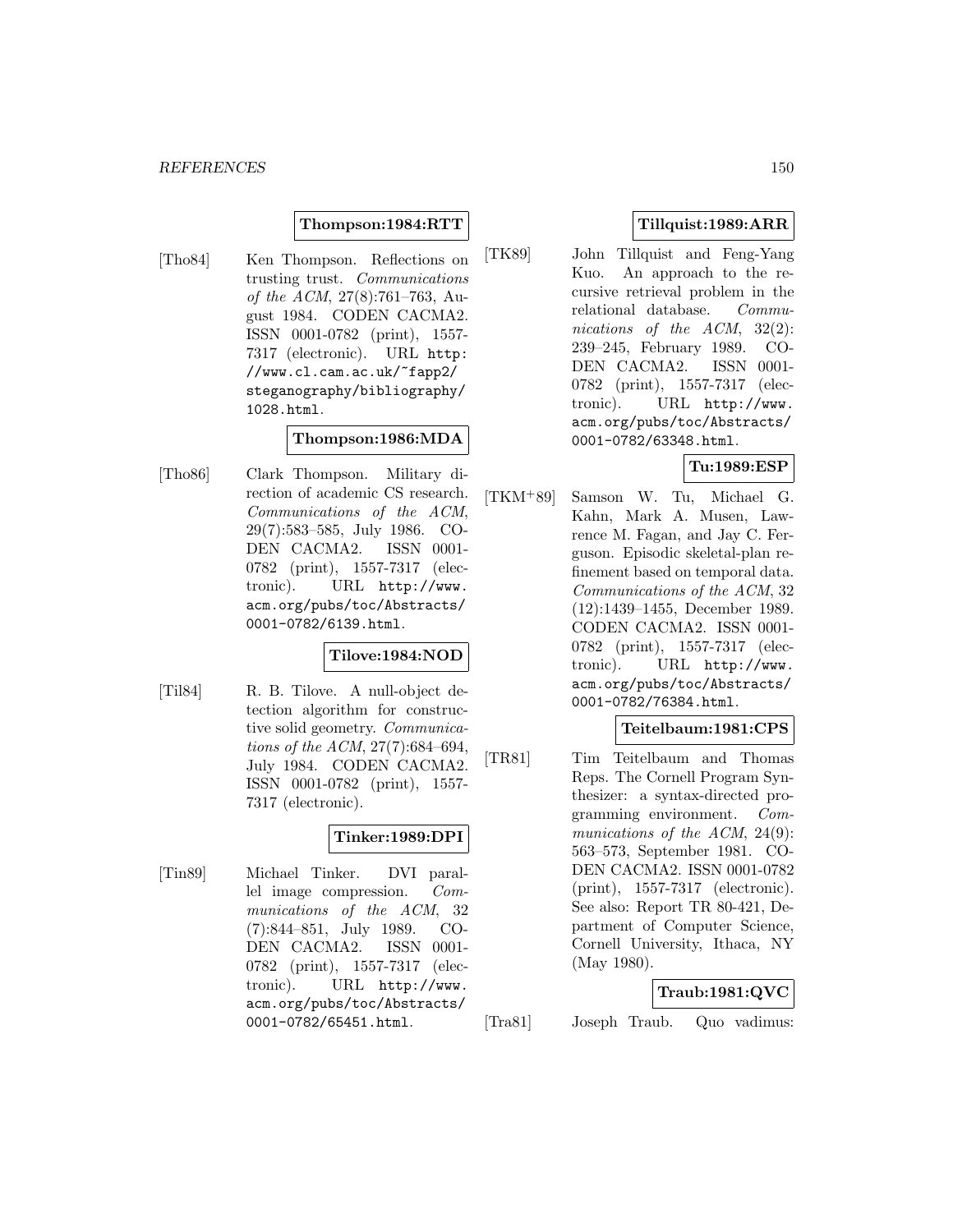Computer science in a decade. Communications of the ACM, 24 (6):351–369, June 1981. CO-DEN CACMA2. ISSN 0001-0782 (print), 1557-7317 (electronic).

#### **Tracht:1982:RNR**

[Tra82] Allen E. Tracht. Remark on "Algorithm 334: Normal Random Deviates". ACM Transactions on Mathematical Software, 8(1):89, March 1982. CODEN ACMSCU. ISSN 0098-3500 (print), 1557- 7295 (electronic). See [Bel68].

#### **Tsichritzis:1982:FM**

[Tsi82] Dennis Tsichritzis. Form management. Communications of the ACM, 25(7):453–478, July 1982. CODEN CACMA2. ISSN 0001- 0782 (print), 1557-7317 (electronic).

## **Tharp:1982:PTS**

[TT82] A. L. Tharp and K.-C. Tai. The practicality of text signatures for accelerating string searching.  $Software - Practice$  and Experience, 12(1):35–44, January 1982. CODEN SPEXBL. ISSN 0038- 0644 (print), 1097-024X (electronic). Expands Harrison's work [Har71].

#### **Trevathan:1984:DAN**

[TTH<sup>+</sup>84] Charles E. Trevathan, Thomas D. Taylor, Raymond G. Hartenstein, Ann. C. Merwarth, and William N. Stewart. Development and application of NASA's first standard spacecraft computer. Communications of the

ACM, 27(9):902–913, 1984. CO-DEN CACMA2. ISSN 0001-0782 (print), 1557-7317 (electronic).

## **Tucker:1984:PMT**

[Tuc84] Allen B. Tucker. A perspective on machine translation: Theory and practice. Communications of the ACM, 27(4):322–329, 1984. CODEN CACMA2. ISSN 0001- 0782 (print), 1557-7317 (electronic).

# **Turner:1980:SMP**

[Tur80] Joshua Turner. The structure of modular programs. Communications of the ACM,  $23(5):272-$ 277, 1980. CODEN CACMA2. ISSN 0001-0782 (print), 1557- 7317 (electronic).

## **Turba:1982:LSL**

[Tur82] T. N. Turba. Length-segmented lists. Communications of the ACM, 25(8):522–526, August 1982. CODEN CACMA2. ISSN 0001-0782 (print), 1557-7317 (electronic).

#### **Turner:1984:CMW**

[Tur84] Jon Turner. Computer mediated work: The interplay between technology and structured jobs. Communications of the ACM, 27(12):1210–1217, 1984. CO-DEN CACMA2. ISSN 0001-0782 (print), 1557-7317 (electronic).

### **Turner:1985:CSS**

[Tur85] A. J. Turner. Computer science in secondary schools: curriculum and teacher certification. Communications of the ACM, 28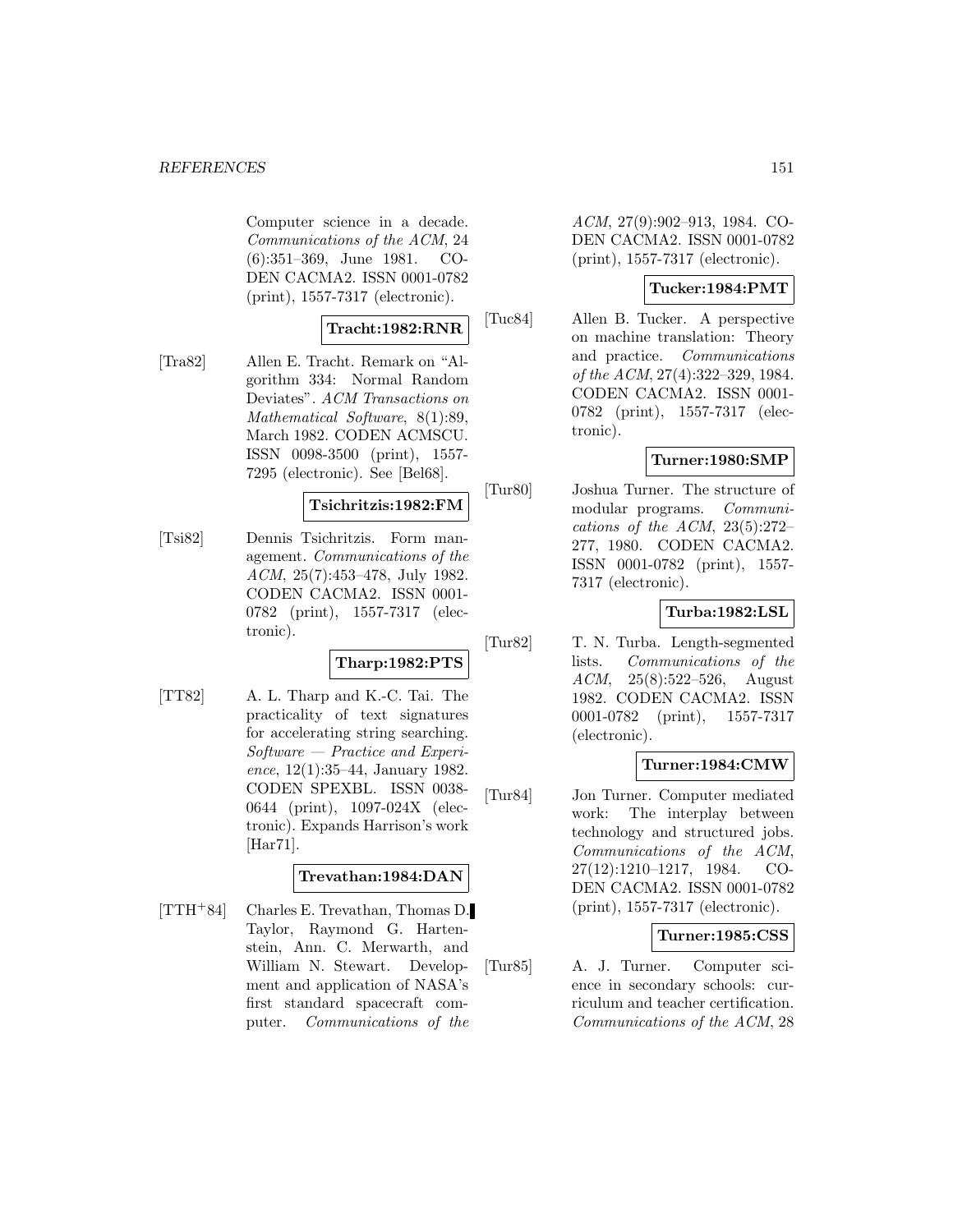(3):269–279, March 1985. CO-DEN CACMA2. ISSN 0001- 0782 (print), 1557-7317 (electronic). URL http://www. acm.org/pubs/toc/Abstracts/ 0001-0782/3168.html.

# **Tanenbaum:1983:PTK**

[TvSKS83] Andrew S. Tanenbaum, Hans van Staveren, E. G. Keizer, and J. W. Stevenson. A practical tool kit for making portable compilers. Communications of the ACM, 26(9):654–660, September 1983. CODEN CACMA2. ISSN 0001- 0782 (print), 1557-7317 (electronic).

#### **Teorey:1989:MCA**

[TWBK89] Toby J. Teorey, Guangping Wei, Deborah L. Bolton, and John A. Koenig. ER model clustering as an aid for user communication and documentation in database design. Communications of the ACM, 32(8):975–987, August 1989. CODEN CACMA2. ISSN 0001-0782 (print), 1557-7317 (electronic). URL http://www. acm.org/pubs/toc/Abstracts/ 0001-0782/65976.html.

#### **Triance:1980:MPM**

[TY80] J. M. Triance and J. F. S. Yow. MCOBOL — a prototype macro facility for Cobol. Communications of the ACM,  $23(8):432-$ 439, 1980. CODEN CACMA2. ISSN 0001-0782 (print), 1557- 7317 (electronic).

#### **Udupa:1989:VRV**

[UH89] Jayaram K. Udupa and Gabor T. Herman. Volume rendering versus surface rendering. Communications of the ACM, 32(11): 1364–1367, November 1989. CO-DEN CACMA2. ISSN 0001-0782 (print), 1557-7317 (electronic).

## **Umanath:1988:EEI**

[US88] Narayan S. Umanath and Richard W. Schmell. An experimental evaluation of the impact of data display format on recall performance. Communications of the ACM, 31(5):562–570, May 1988. CODEN CACMA2. ISSN 0001- 0782 (print), 1557-7317 (electronic). URL http://www. acm.org/pubs/toc/Abstracts/ 0001-0782/42419.html.

## **Valiant:1984:TL**

[Val84] Leslie G. Valiant. A theory of the learnable. Communications of the ACM, 27(11):1134– 1142, November 1984. CO-DEN CACMA2. ISSN 0001-0782 (print), 1557-7317 (electronic).

### **VanDyke:1987:TCL**

[Van87] Carolynn Van Dyke. Taking "Computer Literacy" literally. Communications of the ACM, 30 (5):366–374, May 1987. CO-DEN CACMA2. ISSN 0001- 0782 (print), 1557-7317 (electronic). URL http://www. acm.org/pubs/toc/Abstracts/ 0001-0782/22901.html.

#### **vanDam:1988:HKA**

[van88] Andries van Dam. Hypertext '87: Keynote address. Communications of the ACM, 31 (7):887–895, July 1988. CO-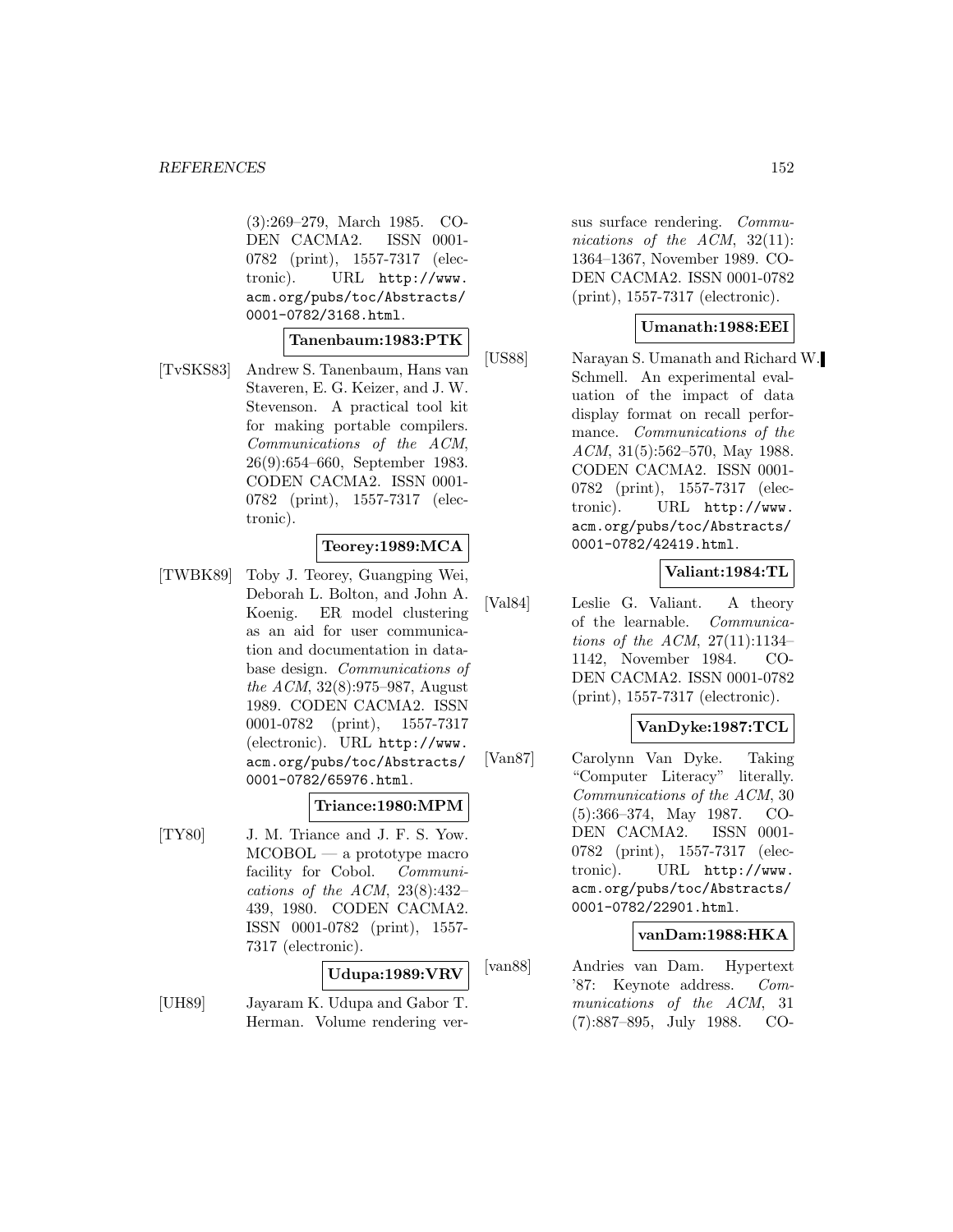DEN CACMA2. ISSN 0001- 0782 (print), 1557-7317 (electronic). URL http://www. acm.org/pubs/toc/Abstracts/ 0001-0782/48519.html.

## **Vitalari:1983:PSE**

[VD83] N. Vitalari and G. Dickson. Problem Solving for Effective Systems Analysis: An Experimental Exploration. Communications of the ACM, 26(11): 948–956, November 1983. CO-DEN CACMA2. ISSN 0001-0782 (print), 1557-7317 (electronic).

## **VanWyk:1988:LPE**

[VHC88] Christopher J. Van Wyk, Eric Hamilton, and Don Colner. Literate programming: Expanding generalized regular expressions. Communications of the ACM, 31 (12):1376–1385, December 1988. CODEN CACMA2. ISSN 0001- 0782 (print), 1557-7317 (electronic).

# **VanWyk:1987:LPPa**

[VHG87] Christopher J. Van Wyk, David R. Hanson, and John Gilbert. Literate programming: Printing common words. Communications of the ACM, 30(7):594–599, July 1987. CODEN CACMA2. ISSN 0001-0782 (print), 1557- 7317 (electronic). URL ftp: //ftp.cs.princeton.edu/pub/ packages/loom.tar.Z. See another solution to the problem of printing the k most common words of a text file in [BKM86].

# **Vitter:1982:ICH**

[Vit82] J. S. Vitter. Implementations for coalesced hashing. Communications of the ACM, 25(12): 911–926, December 1982. CO-DEN CACMA2. ISSN 0001-0782 (print), 1557-7317 (electronic).

## **Vitter:1984:FMR**

[Vit84] Jeffrey Scott Vitter. Faster methods for random sampling. Communications of the ACM, 27 (7):703–718, July 1984. CO-DEN CACMA2. ISSN 0001-0782 (print), 1557-7317 (electronic).

## **VanWyk:1987:LPPb**

[VJW87] Christopher J. Van Wyk, Michael Jackson, and David W. Wall. Literate programming: Processing transactions. Communications of the ACM,  $30(12):1000-$ 1010, December 1987. CO-DEN CACMA2. ISSN 0001-0782 (print), 1557-7317 (electronic).

#### **VanWyk:1989:LPF**

[VL89] Christopher J. Van Wyk and Donald C. Lindsay. Literate programming: a file difference program. Communications of the ACM, 32(6):740–754, June 1989. CODEN CACMA2. ISSN 0001- 0782 (print), 1557-7317 (electronic). See review [Thi89].

### **Vikas:1982:SDM**

[VR82] Om Vikas and V. Rajaraman. Searching in a dynamic memory with fast sequential access. Communications of the ACM, 25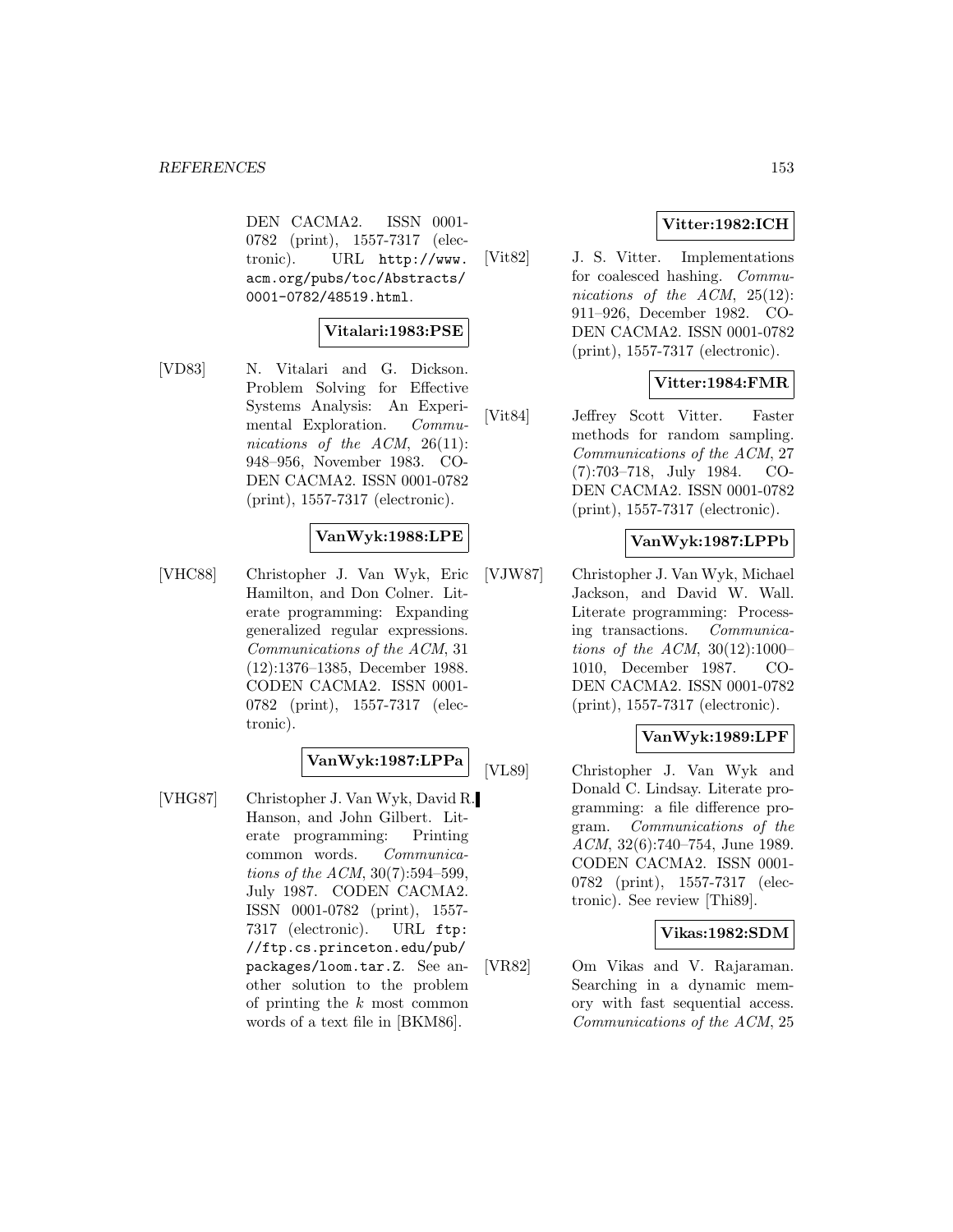(7):479–484, July 1982. CO-DEN CACMA2. ISSN 0001-0782 (print), 1557-7317 (electronic).

# **VanWyk:1989:LPW**

[VR89] Christopher J. Van Wyk and Norman Ramsey. Literate programming: Waving a languageindependent WEB. Communications of the ACM,  $32(9):1051-$ 1055, September 1989. CO-DEN CACMA2. ISSN 0001-0782 (print), 1557-7317 (electronic).

#### **Vuillemin:1980:ULD**

[Vui80] Jean Vuillemin. A unifying look at data structures. Communications of the ACM, 23(4):229–239, April 1980. CODEN CACMA2. ISSN 0001-0782 (print), 1557- 7317 (electronic).

#### **Vitalari:1985:CHS**

[VVG85] Nicholas P. Vitalari, Alladi Venkatesh, and Kjell Gronhaug. Computing in the home: shifts in the time allocation patterns of households. Communications of the ACM, 28(5):512–522, May 1985. CODEN CACMA2. ISSN 0001-0782 (print), 1557-7317 (electronic). URL http://www. acm.org/pubs/toc/Abstracts/ 0001-0782/3537.html.

#### **Vessey:1983:SFA**

[VW83] Iris Vessey and Ron Weber. Some factors affecting program repair maintenance: An empirical study. Communications of the ACM, 26(2):128–134, 1983. CO-DEN CACMA2. ISSN 0001-0782 (print), 1557-7317 (electronic).

# **Vessey:1986:STC**

[VW86] Iris Vessey and Ron Weber. Structured tools and conditional logic: an empirical investigation. Communications of the ACM, 29 (1):48–57, January 1986. CO-DEN CACMA2. ISSN 0001- 0782 (print), 1557-7317 (electronic). URL http://www. acm.org/pubs/toc/Abstracts/ 0001-0782/5470.html.

# **Wilson:1988:CSE**

[WAB<sup>+</sup>88] J. D. Wilson, E. S. Adams, H. P. Baouendi, W. A. Marion, and G. J. Yaverbaum. Computer science education in the People's Republic of China in the late 1980s. Communications of the ACM, 31(8):956–964, August 1988. CODEN CACMA2. ISSN 0001-0782 (print), 1557-7317 (electronic). URL http://www. acm.org/pubs/toc/Abstracts/ 0001-0782/63031.html.

# **Wilensky:1984:TUE**

[WAC84] Robert Wilensky, Yigal Arens, and David N. Chin. Talking to UNIX in English: An overview of UC. Communications of the ACM, 27(6):574–593, June 1984. CODEN CACMA2. ISSN 0001- 0782 (print), 1557-7317 (electronic).

# **Wada:1984:VMS**

[Wad84] Ben Tsutom Wada. A virtual memory system for picture processing. Communications of the ACM, 27(5):444–454, May 1984. CODEN CACMA2. ISSN 0001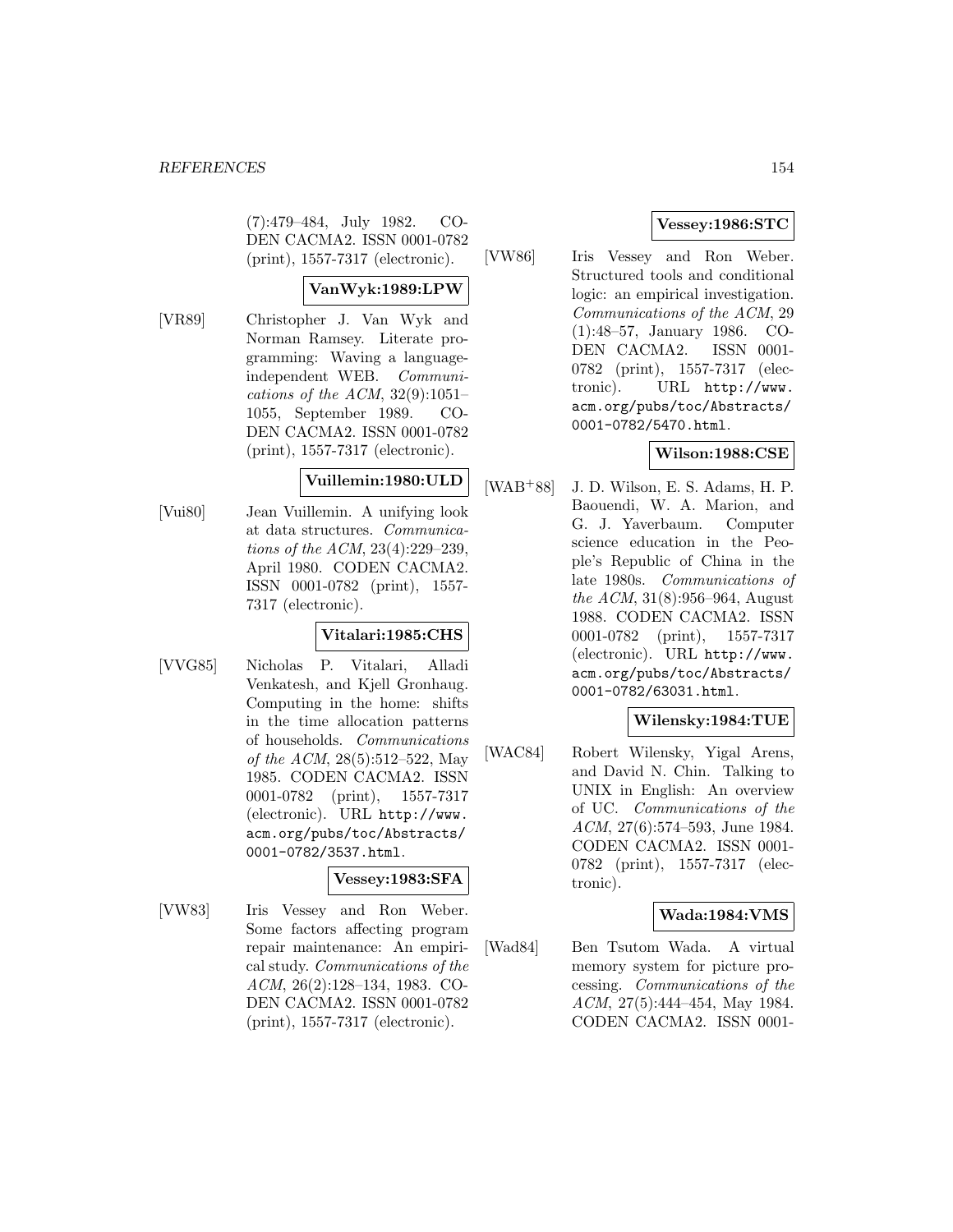0782 (print), 1557-7317 (electronic).

# **Wainwright:1984:CSA**

[Wai84] Roger L. Wainwright. A class of sorting algorithms based on Quicksort. Communications of the ACM, 28(4):396–403, 1984. CODEN CACMA2. ISSN 0001- 0782 (print), 1557-7317 (electronic).

# **Wainwright:1985:CSA**

[Wai85] Roger L. Wainwright. A class of sorting algorithms based on Quicksort. Communications of the ACM, 28(4):396–402, April 1985. CODEN CACMA2. ISSN 0001-0782 (print), 1557-7317 (electronic). URL http://www. acm.org/pubs/toc/Abstracts/ 0001-0782/3348.html.

#### **Watkins:1982:TTC**

[Wat82] Marvin L. Watkins. A technique for testing command and control software. Communications of the ACM, 25(4):228–232, 1982. CO-DEN CACMA2. ISSN 0001-0782 (print), 1557-7317 (electronic).

# **Witten:1985:SIV**

[WB85] Ian H. Witten and Bob Bramwell. A system for interactive viewing of structured documents. Communications of the ACM, 28 (3):280–288, March 1985. CO-DEN CACMA2. ISSN 0001- 0782 (print), 1557-7317 (electronic). URL http://www. acm.org/pubs/toc/Abstracts/ 0001-0782/3169.html.

## **Winner:1984:SAP**

[WC84] Robert I. Winner and Edward M. Carter. Self-assessment procedure XII: a self-assessment procedure dealing with computer architecture. Communications of the ACM, 27(1):29–36, 1984. CO-DEN CACMA2. ISSN 0001-0782 (print), 1557-7317 (electronic).

# **Weber:1988:CTJ**

[Web88] Ron Weber. Computer technology and jobs: an impact assessment model. Communications of the ACM, 31(1):68–77, January 1988. CODEN CACMA2. ISSN 0001-0782 (print), 1557-7317 (electronic). URL http://www. acm.org/pubs/toc/Abstracts/ 0001-0782/35049.html.

### **Wegner:1981:SAP**

[Weg81] Peter Wegner. Self-assessment procedure VIII: a self-assessment procedure dealing with the programming language Ada. Communications of the ACM, 24 (10):647–678, 1981. CODEN CACMA2. ISSN 0001-0782 (print), 1557-7317 (electronic).

#### **Weizenbaum:1966:ECP**

[Wei66] J. Weizenbaum. ELIZA — a computer program for the study of natural language communication between man and machine. Communications of the ACM, 9 (1):36–44, January 1966. CO-DEN CACMA2. ISSN 0001-0782 (print), 1557-7317 (electronic).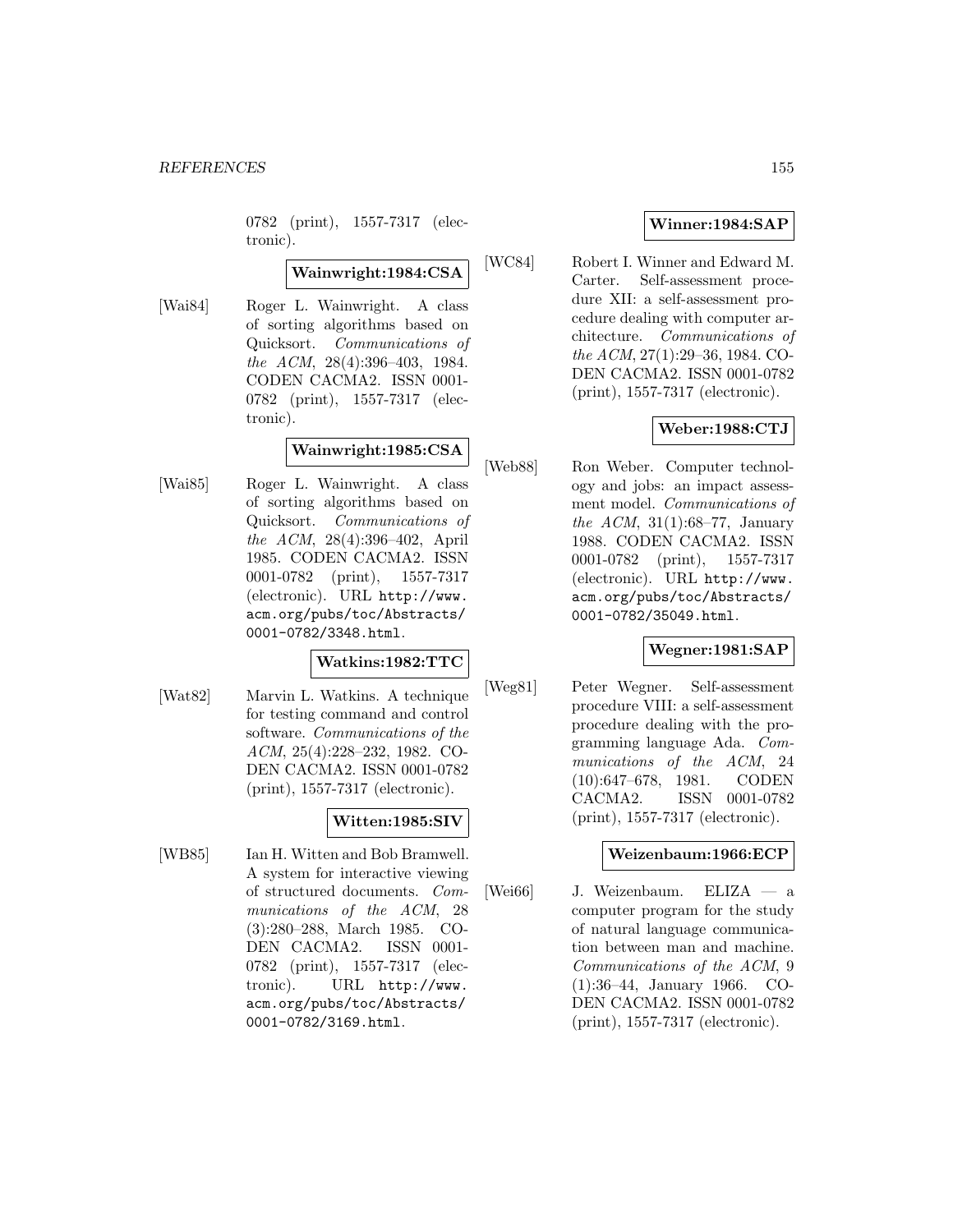#### **Weiser:1982:PUS**

[Wei82a] Mark Weiser. Programmers use slices when debugging. Communications of the ACM,  $25(7):446-$ 452, 1982. CODEN CACMA2. ISSN 0001-0782 (print), 1557- 7317 (electronic).

#### **Weiss:1982:SAP**

[Wei82b] Eric A. Weiss. Self-assessment procedure IX: a self-assessment procedure dealing with ethics in computing. Communications of the ACM, 25(3):181–195, March 1982. CODEN CACMA2. ISSN 0001-0782 (print), 1557- 7317 (electronic).

#### **Weiss:1983:SAP**

[Wei83a] Eric A. Weiss. Self-assessment procedure XI: a self-assessment procedure dealing with one part of early computing history. Communications of the ACM, 26 (7):479–482, 1983. CODEN CACMA2. ISSN 0001-0782 (print), 1557-7317 (electronic).

#### **Weizenbaum:1983:ECP**

[Wei83b] Joseph Weizenbaum. ELIZA — a computer program for the study of natural language communication between man and machine (reprint). Communications of the ACM, 26(1):23–28, 1983. CO-DEN CACMA2. ISSN 0001-0782 (print), 1557-7317 (electronic). Reprint of [Wei66].

#### **Weicker:1984:DSS**

[Wei84] Reinhold Weicker. DHRYS-TONE: a synthetic systems programming benchmark. Communications of the ACM, 27 (10):1013–1030, 1984. CODEN CACMA2. ISSN 0001-0782 (print), 1557-7317 (electronic).

#### **Weiss:1987:CPY**

[Wei87a] Eric A. Weiss. Commentaries on the past 15 years. Communications of the ACM, 30(10): 880–883, October 1987. CO-DEN CACMA2. ISSN 0001- 0782 (print), 1557-7317 (electronic). URL http://www. acm.org/pubs/toc/Abstracts/ 0001-0782/30420.html.

#### **Weiss:1987:SAP**

[Wei87b] Eric A. Weiss. Self-assessment procedure XVII. Communications of the  $ACM$ , 30(10): 886–891, October 1987. CO-DEN CACMA2. ISSN 0001- 0782 (print), 1557-7317 (electronic). URL http://www. acm.org/pubs/toc/Abstracts/ 0001-0782/30421.html.

### **Welsch:1982:UEM**

[Wel82] L. A. Welsch. Using electronic mail as a teaching tool. Communications of the ACM,  $25(2)$ : 105–108, February 1982. CO-DEN CACMA2. ISSN 0001-0782 (print), 1557-7317 (electronic).

#### **Weyuker:1988:EPB**

[Wey88] E. J. Weyuker. The evaluation of program-based software test data adequacy criteria. Communications of the ACM, 31 (6):668–675, June 1988. CO-DEN CACMA2. ISSN 0001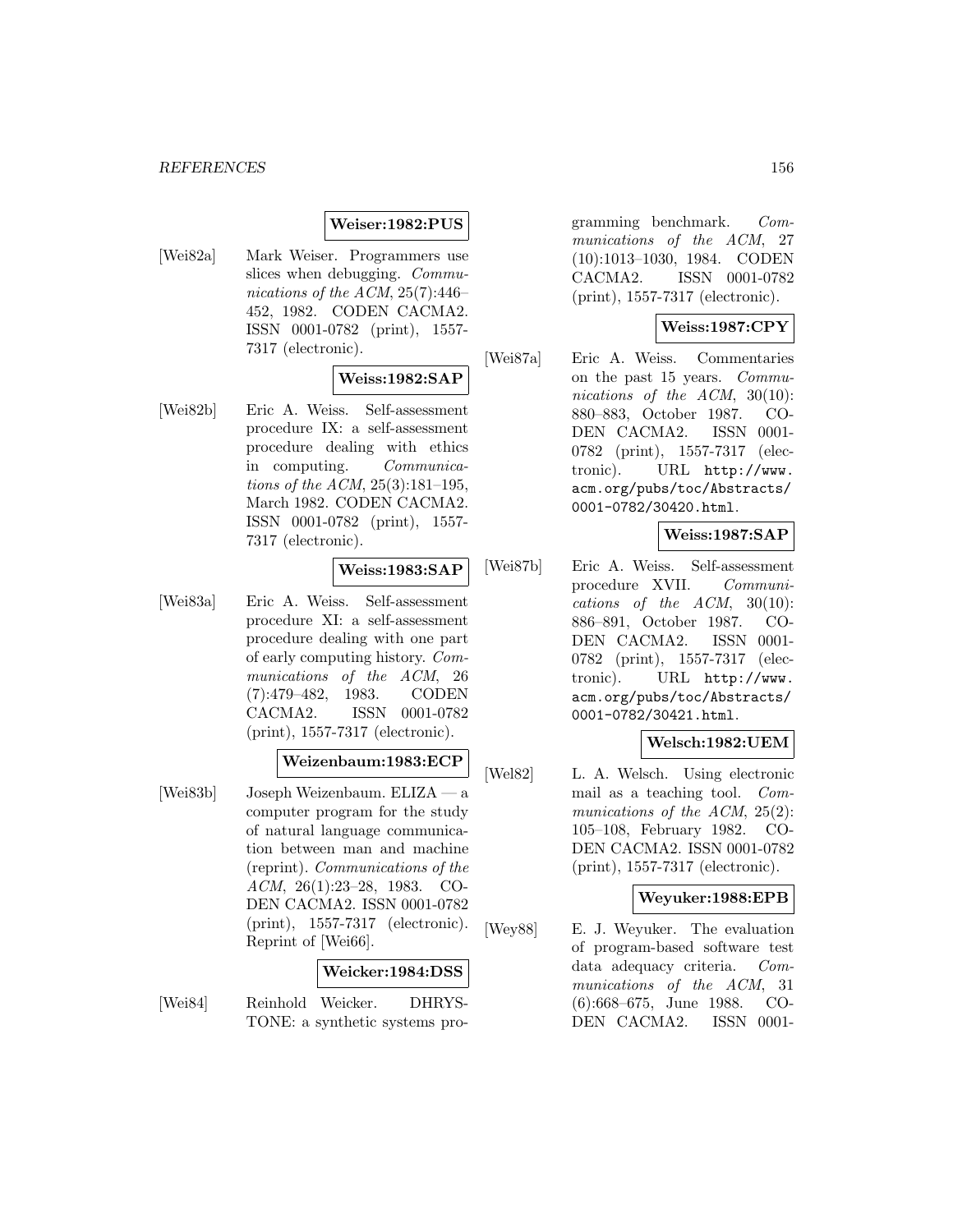0782 (print), 1557-7317 (electronic). URL http://www. acm.org/pubs/toc/Abstracts/ 0001-0782/62963.html.

#### **Wasserman:1982:FP**

[WG82] Anthony I. Wasserman and Steven Gutz. The future of programming. Communications of the ACM, 25(3):196–206, 1982. CODEN CACMA2. ISSN 0001- 0782 (print), 1557-7317 (electronic).

#### **Wheeler:2009:FCT**

[Whe09] David A. Wheeler. Fully Countering Trusting Trust through Diverse Double-Compiling. Ph.D. dissertation, George Mason University, Fairfax, VA, USA, Fall 2009. URL https:// www.dwheeler.com/trustingtrust.

#### **Whitted:1980:IIM**

[Whi80] Turner Whitted. An improved illumination model for shaded display. Communications of the ACM, 23(6):343–349, June 1980. CODEN CACMA2. ISSN 0001- 0782 (print), 1557-7317 (electronic).

#### **Wicklund:1982:MEP**

[Wic82] Thomas L. Wicklund. MINI-EXEC: a portable executive for 8-bit microcomputers. Communications of the ACM, 25 (11):772–780, 1982. CODEN CACMA2. ISSN 0001-0782 (print), 1557-7317 (electronic).

#### **Wichmann:1984:ATB**

[Wic84] Brian A. Wichmann. Is Ada too big? A designer answers the critics. Communications of the ACM, 27(2):98–103, February 1984. CODEN CACMA2. ISSN 0001-0782 (print), 1557- 7317 (electronic).

## **Wile:1983:PDF**

[Wil83a] D. Wile. Program developments: formal explanations of implementations. Communications of the ACM, 26(11):902–911, November 1983. CODEN CACMA2. ISSN 0001-0782 (print), 1557- 7317 (electronic).

#### **Will:1983:ALS**

[Wil83b] H. J. Will. ACL: a language specific for auditors. *Communi*cations of the ACM,  $26(5):356-$ 361, 1983. CODEN CACMA2. ISSN 0001-0782 (print), 1557- 7317 (electronic).

#### **Wilmot:1984:FKD**

[Wil84] Richard B. Wilmot. Foreign keys decrease adaptability of database designs. Communications of the ACM, 27(12):1237–1243, December 1984. CODEN CACMA2. ISSN 0001-0782 (print), 1557- 7317 (electronic).

#### **Winston:1980:LRA**

[Win80] Patrick H. Winston. Learning and reasoning by analogy. Communications of the ACM, 23(12): 689–702, December 1980. CO-DEN CACMA2. ISSN 0001-0782 (print), 1557-7317 (electronic).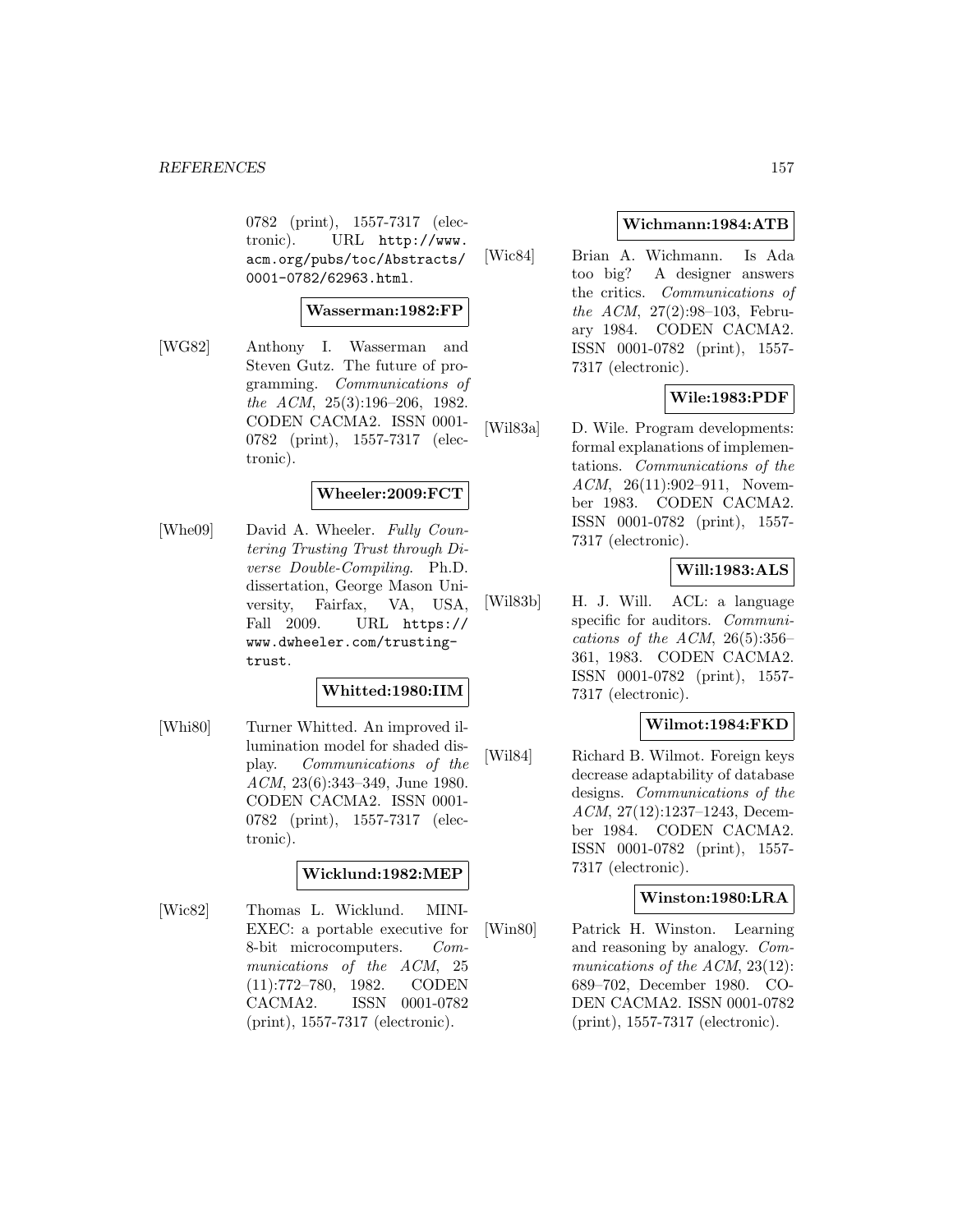# **Wirth:1971:PDS**

[Wir71] Niklaus Wirth. Program development by stepwise refinement. Communications of the ACM, 14 (4):221–227, April 1971. CO-DEN CACMA2. ISSN 0001-0782 (print), 1557-7317 (electronic).

## **Wirth:1983:PDS**

[Wir83] Niklaus Wirth. Program development by stepwise refinement (reprint). Communications of the ACM, 26(1):70–74, January 1983. CODEN CACMA2. ISSN 0001-0782 (print), 1557- 7317 (electronic). Reprint of [Wir71].

## **Wirth:1985:PLD**

[Wir85] Niklaus Wirth. From programming language design to computer construction. Communications of the ACM, 28(2): 160–164, February 1985. CO-DEN CACMA2. ISSN 0001- 0782 (print), 1557-7317 (electronic). URL http://www. acm.org/pubs/toc/Abstracts/ 0001-0782/2789.html.

# **Wirth:1986:MAC**

[Wir86] Niklaus Wirth. Microprocessor architectures: a comparison based on code generation by compiler. Communications of the ACM, 29(10):978–990, October 1986. CODEN CACMA2. ISSN 0001-0782 (print), 1557-7317 (electronic). URL http://www. acm.org/pubs/toc/Abstracts/ 0001-0782/6619.html.

# **Weitzel:1988:DKB**

[WK88] John R. Weitzel and Larry Kerschberg. Developing knowledgebased systems: Reorganizing the system development life cycle. Communications of the ACM, 32(4):482–488, 1988. CO-DEN CACMA2. ISSN 0001-0782 (print), 1557-7317 (electronic).

# **Weitzel:1989:DKB**

[WK89] John R. Weitzel and Larry Kerschberg. Developing knowledgebased systems: reorganizing the system development life cycle. Communications of the ACM, 32 (4):482–488, April 1989. CO-DEN CACMA2. ISSN 0001- 0782 (print), 1557-7317 (electronic). URL http://www. acm.org/pubs/toc/Abstracts/ 0001-0782/63340.html.

# **Walker:1980:SVU**

[WKP80] B. J. Walker, R. A. Kemmerer, and G. J. Popek. Specification and verification of the UCLA Unix security kernel. Communications of the ACM, 23(2): 118–131, February 1980. CO-DEN CACMA2. ISSN 0001-0782 (print), 1557-7317 (electronic).

# **Witten:1987:ACD**

[WNC87] Ian H. Witten, Radford M. Neal, and John G. Cleary. Arithmetic coding for data compression. Communications of the ACM, 30(6):520–540, June 1987. CODEN CACMA2. ISSN 0001- 0782 (print), 1557-7317 (electronic). URL http://www.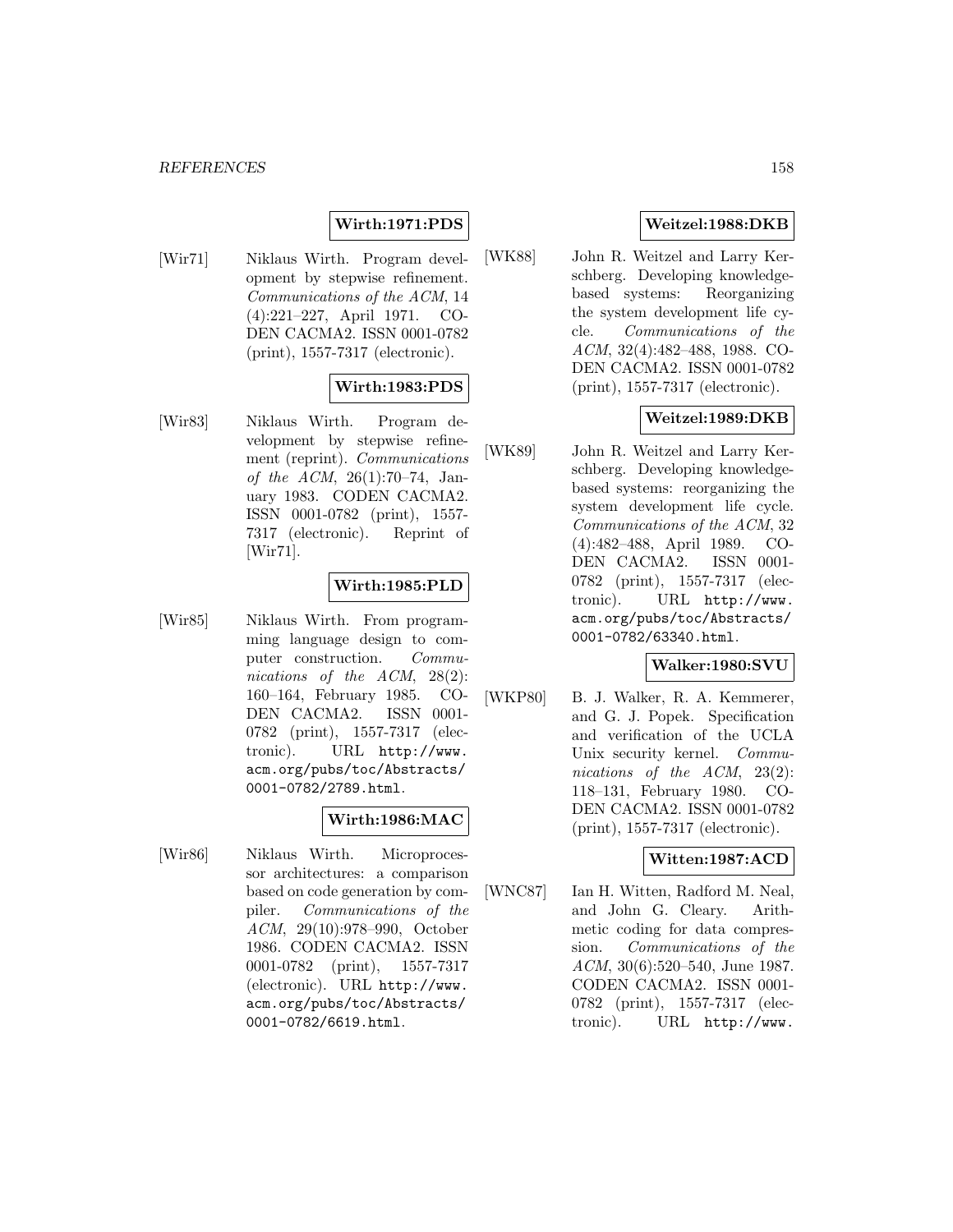acm.org/pubs/toc/Abstracts/ 0001-0782/214771.html.

# **Wolfram:1984:SSC**

[Wol84a] Stephen Wolfram. Special section on computing at the frontiers of theoretical physics — introduction. Communications of the ACM, 28(4):352–353, 1984. CO-DEN CACMA2. ISSN 0001-0782 (print), 1557-7317 (electronic).

# **Wolfram:1984:SMC**

[Wol84b] Stephen Wolfram. Symbolic mathematical computation. Communications of the ACM, 28 (4):390–394, 1984. CODEN CACMA2. ISSN 0001-0782 (print), 1557-7317 (electronic).

#### **Wolfram:1985:SMC**

[Wol85] Stephen Wolfram. Symbolic mathematical computation. Communications of the ACM, 28 (4):390–394, April 1985. CO-DEN CACMA2. ISSN 0001- 0782 (print), 1557-7317 (electronic). URL http://www. acm.org/pubs/toc/Abstracts/ 0001-0782/3347.html.

## **Watanabe:1983:SDL**

[WOS83] T. Watanabe, T. Ohsawa, and T. Suzuki. A simple database language for personal computers. Communications of the ACM, 26(9):646–653, September 1983. CODEN CACMA2. ISSN 0001- 0782 (print), 1557-7317 (electronic).

# **Wagner:1989:EDD**

[WP89] Neal R. Wagner and Paul Putter. Error detecting decimal digits. Communications of the ACM, 32 (1):106–110, January 1989. CO-DEN CACMA2. ISSN 0001- 0782 (print), 1557-7317 (electronic). URL http://www. acm.org/pubs/toc/Abstracts/ 0001-0782/63246.html.

## **Wallis:1984:RAA**

[WW84] Peter J. L. Wallis and Brian A. Wichmann. Requirements analysis for Ada compilers. Communications of the  $ACM$ , 27(1): 37–41, 1984. CODEN CACMA2. ISSN 0001-0782 (print), 1557- 7317 (electronic).

# **Whang:1983:EBA**

[WWS83] Kyu Young Whang, Gio Wiederhold, and Daniel Sagalowicz. Estimating block accesses in database organizations: a closed noniterative formula. Communications of the  $ACM$ ,  $26(11)$ : 940–944, November 1983. CO-DEN CACMA2. ISSN 0001-0782 (print), 1557-7317 (electronic).

## **Wielgus:1990:AFM**

[WWSD90] Martin Wielgus, Marvin L. Watkins, Edward Sacharuk, and Srinivasarao Damerla. ACM Forum: More debatable. Communications of the ACM, 33 (4):396–397, April 1990. CO-DEN CACMA2. ISSN 0001-0782 (print), 1557-7317 (electronic). See [Dij89b, BSE<sup>+</sup>90].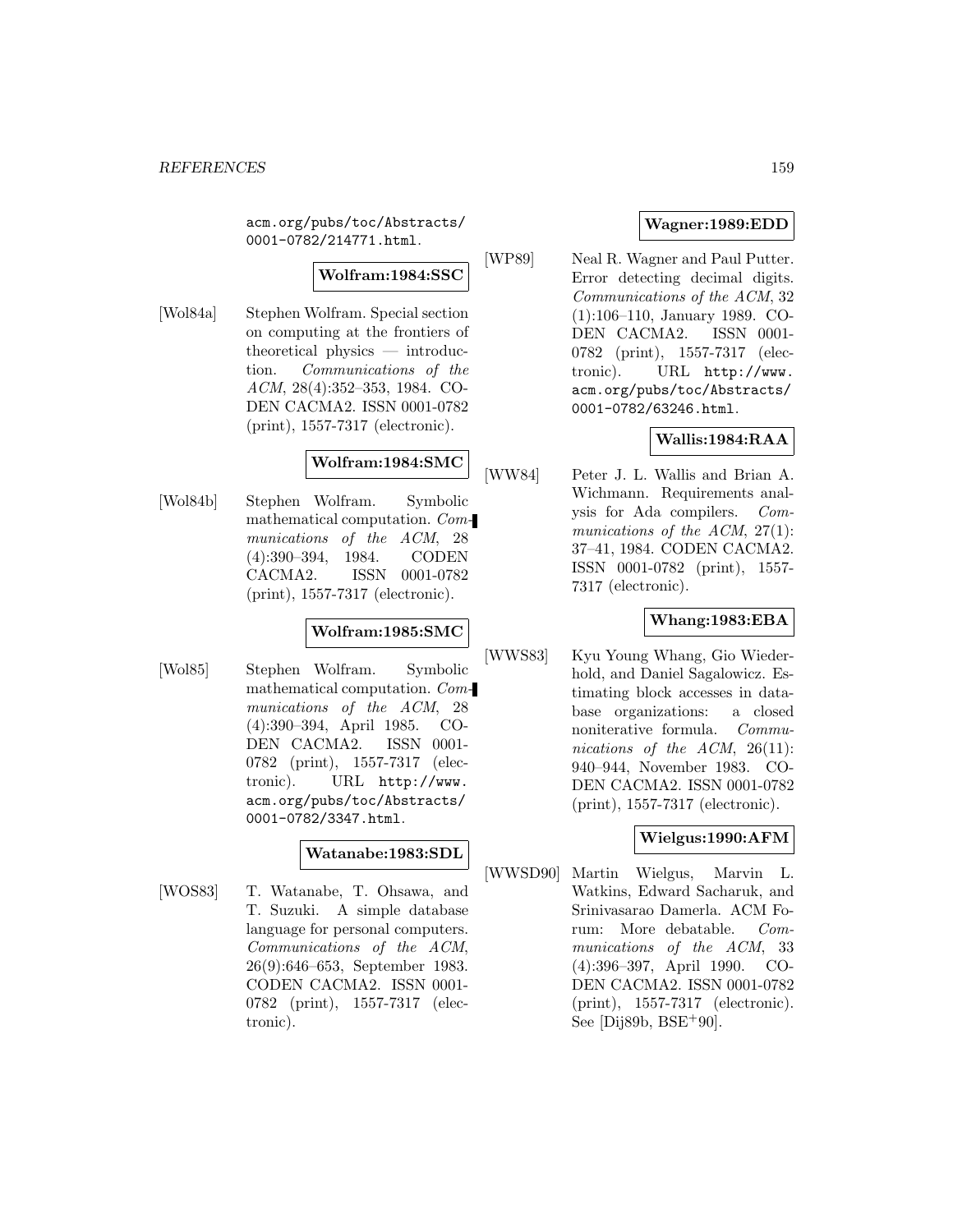## **Yadav:1988:CAT**

[YBCR88] Surya B. Yadav, Ralph R. Bravoco, Akemi T. Chatfield, and T. M. Rajkumar. Comparison of analysis techniques for information requirement determination. Communications of the ACM, 31 (9):1090–1097, September 1988. CODEN CACMA2. ISSN 0001- 0782 (print), 1557-7317 (electronic). URL http://www. acm.org/pubs/toc/Abstracts/ 0001-0782/48533.html.

# **Yen:1989:GDS**

[Yen89] John Yen. GERTIS: a Dempster-Shafer approach to diagnosing hierarchical hypotheses. Communications of the ACM, 32 (5):573–585, May 1989. CO-DEN CACMA2. ISSN 0001-0782 (print), 1557-7317 (electronic). URL http://www. acm.org/pubs/toc/Abstracts/ 0001-0782/63488.html.

### **Young:1989:HLK**

[YHW<sup>+</sup>89] S. L. Young, A. G. Hauptmann, W. H. Ward, E. T. Smith, and P. Werner. High level knowledge sources in usable speech recognition systems. Communications of the ACM, 32(2): 183–194, February 1989. CO-DEN CACMA2. ISSN 0001- 0782 (print), 1557-7317 (electronic). URL http://www. acm.org/pubs/toc/Abstracts/ 0001-0782/63344.html.

#### **Yoche:1989:BPC**

[YL89] E. Robert Yoche and Arthur J. Levine. Basic principles of copyright protection for computer software. Communications of the ACM, 32(5):544–545, 1989. CO-DEN CACMA2. ISSN 0001-0782 (print), 1557-7317 (electronic).

#### **Yeh:1986:DIA**

[YM86] D. Yun Yeh and Toshinori Munakata. Dynamic initial allocation and local reallocation procedures for multiple stacks. Communications of the ACM, 29(2): 134–141, February 1986. CO-DEN CACMA2. ISSN 0001- 0782 (print), 1557-7317 (electronic). URL http://www. acm.org/pubs/toc/Abstracts/ 0001-0782/5662.html.

#### **Yoche:1989:LPC**

[Yoc89] E. Robert Yoche. Legal protection for computer software. Communications of the ACM, 32(2):169–171, 1989. CODEN CACMA2. ISSN 0001-0782 (print), 1557-7317 (electronic).

#### **Yau:1983:MCC**

[YRS<sup>+</sup>83] S. S. Yau, R. W. Ritchie, W. Semon, J. Traub, A. Van Dam, and S. Winkler. Meeting the crisis in computer science. Communications of the ACM, 26(12): 1046–1050, December 1983. CO-DEN CACMA2. ISSN 0001-0782 (print), 1557-7317 (electronic).

#### **Yau:1983:HDS**

[YS83] M.-M. Yau and S. N. Srihari. A hierarchical data structure for multidimensional digital images. Communications of the ACM, 26